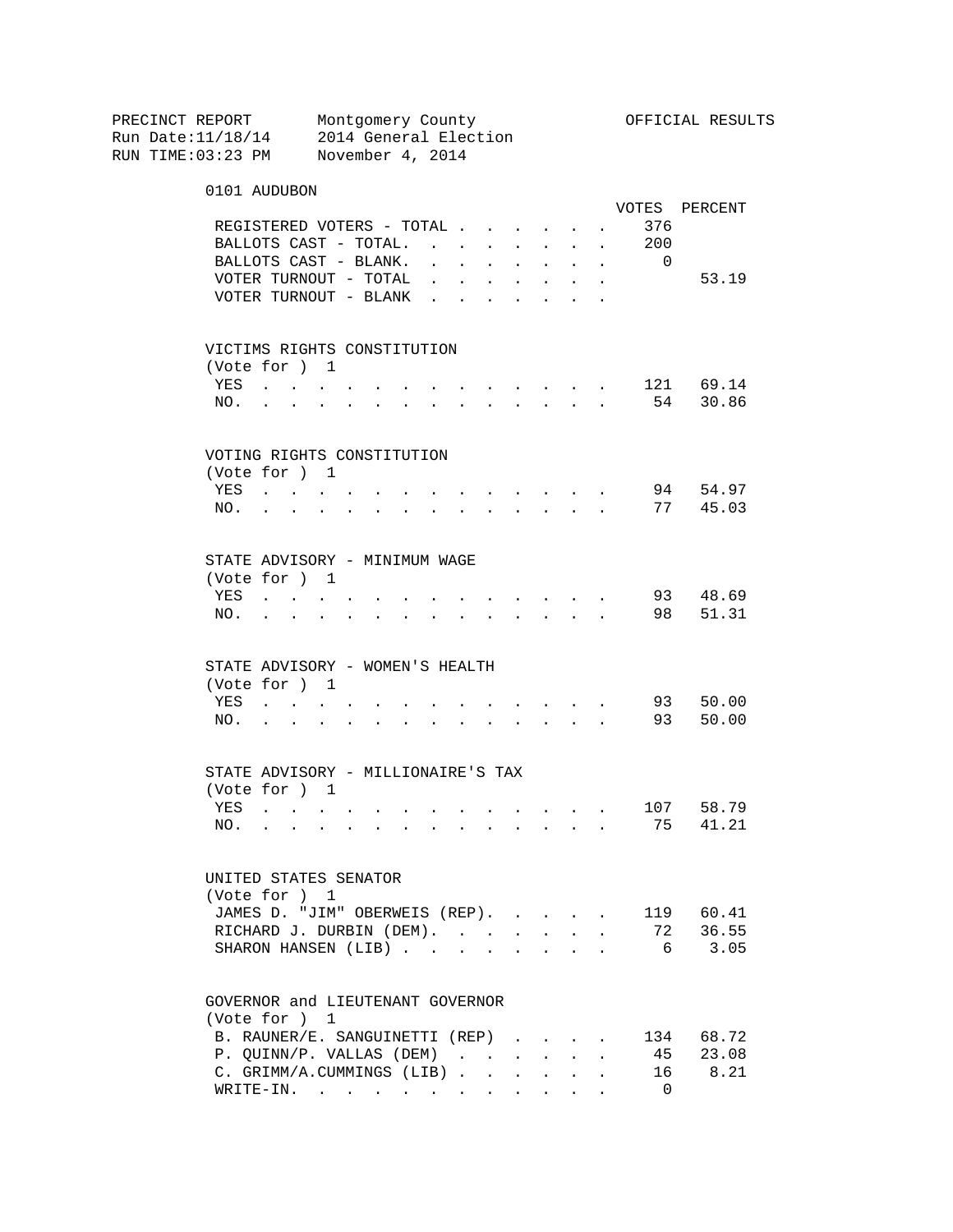| ATTORNEY GENERAL                                                                           |
|--------------------------------------------------------------------------------------------|
| (Vote for ) 1                                                                              |
| PAUL M. SCHIMPF (REP) 109 55.90                                                            |
| 82 42.05<br>LISA MADIGAN (DEM)                                                             |
| BEN KOYL (LIB).<br>4 2.05<br>$\ddot{\phantom{a}}$                                          |
|                                                                                            |
| SECRETARY OF STATE                                                                         |
| (Vote for ) 1                                                                              |
| MICHAEL WEBSTER (REP)<br>82 41.41                                                          |
| 110 55.56<br>JESSE WHITE (DEM).                                                            |
| CHRISTOPHER MICHEL (LIB)<br>3.03<br>6<br>$\mathbf{L}$                                      |
|                                                                                            |
|                                                                                            |
| COMPTROLLER                                                                                |
| (Vote for ) 1                                                                              |
| JUDY BAAR TOPINKA (REP).<br>. 136 69.04                                                    |
| SHEILA SIMON (DEM)                                                                         |
| 53 26.90<br>$\ddot{\phantom{a}}$<br>$\ddot{\phantom{a}}$<br>$\ddot{\phantom{0}}$<br>8 4.06 |
| JULIE FOX (LIB)                                                                            |
|                                                                                            |
|                                                                                            |
| TREASURER                                                                                  |
| (Vote for ) 1                                                                              |
| TOM CROSS (REP) 124 65.96                                                                  |
| MICHAEL W. FRERICHS (DEM) 58 30.85                                                         |
| MATTHEW SKOPEK (LIB).<br>6 3.19                                                            |
|                                                                                            |
|                                                                                            |
| REPRESENTATIVE IN CONGRESS 13TH DIST                                                       |
| (Vote for ) 1                                                                              |
| RODNEY DAVIS (REP) 153 76.88                                                               |
| 46 23.12<br>ANN E. CALLIS (DEM)                                                            |
|                                                                                            |
|                                                                                            |
| STATE SENATOR IN THE 48TH DIST                                                             |
| (Vote for ) 1                                                                              |
| LINDA LITTLE (REP)<br>115 59.28                                                            |
| 79 40.72<br>ANDY MANAR (DEM).<br>$\mathbf{L}$                                              |
|                                                                                            |
|                                                                                            |
| STATE REP IN THE 95TH DIST                                                                 |
| (Vote for ) 1                                                                              |
| WAYNE ARTHUR ROSENTHAL (REP)<br>179<br>100.00                                              |
| NO CANDIDATE FILED<br>$\Omega$                                                             |
|                                                                                            |
|                                                                                            |
| COUNTY CLERK                                                                               |
| (Vote for ) 1                                                                              |
| 100.00                                                                                     |
| SANDY LEITHEISER (REP)<br>188                                                              |
| NO CANDIDATE FILED<br>0                                                                    |
|                                                                                            |
|                                                                                            |
| COUNTY TREASURER                                                                           |
| (Vote for ) 1                                                                              |
| RONALD D. JENKINS (REP).<br>182 100.00                                                     |
| NO CANDIDATE FILED<br>0                                                                    |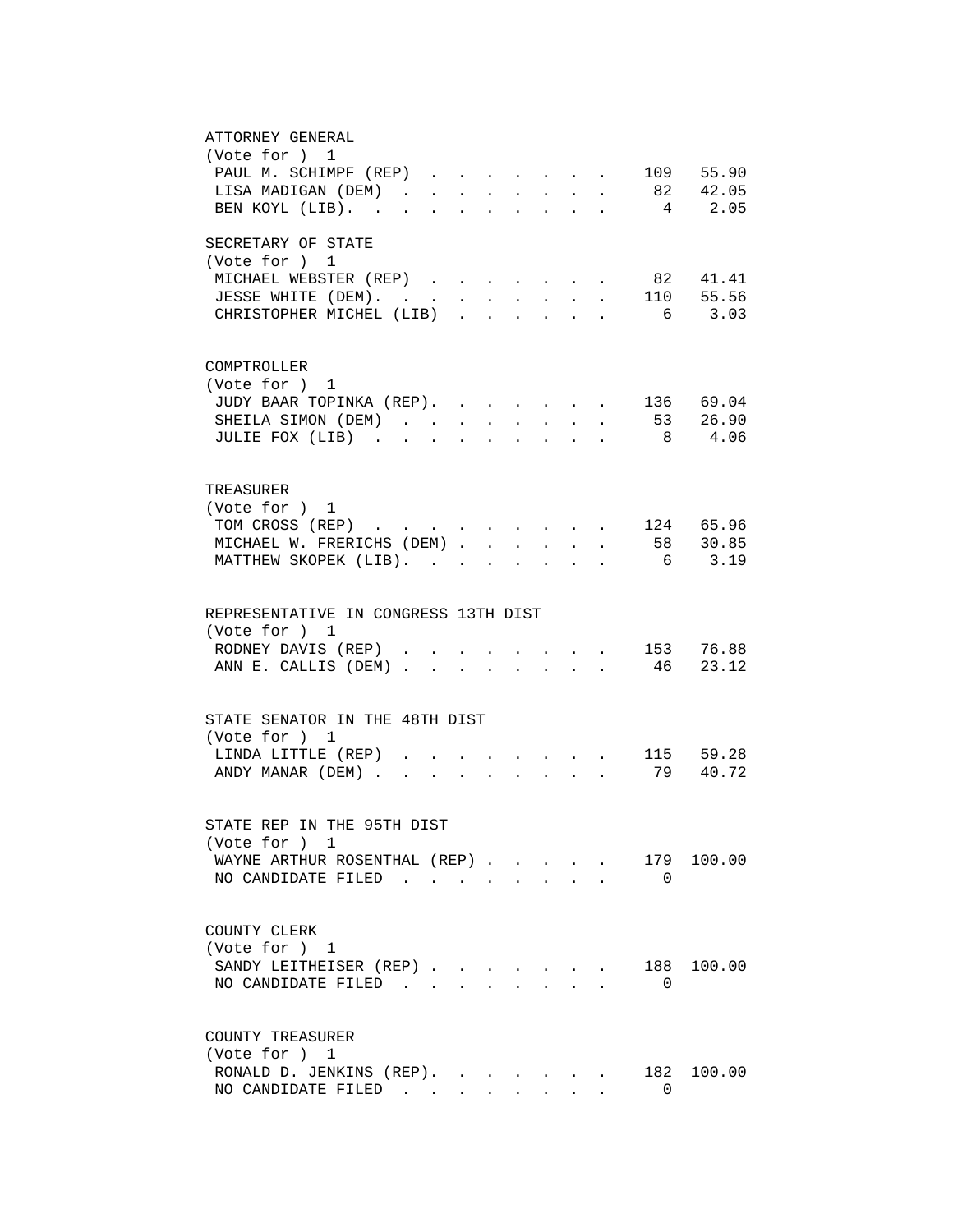| COUNTY SHERIFF                                                                                                                                                                                                                           |                                                                                                                                                                                                                                                 |                        |              |                |                  |
|------------------------------------------------------------------------------------------------------------------------------------------------------------------------------------------------------------------------------------------|-------------------------------------------------------------------------------------------------------------------------------------------------------------------------------------------------------------------------------------------------|------------------------|--------------|----------------|------------------|
| (Vote for ) 1                                                                                                                                                                                                                            |                                                                                                                                                                                                                                                 |                        |              |                |                  |
| JIM VAZZI (REP)                                                                                                                                                                                                                          |                                                                                                                                                                                                                                                 | and the company of the |              |                | 178 100.00       |
| NO CANDIDATE FILED                                                                                                                                                                                                                       |                                                                                                                                                                                                                                                 |                        |              | $\Omega$       |                  |
|                                                                                                                                                                                                                                          |                                                                                                                                                                                                                                                 |                        |              |                |                  |
| REG SUPT OF SCHOOLS (BCEFM)<br>(Vote for ) 1                                                                                                                                                                                             |                                                                                                                                                                                                                                                 |                        |              |                |                  |
| NO CANDIDATE FILED.                                                                                                                                                                                                                      |                                                                                                                                                                                                                                                 |                        |              | 0              |                  |
| JULIE WOLLERMAN (DEM)                                                                                                                                                                                                                    |                                                                                                                                                                                                                                                 |                        |              |                | 143 100.00       |
|                                                                                                                                                                                                                                          |                                                                                                                                                                                                                                                 |                        |              |                |                  |
|                                                                                                                                                                                                                                          |                                                                                                                                                                                                                                                 |                        |              |                |                  |
| COUNTY BOARD MEMBER DIST 2                                                                                                                                                                                                               |                                                                                                                                                                                                                                                 |                        |              |                |                  |
| (Vote for ) 1                                                                                                                                                                                                                            |                                                                                                                                                                                                                                                 |                        |              |                |                  |
| JOSEPH V. GASPARICH (REP)                                                                                                                                                                                                                |                                                                                                                                                                                                                                                 |                        |              |                | 128 65.98        |
| KEITH E. HANCOCK (DEM)                                                                                                                                                                                                                   |                                                                                                                                                                                                                                                 |                        |              |                | 66 34.02         |
|                                                                                                                                                                                                                                          |                                                                                                                                                                                                                                                 |                        |              |                |                  |
|                                                                                                                                                                                                                                          |                                                                                                                                                                                                                                                 |                        |              |                |                  |
| JUDGE OF THE 4TH JUDICIAL CIRCUIT<br>(Vote for ) 1                                                                                                                                                                                       |                                                                                                                                                                                                                                                 |                        |              |                |                  |
| MARTIN W. SIEMER (REP)                                                                                                                                                                                                                   |                                                                                                                                                                                                                                                 |                        | $\mathbf{r}$ |                | 101 54.01        |
| ERICKA SANDERS (DEM).                                                                                                                                                                                                                    |                                                                                                                                                                                                                                                 |                        |              |                | 86 45.99         |
|                                                                                                                                                                                                                                          |                                                                                                                                                                                                                                                 |                        |              |                |                  |
|                                                                                                                                                                                                                                          |                                                                                                                                                                                                                                                 |                        |              |                |                  |
| RESIDENT JUDGE OF THE 4TH JUD CIRCUIT                                                                                                                                                                                                    |                                                                                                                                                                                                                                                 |                        |              |                |                  |
| (Vote for ) 1                                                                                                                                                                                                                            |                                                                                                                                                                                                                                                 |                        |              |                |                  |
| NO CANDIDATE FILED.                                                                                                                                                                                                                      |                                                                                                                                                                                                                                                 |                        |              | $\overline{0}$ |                  |
| JAMES L. ROBERTS (DEM) .                                                                                                                                                                                                                 |                                                                                                                                                                                                                                                 |                        |              |                | 135 100.00       |
|                                                                                                                                                                                                                                          |                                                                                                                                                                                                                                                 |                        |              |                |                  |
|                                                                                                                                                                                                                                          |                                                                                                                                                                                                                                                 |                        |              |                |                  |
| LLOYD A KARMEIER SUPREME COURT RETENTION                                                                                                                                                                                                 |                                                                                                                                                                                                                                                 |                        |              |                |                  |
| (Vote for ) 1                                                                                                                                                                                                                            |                                                                                                                                                                                                                                                 |                        |              |                |                  |
| YES                                                                                                                                                                                                                                      |                                                                                                                                                                                                                                                 |                        |              |                | 110 60.44        |
| NO.<br>and a series of the series of the series of the series of the series of the series of the series of the series                                                                                                                    |                                                                                                                                                                                                                                                 |                        |              | 72             | 39.56            |
| PRECINCT REPORT Montgomery County                                                                                                                                                                                                        |                                                                                                                                                                                                                                                 |                        |              |                | OFFICIAL RESULTS |
| 2014 General Election<br>Run Date: 11/18/14                                                                                                                                                                                              |                                                                                                                                                                                                                                                 |                        |              |                |                  |
| RUN TIME:03:23 PM November 4, 2014                                                                                                                                                                                                       |                                                                                                                                                                                                                                                 |                        |              |                |                  |
|                                                                                                                                                                                                                                          |                                                                                                                                                                                                                                                 |                        |              |                |                  |
| 0201 BOIS D'ARC                                                                                                                                                                                                                          |                                                                                                                                                                                                                                                 |                        |              |                |                  |
|                                                                                                                                                                                                                                          |                                                                                                                                                                                                                                                 |                        |              | VOTES          | PERCENT          |
| REGISTERED VOTERS - TOTAL.                                                                                                                                                                                                               |                                                                                                                                                                                                                                                 |                        |              | 663            |                  |
| BALLOTS CAST - TOTAL.                                                                                                                                                                                                                    |                                                                                                                                                                                                                                                 |                        |              | 354            |                  |
| BALLOTS CAST - BLANK.                                                                                                                                                                                                                    |                                                                                                                                                                                                                                                 |                        |              | $\overline{0}$ |                  |
| VOTER TURNOUT - TOTAL                                                                                                                                                                                                                    |                                                                                                                                                                                                                                                 |                        |              |                | 53.39            |
| VOTER TURNOUT - BLANK                                                                                                                                                                                                                    |                                                                                                                                                                                                                                                 |                        |              |                |                  |
|                                                                                                                                                                                                                                          |                                                                                                                                                                                                                                                 |                        |              |                |                  |
| VICTIMS RIGHTS CONSTITUTION                                                                                                                                                                                                              |                                                                                                                                                                                                                                                 |                        |              |                |                  |
| (Vote for ) 1                                                                                                                                                                                                                            |                                                                                                                                                                                                                                                 |                        |              |                |                  |
| YES<br>$\mathcal{A}=\mathcal{A}=\mathcal{A}=\mathcal{A}$ .                                                                                                                                                                               |                                                                                                                                                                                                                                                 |                        |              |                | 224 68.50        |
| NO.<br>the contract of the contract of the<br><b>Contract Contract Contract</b>                                                                                                                                                          |                                                                                                                                                                                                                                                 |                        |              | 103            | 31.50            |
|                                                                                                                                                                                                                                          |                                                                                                                                                                                                                                                 |                        |              |                |                  |
|                                                                                                                                                                                                                                          |                                                                                                                                                                                                                                                 |                        |              |                |                  |
| VOTING RIGHTS CONSTITUTION                                                                                                                                                                                                               |                                                                                                                                                                                                                                                 |                        |              |                |                  |
| (Vote for ) 1                                                                                                                                                                                                                            |                                                                                                                                                                                                                                                 |                        |              |                |                  |
| YES<br>$\mathbf{r}$ . The set of the set of the set of the set of the set of the set of the set of the set of the set of the set of the set of the set of the set of the set of the set of the set of the set of the set of the set of t | $\mathbf{r} = \mathbf{r} \cdot \mathbf{r}$ , and the set of the set of the set of the set of the set of the set of the set of the set of the set of the set of the set of the set of the set of the set of the set of the set of the set of the |                        |              | 187 —          | 59.37            |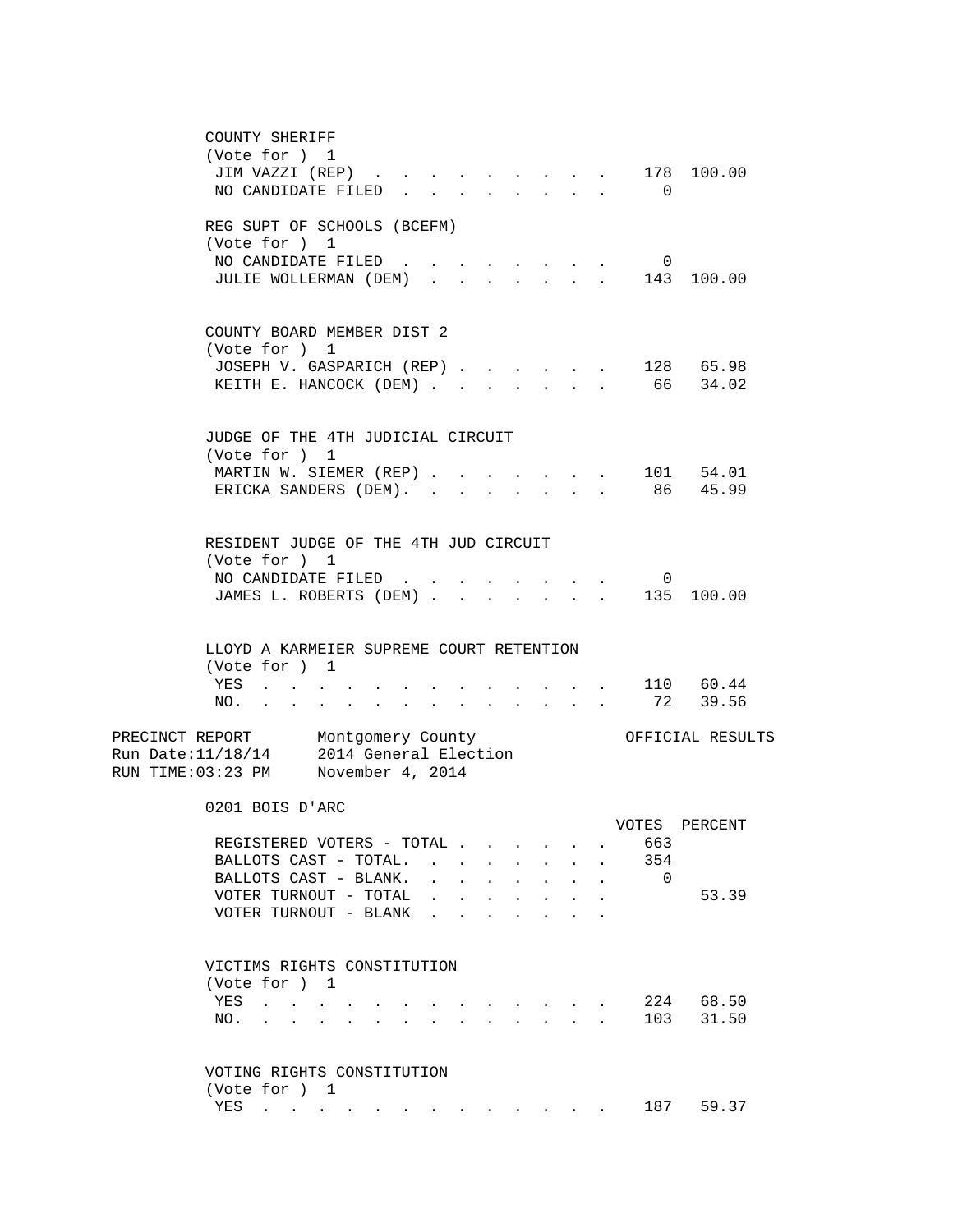| NO. |                                           | $\sim$ $\sim$ $\sim$ $\sim$ |  |                      |                           |                                                                               |                      | the contract of the contract of the |                | 128 40.63 |
|-----|-------------------------------------------|-----------------------------|--|----------------------|---------------------------|-------------------------------------------------------------------------------|----------------------|-------------------------------------|----------------|-----------|
|     | STATE ADVISORY - MINIMUM WAGE             |                             |  |                      |                           |                                                                               |                      |                                     |                |           |
|     | (Vote for ) 1                             |                             |  |                      |                           |                                                                               |                      |                                     |                |           |
| YES | $\sim$ $\sim$ $\sim$ $\sim$ $\sim$        |                             |  |                      |                           | $\sim$ $\sim$ $\sim$ $\sim$ $\sim$                                            |                      |                                     |                | 191 56.18 |
| NO. | and the state of the state of             |                             |  | $\ddot{\phantom{0}}$ |                           | $\mathbf{r} = \mathbf{r} + \mathbf{r} + \mathbf{r} + \mathbf{r} + \mathbf{r}$ |                      |                                     |                | 149 43.82 |
|     | STATE ADVISORY - WOMEN'S HEALTH           |                             |  |                      |                           |                                                                               |                      |                                     |                |           |
|     | (Vote for ) 1                             |                             |  |                      |                           |                                                                               |                      |                                     |                |           |
| YES |                                           |                             |  |                      |                           |                                                                               |                      |                                     |                | 201 59.29 |
| NO. |                                           |                             |  |                      |                           |                                                                               |                      |                                     |                | 138 40.71 |
|     | STATE ADVISORY - MILLIONAIRE'S TAX        |                             |  |                      |                           |                                                                               |                      |                                     |                |           |
|     | (Vote for ) 1                             |                             |  |                      |                           |                                                                               |                      |                                     |                |           |
| YES | $\sim$ $\sim$ $\sim$ $\sim$ $\sim$ $\sim$ |                             |  |                      |                           |                                                                               |                      |                                     |                | 192 58.54 |
| NO. | <b>All Cards</b>                          |                             |  |                      |                           | $\mathbf{z} = \mathbf{z} + \mathbf{z}$ .                                      |                      |                                     |                | 136 41.46 |
|     | UNITED STATES SENATOR                     |                             |  |                      |                           |                                                                               |                      |                                     |                |           |
|     | (Vote for ) 1                             |                             |  |                      |                           |                                                                               |                      |                                     |                |           |
|     | JAMES D. "JIM" OBERWEIS (REP).            |                             |  |                      |                           |                                                                               |                      | $\sim$                              |                | 190 53.98 |
|     | RICHARD J. DURBIN (DEM).                  |                             |  |                      |                           |                                                                               |                      |                                     |                | 143 40.63 |
|     | SHARON HANSEN (LIB)                       |                             |  |                      |                           |                                                                               |                      |                                     |                | 19 5.40   |
|     | GOVERNOR and LIEUTENANT GOVERNOR          |                             |  |                      |                           |                                                                               |                      |                                     |                |           |
|     | (Vote for ) 1                             |                             |  |                      |                           |                                                                               |                      |                                     |                |           |
|     | B. RAUNER/E. SANGUINETTI (REP)            |                             |  |                      |                           |                                                                               |                      |                                     |                | 202 57.55 |
|     | P. QUINN/P. VALLAS (DEM)                  |                             |  |                      |                           | $\mathbf{r} = \mathbf{r} + \mathbf{r}$                                        |                      | $\overline{a}$                      |                | 127 36.18 |
|     | C. GRIMM/A.CUMMINGS (LIB)                 |                             |  |                      |                           |                                                                               |                      |                                     |                | 22 6.27   |
|     | WRITE-IN.                                 |                             |  |                      |                           | $\mathbf{A}$ and $\mathbf{A}$                                                 | $\ddot{\phantom{a}}$ |                                     | $\overline{0}$ |           |
|     | ATTORNEY GENERAL                          |                             |  |                      |                           |                                                                               |                      |                                     |                |           |
|     | (Vote for ) 1                             |                             |  |                      |                           |                                                                               |                      |                                     |                |           |
|     | PAUL M. SCHIMPF (REP)                     |                             |  |                      | $\mathbf{r} = \mathbf{r}$ |                                                                               |                      |                                     |                | 166 47.56 |
|     | LISA MADIGAN (DEM).                       |                             |  |                      |                           |                                                                               |                      |                                     |                | 173 49.57 |
|     | BEN KOYL (LIB).                           |                             |  |                      |                           |                                                                               |                      |                                     | 10             | 2.87      |
|     | SECRETARY OF STATE                        |                             |  |                      |                           |                                                                               |                      |                                     |                |           |
|     | (Vote for ) 1                             |                             |  |                      |                           |                                                                               |                      |                                     |                |           |
|     | MICHAEL WEBSTER (REP)                     |                             |  |                      |                           |                                                                               |                      |                                     |                | 124 35.53 |
|     | JESSE WHITE (DEM).                        |                             |  |                      |                           |                                                                               |                      |                                     |                | 217 62.18 |
|     | CHRISTOPHER MICHEL (LIB).                 |                             |  |                      |                           |                                                                               |                      |                                     | 8 <sup>8</sup> | 2.29      |
|     | COMPTROLLER                               |                             |  |                      |                           |                                                                               |                      |                                     |                |           |
|     | (Vote for ) 1                             |                             |  |                      |                           |                                                                               |                      |                                     |                |           |
|     | JUDY BAAR TOPINKA (REP).                  |                             |  |                      |                           |                                                                               |                      |                                     |                | 222 63.79 |
|     | SHEILA SIMON (DEM)                        |                             |  |                      |                           |                                                                               |                      |                                     | 114            | 32.76     |
|     | JULIE FOX (LIB)                           |                             |  |                      |                           |                                                                               |                      |                                     | 12             | 3.45      |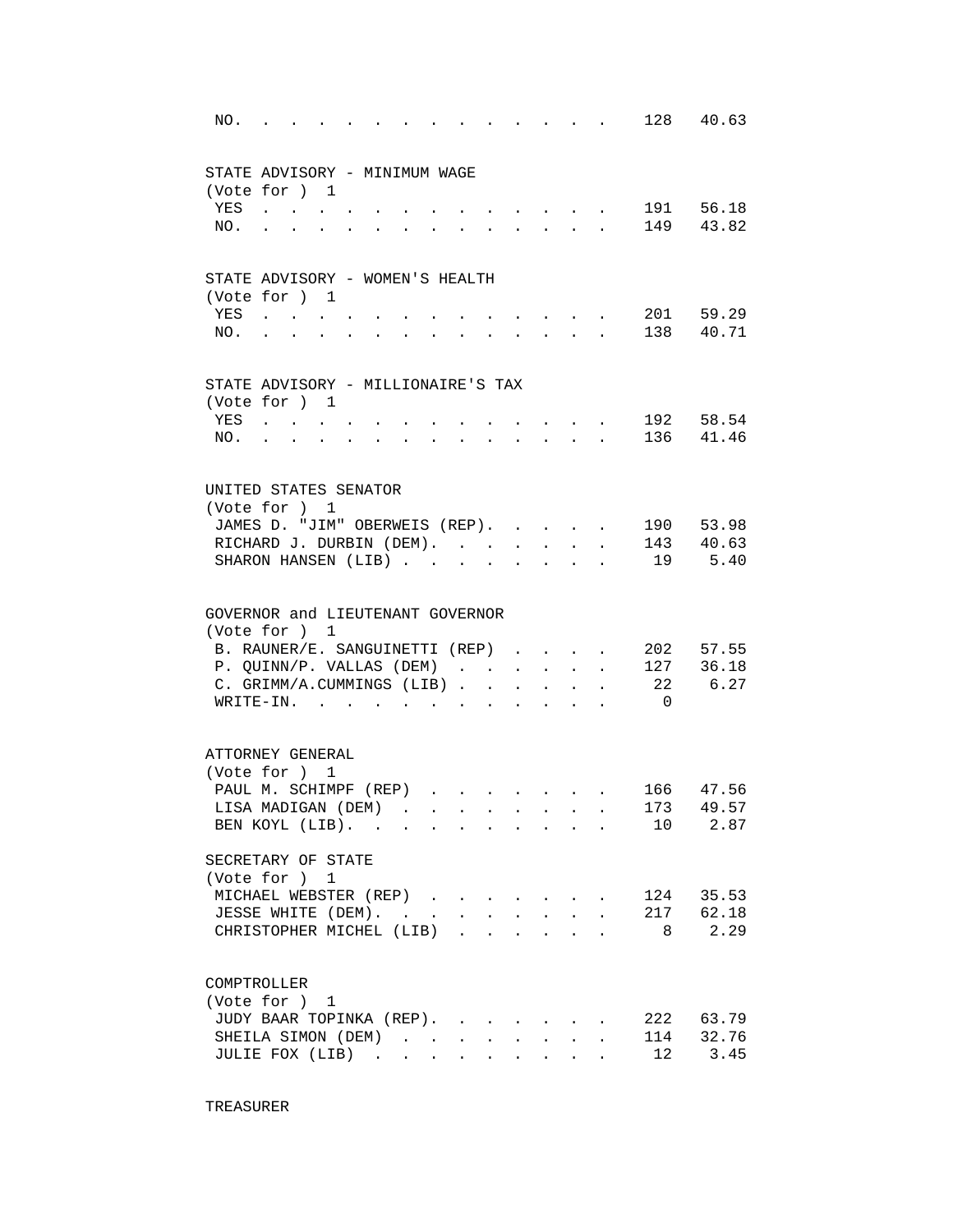| (Vote for ) 1<br>195 56.36<br>TOM CROSS (REP)<br>$\ddot{\phantom{a}}$<br>MICHAEL W. FRERICHS (DEM) 137 39.60<br>MATTHEW SKOPEK (LIB).<br>14 4.05                                                                                                        |
|---------------------------------------------------------------------------------------------------------------------------------------------------------------------------------------------------------------------------------------------------------|
| REPRESENTATIVE IN CONGRESS 13TH DIST<br>(Vote for ) 1<br>223 63.53<br>RODNEY DAVIS (REP).<br>128 36.47<br>ANN E. CALLIS (DEM).<br>$\sim$<br>$\mathbf{r}$<br>$\mathbf{L}$                                                                                |
| STATE SENATOR IN THE 48TH DIST<br>(Vote for ) 1<br>157 44.99<br>LINDA LITTLE (REP)<br>ANDY MANAR (DEM).<br>192 55.01<br>$\sim$                                                                                                                          |
| STATE REP IN THE 95TH DIST<br>(Vote for ) 1<br>298 100.00<br>WAYNE ARTHUR ROSENTHAL (REP)<br>NO CANDIDATE FILED<br>$\Omega$<br>$\bullet$ .<br><br><br><br><br><br><br><br><br><br><br><br><br>                                                          |
| COUNTY CLERK<br>(Vote for ) 1<br>SANDY LEITHEISER (REP)<br>302<br>100.00<br>$\mathbf{r}$ , $\mathbf{r}$ , $\mathbf{r}$<br>$\sim$<br>NO CANDIDATE FILED.<br>$\overline{0}$<br>$\mathbf{L}$<br>$\mathcal{L}^{\text{max}}$<br>$\mathbf{L}$<br>$\mathbf{L}$ |
| COUNTY TREASURER<br>(Vote for ) 1<br>294 100.00<br>RONALD D. JENKINS (REP).<br>$\mathbf{r} = \mathbf{r}$<br>NO CANDIDATE FILED<br>$\overline{0}$                                                                                                        |
| COUNTY SHERIFF<br>(Vote for ) 1<br>JIM VAZZI (REP)<br>299<br>100.00<br>NO CANDIDATE FILED<br>0                                                                                                                                                          |
| REG SUPT OF SCHOOLS (CGJM)<br>(Vote for ) 1<br>NO CANDIDATE FILED<br>$\overline{0}$<br>7 100.00<br>LARRY PFEIFFER (DEM).                                                                                                                                |
| REG SUPT OF SCHOOLS (MEN & SANG)<br>(Vote for ) 1<br>JEFF VOSE (REP)<br>17 100.00<br>NO CANDIDATE FILED<br>$\Omega$                                                                                                                                     |
| REG SUPT OF SCHOOLS (BCEFM)<br>(Vote for ) 1<br>NO CANDIDATE FILED<br>0<br>239<br>JULIE WOLLERMAN (DEM)<br>100.00                                                                                                                                       |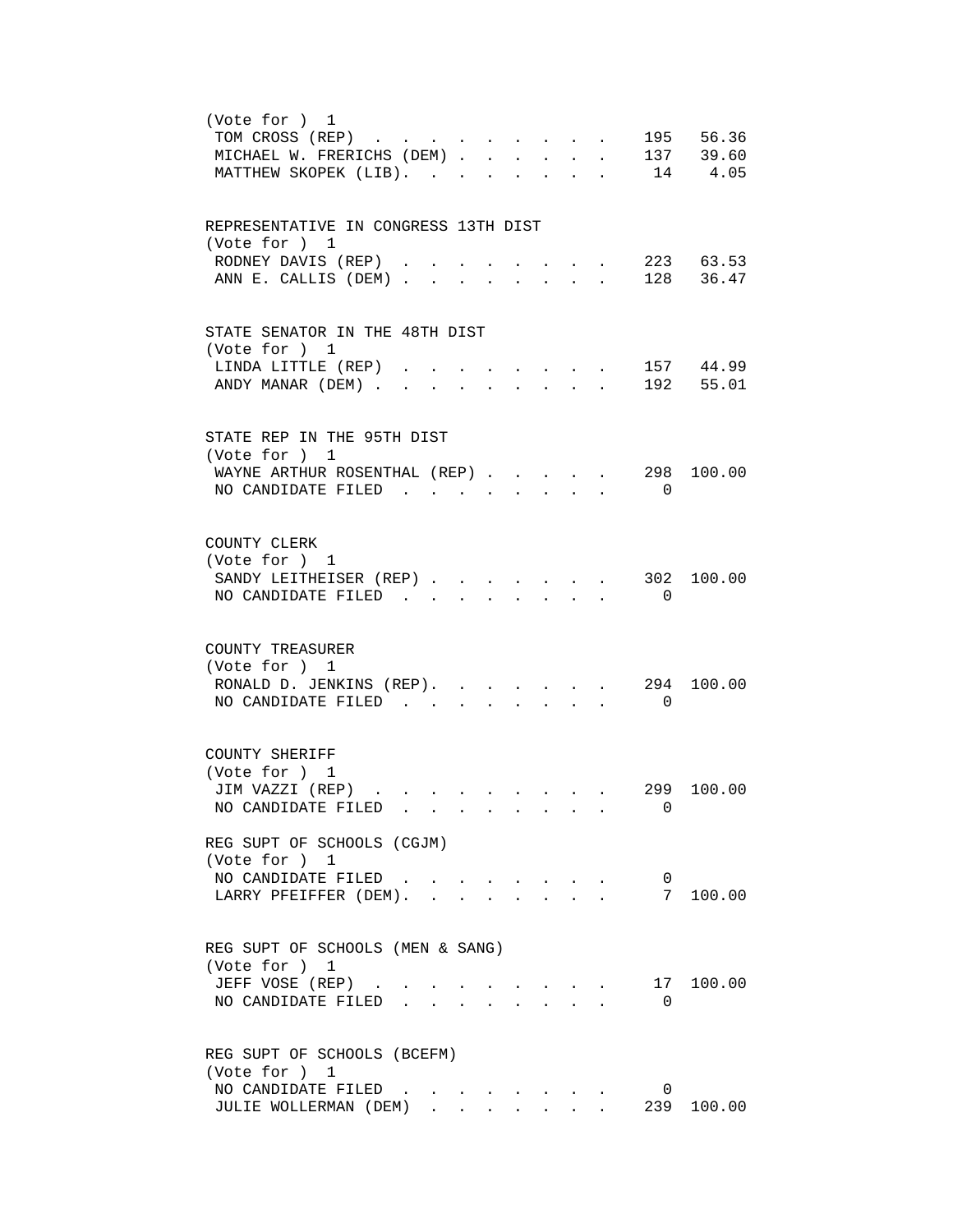| COUNTY BOARD MEMBER DIST 1                                                   |                                                                                                                                                                                                                                   |                                      |                                                                               |              |                                                         |                                    |                   |
|------------------------------------------------------------------------------|-----------------------------------------------------------------------------------------------------------------------------------------------------------------------------------------------------------------------------------|--------------------------------------|-------------------------------------------------------------------------------|--------------|---------------------------------------------------------|------------------------------------|-------------------|
| (Vote for ) 1                                                                | MEGAN I. BEELER (REP).                                                                                                                                                                                                            |                                      | $\mathbf{r} = \mathbf{r}$ and $\mathbf{r} = \mathbf{r}$                       |              | $\mathbf{r} = \mathbf{r} \mathbf{r}$ . The $\mathbf{r}$ |                                    | 285 100.00        |
| NO CANDIDATE FILED                                                           |                                                                                                                                                                                                                                   |                                      |                                                                               | $\mathbf{L}$ |                                                         | $\overline{0}$                     |                   |
|                                                                              |                                                                                                                                                                                                                                   |                                      |                                                                               |              |                                                         |                                    |                   |
|                                                                              |                                                                                                                                                                                                                                   |                                      |                                                                               |              |                                                         |                                    |                   |
| JUDGE OF THE 4TH JUDICIAL CIRCUIT<br>(Vote for ) 1                           |                                                                                                                                                                                                                                   |                                      |                                                                               |              |                                                         |                                    |                   |
|                                                                              | MARTIN W. SIEMER (REP)                                                                                                                                                                                                            |                                      |                                                                               |              |                                                         |                                    |                   |
|                                                                              | ERICKA SANDERS (DEM). .                                                                                                                                                                                                           |                                      |                                                                               |              |                                                         |                                    |                   |
|                                                                              |                                                                                                                                                                                                                                   |                                      |                                                                               |              |                                                         |                                    |                   |
| RESIDENT JUDGE OF THE 4TH JUD CIRCUIT                                        |                                                                                                                                                                                                                                   |                                      |                                                                               |              |                                                         |                                    |                   |
| (Vote for ) 1                                                                |                                                                                                                                                                                                                                   |                                      |                                                                               |              |                                                         |                                    |                   |
|                                                                              | NO CANDIDATE FILED                                                                                                                                                                                                                |                                      |                                                                               |              | $\mathbf{z} = \mathbf{z} + \mathbf{z} + \mathbf{z}$ .   | $\mathbf{0}$                       |                   |
|                                                                              | JAMES L. ROBERTS (DEM)                                                                                                                                                                                                            |                                      |                                                                               |              | $\cdot$ $\cdot$ $\cdot$                                 |                                    | 262 100.00        |
|                                                                              |                                                                                                                                                                                                                                   |                                      |                                                                               |              |                                                         |                                    |                   |
| LLOYD A KARMEIER SUPREME COURT RETENTION                                     |                                                                                                                                                                                                                                   |                                      |                                                                               |              |                                                         |                                    |                   |
| (Vote for ) 1                                                                |                                                                                                                                                                                                                                   |                                      |                                                                               |              |                                                         |                                    |                   |
| YES                                                                          |                                                                                                                                                                                                                                   |                                      |                                                                               |              |                                                         | $\cdot$ , , 189 60.58              |                   |
| NO.                                                                          |                                                                                                                                                                                                                                   |                                      | $\mathbf{r} = \mathbf{r} + \mathbf{r} + \mathbf{r} + \mathbf{r} + \mathbf{r}$ |              |                                                         |                                    | 123 39.42         |
|                                                                              |                                                                                                                                                                                                                                   |                                      |                                                                               |              |                                                         |                                    |                   |
| NORTH MAC 4 CUSD 34 - SUB 4                                                  |                                                                                                                                                                                                                                   |                                      |                                                                               |              |                                                         |                                    |                   |
| (Vote for ) 1                                                                |                                                                                                                                                                                                                                   |                                      |                                                                               |              |                                                         |                                    |                   |
| YES                                                                          |                                                                                                                                                                                                                                   |                                      |                                                                               |              |                                                         | $4\overline{ }$                    | 26.67<br>11 73.33 |
| NO.                                                                          |                                                                                                                                                                                                                                   |                                      |                                                                               |              |                                                         |                                    |                   |
|                                                                              |                                                                                                                                                                                                                                   |                                      |                                                                               |              |                                                         |                                    |                   |
| NORTH MAC 6 CUSD 34 - SUB 6                                                  |                                                                                                                                                                                                                                   |                                      |                                                                               |              |                                                         |                                    |                   |
| (Vote for ) 1<br>YES                                                         |                                                                                                                                                                                                                                   |                                      |                                                                               |              |                                                         | 0                                  |                   |
| $\mathcal{A}=\mathcal{A}=\mathcal{A}=\mathcal{A}=\mathcal{A}$ .<br>NO.       | the contract of the contract of the contract of the contract of the contract of the contract of the contract of the contract of the contract of the contract of the contract of the contract of the contract of the contract o    |                                      |                                                                               |              |                                                         | $\Omega$                           |                   |
|                                                                              |                                                                                                                                                                                                                                   |                                      |                                                                               |              |                                                         |                                    |                   |
| PRECINCT REPORT Montgomery County<br>Run Date:11/18/14 2014 General Election |                                                                                                                                                                                                                                   |                                      |                                                                               |              |                                                         |                                    | OFFICIAL RESULTS  |
| RUN TIME:03:23 PM November 4, 2014                                           |                                                                                                                                                                                                                                   |                                      |                                                                               |              |                                                         |                                    |                   |
|                                                                              |                                                                                                                                                                                                                                   |                                      |                                                                               |              |                                                         |                                    |                   |
| 0301 BUTLER GROVE                                                            |                                                                                                                                                                                                                                   |                                      |                                                                               |              |                                                         |                                    |                   |
|                                                                              |                                                                                                                                                                                                                                   |                                      |                                                                               |              |                                                         |                                    | VOTES PERCENT     |
|                                                                              | REGISTERED VOTERS - TOTAL<br>BALLOTS CAST - TOTAL.                                                                                                                                                                                |                                      |                                                                               |              | $\ddot{\phantom{0}}$                                    | 560<br>331<br>$\ddot{\phantom{a}}$ |                   |
|                                                                              | BALLOTS CAST - BLANK.                                                                                                                                                                                                             |                                      |                                                                               |              |                                                         | $\mathbf{0}$                       |                   |
|                                                                              | VOTER TURNOUT - TOTAL                                                                                                                                                                                                             | $\sim$<br>$\sim$                     |                                                                               |              |                                                         |                                    | 59.11             |
|                                                                              | VOTER TURNOUT - BLANK                                                                                                                                                                                                             | $\mathbf{r}$<br>$\ddot{\phantom{a}}$ |                                                                               |              |                                                         |                                    |                   |
|                                                                              |                                                                                                                                                                                                                                   |                                      |                                                                               |              |                                                         |                                    |                   |
| VICTIMS RIGHTS CONSTITUTION                                                  |                                                                                                                                                                                                                                   |                                      |                                                                               |              |                                                         |                                    |                   |
| (Vote for ) 1                                                                |                                                                                                                                                                                                                                   |                                      |                                                                               |              |                                                         |                                    |                   |
| YES                                                                          | $\mathcal{A}(\mathcal{A})$ , and $\mathcal{A}(\mathcal{A})$ , and $\mathcal{A}(\mathcal{A})$                                                                                                                                      |                                      |                                                                               |              |                                                         |                                    | 202 66.89         |
| NO.                                                                          | $\mathbf{r}$ . The contribution of the contribution of the contribution of the contribution of the contribution of the contribution of the contribution of the contribution of the contribution of the contribution of the contri |                                      |                                                                               |              |                                                         | 100                                | 33.11             |
|                                                                              |                                                                                                                                                                                                                                   |                                      |                                                                               |              |                                                         |                                    |                   |

VOTING RIGHTS CONSTITUTION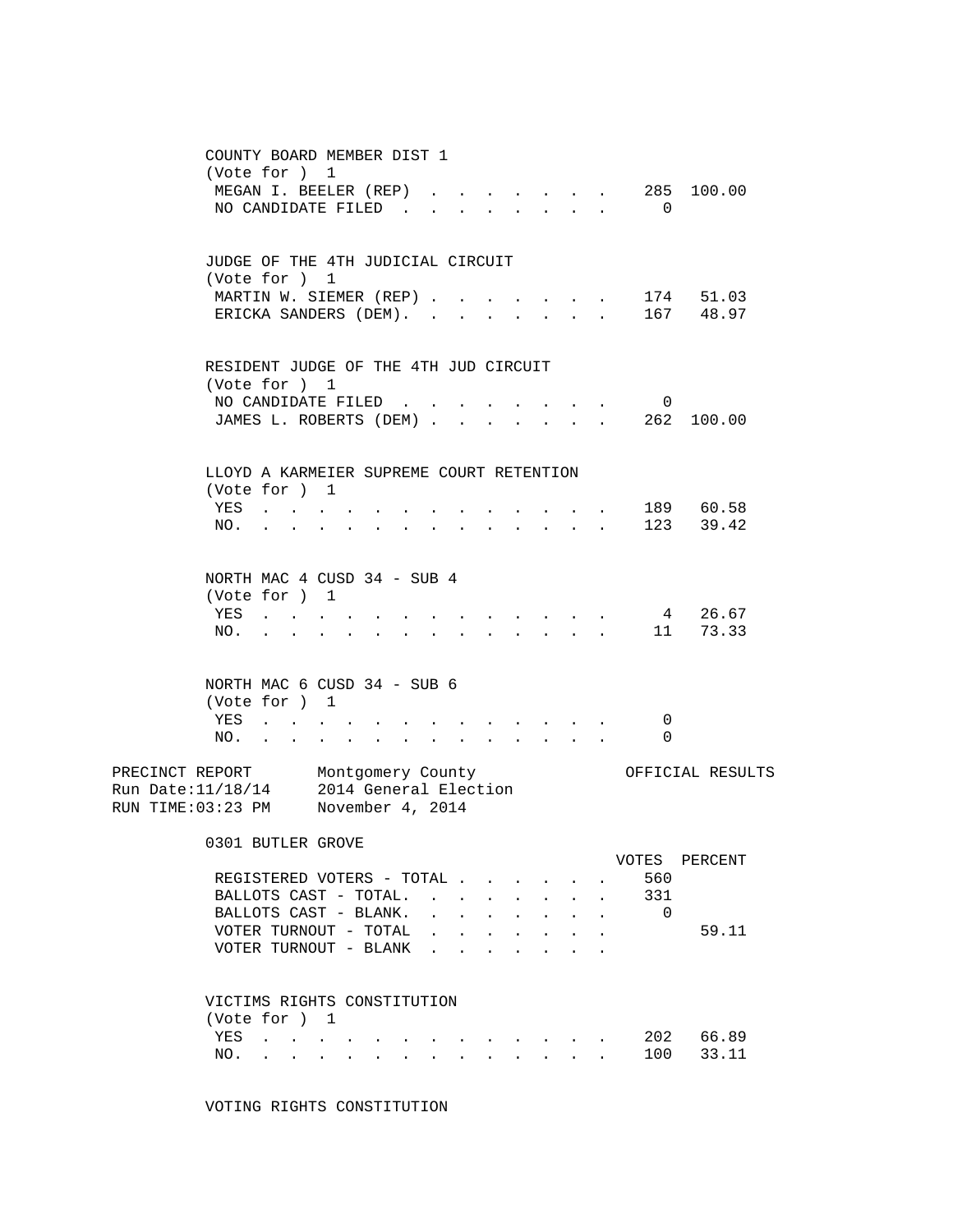| YES<br>NO. | (Vote for ) 1<br>$\mathbf{A}$<br>$\mathbf{r} = \mathbf{r}$<br>$\mathbf{L}$<br>$\sim$<br>$\sim$                                                                                                                                                                                                                                                                                                                                                                                                                                                                                | 161 54.21<br>136 45.79                         |
|------------|-------------------------------------------------------------------------------------------------------------------------------------------------------------------------------------------------------------------------------------------------------------------------------------------------------------------------------------------------------------------------------------------------------------------------------------------------------------------------------------------------------------------------------------------------------------------------------|------------------------------------------------|
| YES<br>NO. | STATE ADVISORY - MINIMUM WAGE<br>(Vote for ) 1                                                                                                                                                                                                                                                                                                                                                                                                                                                                                                                                | 175 54.69<br>145 45.31                         |
| YES<br>NO. | STATE ADVISORY - WOMEN'S HEALTH<br>(Vote for ) 1<br>$\mathbf{z} = \mathbf{z} + \mathbf{z} + \mathbf{z} + \mathbf{z}$<br>$\mathbf{r} = \mathbf{r} + \mathbf{r} + \mathbf{r} + \mathbf{r}$<br>and a strong control of the strong strong<br>$\sim$ 100 $\sim$<br>$\bullet$ .<br><br><br><br><br><br><br><br><br><br><br><br>                                                                                                                                                                                                                                                     | 192 60.00<br>128 40.00                         |
| YES<br>NO. | STATE ADVISORY - MILLIONAIRE'S TAX<br>(Vote for ) 1<br><b>Contract Contract Contract</b><br>$\sim$<br>$\mathbf{L}$<br>$\sim$<br>$\sim$<br>$\sim$<br>$\sim$                                                                                                                                                                                                                                                                                                                                                                                                                    | 185 58.36<br>132 41.64                         |
|            | UNITED STATES SENATOR<br>(Vote for ) 1<br>JAMES D. "JIM" OBERWEIS (REP).<br>$\sim$<br>RICHARD J. DURBIN (DEM).<br>$\mathbf{r}$<br>$\ddot{\phantom{0}}$<br>SHARON HANSEN (LIB)<br>18                                                                                                                                                                                                                                                                                                                                                                                           | 181 55.69<br>126 38.77<br>5.54                 |
|            | GOVERNOR and LIEUTENANT GOVERNOR<br>(Vote for ) 1<br>B. RAUNER/E. SANGUINETTI (REP)<br>P. QUINN/P. VALLAS (DEM)<br>$\ddot{\phantom{a}}$<br>C. GRIMM/A.CUMMINGS (LIB).<br>35<br>$\sim$<br>$\sim$<br>$\sim$<br>$\overline{0}$<br>$W$ RITE-IN                                                                                                                                                                                                                                                                                                                                    | 181 55.52<br>110 33.74<br>10.74                |
|            | ATTORNEY GENERAL<br>(Vote for ) 1<br>PAUL M. SCHIMPF (REP)<br>LISA MADIGAN (DEM)<br>BEN KOYL (LIB).<br>SECRETARY OF STATE<br>(Vote for ) 1<br>MICHAEL WEBSTER (REP)                                                                                                                                                                                                                                                                                                                                                                                                           | 166 50.76<br>148 45.26<br>13 3.98<br>121 37.69 |
|            | JESSE WHITE (DEM).<br>$\ddot{\phantom{a}}$<br>CHRISTOPHER MICHEL (LIB)<br>$\mathcal{L}(\mathcal{L}^{\mathcal{L}}(\mathcal{L}^{\mathcal{L}}(\mathcal{L}^{\mathcal{L}}(\mathcal{L}^{\mathcal{L}}(\mathcal{L}^{\mathcal{L}}(\mathcal{L}^{\mathcal{L}}(\mathcal{L}^{\mathcal{L}}(\mathcal{L}^{\mathcal{L}}(\mathcal{L}^{\mathcal{L}}(\mathcal{L}^{\mathcal{L}}(\mathcal{L}^{\mathcal{L}}(\mathcal{L}^{\mathcal{L}}(\mathcal{L}^{\mathcal{L}}(\mathcal{L}^{\mathcal{L}}(\mathcal{L}^{\mathcal{L}}(\mathcal{L}^{\mathcal{L}}(\mathcal{L}$<br>$\sim$<br>COMPTROLLER<br>(Vote for ) 1 | 182 56.70<br>18 5.61                           |
|            | JUDY BAAR TOPINKA (REP).<br>189<br>115<br>SHEILA SIMON (DEM).<br>$\ddot{\phantom{0}}$<br>$\sim$<br>$\sim$ $\sim$<br>$\ddot{\phantom{0}}$<br>$\mathbf{L}$<br>JULIE FOX (LIB)<br>15<br>$\mathbf{L} = \mathbf{L} \mathbf{L}$<br>$\sim$<br>$\mathbf{r}$<br>$\mathbf{L}$                                                                                                                                                                                                                                                                                                           | 59.25<br>36.05<br>4.70                         |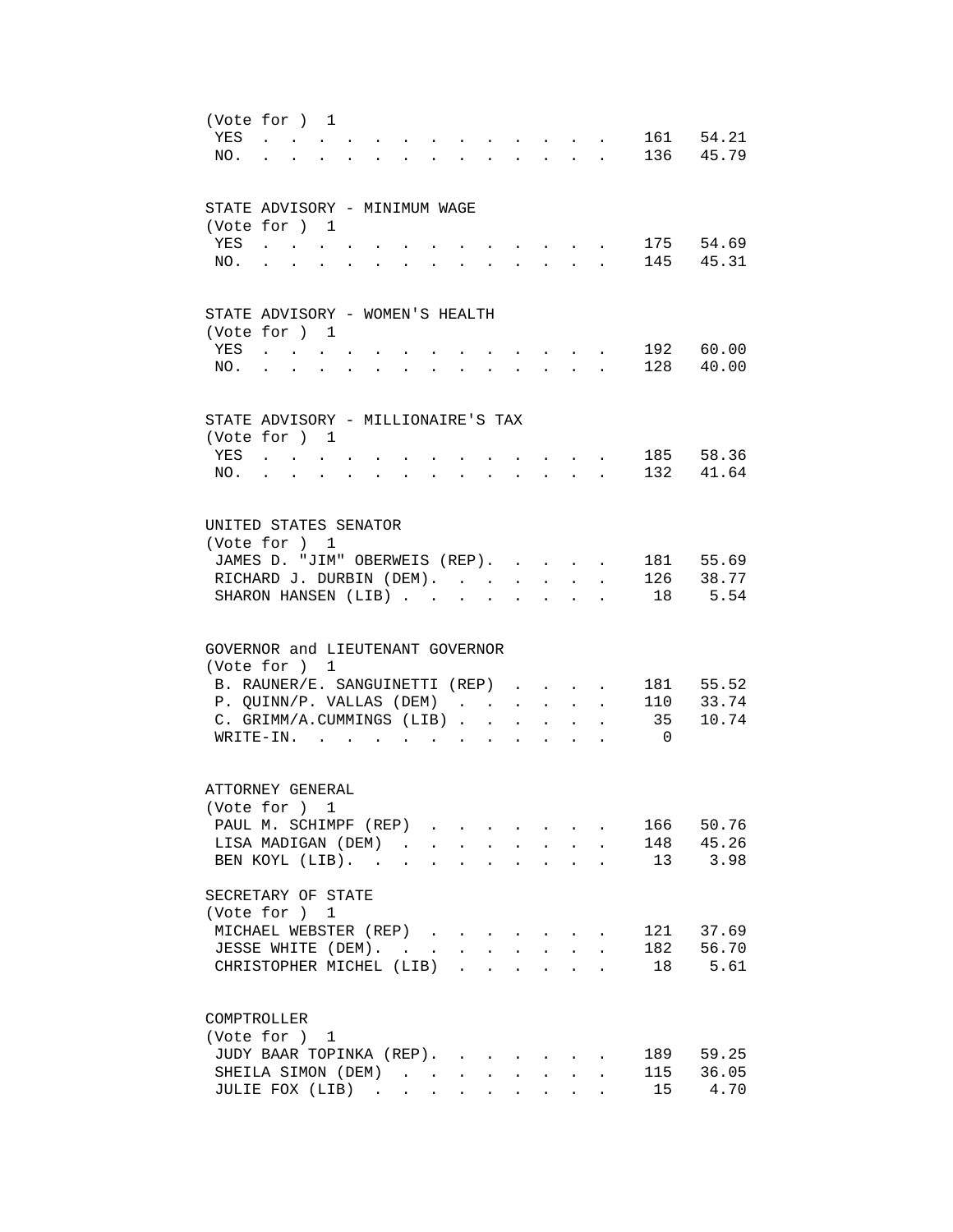| TREASURER<br>(Vote for ) 1<br>181 57.64<br>TOM CROSS (REP)<br>116 36.94<br>MICHAEL W. FRERICHS (DEM)<br>$\mathbf{L}$<br>$\mathbf{L}$<br>$\mathbf{L}$<br>17 5.41<br>MATTHEW SKOPEK (LIB).<br>$\mathbf{L}$<br>$\mathbb{R}^{n \times n}$<br>$\mathbf{r}$<br>$\mathbf{r}$ |
|-----------------------------------------------------------------------------------------------------------------------------------------------------------------------------------------------------------------------------------------------------------------------|
| REPRESENTATIVE IN CONGRESS 13TH DIST<br>(Vote for ) 1<br>RODNEY DAVIS (REP).<br>218 67.70<br>$\sim$<br>104 32.30<br>ANN E. CALLIS (DEM)                                                                                                                               |
| STATE SENATOR IN THE 48TH DIST<br>(Vote for ) 1<br>143 44.00<br>LINDA LITTLE (REP)<br>the contract of the contract of the contract of<br>ANDY MANAR (DEM)<br>182 56.00<br>and a strong control of the strong strong                                                   |
| STATE REP IN THE 95TH DIST<br>(Vote for ) 1<br>280 100.00<br>WAYNE ARTHUR ROSENTHAL (REP)<br>NO CANDIDATE FILED<br>$\Omega$<br>$\mathbf{L}$<br>$\mathcal{L}^{\text{max}}$<br>$\sim$                                                                                   |
| COUNTY CLERK<br>(Vote for ) 1<br>300 100.00<br>SANDY LEITHEISER (REP)<br>NO CANDIDATE FILED.<br>0                                                                                                                                                                     |
| COUNTY TREASURER<br>(Vote for ) 1<br>RONALD D. JENKINS (REP). 290<br>100.00<br>NO CANDIDATE FILED<br>$\overline{0}$<br>$\mathbf{L} = \mathbf{L}$<br>$\mathbf{r}$<br>$\mathbf{L}$                                                                                      |
| COUNTY SHERIFF<br>(Vote for ) 1<br>289 100.00<br>JIM VAZZI (REP) .<br>NO CANDIDATE FILED<br>$\Omega$                                                                                                                                                                  |
| REG SUPT OF SCHOOLS (BCEFM)<br>(Vote for ) 1<br>NO CANDIDATE FILED.<br>0<br>$\mathbf{A}$ and $\mathbf{A}$ and $\mathbf{A}$<br>JULIE WOLLERMAN (DEM)<br>234<br>100.00                                                                                                  |
| COUNTY BOARD MEMBER DIST 1<br>(Vote for ) 1<br>MEGAN I. BEELER (REP)<br>110 100.00<br>NO CANDIDATE FILED<br>0                                                                                                                                                         |
| COUNTY BOARD MEMBER DIST 6                                                                                                                                                                                                                                            |

(Vote for ) 2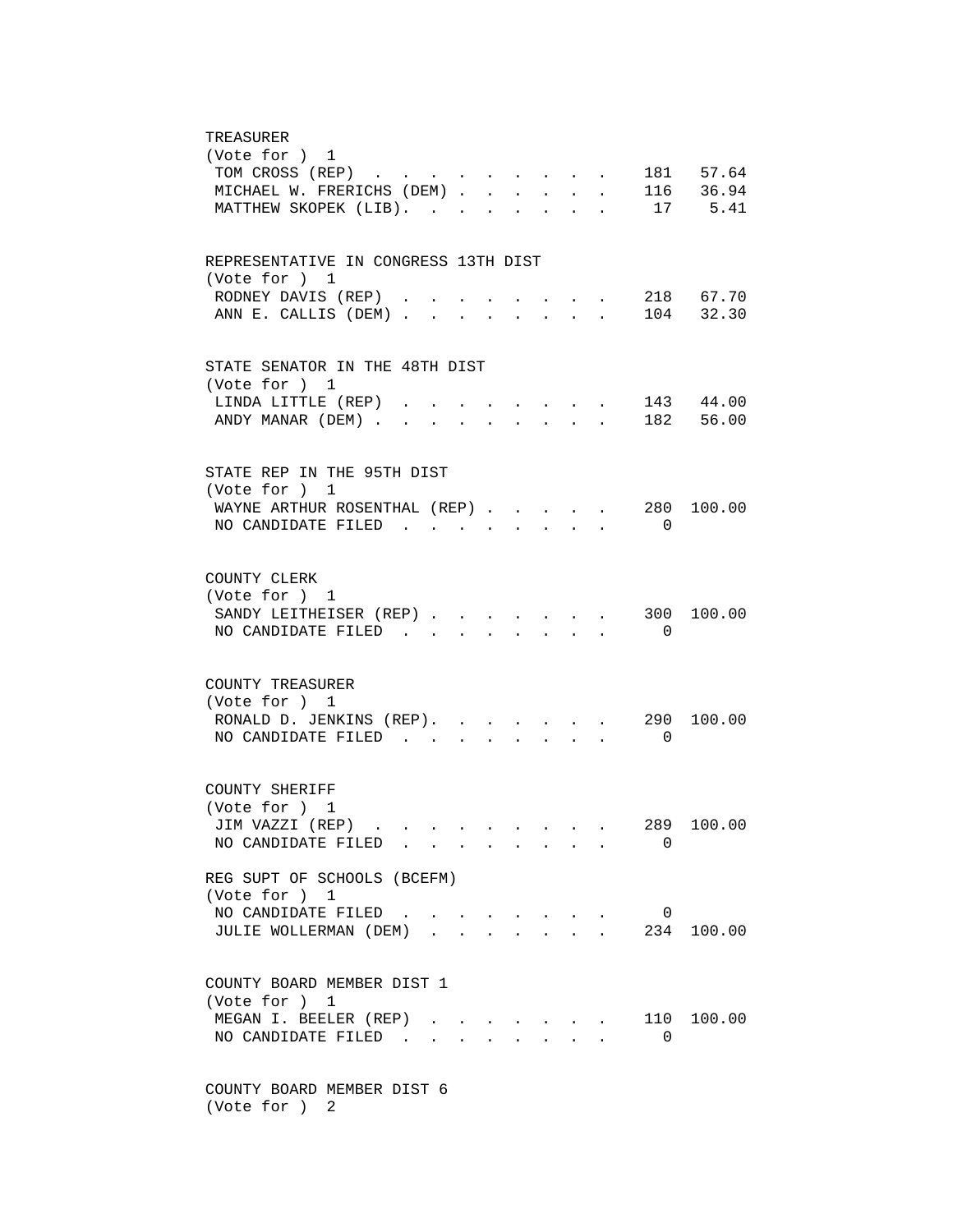|                                                                                                                    | TIM HOPPER (REP)<br>RONALD E. DEABENDERFER (DEM)<br>DAVID RONEN (DEM).                                                                                                                                                                                                                                                                                                                                                                                                                                                                             |                                                                                 |                                                                                   | $\mathbf{r}$ , $\mathbf{r}$ , $\mathbf{r}$ , $\mathbf{r}$                       |                                                        | $\sim$ $-$<br>$\ddot{\phantom{a}}$         | $\sim$                                                                 |                                              | 104                          | 35.86<br>89 30.69<br>97 33.45            |  |
|--------------------------------------------------------------------------------------------------------------------|----------------------------------------------------------------------------------------------------------------------------------------------------------------------------------------------------------------------------------------------------------------------------------------------------------------------------------------------------------------------------------------------------------------------------------------------------------------------------------------------------------------------------------------------------|---------------------------------------------------------------------------------|-----------------------------------------------------------------------------------|---------------------------------------------------------------------------------|--------------------------------------------------------|--------------------------------------------|------------------------------------------------------------------------|----------------------------------------------|------------------------------|------------------------------------------|--|
|                                                                                                                    | JUDGE OF THE 4TH JUDICIAL CIRCUIT<br>(Vote for ) 1<br>MARTIN W. SIEMER (REP) 142 45.81<br>ERICKA SANDERS (DEM). 168 54.19                                                                                                                                                                                                                                                                                                                                                                                                                          |                                                                                 |                                                                                   |                                                                                 |                                                        |                                            |                                                                        |                                              |                              |                                          |  |
|                                                                                                                    | RESIDENT JUDGE OF THE 4TH JUD CIRCUIT<br>(Vote for ) 1<br>NO CANDIDATE FILED                                                                                                                                                                                                                                                                                                                                                                                                                                                                       |                                                                                 |                                                                                   |                                                                                 |                                                        | $\sim$ $\sim$ $\sim$ $\sim$ $\sim$         |                                                                        |                                              | $\overline{\mathbf{0}}$      |                                          |  |
| NO.                                                                                                                | JAMES L. ROBERTS (DEM) 264 100.00<br>LLOYD A KARMEIER SUPREME COURT RETENTION<br>(Vote for ) 1<br>YES                                                                                                                                                                                                                                                                                                                                                                                                                                              | $\sim 100$ km s $^{-1}$                                                         |                                                                                   | $\mathbf{r}$ , and $\mathbf{r}$ , and $\mathbf{r}$                              |                                                        |                                            |                                                                        |                                              |                              | . 162 55.29<br>$\frac{1}{131}$ 44.71     |  |
| PRECINCT REPORT Montgomery County<br>Run Date:11/18/14 2014 General Election<br>RUN TIME:03:23 PM November 4, 2014 |                                                                                                                                                                                                                                                                                                                                                                                                                                                                                                                                                    |                                                                                 |                                                                                   |                                                                                 |                                                        |                                            |                                                                        |                                              |                              | OFFICIAL RESULTS                         |  |
|                                                                                                                    | 0401 EAST FORK 1<br>REGISTERED VOTERS - TOTAL .<br>BALLOTS CAST - TOTAL.<br>BALLOTS CAST - BLANK.<br>VOTER TURNOUT - TOTAL<br>VOTER TURNOUT - BLANK                                                                                                                                                                                                                                                                                                                                                                                                |                                                                                 | $\mathbf{L}$<br>$\mathbf{r} = \mathbf{r}$<br>$\mathbf{L} = \mathbf{L} \mathbf{L}$ | $\sim$<br>$\ddot{\phantom{0}}$<br>$\mathbf{L}$                                  | $\sim$<br>$\ddot{\phantom{0}}$<br>$\ddot{\phantom{a}}$ | $\ddot{\phantom{0}}$<br>$\mathbf{L}$       | $\sim$<br>$\ddot{\phantom{0}}$<br>$\mathbf{L}$<br>$\ddot{\phantom{a}}$ | $\ddot{\phantom{a}}$<br>$\ddot{\phantom{a}}$ | 649<br>362<br>$\overline{0}$ | VOTES PERCENT<br>55.78                   |  |
|                                                                                                                    | VICTIMS RIGHTS CONSTITUTION<br>(Vote for ) 1<br>YES<br>NO.<br>VOTING RIGHTS CONSTITUTION                                                                                                                                                                                                                                                                                                                                                                                                                                                           | the contract of the contract of the contract of the contract of the contract of |                                                                                   |                                                                                 |                                                        | $\mathbf{r} = \mathbf{r} \cdot \mathbf{r}$ |                                                                        |                                              |                              | . 205 62.50<br>$\cdot$ $\cdot$ 123 37.50 |  |
| YES<br>NO.                                                                                                         | (Vote for ) 1<br>$\mathcal{A}=\mathcal{A}=\mathcal{A}=\mathcal{A}=\mathcal{A}=\mathcal{A}=\mathcal{A}=\mathcal{A}$<br>$\mathbf{r} = \mathbf{r} + \mathbf{r} + \mathbf{r} + \mathbf{r} + \mathbf{r} + \mathbf{r} + \mathbf{r} + \mathbf{r} + \mathbf{r} + \mathbf{r} + \mathbf{r} + \mathbf{r} + \mathbf{r} + \mathbf{r} + \mathbf{r} + \mathbf{r} + \mathbf{r} + \mathbf{r} + \mathbf{r} + \mathbf{r} + \mathbf{r} + \mathbf{r} + \mathbf{r} + \mathbf{r} + \mathbf{r} + \mathbf{r} + \mathbf{r} + \mathbf{r} + \mathbf{r} + \mathbf{r} + \mathbf$ |                                                                                 |                                                                                   | $\mathbf{r}$ , and $\mathbf{r}$ , and $\mathbf{r}$ , and $\mathbf{r}$           |                                                        | and the state of the state of the state of |                                                                        |                                              | 142                          | 181 56.04<br>43.96                       |  |
| NO.                                                                                                                | STATE ADVISORY - MINIMUM WAGE<br>(Vote for ) 1<br>YES<br>$\mathbf{r} = \mathbf{r}$ , $\mathbf{r} = \mathbf{r}$                                                                                                                                                                                                                                                                                                                                                                                                                                     | $\mathbf{r}$                                                                    |                                                                                   | $\mathbf{r} = \mathbf{r} + \mathbf{r}$ , $\mathbf{r} = \mathbf{r} + \mathbf{r}$ |                                                        | and the contract of the contract of        |                                                                        |                                              | 124                          | 222 64.16<br>35.84                       |  |
| YES<br>NO.                                                                                                         | STATE ADVISORY - WOMEN'S HEALTH<br>(Vote for ) 1<br>the contract of the contract of<br>$\mathbf{r}$ $\mathbf{r}$<br>$\sim$                                                                                                                                                                                                                                                                                                                                                                                                                         | $\mathbf{r}$ , $\mathbf{r}$ , $\mathbf{r}$ , $\mathbf{r}$                       | $\mathbf{r}$                                                                      |                                                                                 | $\mathbf{L}$                                           | $\sim$                                     | $\sim$                                                                 |                                              | 208<br>137                   | 60.29<br>39.71                           |  |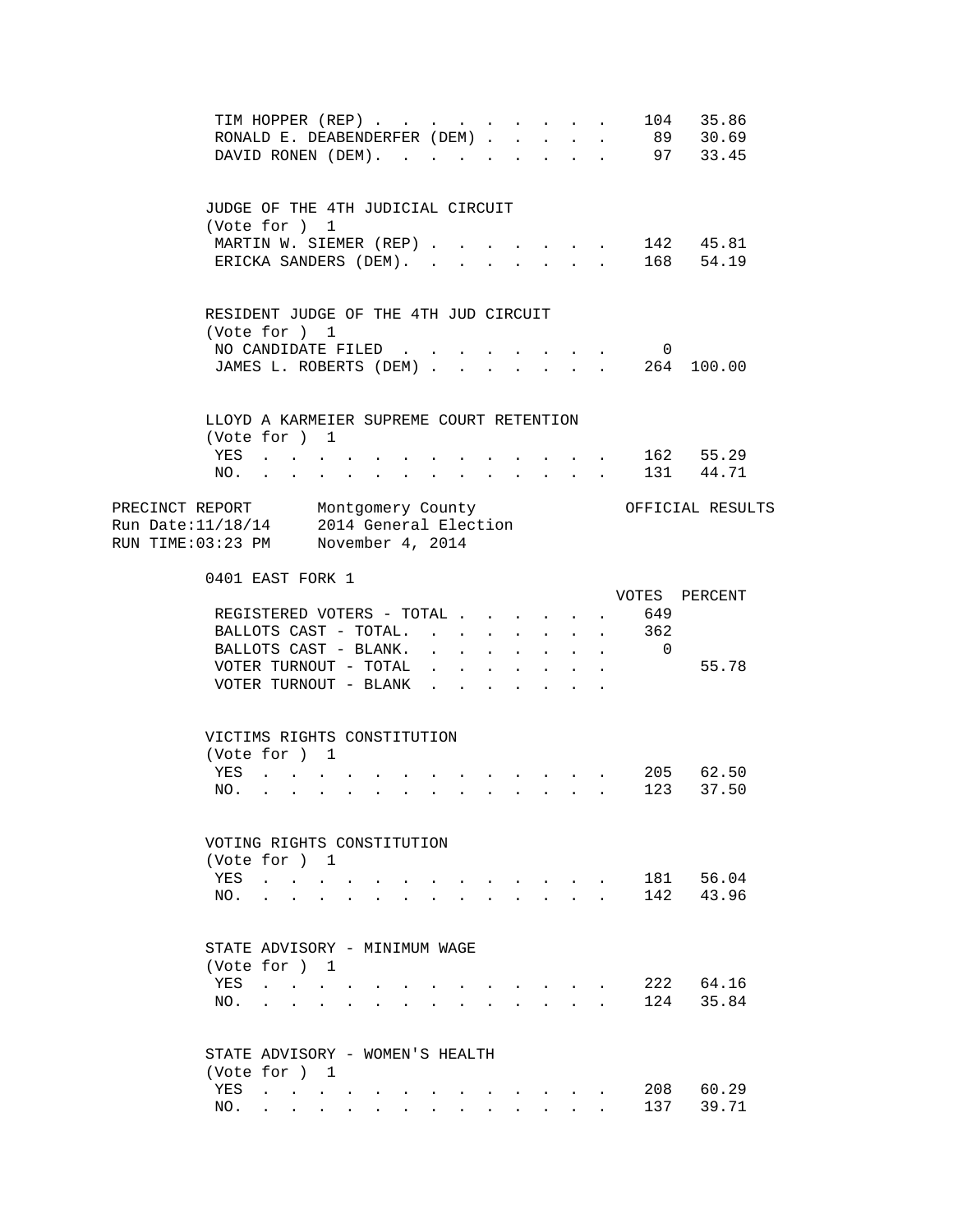| STATE ADVISORY - MILLIONAIRE'S TAX<br>(Vote for ) 1 |                               |                               |                      |                      |                           |                      |                                                                              | $\sim 203$ 59.18        |                        |
|-----------------------------------------------------|-------------------------------|-------------------------------|----------------------|----------------------|---------------------------|----------------------|------------------------------------------------------------------------------|-------------------------|------------------------|
| YES<br>NO.                                          |                               |                               |                      |                      |                           |                      |                                                                              | $\cdot$ , , , 140 40.82 |                        |
| UNITED STATES SENATOR<br>(Vote for ) 1              |                               |                               |                      |                      |                           |                      |                                                                              |                         |                        |
| JAMES D. "JIM" OBERWEIS (REP).                      |                               |                               |                      |                      |                           |                      | $\sim$                                                                       | 180 50.70               |                        |
| RICHARD J. DURBIN (DEM).<br>SHARON HANSEN (LIB)     |                               |                               |                      | $\ddot{\phantom{0}}$ |                           | $\ddot{\phantom{a}}$ |                                                                              |                         | 152 42.82<br>23 6.48   |
| GOVERNOR and LIEUTENANT GOVERNOR<br>(Vote for ) 1   |                               |                               |                      |                      |                           |                      |                                                                              |                         |                        |
| B. RAUNER/E. SANGUINETTI (REP)                      |                               |                               |                      |                      |                           |                      |                                                                              |                         | 180 50.99              |
| P. QUINN/P. VALLAS (DEM)                            |                               |                               |                      |                      | $\mathbf{L} = \mathbf{L}$ |                      |                                                                              | 136 38.53               |                        |
| C. GRIMM/A.CUMMINGS (LIB).                          |                               |                               | $\ddot{\phantom{a}}$ |                      |                           |                      |                                                                              | 37                      | 10.48                  |
| WRITE-IN.                                           | $\mathbf{r}$ and $\mathbf{r}$ | $\bullet$                     |                      |                      |                           |                      |                                                                              | $\Omega$                |                        |
| ATTORNEY GENERAL                                    |                               |                               |                      |                      |                           |                      |                                                                              |                         |                        |
| (Vote for ) 1                                       |                               |                               |                      |                      |                           |                      |                                                                              |                         |                        |
| PAUL M. SCHIMPF (REP)<br>LISA MADIGAN (DEM).        |                               |                               |                      |                      |                           |                      | $\mathbf{r} = \mathbf{r} \cdot \mathbf{r}$ , where $\mathbf{r} = \mathbf{r}$ | . 165 46.74             | 170 48.16              |
| BEN KOYL (LIB).                                     | $\ddot{\phantom{a}}$          | $\mathbf{L}$ and $\mathbf{L}$ | $\ddot{\phantom{a}}$ | $\ddot{\phantom{a}}$ | $\sim$ 100 $\pm$          |                      |                                                                              |                         | 18 5.10                |
| SECRETARY OF STATE<br>(Vote for ) 1                 |                               |                               |                      |                      |                           |                      |                                                                              |                         |                        |
| MICHAEL WEBSTER (REP) 137 38.59                     |                               |                               |                      |                      |                           |                      |                                                                              |                         |                        |
| JESSE WHITE (DEM). 204 57.46                        |                               |                               |                      |                      |                           |                      |                                                                              |                         |                        |
| CHRISTOPHER MICHEL (LIB) 14 3.94                    |                               |                               |                      |                      |                           |                      |                                                                              |                         |                        |
| COMPTROLLER                                         |                               |                               |                      |                      |                           |                      |                                                                              |                         |                        |
| (Vote for ) 1                                       |                               |                               |                      |                      |                           |                      |                                                                              |                         |                        |
| JUDY BAAR TOPINKA (REP).                            |                               |                               |                      |                      |                           |                      |                                                                              |                         | 201 56.94<br>129 36.54 |
| SHEILA SIMON (DEM).<br>JULIE FOX (LIB)              |                               |                               | $\ddot{\phantom{a}}$ | $\ddot{\phantom{a}}$ | $\sim$                    |                      |                                                                              |                         | 23 6.52                |
|                                                     |                               |                               |                      |                      |                           |                      |                                                                              |                         |                        |
| TREASURER<br>(Vote for ) 1                          |                               |                               |                      |                      |                           |                      |                                                                              |                         |                        |
| TOM CROSS (REP)                                     |                               |                               |                      |                      |                           |                      |                                                                              |                         | 175 50.72              |
| MICHAEL W. FRERICHS (DEM).                          |                               |                               |                      |                      |                           |                      |                                                                              | 145                     | 42.03                  |
| MATTHEW SKOPEK (LIB).                               |                               |                               |                      |                      |                           |                      |                                                                              | 25                      | 7.25                   |
| REPRESENTATIVE IN CONGRESS 13TH DIST                |                               |                               |                      |                      |                           |                      |                                                                              |                         |                        |
| (Vote for ) 1                                       |                               |                               |                      |                      |                           |                      |                                                                              |                         |                        |
| RODNEY DAVIS (REP)<br>ANN E. CALLIS (DEM)           |                               |                               |                      |                      |                           |                      |                                                                              |                         | 207 58.81<br>145 41.19 |
|                                                     |                               |                               | $\ddot{\phantom{a}}$ |                      | $\sim$                    |                      |                                                                              |                         |                        |

STATE SENATOR IN THE 48TH DIST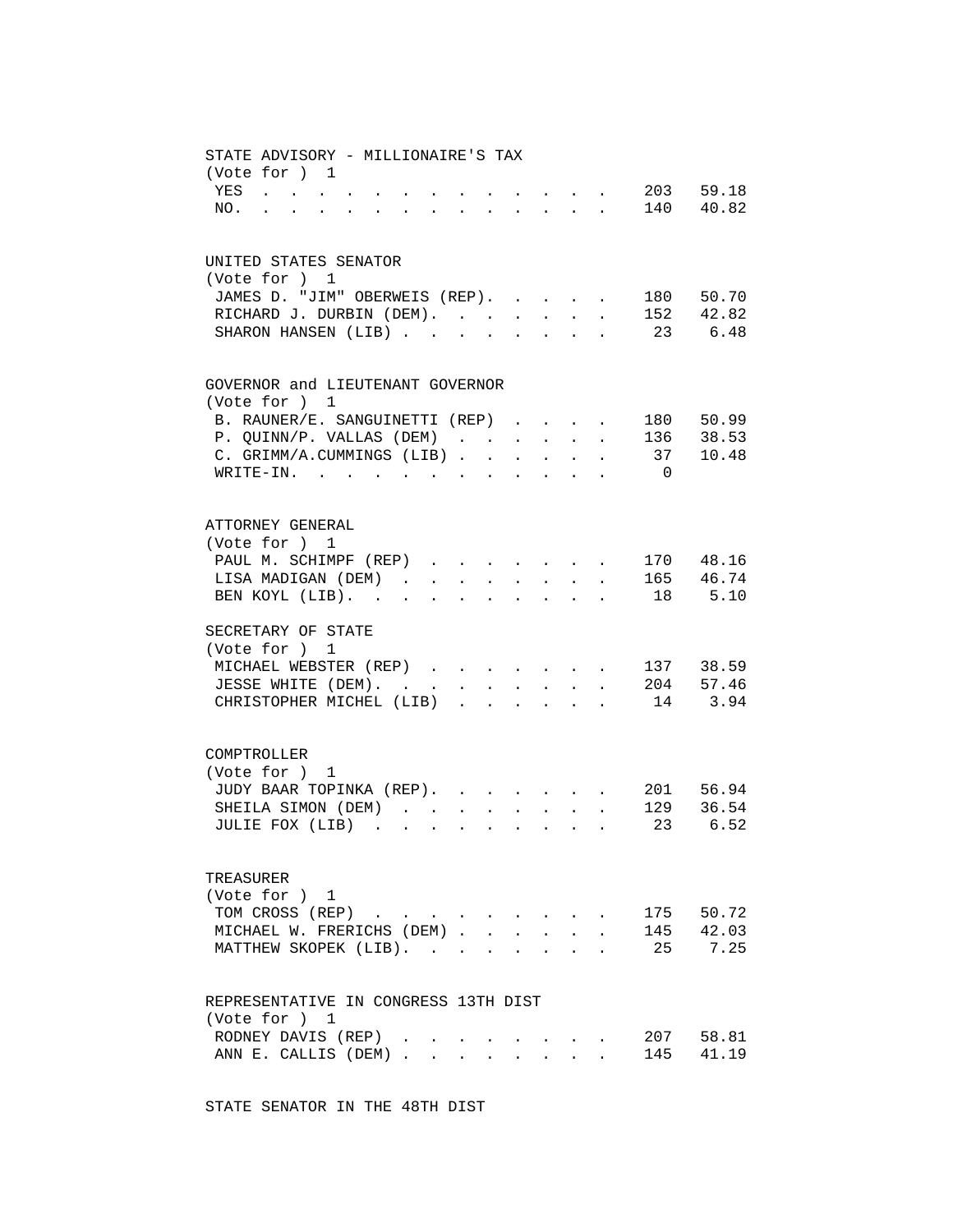| (Vote for ) 1<br>171 48.17<br>LINDA LITTLE (REP).<br>$\sim$<br>184 51.83<br>ANDY MANAR (DEM).<br>$\mathbb{R}^{n \times n}$<br>$\mathbf{r} = \mathbf{r}$<br>$\mathbf{L}$                                                                  |
|------------------------------------------------------------------------------------------------------------------------------------------------------------------------------------------------------------------------------------------|
| STATE REP IN THE 95TH DIST<br>(Vote for ) 1<br>287 100.00<br>WAYNE ARTHUR ROSENTHAL (REP).<br>NO CANDIDATE FILED.<br>$\overline{0}$                                                                                                      |
| COUNTY CLERK<br>(Vote for ) 1<br>SANDY LEITHEISER (REP)<br>303<br>100.00<br>NO CANDIDATE FILED<br>$\overline{0}$<br>$\mathbf{r}$ , $\mathbf{r}$ , $\mathbf{r}$                                                                           |
| COUNTY TREASURER<br>(Vote for ) 1<br>100.00<br>RONALD D. JENKINS (REP).<br>291<br>NO CANDIDATE FILED.<br>$\Omega$<br>$\mathbf{L}$<br>$\mathbf{r}$                                                                                        |
| COUNTY SHERIFF<br>(Vote for ) 1<br>295 100.00<br>JIM VAZZI (REP).<br>NO CANDIDATE FILED<br>$\overline{0}$                                                                                                                                |
| REG SUPT OF SCHOOLS (BCEFM)<br>(Vote for ) 1<br>NO CANDIDATE FILED.<br>0<br>JULIE WOLLERMAN (DEM)<br>258<br>100.00<br>$\Delta \sim 1000$ km s $^{-1}$<br>$\mathbf{r}$ , $\mathbf{r}$ , $\mathbf{r}$ , $\mathbf{r}$                       |
| COUNTY BOARD MEMBER DIST 3<br>(Vote for ) 2<br>20 23.26<br>JAY L. MARTIN (REP)<br>33 38.37<br>EVAN YOUNG (REP).<br>GEORGE L. BLANKENSHIP (DEM)<br>33<br>38.37<br>$\ddot{\phantom{0}}$<br>$\overline{a}$                                  |
| COUNTY BOARD MEMBER DIST 4<br>(Vote for ) 2<br>184 41.53<br>EARLENE BLACKBURN- ROBINSON (REP).<br>28.44<br>MIKE PLUNKETT (DEM)<br>126<br>$\ddot{\phantom{a}}$<br>$133$ $30.02$<br>PAM THACKER (DEM). .<br>$\sim$<br>$\ddot{\phantom{a}}$ |
| JUDGE OF THE 4TH JUDICIAL CIRCUIT<br>(Vote for ) 1<br>153 45.27<br>MARTIN W. SIEMER (REP)<br>185 54.73<br>ERICKA SANDERS (DEM).                                                                                                          |
| RESIDENT JUDGE OF THE 4TH JUD CIRCUIT<br>(Vote for ) 1<br>NO CANDIDATE FILED<br>0                                                                                                                                                        |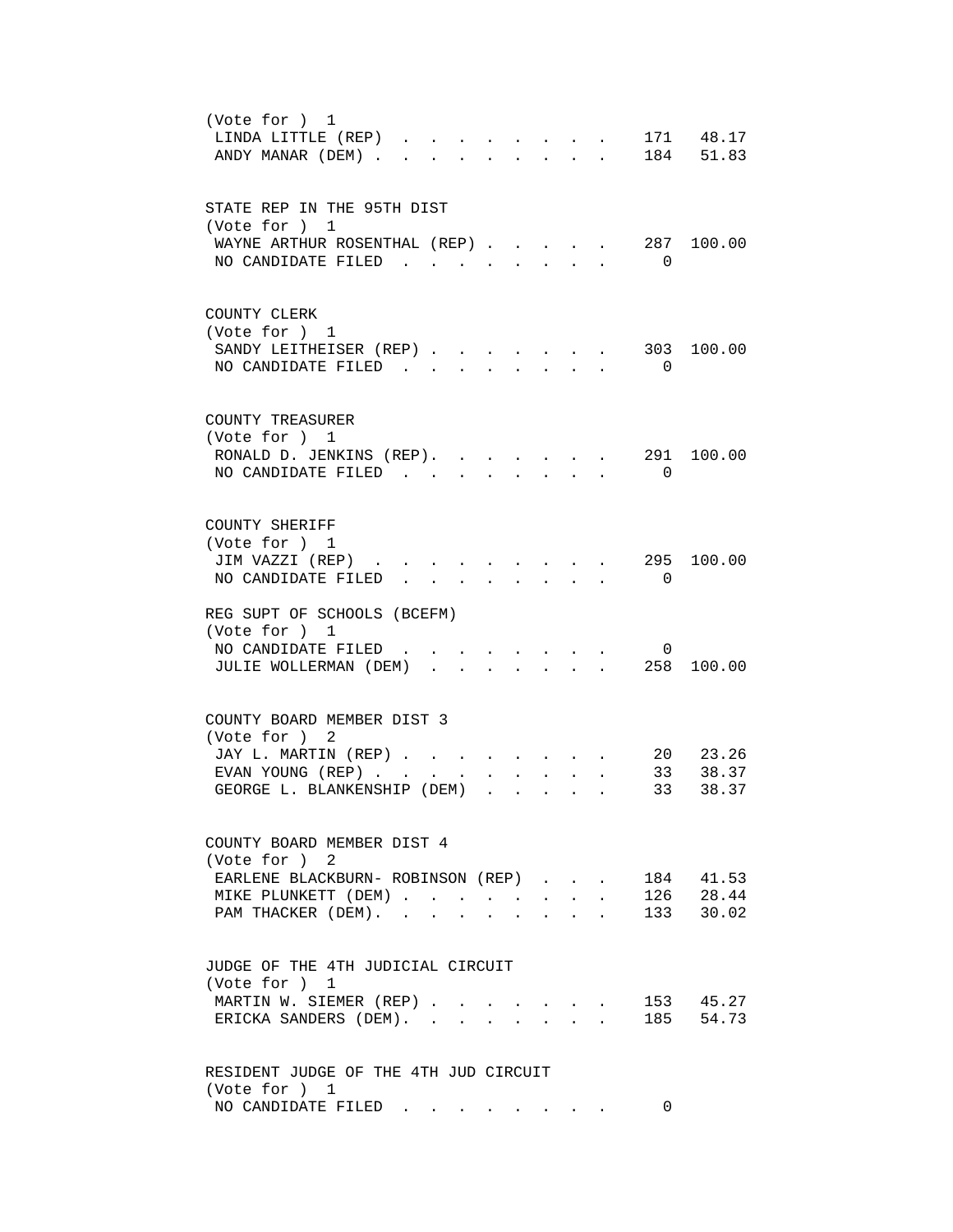JAMES L. ROBERTS (DEM) . . . . . . . 287 100.00 LLOYD A KARMEIER SUPREME COURT RETENTION (Vote for ) 1 YES . . . . . . . . . . . . . 162 51.27 NO. . . . . . . . . . . . . . 154 48.73 PRECINCT REPORT Montgomery County Montgomery Montgomery Montgomery County Run Date:11/18/14 2014 General Election RUN TIME:03:23 PM November 4, 2014 0402 EAST FORK 2 VOTES PERCENT REGISTERED VOTERS - TOTAL . . . . . . 124<br>BALLOTS CAST - TOTAL . . . . . . . . 80 BALLOTS CAST - TOTAL.  $\cdot \cdot \cdot \cdot \cdot \cdot$ BALLOTS CAST - BLANK. . . . . . . . . 0 VOTER TURNOUT - TOTAL . . . . . . . . 64.52 VOTER TURNOUT - BLANK . . . . . . . VICTIMS RIGHTS CONSTITUTION (Vote for ) 1 YES . . . . . . . . . . . . . 47 68.12 NO. . . . . . . . . . . . . . 22 31.88 VOTING RIGHTS CONSTITUTION (Vote for ) 1 YES . . . . . . . . . . . . . . 45 64.29<br>NO. . . . . . . . . . . . . . . 25 35.71 NO. . . . . . . . . . . . . . . STATE ADVISORY - MINIMUM WAGE (Vote for ) 1 YES . . . . . . . . . . . . . 47 63.51 NO. . . . . . . . . . . . . . 27 36.49 STATE ADVISORY - WOMEN'S HEALTH (Vote for ) 1 YES . . . . . . . . . . . . . 47 64.38 NO. . . . . . . . . . . . . . 26 35.62 STATE ADVISORY - MILLIONAIRE'S TAX (Vote for ) 1 YES . . . . . . . . . . . . . 51 71.83 NO. . . . . . . . . . . . . . 20 28.17 UNITED STATES SENATOR (Vote for ) 1 JAMES D. "JIM" OBERWEIS (REP). . . . . 45 58.44 RICHARD J. DURBIN (DEM). . . . . . . 28 36.36 SHARON HANSEN (LIB) . . . . . . . . 4 5.19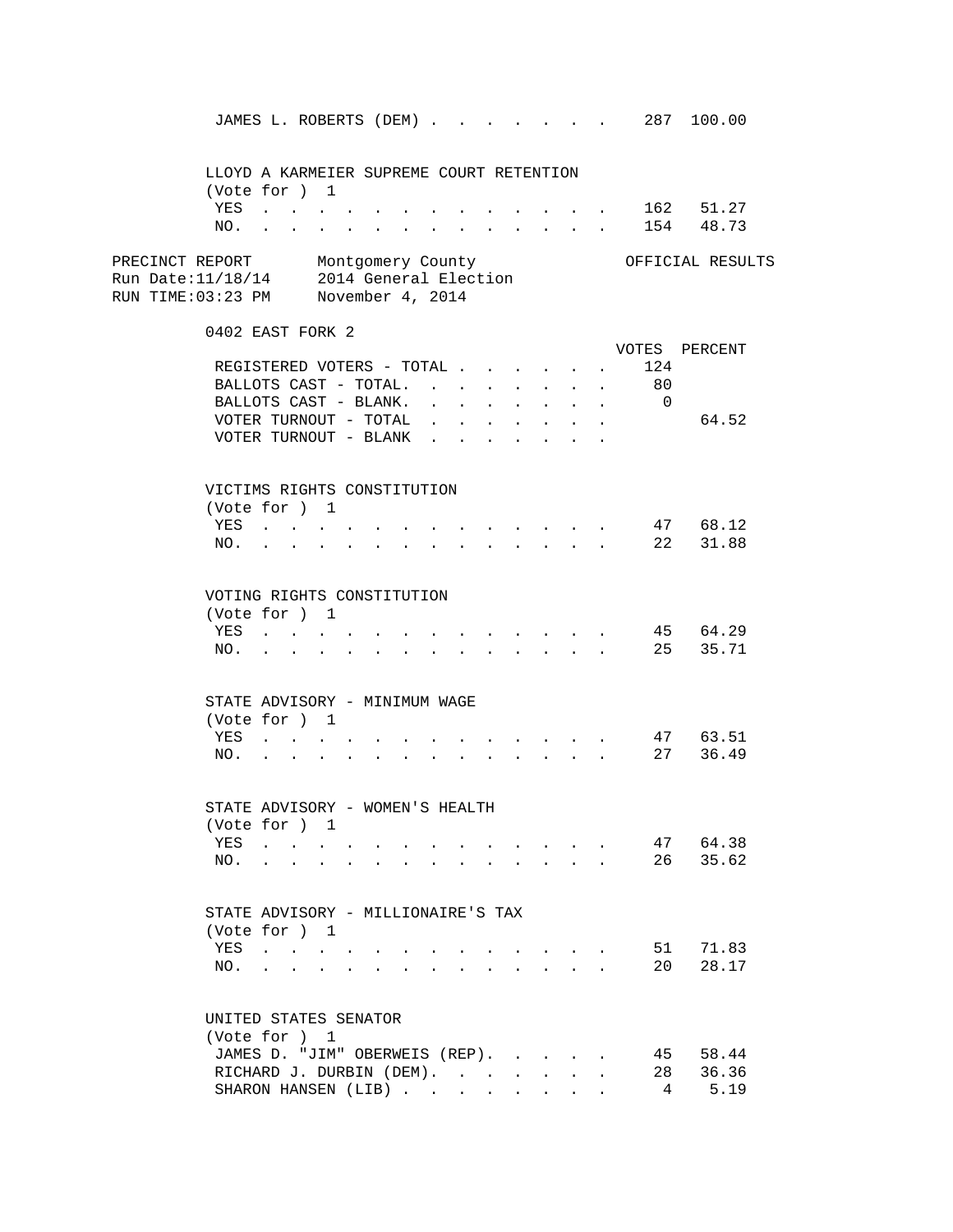| GOVERNOR and LIEUTENANT GOVERNOR<br>(Vote for ) 1                                                                                  |
|------------------------------------------------------------------------------------------------------------------------------------|
| 47 61.04<br>B. RAUNER/E. SANGUINETTI (REP)                                                                                         |
| 26 33.77<br>P. QUINN/P. VALLAS (DEM)<br>$\mathbf{r}$<br>$\sim$<br>$\mathbf{L}$<br>$\ddot{\phantom{0}}$                             |
| 4 5.19<br>C. GRIMM/A.CUMMINGS (LIB).<br>$\overline{a}$<br>$\ddot{\phantom{a}}$<br>$\mathbf{r}$                                     |
| $W\text{RITE}-\text{IN}.$<br>$\overline{0}$<br>$\mathbf{r}$ . The contract of the contract of $\mathbf{r}$<br>$\ddot{\phantom{a}}$ |
|                                                                                                                                    |
| ATTORNEY GENERAL                                                                                                                   |
| (Vote for ) 1                                                                                                                      |
| 44 57.14<br>PAUL M. SCHIMPF (REP)                                                                                                  |
| 32 41.56<br>LISA MADIGAN (DEM).                                                                                                    |
| $1 \t 1.30$<br>BEN KOYL (LIB).<br>$\mathbf{r}$                                                                                     |
| SECRETARY OF STATE                                                                                                                 |
| (Vote for ) 1                                                                                                                      |
| 32 41.56<br>MICHAEL WEBSTER (REP)                                                                                                  |
| JESSE WHITE (DEM).<br>44 57.14<br>$\ddot{\phantom{a}}$<br>$\ddot{\phantom{a}}$                                                     |
| $1 \t 1.30$<br>CHRISTOPHER MICHEL (LIB)                                                                                            |
|                                                                                                                                    |
| COMPTROLLER                                                                                                                        |
| (Vote for ) 1                                                                                                                      |
| . 4964.47<br>JUDY BAAR TOPINKA (REP).                                                                                              |
| . 25 32.89<br>SHEILA SIMON (DEM)<br>$\sim$<br>$\ddot{\phantom{0}}$<br>$\sim$<br>$\ddot{\phantom{a}}$                               |
| JULIE FOX (LIB)<br>2 2.63<br>$\bullet$<br>$\ddot{\phantom{a}}$<br>$\ddot{\phantom{0}}$<br>$\bullet$                                |
|                                                                                                                                    |
| TREASURER                                                                                                                          |
| (Vote for ) 1                                                                                                                      |
| 45 60.81<br>TOM CROSS (REP)                                                                                                        |
| 27 36.49<br>MICHAEL W. FRERICHS (DEM)                                                                                              |
| 2 2.70<br>MATTHEW SKOPEK (LIB).<br>$\mathbf{r}$                                                                                    |
|                                                                                                                                    |
| REPRESENTATIVE IN CONGRESS 13TH DIST<br>(Vote for ) 1                                                                              |
| 48 61.54<br>RODNEY DAVIS (REP)                                                                                                     |
| 30 38.46<br>ANN E. CALLIS (DEM)<br>$\mathbf{L} = \mathbf{L}$<br>$\mathcal{L}^{\mathcal{L}}$                                        |
|                                                                                                                                    |
| STATE SENATOR IN THE 48TH DIST                                                                                                     |
| (Vote for ) 1                                                                                                                      |
| 40 51.28<br>LINDA LITTLE (REP)                                                                                                     |
| 38 48.72<br>ANDY MANAR (DEM).<br><b>All Card Control</b>                                                                           |
|                                                                                                                                    |
| STATE REP IN THE 95TH DIST                                                                                                         |
| (Vote for ) 1                                                                                                                      |
| 68 100.00<br>WAYNE ARTHUR ROSENTHAL (REP)                                                                                          |
| NO CANDIDATE FILED<br>$\Omega$<br>$\cdot$ $\cdot$ $\cdot$ $\cdot$                                                                  |
|                                                                                                                                    |
| COUNTY CLERK                                                                                                                       |
| (Vote for ) 1                                                                                                                      |
| 68 100.00<br>SANDY LEITHEISER (REP)                                                                                                |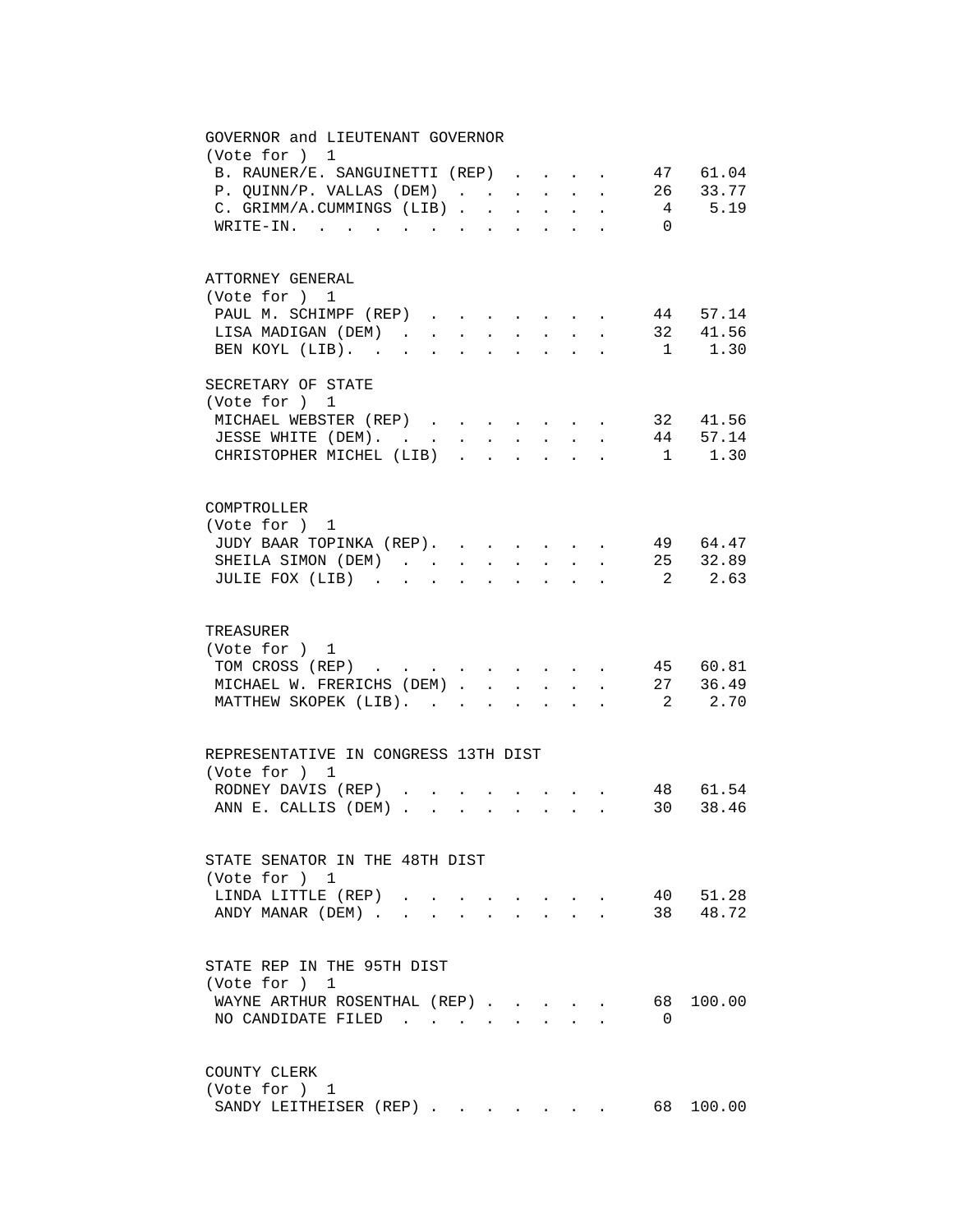| NO CANDIDATE FILED.                                                                                                           |                                                                |                                                                                                         |              |              |                                                | 0                        |                                  |
|-------------------------------------------------------------------------------------------------------------------------------|----------------------------------------------------------------|---------------------------------------------------------------------------------------------------------|--------------|--------------|------------------------------------------------|--------------------------|----------------------------------|
| COUNTY TREASURER<br>(Vote for ) 1<br>RONALD D. JENKINS (REP).<br>NO CANDIDATE FILED                                           |                                                                |                                                                                                         | $\mathbf{L}$ |              | $\cdot$ $\cdot$ $\cdot$                        | $\overline{0}$           | 66 100.00                        |
| COUNTY SHERIFF<br>(Vote for ) 1<br>JIM VAZZI (REP)<br>NO CANDIDATE FILED                                                      |                                                                |                                                                                                         |              |              |                                                | 68<br>$\overline{0}$     | 100.00                           |
| REG SUPT OF SCHOOLS (BCEFM)<br>(Vote for ) 1<br>NO CANDIDATE FILED.<br>JULIE WOLLERMAN (DEM)                                  |                                                                | $\mathbf{r}$ , $\mathbf{r}$ , $\mathbf{r}$<br>$\mathbf{L}^{\text{max}}$ , and $\mathbf{L}^{\text{max}}$ | $\mathbf{L}$ | $\sim$       |                                                | $\overline{0}$           | 55 100.00                        |
| COUNTY BOARD MEMBER DIST 4<br>(Vote for ) 2<br>EARLENE BLACKBURN- ROBINSON (REP)<br>MIKE PLUNKETT (DEM)<br>PAM THACKER (DEM). |                                                                |                                                                                                         |              | $\mathbf{L}$ | $\ddot{\phantom{0}}$                           |                          | 39 37.86<br>30 29.13<br>34 33.01 |
| JUDGE OF THE 4TH JUDICIAL CIRCUIT<br>(Vote for ) 1<br>MARTIN W. SIEMER (REP)<br>ERICKA SANDERS (DEM).                         |                                                                |                                                                                                         |              |              |                                                |                          | 36 48.00<br>39 52.00             |
| RESIDENT JUDGE OF THE 4TH JUD CIRCUIT<br>(Vote for ) 1<br>NO CANDIDATE FILED<br>JAMES L. ROBERTS (DEM)                        |                                                                |                                                                                                         | $\mathbf{L}$ |              | $\mathbf{r}$ and $\mathbf{r}$ and $\mathbf{r}$ | $\overline{0}$<br>68     | 100.00                           |
| LLOYD A KARMEIER SUPREME COURT RETENTION<br>(Vote for $)$ 1<br>YES<br>NO.                                                     |                                                                |                                                                                                         |              |              |                                                | 38<br>32                 | 54.29<br>45.71                   |
| PRECINCT REPORT<br>Run Date:11/18/14<br>RUN TIME:03:23 PM                                                                     | Montgomery County<br>2014 General Election<br>November 4, 2014 |                                                                                                         |              |              |                                                |                          | OFFICIAL RESULTS                 |
| 0403 EAST FORK 3<br>REGISTERED VOTERS - TOTAL .<br>BALLOTS CAST - TOTAL.<br>BALLOTS CAST - BLANK.                             |                                                                |                                                                                                         |              |              |                                                | VOTES<br>582<br>302<br>0 | PERCENT                          |
| VOTER TURNOUT - TOTAL<br>VOTER TURNOUT - BLANK                                                                                |                                                                |                                                                                                         |              |              |                                                |                          | 51.89                            |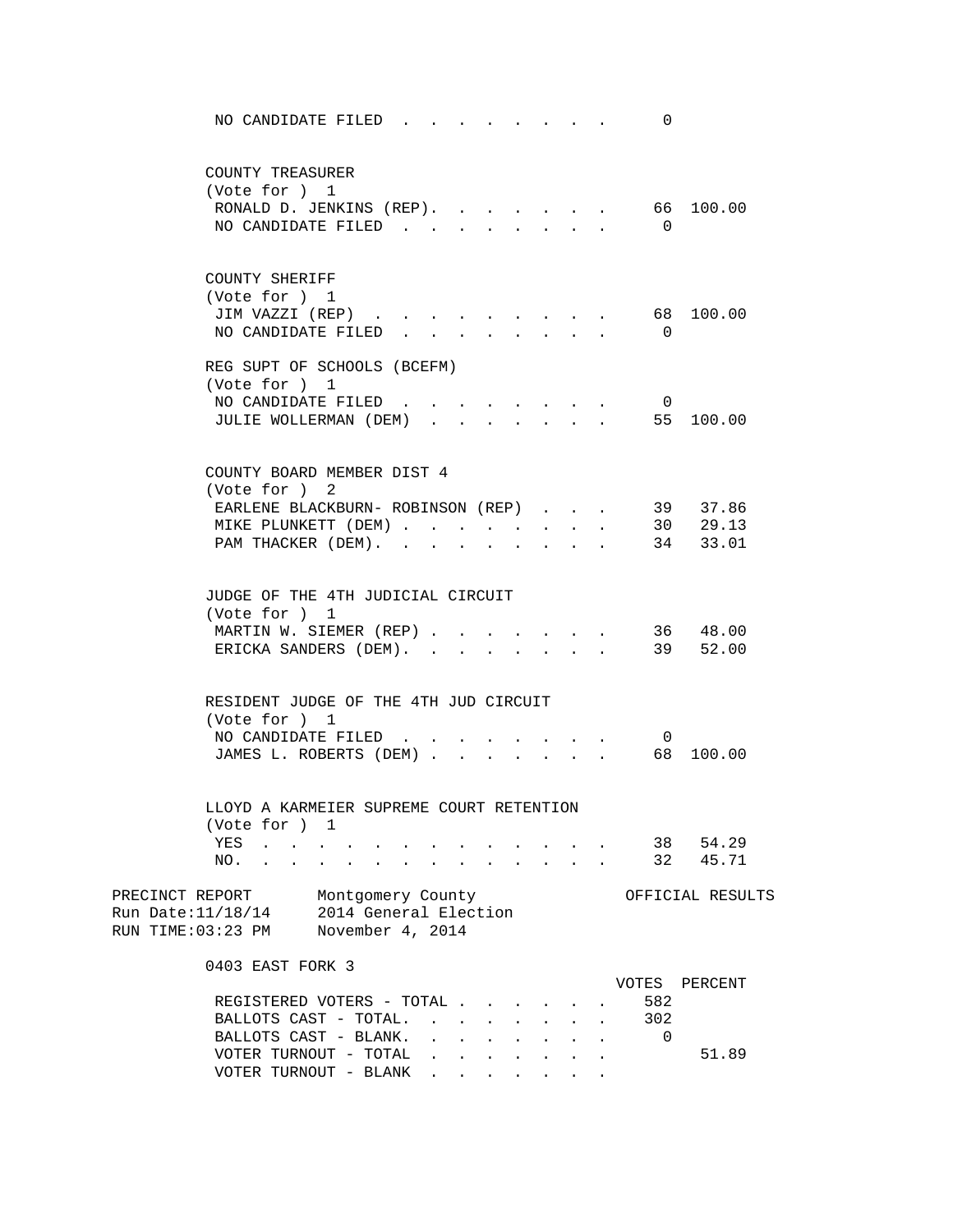|     | VICTIMS RIGHTS CONSTITUTION<br>(Vote for ) 1                                                                                                                                                                                   |                      |  |                           |                                                                                                                                     |            |                      |                                                                                         |     |           |
|-----|--------------------------------------------------------------------------------------------------------------------------------------------------------------------------------------------------------------------------------|----------------------|--|---------------------------|-------------------------------------------------------------------------------------------------------------------------------------|------------|----------------------|-----------------------------------------------------------------------------------------|-----|-----------|
| YES | $\mathbf{r}$ , $\mathbf{r}$ , $\mathbf{r}$                                                                                                                                                                                     |                      |  |                           | $\cdot$ $\cdot$ $\cdot$ $\cdot$ $\cdot$                                                                                             |            |                      |                                                                                         |     | 165 61.11 |
| NO. | <b>Contract</b>                                                                                                                                                                                                                |                      |  |                           |                                                                                                                                     |            |                      | $\mathbf{r}$ , $\mathbf{r}$ , $\mathbf{r}$ , $\mathbf{r}$ , $\mathbf{r}$ , $\mathbf{r}$ |     | 105 38.89 |
|     |                                                                                                                                                                                                                                |                      |  |                           |                                                                                                                                     |            |                      |                                                                                         |     |           |
|     | VOTING RIGHTS CONSTITUTION                                                                                                                                                                                                     |                      |  |                           |                                                                                                                                     |            |                      |                                                                                         |     |           |
|     | (Vote for ) 1                                                                                                                                                                                                                  |                      |  |                           |                                                                                                                                     |            |                      |                                                                                         |     |           |
| YES |                                                                                                                                                                                                                                |                      |  |                           |                                                                                                                                     |            |                      |                                                                                         |     | 148 55.02 |
| NO. |                                                                                                                                                                                                                                |                      |  |                           |                                                                                                                                     |            |                      |                                                                                         |     | 121 44.98 |
|     |                                                                                                                                                                                                                                |                      |  |                           |                                                                                                                                     |            |                      |                                                                                         |     |           |
|     | STATE ADVISORY - MINIMUM WAGE<br>(Vote for ) 1                                                                                                                                                                                 |                      |  |                           |                                                                                                                                     |            |                      |                                                                                         |     |           |
| YES | $\mathcal{A}(\mathcal{A})$ . The contribution of the contribution of $\mathcal{A}(\mathcal{A})$                                                                                                                                |                      |  |                           | $\mathbf{r}$ , and $\mathbf{r}$ , and $\mathbf{r}$                                                                                  |            |                      |                                                                                         |     | 187 63.61 |
| NO. | and a series of the contract of the series of the series of the series of the series of the series of the series of the series of the series of the series of the series of the series of the series of the series of the seri |                      |  |                           | $\mathbf{r}$ , $\mathbf{r}$ , $\mathbf{r}$ , $\mathbf{r}$ , $\mathbf{r}$                                                            |            |                      |                                                                                         |     | 107 36.39 |
|     |                                                                                                                                                                                                                                |                      |  |                           |                                                                                                                                     |            |                      |                                                                                         |     |           |
|     | STATE ADVISORY - WOMEN'S HEALTH                                                                                                                                                                                                |                      |  |                           |                                                                                                                                     |            |                      |                                                                                         |     |           |
|     | (Vote for ) 1                                                                                                                                                                                                                  |                      |  |                           |                                                                                                                                     |            |                      |                                                                                         |     |           |
|     | YES                                                                                                                                                                                                                            | $\ddot{\phantom{a}}$ |  |                           | $\mathbf{r}$ , $\mathbf{r}$ , $\mathbf{r}$ , $\mathbf{r}$                                                                           |            |                      |                                                                                         |     | 193 66.32 |
| NO. | and the state of the state of                                                                                                                                                                                                  |                      |  | $\mathbf{r} = \mathbf{r}$ | $\begin{array}{cccccccccccccc} \bullet & \bullet & \bullet & \bullet & \bullet & \bullet & \bullet & \bullet & \bullet \end{array}$ |            |                      |                                                                                         |     | 98 33.68  |
|     |                                                                                                                                                                                                                                |                      |  |                           |                                                                                                                                     |            |                      |                                                                                         |     |           |
|     | STATE ADVISORY - MILLIONAIRE'S TAX                                                                                                                                                                                             |                      |  |                           |                                                                                                                                     |            |                      |                                                                                         |     |           |
|     | (Vote for ) 1                                                                                                                                                                                                                  |                      |  |                           |                                                                                                                                     |            |                      |                                                                                         |     |           |
| YES |                                                                                                                                                                                                                                |                      |  |                           |                                                                                                                                     |            |                      |                                                                                         |     | 178 61.38 |
| NO. |                                                                                                                                                                                                                                |                      |  |                           |                                                                                                                                     |            |                      |                                                                                         |     | 112 38.62 |
|     |                                                                                                                                                                                                                                |                      |  |                           |                                                                                                                                     |            |                      |                                                                                         |     |           |
|     | UNITED STATES SENATOR                                                                                                                                                                                                          |                      |  |                           |                                                                                                                                     |            |                      |                                                                                         |     |           |
|     | (Vote for ) 1                                                                                                                                                                                                                  |                      |  |                           |                                                                                                                                     |            |                      |                                                                                         |     |           |
|     | JAMES D. "JIM" OBERWEIS (REP).                                                                                                                                                                                                 |                      |  |                           |                                                                                                                                     |            |                      |                                                                                         |     | 148 50.17 |
|     | RICHARD J. DURBIN (DEM).                                                                                                                                                                                                       |                      |  |                           |                                                                                                                                     |            | $\ddot{\phantom{0}}$ |                                                                                         |     | 126 42.71 |
|     | SHARON HANSEN (LIB)                                                                                                                                                                                                            |                      |  |                           |                                                                                                                                     |            |                      |                                                                                         |     | 21 7.12   |
|     |                                                                                                                                                                                                                                |                      |  |                           |                                                                                                                                     |            |                      |                                                                                         |     |           |
|     | GOVERNOR and LIEUTENANT GOVERNOR                                                                                                                                                                                               |                      |  |                           |                                                                                                                                     |            |                      |                                                                                         |     |           |
|     | (Vote for ) 1                                                                                                                                                                                                                  |                      |  |                           |                                                                                                                                     |            |                      |                                                                                         |     | 51.34     |
|     | B. RAUNER/E. SANGUINETTI (REP)<br>P. QUINN/P. VALLAS (DEM)                                                                                                                                                                     |                      |  |                           |                                                                                                                                     |            |                      |                                                                                         | 153 | 111 37.25 |
|     | C. GRIMM/A.CUMMINGS (LIB)                                                                                                                                                                                                      |                      |  |                           |                                                                                                                                     |            |                      |                                                                                         |     | 33 11.07  |
|     | WRITE-IN.                                                                                                                                                                                                                      |                      |  |                           |                                                                                                                                     |            |                      |                                                                                         | 1   | .34       |
|     |                                                                                                                                                                                                                                |                      |  |                           |                                                                                                                                     |            |                      |                                                                                         |     |           |
|     | ATTORNEY GENERAL                                                                                                                                                                                                               |                      |  |                           |                                                                                                                                     |            |                      |                                                                                         |     |           |
|     | (Vote for ) 1                                                                                                                                                                                                                  |                      |  |                           |                                                                                                                                     |            |                      |                                                                                         |     |           |
|     | PAUL M. SCHIMPF (REP)                                                                                                                                                                                                          |                      |  |                           |                                                                                                                                     |            |                      |                                                                                         |     | 137 46.44 |
|     | LISA MADIGAN (DEM)                                                                                                                                                                                                             |                      |  |                           |                                                                                                                                     |            |                      |                                                                                         |     | 137 46.44 |
|     | BEN KOYL (LIB).                                                                                                                                                                                                                |                      |  |                           |                                                                                                                                     |            |                      |                                                                                         |     | 21 7.12   |
|     | SECRETARY OF STATE                                                                                                                                                                                                             |                      |  |                           |                                                                                                                                     |            |                      |                                                                                         |     |           |
|     | (Vote for ) 1                                                                                                                                                                                                                  |                      |  |                           |                                                                                                                                     |            |                      |                                                                                         |     |           |
|     | MICHAEL WEBSTER (REP)                                                                                                                                                                                                          |                      |  |                           |                                                                                                                                     |            |                      |                                                                                         |     | 104 35.14 |
|     | JESSE WHITE (DEM).                                                                                                                                                                                                             |                      |  |                           |                                                                                                                                     | $\sim$ $-$ | $\sim$               |                                                                                         |     | 182 61.49 |
|     | CHRISTOPHER MICHEL (LIB)                                                                                                                                                                                                       |                      |  |                           |                                                                                                                                     |            |                      |                                                                                         |     | 10 3.38   |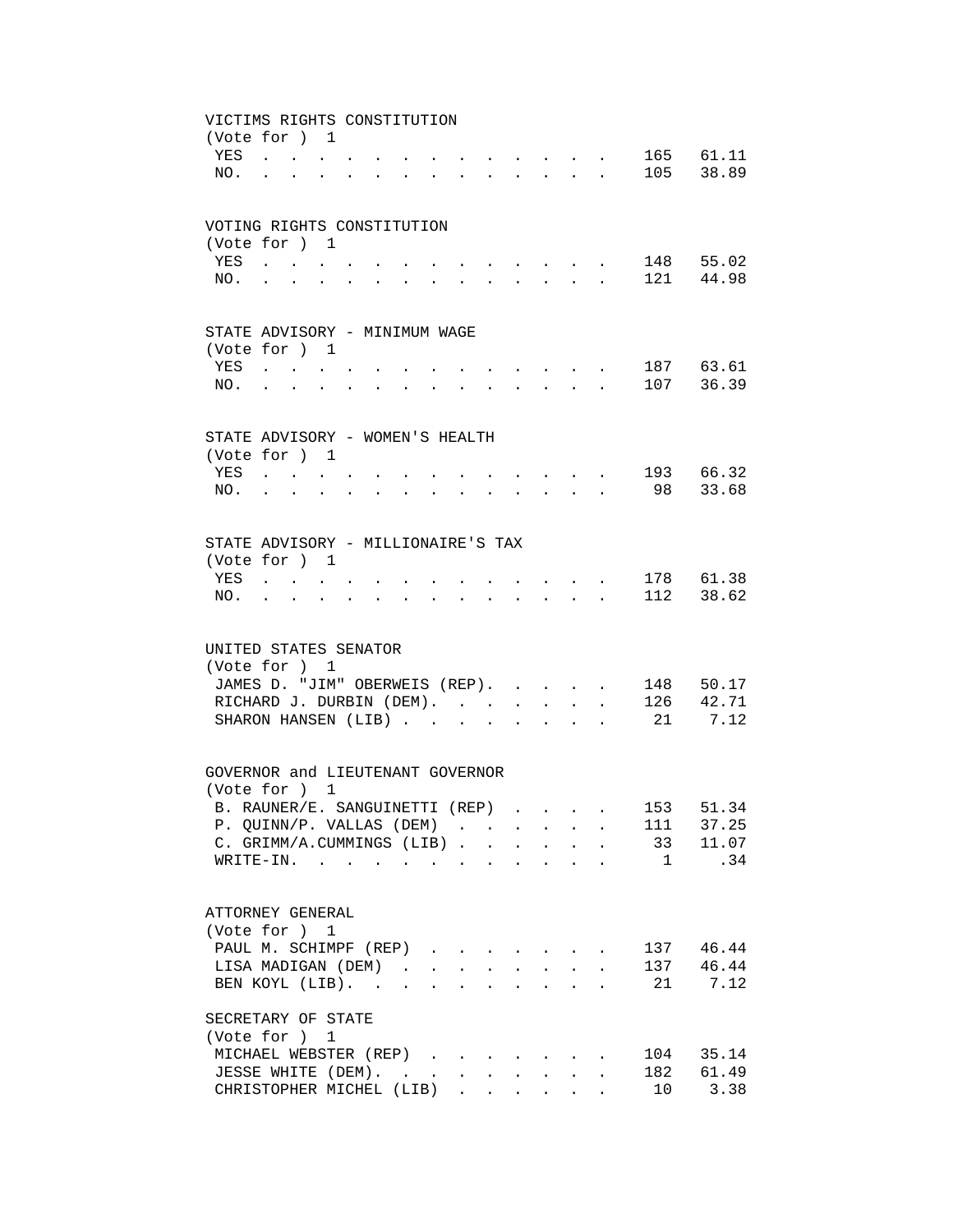| COMPTROLLER                                                                                       |
|---------------------------------------------------------------------------------------------------|
| (Vote for ) 1                                                                                     |
| 179 60.88<br>JUDY BAAR TOPINKA (REP).                                                             |
| 98 33.33<br>SHEILA SIMON (DEM)<br>$\sim$<br>$\mathbf{L} = \mathbf{L}$<br>$\sim$                   |
| 17 5.78<br>JULIE FOX (LIB)<br>$\cdot$<br>$\ddot{\phantom{a}}$<br>$\ddot{\phantom{a}}$             |
|                                                                                                   |
|                                                                                                   |
| TREASURER                                                                                         |
| (Vote for ) 1                                                                                     |
| 143 50.35<br>TOM CROSS (REP)                                                                      |
| 119 41.90<br>MICHAEL W. FRERICHS (DEM).<br>$\sim$<br>$\ddot{\phantom{0}}$<br>$\ddot{\phantom{a}}$ |
| 22<br>7.75<br>MATTHEW SKOPEK (LIB).                                                               |
|                                                                                                   |
| REPRESENTATIVE IN CONGRESS 13TH DIST                                                              |
| (Vote for ) 1                                                                                     |
| . 166 56.46<br>RODNEY DAVIS (REP).                                                                |
| 128 43.54<br>ANN E. CALLIS (DEM)<br>$\sim$ $\sim$ $\sim$                                          |
|                                                                                                   |
|                                                                                                   |
| STATE SENATOR IN THE 48TH DIST                                                                    |
| (Vote for ) 1                                                                                     |
| . 136 45.64<br>LINDA LITTLE (REP)                                                                 |
| $\cdot$ 162 54.36<br>ANDY MANAR (DEM)                                                             |
|                                                                                                   |
| STATE REP IN THE 95TH DIST                                                                        |
| (Vote for ) 1                                                                                     |
| WAYNE ARTHUR ROSENTHAL (REP)<br>235 100.00                                                        |
| $\sim$<br>NO CANDIDATE FILED.<br>$\overline{\phantom{0}}$                                         |
|                                                                                                   |
|                                                                                                   |
| COUNTY CLERK                                                                                      |
| (Vote for ) 1                                                                                     |
| 251<br>100.00<br>SANDY LEITHEISER (REP)<br>$\mathbf{r}$ , $\mathbf{r}$ , $\mathbf{r}$             |
| NO CANDIDATE FILED<br>$\overline{0}$                                                              |
|                                                                                                   |
|                                                                                                   |
| COUNTY TREASURER                                                                                  |
| (Vote for $)$ 1                                                                                   |
| RONALD D. JENKINS (REP).<br>245<br>100.00                                                         |
| NO CANDIDATE FILED<br>0                                                                           |
|                                                                                                   |
| COUNTY SHERIFF                                                                                    |
| (Vote for ) 1                                                                                     |
| JIM VAZZI (REP)<br>245<br>100.00<br>$\mathbf{L} = \mathbf{L}$<br>$\mathbf{r} = \mathbf{r}$        |
| NO CANDIDATE FILED<br>0                                                                           |
|                                                                                                   |
| REG SUPT OF SCHOOLS (BCEFM)                                                                       |
| (Vote for ) 1                                                                                     |
| NO CANDIDATE FILED<br>0<br>and the contract of the contract of                                    |
| JULIE WOLLERMAN (DEM)<br>230<br>100.00<br>$\cdot$ $\cdot$ $\cdot$                                 |
|                                                                                                   |

COUNTY BOARD MEMBER DIST 3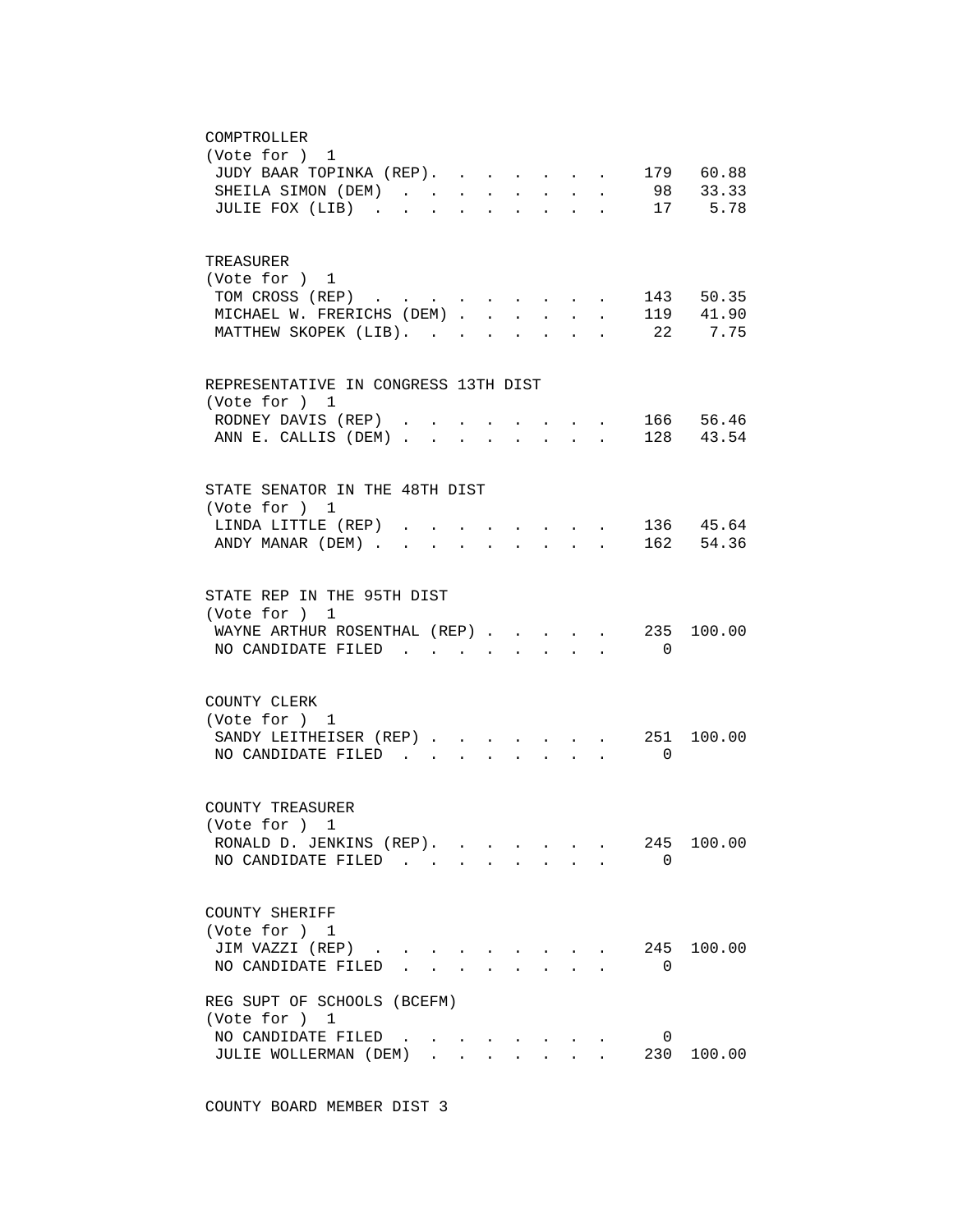|                                                                                                                     | (Vote for ) 2<br>JAY L. MARTIN (REP)<br>EVAN YOUNG $(REP)$<br>GEORGE L. BLANKENSHIP (DEM) |                           |                                            |              |           | $\cdot$ $\cdot$      |                               | $\cdot$ $\cdot$ 128 28.96<br>167 37.78<br>147 33.26 |
|---------------------------------------------------------------------------------------------------------------------|-------------------------------------------------------------------------------------------|---------------------------|--------------------------------------------|--------------|-----------|----------------------|-------------------------------|-----------------------------------------------------|
|                                                                                                                     | JUDGE OF THE 4TH JUDICIAL CIRCUIT                                                         |                           |                                            |              |           |                      |                               |                                                     |
|                                                                                                                     | (Vote for ) 1<br>MARTIN W. SIEMER (REP) 115 41.07                                         |                           |                                            |              |           |                      |                               |                                                     |
|                                                                                                                     | ERICKA SANDERS (DEM). 165 58.93                                                           |                           |                                            |              |           |                      |                               |                                                     |
|                                                                                                                     |                                                                                           |                           |                                            |              |           |                      |                               |                                                     |
|                                                                                                                     | RESIDENT JUDGE OF THE 4TH JUD CIRCUIT<br>(Vote for ) 1                                    |                           |                                            |              |           |                      |                               |                                                     |
|                                                                                                                     | NO CANDIDATE FILED                                                                        |                           |                                            |              |           |                      | $\overline{\mathbf{0}}$       |                                                     |
|                                                                                                                     | JAMES L. ROBERTS (DEM) 260 100.00                                                         |                           |                                            |              |           |                      |                               |                                                     |
|                                                                                                                     | LLOYD A KARMEIER SUPREME COURT RETENTION<br>(Vote for ) 1                                 |                           |                                            |              |           |                      |                               |                                                     |
|                                                                                                                     | YES                                                                                       |                           |                                            |              |           |                      |                               | . 136 49.82                                         |
| NO.                                                                                                                 | . 137 50.18                                                                               |                           |                                            |              |           |                      |                               |                                                     |
| PRECINCT REPORT Montgomery County<br>Run Date: 11/18/14 2014 General Election<br>RUN TIME:03:23 PM November 4, 2014 | 0501 FILLMORE                                                                             |                           |                                            |              |           |                      |                               |                                                     |
|                                                                                                                     |                                                                                           |                           |                                            |              |           |                      |                               | VOTES PERCENT                                       |
|                                                                                                                     |                                                                                           |                           |                                            |              |           |                      |                               |                                                     |
|                                                                                                                     | REGISTERED VOTERS - TOTAL                                                                 |                           |                                            |              | $\bullet$ |                      |                               |                                                     |
|                                                                                                                     | BALLOTS CAST - TOTAL.                                                                     |                           |                                            |              |           |                      | . 421                         |                                                     |
|                                                                                                                     | BALLOTS CAST - BLANK.                                                                     | $\ddot{\phantom{0}}$      |                                            |              |           | $\ddot{\phantom{0}}$ | $\,$ . 228<br>$\overline{0}$  |                                                     |
|                                                                                                                     | VOTER TURNOUT - TOTAL                                                                     |                           |                                            |              |           |                      |                               | 54.16                                               |
|                                                                                                                     | VOTER TURNOUT - BLANK .                                                                   |                           | $\mathbf{r}$                               |              |           |                      |                               |                                                     |
|                                                                                                                     | VICTIMS RIGHTS CONSTITUTION                                                               |                           |                                            |              |           |                      |                               |                                                     |
| YES                                                                                                                 | (Vote for ) 1<br>120 61.54                                                                |                           |                                            |              |           |                      |                               |                                                     |
|                                                                                                                     | NO.                                                                                       |                           |                                            |              |           |                      |                               | 75 38.46                                            |
|                                                                                                                     | VOTING RIGHTS CONSTITUTION                                                                |                           |                                            |              |           |                      |                               |                                                     |
|                                                                                                                     | (Vote for ) 1                                                                             |                           |                                            |              |           |                      |                               |                                                     |
|                                                                                                                     | YES                                                                                       |                           |                                            |              |           |                      |                               | 110 55.56                                           |
|                                                                                                                     | NO.                                                                                       |                           |                                            |              |           |                      | $\mathbf{L}$ and $\mathbf{L}$ | 88 44.44                                            |
|                                                                                                                     | STATE ADVISORY - MINIMUM WAGE                                                             |                           |                                            |              |           |                      |                               |                                                     |
|                                                                                                                     | (Vote for ) 1                                                                             |                           |                                            |              |           |                      |                               |                                                     |
|                                                                                                                     | YES                                                                                       |                           |                                            |              |           |                      |                               | 130 59.91                                           |
| NO.                                                                                                                 | $\mathbf{r} = \mathbf{r} \cdot \mathbf{r}$ and $\mathbf{r} = \mathbf{r} \cdot \mathbf{r}$ | $\mathbf{r} = \mathbf{r}$ | $\mathbf{r} = \mathbf{r} \cdot \mathbf{r}$ | $\mathbf{r}$ |           |                      |                               | 87 40.09                                            |
|                                                                                                                     | STATE ADVISORY - WOMEN'S HEALTH<br>(Vote for ) 1                                          |                           |                                            |              |           |                      |                               |                                                     |
|                                                                                                                     | YES                                                                                       |                           |                                            |              |           |                      |                               | 113 53.30                                           |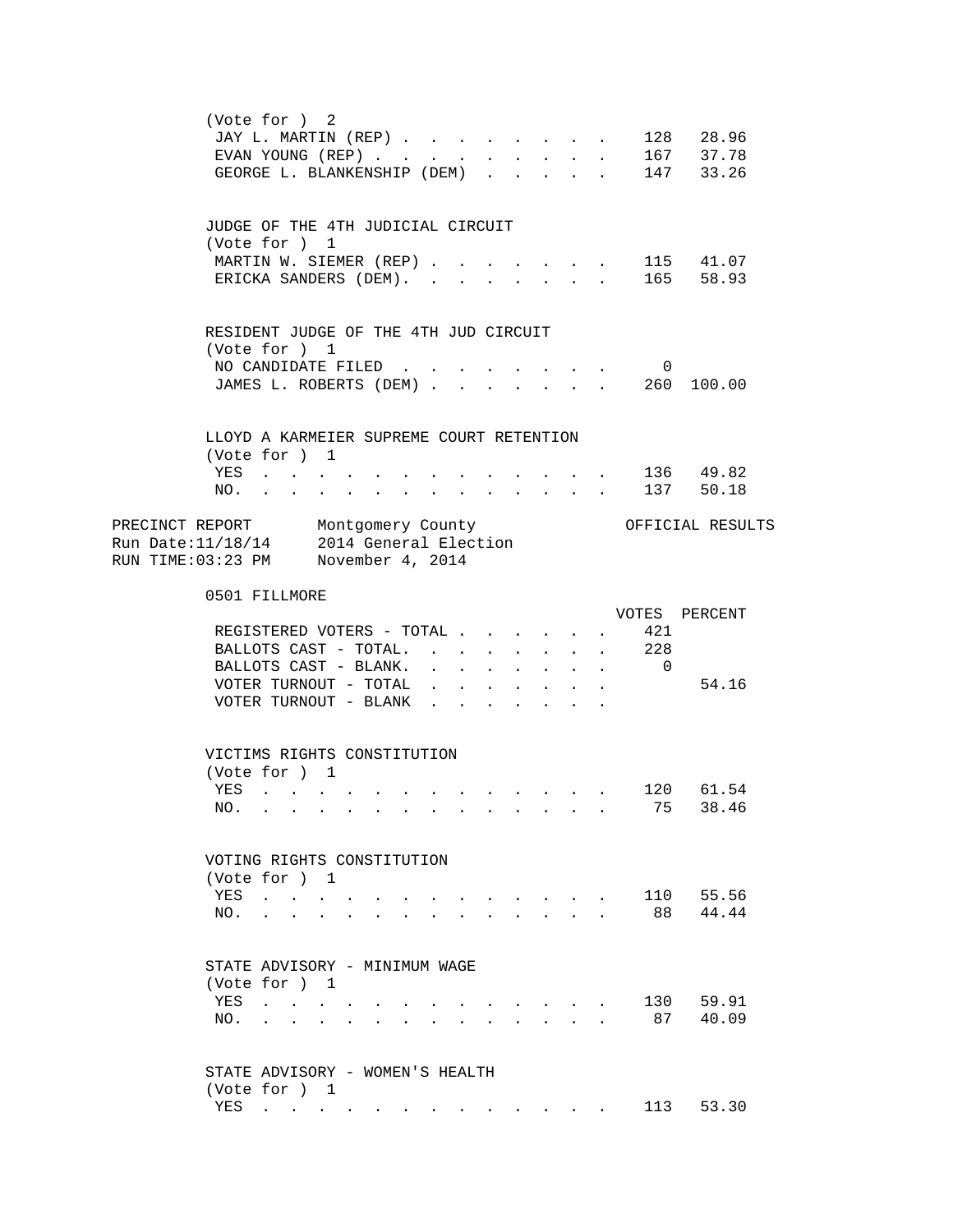| NO.         |                                        |              |                           |              |                                                                                               |                      |                                   |                                 |                           |                           |
|-------------|----------------------------------------|--------------|---------------------------|--------------|-----------------------------------------------------------------------------------------------|----------------------|-----------------------------------|---------------------------------|---------------------------|---------------------------|
|             | STATE ADVISORY - MILLIONAIRE'S TAX     |              |                           |              |                                                                                               |                      |                                   |                                 |                           |                           |
|             | (Vote for ) 1                          |              |                           |              |                                                                                               |                      |                                   |                                 |                           |                           |
|             | YES                                    |              |                           |              |                                                                                               |                      |                                   |                                 | $\cdot$ , , , , 128 62.14 |                           |
| NO.         | $\ddot{\phantom{a}}$                   |              | $\mathbf{r}$ $\mathbf{r}$ |              | $\mathbf{r} = \mathbf{r} \cdot \mathbf{r}$ , where $\mathbf{r} = \mathbf{r} \cdot \mathbf{r}$ |                      |                                   |                                 |                           | 78 37.86                  |
|             |                                        |              |                           |              |                                                                                               |                      |                                   |                                 |                           |                           |
|             | UNITED STATES SENATOR                  |              |                           |              |                                                                                               |                      |                                   |                                 |                           |                           |
|             | (Vote for ) 1                          |              |                           |              |                                                                                               |                      |                                   |                                 |                           |                           |
|             | JAMES D. "JIM" OBERWEIS (REP).         |              |                           |              |                                                                                               |                      |                                   |                                 |                           | 131 57.96<br>$84$ $37.17$ |
|             | RICHARD J. DURBIN (DEM).               |              |                           |              | $\mathbf{L}$                                                                                  | $\ddot{\phantom{a}}$ | $\ddot{\phantom{a}}$              | $\ddot{\phantom{a}}$            |                           | 11 4.87                   |
|             | SHARON HANSEN (LIB)                    |              |                           | $\sim$       |                                                                                               |                      |                                   |                                 |                           |                           |
|             | GOVERNOR and LIEUTENANT GOVERNOR       |              |                           |              |                                                                                               |                      |                                   |                                 |                           |                           |
|             | (Vote for ) 1                          |              |                           |              |                                                                                               |                      |                                   |                                 |                           |                           |
|             | B. RAUNER/E. SANGUINETTI (REP)         |              |                           |              |                                                                                               |                      |                                   | $\ddot{\phantom{a}}$            |                           | 126 57.01                 |
|             | P. QUINN/P. VALLAS (DEM)               |              |                           |              |                                                                                               |                      |                                   | $\ddot{\phantom{a}}$            |                           | 71 32.13                  |
|             | C. GRIMM/A.CUMMINGS (LIB).             |              |                           | $\sim$       |                                                                                               |                      |                                   |                                 |                           | 23 10.41                  |
|             | WRITE-IN. .                            | $\mathbf{r}$ | $\ddot{\phantom{a}}$      |              | $\mathbf{z} = \mathbf{z} + \mathbf{z}$ .                                                      |                      |                                   |                                 | $\mathbf{1}$              | .45                       |
|             | ATTORNEY GENERAL                       |              |                           |              |                                                                                               |                      |                                   |                                 |                           |                           |
|             | (Vote for ) 1                          |              |                           |              |                                                                                               |                      |                                   |                                 |                           |                           |
|             | PAUL M. SCHIMPF (REP) 114 51.12        |              |                           |              |                                                                                               |                      |                                   |                                 |                           |                           |
|             | LISA MADIGAN (DEM)                     |              |                           | $\sim$ $-$   |                                                                                               |                      | <b>Contract Contract Contract</b> | $\ddot{\phantom{0}}$            |                           | 98 43.95                  |
|             | BEN KOYL (LIB).                        |              |                           |              |                                                                                               |                      |                                   |                                 |                           | 11 4.93                   |
|             |                                        |              |                           |              |                                                                                               |                      |                                   |                                 |                           |                           |
|             | SECRETARY OF STATE                     |              |                           |              |                                                                                               |                      |                                   |                                 |                           |                           |
|             | (Vote for ) 1                          |              |                           |              |                                                                                               |                      |                                   |                                 |                           |                           |
|             | MICHAEL WEBSTER (REP)                  |              |                           |              |                                                                                               |                      |                                   |                                 |                           | 103 45.98                 |
|             | JESSE WHITE (DEM).                     |              |                           |              |                                                                                               |                      |                                   |                                 |                           | 112 50.00                 |
|             | CHRISTOPHER MICHEL (LIB)               |              |                           |              |                                                                                               |                      |                                   |                                 |                           | 9 4.02                    |
| COMPTROLLER |                                        |              |                           |              |                                                                                               |                      |                                   |                                 |                           |                           |
|             | (Vote for ) 1                          |              |                           |              |                                                                                               |                      |                                   |                                 |                           |                           |
|             |                                        |              |                           |              |                                                                                               |                      |                                   |                                 |                           |                           |
|             | JUDY BAAR TOPINKA (REP).               |              |                           |              |                                                                                               |                      |                                   |                                 | 73                        | 123 56.42                 |
|             | SHEILA SIMON (DEM).<br>JULIE FOX (LIB) |              |                           |              |                                                                                               |                      |                                   |                                 |                           | 33.49<br>22 10.09         |
|             |                                        |              | $\mathbf{L}$              | $\mathbf{r}$ | $\mathbf{r}$                                                                                  | $\mathbf{r}$         |                                   |                                 |                           |                           |
| TREASURER   |                                        |              |                           |              |                                                                                               |                      |                                   |                                 |                           |                           |
|             | (Vote for ) 1                          |              |                           |              |                                                                                               |                      |                                   |                                 |                           |                           |
|             | TOM CROSS (REP)                        |              |                           |              |                                                                                               |                      |                                   |                                 |                           | 112 52.58                 |
|             | MICHAEL W. FRERICHS (DEM).             |              |                           |              |                                                                                               |                      |                                   |                                 | 84                        | 39.44                     |
|             | MATTHEW SKOPEK (LIB).                  |              |                           |              |                                                                                               |                      |                                   |                                 |                           | 17 7.98                   |
|             |                                        |              |                           |              |                                                                                               |                      |                                   |                                 |                           |                           |
|             | REPRESENTATIVE IN CONGRESS 13TH DIST   |              |                           |              |                                                                                               |                      |                                   |                                 |                           |                           |
|             | (Vote for ) 1                          |              |                           |              |                                                                                               |                      |                                   |                                 |                           |                           |
|             | RODNEY DAVIS (REP).                    |              |                           |              |                                                                                               |                      |                                   | the contract of the contract of |                           | 138 63.30                 |
|             | ANN E. CALLIS (DEM)                    |              |                           |              | $\mathbf{r} = \mathbf{r} + \mathbf{r}$                                                        |                      |                                   |                                 | 80                        | 36.70                     |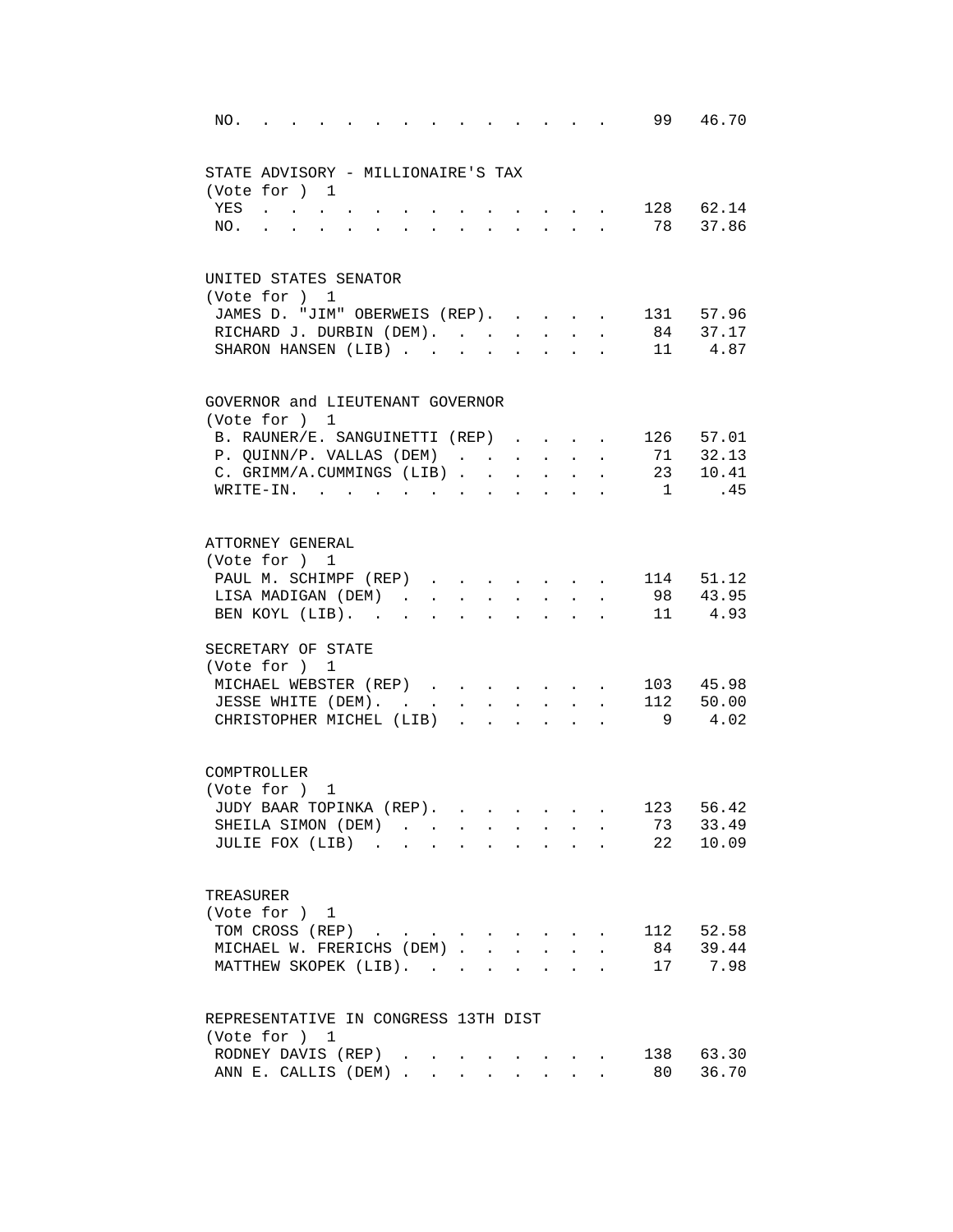| STATE SENATOR IN THE 48TH DIST<br>(Vote for ) 1<br>117 52.47<br>LINDA LITTLE (REP).                                                                                                            |
|------------------------------------------------------------------------------------------------------------------------------------------------------------------------------------------------|
| ANDY MANAR (DEM)<br>$\cdot$ , , , , 106 47.53<br>$\sim$                                                                                                                                        |
| STATE REP IN THE 95TH DIST<br>(Vote for ) 1                                                                                                                                                    |
| WAYNE ARTHUR ROSENTHAL (REP).<br>187 100.00<br>$\sim$<br>NO CANDIDATE FILED<br>$\Omega$<br>$\sim$                                                                                              |
| COUNTY CLERK<br>(Vote for ) 1                                                                                                                                                                  |
| 199<br>SANDY LEITHEISER (REP)<br>100.00<br>NO CANDIDATE FILED<br>$\overline{0}$<br>$\cdot$ $\cdot$ $\cdot$                                                                                     |
| COUNTY TREASURER<br>(Vote for ) 1                                                                                                                                                              |
| RONALD D. JENKINS (REP). 193 100.00<br>NO CANDIDATE FILED<br>$\overline{0}$<br>$\mathbf{r}$ , $\mathbf{r}$ , $\mathbf{r}$                                                                      |
| COUNTY SHERIFF<br>(Vote for ) 1                                                                                                                                                                |
| JIM VAZZI (REP).<br>189<br>100.00<br>NO CANDIDATE FILED<br>$\overline{\phantom{0}}$                                                                                                            |
| REG SUPT OF SCHOOLS (BCEFM)<br>(Vote for ) 1                                                                                                                                                   |
| NO CANDIDATE FILED<br>0<br>$\cdot$ 166<br>JULIE WOLLERMAN (DEM).<br>100.00                                                                                                                     |
| COUNTY BOARD MEMBER DIST 3<br>(Vote for ) 2                                                                                                                                                    |
| JAY L. MARTIN (REP) 107 32.92                                                                                                                                                                  |
| 139 42.77<br>EVAN YOUNG (REP)<br>GEORGE L. BLANKENSHIP (DEM)<br>79<br>24.31<br>the contract of the contract of the contract of the contract of the contract of the contract of the contract of |
| JUDGE OF THE 4TH JUDICIAL CIRCUIT<br>(Vote for ) 1                                                                                                                                             |
| 108 50.47<br>MARTIN W. SIEMER (REP)<br>$\mathbf{r} = \mathbf{r}$<br>$\mathbf{L} = \mathbf{L} \mathbf{L}$<br>106 49.53<br>ERICKA SANDERS (DEM).                                                 |
| RESIDENT JUDGE OF THE 4TH JUD CIRCUIT                                                                                                                                                          |
| (Vote for ) 1<br>NO CANDIDATE FILED<br>0                                                                                                                                                       |
| JAMES L. ROBERTS (DEM)<br>169<br>100.00                                                                                                                                                        |
| LLOYD A KARMEIER SUPREME COURT RETENTION<br>(Vote for ) 1                                                                                                                                      |
| 111 56.06<br>YES<br>$\mathbf{r} = \mathbf{r} + \mathbf{r} + \mathbf{r} + \mathbf{r}$<br>. The simulation of the simulation of the simulation $\mathcal{L}_\text{c}$                            |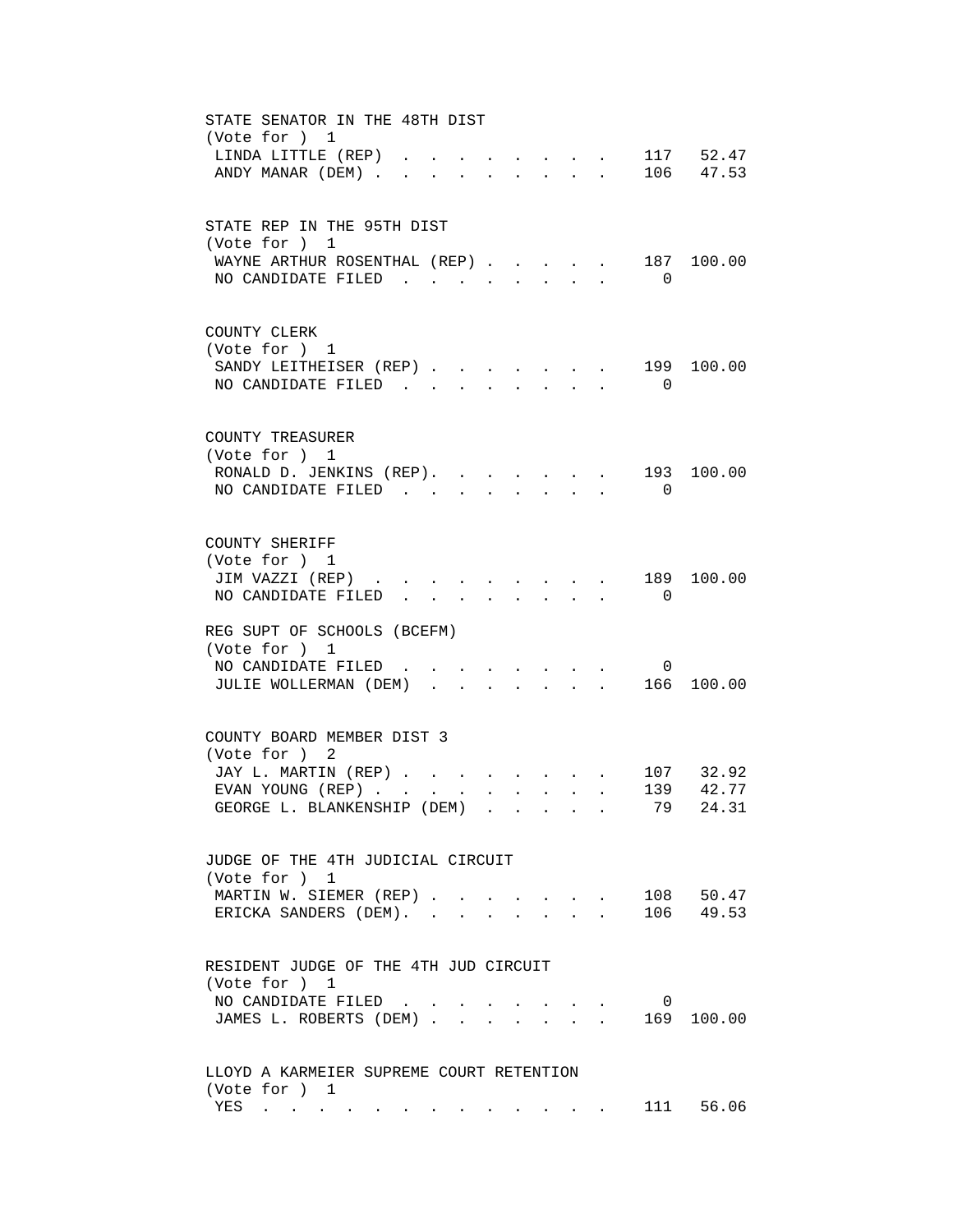NO. . . . . . . . . . . . . . 87 43.94 PRECINCT REPORT Montgomery County Montgomery Montgomery Montgomery County Run Date:11/18/14 2014 General Election RUN TIME:03:23 PM November 4, 2014 0601 GRISHAM 1 VOTES PERCENT REGISTERED VOTERS - TOTAL . . . . . . 218<br>BALLOTS CAST - TOTAL. . . . . . . . 124 BALLOTS CAST - TOTAL. . . . . . . . 124 BALLOTS CAST - BLANK. . . . . . . . VOTER TURNOUT - TOTAL . . . . . . . . 56.88 VOTER TURNOUT - BLANK . . . . . . . VICTIMS RIGHTS CONSTITUTION (Vote for ) 1 YES . . . . . . . . . . . . . 76 66.09 NO. . . . . . . . . . . . . . 39 33.91 VOTING RIGHTS CONSTITUTION (Vote for ) 1 YES . . . . . . . . . . . . . . 59 50.86 NO. . . . . . . . . . . . . . . 57 49.14 STATE ADVISORY - MINIMUM WAGE (Vote for ) 1 YES . . . . . . . . . . . . . . 70 60.34 NO. . . . . . . . . . . . . . 46 39.66 STATE ADVISORY - WOMEN'S HEALTH (Vote for ) 1 YES . . . . . . . . . . . . . 75 63.56 NO. . . . . . . . . . . . . . 43 36.44 STATE ADVISORY - MILLIONAIRE'S TAX (Vote for ) 1 YES . . . . . . . . . . . . . 62 52.99 NO. . . . . . . . . . . . . . 55 47.01 UNITED STATES SENATOR (Vote for ) 1 JAMES D. "JIM" OBERWEIS (REP). . . . . 55 44.35<br>RICHARD J. DURBIN (DEM). . . . . . . 63 50.81<br>SHARON HANGEN (LER) RICHARD J. DURBIN (DEM). . . . . . . SHARON HANSEN (LIB) . . . . . . . . 6 4.84 GOVERNOR and LIEUTENANT GOVERNOR (Vote for ) 1 B. RAUNER/E. SANGUINETTI (REP) . . . . 58 47.15 P. QUINN/P. VALLAS (DEM) . . . . . . 49 39.84 C. GRIMM/A.CUMMINGS (LIB) . . . . . . 16 13.01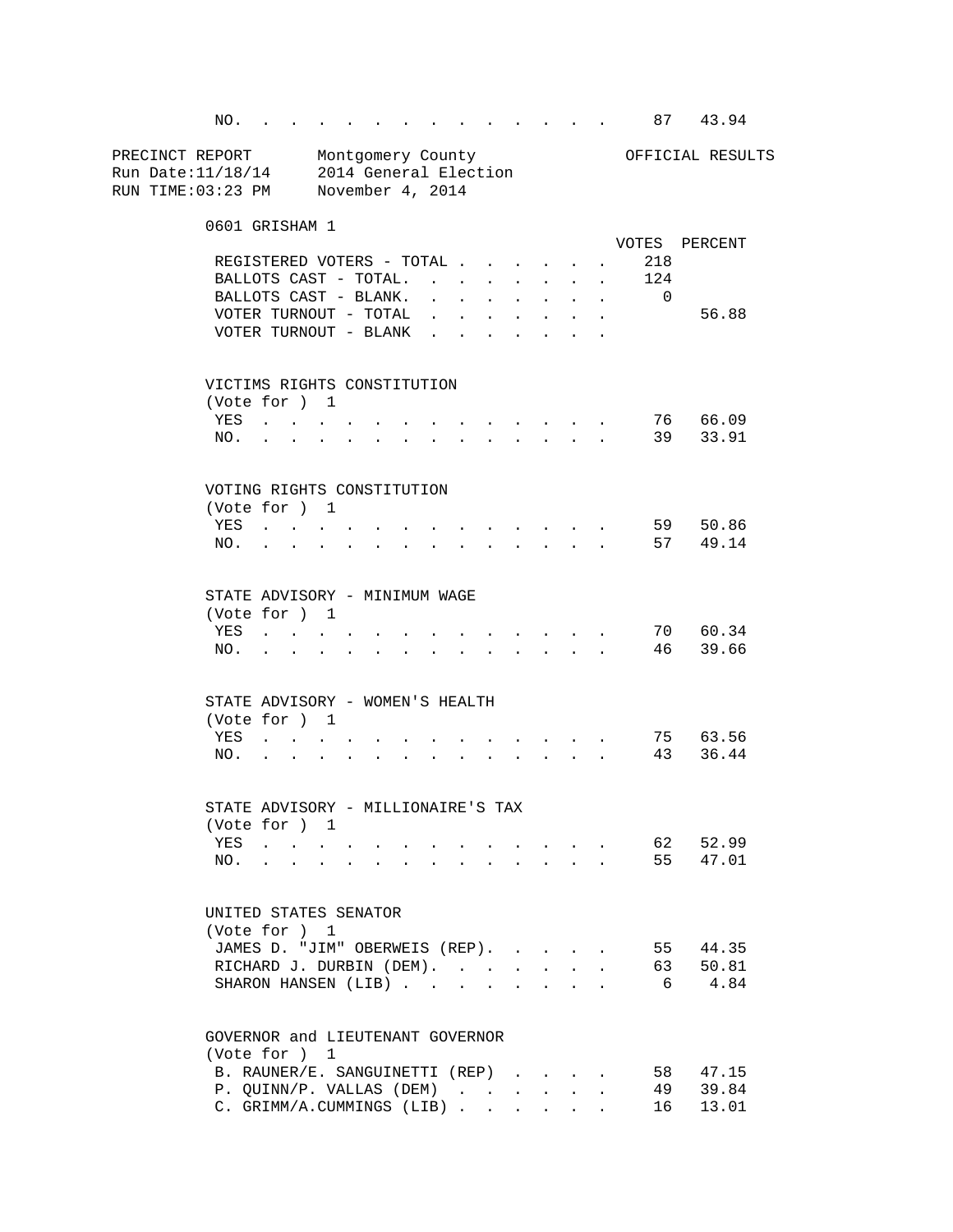| WRITE-IN.                                       |        |                      |                            |                      |                           |                           | the contract of the contract of the contract of the contract of the contract of the contract of the contract of | 0        |            |
|-------------------------------------------------|--------|----------------------|----------------------------|----------------------|---------------------------|---------------------------|-----------------------------------------------------------------------------------------------------------------|----------|------------|
| ATTORNEY GENERAL                                |        |                      |                            |                      |                           |                           |                                                                                                                 |          |            |
| (Vote for ) 1                                   |        |                      |                            |                      |                           |                           |                                                                                                                 |          |            |
| PAUL M. SCHIMPF (REP) 54 44.26                  |        |                      |                            |                      |                           |                           |                                                                                                                 |          |            |
| LISA MADIGAN (DEM)                              |        |                      | $\mathcal{L}^{\text{max}}$ | $\ddot{\phantom{0}}$ | $\mathbf{A}^{\text{max}}$ |                           |                                                                                                                 |          | . 64 52.46 |
| BEN KOYL (LIB).                                 | $\sim$ | $\sim$               | $\bullet$                  | $\ddot{\phantom{0}}$ |                           |                           |                                                                                                                 |          | 4 3.28     |
| SECRETARY OF STATE                              |        |                      |                            |                      |                           |                           |                                                                                                                 |          |            |
| (Vote for ) 1                                   |        |                      |                            |                      |                           |                           |                                                                                                                 |          |            |
| MICHAEL WEBSTER (REP)                           |        |                      |                            |                      |                           |                           |                                                                                                                 |          | 41 34.17   |
| JESSE WHITE (DEM).                              |        |                      |                            |                      |                           |                           |                                                                                                                 |          | 70 58.33   |
| CHRISTOPHER MICHEL (LIB)                        |        |                      |                            |                      |                           |                           |                                                                                                                 |          | 9 7.50     |
|                                                 |        |                      |                            |                      |                           |                           |                                                                                                                 |          |            |
| COMPTROLLER<br>(Vote for ) 1                    |        |                      |                            |                      |                           |                           |                                                                                                                 |          |            |
| JUDY BAAR TOPINKA (REP).                        |        |                      |                            |                      |                           |                           |                                                                                                                 |          | 57 46.72   |
|                                                 |        |                      |                            |                      |                           | $\mathbf{L} = \mathbf{L}$ | $\sim$                                                                                                          |          | 59 48.36   |
| SHEILA SIMON (DEM).<br>JULIE FOX (LIB)          |        | $\sim$ $\sim$        | $\mathbf{L}$               | $\ddot{\phantom{0}}$ |                           |                           |                                                                                                                 |          | 6 4.92     |
|                                                 |        | $\ddot{\phantom{a}}$ | $\overline{a}$             | $\mathbf{r}$         | $\sim$                    |                           |                                                                                                                 |          |            |
| TREASURER                                       |        |                      |                            |                      |                           |                           |                                                                                                                 |          |            |
| (Vote for ) 1                                   |        |                      |                            |                      |                           |                           |                                                                                                                 |          |            |
| TOM CROSS (REP)                                 |        |                      |                            |                      |                           |                           | $\sim$                                                                                                          |          | 52 42.62   |
| MICHAEL W. FRERICHS (DEM).                      |        |                      | $\mathbf{r}$               |                      |                           |                           |                                                                                                                 |          | 61 50.00   |
| MATTHEW SKOPEK (LIB).                           |        |                      |                            |                      |                           |                           |                                                                                                                 | 9        | 7.38       |
|                                                 |        |                      |                            |                      |                           |                           |                                                                                                                 |          |            |
| REPRESENTATIVE IN CONGRESS 13TH DIST            |        |                      |                            |                      |                           |                           |                                                                                                                 |          |            |
| (Vote for ) 1                                   |        |                      |                            |                      |                           |                           |                                                                                                                 |          |            |
| RODNEY DAVIS (REP)                              |        |                      |                            |                      |                           |                           |                                                                                                                 |          | 61 50.00   |
| ANN E. CALLIS (DEM)                             |        |                      |                            |                      |                           |                           |                                                                                                                 |          | 61 50.00   |
|                                                 |        |                      |                            |                      |                           |                           |                                                                                                                 |          |            |
| STATE SENATOR IN THE 48TH DIST<br>(Vote for ) 1 |        |                      |                            |                      |                           |                           |                                                                                                                 |          |            |
| LINDA LITTLE (REP)                              |        |                      |                            |                      |                           |                           | <b>Contract Contract Contract</b>                                                                               |          | 51 42.50   |
| ANDY MANAR (DEM)                                |        |                      |                            |                      |                           |                           |                                                                                                                 | 69       | 57.50      |
|                                                 |        |                      |                            |                      |                           |                           |                                                                                                                 |          |            |
| STATE REP IN THE 95TH DIST                      |        |                      |                            |                      |                           |                           |                                                                                                                 |          |            |
| (Vote for ) 1                                   |        |                      |                            |                      |                           |                           |                                                                                                                 |          |            |
| WAYNE ARTHUR ROSENTHAL (REP).                   |        |                      |                            |                      |                           |                           |                                                                                                                 |          | 92 100.00  |
| NO CANDIDATE FILED.                             |        |                      |                            |                      |                           |                           |                                                                                                                 | $\Omega$ |            |
| COUNTY CLERK                                    |        |                      |                            |                      |                           |                           |                                                                                                                 |          |            |
| (Vote for ) 1                                   |        |                      |                            |                      |                           |                           |                                                                                                                 |          |            |
| SANDY LEITHEISER (REP)                          |        |                      |                            |                      |                           |                           |                                                                                                                 | 102      | 100.00     |
| NO CANDIDATE FILED                              |        |                      |                            |                      |                           |                           |                                                                                                                 | 0        |            |
|                                                 |        |                      |                            |                      |                           |                           |                                                                                                                 |          |            |
| COUNTY TREASURER                                |        |                      |                            |                      |                           |                           |                                                                                                                 |          |            |
| (Vote for ) 1                                   |        |                      |                            |                      |                           |                           |                                                                                                                 |          |            |
| RONALD D. JENKINS (REP).                        |        |                      |                            |                      |                           |                           |                                                                                                                 |          | 98 100.00  |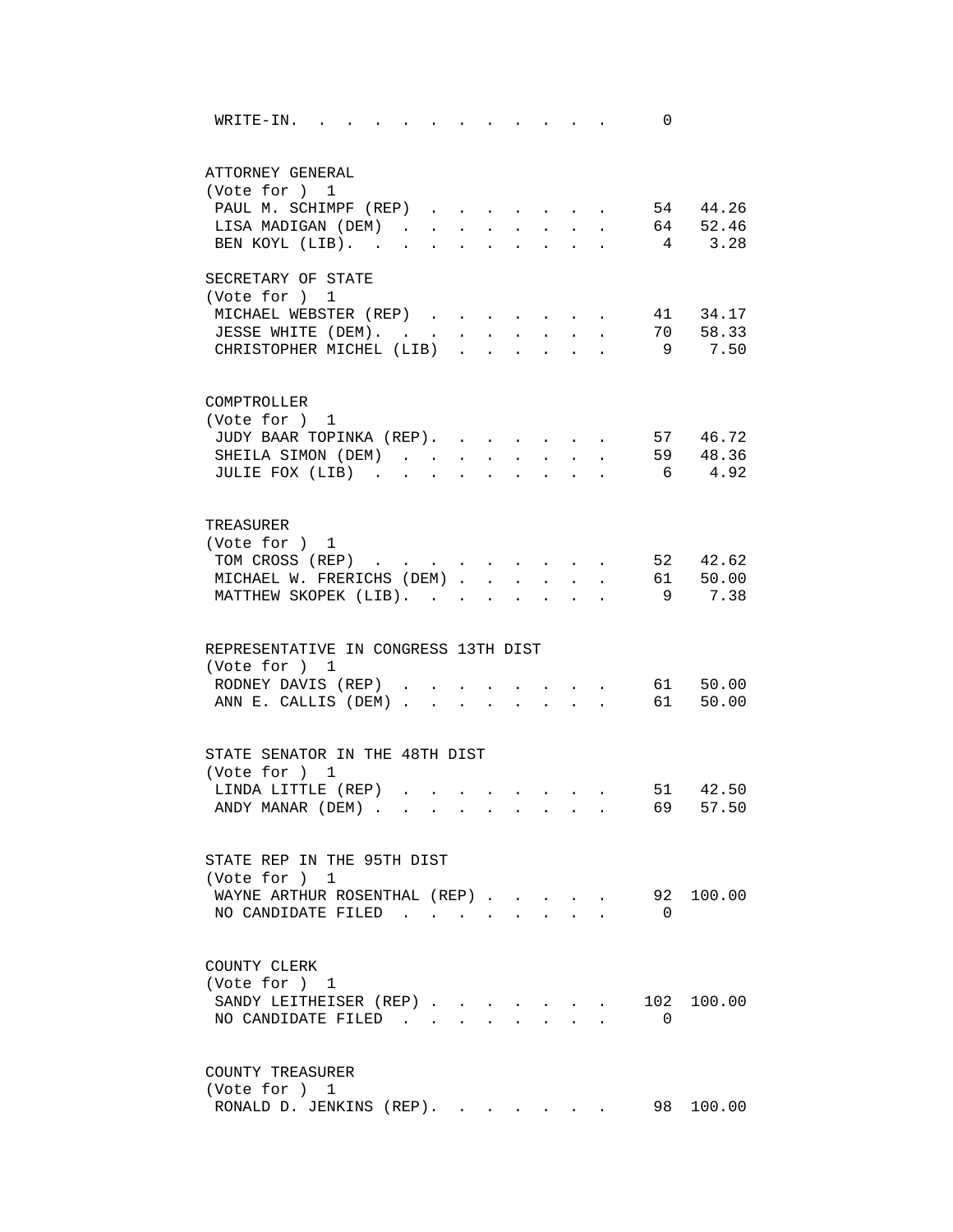| NO CANDIDATE FILED.                                                                                                                                                                                                                                                                                                                                                                     |                                                                           |                                                       | 0              |                      |
|-----------------------------------------------------------------------------------------------------------------------------------------------------------------------------------------------------------------------------------------------------------------------------------------------------------------------------------------------------------------------------------------|---------------------------------------------------------------------------|-------------------------------------------------------|----------------|----------------------|
| COUNTY SHERIFF<br>(Vote for ) 1                                                                                                                                                                                                                                                                                                                                                         |                                                                           |                                                       |                |                      |
| JIM VAZZI (REP)                                                                                                                                                                                                                                                                                                                                                                         |                                                                           |                                                       |                | 103 100.00           |
| NO CANDIDATE FILED.<br>$\ddot{\phantom{0}}$                                                                                                                                                                                                                                                                                                                                             | $\mathbf{r}$ , $\mathbf{r}$ , $\mathbf{r}$ , $\mathbf{r}$                 |                                                       | $\Omega$       |                      |
| REG SUPT OF SCHOOLS (BCEFM)<br>(Vote for ) 1                                                                                                                                                                                                                                                                                                                                            |                                                                           |                                                       |                |                      |
| NO CANDIDATE FILED                                                                                                                                                                                                                                                                                                                                                                      |                                                                           |                                                       | $\overline{0}$ |                      |
| JULIE WOLLERMAN (DEM)                                                                                                                                                                                                                                                                                                                                                                   |                                                                           |                                                       |                | 93 100.00            |
| COUNTY BOARD MEMBER DIST 4                                                                                                                                                                                                                                                                                                                                                              |                                                                           |                                                       |                |                      |
| (Vote for ) 2                                                                                                                                                                                                                                                                                                                                                                           |                                                                           |                                                       |                |                      |
| EARLENE BLACKBURN- ROBINSON (REP)                                                                                                                                                                                                                                                                                                                                                       |                                                                           |                                                       |                | 48 30.38<br>55 34.81 |
| MIKE PLUNKETT (DEM)<br>PAM THACKER (DEM).                                                                                                                                                                                                                                                                                                                                               | $\sim$<br>$\mathbf{L}$<br>$\ddot{\phantom{a}}$                            |                                                       |                | 55 34.81             |
|                                                                                                                                                                                                                                                                                                                                                                                         |                                                                           |                                                       |                |                      |
| JUDGE OF THE 4TH JUDICIAL CIRCUIT                                                                                                                                                                                                                                                                                                                                                       |                                                                           |                                                       |                |                      |
| (Vote for ) 1<br>MARTIN W. SIEMER (REP)                                                                                                                                                                                                                                                                                                                                                 |                                                                           |                                                       |                | 50 43.48             |
| ERICKA SANDERS (DEM).                                                                                                                                                                                                                                                                                                                                                                   |                                                                           | $\mathbf{z} = \mathbf{z} + \mathbf{z} + \mathbf{z}$ . |                | 65 56.52             |
|                                                                                                                                                                                                                                                                                                                                                                                         |                                                                           |                                                       |                |                      |
| RESIDENT JUDGE OF THE 4TH JUD CIRCUIT                                                                                                                                                                                                                                                                                                                                                   |                                                                           |                                                       |                |                      |
| (Vote for ) 1<br>NO CANDIDATE FILED                                                                                                                                                                                                                                                                                                                                                     | $\cdot$ $\cdot$ $\cdot$ $\cdot$ $\cdot$                                   |                                                       | 0              |                      |
| JAMES L. ROBERTS (DEM)                                                                                                                                                                                                                                                                                                                                                                  |                                                                           |                                                       |                | 101 100.00           |
| LLOYD A KARMEIER SUPREME COURT RETENTION                                                                                                                                                                                                                                                                                                                                                |                                                                           |                                                       |                |                      |
| (Vote for ) 1                                                                                                                                                                                                                                                                                                                                                                           |                                                                           |                                                       |                |                      |
| YES<br>$\sim$ 100 $\sim$<br>$\sim$                                                                                                                                                                                                                                                                                                                                                      |                                                                           |                                                       |                | 58 50.88             |
| NO.<br>$\mathbf{r}$ , $\mathbf{r}$ , $\mathbf{r}$ , $\mathbf{r}$                                                                                                                                                                                                                                                                                                                        | $\mathbf{r}$ , $\mathbf{r}$ , $\mathbf{r}$                                |                                                       |                | 56 49.12             |
| PRECINCT REPORT Montgomery County<br>Run Date:11/18/14 2014 General Election<br>RUN TIME:03:23 PM November 4, 2014                                                                                                                                                                                                                                                                      |                                                                           |                                                       |                | OFFICIAL RESULTS     |
| 0602 GRISHAM 2                                                                                                                                                                                                                                                                                                                                                                          |                                                                           |                                                       |                |                      |
|                                                                                                                                                                                                                                                                                                                                                                                         |                                                                           |                                                       |                | VOTES PERCENT        |
| REGISTERED VOTERS - TOTAL                                                                                                                                                                                                                                                                                                                                                               | $\sim$                                                                    | $\ddot{\phantom{a}}$                                  | 184            |                      |
| BALLOTS CAST - TOTAL<br>BALLOTS CAST - BLANK.                                                                                                                                                                                                                                                                                                                                           | $\sim$ $\sim$                                                             | $\mathbf{L}$<br>$\sim$                                | - 88           |                      |
| $\mathbf{r} = \mathbf{r} + \mathbf{r} + \mathbf{r} + \mathbf{r} + \mathbf{r} + \mathbf{r} + \mathbf{r}$<br>VOTER TURNOUT - TOTAL<br>$\mathbf{r}$ , and $\mathbf{r}$ , and $\mathbf{r}$ , and $\mathbf{r}$                                                                                                                                                                               |                                                                           |                                                       | 0              | 47.83                |
| VOTER TURNOUT - BLANK                                                                                                                                                                                                                                                                                                                                                                   | $\ddot{\phantom{a}}$<br><b>Contract Contract Contract</b>                 |                                                       |                |                      |
|                                                                                                                                                                                                                                                                                                                                                                                         |                                                                           |                                                       |                |                      |
| VICTIMS RIGHTS CONSTITUTION                                                                                                                                                                                                                                                                                                                                                             |                                                                           |                                                       |                |                      |
| (Vote for ) 1                                                                                                                                                                                                                                                                                                                                                                           |                                                                           |                                                       |                |                      |
| YES<br>$\mathbf{r}$ , $\mathbf{r}$<br>and a series of the contract of the series of the series of the series of the series of the series of the series of the series of the series of the series of the series of the series of the series of the series of the seri<br>NO.<br>$\mathbf{r}$ , $\mathbf{r}$ , $\mathbf{r}$<br>$\mathbf{r} = \mathbf{r}$<br>$\sim$ $\sim$<br>$\mathbf{r}$ | $\mathbf{r}$ , $\mathbf{r}$ , $\mathbf{r}$ , $\mathbf{r}$<br>$\mathbf{L}$ |                                                       | 32             | 49 60.49<br>39.51    |
|                                                                                                                                                                                                                                                                                                                                                                                         |                                                                           |                                                       |                |                      |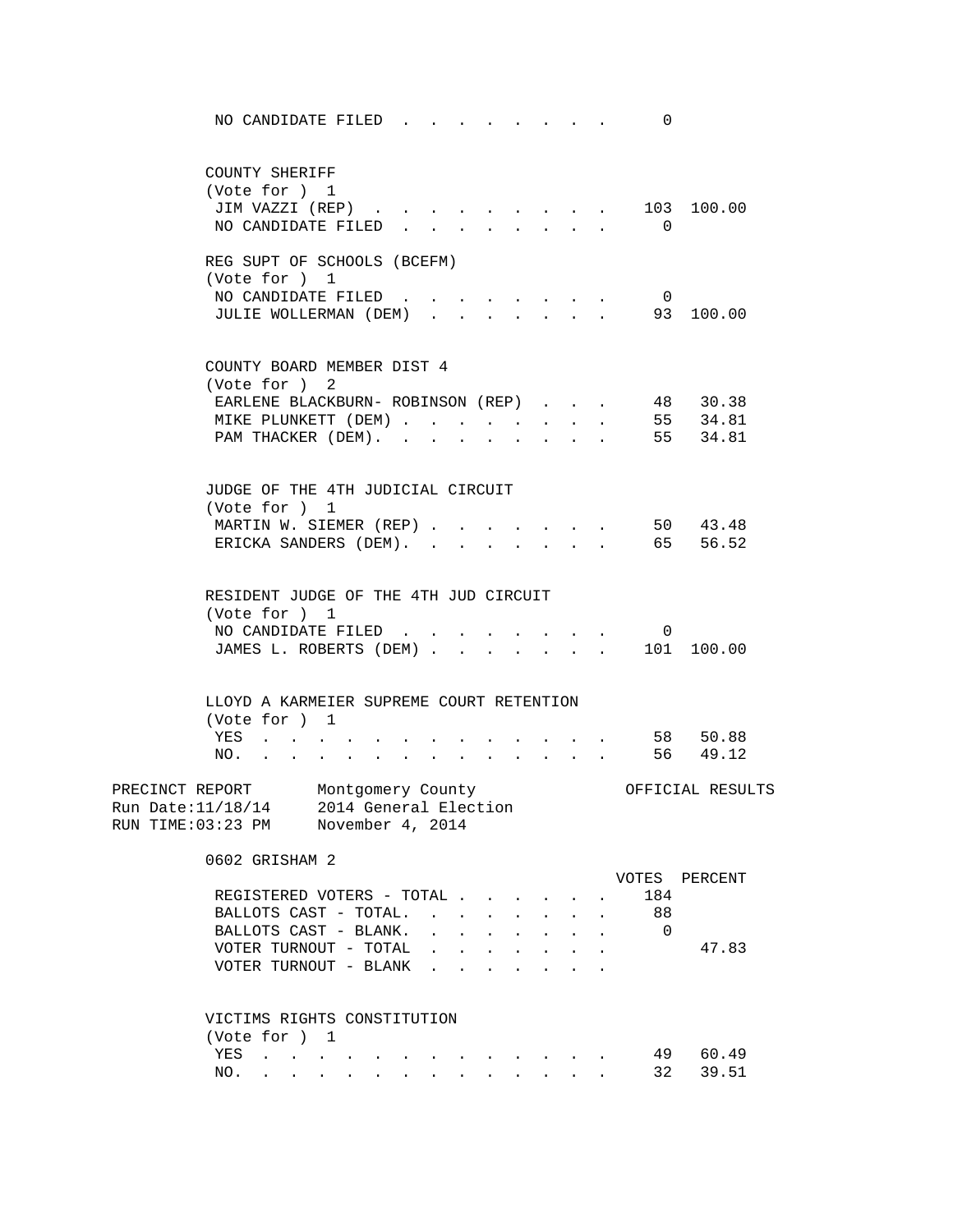|            | VOTING RIGHTS CONSTITUTION                                                                                                                                                                                                     |                                                                                                                 |                  |                                                                                                                                                                                                                                                                                                                                                                                                                              |                           |                                                                                                                     |          |                      |
|------------|--------------------------------------------------------------------------------------------------------------------------------------------------------------------------------------------------------------------------------|-----------------------------------------------------------------------------------------------------------------|------------------|------------------------------------------------------------------------------------------------------------------------------------------------------------------------------------------------------------------------------------------------------------------------------------------------------------------------------------------------------------------------------------------------------------------------------|---------------------------|---------------------------------------------------------------------------------------------------------------------|----------|----------------------|
|            | (Vote for ) 1                                                                                                                                                                                                                  |                                                                                                                 |                  |                                                                                                                                                                                                                                                                                                                                                                                                                              |                           |                                                                                                                     |          |                      |
| YES        | and the contract of the contract of                                                                                                                                                                                            |                                                                                                                 |                  | $\mathbf{r} = \mathbf{r} + \mathbf{r} + \mathbf{r} + \mathbf{r} + \mathbf{r} + \mathbf{r} + \mathbf{r} + \mathbf{r} + \mathbf{r} + \mathbf{r} + \mathbf{r} + \mathbf{r} + \mathbf{r} + \mathbf{r} + \mathbf{r} + \mathbf{r} + \mathbf{r} + \mathbf{r} + \mathbf{r} + \mathbf{r} + \mathbf{r} + \mathbf{r} + \mathbf{r} + \mathbf{r} + \mathbf{r} + \mathbf{r} + \mathbf{r} + \mathbf{r} + \mathbf{r} + \mathbf{r} + \mathbf$ |                           |                                                                                                                     |          | 45 56.25             |
| NO.        | and the state of the state of the                                                                                                                                                                                              | and a series of the contract of the contract of the contract of the contract of the contract of the contract of |                  |                                                                                                                                                                                                                                                                                                                                                                                                                              |                           |                                                                                                                     |          | 35 43.75             |
|            |                                                                                                                                                                                                                                |                                                                                                                 |                  |                                                                                                                                                                                                                                                                                                                                                                                                                              |                           |                                                                                                                     |          |                      |
|            |                                                                                                                                                                                                                                |                                                                                                                 |                  |                                                                                                                                                                                                                                                                                                                                                                                                                              |                           |                                                                                                                     |          |                      |
|            | STATE ADVISORY - MINIMUM WAGE                                                                                                                                                                                                  |                                                                                                                 |                  |                                                                                                                                                                                                                                                                                                                                                                                                                              |                           |                                                                                                                     |          |                      |
|            | (Vote for ) 1                                                                                                                                                                                                                  |                                                                                                                 |                  |                                                                                                                                                                                                                                                                                                                                                                                                                              |                           |                                                                                                                     |          | 52 62.65             |
| YES<br>NO. |                                                                                                                                                                                                                                |                                                                                                                 |                  | $\cdot$ $\cdot$ $\cdot$                                                                                                                                                                                                                                                                                                                                                                                                      | $\sim$                    |                                                                                                                     |          | 31 37.35             |
|            |                                                                                                                                                                                                                                |                                                                                                                 |                  | $\mathbf{L}$                                                                                                                                                                                                                                                                                                                                                                                                                 | $\sim$                    | $\sim$<br>$\mathbf{L}$                                                                                              |          |                      |
|            |                                                                                                                                                                                                                                |                                                                                                                 |                  |                                                                                                                                                                                                                                                                                                                                                                                                                              |                           |                                                                                                                     |          |                      |
|            | STATE ADVISORY - WOMEN'S HEALTH                                                                                                                                                                                                |                                                                                                                 |                  |                                                                                                                                                                                                                                                                                                                                                                                                                              |                           |                                                                                                                     |          |                      |
|            | (Vote for ) 1                                                                                                                                                                                                                  |                                                                                                                 |                  |                                                                                                                                                                                                                                                                                                                                                                                                                              |                           |                                                                                                                     |          |                      |
| YES        | $\mathbf{r} = \mathbf{r} \cdot \mathbf{r}$ , where $\mathbf{r} = \mathbf{r} \cdot \mathbf{r}$                                                                                                                                  |                                                                                                                 |                  |                                                                                                                                                                                                                                                                                                                                                                                                                              |                           |                                                                                                                     |          | 55 67.07             |
| NO.        | and a series of the contract of the series of the series of the series of the series of the series of the series of the series of the series of the series of the series of the series of the series of the series of the seri |                                                                                                                 |                  | $\mathbf{r} = \mathbf{r} \times \mathbf{r}$ , where $\mathbf{r} = \mathbf{r} \times \mathbf{r}$                                                                                                                                                                                                                                                                                                                              |                           |                                                                                                                     |          | 27 32.93             |
|            |                                                                                                                                                                                                                                |                                                                                                                 |                  |                                                                                                                                                                                                                                                                                                                                                                                                                              |                           |                                                                                                                     |          |                      |
|            |                                                                                                                                                                                                                                |                                                                                                                 |                  |                                                                                                                                                                                                                                                                                                                                                                                                                              |                           |                                                                                                                     |          |                      |
|            | STATE ADVISORY - MILLIONAIRE'S TAX                                                                                                                                                                                             |                                                                                                                 |                  |                                                                                                                                                                                                                                                                                                                                                                                                                              |                           |                                                                                                                     |          |                      |
|            | (Vote for ) 1                                                                                                                                                                                                                  |                                                                                                                 |                  |                                                                                                                                                                                                                                                                                                                                                                                                                              |                           |                                                                                                                     |          |                      |
|            | YES                                                                                                                                                                                                                            |                                                                                                                 |                  |                                                                                                                                                                                                                                                                                                                                                                                                                              |                           | and the contract of the contract of the contract of the contract of the contract of the contract of the contract of |          | 53 63.86<br>30 36.14 |
| NO.        | $\mathbf{r}$ , and $\mathbf{r}$ , and $\mathbf{r}$                                                                                                                                                                             | and a series of the contract of the contract of the contract of the contract of the contract of the contract of |                  |                                                                                                                                                                                                                                                                                                                                                                                                                              |                           |                                                                                                                     |          |                      |
|            |                                                                                                                                                                                                                                |                                                                                                                 |                  |                                                                                                                                                                                                                                                                                                                                                                                                                              |                           |                                                                                                                     |          |                      |
|            | UNITED STATES SENATOR                                                                                                                                                                                                          |                                                                                                                 |                  |                                                                                                                                                                                                                                                                                                                                                                                                                              |                           |                                                                                                                     |          |                      |
|            | (Vote for ) 1                                                                                                                                                                                                                  |                                                                                                                 |                  |                                                                                                                                                                                                                                                                                                                                                                                                                              |                           |                                                                                                                     |          |                      |
|            | JAMES D. "JIM" OBERWEIS (REP).                                                                                                                                                                                                 |                                                                                                                 |                  |                                                                                                                                                                                                                                                                                                                                                                                                                              |                           | $\sim$                                                                                                              |          | 50 57.47             |
|            | RICHARD J. DURBIN (DEM).                                                                                                                                                                                                       |                                                                                                                 |                  |                                                                                                                                                                                                                                                                                                                                                                                                                              |                           | $\sim$                                                                                                              |          | 32 36.78             |
|            | SHARON HANSEN (LIB)                                                                                                                                                                                                            |                                                                                                                 |                  |                                                                                                                                                                                                                                                                                                                                                                                                                              |                           |                                                                                                                     |          | 5 5.75               |
|            |                                                                                                                                                                                                                                |                                                                                                                 |                  |                                                                                                                                                                                                                                                                                                                                                                                                                              |                           |                                                                                                                     |          |                      |
|            |                                                                                                                                                                                                                                |                                                                                                                 |                  |                                                                                                                                                                                                                                                                                                                                                                                                                              |                           |                                                                                                                     |          |                      |
|            | GOVERNOR and LIEUTENANT GOVERNOR                                                                                                                                                                                               |                                                                                                                 |                  |                                                                                                                                                                                                                                                                                                                                                                                                                              |                           |                                                                                                                     |          |                      |
|            | (Vote for ) 1                                                                                                                                                                                                                  |                                                                                                                 |                  |                                                                                                                                                                                                                                                                                                                                                                                                                              |                           |                                                                                                                     |          |                      |
|            | B. RAUNER/E. SANGUINETTI (REP)                                                                                                                                                                                                 |                                                                                                                 |                  |                                                                                                                                                                                                                                                                                                                                                                                                                              |                           |                                                                                                                     |          | 54 62.07             |
|            | P. QUINN/P. VALLAS (DEM)<br>C. GRIMM/A.CUMMINGS (LIB).                                                                                                                                                                         |                                                                                                                 |                  | $\ddot{\phantom{0}}$                                                                                                                                                                                                                                                                                                                                                                                                         | $\sim$                    | $\ddot{\phantom{a}}$                                                                                                | 26<br>7  | 29.89<br>8.05        |
|            | WRITE-IN.                                                                                                                                                                                                                      |                                                                                                                 |                  | $\sim$<br>$\ddot{\phantom{0}}$                                                                                                                                                                                                                                                                                                                                                                                               |                           |                                                                                                                     | $\Omega$ |                      |
|            |                                                                                                                                                                                                                                |                                                                                                                 | $\mathbf{r}$     | $\mathbf{r}$<br>$\sim$                                                                                                                                                                                                                                                                                                                                                                                                       | $\sim$                    |                                                                                                                     |          |                      |
|            |                                                                                                                                                                                                                                |                                                                                                                 |                  |                                                                                                                                                                                                                                                                                                                                                                                                                              |                           |                                                                                                                     |          |                      |
|            | ATTORNEY GENERAL                                                                                                                                                                                                               |                                                                                                                 |                  |                                                                                                                                                                                                                                                                                                                                                                                                                              |                           |                                                                                                                     |          |                      |
|            | (Vote for ) 1                                                                                                                                                                                                                  |                                                                                                                 |                  |                                                                                                                                                                                                                                                                                                                                                                                                                              |                           |                                                                                                                     |          |                      |
|            | PAUL M. SCHIMPF (REP)                                                                                                                                                                                                          |                                                                                                                 |                  |                                                                                                                                                                                                                                                                                                                                                                                                                              |                           |                                                                                                                     | 45       | 51.72                |
|            | LISA MADIGAN (DEM).                                                                                                                                                                                                            |                                                                                                                 | $\sim$ 100 $\pm$ |                                                                                                                                                                                                                                                                                                                                                                                                                              |                           |                                                                                                                     | 37       | 42.53                |
|            | BEN KOYL (LIB).                                                                                                                                                                                                                |                                                                                                                 |                  |                                                                                                                                                                                                                                                                                                                                                                                                                              |                           |                                                                                                                     | 5        | 5.75                 |
|            |                                                                                                                                                                                                                                |                                                                                                                 |                  |                                                                                                                                                                                                                                                                                                                                                                                                                              |                           |                                                                                                                     |          |                      |
|            | SECRETARY OF STATE                                                                                                                                                                                                             |                                                                                                                 |                  |                                                                                                                                                                                                                                                                                                                                                                                                                              |                           |                                                                                                                     |          |                      |
|            | (Vote for ) 1                                                                                                                                                                                                                  |                                                                                                                 |                  |                                                                                                                                                                                                                                                                                                                                                                                                                              |                           |                                                                                                                     |          |                      |
|            | MICHAEL WEBSTER (REP)                                                                                                                                                                                                          |                                                                                                                 |                  |                                                                                                                                                                                                                                                                                                                                                                                                                              |                           |                                                                                                                     | 44       | 50.00                |
|            | JESSE WHITE (DEM).                                                                                                                                                                                                             |                                                                                                                 |                  |                                                                                                                                                                                                                                                                                                                                                                                                                              | $\mathbf{L}^{\text{max}}$ | $\bullet$ .                                                                                                         | 38       | 43.18                |
|            | CHRISTOPHER MICHEL (LIB).                                                                                                                                                                                                      |                                                                                                                 |                  | $\sim 100$<br>$\ddot{\phantom{a}}$                                                                                                                                                                                                                                                                                                                                                                                           | $\ddot{\phantom{a}}$      | $\ddot{\phantom{a}}$                                                                                                | 6        | 6.82                 |
|            |                                                                                                                                                                                                                                |                                                                                                                 |                  |                                                                                                                                                                                                                                                                                                                                                                                                                              |                           |                                                                                                                     |          |                      |
|            | COMPTROLLER                                                                                                                                                                                                                    |                                                                                                                 |                  |                                                                                                                                                                                                                                                                                                                                                                                                                              |                           |                                                                                                                     |          |                      |
|            | (Vote for ) 1                                                                                                                                                                                                                  |                                                                                                                 |                  |                                                                                                                                                                                                                                                                                                                                                                                                                              |                           |                                                                                                                     |          |                      |
|            | JUDY BAAR TOPINKA (REP).                                                                                                                                                                                                       |                                                                                                                 |                  |                                                                                                                                                                                                                                                                                                                                                                                                                              |                           |                                                                                                                     |          | 52 62.65             |
|            | SHEILA SIMON (DEM)                                                                                                                                                                                                             |                                                                                                                 |                  |                                                                                                                                                                                                                                                                                                                                                                                                                              | $\mathbf{L} = \mathbf{L}$ |                                                                                                                     | 25       | 30.12                |
|            | JULIE FOX (LIB)                                                                                                                                                                                                                |                                                                                                                 |                  |                                                                                                                                                                                                                                                                                                                                                                                                                              | $\sim$                    |                                                                                                                     | 6        | 7.23                 |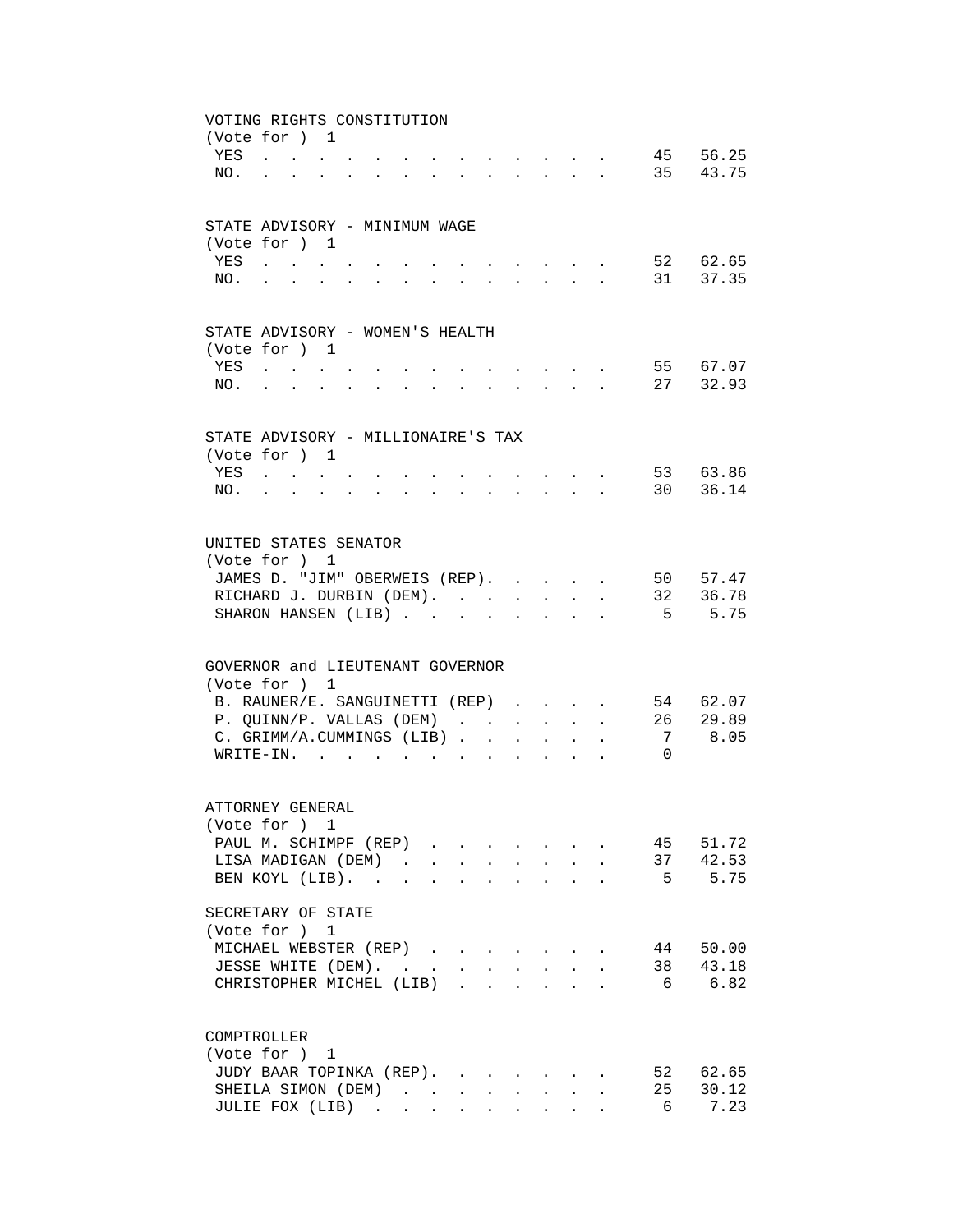| TREASURER                                                                                                                                          |
|----------------------------------------------------------------------------------------------------------------------------------------------------|
| (Vote for ) 1                                                                                                                                      |
| TOM CROSS (REP) 51 60.71                                                                                                                           |
| MICHAEL W. FRERICHS (DEM) 26 30.95                                                                                                                 |
| MATTHEW SKOPEK (LIB).<br>7 8.33<br>$\mathbf{r} = \mathbf{r}$ , and $\mathbf{r} = \mathbf{r}$                                                       |
|                                                                                                                                                    |
|                                                                                                                                                    |
| REPRESENTATIVE IN CONGRESS 13TH DIST                                                                                                               |
| (Vote for ) 1                                                                                                                                      |
| 53 63.10<br>RODNEY DAVIS (REP)<br>$\mathbf{r} = \mathbf{r}$ , $\mathbf{r} = \mathbf{r}$<br>31 36.90                                                |
| ANN E. CALLIS (DEM)<br>$\sim$ $\sim$ $\sim$ $\sim$ $\sim$ $\sim$<br>$\sim$                                                                         |
|                                                                                                                                                    |
| STATE SENATOR IN THE 48TH DIST                                                                                                                     |
| (Vote for ) 1                                                                                                                                      |
| 48 57.83<br>LINDA LITTLE (REP)                                                                                                                     |
| 35 42.17<br>ANDY MANAR (DEM)                                                                                                                       |
|                                                                                                                                                    |
| STATE REP IN THE 95TH DIST                                                                                                                         |
| (Vote for ) 1                                                                                                                                      |
| WAYNE ARTHUR ROSENTHAL (REP)<br>71<br>100.00                                                                                                       |
| NO CANDIDATE FILED<br>$\Omega$                                                                                                                     |
|                                                                                                                                                    |
|                                                                                                                                                    |
| COUNTY CLERK                                                                                                                                       |
| (Vote for ) 1                                                                                                                                      |
| 100.00<br>SANDY LEITHEISER (REP)<br>75                                                                                                             |
| NO CANDIDATE FILED<br>$\overline{0}$<br>$\mathbf{L} = \mathbf{L} \mathbf{L}$<br><b>Service</b>                                                     |
|                                                                                                                                                    |
| COUNTY TREASURER                                                                                                                                   |
| (Vote for ) 1                                                                                                                                      |
| RONALD D. JENKINS (REP).<br>73<br>100.00                                                                                                           |
| NO CANDIDATE FILED.<br>$\overline{0}$<br>$\sim$                                                                                                    |
|                                                                                                                                                    |
| COUNTY SHERIFF                                                                                                                                     |
| (Vote for ) 1                                                                                                                                      |
| 100.00<br>JIM VAZZI (REP)<br>75<br>the contract of the contract of the contract of the contract of the contract of the contract of the contract of |
| 0<br>NO CANDIDATE FILED                                                                                                                            |
|                                                                                                                                                    |
| REG SUPT OF SCHOOLS (BCEFM)                                                                                                                        |
| (Vote for ) 1                                                                                                                                      |
| NO CANDIDATE FILED<br>$\overline{\phantom{0}}$                                                                                                     |
| JULIE WOLLERMAN (DEM).<br>66<br>100.00                                                                                                             |
|                                                                                                                                                    |
| COUNTY BOARD MEMBER DIST 4                                                                                                                         |
| (Vote for ) 2                                                                                                                                      |
| EARLENE BLACKBURN- ROBINSON (REP)<br>42.86<br>51                                                                                                   |
| 32.77<br>39<br>MIKE PLUNKETT (DEM)<br><b>Contract Contract</b>                                                                                     |
| 24.37<br>PAM THACKER (DEM).<br>29<br>$\ddot{\phantom{a}}$                                                                                          |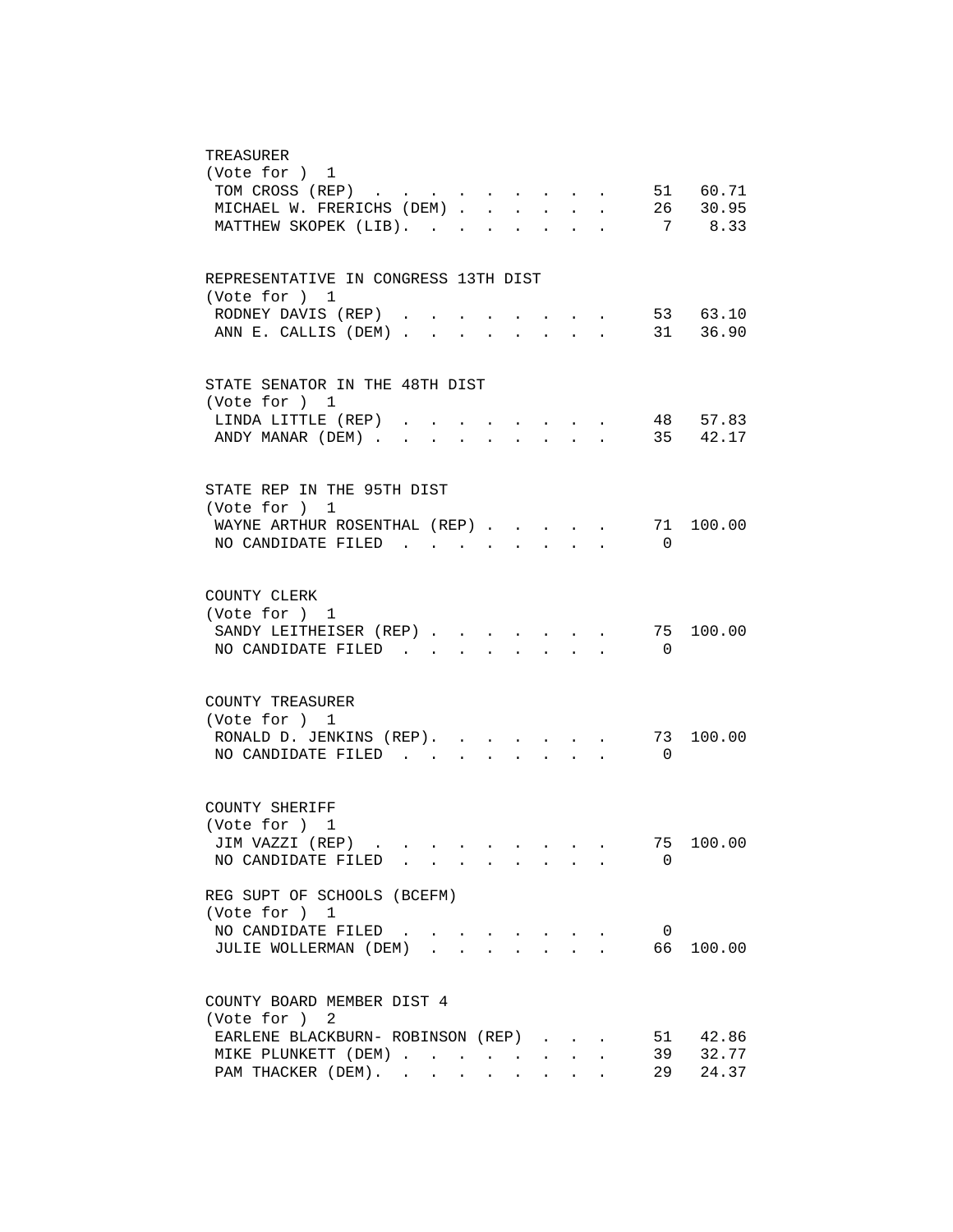|                                                                                                                    |     | JUDGE OF THE 4TH JUDICIAL CIRCUIT<br>(Vote for ) 1                                                      |                        |                                                                                                                                                                                                                                |                                                                                          |              |                      |                                     |                                                 |                                      |                                  |  |
|--------------------------------------------------------------------------------------------------------------------|-----|---------------------------------------------------------------------------------------------------------|------------------------|--------------------------------------------------------------------------------------------------------------------------------------------------------------------------------------------------------------------------------|------------------------------------------------------------------------------------------|--------------|----------------------|-------------------------------------|-------------------------------------------------|--------------------------------------|----------------------------------|--|
|                                                                                                                    |     | MARTIN W. SIEMER (REP)<br>ERICKA SANDERS (DEM). .                                                       |                        |                                                                                                                                                                                                                                | $\sim$                                                                                   |              |                      |                                     |                                                 |                                      | 42 51.85<br>39 48.15             |  |
|                                                                                                                    |     | RESIDENT JUDGE OF THE 4TH JUD CIRCUIT<br>(Vote for ) 1                                                  |                        |                                                                                                                                                                                                                                |                                                                                          |              |                      |                                     |                                                 |                                      |                                  |  |
|                                                                                                                    |     | NO CANDIDATE FILED                                                                                      |                        |                                                                                                                                                                                                                                |                                                                                          |              |                      |                                     |                                                 | $\overline{0}$                       |                                  |  |
|                                                                                                                    |     |                                                                                                         |                        |                                                                                                                                                                                                                                |                                                                                          |              |                      |                                     |                                                 |                                      | JAMES L. ROBERTS (DEM) 69 100.00 |  |
|                                                                                                                    |     | LLOYD A KARMEIER SUPREME COURT RETENTION                                                                |                        |                                                                                                                                                                                                                                |                                                                                          |              |                      |                                     |                                                 |                                      |                                  |  |
|                                                                                                                    |     | (Vote for ) 1<br>YES                                                                                    |                        |                                                                                                                                                                                                                                |                                                                                          |              |                      |                                     |                                                 |                                      | 45 56.96                         |  |
|                                                                                                                    |     | NO.                                                                                                     |                        |                                                                                                                                                                                                                                |                                                                                          |              |                      | and the contract of the contract of |                                                 |                                      | 34 43.04                         |  |
| PRECINCT REPORT Montgomery County<br>Run Date:11/18/14 2014 General Election<br>RUN TIME:03:23 PM November 4, 2014 |     |                                                                                                         |                        |                                                                                                                                                                                                                                |                                                                                          |              |                      |                                     |                                                 |                                      | OFFICIAL RESULTS                 |  |
|                                                                                                                    |     | 0701 HARVEL                                                                                             |                        |                                                                                                                                                                                                                                |                                                                                          |              |                      |                                     |                                                 |                                      |                                  |  |
|                                                                                                                    |     | REGISTERED VOTERS - TOTAL                                                                               |                        |                                                                                                                                                                                                                                |                                                                                          |              |                      |                                     |                                                 | 137<br>$\mathbf{L}$ and $\mathbf{L}$ | VOTES PERCENT                    |  |
|                                                                                                                    |     | BALLOTS CAST - TOTAL.                                                                                   |                        |                                                                                                                                                                                                                                |                                                                                          |              |                      |                                     |                                                 | 76                                   |                                  |  |
|                                                                                                                    |     | BALLOTS CAST - BLANK.                                                                                   |                        |                                                                                                                                                                                                                                |                                                                                          |              | $\mathbf{L}$         |                                     |                                                 | $\cdot$ $\cdot$ $\cdot$ 0            |                                  |  |
|                                                                                                                    |     | VOTER TURNOUT - TOTAL                                                                                   |                        |                                                                                                                                                                                                                                |                                                                                          |              |                      | $\sim 100$                          | $\sim 10^{-10}$                                 |                                      | 55.47                            |  |
|                                                                                                                    |     | VOTER TURNOUT - BLANK                                                                                   |                        |                                                                                                                                                                                                                                |                                                                                          | $\mathbf{L}$ | $\ddot{\phantom{a}}$ |                                     | $\bullet$ .<br><br><br><br><br><br><br><br><br> |                                      |                                  |  |
|                                                                                                                    |     | VICTIMS RIGHTS CONSTITUTION                                                                             |                        |                                                                                                                                                                                                                                |                                                                                          |              |                      |                                     |                                                 |                                      |                                  |  |
|                                                                                                                    |     | (Vote for ) 1                                                                                           |                        |                                                                                                                                                                                                                                |                                                                                          |              |                      |                                     |                                                 |                                      |                                  |  |
|                                                                                                                    |     | YES                                                                                                     |                        | and a series of the contract of the series of the series of the series of the series of the series of the series of the series of the series of the series of the series of the series of the series of the series of the seri |                                                                                          |              |                      |                                     |                                                 |                                      | 48 69.57                         |  |
|                                                                                                                    | NO. | $\mathbf{L} = \mathbf{L} \mathbf{L} = \mathbf{L} \mathbf{L}$                                            | $\sim$<br>$\mathbf{r}$ |                                                                                                                                                                                                                                | $\mathbf{r}$ , and $\mathbf{r}$ , and $\mathbf{r}$ , and $\mathbf{r}$ , and $\mathbf{r}$ |              |                      |                                     |                                                 |                                      | 21 30.43                         |  |
|                                                                                                                    |     | VOTING RIGHTS CONSTITUTION<br>(Vote for ) 1                                                             |                        |                                                                                                                                                                                                                                |                                                                                          |              |                      |                                     |                                                 |                                      |                                  |  |
|                                                                                                                    | YES | and the contract of the contract of                                                                     |                        |                                                                                                                                                                                                                                | the contract of the contract of the contract of the contract of the contract of          |              |                      |                                     |                                                 |                                      | 40 59.70                         |  |
|                                                                                                                    | NO. |                                                                                                         |                        |                                                                                                                                                                                                                                |                                                                                          |              |                      |                                     |                                                 |                                      | 27 40.30                         |  |
|                                                                                                                    |     | STATE ADVISORY - MINIMUM WAGE                                                                           |                        |                                                                                                                                                                                                                                |                                                                                          |              |                      |                                     |                                                 |                                      |                                  |  |
|                                                                                                                    |     | (Vote for ) 1                                                                                           |                        |                                                                                                                                                                                                                                |                                                                                          |              |                      |                                     |                                                 |                                      |                                  |  |
|                                                                                                                    | YES | $\cdot$                                                                                                 |                        |                                                                                                                                                                                                                                |                                                                                          |              |                      |                                     |                                                 |                                      | 40 54.05                         |  |
|                                                                                                                    | NO. | $\mathbf{L}^{\text{max}} = \mathbf{L}^{\text{max}} = \mathbf{L}^{\text{max}} = \mathbf{L}^{\text{max}}$ |                        |                                                                                                                                                                                                                                |                                                                                          |              |                      |                                     |                                                 | 34                                   | 45.95                            |  |
|                                                                                                                    |     | STATE ADVISORY - WOMEN'S HEALTH                                                                         |                        |                                                                                                                                                                                                                                |                                                                                          |              |                      |                                     |                                                 |                                      |                                  |  |
|                                                                                                                    |     | (Vote for ) 1                                                                                           |                        |                                                                                                                                                                                                                                |                                                                                          |              |                      |                                     |                                                 |                                      |                                  |  |
|                                                                                                                    | NO. | YES                                                                                                     |                        |                                                                                                                                                                                                                                |                                                                                          |              |                      |                                     | $\mathbf{L} = \mathbf{L}$                       | 41<br>29                             | 58.57<br>41.43                   |  |
|                                                                                                                    |     | STATE ADVISORY - MILLIONAIRE'S TAX                                                                      |                        |                                                                                                                                                                                                                                |                                                                                          |              |                      |                                     |                                                 |                                      |                                  |  |
|                                                                                                                    |     | (Vote for ) 1                                                                                           |                        |                                                                                                                                                                                                                                |                                                                                          |              |                      |                                     |                                                 |                                      |                                  |  |
|                                                                                                                    | YES | the contract of the contract of                                                                         |                        |                                                                                                                                                                                                                                |                                                                                          |              |                      |                                     |                                                 | 49                                   | 68.06                            |  |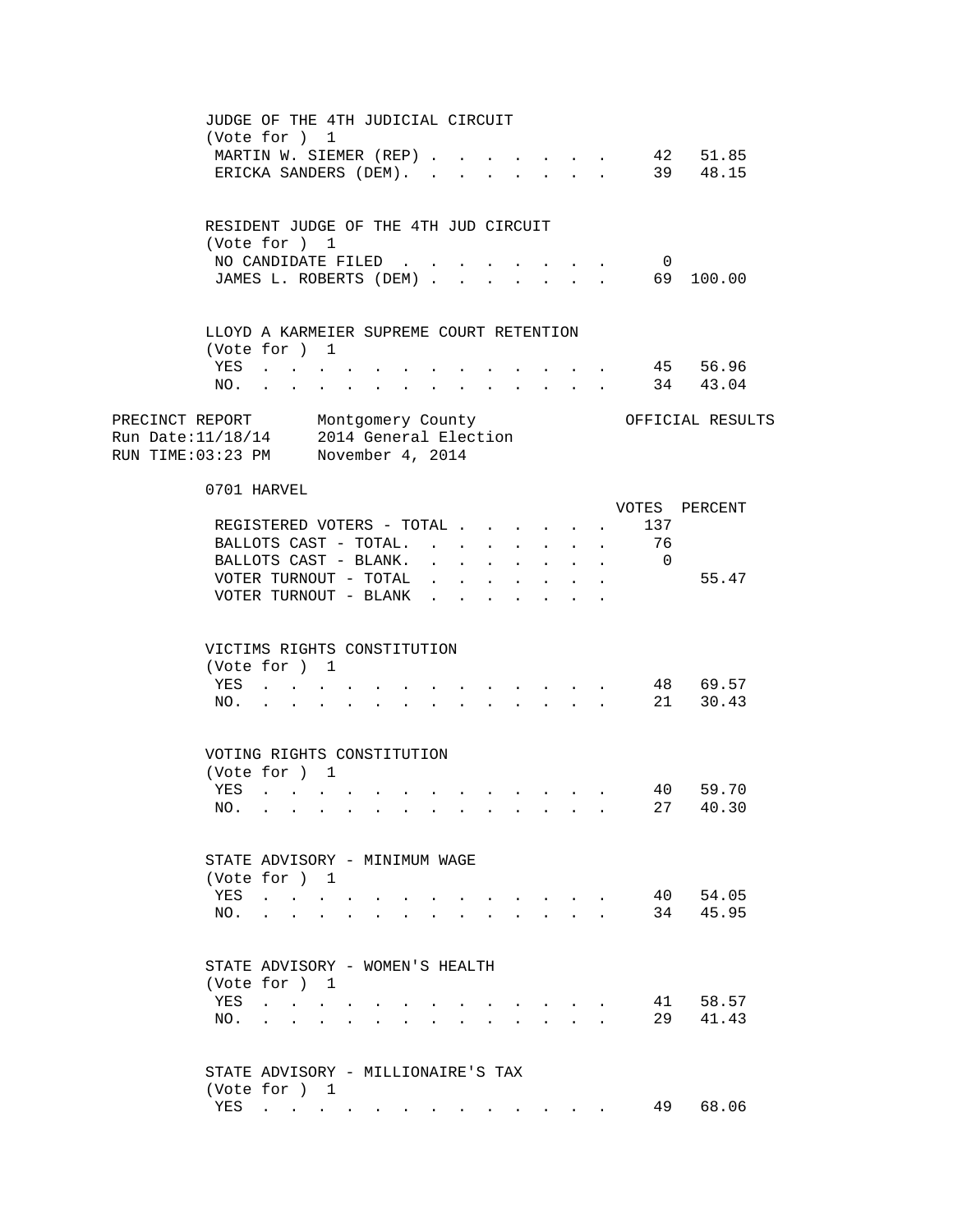| 23 31.94<br>NO.<br>the contract of the contract of the<br>and the contract of the contract of                            |
|--------------------------------------------------------------------------------------------------------------------------|
| UNITED STATES SENATOR                                                                                                    |
| (Vote for ) 1                                                                                                            |
| JAMES D. "JIM" OBERWEIS (REP). 34 46.58                                                                                  |
| RICHARD J. DURBIN (DEM). 36 49.32                                                                                        |
| SHARON HANSEN (LIB) 3 4.11                                                                                               |
| GOVERNOR and LIEUTENANT GOVERNOR                                                                                         |
| (Vote for ) 1                                                                                                            |
| 46 61.33<br>B. RAUNER/E. SANGUINETTI (REP)                                                                               |
| 25 33.33<br>P. QUINN/P. VALLAS (DEM)<br>$\sim$                                                                           |
| 4 5.33<br>C. GRIMM/A.CUMMINGS (LIB)                                                                                      |
| WRITE-IN.<br>$\overline{0}$                                                                                              |
| ATTORNEY GENERAL                                                                                                         |
| (Vote for ) 1                                                                                                            |
| 32 42.67<br>PAUL M. SCHIMPF (REP)<br>$\sim$ $-$<br>$\mathbf{r} = \mathbf{r}$                                             |
| 42 56.00<br>LISA MADIGAN (DEM).<br>$\sim$<br>$\sim$ $\sim$<br>$\sim$<br>$\sim$<br>$\sim$<br>$\mathbf{L}$<br>$\mathbf{L}$ |
| 1 1.33<br>BEN KOYL (LIB).<br>$\mathbf{L}$<br>$\mathbf{r}$<br>$\mathbf{r}$<br>s.                                          |
| SECRETARY OF STATE                                                                                                       |
| (Vote for ) 1                                                                                                            |
| MICHAEL WEBSTER (REP)<br>29 38.67                                                                                        |
| 45 60.00<br>JESSE WHITE (DEM).<br>$\sim$ $-$                                                                             |
| CHRISTOPHER MICHEL (LIB).<br>$\mathbf{1}$<br>1.33<br>$\overline{a}$                                                      |
| COMPTROLLER                                                                                                              |
| (Vote for ) 1                                                                                                            |
| JUDY BAAR TOPINKA (REP). 50 65.79                                                                                        |
| . 24 31.58<br>SHEILA SIMON (DEM)                                                                                         |
| 2 2.63<br>JULIE FOX (LIB)<br>$\ddot{\phantom{a}}$<br>$\sim$ 100 $\pm$<br>$\ddot{\phantom{0}}$                            |
|                                                                                                                          |
| TREASURER                                                                                                                |
| (Vote for ) 1                                                                                                            |
| TOM CROSS (REP)<br>40 54.79                                                                                              |
| 31 42.47<br>MICHAEL W. FRERICHS (DEM)                                                                                    |
| MATTHEW SKOPEK (LIB).<br>2 2.74                                                                                          |
| REPRESENTATIVE IN CONGRESS 13TH DIST                                                                                     |
| (Vote for ) 1                                                                                                            |
| 48 66.67<br>RODNEY DAVIS (REP).<br>$\sim$                                                                                |
| 24 33.33<br>ANN E. CALLIS (DEM)                                                                                          |
|                                                                                                                          |
| STATE SENATOR IN THE 48TH DIST                                                                                           |
| (Vote for ) 1                                                                                                            |
| LINDA LITTLE (REP)<br>37 50.68                                                                                           |
| 49.32<br>ANDY MANAR (DEM)<br>36                                                                                          |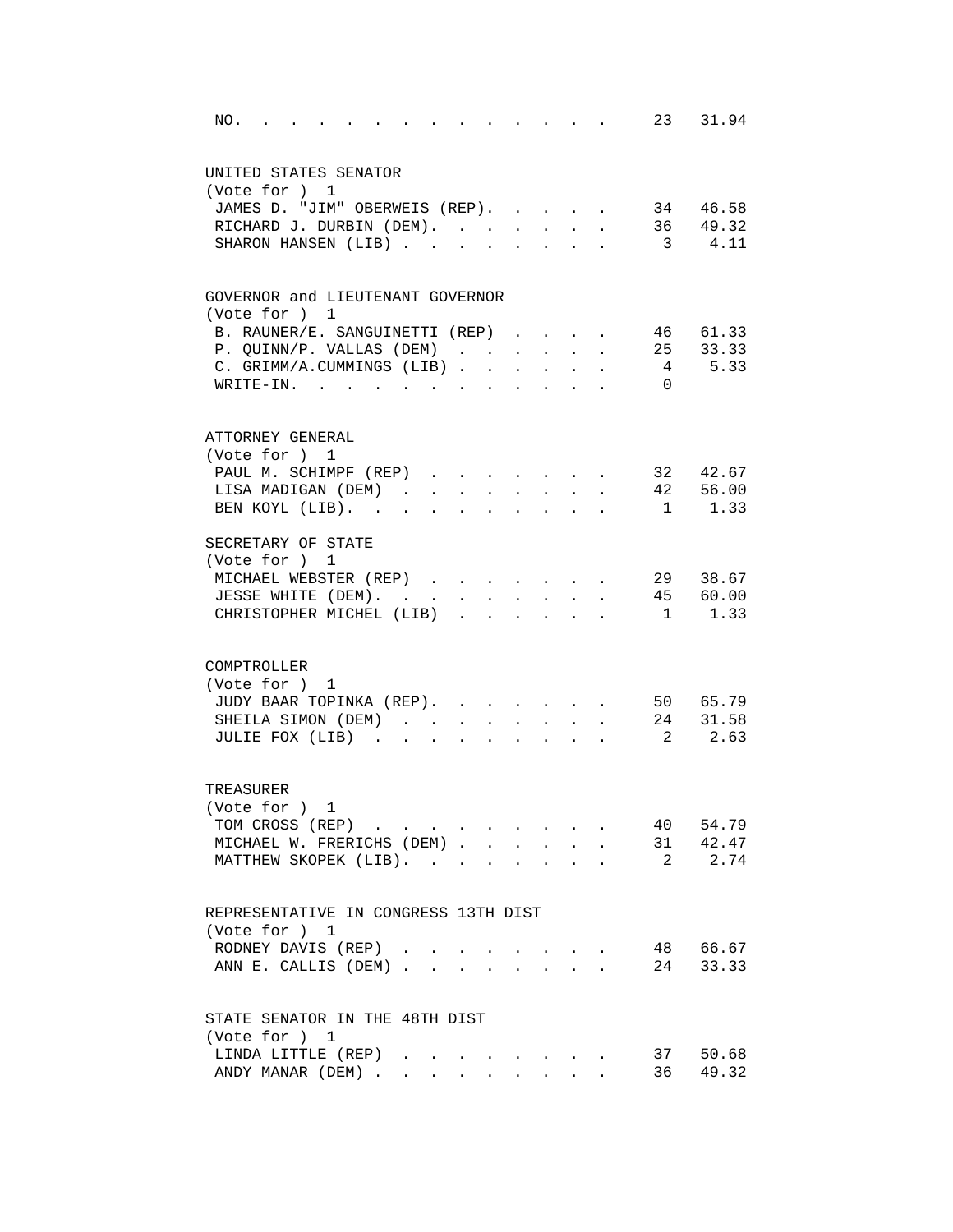| STATE REP IN THE 95TH DIST<br>(Vote for ) 1<br>WAYNE ARTHUR ROSENTHAL (REP)<br>NO CANDIDATE FILED                                                                                                    | 65 100.00<br>$\overline{0}$          |
|------------------------------------------------------------------------------------------------------------------------------------------------------------------------------------------------------|--------------------------------------|
| COUNTY CLERK<br>(Vote for ) 1<br>SANDY LEITHEISER (REP).<br>NO CANDIDATE FILED.<br>$\sim$                                                                                                            | 69 100.00<br>$\overline{0}$          |
| COUNTY TREASURER<br>(Vote for ) 1<br>RONALD D. JENKINS (REP). 68<br>NO CANDIDATE FILED<br>$\ddot{\phantom{a}}$                                                                                       | 100.00<br>$\overline{0}$             |
| COUNTY SHERIFF<br>(Vote for ) 1<br>JIM VAZZI (REP)<br>and the contract of the contract of<br>NO CANDIDATE FILED.                                                                                     | 66 100.00<br>$\Omega$                |
| REG SUPT OF SCHOOLS (BCEFM)<br>(Vote for ) 1<br>NO CANDIDATE FILED.<br>JULIE WOLLERMAN (DEM)                                                                                                         | $\overline{\mathbf{0}}$<br>57 100.00 |
| COUNTY BOARD MEMBER DIST 1<br>(Vote for ) 1<br>MEGAN I. BEELER (REP).<br>$\cdot$ $\cdot$ $\cdot$ $\cdot$<br>NO CANDIDATE FILED.                                                                      | 64 100.00<br>$\overline{0}$          |
| JUDGE OF THE 4TH JUDICIAL CIRCUIT<br>(Vote for ) 1<br>MARTIN W. SIEMER (REP)<br>ERICKA SANDERS (DEM).<br>$\mathbf{r} = \mathbf{r}$<br>$\mathbf{r}$                                                   | 37 53.62<br>32 46.38                 |
| RESIDENT JUDGE OF THE 4TH JUD CIRCUIT<br>(Vote for ) 1<br>NO CANDIDATE FILED.<br>JAMES L. ROBERTS (DEM).                                                                                             | $\overline{0}$<br>56 100.00          |
| LLOYD A KARMEIER SUPREME COURT RETENTION<br>(Vote for ) 1<br>YES<br>$\mathbf{z} = \mathbf{z} + \mathbf{z} + \mathbf{z} + \mathbf{z}$<br>NO.<br>$\ddot{\bullet}$<br>$\ddot{\phantom{0}}$<br>$\bullet$ | 42 66.67<br>21<br>33.33              |
| PRECINCT REPORT<br>Montgomery County<br>2014 General Election<br>Run Date:11/18/14<br>RUN TIME:03:23 PM November 4, 2014                                                                             | OFFICIAL RESULTS                     |

0801 HILLSBORO 1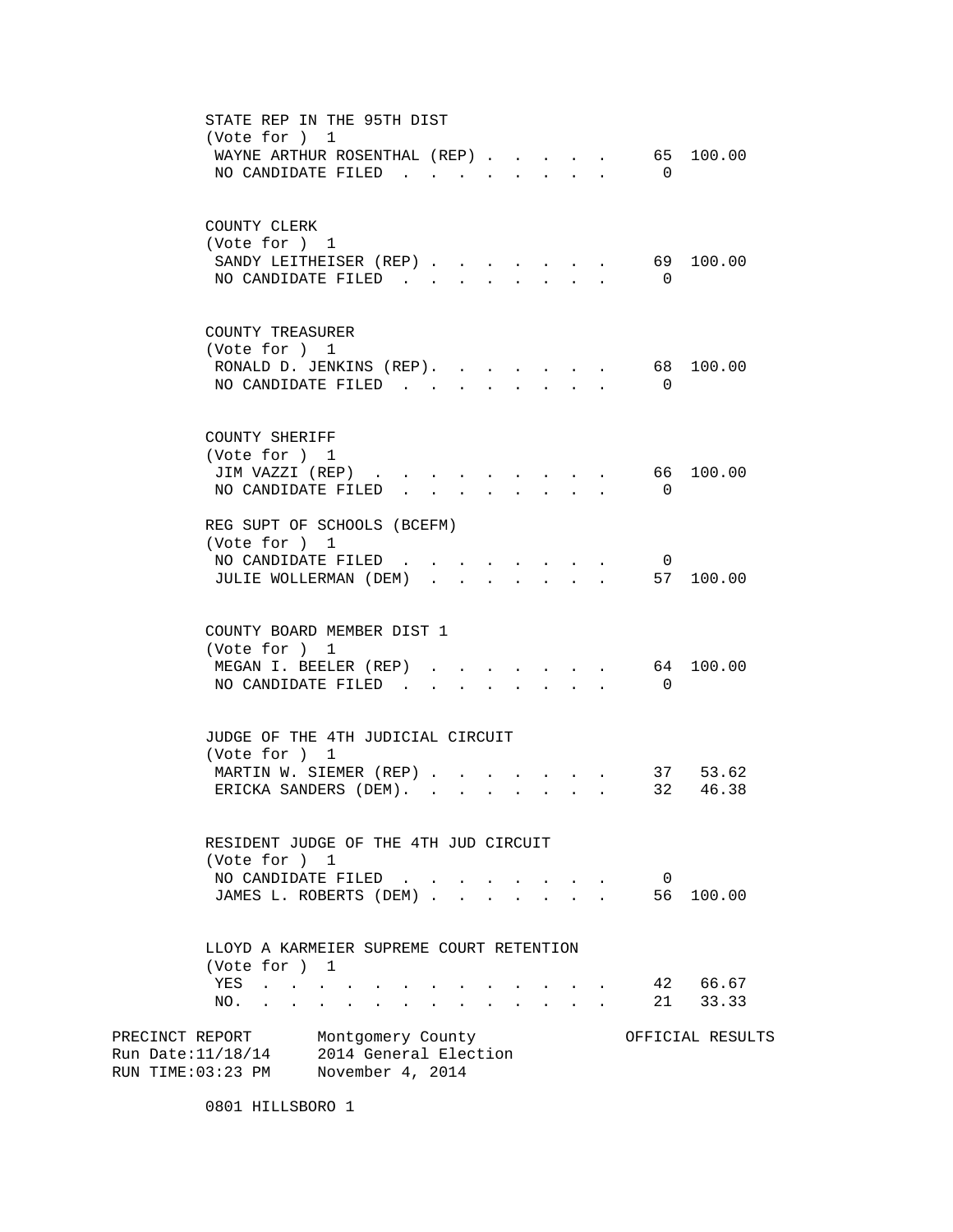| VOTES PERCENT                                                                                                                                                                                                                                                                                                                                                                                                                                 |  |
|-----------------------------------------------------------------------------------------------------------------------------------------------------------------------------------------------------------------------------------------------------------------------------------------------------------------------------------------------------------------------------------------------------------------------------------------------|--|
| REGISTERED VOTERS - TOTAL.<br>490<br>$\sim$                                                                                                                                                                                                                                                                                                                                                                                                   |  |
| BALLOTS CAST - TOTAL.<br>227<br>$\mathbf{r} = \mathbf{r}$                                                                                                                                                                                                                                                                                                                                                                                     |  |
| BALLOTS CAST - BLANK.<br>$\Omega$<br>$\ddot{\phantom{a}}$<br><b>Contract Contract</b><br>$\ddot{\phantom{a}}$<br>$\mathbf{L}$<br>$\ddot{\phantom{a}}$<br>$\ddot{\phantom{0}}$<br>$\ddot{\phantom{a}}$                                                                                                                                                                                                                                         |  |
| VOTER TURNOUT - TOTAL<br>46.33<br>$\ddot{\phantom{a}}$<br>$\sim$ $\sim$<br>$\mathbf{L}$<br>$\ddot{\phantom{a}}$<br>$\ddot{\phantom{a}}$<br>$\ddot{\phantom{a}}$<br>$\ddot{\phantom{a}}$                                                                                                                                                                                                                                                       |  |
| VOTER TURNOUT - BLANK<br>$\ddot{\phantom{a}}$<br>$\sim$                                                                                                                                                                                                                                                                                                                                                                                       |  |
|                                                                                                                                                                                                                                                                                                                                                                                                                                               |  |
| VICTIMS RIGHTS CONSTITUTION                                                                                                                                                                                                                                                                                                                                                                                                                   |  |
| (Vote for ) 1                                                                                                                                                                                                                                                                                                                                                                                                                                 |  |
| 146 70.87<br>YES                                                                                                                                                                                                                                                                                                                                                                                                                              |  |
| 29.13<br>60<br>NO.                                                                                                                                                                                                                                                                                                                                                                                                                            |  |
|                                                                                                                                                                                                                                                                                                                                                                                                                                               |  |
| VOTING RIGHTS CONSTITUTION                                                                                                                                                                                                                                                                                                                                                                                                                    |  |
| (Vote for ) 1                                                                                                                                                                                                                                                                                                                                                                                                                                 |  |
| 123 61.81<br>YES<br>$\mathbf{r} = \mathbf{r} \times \mathbf{r}$ , where $\mathbf{r} = \mathbf{r} \times \mathbf{r}$                                                                                                                                                                                                                                                                                                                           |  |
| 76 38.19<br>NO.<br>$\mathbf{r} = \mathbf{r} + \mathbf{r} + \mathbf{r} + \mathbf{r} + \mathbf{r} + \mathbf{r} + \mathbf{r}$                                                                                                                                                                                                                                                                                                                    |  |
|                                                                                                                                                                                                                                                                                                                                                                                                                                               |  |
| STATE ADVISORY - MINIMUM WAGE                                                                                                                                                                                                                                                                                                                                                                                                                 |  |
| (Vote for ) 1                                                                                                                                                                                                                                                                                                                                                                                                                                 |  |
| 134 60.91<br>YES<br>and the contract of the contract of the contract of the contract of the contract of the contract of the contract of the contract of the contract of the contract of the contract of the contract of the contract of the contra                                                                                                                                                                                            |  |
| 86 39.09<br>NO.<br>$\sim$ $\sim$ $\sim$ $\sim$                                                                                                                                                                                                                                                                                                                                                                                                |  |
| $\mathbf{r} = \mathbf{r} + \mathbf{r} + \mathbf{r} + \mathbf{r} + \mathbf{r} + \mathbf{r} + \mathbf{r} + \mathbf{r} + \mathbf{r} + \mathbf{r} + \mathbf{r} + \mathbf{r} + \mathbf{r} + \mathbf{r} + \mathbf{r} + \mathbf{r} + \mathbf{r} + \mathbf{r} + \mathbf{r} + \mathbf{r} + \mathbf{r} + \mathbf{r} + \mathbf{r} + \mathbf{r} + \mathbf{r} + \mathbf{r} + \mathbf{r} + \mathbf{r} + \mathbf{r} + \mathbf{r} + \mathbf$<br>$\sim$ $\sim$ |  |
|                                                                                                                                                                                                                                                                                                                                                                                                                                               |  |
| STATE ADVISORY - WOMEN'S HEALTH                                                                                                                                                                                                                                                                                                                                                                                                               |  |
| (Vote for ) 1                                                                                                                                                                                                                                                                                                                                                                                                                                 |  |
| 143 65.00<br>YES                                                                                                                                                                                                                                                                                                                                                                                                                              |  |
| 77<br>35.00<br>NO.                                                                                                                                                                                                                                                                                                                                                                                                                            |  |
|                                                                                                                                                                                                                                                                                                                                                                                                                                               |  |
| STATE ADVISORY - MILLIONAIRE'S TAX                                                                                                                                                                                                                                                                                                                                                                                                            |  |
| (Vote for ) 1                                                                                                                                                                                                                                                                                                                                                                                                                                 |  |
| 152 70.37<br>YES<br>$\mathbf{r} = \mathbf{r} + \mathbf{r} + \mathbf{r} + \mathbf{r}$                                                                                                                                                                                                                                                                                                                                                          |  |
| 29.63<br>64<br>NO.<br>$\mathbf{r} = \mathbf{r} + \mathbf{r} + \mathbf{r} + \mathbf{r}$<br><b>Contract Contract</b>                                                                                                                                                                                                                                                                                                                            |  |
|                                                                                                                                                                                                                                                                                                                                                                                                                                               |  |
| UNITED STATES SENATOR                                                                                                                                                                                                                                                                                                                                                                                                                         |  |
| (Vote for ) 1                                                                                                                                                                                                                                                                                                                                                                                                                                 |  |
| JAMES D. "JIM" OBERWEIS (REP).<br>96 42.67                                                                                                                                                                                                                                                                                                                                                                                                    |  |
| 109 48.44<br>RICHARD J. DURBIN (DEM).                                                                                                                                                                                                                                                                                                                                                                                                         |  |
| 20 8.89<br>SHARON HANSEN (LIB)                                                                                                                                                                                                                                                                                                                                                                                                                |  |
|                                                                                                                                                                                                                                                                                                                                                                                                                                               |  |
| GOVERNOR and LIEUTENANT GOVERNOR                                                                                                                                                                                                                                                                                                                                                                                                              |  |
| (Vote for ) 1                                                                                                                                                                                                                                                                                                                                                                                                                                 |  |
| B. RAUNER/E. SANGUINETTI (REP)<br>113 51.60                                                                                                                                                                                                                                                                                                                                                                                                   |  |
| 80 36.53<br>P. QUINN/P. VALLAS (DEM)<br>$\sim$                                                                                                                                                                                                                                                                                                                                                                                                |  |
| 24<br>C. GRIMM/A.CUMMINGS (LIB)<br>10.96                                                                                                                                                                                                                                                                                                                                                                                                      |  |
| $\overline{2}$<br>.91<br>WRITE-IN.                                                                                                                                                                                                                                                                                                                                                                                                            |  |
|                                                                                                                                                                                                                                                                                                                                                                                                                                               |  |
| ATTORNEY GENERAL                                                                                                                                                                                                                                                                                                                                                                                                                              |  |
| (Vote for ) 1                                                                                                                                                                                                                                                                                                                                                                                                                                 |  |
| 101 45.91<br>PAUL M. SCHIMPF (REP)                                                                                                                                                                                                                                                                                                                                                                                                            |  |
| 104<br>47.27<br>LISA MADIGAN (DEM)                                                                                                                                                                                                                                                                                                                                                                                                            |  |
|                                                                                                                                                                                                                                                                                                                                                                                                                                               |  |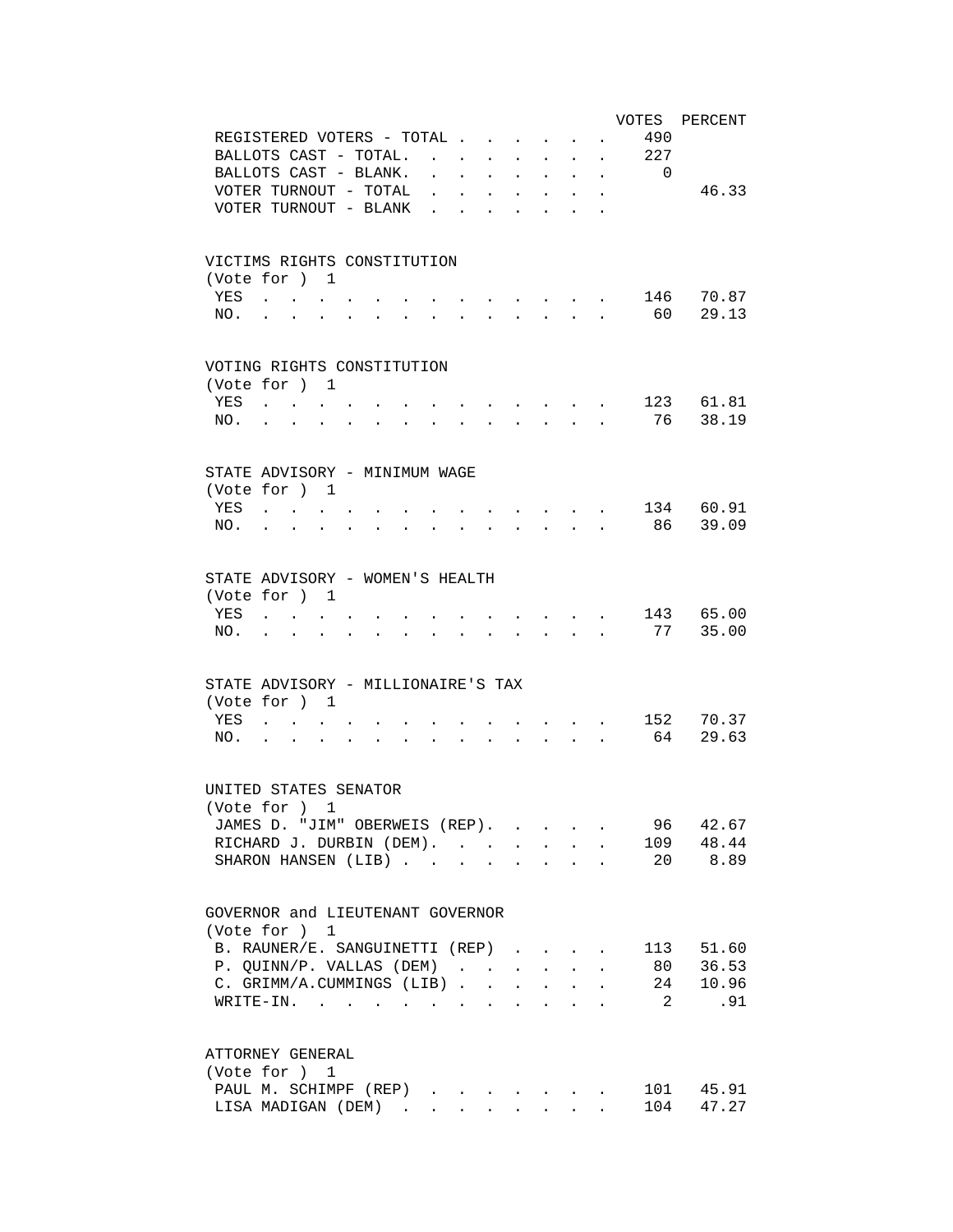| BEN KOYL (LIB). .<br>15 6.82                                                                                                                                                                                                                                                                       |
|----------------------------------------------------------------------------------------------------------------------------------------------------------------------------------------------------------------------------------------------------------------------------------------------------|
| SECRETARY OF STATE<br>(Vote for ) 1<br>78 35.14<br>MICHAEL WEBSTER (REP)<br>131 59.01<br>JESSE WHITE (DEM). .<br>$\mathbf{L}$<br>$\mathbf{L}$ and $\mathbf{L}$<br>$\sim$<br>$\mathbf{r}$<br>s.<br>13 5.86<br>CHRISTOPHER MICHEL (LIB)<br>$\mathbf{L}$<br>$\sim$ 100 $\sim$<br>$\ddot{\phantom{a}}$ |
| COMPTROLLER<br>(Vote for ) 1<br>JUDY BAAR TOPINKA (REP). .<br>121 53.78<br>$84$ $37.33$<br>SHEILA SIMON (DEM)<br>20 8.89<br>JULIE FOX (LIB)                                                                                                                                                        |
| TREASURER<br>(Vote for ) 1<br>95 43.18<br>TOM CROSS (REP)<br>101 45.91<br>MICHAEL W. FRERICHS (DEM) .<br>$\ddot{\phantom{a}}$<br>24 10.91<br>MATTHEW SKOPEK (LIB). .                                                                                                                               |
| REPRESENTATIVE IN CONGRESS 13TH DIST<br>(Vote for ) 1<br>129 58.37<br>RODNEY DAVIS (REP)<br>92 41.63<br>ANN E. CALLIS (DEM)<br>$\sim$                                                                                                                                                              |
| STATE SENATOR IN THE 48TH DIST<br>(Vote for ) 1<br>86 38.39<br>LINDA LITTLE (REP)<br>138 61.61<br>ANDY MANAR (DEM).<br>$\sim$                                                                                                                                                                      |
| STATE REP IN THE 95TH DIST<br>(Vote for ) 1<br>WAYNE ARTHUR ROSENTHAL (REP)<br>186<br>100.00<br>NO CANDIDATE FILED.<br>$\overline{\phantom{0}}$                                                                                                                                                    |
| COUNTY CLERK<br>(Vote for ) 1<br>197 100.00<br>SANDY LEITHEISER (REP)<br>NO CANDIDATE FILED<br>$\Omega$<br>$\mathbf{L}$<br>$\sim$                                                                                                                                                                  |
| COUNTY TREASURER<br>(Vote for ) 1<br>194 100.00<br>RONALD D. JENKINS (REP).<br>NO CANDIDATE FILED<br>$\Omega$                                                                                                                                                                                      |
| COUNTY SHERIFF<br>(Vote for ) 1<br>JIM VAZZI (REP)<br>195 100.00<br>NO CANDIDATE FILED<br>$\Omega$<br>$\mathbf{L}$<br>$\sim$                                                                                                                                                                       |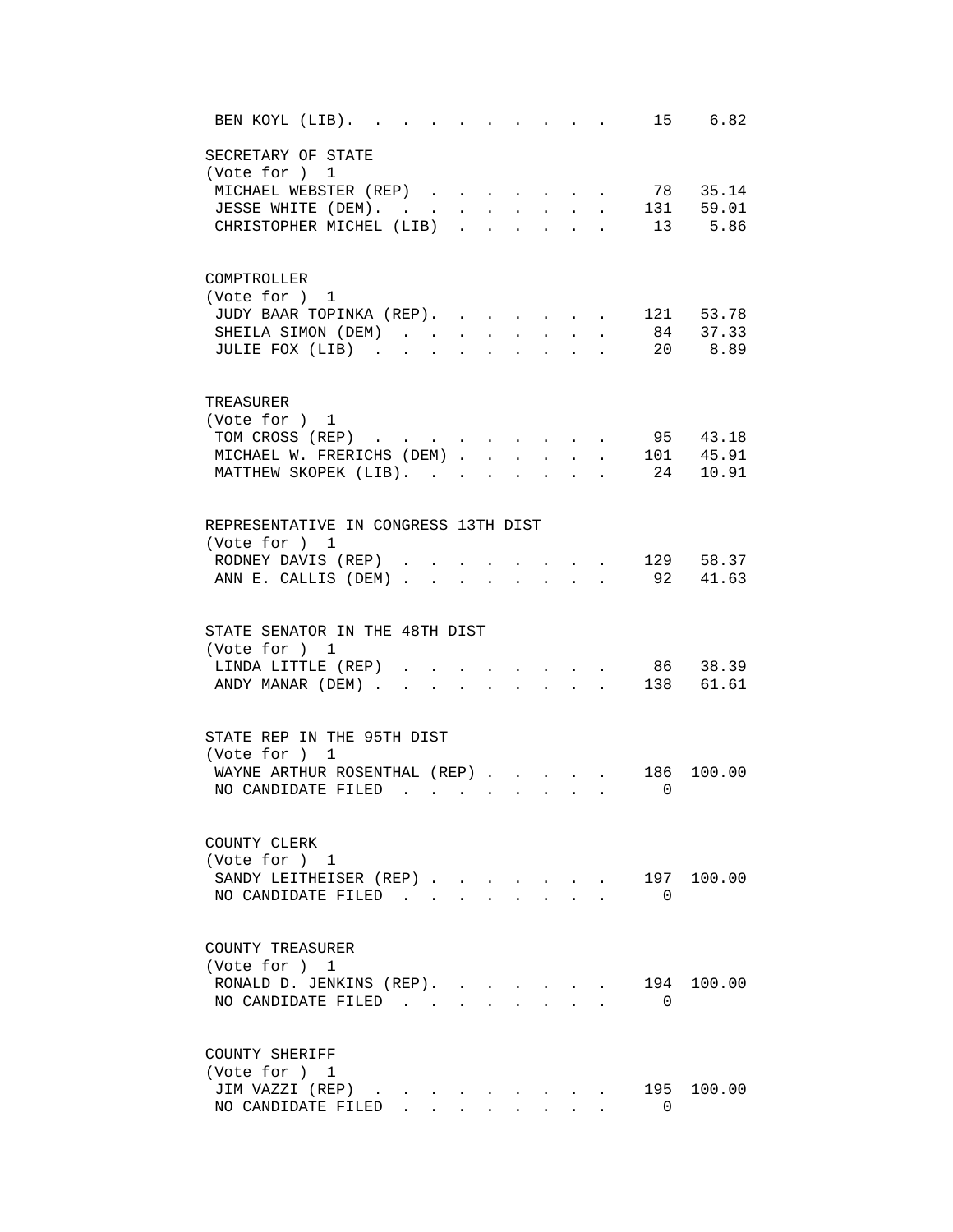| REG SUPT OF SCHOOLS (BCEFM)<br>(Vote for ) 1<br>NO CANDIDATE FILED.<br>$\overline{0}$<br>$\sim$<br>$\mathbf{r} = \mathbf{r}$<br>. 169 100.00<br>JULIE WOLLERMAN (DEM)<br>$\sim$<br>$\mathbf{L}$<br>$\sim$                                                                                                                                       |
|-------------------------------------------------------------------------------------------------------------------------------------------------------------------------------------------------------------------------------------------------------------------------------------------------------------------------------------------------|
| COUNTY BOARD MEMBER DIST 6<br>(Vote for ) 2<br>TIM HOPPER (REP) 112 34.57<br>RONALD E. DEABENDERFER (DEM).<br>. 110 33.95<br>$\mathbf{L} = \mathbf{L}$<br>$\ddot{\phantom{a}}$<br>DAVID RONEN (DEM).<br>102 31.48                                                                                                                               |
| JUDGE OF THE 4TH JUDICIAL CIRCUIT<br>(Vote for ) 1<br>MARTIN W. SIEMER (REP) 78 36.62<br>ERICKA SANDERS (DEM).<br>135 63.38                                                                                                                                                                                                                     |
| RESIDENT JUDGE OF THE 4TH JUD CIRCUIT<br>(Vote for ) 1<br>NO CANDIDATE FILED<br>$\overline{\mathbf{0}}$<br>$\sim$<br>$\mathbf{r} = \mathbf{r} + \mathbf{r}$<br>196 100.00<br>JAMES L. ROBERTS (DEM)                                                                                                                                             |
| LLOYD A KARMEIER SUPREME COURT RETENTION<br>(Vote for ) 1<br>. 102 50.25<br>YES<br>$\mathbf{r} = \mathbf{r} + \mathbf{r} + \mathbf{r} + \mathbf{r} + \mathbf{r}$<br>101 49.75<br>NO.<br>$\ddot{\phantom{a}}$<br>$\mathbf{z} = \mathbf{z} + \mathbf{z}$ .<br>and a strong control of the state of the<br>$\bullet$<br>$\sim$ 100 $\mu$           |
| PRECINCT REPORT Montgomery County<br>OFFICIAL RESULTS<br>Run Date: $11/18/14$ 2014 General Election<br>RUN TIME:03:23 PM November 4, 2014                                                                                                                                                                                                       |
| 0802 HILLSBORO 2<br>VOTES PERCENT<br>364<br>REGISTERED VOTERS - TOTAL<br>BALLOTS CAST - TOTAL.<br>184<br>BALLOTS CAST - BLANK.<br>$\overline{0}$<br>$\Delta \sim 100$<br>$\ddot{\phantom{a}}$<br>$\ddot{\phantom{a}}$<br>$\mathbf{r}$<br>50.55<br>VOTER TURNOUT - TOTAL .                                                                       |
| VOTER TURNOUT - BLANK<br>VICTIMS RIGHTS CONSTITUTION                                                                                                                                                                                                                                                                                            |
| (Vote for ) 1<br>116 69.05<br>YES<br>52<br>30.95<br>NO.<br>$\mathbf{r} = \mathbf{r} + \mathbf{r} + \mathbf{r} + \mathbf{r} + \mathbf{r} + \mathbf{r}$                                                                                                                                                                                           |
| VOTING RIGHTS CONSTITUTION<br>(Vote for ) 1<br>93 55.36<br>YES<br>the contract of the contract of the contract of the contract of the contract of the contract of the contract of<br>75 44.64<br>NO.<br>$\mathbf{r} = \mathbf{r} + \mathbf{r}$ , where $\mathbf{r} = \mathbf{r}$<br>$\bullet$ .<br><br><br><br><br><br><br><br><br><br><br><br> |

STATE ADVISORY - MINIMUM WAGE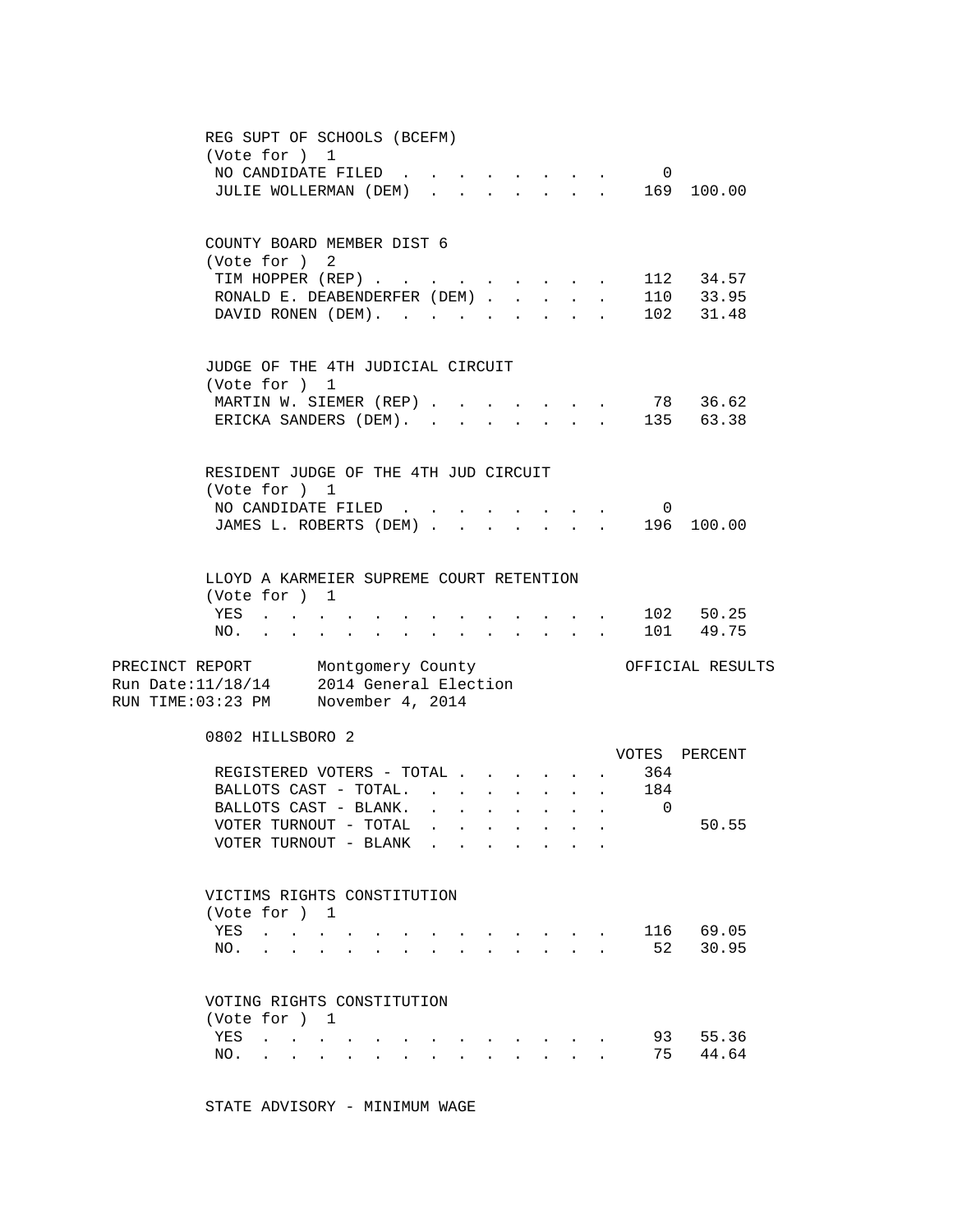| YES | (Vote for ) 1<br>$\sim$                                                                   |                                  |                           |                                                                  |                        |                                                             |              | 100            | 56.50     |
|-----|-------------------------------------------------------------------------------------------|----------------------------------|---------------------------|------------------------------------------------------------------|------------------------|-------------------------------------------------------------|--------------|----------------|-----------|
| NO. |                                                                                           |                                  |                           |                                                                  | $\Delta \sim 10^{-11}$ | $\mathcal{L}^{\text{max}}$                                  | $\sim$       |                | 77 43.50  |
|     |                                                                                           |                                  |                           |                                                                  |                        |                                                             |              |                |           |
|     |                                                                                           |                                  |                           |                                                                  |                        |                                                             |              |                |           |
|     | STATE ADVISORY - WOMEN'S HEALTH                                                           |                                  |                           |                                                                  |                        |                                                             |              |                |           |
|     | (Vote for ) 1                                                                             |                                  |                           |                                                                  |                        |                                                             |              |                |           |
| YES | $\mathbf{a}$ and $\mathbf{a}$ and $\mathbf{a}$                                            |                                  |                           |                                                                  |                        |                                                             |              |                | 100 56.18 |
| NO. |                                                                                           |                                  |                           |                                                                  |                        |                                                             |              |                | 78 43.82  |
|     |                                                                                           |                                  |                           |                                                                  |                        |                                                             |              |                |           |
|     |                                                                                           |                                  |                           |                                                                  |                        |                                                             |              |                |           |
|     | STATE ADVISORY - MILLIONAIRE'S TAX                                                        |                                  |                           |                                                                  |                        |                                                             |              |                |           |
|     | (Vote for ) 1                                                                             |                                  |                           |                                                                  |                        |                                                             |              |                |           |
| YES | $\mathcal{L}(\mathbf{X})$ , and $\mathcal{L}(\mathbf{X})$ , and $\mathcal{L}(\mathbf{X})$ |                                  |                           |                                                                  |                        |                                                             |              | 110 62.86      |           |
| NO. | $\mathbf{L} = \mathbf{L}$<br>$\sim$                                                       | $\bullet$ . The set of $\bullet$ | $\ddot{\phantom{0}}$      | $\mathbf{r} = \mathbf{r} + \mathbf{r} + \mathbf{r} + \mathbf{r}$ |                        |                                                             |              |                | 65 37.14  |
|     |                                                                                           |                                  |                           |                                                                  |                        |                                                             |              |                |           |
|     |                                                                                           |                                  |                           |                                                                  |                        |                                                             |              |                |           |
|     | UNITED STATES SENATOR                                                                     |                                  |                           |                                                                  |                        |                                                             |              |                |           |
|     | (Vote for ) 1                                                                             |                                  |                           |                                                                  |                        |                                                             |              |                |           |
|     | JAMES D. "JIM" OBERWEIS (REP).                                                            |                                  |                           |                                                                  |                        |                                                             |              |                | 102 57.63 |
|     | RICHARD J. DURBIN (DEM).                                                                  |                                  |                           |                                                                  |                        |                                                             | $\mathbf{r}$ |                | 67 37.85  |
|     | SHARON HANSEN (LIB)                                                                       |                                  |                           |                                                                  | $\mathbf{L}$           | $\ddot{\phantom{a}}$                                        |              |                | 8 4.52    |
|     |                                                                                           |                                  |                           |                                                                  |                        |                                                             |              |                |           |
|     |                                                                                           |                                  |                           |                                                                  |                        |                                                             |              |                |           |
|     | GOVERNOR and LIEUTENANT GOVERNOR                                                          |                                  |                           |                                                                  |                        |                                                             |              |                |           |
|     | (Vote for ) 1                                                                             |                                  |                           |                                                                  |                        |                                                             |              |                |           |
|     | B. RAUNER/E. SANGUINETTI (REP).                                                           |                                  |                           |                                                                  |                        |                                                             |              |                | 95 54.91  |
|     | P. QUINN/P. VALLAS (DEM).                                                                 |                                  |                           | $\sim$<br>$\ddot{\phantom{0}}$                                   | $\ddot{\phantom{0}}$   | $\ddot{\phantom{a}}$                                        |              |                | 67 38.73  |
|     | C. GRIMM/A.CUMMINGS (LIB).                                                                |                                  |                           | $\mathbf{r}$                                                     |                        |                                                             |              |                | 10 5.78   |
|     | $W$ RITE-IN.                                                                              |                                  |                           |                                                                  |                        |                                                             |              | $\mathbf{1}$   | .58       |
|     |                                                                                           |                                  |                           |                                                                  |                        |                                                             |              |                |           |
|     |                                                                                           |                                  |                           |                                                                  |                        |                                                             |              |                |           |
|     | ATTORNEY GENERAL                                                                          |                                  |                           |                                                                  |                        |                                                             |              |                |           |
|     | (Vote for ) 1                                                                             |                                  |                           |                                                                  |                        |                                                             |              |                |           |
|     | PAUL M. SCHIMPF (REP)                                                                     |                                  | $\mathbf{L} = \mathbf{L}$ |                                                                  |                        |                                                             |              |                | 100 56.18 |
|     | LISA MADIGAN (DEM).                                                                       |                                  |                           |                                                                  |                        |                                                             |              | 74             | 41.57     |
|     | BEN KOYL (LIB). .                                                                         | $\ddot{\phantom{a}}$             |                           |                                                                  |                        |                                                             |              |                | 2.25      |
|     |                                                                                           |                                  |                           |                                                                  |                        |                                                             |              |                |           |
|     | SECRETARY OF STATE                                                                        |                                  |                           |                                                                  |                        |                                                             |              |                |           |
|     | (Vote for ) 1                                                                             |                                  |                           |                                                                  |                        |                                                             |              |                |           |
|     | MICHAEL WEBSTER (REP)                                                                     |                                  |                           |                                                                  |                        |                                                             |              | 82             | 45.05     |
|     | JESSE WHITE (DEM).                                                                        |                                  |                           |                                                                  |                        | $\bullet$ .<br><br><br><br><br><br><br><br><br><br><br><br> |              |                | 95 52.20  |
|     | CHRISTOPHER MICHEL (LIB)                                                                  |                                  |                           |                                                                  |                        |                                                             |              | $5^{\circ}$    | 2.75      |
|     |                                                                                           |                                  |                           |                                                                  |                        |                                                             |              |                |           |
|     |                                                                                           |                                  |                           |                                                                  |                        |                                                             |              |                |           |
|     | COMPTROLLER                                                                               |                                  |                           |                                                                  |                        |                                                             |              |                |           |
|     | (Vote for ) 1                                                                             |                                  |                           |                                                                  |                        |                                                             |              |                |           |
|     | JUDY BAAR TOPINKA (REP).                                                                  |                                  |                           |                                                                  |                        |                                                             |              |                | 119 66.85 |
|     | SHEILA SIMON (DEM)                                                                        |                                  |                           |                                                                  |                        |                                                             |              | 52             | 29.21     |
|     | JULIE FOX (LIB)                                                                           |                                  |                           |                                                                  |                        |                                                             |              | 7              | 3.93      |
|     |                                                                                           |                                  |                           |                                                                  |                        |                                                             |              |                |           |
|     |                                                                                           |                                  |                           |                                                                  |                        |                                                             |              |                |           |
|     | TREASURER                                                                                 |                                  |                           |                                                                  |                        |                                                             |              |                |           |
|     | (Vote for ) 1                                                                             |                                  |                           |                                                                  |                        |                                                             |              |                |           |
|     | TOM CROSS (REP)                                                                           |                                  |                           |                                                                  |                        |                                                             |              | 101            | 59.06     |
|     | MICHAEL W. FRERICHS (DEM)                                                                 |                                  |                           |                                                                  | $\sim$                 |                                                             |              | 65             | 38.01     |
|     | MATTHEW SKOPEK (LIB).                                                                     |                                  |                           |                                                                  |                        |                                                             |              | 5 <sup>1</sup> | 2.92      |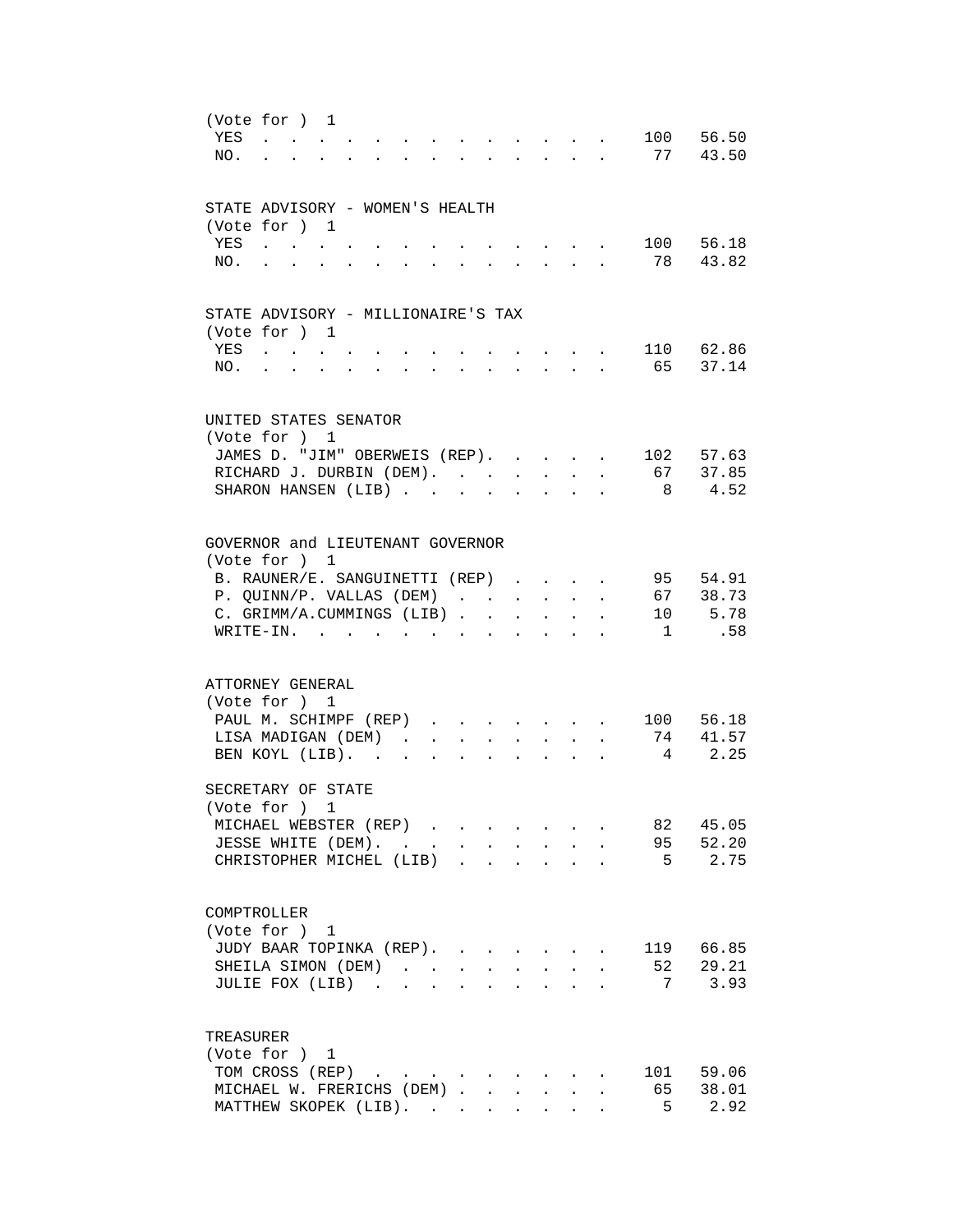| REPRESENTATIVE IN CONGRESS 13TH DIST<br>(Vote for ) 1                                                                                                                                                                       |  |
|-----------------------------------------------------------------------------------------------------------------------------------------------------------------------------------------------------------------------------|--|
| 117 65.36<br>RODNEY DAVIS (REP)<br>ANN E. CALLIS (DEM)<br>62 34.64<br>$\mathbf{r} = \mathbf{r}$<br>$\sim$ $\sim$ $\sim$ $\sim$ $\sim$<br>$\ddot{\phantom{a}}$                                                               |  |
| STATE SENATOR IN THE 48TH DIST<br>(Vote for ) 1                                                                                                                                                                             |  |
| 94 52.81<br>LINDA LITTLE (REP)<br>84 47.19<br>ANDY MANAR (DEM).                                                                                                                                                             |  |
| STATE REP IN THE 95TH DIST<br>(Vote for ) 1                                                                                                                                                                                 |  |
| 155 100.00<br>WAYNE ARTHUR ROSENTHAL (REP)<br>NO CANDIDATE FILED<br>$\overline{0}$<br>$\sim$<br>$\mathbf{r} = \mathbf{r}$                                                                                                   |  |
| COUNTY CLERK<br>(Vote for ) 1                                                                                                                                                                                               |  |
| $\ldots$ $168$ $100.00$<br>SANDY LEITHEISER (REP)<br>NO CANDIDATE FILED<br>$\Omega$                                                                                                                                         |  |
| COUNTY TREASURER<br>(Vote for ) 1                                                                                                                                                                                           |  |
| 165 100.00<br>RONALD D. JENKINS (REP). .<br>NO CANDIDATE FILED.<br>$\overline{0}$                                                                                                                                           |  |
| COUNTY SHERIFF                                                                                                                                                                                                              |  |
| (Vote for ) 1<br>158<br>JIM VAZZI (REP).<br>100.00<br>NO CANDIDATE FILED.<br>$\overline{0}$                                                                                                                                 |  |
| REG SUPT OF SCHOOLS (BCEFM)<br>(Vote for ) 1                                                                                                                                                                                |  |
| NO CANDIDATE FILED<br>$\overline{0}$<br>JULIE WOLLERMAN (DEM).<br>133 100.00<br>$\mathbf{L} = \mathbf{L} \mathbf{L}$                                                                                                        |  |
| COUNTY BOARD MEMBER DIST 6<br>(Vote for ) 2                                                                                                                                                                                 |  |
| TIM HOPPER (REP)<br>123 48.05<br>$\mathbf{r} = \mathbf{r}$<br>RONALD E. DEABENDERFER (DEM).<br>71<br>27.73<br>$\mathbf{L}^{\text{max}}$<br>$\sim$<br>62 24.22<br>DAVID RONEN (DEM).<br>$\mathbf{L}$<br>$\ddot{\phantom{0}}$ |  |
| JUDGE OF THE 4TH JUDICIAL CIRCUIT<br>(Vote for ) 1                                                                                                                                                                          |  |
| 86<br>49.43<br>MARTIN W. SIEMER (REP)<br>50.57<br>ERICKA SANDERS (DEM).<br>88<br>$\mathbf{L}$                                                                                                                               |  |
|                                                                                                                                                                                                                             |  |

RESIDENT JUDGE OF THE 4TH JUD CIRCUIT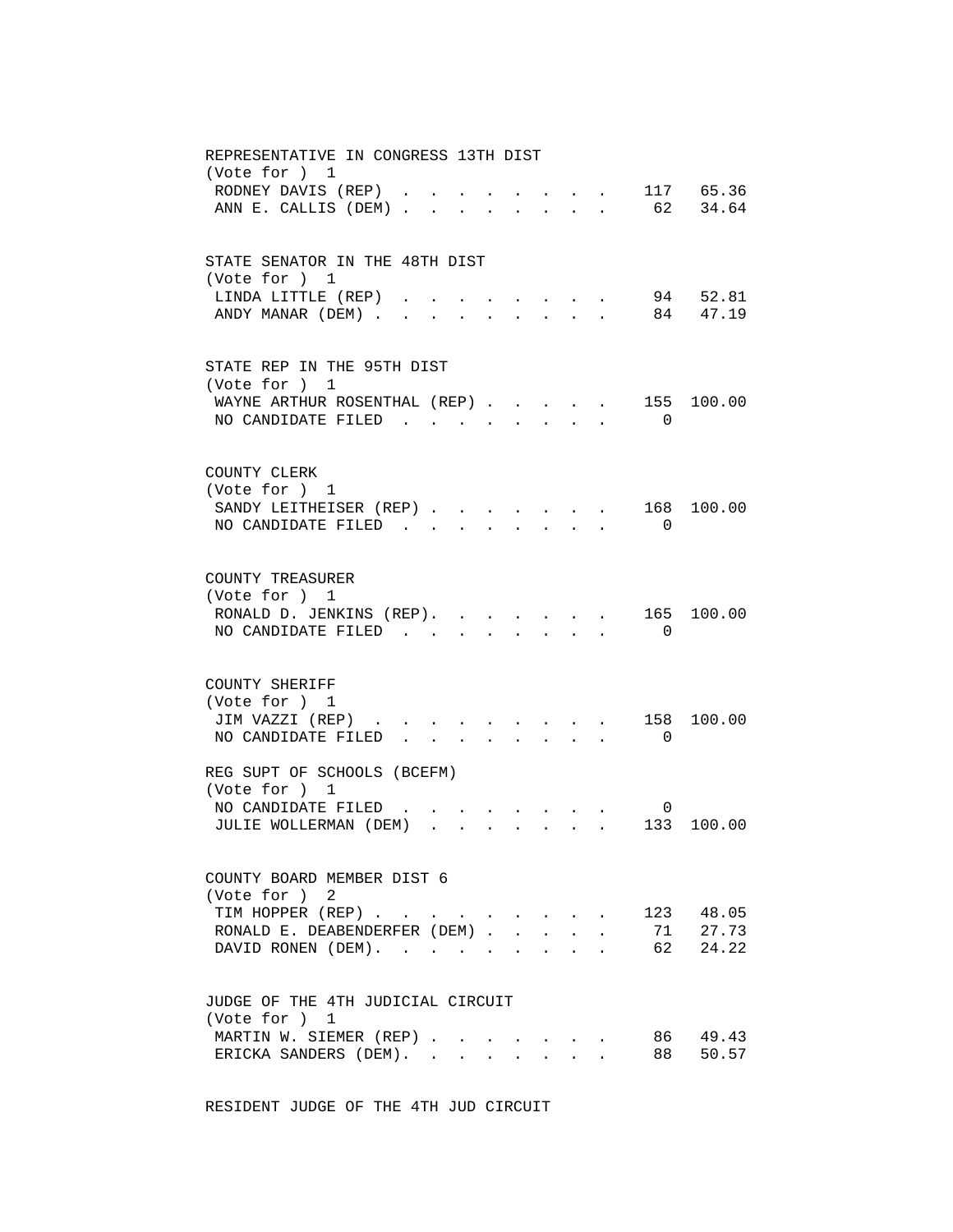| (Vote for ) 1                                                                                     | NO CANDIDATE FILED<br>JAMES L. ROBERTS (DEM) 154 100.00                                              |                                                                                                                                                                                                  |        |                                                      |                                                                                                                                             | $\overline{0}$                                            |                        |
|---------------------------------------------------------------------------------------------------|------------------------------------------------------------------------------------------------------|--------------------------------------------------------------------------------------------------------------------------------------------------------------------------------------------------|--------|------------------------------------------------------|---------------------------------------------------------------------------------------------------------------------------------------------|-----------------------------------------------------------|------------------------|
| (Vote for ) 1                                                                                     | LLOYD A KARMEIER SUPREME COURT RETENTION                                                             |                                                                                                                                                                                                  |        |                                                      |                                                                                                                                             |                                                           |                        |
| YES<br>NO.                                                                                        |                                                                                                      | $\mathbf{r} = \mathbf{r} + \mathbf{r} + \mathbf{r} + \mathbf{r}$ .                                                                                                                               |        | $\sim$<br>$\sim$                                     | $\mathbf{r} = \mathbf{r}$                                                                                                                   |                                                           | 83 52.20<br>76 47.80   |
| PRECINCT REPORT<br>Run Date: 11/18/14 2014 General Election<br>RUN TIME:03:23 PM November 4, 2014 | Montgomery County                                                                                    |                                                                                                                                                                                                  |        |                                                      |                                                                                                                                             |                                                           | OFFICIAL RESULTS       |
| 0803 HILLSBORO 3                                                                                  |                                                                                                      |                                                                                                                                                                                                  |        |                                                      |                                                                                                                                             |                                                           |                        |
|                                                                                                   | REGISTERED VOTERS - TOTAL<br>BALLOTS CAST - TOTAL.<br>BALLOTS CAST - BLANK.<br>VOTER TURNOUT - TOTAL | $\mathbf{r} = \mathbf{r} - \mathbf{r}$ , where $\mathbf{r} = \mathbf{r}$<br>$\mathbf{1}$ $\mathbf{1}$ $\mathbf{1}$ $\mathbf{1}$ $\mathbf{1}$ $\mathbf{1}$ $\mathbf{1}$ $\mathbf{1}$ $\mathbf{1}$ |        | $\sim$<br>$\mathcal{L}^{\text{max}}$<br>$\mathbf{L}$ | $\mathbf{L} = \mathbf{L} \mathbf{L}$<br>$\mathbf{L} = \mathbf{L}$                                                                           | 655<br>400<br>$\mathbf{L}^{\text{max}}$<br>$\overline{0}$ | VOTES PERCENT<br>61.07 |
| (Vote for ) 1<br>YES<br>NO.                                                                       | VOTER TURNOUT - BLANK<br>VICTIMS RIGHTS CONSTITUTION                                                 | $\mathbf{r} = \mathbf{r} \cdot \mathbf{r}$ and $\mathbf{r} = \mathbf{r} \cdot \mathbf{r}$                                                                                                        | $\sim$ | $\sim$<br>$\sim$<br>$\mathbf{r}$ , and $\mathbf{r}$  | $\bullet$ . The set of $\bullet$<br>$\mathcal{L}^{\text{max}}(\mathcal{L}^{\text{max}}(\mathcal{L}^{\text{max}}(\mathcal{L}^{\text{max}}))$ |                                                           | 250 69.64<br>109 30.36 |
| (Vote for ) 1<br>YES<br>NO.                                                                       | VOTING RIGHTS CONSTITUTION<br>$\mathbf{u} = \mathbf{u} + \mathbf{u}$ . $\mathbf{u} = \mathbf{u}$     |                                                                                                                                                                                                  |        |                                                      |                                                                                                                                             |                                                           | 226 62.26<br>137 37.74 |
| (Vote for ) 1<br>YES                                                                              | STATE ADVISORY - MINIMUM WAGE<br>$\mathbf{r} = \mathbf{r} + \mathbf{r} + \mathbf{r}$<br>NO.          | $\mathbf{r}$ , and $\mathbf{r}$ , and $\mathbf{r}$ , and $\mathbf{r}$ , and $\mathbf{r}$                                                                                                         |        |                                                      |                                                                                                                                             |                                                           | 208 54.59<br>173 45.41 |
| (Vote for ) 1<br>YES<br>NO.<br>$\mathbf{L}$                                                       | STATE ADVISORY - WOMEN'S HEALTH<br>$\sim$<br>$\mathbf{r} = \mathbf{r}$<br>$\ddot{\phantom{0}}$       | <u>.</u>                                                                                                                                                                                         |        |                                                      | $\mathbf{r}$ , $\mathbf{r}$ , $\mathbf{r}$ , $\mathbf{r}$                                                                                   |                                                           | 215 55.99<br>169 44.01 |
| (Vote for ) 1<br>YES<br>NO.                                                                       | STATE ADVISORY - MILLIONAIRE'S TAX                                                                   |                                                                                                                                                                                                  |        |                                                      |                                                                                                                                             |                                                           | 252 66.14<br>129 33.86 |
| (Vote for ) 1                                                                                     | UNITED STATES SENATOR<br>JAMES D. "JIM" OBERWEIS (REP).<br>RICHARD J. DURBIN (DEM).                  |                                                                                                                                                                                                  |        |                                                      |                                                                                                                                             |                                                           | 224 56.71<br>157 39.75 |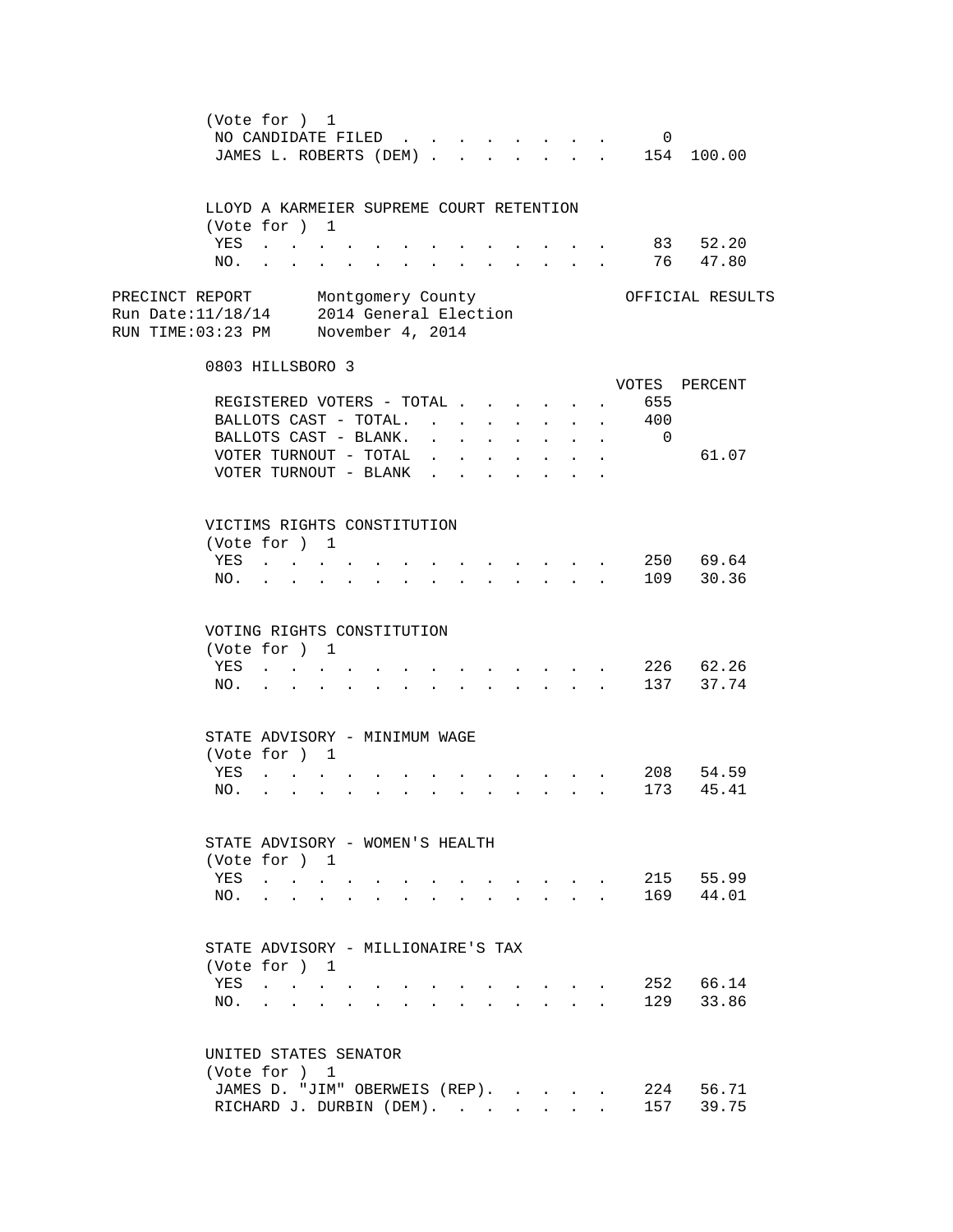| 14 3.54<br>SHARON HANSEN (LIB)<br>$\mathbf{r} = \mathbf{r} \cdot \mathbf{r}$<br>$\sim$                                                                                                                      |
|-------------------------------------------------------------------------------------------------------------------------------------------------------------------------------------------------------------|
|                                                                                                                                                                                                             |
| GOVERNOR and LIEUTENANT GOVERNOR                                                                                                                                                                            |
| (Vote for ) 1                                                                                                                                                                                               |
| B. RAUNER/E. SANGUINETTI (REP)<br>243 62.15<br>$\mathbf{r}$ and $\mathbf{r}$                                                                                                                                |
| P. QUINN/P. VALLAS (DEM) 132 33.76                                                                                                                                                                          |
| 16 4.09<br>C. GRIMM/A.CUMMINGS (LIB).<br>$\ddot{\phantom{a}}$<br>$\ddot{\phantom{0}}$<br>$\sim$ 100 $\pm$<br>$\ddot{\phantom{0}}$<br>WRITE-IN.<br>$\overline{0}$<br>$\cdot$ $\cdot$ $\cdot$ $\cdot$ $\cdot$ |
|                                                                                                                                                                                                             |
| ATTORNEY GENERAL                                                                                                                                                                                            |
| (Vote for ) 1                                                                                                                                                                                               |
| PAUL M. SCHIMPF (REP)<br>$\cdot$ $\cdot$ $\cdot$ $\cdot$ $\cdot$ 213 54.62                                                                                                                                  |
| LISA MADIGAN (DEM)<br>. 159 40.77                                                                                                                                                                           |
| . 18 4.62<br>BEN KOYL (LIB).<br><b>All Card Control</b><br>$\sim$                                                                                                                                           |
| SECRETARY OF STATE                                                                                                                                                                                          |
| (Vote for ) 1                                                                                                                                                                                               |
| 165 42.20<br>MICHAEL WEBSTER (REP)                                                                                                                                                                          |
| 210 53.71<br>JESSE WHITE (DEM).<br>$\mathbf{L} = \mathbf{L} \mathbf{L}$<br>$\mathcal{L}^{\text{max}}$                                                                                                       |
| 16 4.09<br>CHRISTOPHER MICHEL (LIB)<br>$\ddot{\phantom{a}}$                                                                                                                                                 |
|                                                                                                                                                                                                             |
| COMPTROLLER                                                                                                                                                                                                 |
| (Vote for ) 1                                                                                                                                                                                               |
| 244 62.40<br>JUDY BAAR TOPINKA (REP).                                                                                                                                                                       |
| $134$ $34.27$<br>SHEILA SIMON (DEM).<br>$\ddot{\phantom{a}}$<br>$\ddot{\phantom{a}}$<br>$\ddot{\phantom{a}}$<br>$\ddot{\phantom{a}}$                                                                        |
| 13 3.32<br>JULIE FOX (LIB)<br>$\sim$                                                                                                                                                                        |
|                                                                                                                                                                                                             |
| TREASURER                                                                                                                                                                                                   |
| (Vote for ) 1                                                                                                                                                                                               |
| 225 58.29<br>TOM CROSS (REP)                                                                                                                                                                                |
| MICHAEL W. FRERICHS (DEM).<br>143 37.05<br>$\mathbf{L}$<br>$\ddot{\phantom{0}}$<br>$\sim$                                                                                                                   |
| 18 4.66<br>MATTHEW SKOPEK (LIB).                                                                                                                                                                            |
|                                                                                                                                                                                                             |
| REPRESENTATIVE IN CONGRESS 13TH DIST                                                                                                                                                                        |
| (Vote for ) 1                                                                                                                                                                                               |
| 258 65.65<br>RODNEY DAVIS (REP)                                                                                                                                                                             |
| 135 34.35<br>ANN E. CALLIS (DEM)                                                                                                                                                                            |
|                                                                                                                                                                                                             |
| STATE SENATOR IN THE 48TH DIST<br>(Vote for ) 1                                                                                                                                                             |
| 192 48.73<br>LINDA LITTLE (REP)<br>$\mathbf{r} = \mathbf{r}$ , and $\mathbf{r} = \mathbf{r}$                                                                                                                |
| 202 51.27<br>ANDY MANAR (DEM)<br>$\mathcal{L}^{\text{max}}$                                                                                                                                                 |
|                                                                                                                                                                                                             |
| STATE REP IN THE 95TH DIST                                                                                                                                                                                  |
| (Vote for ) 1                                                                                                                                                                                               |
| WAYNE ARTHUR ROSENTHAL (REP)<br>338 100.00                                                                                                                                                                  |
| NO CANDIDATE FILED<br>$\Omega$                                                                                                                                                                              |
|                                                                                                                                                                                                             |

COUNTY CLERK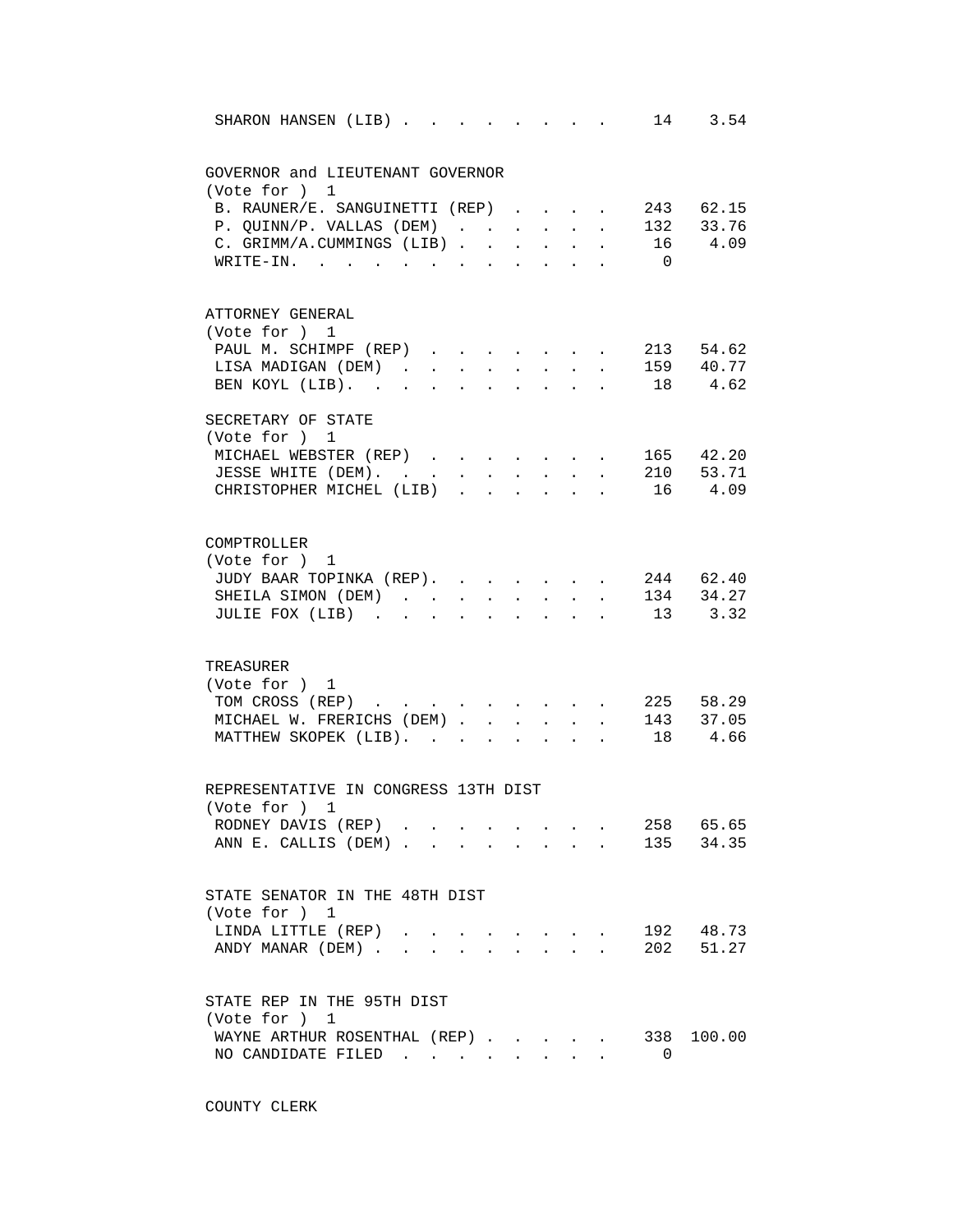| (Vote for ) 1<br>SANDY LEITHEISER (REP).<br>$\sim$<br>NO CANDIDATE FILED                                                                                                        | 365 100.00<br>$\overline{0}$               |
|---------------------------------------------------------------------------------------------------------------------------------------------------------------------------------|--------------------------------------------|
| COUNTY TREASURER<br>(Vote for ) 1<br>RONALD D. JENKINS (REP).<br>NO CANDIDATE FILED                                                                                             | 352 100.00<br>$\overline{0}$               |
| COUNTY SHERIFF<br>(Vote for ) 1<br>JIM VAZZI (REP)<br><b>All Card Control</b><br>NO CANDIDATE FILED<br>$\mathbf{r} = \mathbf{r} \cdot \mathbf{r}$<br>$\mathbf{r} = \mathbf{r}$  | 358 100.00<br>$\overline{0}$               |
| REG SUPT OF SCHOOLS (BCEFM)<br>(Vote for ) 1<br>NO CANDIDATE FILED.<br>JULIE WOLLERMAN (DEM)<br>$\sim$                                                                          | $\overline{0}$<br>289 100.00               |
| COUNTY BOARD MEMBER DIST 6<br>(Vote for ) 2<br>TIM HOPPER (REP)<br>RONALD E. DEABENDERFER (DEM).<br>$\mathbf{L}$<br>$\mathbf{L}$<br>DAVID RONEN (DEM).                          | 258 41.02<br>211 33.55<br>160<br>25.44     |
| JUDGE OF THE 4TH JUDICIAL CIRCUIT<br>(Vote for ) 1<br>MARTIN W. SIEMER (REP)<br>ERICKA SANDERS (DEM).<br>$\mathbf{r} = \mathbf{r}$<br>$\sim$                                    | 187 49.47<br>191 50.53                     |
| RESIDENT JUDGE OF THE 4TH JUD CIRCUIT<br>(Vote for ) 1<br>NO CANDIDATE FILED.<br>JAMES L. ROBERTS (DEM).                                                                        | $\overline{0}$<br>345 100.00               |
| LLOYD A KARMEIER SUPREME COURT RETENTION<br>(Vote for ) 1<br>YES<br>$\mathcal{A}=\mathcal{A}=\mathcal{A}=\mathcal{A}=\mathcal{A}$ .<br>NO.<br><b>Contract Contract Contract</b> | 210 58.17<br>41.83<br>151                  |
| PRECINCT REPORT<br>Montgomery County<br>Run Date: 11/18/14<br>2014 General Election<br>RUN TIME:03:23 PM<br>November 4, 2014                                                    | OFFICIAL RESULTS                           |
| 0804 HILLSBORO 4<br>REGISTERED VOTERS - TOTAL .<br>BALLOTS CAST - TOTAL.<br>BALLOTS CAST - BLANK.<br>$\sim$<br>$\mathbf{r}$                                                     | VOTES<br>PERCENT<br>370<br>170<br>$\Omega$ |
| VOTER TURNOUT - TOTAL<br>$\ddot{\phantom{0}}$<br>$\mathbf{L}$<br>VOTER TURNOUT - BLANK<br>$\mathbf{L} = \mathbf{L} \mathbf{L} + \mathbf{L} \mathbf{L}$                          | 45.95                                      |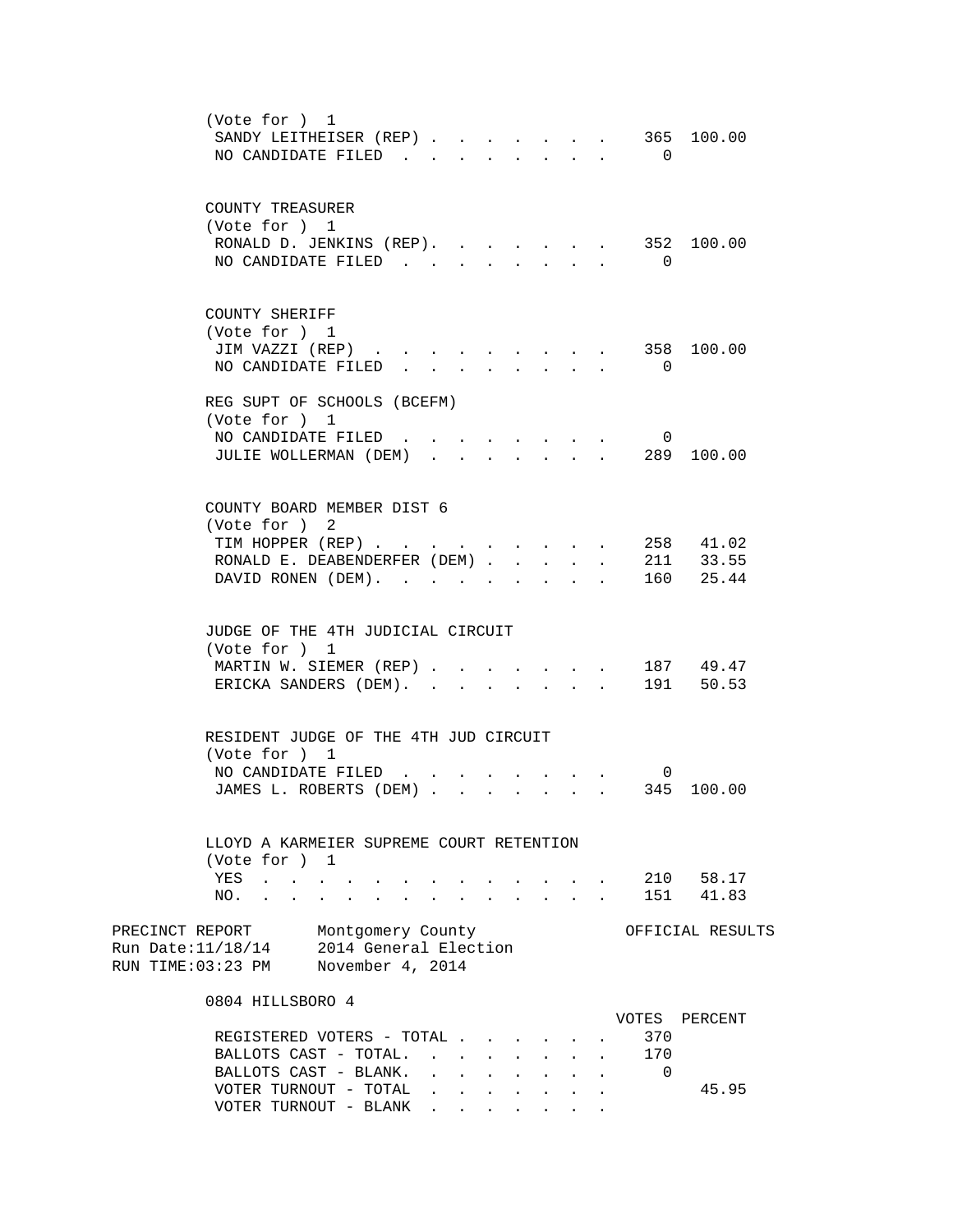|     | VICTIMS RIGHTS CONSTITUTION        |                                                                                               |        |  |  |                      |                               |                                                              |        |          |           |
|-----|------------------------------------|-----------------------------------------------------------------------------------------------|--------|--|--|----------------------|-------------------------------|--------------------------------------------------------------|--------|----------|-----------|
|     | (Vote for ) 1                      |                                                                                               |        |  |  |                      |                               |                                                              |        |          |           |
|     | YES                                | $\mathbf{r}$ . The set of $\mathbf{r}$                                                        |        |  |  |                      |                               |                                                              |        |          | 107 70.39 |
| NO. |                                    |                                                                                               |        |  |  |                      |                               | $\mathbf{L}$                                                 |        |          | 45 29.61  |
|     |                                    |                                                                                               |        |  |  |                      |                               |                                                              |        |          |           |
|     | VOTING RIGHTS CONSTITUTION         |                                                                                               |        |  |  |                      |                               |                                                              |        |          |           |
|     | (Vote for ) 1                      |                                                                                               |        |  |  |                      |                               |                                                              |        |          |           |
|     | YES                                |                                                                                               |        |  |  |                      |                               |                                                              |        |          | 102 64.97 |
| NO. |                                    |                                                                                               |        |  |  |                      |                               |                                                              |        |          | 55 35.03  |
|     |                                    |                                                                                               |        |  |  |                      |                               |                                                              |        |          |           |
|     |                                    |                                                                                               |        |  |  |                      |                               |                                                              |        |          |           |
|     | STATE ADVISORY - MINIMUM WAGE      |                                                                                               |        |  |  |                      |                               |                                                              |        |          |           |
|     | (Vote for ) 1<br>YES               |                                                                                               |        |  |  |                      |                               |                                                              |        |          | 96 58.90  |
| NO. |                                    | and the state of the state of the                                                             |        |  |  |                      | and the state of the state of |                                                              |        |          | 67 41.10  |
|     |                                    | $\mathbf{r} = \mathbf{r} \cdot \mathbf{r}$ , where $\mathbf{r} = \mathbf{r} \cdot \mathbf{r}$ |        |  |  |                      | <b>Contract Contract</b>      |                                                              |        |          |           |
|     |                                    |                                                                                               |        |  |  |                      |                               |                                                              |        |          |           |
|     | STATE ADVISORY - WOMEN'S HEALTH    |                                                                                               |        |  |  |                      |                               |                                                              |        |          |           |
|     | (Vote for ) 1                      |                                                                                               |        |  |  |                      |                               |                                                              |        |          |           |
|     | YES                                |                                                                                               | $\sim$ |  |  |                      |                               | $\mathbf{L} = \mathbf{L} \mathbf{L} = \mathbf{L} \mathbf{L}$ |        |          | 95 60.13  |
| NO. |                                    |                                                                                               |        |  |  | $\ddot{\phantom{a}}$ | $\mathbf{r}$                  |                                                              |        |          | 63 39.87  |
|     |                                    |                                                                                               |        |  |  |                      |                               |                                                              |        |          |           |
|     | STATE ADVISORY - MILLIONAIRE'S TAX |                                                                                               |        |  |  |                      |                               |                                                              |        |          |           |
|     | (Vote for ) 1                      |                                                                                               |        |  |  |                      |                               |                                                              |        |          |           |
|     | YES                                |                                                                                               |        |  |  |                      |                               |                                                              |        |          | 106 67.95 |
| NO. |                                    |                                                                                               |        |  |  |                      |                               |                                                              |        |          | 50 32.05  |
|     |                                    |                                                                                               |        |  |  |                      |                               |                                                              |        |          |           |
|     | UNITED STATES SENATOR              |                                                                                               |        |  |  |                      |                               |                                                              |        |          |           |
|     | (Vote for ) 1                      |                                                                                               |        |  |  |                      |                               |                                                              |        |          |           |
|     | JAMES D. "JIM" OBERWEIS (REP).     |                                                                                               |        |  |  |                      |                               |                                                              | $\sim$ |          | 93 55.36  |
|     | RICHARD J. DURBIN (DEM).           |                                                                                               |        |  |  |                      |                               |                                                              |        |          | 72 42.86  |
|     | SHARON HANSEN (LIB)                |                                                                                               |        |  |  |                      |                               | $\cdot$ $\cdot$ $\cdot$                                      |        |          | 3 1.79    |
|     |                                    |                                                                                               |        |  |  |                      |                               |                                                              |        |          |           |
|     | GOVERNOR and LIEUTENANT GOVERNOR   |                                                                                               |        |  |  |                      |                               |                                                              |        |          |           |
|     | (Vote for ) 1                      |                                                                                               |        |  |  |                      |                               |                                                              |        |          |           |
|     | B. RAUNER/E. SANGUINETTI (REP)     |                                                                                               |        |  |  |                      |                               |                                                              |        | 95       | 57.58     |
|     | P. QUINN/P. VALLAS (DEM)           |                                                                                               |        |  |  |                      |                               |                                                              |        | 52       | 31.52     |
|     | C. GRIMM/A.CUMMINGS (LIB)          |                                                                                               |        |  |  |                      |                               |                                                              |        | 18       | 10.91     |
|     | WRITE-IN.                          |                                                                                               |        |  |  |                      |                               |                                                              |        | $\Omega$ |           |
|     |                                    |                                                                                               |        |  |  |                      |                               |                                                              |        |          |           |
|     | ATTORNEY GENERAL                   |                                                                                               |        |  |  |                      |                               |                                                              |        |          |           |
|     | (Vote for ) 1                      |                                                                                               |        |  |  |                      |                               |                                                              |        |          |           |
|     | PAUL M. SCHIMPF (REP)              |                                                                                               |        |  |  |                      |                               |                                                              | $\sim$ |          | 79 47.59  |
|     | LISA MADIGAN (DEM)                 |                                                                                               |        |  |  |                      |                               |                                                              | $\sim$ | 81       | 48.80     |
|     | BEN KOYL (LIB).                    |                                                                                               |        |  |  |                      |                               |                                                              |        |          | 6 3.61    |
|     | SECRETARY OF STATE                 |                                                                                               |        |  |  |                      |                               |                                                              |        |          |           |
|     | (Vote for ) 1                      |                                                                                               |        |  |  |                      |                               |                                                              |        |          |           |
|     | MICHAEL WEBSTER (REP)              |                                                                                               |        |  |  |                      |                               |                                                              |        |          | 65 38.92  |
|     | JESSE WHITE (DEM).                 |                                                                                               |        |  |  |                      |                               |                                                              |        | 92       | 55.09     |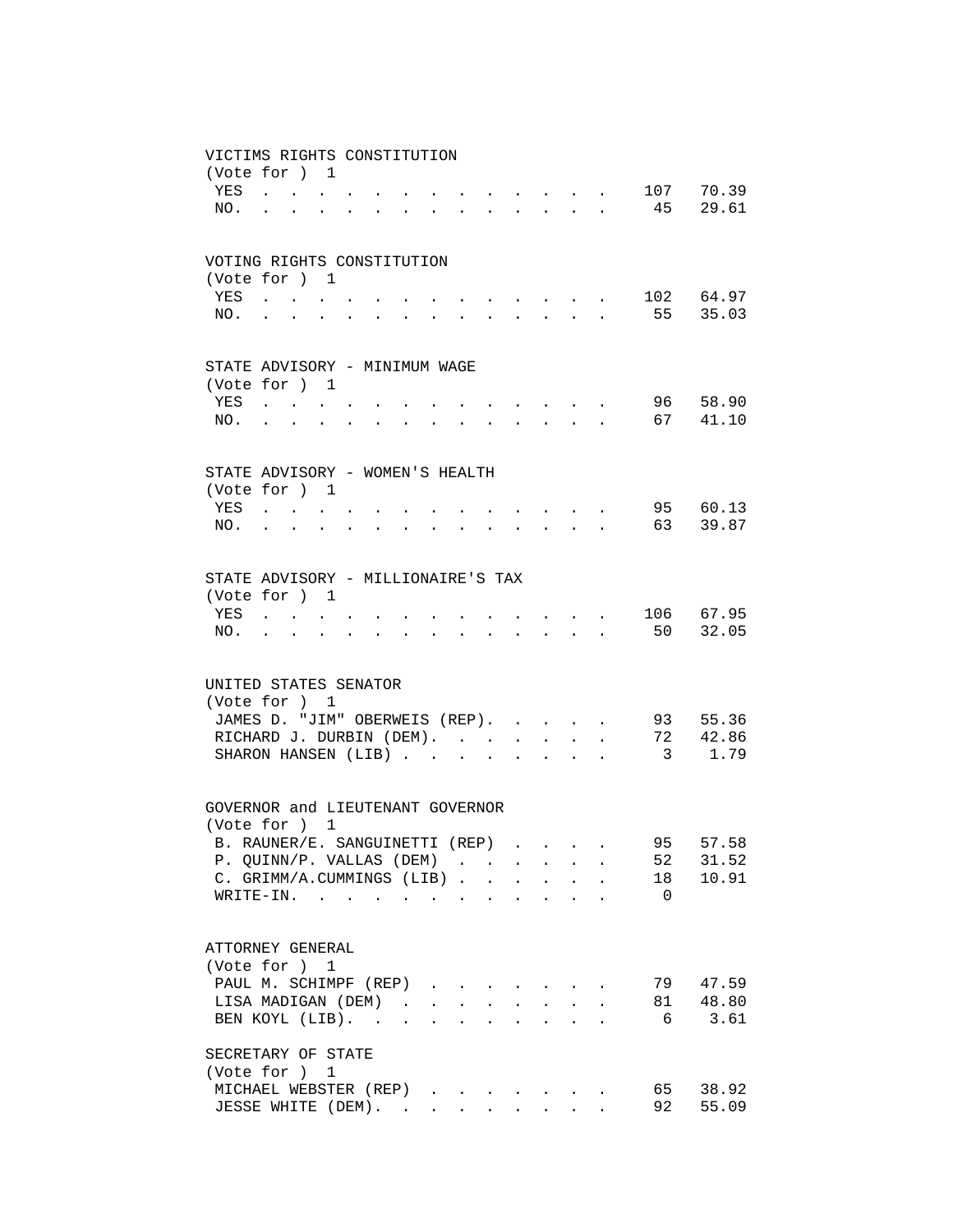| 10 5.99<br>CHRISTOPHER MICHEL (LIB)                                                                                                                                                                    |
|--------------------------------------------------------------------------------------------------------------------------------------------------------------------------------------------------------|
| COMPTROLLER<br>(Vote for ) 1<br>JUDY BAAR TOPINKA (REP).<br>. 109 64.88<br>. 48 28.57<br>SHEILA SIMON (DEM)<br>$\ddot{\phantom{0}}$<br>11 6.55<br>JULIE FOX (LIB)<br>$\ddot{\phantom{a}}$              |
| TREASURER<br>(Vote for ) 1<br>92 56.79<br>TOM CROSS (REP)<br>MICHAEL W. FRERICHS (DEM)<br>. 61 37.65<br>$\mathbf{L}$<br>MATTHEW SKOPEK (LIB).<br>9 5.56<br>$\mathbf{r} = \mathbf{r}$<br>$\overline{a}$ |
| REPRESENTATIVE IN CONGRESS 13TH DIST<br>(Vote for ) 1<br>. 105 64.81<br>RODNEY DAVIS (REP).<br>57 35.19<br>ANN E. CALLIS (DEM)<br>$\mathbf{L} = \mathbf{L}$<br>$\mathbf{L}$                            |
| STATE SENATOR IN THE 48TH DIST<br>(Vote for ) 1<br>LINDA LITTLE (REP)<br>77 46.67<br>ANDY MANAR (DEM).<br>88 53.33                                                                                     |
| STATE REP IN THE 95TH DIST<br>(Vote for ) 1<br>WAYNE ARTHUR ROSENTHAL (REP)<br>138<br>100.00<br>NO CANDIDATE FILED<br>$\overline{0}$<br>$\ddot{\phantom{0}}$<br>$\mathbf{L}$                           |
| COUNTY CLERK<br>(Vote for ) 1<br>SANDY LEITHEISER (REP)<br>100.00<br>152<br>NO CANDIDATE FILED<br>0<br>$\sim$ $\sim$ $\sim$                                                                            |
| COUNTY TREASURER<br>(Vote for ) 1<br>148 100.00<br>RONALD D. JENKINS (REP).<br>NO CANDIDATE FILED.<br>$\Omega$                                                                                         |
| COUNTY SHERIFF<br>(Vote for ) 1<br>150 100.00<br>JIM VAZZI (REP)<br>NO CANDIDATE FILED<br>0                                                                                                            |
| REG SUPT OF SCHOOLS (BCEFM)<br>(Vote for ) 1<br>NO CANDIDATE FILED<br>0<br>123 100.00<br>JULIE WOLLERMAN (DEM)<br>$\mathbf{r} = \mathbf{r} + \mathbf{r} + \mathbf{r} + \mathbf{r}$                     |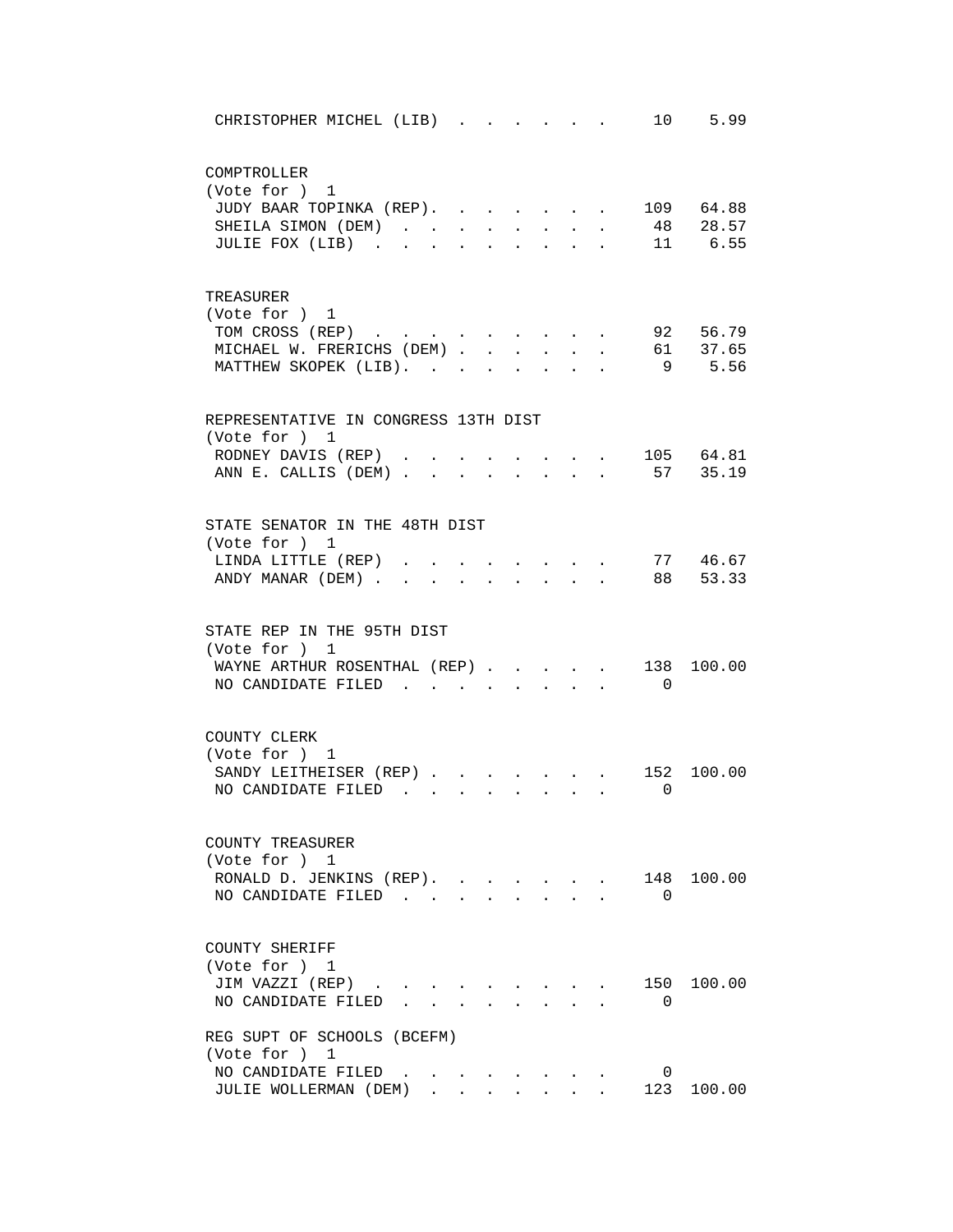|              | COUNTY BOARD MEMBER DIST 6<br>(Vote for ) 2<br>TIM HOPPER (REP)<br>RONALD E. DEABENDERFER (DEM)<br>DAVID RONEN (DEM).                                                                                           |                                             |                      |                                                  | $\sim$ $-$                                                                                              |                    | $\cdot$ $\cdot$ 111 43.87   | 78 30.83<br>64 25.30 |
|--------------|-----------------------------------------------------------------------------------------------------------------------------------------------------------------------------------------------------------------|---------------------------------------------|----------------------|--------------------------------------------------|---------------------------------------------------------------------------------------------------------|--------------------|-----------------------------|----------------------|
|              | JUDGE OF THE 4TH JUDICIAL CIRCUIT<br>(Vote for ) 1<br>MARTIN W. SIEMER (REP) 80 49.08<br>ERICKA SANDERS (DEM). 83 50.92                                                                                         |                                             |                      |                                                  |                                                                                                         |                    |                             |                      |
|              | RESIDENT JUDGE OF THE 4TH JUD CIRCUIT<br>(Vote for ) 1<br>NO CANDIDATE FILED<br>JAMES L. ROBERTS (DEM) 143 100.00                                                                                               |                                             |                      |                                                  |                                                                                                         |                    | $\overline{0}$              |                      |
| NO.          | LLOYD A KARMEIER SUPREME COURT RETENTION<br>(Vote for ) 1<br>YES<br>$\mathbf{z} = \mathbf{z} + \mathbf{z}$ .<br>$\ddot{\phantom{a}}$<br>$\sim 100$<br>$\mathbf{z} = \mathbf{z} + \mathbf{z}$ . The $\mathbf{z}$ | $\sim$ 100 $\pm$                            |                      |                                                  | $\mathbf{r} = \mathbf{r} \times \mathbf{r}$ , where $\mathbf{r} = \mathbf{r} \times \mathbf{r}$ , where |                    |                             | 91 60.67<br>59 39.33 |
|              | PRECINCT REPORT Montgomery County<br>Run Date: $11/18/14$ 2014 General Election<br>RUN TIME:03:23 PM November 4, 2014                                                                                           |                                             |                      |                                                  |                                                                                                         |                    |                             | OFFICIAL RESULTS     |
|              | 0805 HILLSBORO 5<br>REGISTERED VOTERS - TOTAL<br>BALLOTS CAST - TOTAL.                                                                                                                                          |                                             | $\sim$               | <b>Contract Contract</b><br>$\ddot{\phantom{0}}$ | $\mathbf{z} = \mathbf{z} + \mathbf{z}$ .<br>$\ddot{\phantom{0}}$<br>$\sim$                              | $\Delta \sim 10^4$ | VOTES PERCENT<br>697<br>385 |                      |
|              | BALLOTS CAST - BLANK.<br>VOTER TURNOUT - TOTAL<br>VOTER TURNOUT - BLANK                                                                                                                                         | $\mathbf{L} = \mathbf{L} \times \mathbf{L}$ | $\ddot{\phantom{0}}$ | $\mathbf{L}$                                     | $\mathbf{L}$<br>$\ddot{\phantom{a}}$<br>$\mathbf{r}$                                                    |                    | $\overline{0}$              | 55.24                |
| YES .<br>NO. | VICTIMS RIGHTS CONSTITUTION<br>(Vote for ) 1                                                                                                                                                                    |                                             |                      |                                                  |                                                                                                         |                    | 121                         | 219 64.41<br>35.59   |
|              | VOTING RIGHTS CONSTITUTION<br>(Vote for ) 1                                                                                                                                                                     |                                             |                      |                                                  |                                                                                                         |                    |                             |                      |
| YES<br>NO.   | $\mathbf{z} = \mathbf{z} + \mathbf{z} + \mathbf{z} + \mathbf{z}$<br>$\mathbf{r} = \mathbf{r} + \mathbf{r} + \mathbf{r} + \mathbf{r}$<br>STATE ADVISORY - MINIMUM WAGE                                           |                                             |                      |                                                  | <b>Allen Adams</b>                                                                                      |                    | 206<br>138                  | 59.88<br>40.12       |
| YES<br>NO.   | (Vote for ) 1<br>$\mathcal{A}^{\mathcal{A}}$ , and $\mathcal{A}^{\mathcal{A}}$ , and $\mathcal{A}^{\mathcal{A}}$<br>$\cdot$ $\cdot$                                                                             |                                             |                      |                                                  | and the state of the state of the state<br>$\mathbf{r} = \mathbf{r}$ , where $\mathbf{r} = \mathbf{r}$  |                    | 135                         | 233 63.32<br>36.68   |

STATE ADVISORY - WOMEN'S HEALTH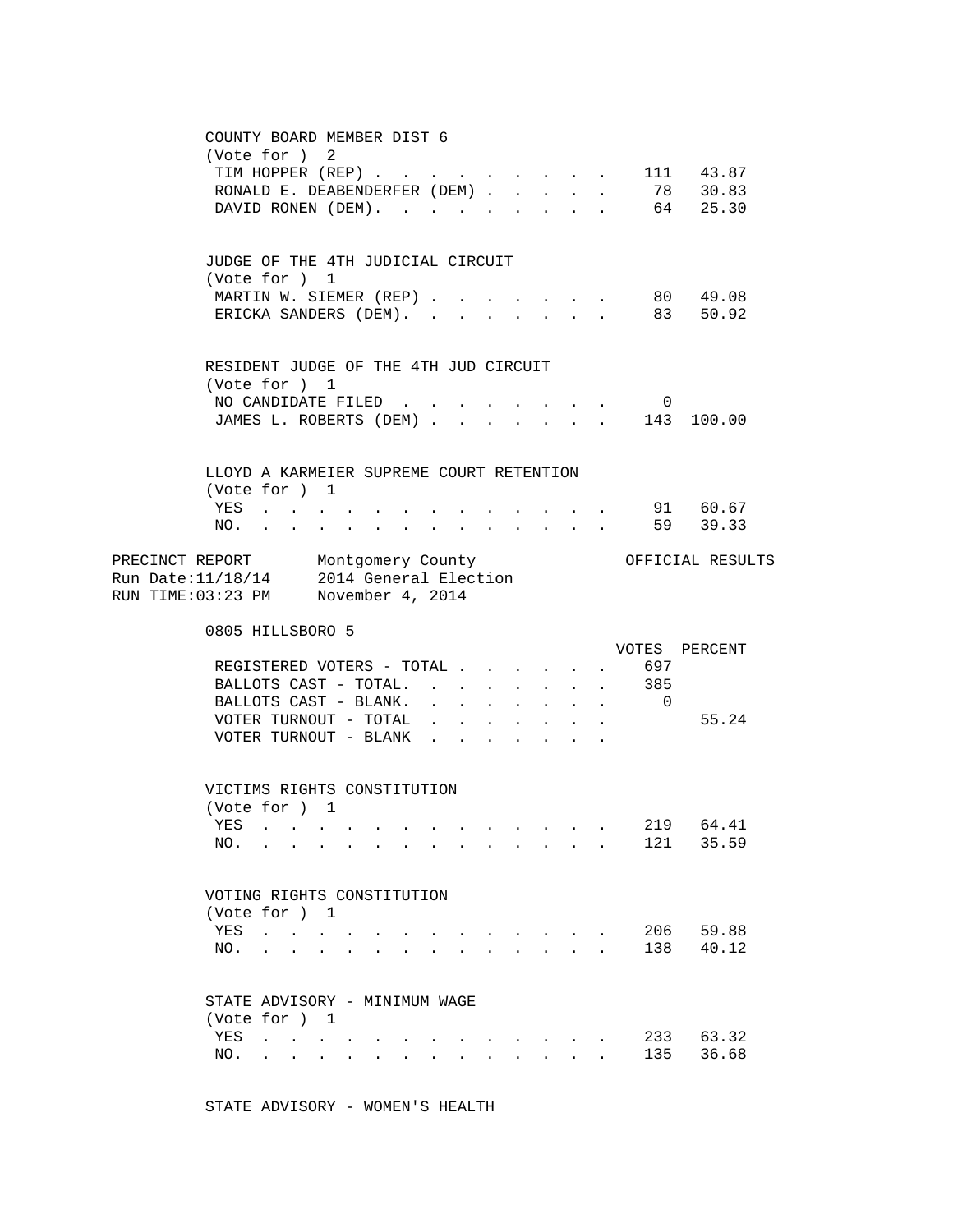| (Vote for ) 1<br>YES<br>210 57.69<br>$\sim$<br>$\sim$<br>$\bullet$ . The set of $\bullet$<br>154 42.31<br>NO.<br>$\mathbf{L}$<br>$\Delta \sim 10$<br>$\mathbf{L}$ |
|-------------------------------------------------------------------------------------------------------------------------------------------------------------------|
| STATE ADVISORY - MILLIONAIRE'S TAX                                                                                                                                |
| (Vote for ) 1<br>240 66.48<br>YES<br>$\mathbf{r} = \mathbf{r} \cdot \mathbf{r}$ , where $\mathbf{r} = \mathbf{r} \cdot \mathbf{r}$                                |
| 121 33.52<br>NO.<br><b>Contract Contract</b><br>$\ddot{\phantom{a}}$<br>$\ddot{\phantom{a}}$<br>$\ddot{\phantom{a}}$<br>$\bullet$                                 |
| UNITED STATES SENATOR                                                                                                                                             |
| (Vote for ) 1                                                                                                                                                     |
| 197 51.71<br>JAMES D. "JIM" OBERWEIS (REP).                                                                                                                       |
| 167 43.83<br>RICHARD J. DURBIN (DEM).<br>$\mathbf{r}$<br>17 4.46<br>SHARON HANSEN (LIB)                                                                           |
|                                                                                                                                                                   |
| GOVERNOR and LIEUTENANT GOVERNOR                                                                                                                                  |
| (Vote for ) 1<br>207 54.91<br>B. RAUNER/E. SANGUINETTI (REP)                                                                                                      |
| $\sim$<br>137 36.34<br>P. QUINN/P. VALLAS (DEM)<br>$\mathbf{r}$                                                                                                   |
| 31 8.22<br>C. GRIMM/A.CUMMINGS (LIB)<br>$\mathbf{L} = \mathbf{L} \mathbf{L} + \mathbf{L} \mathbf{L}$<br>$\mathbf{r}$                                              |
| .53<br>WRITE-IN.<br>$\mathbf{2}$                                                                                                                                  |
| ATTORNEY GENERAL                                                                                                                                                  |
| (Vote for ) 1                                                                                                                                                     |
| 180 48.00<br>PAUL M. SCHIMPF (REP)<br><b>Service</b> State                                                                                                        |
| 180 48.00<br>LISA MADIGAN (DEM).<br>$\sim$<br>$\sim$                                                                                                              |
| 15 4.00<br>BEN KOYL (LIB).<br>$\sim$<br>$\ddot{\phantom{a}}$<br>$\mathbf{r}$                                                                                      |
| SECRETARY OF STATE                                                                                                                                                |
| (Vote for ) 1                                                                                                                                                     |
| 154<br>40.63<br>MICHAEL WEBSTER (REP)                                                                                                                             |
| 215 56.73<br>JESSE WHITE (DEM).<br>$\sim$ $\sim$ $\sim$<br>$\Delta \phi = \Delta \phi$ and $\Delta \phi$                                                          |
| 10<br>2.64<br>CHRISTOPHER MICHEL (LIB)<br>$\mathbf{r}$                                                                                                            |
| COMPTROLLER                                                                                                                                                       |
| (Vote for ) 1                                                                                                                                                     |
| JUDY BAAR TOPINKA (REP).<br>203 54.57                                                                                                                             |
| SHEILA SIMON (DEM)<br>153 41.13<br>16 4.30<br>JULIE FOX (LIB)                                                                                                     |
|                                                                                                                                                                   |
| TREASURER                                                                                                                                                         |
| (Vote for ) 1<br>TOM CROSS (REP)<br>180 49.32                                                                                                                     |
| 169 46.30<br>MICHAEL W. FRERICHS (DEM)                                                                                                                            |
| MATTHEW SKOPEK (LIB).<br>16 4.38                                                                                                                                  |
| REPRESENTATIVE IN CONGRESS 13TH DIST                                                                                                                              |
| (Vote for ) 1                                                                                                                                                     |
| 227 60.05<br>RODNEY DAVIS (REP)                                                                                                                                   |
| 151 39.95<br>ANN E. CALLIS (DEM)                                                                                                                                  |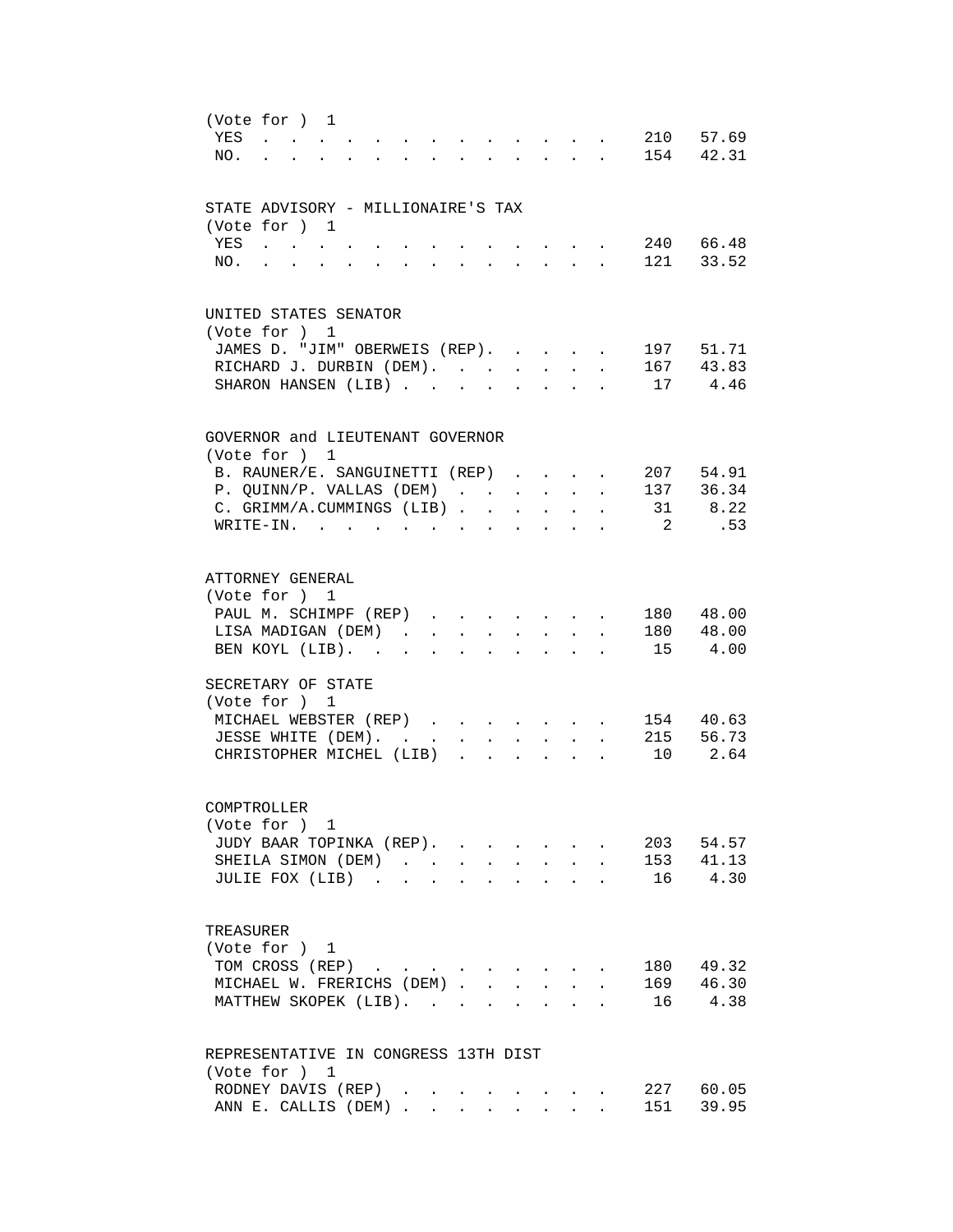| STATE SENATOR IN THE 48TH DIST<br>(Vote for ) 1                                                                                                    |
|----------------------------------------------------------------------------------------------------------------------------------------------------|
| LINDA LITTLE (REP)<br>43.12                                                                                                                        |
| $\cdot$ , . 215 56.88<br>ANDY MANAR (DEM)                                                                                                          |
| STATE REP IN THE 95TH DIST                                                                                                                         |
| (Vote for ) 1<br>WAYNE ARTHUR ROSENTHAL (REP)<br>312 100.00<br><b><i>Committee Committee Committee Committee</i></b>                               |
| NO CANDIDATE FILED.<br>$\Omega$<br>$\mathbf{L}$                                                                                                    |
| COUNTY CLERK                                                                                                                                       |
| (Vote for ) 1<br>SANDY LEITHEISER (REP) 330<br>100.00                                                                                              |
| NO CANDIDATE FILED<br>$\overline{0}$<br>$\mathbf{L} = \mathbf{L} \mathbf{L}$<br>$\sim$                                                             |
| COUNTY TREASURER                                                                                                                                   |
| (Vote for ) 1<br>RONALD D. JENKINS (REP). 317 100.00                                                                                               |
| NO CANDIDATE FILED<br>$\Omega$                                                                                                                     |
| COUNTY SHERIFF                                                                                                                                     |
| (Vote for ) 1<br>JIM VAZZI (REP)<br>323 100.00                                                                                                     |
| NO CANDIDATE FILED<br>$\overline{0}$                                                                                                               |
| REG SUPT OF SCHOOLS (BCEFM)<br>(Vote for ) 1                                                                                                       |
| NO CANDIDATE FILED<br>0                                                                                                                            |
| JULIE WOLLERMAN (DEM).<br>$\cdot$ $\cdot$ $\cdot$ $\cdot$ $\cdot$ 288<br>100.00                                                                    |
| COUNTY BOARD MEMBER DIST 4<br>(Vote for ) 2                                                                                                        |
| 124 29.25<br>EARLENE BLACKBURN- ROBINSON (REP)                                                                                                     |
| 168 39.62<br>MIKE PLUNKETT (DEM)                                                                                                                   |
| PAM THACKER (DEM).<br>132 31.13<br>the contract of the contract of the contract of the contract of the contract of the contract of the contract of |
| COUNTY BOARD MEMBER DIST 6                                                                                                                         |
| (Vote for ) 2<br>66 40.99<br>TIM HOPPER (REP)                                                                                                      |
| 49<br>30.43<br>RONALD E. DEABENDERFER (DEM).<br>$\mathcal{L}^{\text{max}}$<br>$\mathbf{L}$<br>$\sim$                                               |
| 46 28.57<br>DAVID RONEN (DEM).<br>$\Delta \sim 10^4$<br>$\mathbf{L}$                                                                               |
| JUDGE OF THE 4TH JUDICIAL CIRCUIT                                                                                                                  |
| (Vote for ) 1                                                                                                                                      |
| MARTIN W. SIEMER (REP)<br>158<br>44.13<br>ERICKA SANDERS (DEM).<br>200<br>55.87                                                                    |
|                                                                                                                                                    |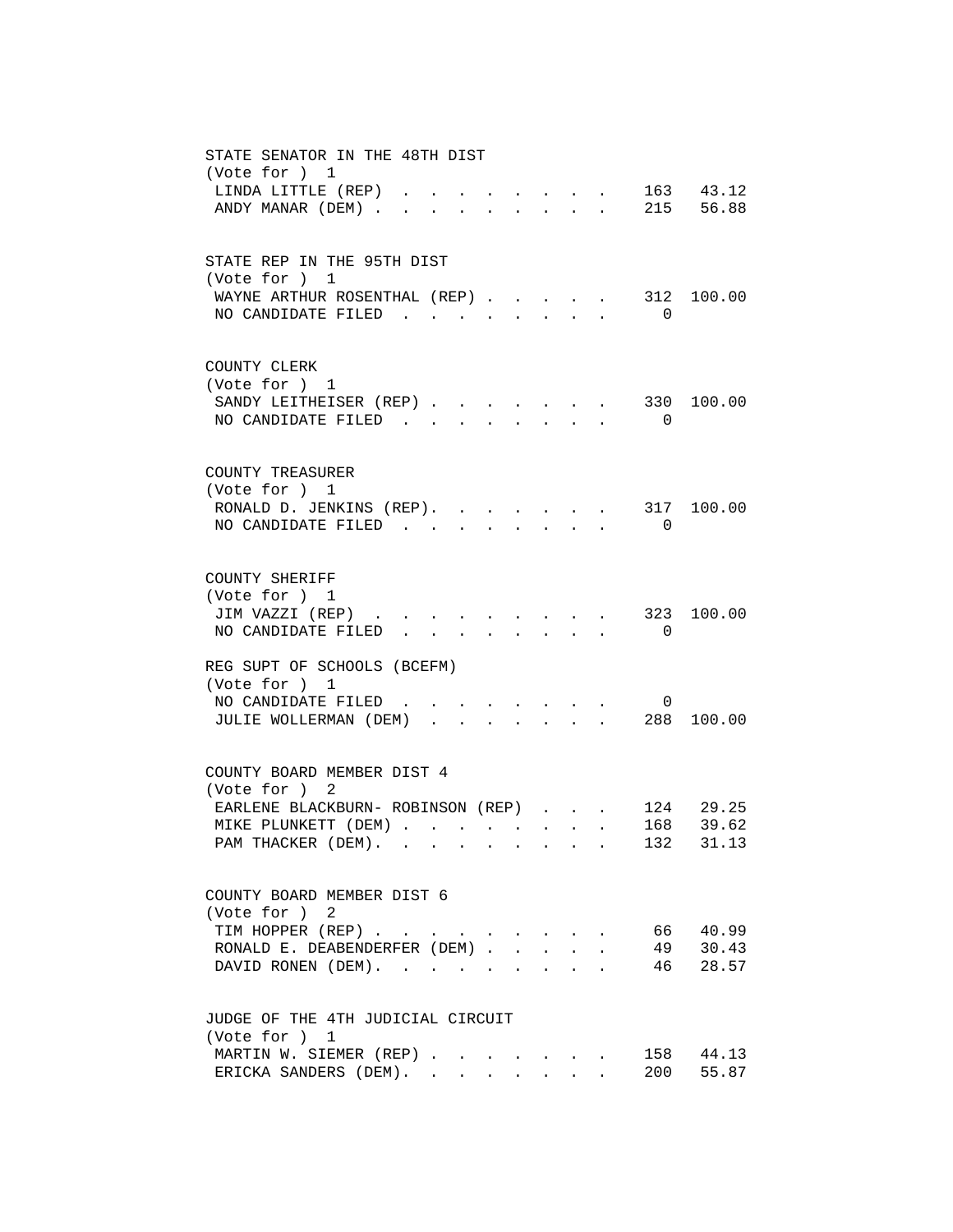|                                                                                                                    | RESIDENT JUDGE OF THE 4TH JUD CIRCUIT<br>(Vote for ) 1    |                                                                                           |                                                                                                                          |                                                       |                  |                      |                                            |                   |                               |                   |  |
|--------------------------------------------------------------------------------------------------------------------|-----------------------------------------------------------|-------------------------------------------------------------------------------------------|--------------------------------------------------------------------------------------------------------------------------|-------------------------------------------------------|------------------|----------------------|--------------------------------------------|-------------------|-------------------------------|-------------------|--|
|                                                                                                                    | NO CANDIDATE FILED<br>JAMES L. ROBERTS (DEM)              |                                                                                           |                                                                                                                          |                                                       |                  |                      | $1 - 1 - 1 = 1$                            | <b>Contractor</b> | $\overline{0}$                | 330 100.00        |  |
|                                                                                                                    | LLOYD A KARMEIER SUPREME COURT RETENTION<br>(Vote for ) 1 |                                                                                           |                                                                                                                          |                                                       |                  |                      |                                            |                   |                               |                   |  |
|                                                                                                                    | YES                                                       |                                                                                           |                                                                                                                          |                                                       |                  |                      |                                            |                   |                               | $\cdot$ 179 53.27 |  |
|                                                                                                                    |                                                           |                                                                                           |                                                                                                                          |                                                       |                  |                      |                                            |                   |                               | NO. 157 46.73     |  |
| PRECINCT REPORT Montgomery County<br>Run Date:11/18/14 2014 General Election<br>RUN TIME:03:23 PM November 4, 2014 |                                                           |                                                                                           |                                                                                                                          |                                                       |                  |                      |                                            |                   |                               | OFFICIAL RESULTS  |  |
|                                                                                                                    | 0806 HILLSBORO 6                                          |                                                                                           |                                                                                                                          |                                                       |                  |                      |                                            |                   |                               |                   |  |
|                                                                                                                    |                                                           |                                                                                           |                                                                                                                          |                                                       |                  |                      |                                            |                   | REGISTERED VOTERS - TOTAL 663 | VOTES PERCENT     |  |
|                                                                                                                    | BALLOTS CAST - TOTAL.                                     |                                                                                           |                                                                                                                          |                                                       | $\sim$ 100 $\mu$ | $\mathbf{L}$         |                                            |                   | . 333                         |                   |  |
|                                                                                                                    | BALLOTS CAST - BLANK.                                     |                                                                                           |                                                                                                                          |                                                       |                  |                      | $\bullet$ .                                |                   |                               | $\cdot$ 3 .90     |  |
|                                                                                                                    | VOTER TURNOUT - TOTAL .                                   |                                                                                           |                                                                                                                          | $\mathbf{r} = \mathbf{r} + \mathbf{r} + \mathbf{r}$ . | $\mathbf{L}$     | $\ddot{\phantom{0}}$ | $\bullet$                                  |                   |                               | 50.23             |  |
|                                                                                                                    | VOTER TURNOUT - BLANK.                                    |                                                                                           |                                                                                                                          |                                                       |                  |                      |                                            |                   |                               | .45               |  |
|                                                                                                                    |                                                           |                                                                                           |                                                                                                                          |                                                       |                  |                      |                                            |                   |                               |                   |  |
|                                                                                                                    | VICTIMS RIGHTS CONSTITUTION                               |                                                                                           |                                                                                                                          |                                                       |                  |                      |                                            |                   |                               |                   |  |
|                                                                                                                    | (Vote for ) 1                                             |                                                                                           |                                                                                                                          |                                                       |                  |                      |                                            |                   |                               |                   |  |
|                                                                                                                    | YES                                                       |                                                                                           |                                                                                                                          |                                                       |                  |                      |                                            |                   |                               | $\cdot$ 190 67.14 |  |
|                                                                                                                    |                                                           |                                                                                           |                                                                                                                          |                                                       |                  |                      |                                            |                   |                               | NO. 93 32.86      |  |
|                                                                                                                    | VOTING RIGHTS CONSTITUTION                                |                                                                                           |                                                                                                                          |                                                       |                  |                      |                                            |                   |                               |                   |  |
|                                                                                                                    | (Vote for ) 1                                             |                                                                                           |                                                                                                                          |                                                       |                  |                      |                                            |                   |                               |                   |  |
|                                                                                                                    |                                                           |                                                                                           |                                                                                                                          |                                                       |                  |                      |                                            |                   |                               | YES 187 65.38     |  |
|                                                                                                                    | $NO.$ $\ldots$ $\ldots$                                   |                                                                                           | $\mathbf{r} = \mathbf{r} - \mathbf{r}$ , $\mathbf{r} = \mathbf{r} - \mathbf{r}$ , $\mathbf{r} = \mathbf{r} - \mathbf{r}$ |                                                       |                  |                      |                                            |                   |                               | 99 34.62          |  |
|                                                                                                                    |                                                           |                                                                                           |                                                                                                                          |                                                       |                  |                      |                                            |                   |                               |                   |  |
|                                                                                                                    | STATE ADVISORY - MINIMUM WAGE<br>(Vote for ) 1            |                                                                                           |                                                                                                                          |                                                       |                  |                      |                                            |                   |                               |                   |  |
|                                                                                                                    | YES                                                       | $\mathcal{L}(\mathbf{r})$ , and $\mathcal{L}(\mathbf{r})$ , and $\mathcal{L}(\mathbf{r})$ |                                                                                                                          |                                                       |                  |                      |                                            |                   |                               | $\cdot$ 206 67.10 |  |
|                                                                                                                    | NO. .                                                     |                                                                                           |                                                                                                                          |                                                       |                  |                      |                                            |                   |                               | 101 32.90         |  |
|                                                                                                                    |                                                           |                                                                                           |                                                                                                                          |                                                       |                  |                      |                                            |                   |                               |                   |  |
|                                                                                                                    | STATE ADVISORY - WOMEN'S HEALTH                           |                                                                                           |                                                                                                                          |                                                       |                  |                      |                                            |                   |                               |                   |  |
|                                                                                                                    | (Vote for ) 1                                             |                                                                                           |                                                                                                                          |                                                       |                  |                      |                                            |                   |                               |                   |  |
|                                                                                                                    | YES                                                       |                                                                                           |                                                                                                                          |                                                       |                  |                      | $\cdot$ $\cdot$ $\cdot$ $\cdot$ $\cdot$    |                   |                               | 207 68.54         |  |
|                                                                                                                    | NO.                                                       | $\mathbf{r} = \mathbf{r} + \mathbf{r} + \mathbf{r} + \mathbf{r}$                          |                                                                                                                          |                                                       |                  |                      |                                            |                   |                               | 95 31.46          |  |
|                                                                                                                    | STATE ADVISORY - MILLIONAIRE'S TAX                        |                                                                                           |                                                                                                                          |                                                       |                  |                      |                                            |                   |                               |                   |  |
|                                                                                                                    | (Vote for ) 1                                             |                                                                                           |                                                                                                                          |                                                       |                  |                      |                                            |                   |                               |                   |  |
|                                                                                                                    | YES                                                       |                                                                                           |                                                                                                                          |                                                       |                  |                      | $\mathbf{r}$ , $\mathbf{r}$ , $\mathbf{r}$ |                   |                               | 199 68.38         |  |
|                                                                                                                    | NO.                                                       |                                                                                           |                                                                                                                          |                                                       |                  |                      | $\sim$ $\sim$ $\sim$ $\sim$ $\sim$         |                   |                               | 92 31.62          |  |
|                                                                                                                    |                                                           |                                                                                           |                                                                                                                          |                                                       |                  |                      |                                            |                   |                               |                   |  |
|                                                                                                                    | UNITED STATES SENATOR                                     |                                                                                           |                                                                                                                          |                                                       |                  |                      |                                            |                   |                               |                   |  |
|                                                                                                                    | (Vote for ) 1                                             |                                                                                           |                                                                                                                          |                                                       |                  |                      |                                            |                   |                               |                   |  |
|                                                                                                                    | JAMES D. "JIM" OBERWEIS (REP).                            |                                                                                           |                                                                                                                          |                                                       |                  |                      |                                            |                   |                               | 124 38.27         |  |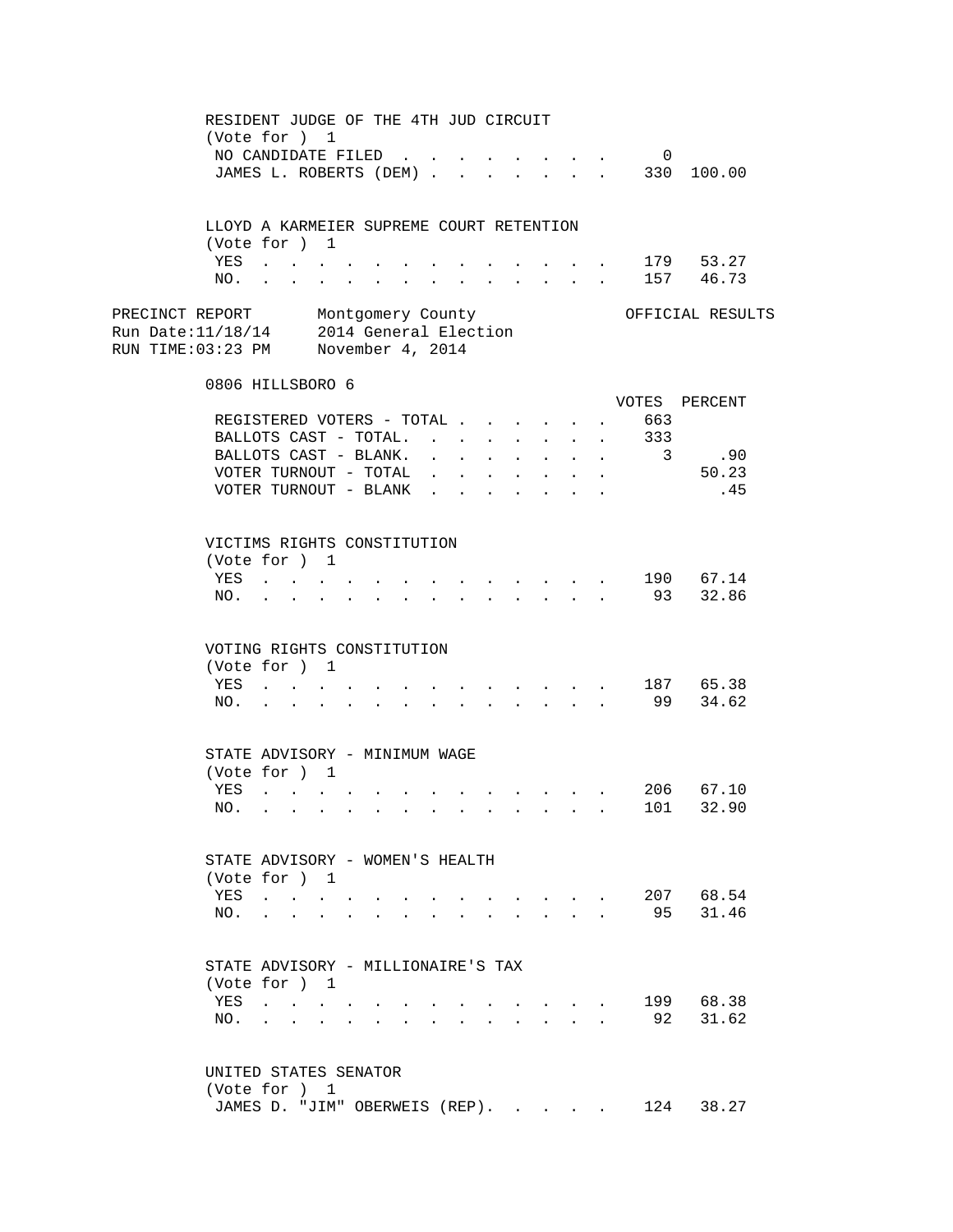| RICHARD J. DURBIN (DEM).<br>SHARON HANSEN (LIB) |                      |                      |                                                                                                                                                                                                                                                           |                  | $\ddot{\phantom{a}}$ |                               | 180 55.56<br>20 6.17    |
|-------------------------------------------------|----------------------|----------------------|-----------------------------------------------------------------------------------------------------------------------------------------------------------------------------------------------------------------------------------------------------------|------------------|----------------------|-------------------------------|-------------------------|
| GOVERNOR and LIEUTENANT GOVERNOR                |                      |                      |                                                                                                                                                                                                                                                           |                  |                      |                               |                         |
| (Vote for ) 1                                   |                      |                      |                                                                                                                                                                                                                                                           |                  |                      |                               |                         |
| B. RAUNER/E. SANGUINETTI (REP)                  |                      |                      |                                                                                                                                                                                                                                                           |                  |                      | $\mathbf{L}$ and $\mathbf{L}$ | 153 47.22               |
| P. QUINN/P. VALLAS (DEM) $\ldots$ 141 43.52     |                      |                      |                                                                                                                                                                                                                                                           |                  |                      |                               |                         |
| C. GRIMM/A.CUMMINGS (LIB).                      |                      | $\sim 10^{-11}$      | $\ddot{\phantom{0}}$                                                                                                                                                                                                                                      | $\sim$ 100 $\pm$ | $\mathbf{L}$         |                               | 29 8.95                 |
| $\texttt{WRTTE-IN.}$                            |                      |                      |                                                                                                                                                                                                                                                           |                  |                      | 1                             | .31                     |
| ATTORNEY GENERAL                                |                      |                      |                                                                                                                                                                                                                                                           |                  |                      |                               |                         |
| (Vote for ) 1                                   |                      |                      |                                                                                                                                                                                                                                                           |                  |                      |                               |                         |
| PAUL M. SCHIMPF (REP) 126 39.38                 |                      |                      |                                                                                                                                                                                                                                                           |                  |                      |                               |                         |
| LISA MADIGAN (DEM)                              |                      |                      | $\mathbf{r} = \mathbf{r} + \mathbf{r} + \mathbf{r} + \mathbf{r}$                                                                                                                                                                                          |                  |                      |                               | . 177 55.31             |
| BEN KOYL (LIB).                                 |                      |                      | $\mathbf{r} = \mathbf{r} + \mathbf{r} + \mathbf{r} + \mathbf{r}$ . The contribution of the contribution of the contribution of the contribution of the contribution of the contribution of the contribution of the contribution of the contribution of th |                  |                      |                               | . 17 5.31               |
| SECRETARY OF STATE                              |                      |                      |                                                                                                                                                                                                                                                           |                  |                      |                               |                         |
| (Vote for ) 1                                   |                      |                      |                                                                                                                                                                                                                                                           |                  |                      |                               |                         |
|                                                 |                      |                      |                                                                                                                                                                                                                                                           |                  |                      |                               |                         |
| MICHAEL WEBSTER (REP)                           |                      |                      |                                                                                                                                                                                                                                                           |                  |                      |                               | 94 29.10<br>. 217 67.18 |
| JESSE WHITE (DEM).                              |                      |                      |                                                                                                                                                                                                                                                           | $\mathbf{L}$     |                      |                               |                         |
| CHRISTOPHER MICHEL (LIB)                        |                      |                      |                                                                                                                                                                                                                                                           |                  |                      |                               | $\cdot$ 12 3.72         |
| COMPTROLLER                                     |                      |                      |                                                                                                                                                                                                                                                           |                  |                      |                               |                         |
| (Vote for ) 1                                   |                      |                      |                                                                                                                                                                                                                                                           |                  |                      |                               |                         |
| JUDY BAAR TOPINKA (REP).                        |                      |                      |                                                                                                                                                                                                                                                           |                  |                      |                               | 161 50.31               |
| SHEILA SIMON (DEM)                              | $\ddot{\phantom{a}}$ |                      | $\ddot{\phantom{a}}$                                                                                                                                                                                                                                      | $\mathbf{r}$     |                      |                               | 141 44.06               |
| JULIE FOX (LIB).<br>$\sim$                      |                      |                      |                                                                                                                                                                                                                                                           |                  |                      |                               | 18 5.63                 |
|                                                 |                      |                      |                                                                                                                                                                                                                                                           |                  |                      |                               |                         |
| TREASURER                                       |                      |                      |                                                                                                                                                                                                                                                           |                  |                      |                               |                         |
| (Vote for ) 1                                   |                      |                      |                                                                                                                                                                                                                                                           |                  |                      |                               |                         |
| TOM CROSS (REP)                                 |                      |                      | $\mathbf{L} = \mathbf{L} \mathbf{L} + \mathbf{L} \mathbf{L}$                                                                                                                                                                                              |                  |                      |                               | 128 40.63               |
| MICHAEL W. FRERICHS (DEM)                       |                      |                      |                                                                                                                                                                                                                                                           | $\sim$ $\sim$    |                      |                               | 172 54.60               |
| MATTHEW SKOPEK (LIB).                           |                      | $\ddot{\phantom{a}}$ |                                                                                                                                                                                                                                                           |                  |                      |                               | 15 4.76                 |
| REPRESENTATIVE IN CONGRESS 13TH DIST            |                      |                      |                                                                                                                                                                                                                                                           |                  |                      |                               |                         |
| (Vote for ) 1                                   |                      |                      |                                                                                                                                                                                                                                                           |                  |                      |                               |                         |
| RODNEY DAVIS (REP)                              |                      |                      |                                                                                                                                                                                                                                                           |                  |                      |                               | 148 45.82               |
| ANN E. CALLIS (DEM)                             |                      |                      |                                                                                                                                                                                                                                                           |                  |                      |                               | 175 54.18               |
| STATE SENATOR IN THE 48TH DIST                  |                      |                      |                                                                                                                                                                                                                                                           |                  |                      |                               |                         |
| (Vote for ) 1                                   |                      |                      |                                                                                                                                                                                                                                                           |                  |                      |                               |                         |
|                                                 |                      |                      |                                                                                                                                                                                                                                                           |                  |                      |                               |                         |
| LINDA LITTLE (REP)                              |                      |                      | $\mathbf{r} = \mathbf{r} \cdot \mathbf{r}$ , where $\mathbf{r} = \mathbf{r} \cdot \mathbf{r}$                                                                                                                                                             |                  |                      |                               | 102 31.58               |
| ANDY MANAR (DEM)                                |                      |                      |                                                                                                                                                                                                                                                           |                  |                      |                               | 221 68.42               |
| STATE REP IN THE 95TH DIST                      |                      |                      |                                                                                                                                                                                                                                                           |                  |                      |                               |                         |
| (Vote for ) 1                                   |                      |                      |                                                                                                                                                                                                                                                           |                  |                      |                               |                         |
| WAYNE ARTHUR ROSENTHAL (REP) 247 100.00         |                      |                      |                                                                                                                                                                                                                                                           |                  |                      |                               |                         |
| NO CANDIDATE FILED                              |                      |                      |                                                                                                                                                                                                                                                           |                  |                      | $\Omega$                      |                         |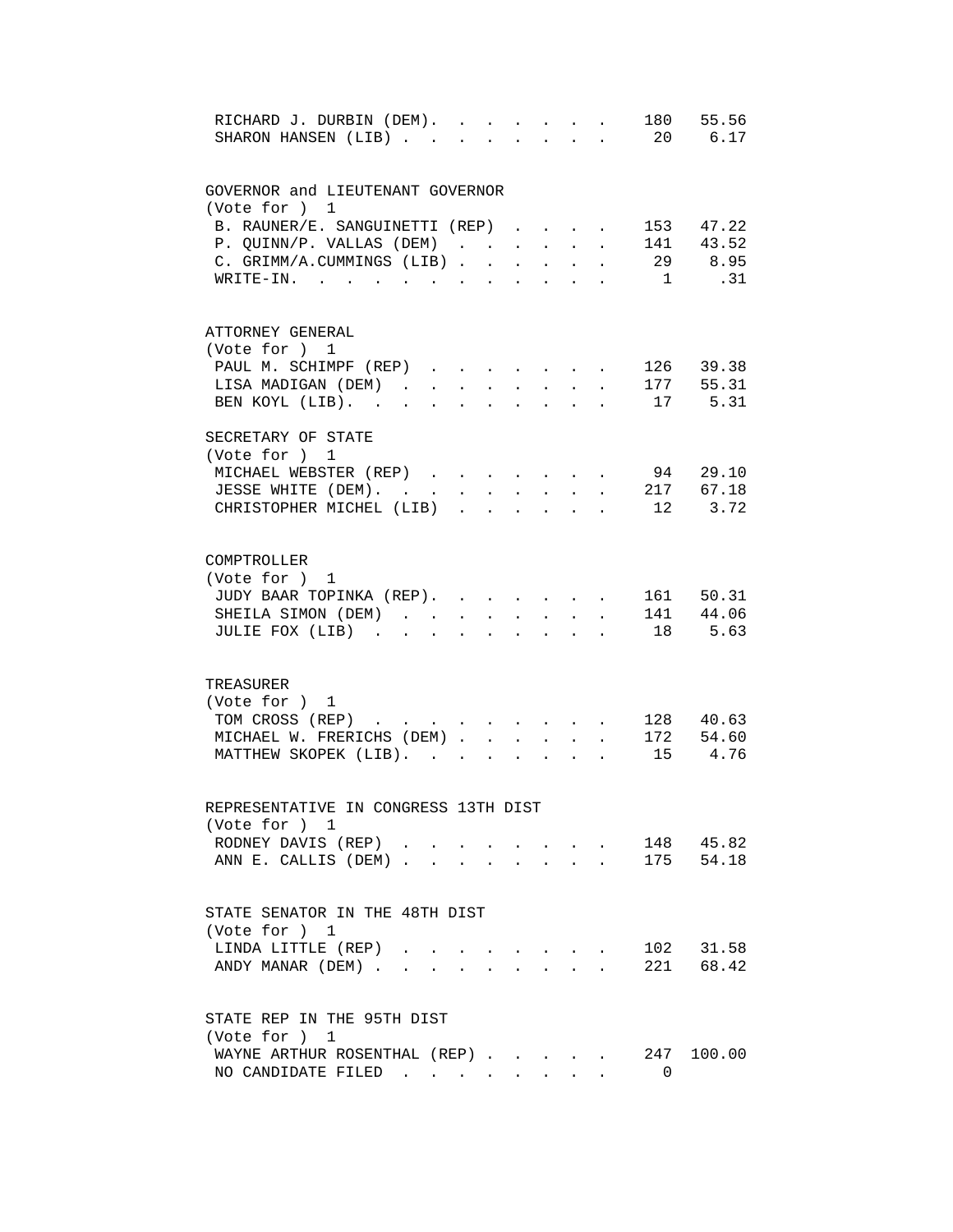| COUNTY CLERK                                                                                                                                                                                                                                               |                |                  |
|------------------------------------------------------------------------------------------------------------------------------------------------------------------------------------------------------------------------------------------------------------|----------------|------------------|
| (Vote for ) 1                                                                                                                                                                                                                                              |                |                  |
| SANDY LEITHEISER (REP) 272 100.00                                                                                                                                                                                                                          |                |                  |
| NO CANDIDATE FILED<br>$\cdot$ $\cdot$ $\cdot$ $\cdot$ $\cdot$ $\cdot$                                                                                                                                                                                      | $\Omega$       |                  |
|                                                                                                                                                                                                                                                            |                |                  |
|                                                                                                                                                                                                                                                            |                |                  |
| COUNTY TREASURER                                                                                                                                                                                                                                           |                |                  |
| (Vote for ) 1                                                                                                                                                                                                                                              |                |                  |
| RONALD D. JENKINS (REP).<br>$\mathbf{r}$ , and $\mathbf{r}$                                                                                                                                                                                                |                | 268 100.00       |
| NO CANDIDATE FILED.                                                                                                                                                                                                                                        | $\overline{0}$ |                  |
|                                                                                                                                                                                                                                                            |                |                  |
|                                                                                                                                                                                                                                                            |                |                  |
| COUNTY SHERIFF                                                                                                                                                                                                                                             |                |                  |
| (Vote for ) 1                                                                                                                                                                                                                                              |                |                  |
| JIM VAZZI (REP)                                                                                                                                                                                                                                            |                | 285 100.00       |
| NO CANDIDATE FILED                                                                                                                                                                                                                                         | $\overline{0}$ |                  |
|                                                                                                                                                                                                                                                            |                |                  |
| REG SUPT OF SCHOOLS (BCEFM)                                                                                                                                                                                                                                |                |                  |
| (Vote for ) 1                                                                                                                                                                                                                                              |                |                  |
| NO CANDIDATE FILED<br><u>in the contract of the contract of the contract of the contract of the contract of the contract of the contract of the contract of the contract of the contract of the contract of the contract of the contract of the contra</u> | $\overline{0}$ |                  |
| JULIE WOLLERMAN (DEM) 253 100.00                                                                                                                                                                                                                           |                |                  |
|                                                                                                                                                                                                                                                            |                |                  |
|                                                                                                                                                                                                                                                            |                |                  |
| COUNTY BOARD MEMBER DIST 4                                                                                                                                                                                                                                 |                |                  |
| (Vote for ) 2                                                                                                                                                                                                                                              |                |                  |
| EARLENE BLACKBURN- ROBINSON (REP).                                                                                                                                                                                                                         | $\mathbf{L}$   | 156 30.95        |
| MIKE PLUNKETT (DEM)<br>$\mathbf{r}$ $\mathbf{r}$<br>$\mathbf{L}$                                                                                                                                                                                           |                | 187 37.10        |
| PAM THACKER (DEM).<br>$\mathbf{L}$<br>$\sim$                                                                                                                                                                                                               |                | 161 31.94        |
|                                                                                                                                                                                                                                                            |                |                  |
|                                                                                                                                                                                                                                                            |                |                  |
| JUDGE OF THE 4TH JUDICIAL CIRCUIT                                                                                                                                                                                                                          |                |                  |
| (Vote for ) 1                                                                                                                                                                                                                                              |                |                  |
| MARTIN W. SIEMER (REP)                                                                                                                                                                                                                                     |                | . 103 33.44      |
| ERICKA SANDERS (DEM).<br>and a strategic control of the strategic                                                                                                                                                                                          |                | 205 66.56        |
|                                                                                                                                                                                                                                                            |                |                  |
|                                                                                                                                                                                                                                                            |                |                  |
| RESIDENT JUDGE OF THE 4TH JUD CIRCUIT                                                                                                                                                                                                                      |                |                  |
| (Vote for ) 1                                                                                                                                                                                                                                              |                |                  |
| NO CANDIDATE FILED                                                                                                                                                                                                                                         | 0              |                  |
| JAMES L. ROBERTS (DEM)                                                                                                                                                                                                                                     |                | 282 100.00       |
|                                                                                                                                                                                                                                                            |                |                  |
|                                                                                                                                                                                                                                                            |                |                  |
| LLOYD A KARMEIER SUPREME COURT RETENTION                                                                                                                                                                                                                   |                |                  |
| (Vote for ) 1                                                                                                                                                                                                                                              |                |                  |
| YES<br>$\mathbf{r} = \mathbf{r}$                                                                                                                                                                                                                           |                | 160 54.79        |
| NO.<br>$\mathbf{r} = \mathbf{r} \cdot \mathbf{r}$ , where $\mathbf{r} = \mathbf{r} \cdot \mathbf{r}$                                                                                                                                                       |                | 132 45.21        |
|                                                                                                                                                                                                                                                            |                |                  |
| PRECINCT REPORT Montgomery County                                                                                                                                                                                                                          |                | OFFICIAL RESULTS |
| Run Date: 11/18/14 2014 General Election                                                                                                                                                                                                                   |                |                  |
| RUN TIME:03:23 PM November 4, 2014                                                                                                                                                                                                                         |                |                  |
|                                                                                                                                                                                                                                                            |                |                  |
| 0901 IRVING                                                                                                                                                                                                                                                |                |                  |
|                                                                                                                                                                                                                                                            |                | VOTES PERCENT    |
| REGISTERED VOTERS - TOTAL                                                                                                                                                                                                                                  | 636            |                  |
| BALLOTS CAST - TOTAL.                                                                                                                                                                                                                                      | 324            |                  |
| BALLOTS CAST - BLANK.<br>$\mathbf{r}$ , and $\mathbf{r}$ , and $\mathbf{r}$ , and $\mathbf{r}$                                                                                                                                                             | 0              |                  |
| VOTER TURNOUT - TOTAL                                                                                                                                                                                                                                      |                | 50.94            |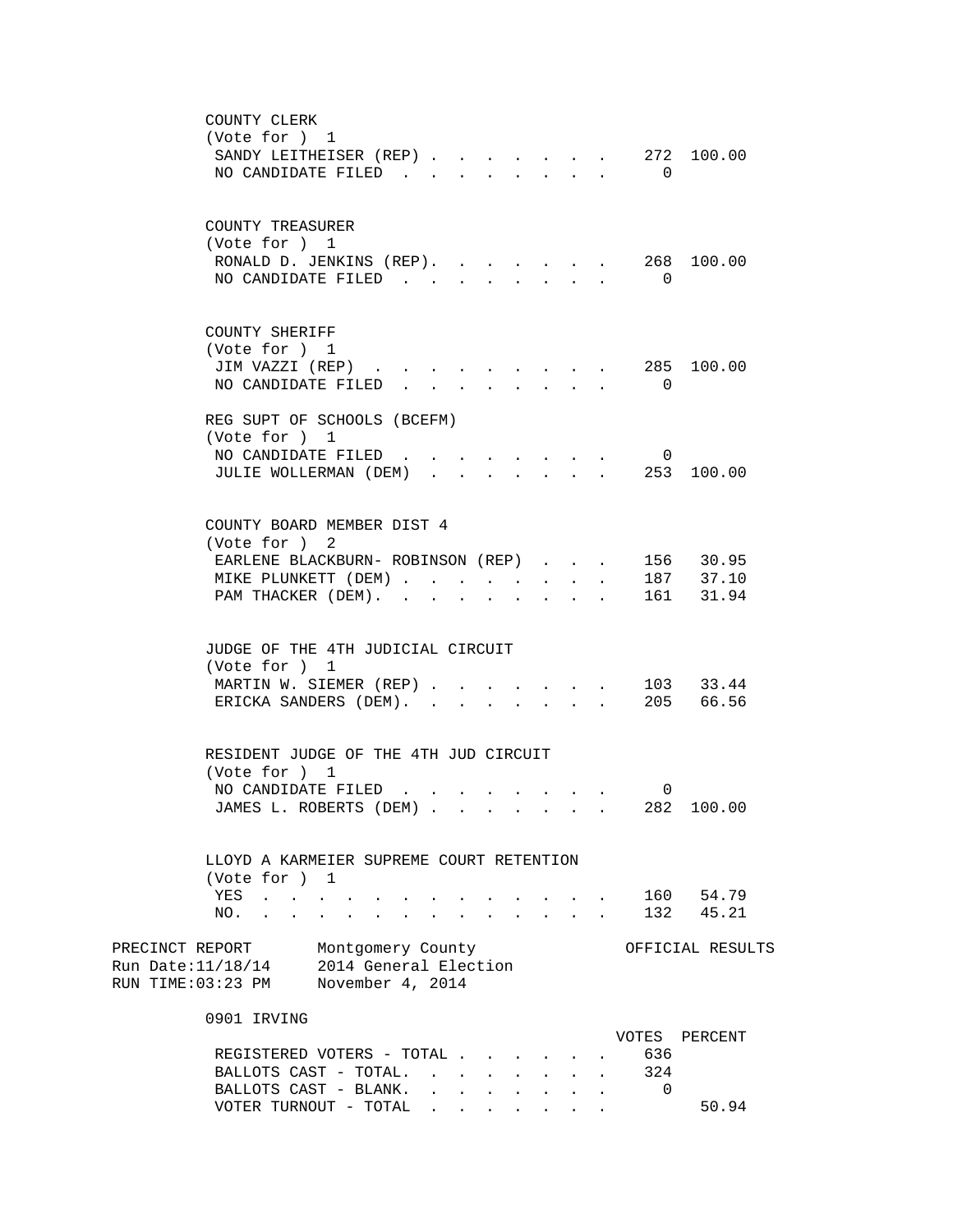VOTER TURNOUT - BLANK . . . . . . .

## VICTIMS RIGHTS CONSTITUTION (Vote for ) 1 YES . . . . . . . . . . . . . 190 68.10 NO. . . . . . . . . . . . . . 89 31.90 VOTING RIGHTS CONSTITUTION (Vote for ) 1 YES . . . . . . . . . . . . . 156 55.91 NO. . . . . . . . . . . . . . 123 44.09 STATE ADVISORY - MINIMUM WAGE (Vote for ) 1 YES . . . . . . . . . . . . . 185 59.49 NO. . . . . . . . . . . . . . 126 40.51 STATE ADVISORY - WOMEN'S HEALTH (Vote for ) 1 YES . . . . . . . . . . . . . 195 63.73 NO. . . . . . . . . . . . . . 111 36.27 STATE ADVISORY - MILLIONAIRE'S TAX (Vote for ) 1 YES . . . . . . . . . . . . . 170 57.05 NO. . . . . . . . . . . . . . 128 42.95 UNITED STATES SENATOR (Vote for ) 1 JAMES D. "JIM" OBERWEIS (REP). . . . . 170 53.97<br>RICHARD J. DURBIN (DEM). . . . . . . 127 40.32 RICHARD J. DURBIN (DEM). . . . . . . 127 40.32 SHARON HANSEN (LIB) . . . . . . . . 18 5.71 GOVERNOR and LIEUTENANT GOVERNOR (Vote for ) 1 B. RAUNER/E. SANGUINETTI (REP) . . . . 180 57.32 P. QUINN/P. VALLAS (DEM) . . . . . . 104 33.12<br>C. GRIMM/A.CUMMINGS (LIB) . . . . . . 29 9.24<br>WRITE-IN C. GRIMM/A.CUMMINGS (LIB) . . . . . . 29 9.24<br>WRITE-IN. . . . . . . . . . . . 1 .32 WRITE-IN. . . . . . . . . . . . 1 ATTORNEY GENERAL (Vote for ) 1 PAUL M. SCHIMPF (REP) . . . . . . . 155 49.21 LISA MADIGAN (DEM) . . . . . . . . 144 45.71 BEN KOYL (LIB). . . . . . . . . . 16 5.08 SECRETARY OF STATE (Vote for ) 1 MICHAEL WEBSTER (REP) . . . . . . 133 41.56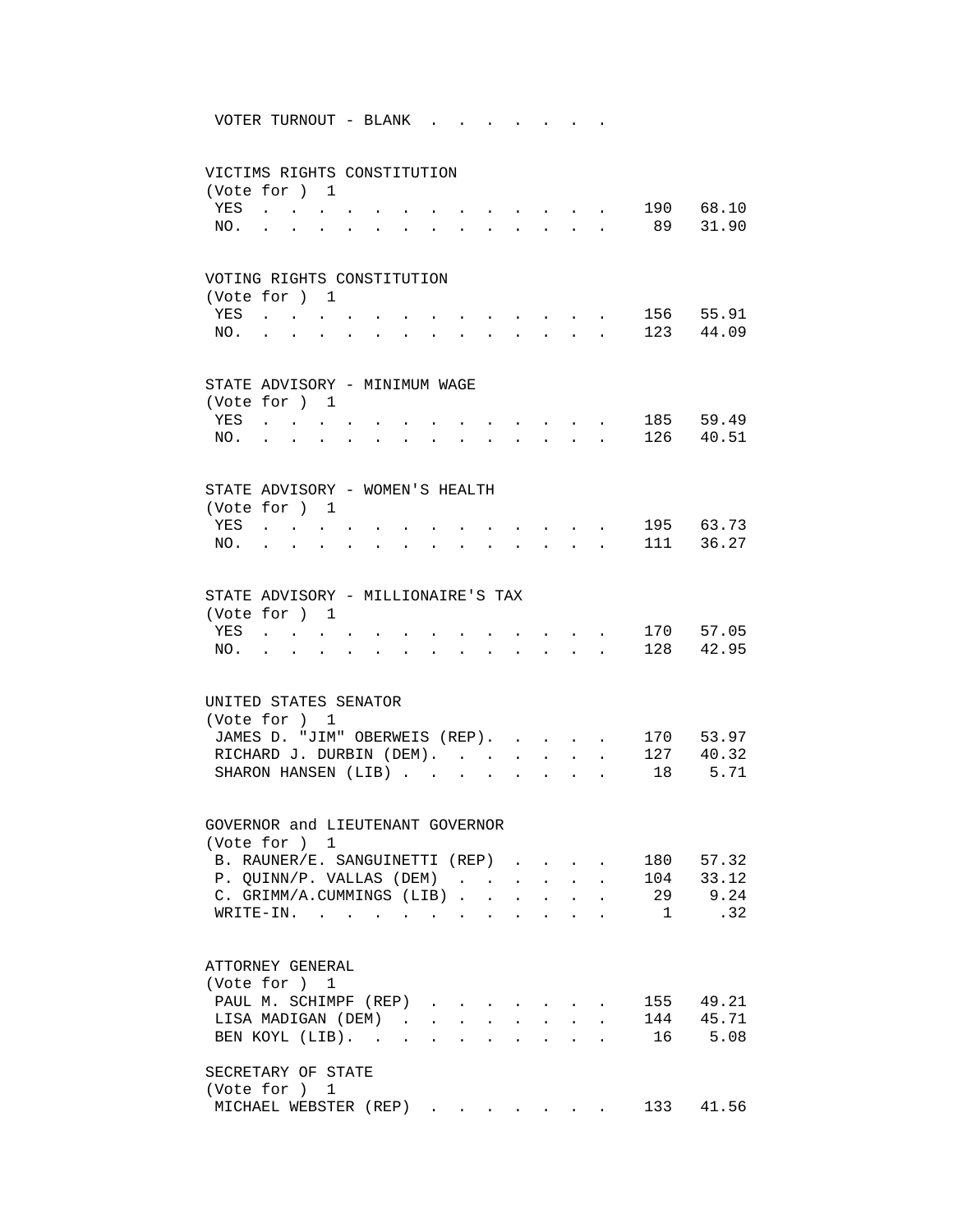| 174 54.38<br>JESSE WHITE (DEM).<br>$\sim 10^{-10}$<br><b>Service</b> State<br>$\mathbf{r} = \mathbf{r} + \mathbf{r}$<br>13 4.06<br>CHRISTOPHER MICHEL (LIB).<br>$\sim$<br>$\mathbf{r}$ $\mathbf{r}$ |
|-----------------------------------------------------------------------------------------------------------------------------------------------------------------------------------------------------|
| COMPTROLLER                                                                                                                                                                                         |
| (Vote for ) 1                                                                                                                                                                                       |
| JUDY BAAR TOPINKA (REP).<br>181 57.46                                                                                                                                                               |
| SHEILA SIMON (DEM)<br>$\sim$                                                                                                                                                                        |
| 23 7.30<br>JULIE FOX (LIB)                                                                                                                                                                          |
| TREASURER                                                                                                                                                                                           |
| (Vote for ) 1                                                                                                                                                                                       |
| TOM CROSS (REP)<br>169 55.05                                                                                                                                                                        |
| . 122 39.74<br>MICHAEL W. FRERICHS (DEM)<br>16 5.21                                                                                                                                                 |
| MATTHEW SKOPEK (LIB).                                                                                                                                                                               |
| REPRESENTATIVE IN CONGRESS 13TH DIST                                                                                                                                                                |
| (Vote for ) 1<br>. 197 62.15<br>RODNEY DAVIS (REP)                                                                                                                                                  |
| ANN E. CALLIS (DEM) 120 37.85                                                                                                                                                                       |
|                                                                                                                                                                                                     |
| STATE SENATOR IN THE 48TH DIST                                                                                                                                                                      |
| (Vote for ) 1                                                                                                                                                                                       |
| 155 49.05<br>LINDA LITTLE (REP).<br>161 50.95<br>ANDY MANAR (DEM).                                                                                                                                  |
|                                                                                                                                                                                                     |
| STATE REP IN THE 95TH DIST                                                                                                                                                                          |
| (Vote for ) 1<br>280                                                                                                                                                                                |
| WAYNE ARTHUR ROSENTHAL (REP)<br>100.00<br>NO CANDIDATE FILED<br>$\overline{0}$<br>$\cdot$ $\cdot$ $\cdot$                                                                                           |
|                                                                                                                                                                                                     |
| COUNTY CLERK                                                                                                                                                                                        |
| (Vote for ) 1                                                                                                                                                                                       |
| SANDY LEITHEISER (REP)<br>290 100.00                                                                                                                                                                |
| NO CANDIDATE FILED<br>$\cdots$ . $\cdots$ 0                                                                                                                                                         |
| COUNTY TREASURER                                                                                                                                                                                    |
| (Vote for ) 1                                                                                                                                                                                       |
| RONALD D. JENKINS (REP).<br>287 100.00<br>$\mathbf{r} = \mathbf{r}$                                                                                                                                 |
| NO CANDIDATE FILED<br>$\Omega$<br>$\sim$                                                                                                                                                            |
| COUNTY SHERIFF                                                                                                                                                                                      |
| (Vote for ) 1                                                                                                                                                                                       |
| JIM VAZZI (REP)<br>281<br>100.00                                                                                                                                                                    |
| NO CANDIDATE FILED.<br>$\Omega$                                                                                                                                                                     |
| REG SUPT OF SCHOOLS (BCEFM)                                                                                                                                                                         |
| (Vote for ) 1<br>NO CANDIDATE FILED<br>0                                                                                                                                                            |
| JULIE WOLLERMAN (DEM)<br>236 100.00                                                                                                                                                                 |
|                                                                                                                                                                                                     |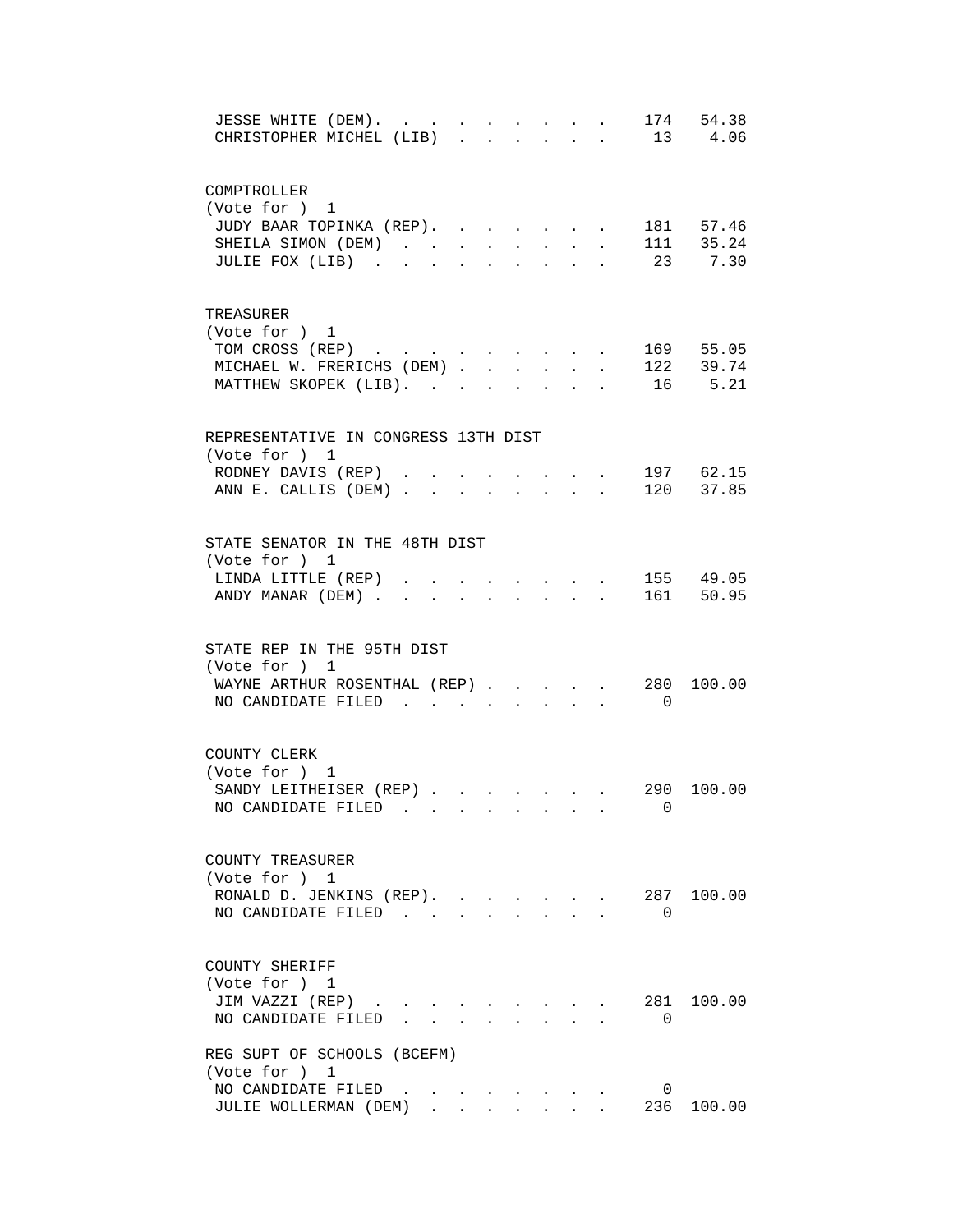| COUNTY BOARD MEMBER DIST 3<br>(Vote for ) 2<br>JAY L. MARTIN (REP)<br>147 31.34<br>$201$ 42.86<br>EVAN YOUNG (REP)<br>$\sim$<br>$\mathbf{L}$<br>$\sim$<br>$\sim$<br>$\cdot$ 121 25.80<br>GEORGE L. BLANKENSHIP (DEM)                                                                                                                                           |
|----------------------------------------------------------------------------------------------------------------------------------------------------------------------------------------------------------------------------------------------------------------------------------------------------------------------------------------------------------------|
| JUDGE OF THE 4TH JUDICIAL CIRCUIT<br>(Vote for ) 1<br>MARTIN W. SIEMER (REP) .<br>$\cdot$ 137 46.60<br>$\ddot{\phantom{a}}$<br>ERICKA SANDERS (DEM).<br>157 53.40<br>$\cdot$ $\cdot$ $\cdot$ $\cdot$ $\cdot$                                                                                                                                                   |
| RESIDENT JUDGE OF THE 4TH JUD CIRCUIT<br>(Vote for ) 1<br>NO CANDIDATE FILED<br>$\overline{0}$<br>JAMES L. ROBERTS (DEM) 257 100.00                                                                                                                                                                                                                            |
| LLOYD A KARMEIER SUPREME COURT RETENTION<br>(Vote for ) 1<br>$\cdot$ 150 52.45<br>YES<br>136 47.55<br>$\mathbf{r} = \mathbf{r} \times \mathbf{r}$ , where $\mathbf{r} = \mathbf{r} \times \mathbf{r}$ , where $\mathbf{r} = \mathbf{r} \times \mathbf{r}$<br>$NO.$ $.$<br>$\sim$<br>$\mathbf{L}$<br>$\sim$<br>$\sim$                                           |
| PRECINCT REPORT Montgomery County<br>OFFICIAL RESULTS<br>Run Date:11/18/14 2014 General Election<br>RUN TIME:03:23 PM November 4, 2014                                                                                                                                                                                                                         |
| 1001 NOKOMIS 1<br>VOTES PERCENT<br>222<br>REGISTERED VOTERS - TOTAL<br>$\cdot$ $\cdot$ $\cdot$ $\cdot$ 107<br>BALLOTS CAST - TOTAL.<br>BALLOTS CAST - BLANK.<br>$\cdot$ $\cdot$ $\cdot$ 0<br>$\mathbf{L}$<br>VOTER TURNOUT - TOTAL<br>48.20<br>$\ddot{\phantom{0}}$<br>$\mathbf{L}$ and $\mathbf{L}$<br>VOTER TURNOUT - BLANK                                  |
| VICTIMS RIGHTS CONSTITUTION<br>(Vote for ) 1<br>65 67.71<br>YES<br>31<br>32.29<br>NO.<br>the contract of the contract of the contract of the contract of the contract of<br>$\sim$                                                                                                                                                                             |
| VOTING RIGHTS CONSTITUTION<br>(Vote for ) 1<br>50<br>52.08<br>YES<br>$\mathbf{L} = \mathbf{L}$<br>46<br>47.92<br>NO.                                                                                                                                                                                                                                           |
| STATE ADVISORY - MINIMUM WAGE<br>(Vote for ) 1<br>61 —<br>59.22<br>YES<br>and the contract of the con-<br>42<br>40.78<br>NO.<br>and a series of the contract of the series of the series of the series of the series of the series of the series of the series of the series of the series of the series of the series of the series of the series of the seri |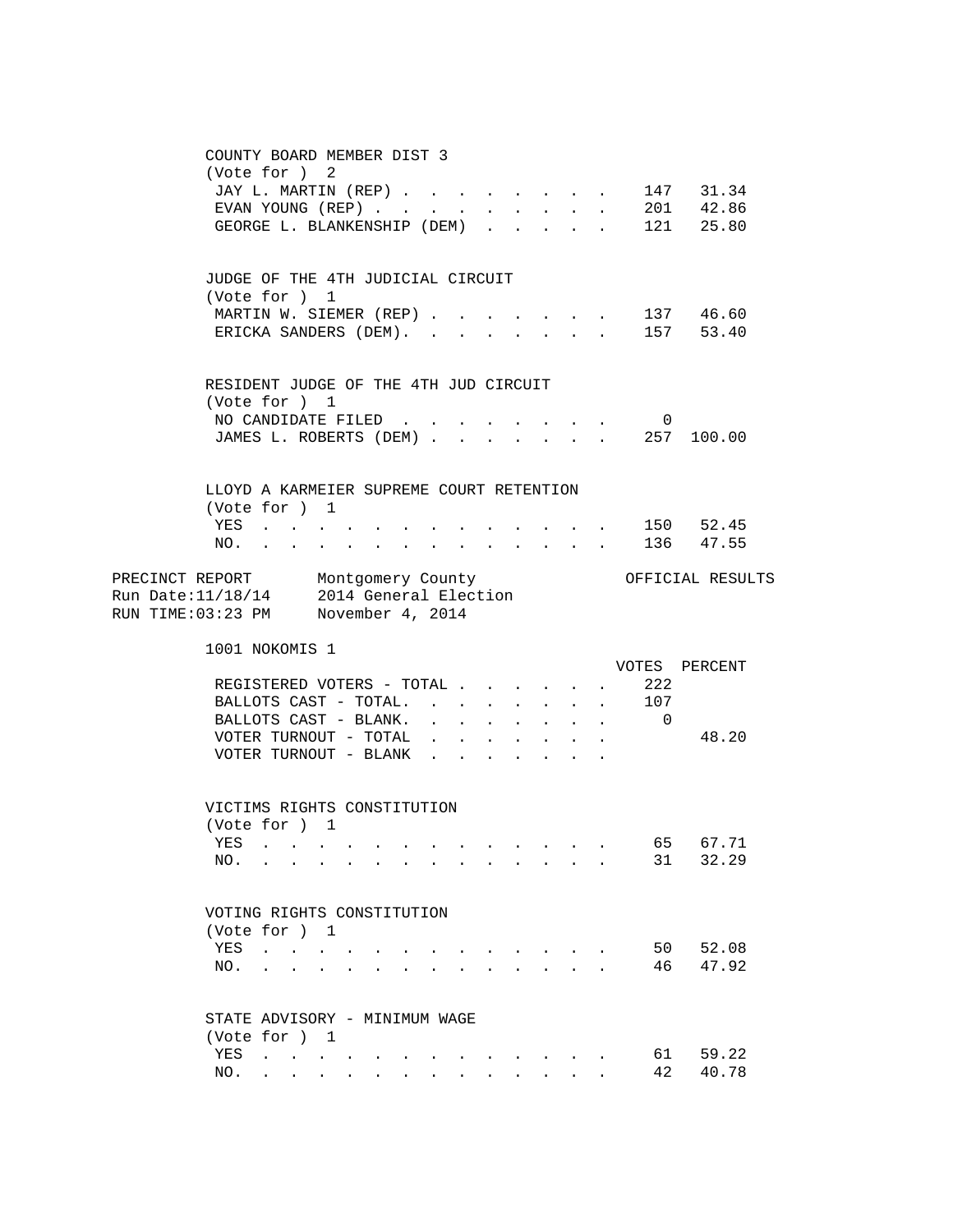| STATE ADVISORY - WOMEN'S HEALTH<br>(Vote for ) 1                                                                                                                                                                                                                                                                                        |
|-----------------------------------------------------------------------------------------------------------------------------------------------------------------------------------------------------------------------------------------------------------------------------------------------------------------------------------------|
| 61 59.80<br>YES<br>$\mathbf{r}$ . The contract of the contract of the contract of the contract of the contract of the contract of the contract of the contract of the contract of the contract of the contract of the contract of the contract of th<br>the contract of the contract of the contract of the contract of the contract of |
| 41 40.20<br>NO.<br><b>Contract Contract</b><br>$\mathbf{r} = \mathbf{r} + \mathbf{r} + \mathbf{r} + \mathbf{r} + \mathbf{r}$<br>$\ddot{\phantom{0}}$<br>$\bullet$ . The set of $\bullet$<br>$\sim$                                                                                                                                      |
|                                                                                                                                                                                                                                                                                                                                         |
| STATE ADVISORY - MILLIONAIRE'S TAX                                                                                                                                                                                                                                                                                                      |
| (Vote for ) 1                                                                                                                                                                                                                                                                                                                           |
| 68 66.67<br>YES                                                                                                                                                                                                                                                                                                                         |
| 34 33.33<br>NO.                                                                                                                                                                                                                                                                                                                         |
|                                                                                                                                                                                                                                                                                                                                         |
| UNITED STATES SENATOR                                                                                                                                                                                                                                                                                                                   |
| (Vote for ) 1                                                                                                                                                                                                                                                                                                                           |
| 63 58.88<br>JAMES D. "JIM" OBERWEIS (REP).<br>$\ddot{\phantom{a}}$                                                                                                                                                                                                                                                                      |
| RICHARD J. DURBIN (DEM).<br>36 33.64<br>$\sim$                                                                                                                                                                                                                                                                                          |
| SHARON HANSEN (LIB).<br>8<br>7.48<br>$\ddot{\phantom{a}}$                                                                                                                                                                                                                                                                               |
|                                                                                                                                                                                                                                                                                                                                         |
| GOVERNOR and LIEUTENANT GOVERNOR                                                                                                                                                                                                                                                                                                        |
| (Vote for ) 1<br>B. RAUNER/E. SANGUINETTI (REP)<br>56 52.83                                                                                                                                                                                                                                                                             |
| $\sim$ 100 $\sim$                                                                                                                                                                                                                                                                                                                       |
| 37 34.91<br>P. QUINN/P. VALLAS (DEM)<br>13 12.26                                                                                                                                                                                                                                                                                        |
| C. GRIMM/A.CUMMINGS (LIB).<br>$\ddot{\phantom{a}}$<br>$\ddot{\phantom{a}}$<br>$\ddot{\phantom{a}}$                                                                                                                                                                                                                                      |
| $WRITE-IN.$ .<br>$\Omega$<br>$\mathbf{L} = \mathbf{L} \mathbf{L} = \mathbf{L} \mathbf{L}$<br>$\ddot{\phantom{a}}$                                                                                                                                                                                                                       |
|                                                                                                                                                                                                                                                                                                                                         |
| ATTORNEY GENERAL                                                                                                                                                                                                                                                                                                                        |
| (Vote for ) 1                                                                                                                                                                                                                                                                                                                           |
| 52 49.52<br>PAUL M. SCHIMPF (REP)                                                                                                                                                                                                                                                                                                       |
| 48 45.71<br>LISA MADIGAN (DEM)<br>$\ddot{\phantom{0}}$<br>$\bullet$ .<br><br><br><br><br><br><br><br><br><br><br><br><br>$\bullet$ .<br><br><br><br><br><br><br><br><br><br><br><br><br>$\ddot{\phantom{0}}$                                                                                                                            |
| 5 4.76<br>BEN KOYL (LIB).<br>$\sim$<br>$\ddot{\phantom{a}}$<br>$\ddot{\phantom{0}}$<br>$\bullet$ . The set of $\bullet$                                                                                                                                                                                                                 |
| SECRETARY OF STATE                                                                                                                                                                                                                                                                                                                      |
| (Vote for ) 1                                                                                                                                                                                                                                                                                                                           |
| 42 39.62<br>MICHAEL WEBSTER (REP)                                                                                                                                                                                                                                                                                                       |
| 57 53.77<br>JESSE WHITE (DEM).<br>$\sim 10^{-11}$<br>$\mathbf{L}$<br>$\sim 10^{-11}$<br>$\mathbf{r}$<br>$\sim$<br>$\mathbf{L}$                                                                                                                                                                                                          |
| 7 6.60<br>CHRISTOPHER MICHEL (LIB)<br>$\mathbf{1}$ $\mathbf{1}$ $\mathbf{1}$ $\mathbf{1}$ $\mathbf{1}$<br>$\mathbf{r}$                                                                                                                                                                                                                  |
|                                                                                                                                                                                                                                                                                                                                         |
| COMPTROLLER                                                                                                                                                                                                                                                                                                                             |
| (Vote for ) 1                                                                                                                                                                                                                                                                                                                           |
| JUDY BAAR TOPINKA (REP).<br>63.55<br>68                                                                                                                                                                                                                                                                                                 |
| 25.23<br>SHEILA SIMON (DEM).<br>27<br>$\sim$                                                                                                                                                                                                                                                                                            |
| 11.21<br>JULIE FOX (LIB).<br>12<br>$\mathbf{r}$                                                                                                                                                                                                                                                                                         |
|                                                                                                                                                                                                                                                                                                                                         |
| TREASURER                                                                                                                                                                                                                                                                                                                               |
| (Vote for ) 1                                                                                                                                                                                                                                                                                                                           |
| TOM CROSS (REP)<br>63 60.00                                                                                                                                                                                                                                                                                                             |
| MICHAEL W. FRERICHS (DEM).<br>34<br>32.38                                                                                                                                                                                                                                                                                               |
| MATTHEW SKOPEK (LIB).<br>7.62<br>8                                                                                                                                                                                                                                                                                                      |
|                                                                                                                                                                                                                                                                                                                                         |
| REPRESENTATIVE IN CONGRESS 13TH DIST<br>(Vote for ) 1                                                                                                                                                                                                                                                                                   |
| 80 74.77<br>RODNEY DAVIS (REP)                                                                                                                                                                                                                                                                                                          |
|                                                                                                                                                                                                                                                                                                                                         |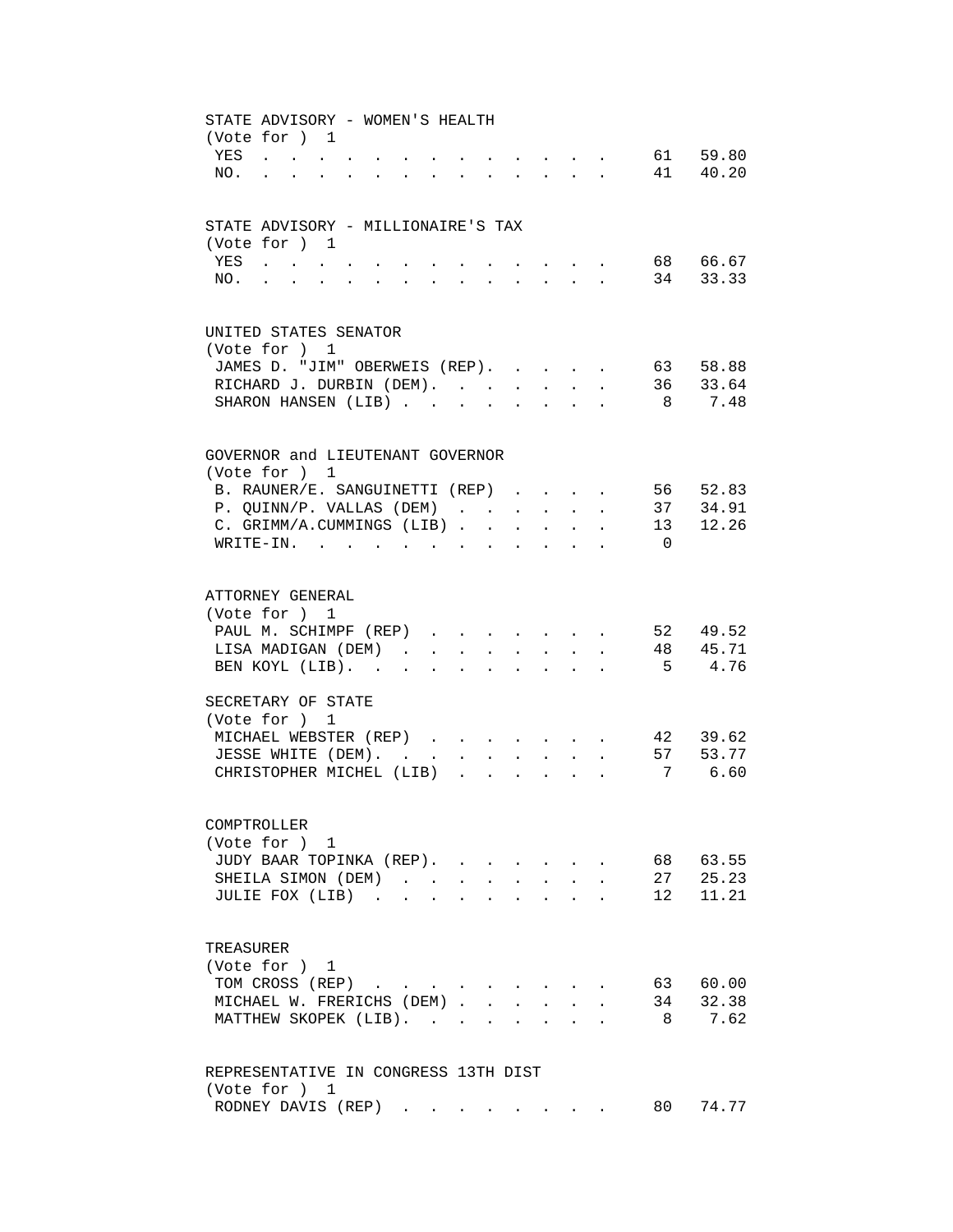| 27 25.23<br>ANN E. CALLIS (DEM)                                                                                                                                                                                              |
|------------------------------------------------------------------------------------------------------------------------------------------------------------------------------------------------------------------------------|
| STATE SENATOR IN THE 48TH DIST<br>(Vote for ) 1                                                                                                                                                                              |
| 59 55.14<br>LINDA LITTLE (REP).<br>ANDY MANAR (DEM).<br>48 44.86                                                                                                                                                             |
| STATE REP IN THE 95TH DIST<br>(Vote for ) 1<br>94<br>WAYNE ARTHUR ROSENTHAL (REP)<br>100.00<br>NO CANDIDATE FILED<br>$\overline{0}$<br>$\sim$                                                                                |
| COUNTY CLERK<br>(Vote for ) 1<br>100.00<br>SANDY LEITHEISER (REP).<br>100<br>$\sim$<br>$\bullet$ .<br><br><br><br><br><br><br><br><br><br><br><br>NO CANDIDATE FILED.<br>$\Omega$<br>$\sim$ $\sim$<br>$\mathbf{L}$<br>$\sim$ |
| COUNTY TREASURER<br>(Vote for ) 1<br>100 100.00<br>RONALD D. JENKINS (REP).<br>$\mathbf{L}$<br>$\cdot$ $\cdot$<br>NO CANDIDATE FILED<br>$\Omega$                                                                             |
| COUNTY SHERIFF<br>(Vote for ) 1<br>JIM VAZZI (REP)<br>100<br>100.00<br>$\cdot$ $\cdot$ $\cdot$ $\cdot$ $\cdot$<br>NO CANDIDATE FILED<br>0<br>$\mathbf{L}$<br>$\mathbf{L} = \mathbf{L}$<br>$\cdot$ $\cdot$ $\cdot$ $\cdot$    |
| REG SUPT OF SCHOOLS (BCEFM)<br>(Vote for ) 1<br>NO CANDIDATE FILED<br>$\overline{\mathbf{0}}$<br>JULIE WOLLERMAN (DEM)<br>82<br>100.00<br>$\mathbf{L}$<br>$\sim$                                                             |
| COUNTY BOARD MEMBER DIST 2<br>(Vote for $)$ 1<br>74<br>71.15<br>JOSEPH V. GASPARICH (REP)<br>30 28.85<br>KEITH E. HANCOCK (DEM)<br>$\bullet$ .                                                                               |
| JUDGE OF THE 4TH JUDICIAL CIRCUIT<br>(Vote for ) 1<br>50 52.08<br>MARTIN W. SIEMER (REP)<br>46 47.92<br>ERICKA SANDERS (DEM).                                                                                                |
| RESIDENT JUDGE OF THE 4TH JUD CIRCUIT<br>(Vote for ) 1<br>NO CANDIDATE FILED<br>$\overline{0}$<br>JAMES L. ROBERTS (DEM).<br>82<br>100.00<br>$\sim$ $\sim$<br>$\mathbf{L}$<br>$\mathbf{L}$<br>$\sim$<br>$\mathbf{L}$         |

LLOYD A KARMEIER SUPREME COURT RETENTION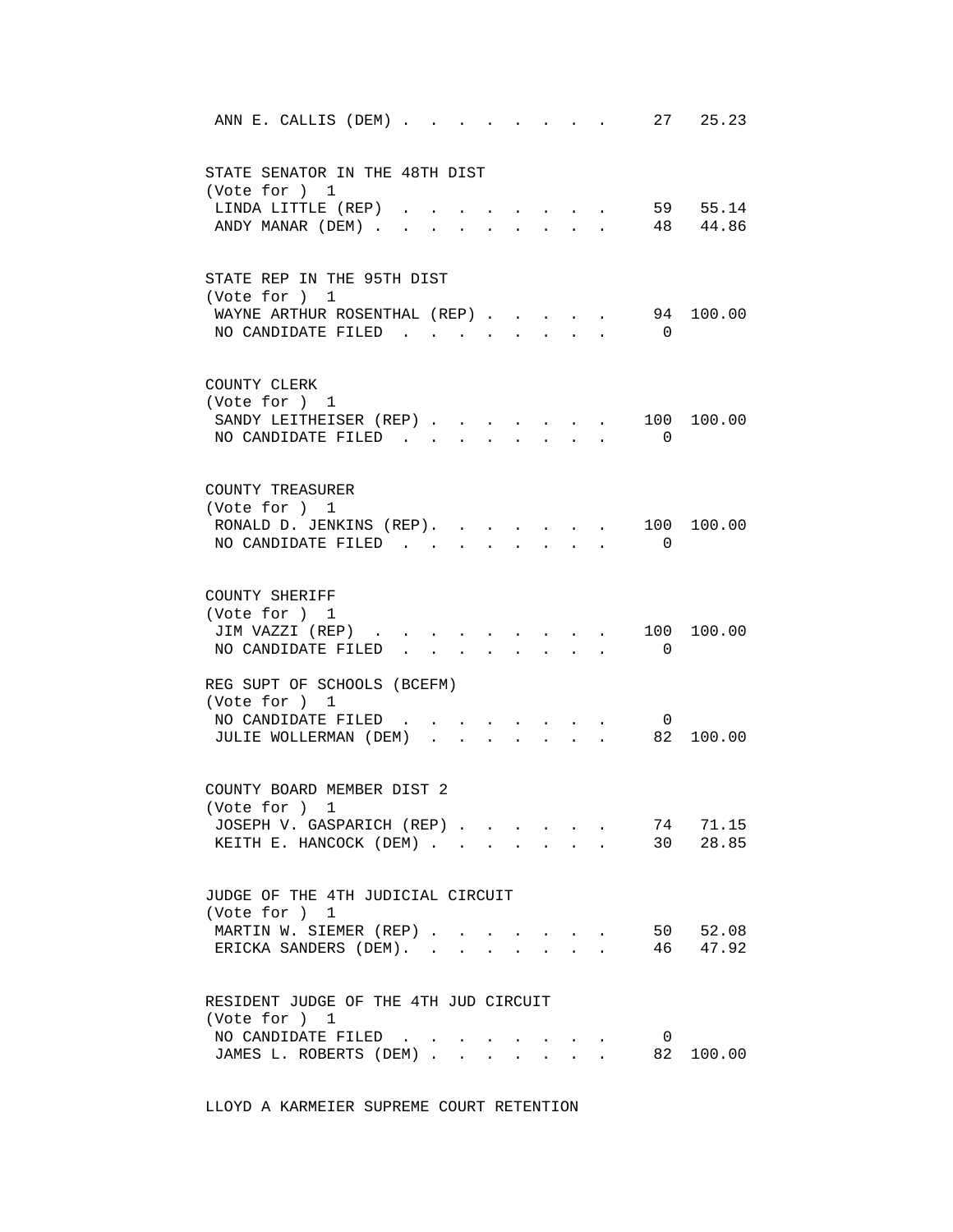(Vote for ) 1 YES . . . . . . . . . . . . . . 51 56.04 NO. . . . . . . . . . . . . . 40 43.96 PRECINCT REPORT Montgomery County Orriclal RESULTS Run Date:11/18/14 2014 General Election RUN TIME:03:23 PM November 4, 2014 1002 NOKOMIS 2 VOTES PERCENT REGISTERED VOTERS - TOTAL . . . . . . 620<br>BALLOTS CAST - TOTAL. . . . . . . . 329 BALLOTS CAST - TOTAL. . . . . . . . BALLOTS CAST - BLANK. . . . . . . . 0 VOTER TURNOUT - TOTAL . . . . . . . . 53.06 VOTER TURNOUT - BLANK . . . . . . VICTIMS RIGHTS CONSTITUTION (Vote for ) 1 YES . . . . . . . . . . . . . 196 66.89 NO. . . . . . . . . . . . . . 97 33.11 VOTING RIGHTS CONSTITUTION (Vote for ) 1 YES . . . . . . . . . . . . . 162 57.04 NO. . . . . . . . . . . . . . 122 42.96 STATE ADVISORY - MINIMUM WAGE (Vote for ) 1 YES . . . . . . . . . . . . . 158 49.69 NO. . . . . . . . . . . . . . 160 50.31 STATE ADVISORY - WOMEN'S HEALTH (Vote for ) 1 YES . . . . . . . . . . . . . 171 53.94 NO. . . . . . . . . . . . . . 146 46.06 STATE ADVISORY - MILLIONAIRE'S TAX (Vote for ) 1 YES . . . . . . . . . . . . . 185 59.87 NO. . . . . . . . . . . . . . 124 40.13 UNITED STATES SENATOR (Vote for ) 1 JAMES D. "JIM" OBERWEIS (REP). . . . . 197 60.80 RICHARD J. DURBIN (DEM). . . . . . . 108 33.33 SHARON HANSEN (LIB) . . . . . . . . 19 5.86 GOVERNOR and LIEUTENANT GOVERNOR (Vote for ) 1 B. RAUNER/E. SANGUINETTI (REP) . . . . 200 61.73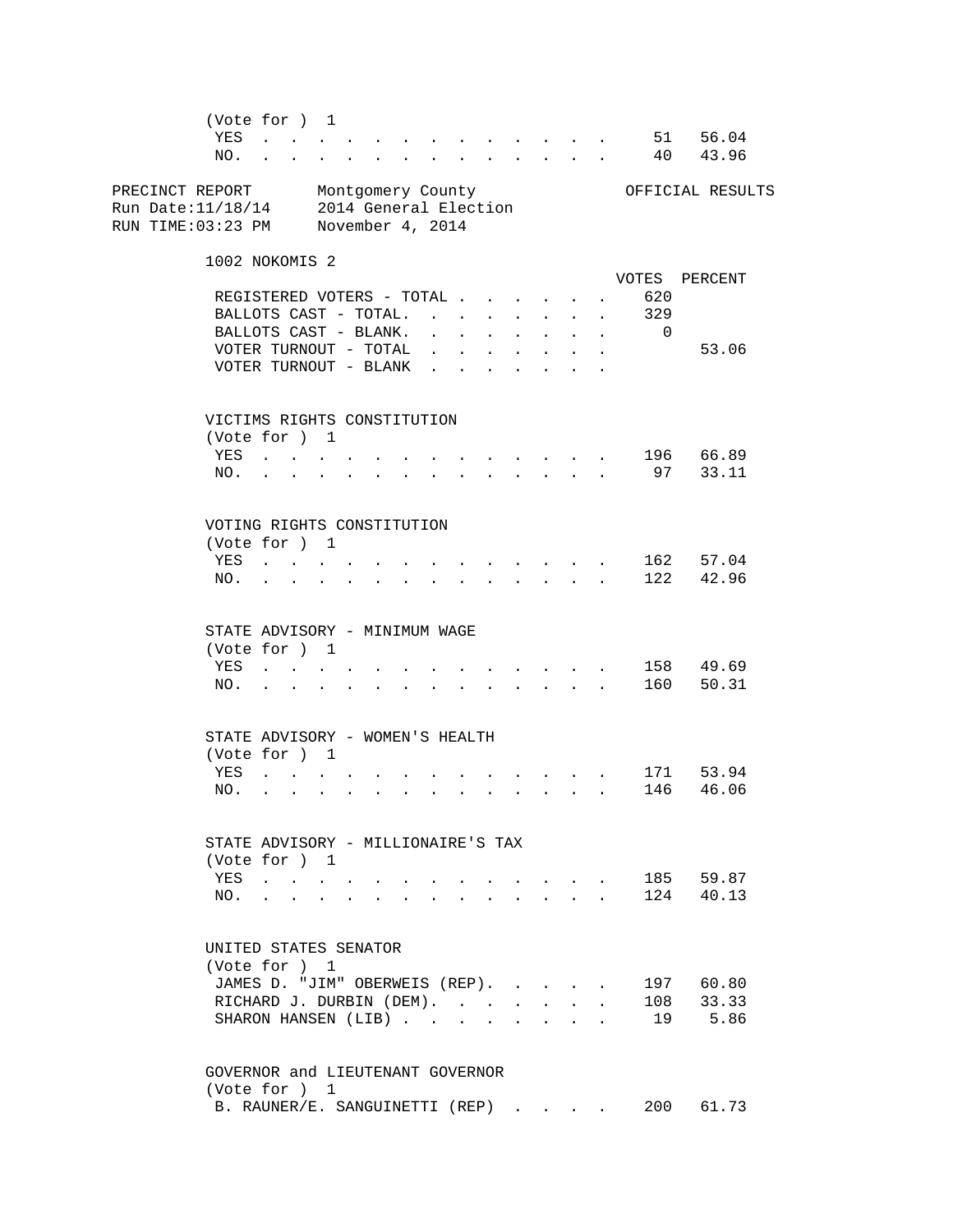| P. QUINN/P. VALLAS (DEM)<br>C. GRIMM/A.CUMMINGS (LIB). |  | $\mathbf{r}$ | $\ddot{\phantom{a}}$ | $\mathbf{L}$ | $\mathbf{L}^{\text{max}}$ | $\ddot{\phantom{a}}$ |                | 102 31.48<br>21 6.48<br>.31 |
|--------------------------------------------------------|--|--------------|----------------------|--------------|---------------------------|----------------------|----------------|-----------------------------|
| WRITE-IN. .                                            |  |              |                      |              |                           |                      | $\overline{1}$ |                             |
| ATTORNEY GENERAL<br>(Vote for ) 1                      |  |              |                      |              |                           |                      |                |                             |
| PAUL M. SCHIMPF (REP)                                  |  |              |                      |              |                           |                      |                | 170 52.15                   |
| LISA MADIGAN (DEM)                                     |  | $\sim$ $-$   |                      |              | <b>All Contracts</b>      |                      |                | . 146 44.79                 |
| BEN KOYL (LIB).                                        |  |              |                      |              |                           |                      |                | 10 3.07                     |
| SECRETARY OF STATE                                     |  |              |                      |              |                           |                      |                |                             |
| (Vote for ) 1                                          |  |              |                      |              |                           |                      |                | 129 39.69                   |
| MICHAEL WEBSTER (REP)<br>JESSE WHITE (DEM). 185 56.92  |  |              |                      |              |                           |                      |                |                             |
| CHRISTOPHER MICHEL (LIB) 11 3.38                       |  |              |                      |              |                           |                      |                |                             |
|                                                        |  |              |                      |              |                           |                      |                |                             |
| COMPTROLLER                                            |  |              |                      |              |                           |                      |                |                             |
| (Vote for ) 1                                          |  |              |                      |              |                           |                      |                |                             |
| JUDY BAAR TOPINKA (REP).                               |  |              |                      |              |                           |                      |                | 218 67.49                   |
| SHEILA SIMON (DEM)                                     |  |              |                      |              |                           | $\Delta$ .           |                | 89 27.55<br>16 4.95         |
| JULIE FOX (LIB)                                        |  |              |                      |              |                           |                      |                |                             |
| TREASURER                                              |  |              |                      |              |                           |                      |                |                             |
| (Vote for ) 1                                          |  |              |                      |              |                           |                      |                |                             |
| TOM CROSS (REP)                                        |  |              |                      |              |                           |                      |                | 195 62.10                   |
| MICHAEL W. FRERICHS (DEM).                             |  | $\sim$       | $\mathbf{r}$         |              | $\ddot{\phantom{a}}$      |                      |                | $104$ $33.12$               |
| MATTHEW SKOPEK (LIB).                                  |  |              |                      |              |                           |                      |                | 15 4.78                     |
| REPRESENTATIVE IN CONGRESS 13TH DIST                   |  |              |                      |              |                           |                      |                |                             |
| (Vote for ) 1                                          |  |              |                      |              |                           |                      |                |                             |
| RODNEY DAVIS (REP)                                     |  |              |                      |              |                           |                      |                | 233 71.91                   |
| ANN E. CALLIS (DEM)                                    |  |              |                      |              | $\ddot{\phantom{0}}$      |                      |                | 91 28.09                    |
| STATE SENATOR IN THE 48TH DIST                         |  |              |                      |              |                           |                      |                |                             |
| (Vote for ) 1                                          |  |              |                      |              |                           |                      |                |                             |
| LINDA LITTLE (REP)                                     |  |              |                      |              |                           |                      |                | 166 51.39                   |
| ANDY MANAR (DEM)                                       |  |              |                      |              |                           |                      |                | 157 48.61                   |
|                                                        |  |              |                      |              |                           |                      |                |                             |
| STATE REP IN THE 95TH DIST                             |  |              |                      |              |                           |                      |                |                             |
| (Vote for ) 1<br>WAYNE ARTHUR ROSENTHAL (REP)          |  |              |                      |              |                           |                      |                | 297 100.00                  |
| NO CANDIDATE FILED                                     |  |              |                      |              |                           |                      | $\Omega$       |                             |
|                                                        |  |              |                      |              |                           |                      |                |                             |
| COUNTY CLERK                                           |  |              |                      |              |                           |                      |                |                             |
| (Vote for ) 1                                          |  |              |                      |              |                           |                      |                |                             |
| SANDY LEITHEISER (REP)                                 |  |              |                      |              |                           |                      | 308            | 100.00                      |
| NO CANDIDATE FILED                                     |  |              |                      |              |                           |                      | 0              |                             |

COUNTY TREASURER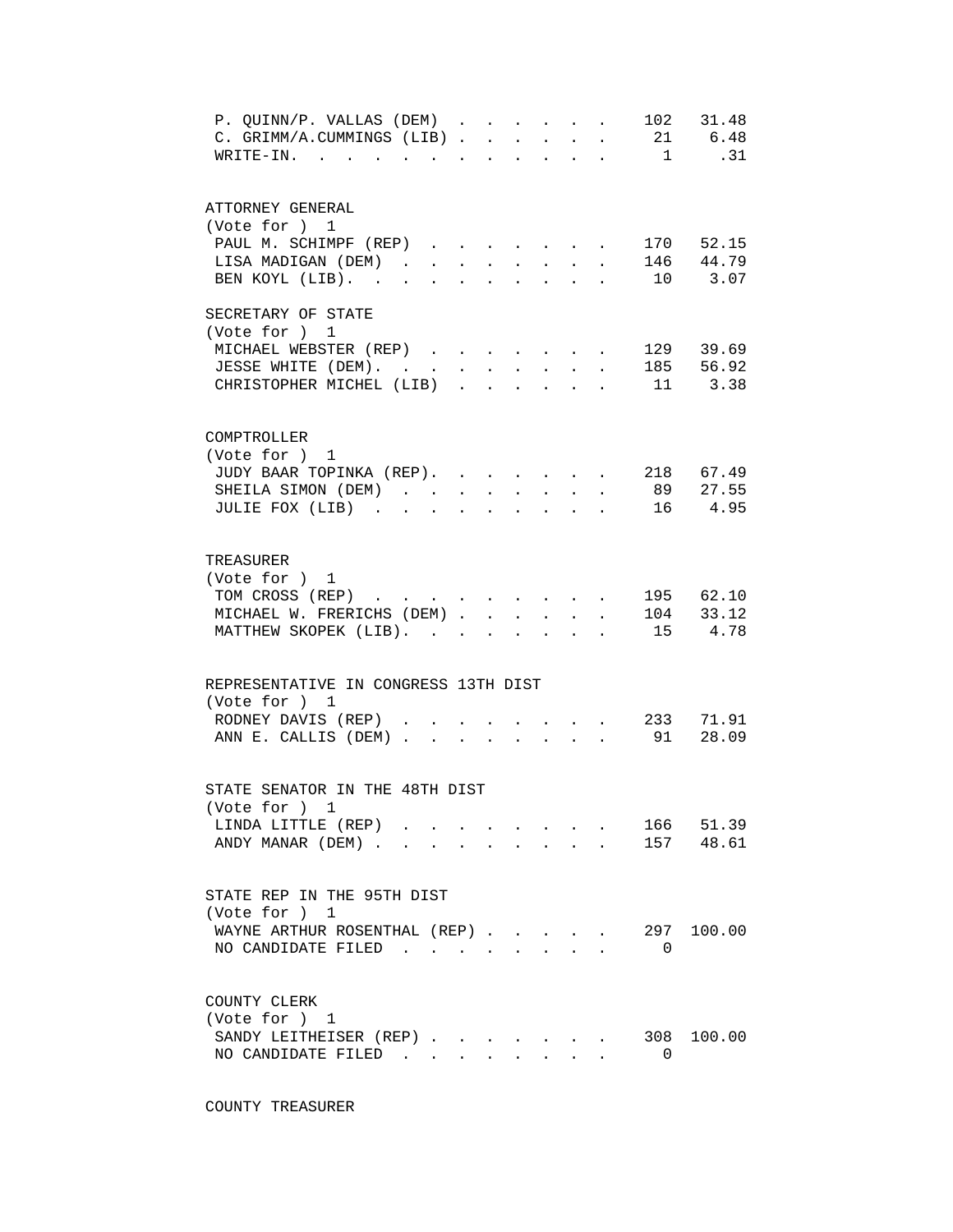| (Vote for ) 1<br>RONALD D. JENKINS (REP).<br>NO CANDIDATE FILED.<br>$\sim$                                                                                                                                                                                                                                                                                                                                                                                                                | 308 100.00<br>$\overline{0}$                                     |
|-------------------------------------------------------------------------------------------------------------------------------------------------------------------------------------------------------------------------------------------------------------------------------------------------------------------------------------------------------------------------------------------------------------------------------------------------------------------------------------------|------------------------------------------------------------------|
| COUNTY SHERIFF<br>(Vote for ) 1<br>JIM VAZZI (REP)<br>NO CANDIDATE FILED.                                                                                                                                                                                                                                                                                                                                                                                                                 | 301 100.00<br>$\Omega$                                           |
| REG SUPT OF SCHOOLS (BCEFM)<br>(Vote for ) 1<br>NO CANDIDATE FILED<br>JULIE WOLLERMAN (DEM)<br>$\mathbf{r}$ , $\mathbf{r}$ , $\mathbf{r}$ , $\mathbf{r}$ , $\mathbf{r}$                                                                                                                                                                                                                                                                                                                   | $\mathbf{0}$<br>246 100.00                                       |
| COUNTY BOARD MEMBER DIST 2<br>(Vote for ) 1<br>JOSEPH V. GASPARICH (REP)<br>KEITH E. HANCOCK (DEM)<br>$\sim$<br>$\ddot{\phantom{a}}$                                                                                                                                                                                                                                                                                                                                                      | 242 74.01<br>85<br>25.99                                         |
| JUDGE OF THE 4TH JUDICIAL CIRCUIT<br>(Vote for )<br>1<br>MARTIN W. SIEMER (REP)<br>$\ddot{\phantom{0}}$<br>ERICKA SANDERS (DEM).                                                                                                                                                                                                                                                                                                                                                          | 160 52.29<br>146 47.71                                           |
| RESIDENT JUDGE OF THE 4TH JUD CIRCUIT<br>(Vote for ) 1<br>NO CANDIDATE FILED<br>JAMES L. ROBERTS (DEM)<br>$\mathbf{r} = \mathbf{r}$ , $\mathbf{r} = \mathbf{r}$                                                                                                                                                                                                                                                                                                                           | $\overline{0}$<br>251 100.00                                     |
| LLOYD A KARMEIER SUPREME COURT RETENTION<br>(Vote for ) 1<br>YES<br>NO.<br>$\sim$                                                                                                                                                                                                                                                                                                                                                                                                         | 164 54.85<br>135 45.15                                           |
| PRECINCT REPORT Montgomery County<br>Run Date: 11/18/14 2014 General Election<br>RUN TIME:03:23 PM November 4, 2014                                                                                                                                                                                                                                                                                                                                                                       | OFFICIAL RESULTS                                                 |
| 1003 NOKOMIS 3<br>REGISTERED VOTERS - TOTAL<br>BALLOTS CAST - TOTAL.<br>$\sim$ $-$<br>$\mathbf{L} = \mathbf{L} \mathbf{L} + \mathbf{L} \mathbf{L}$<br>BALLOTS CAST - BLANK.<br>$\ddot{\phantom{a}}$<br>$\sim$ $\sim$<br>$\begin{array}{cccccccccccccc} \bullet & \bullet & \bullet & \bullet & \bullet & \bullet & \bullet & \bullet & \bullet \end{array}$<br>VOTER TURNOUT - TOTAL<br>$\mathbf{r}$ , $\mathbf{r}$ , $\mathbf{r}$ , $\mathbf{r}$ , $\mathbf{r}$<br>VOTER TURNOUT - BLANK | VOTES PERCENT<br>410<br>211<br>$\mathbf{r}$<br>$\Omega$<br>51.46 |
| VICTIMS RIGHTS CONSTITUTION<br>(Vote for ) 1<br>YES<br>$\mathcal{L}_\mathcal{A}$ . The contribution of the contribution of the contribution of $\mathcal{L}_\mathcal{A}$<br>NO.<br>a construction of the construction of the construction of the construction of the construction of the construction of the construction of the construction of the construction of the construction of the construction of the                                                                          | 124 66.31<br>63<br>33.69                                         |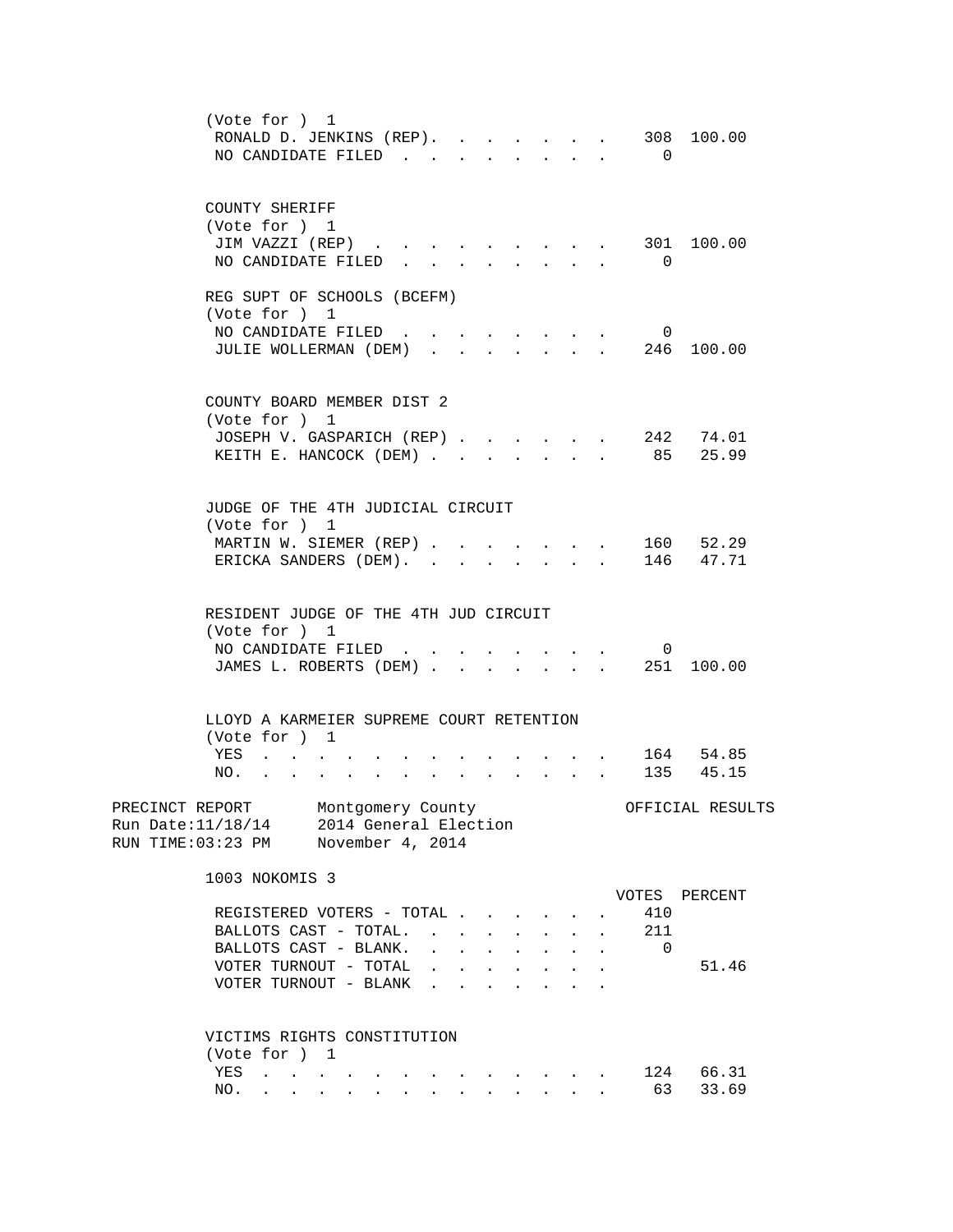| VOTING RIGHTS CONSTITUTION                             |                                                                                                                                                                                                                                |  |                                                                                                                                  |                      |              |                      |                                                                  |                                                             |                           |                                   |              |               |
|--------------------------------------------------------|--------------------------------------------------------------------------------------------------------------------------------------------------------------------------------------------------------------------------------|--|----------------------------------------------------------------------------------------------------------------------------------|----------------------|--------------|----------------------|------------------------------------------------------------------|-------------------------------------------------------------|---------------------------|-----------------------------------|--------------|---------------|
| (Vote for ) 1                                          |                                                                                                                                                                                                                                |  |                                                                                                                                  |                      |              |                      |                                                                  |                                                             |                           |                                   |              |               |
| YES                                                    |                                                                                                                                                                                                                                |  |                                                                                                                                  |                      |              |                      |                                                                  |                                                             |                           | .                                 |              | 106 57.61     |
| NO.                                                    | $\mathbf{r}$ , $\mathbf{r}$ , $\mathbf{r}$ , $\mathbf{r}$                                                                                                                                                                      |  | $\mathbf{r} = \mathbf{r} - \mathbf{r}$ , and $\mathbf{r} = \mathbf{r} - \mathbf{r}$ , and $\mathbf{r} = \mathbf{r} - \mathbf{r}$ |                      |              |                      |                                                                  |                                                             |                           |                                   |              | 78 42.39      |
|                                                        |                                                                                                                                                                                                                                |  |                                                                                                                                  |                      |              |                      |                                                                  |                                                             |                           |                                   |              |               |
|                                                        |                                                                                                                                                                                                                                |  |                                                                                                                                  |                      |              |                      |                                                                  |                                                             |                           |                                   |              |               |
| STATE ADVISORY - MINIMUM WAGE                          |                                                                                                                                                                                                                                |  |                                                                                                                                  |                      |              |                      |                                                                  |                                                             |                           |                                   |              |               |
| (Vote for ) 1                                          |                                                                                                                                                                                                                                |  |                                                                                                                                  |                      |              |                      |                                                                  |                                                             |                           |                                   |              |               |
| YES                                                    | $\sim$                                                                                                                                                                                                                         |  |                                                                                                                                  |                      |              |                      | $\bullet$ .<br><br><br><br><br><br><br><br><br><br><br><br>      |                                                             |                           |                                   |              | 103 53.09     |
| NO.                                                    |                                                                                                                                                                                                                                |  |                                                                                                                                  |                      |              |                      |                                                                  | $\mathcal{L}^{\text{max}}$                                  |                           |                                   |              | 91 46.91      |
|                                                        |                                                                                                                                                                                                                                |  |                                                                                                                                  |                      |              |                      |                                                                  |                                                             |                           |                                   |              |               |
| STATE ADVISORY - WOMEN'S HEALTH                        |                                                                                                                                                                                                                                |  |                                                                                                                                  |                      |              |                      |                                                                  |                                                             |                           |                                   |              |               |
| (Vote for ) 1                                          |                                                                                                                                                                                                                                |  |                                                                                                                                  |                      |              |                      |                                                                  |                                                             |                           |                                   |              |               |
| YES                                                    | and the contract of the state of                                                                                                                                                                                               |  |                                                                                                                                  |                      |              |                      |                                                                  |                                                             |                           |                                   |              | 106 54.64     |
| NO.                                                    | and a series of the contract of the series of the series of the series of the series of the series of the series of the series of the series of the series of the series of the series of the series of the series of the seri |  |                                                                                                                                  |                      |              |                      | $\mathbf{r} = \mathbf{r} + \mathbf{r} + \mathbf{r} + \mathbf{r}$ |                                                             |                           |                                   |              | 88 45.36      |
|                                                        |                                                                                                                                                                                                                                |  |                                                                                                                                  |                      |              |                      |                                                                  |                                                             |                           |                                   |              |               |
| STATE ADVISORY - MILLIONAIRE'S TAX                     |                                                                                                                                                                                                                                |  |                                                                                                                                  |                      |              |                      |                                                                  |                                                             |                           |                                   |              |               |
| (Vote for ) 1                                          |                                                                                                                                                                                                                                |  |                                                                                                                                  |                      |              |                      |                                                                  |                                                             |                           |                                   |              |               |
| YES                                                    |                                                                                                                                                                                                                                |  |                                                                                                                                  |                      |              |                      |                                                                  |                                                             |                           |                                   |              | 124 66.31     |
| NO.                                                    | and the state of the state of the                                                                                                                                                                                              |  | and a series of the contract of the contract of the contract of the contract of the contract of the contract of                  |                      |              |                      |                                                                  |                                                             |                           | and the state of the state of the |              | 63 33.69      |
|                                                        |                                                                                                                                                                                                                                |  |                                                                                                                                  |                      |              |                      |                                                                  |                                                             |                           |                                   |              |               |
|                                                        |                                                                                                                                                                                                                                |  |                                                                                                                                  |                      |              |                      |                                                                  |                                                             |                           |                                   |              |               |
| UNITED STATES SENATOR                                  |                                                                                                                                                                                                                                |  |                                                                                                                                  |                      |              |                      |                                                                  |                                                             |                           |                                   |              |               |
| (Vote for ) 1                                          |                                                                                                                                                                                                                                |  |                                                                                                                                  |                      |              |                      |                                                                  |                                                             |                           |                                   |              |               |
| JAMES D. "JIM" OBERWEIS (REP).                         |                                                                                                                                                                                                                                |  |                                                                                                                                  |                      |              |                      |                                                                  |                                                             |                           | $\mathbf{L}$ and $\mathbf{L}$     |              | 116 57.14     |
| RICHARD J. DURBIN (DEM).                               |                                                                                                                                                                                                                                |  |                                                                                                                                  |                      |              |                      | $\mathbf{A}$                                                     |                                                             | $\mathbf{L} = \mathbf{L}$ | $\mathbf{r}$                      |              | 77 37.93      |
| SHARON HANSEN (LIB)                                    |                                                                                                                                                                                                                                |  |                                                                                                                                  |                      |              | $\sim$ $\sim$        | $\ddot{\phantom{a}}$                                             | $\sim$                                                      | $\mathbf{L}$              | $\sim$                            |              | 10 4.93       |
|                                                        |                                                                                                                                                                                                                                |  |                                                                                                                                  |                      |              |                      |                                                                  |                                                             |                           |                                   |              |               |
|                                                        |                                                                                                                                                                                                                                |  |                                                                                                                                  |                      |              |                      |                                                                  |                                                             |                           |                                   |              |               |
| GOVERNOR and LIEUTENANT GOVERNOR                       |                                                                                                                                                                                                                                |  |                                                                                                                                  |                      |              |                      |                                                                  |                                                             |                           |                                   |              |               |
| (Vote for ) 1                                          |                                                                                                                                                                                                                                |  |                                                                                                                                  |                      |              |                      |                                                                  |                                                             |                           |                                   |              |               |
| B. RAUNER/E. SANGUINETTI (REP)                         |                                                                                                                                                                                                                                |  |                                                                                                                                  |                      |              |                      |                                                                  |                                                             |                           |                                   |              | 128 62.75     |
| P. QUINN/P. VALLAS (DEM)<br>C. GRIMM/A.CUMMINGS (LIB). |                                                                                                                                                                                                                                |  |                                                                                                                                  |                      |              |                      | $\ddot{\phantom{0}}$                                             | $\mathcal{L}^{\pm}$                                         | $\ddot{\phantom{a}}$      |                                   | 60 -<br>15   | 29.41<br>7.35 |
| $W\text{RITE}-\text{IN}$ .                             |                                                                                                                                                                                                                                |  |                                                                                                                                  |                      |              | $\sim$               | $\ddot{\phantom{0}}$                                             | $\mathbf{r}$                                                |                           |                                   | $\mathbf{1}$ | .49           |
|                                                        |                                                                                                                                                                                                                                |  |                                                                                                                                  |                      | $\mathbf{r}$ | $\mathbf{r}$         | $\sim$                                                           | $\sim$                                                      |                           |                                   |              |               |
|                                                        |                                                                                                                                                                                                                                |  |                                                                                                                                  |                      |              |                      |                                                                  |                                                             |                           |                                   |              |               |
| ATTORNEY GENERAL                                       |                                                                                                                                                                                                                                |  |                                                                                                                                  |                      |              |                      |                                                                  |                                                             |                           |                                   |              |               |
| (Vote for ) 1                                          |                                                                                                                                                                                                                                |  |                                                                                                                                  |                      |              |                      |                                                                  |                                                             |                           |                                   |              |               |
| PAUL M. SCHIMPF (REP)                                  |                                                                                                                                                                                                                                |  |                                                                                                                                  |                      |              |                      |                                                                  |                                                             |                           |                                   | 109          | 53.43         |
| LISA MADIGAN (DEM).                                    |                                                                                                                                                                                                                                |  |                                                                                                                                  | $\ddot{\phantom{a}}$ |              |                      |                                                                  |                                                             |                           |                                   | 86           | 42.16         |
| BEN KOYL (LIB). .                                      |                                                                                                                                                                                                                                |  |                                                                                                                                  |                      |              |                      |                                                                  |                                                             |                           |                                   | 9            | 4.41          |
| SECRETARY OF STATE                                     |                                                                                                                                                                                                                                |  |                                                                                                                                  |                      |              |                      |                                                                  |                                                             |                           |                                   |              |               |
| (Vote for ) 1                                          |                                                                                                                                                                                                                                |  |                                                                                                                                  |                      |              |                      |                                                                  |                                                             |                           |                                   |              |               |
| MICHAEL WEBSTER (REP)                                  |                                                                                                                                                                                                                                |  |                                                                                                                                  |                      |              |                      |                                                                  |                                                             |                           |                                   | 88           | 43.14         |
| JESSE WHITE (DEM).                                     |                                                                                                                                                                                                                                |  | $\mathcal{L}(\mathcal{A})$ . The set of $\mathcal{L}(\mathcal{A})$                                                               |                      |              |                      | $\ddot{\phantom{a}}$                                             | $\bullet$ .<br><br><br><br><br><br><br><br><br><br><br><br> | $\ddot{\phantom{a}}$      |                                   | 107          | 52.45         |
| CHRISTOPHER MICHEL (LIB).                              |                                                                                                                                                                                                                                |  |                                                                                                                                  |                      |              | $\ddot{\phantom{a}}$ | $\ddot{\phantom{a}}$                                             |                                                             |                           |                                   | 9            | 4.41          |
|                                                        |                                                                                                                                                                                                                                |  |                                                                                                                                  |                      |              |                      |                                                                  |                                                             |                           |                                   |              |               |
|                                                        |                                                                                                                                                                                                                                |  |                                                                                                                                  |                      |              |                      |                                                                  |                                                             |                           |                                   |              |               |
| COMPTROLLER                                            |                                                                                                                                                                                                                                |  |                                                                                                                                  |                      |              |                      |                                                                  |                                                             |                           |                                   |              |               |
| (Vote for ) 1                                          |                                                                                                                                                                                                                                |  |                                                                                                                                  |                      |              |                      |                                                                  |                                                             |                           |                                   |              |               |
| JUDY BAAR TOPINKA (REP).                               |                                                                                                                                                                                                                                |  |                                                                                                                                  |                      |              |                      |                                                                  |                                                             |                           |                                   |              | 126 62.07     |
| SHEILA SIMON (DEM)                                     |                                                                                                                                                                                                                                |  |                                                                                                                                  |                      |              |                      |                                                                  | $\sim$ $\sim$ $\sim$ $\sim$                                 |                           |                                   | 64           | 31.53         |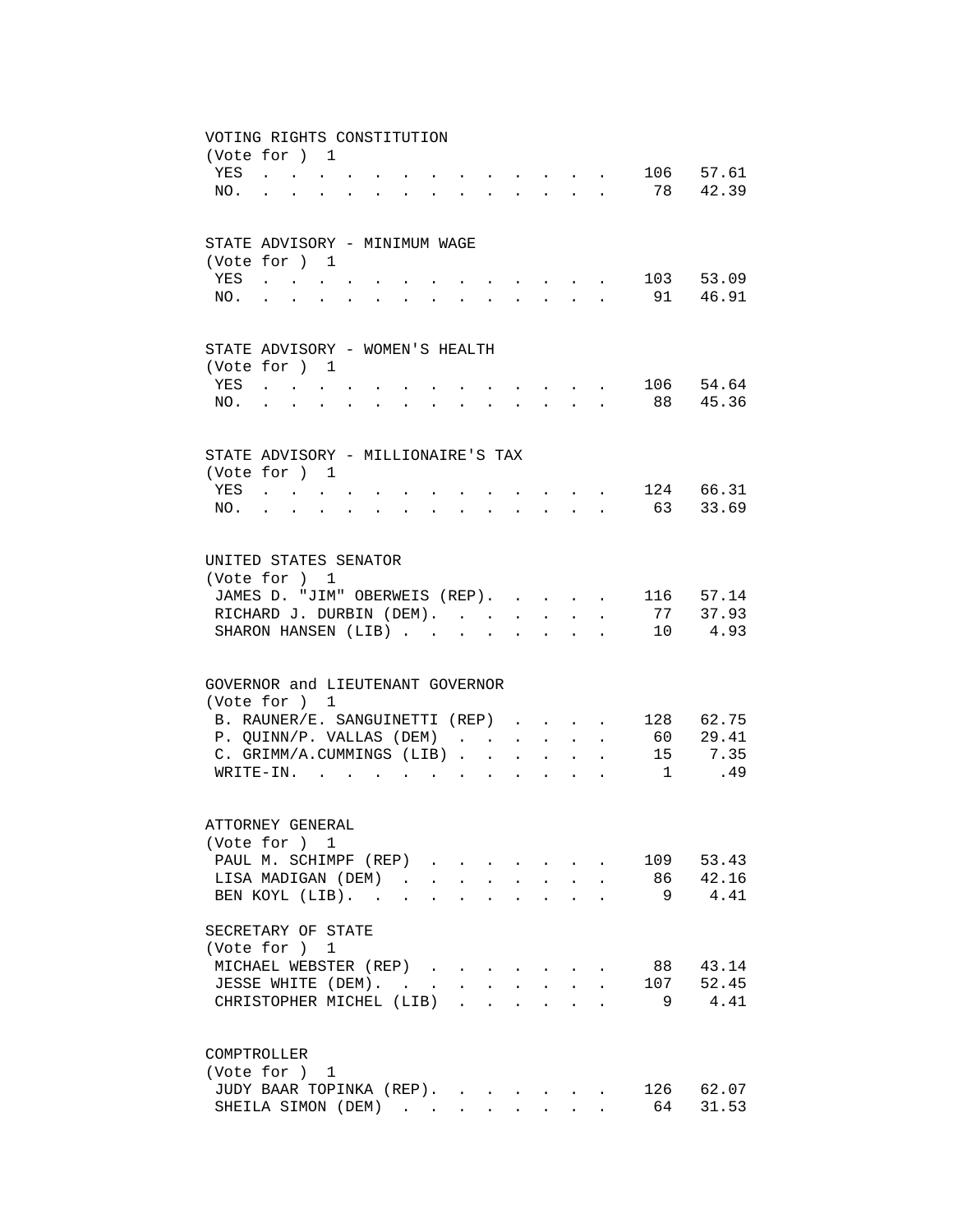| 13 6.40<br>JULIE FOX (LIB).                                                                                                            |
|----------------------------------------------------------------------------------------------------------------------------------------|
| TREASURER<br>(Vote for ) 1                                                                                                             |
| . 118 59.30<br>TOM CROSS (REP)                                                                                                         |
| . 76 38.19<br>MICHAEL W. FRERICHS (DEM)<br>$\ddot{\phantom{0}}$                                                                        |
| $5 \t 2.51$<br>MATTHEW SKOPEK (LIB).<br>$\ddot{\phantom{a}}$                                                                           |
| REPRESENTATIVE IN CONGRESS 13TH DIST                                                                                                   |
| (Vote for ) 1<br>148 71.50                                                                                                             |
| RODNEY DAVIS (REP)<br>$\mathbf{r}$ , $\mathbf{r}$ , $\mathbf{r}$<br>59 28.50<br>ANN E. CALLIS (DEM)<br>$\cdot$ $\cdot$ $\cdot$ $\cdot$ |
|                                                                                                                                        |
| STATE SENATOR IN THE 48TH DIST<br>(Vote for ) 1                                                                                        |
| 105 51.98<br>LINDA LITTLE (REP)                                                                                                        |
| 97 48.02<br>ANDY MANAR (DEM).                                                                                                          |
| STATE REP IN THE 95TH DIST                                                                                                             |
| (Vote for ) 1                                                                                                                          |
| WAYNE ARTHUR ROSENTHAL (REP).<br>178 100.00                                                                                            |
| NO CANDIDATE FILED<br>$\overline{0}$                                                                                                   |
| COUNTY CLERK<br>(Vote for ) 1                                                                                                          |
| 191 100.00<br>SANDY LEITHEISER (REP)<br>$\overline{0}$<br>NO CANDIDATE FILED.                                                          |
|                                                                                                                                        |
| COUNTY TREASURER<br>(Vote for ) 1                                                                                                      |
| RONALD D. JENKINS (REP). .<br>188 100.00                                                                                               |
| NO CANDIDATE FILED<br>$\Omega$                                                                                                         |
|                                                                                                                                        |
| COUNTY SHERIFF<br>(Vote for ) 1                                                                                                        |
| JIM VAZZI (REP)<br>182 100.00                                                                                                          |
| NO CANDIDATE FILED.<br>$\overline{0}$                                                                                                  |
| REG SUPT OF SCHOOLS (BCEFM)<br>(Vote for ) 1                                                                                           |
| NO CANDIDATE FILED.<br>$\overline{0}$<br>$\sim$<br>$\sim$ $\sim$                                                                       |
| 143 100.00<br>JULIE WOLLERMAN (DEM).                                                                                                   |
| COUNTY BOARD MEMBER DIST 2                                                                                                             |
| (Vote for ) 1                                                                                                                          |
| 152<br>74.15<br>JOSEPH V. GASPARICH (REP)                                                                                              |
| KEITH E. HANCOCK (DEM)<br>53<br>25.85                                                                                                  |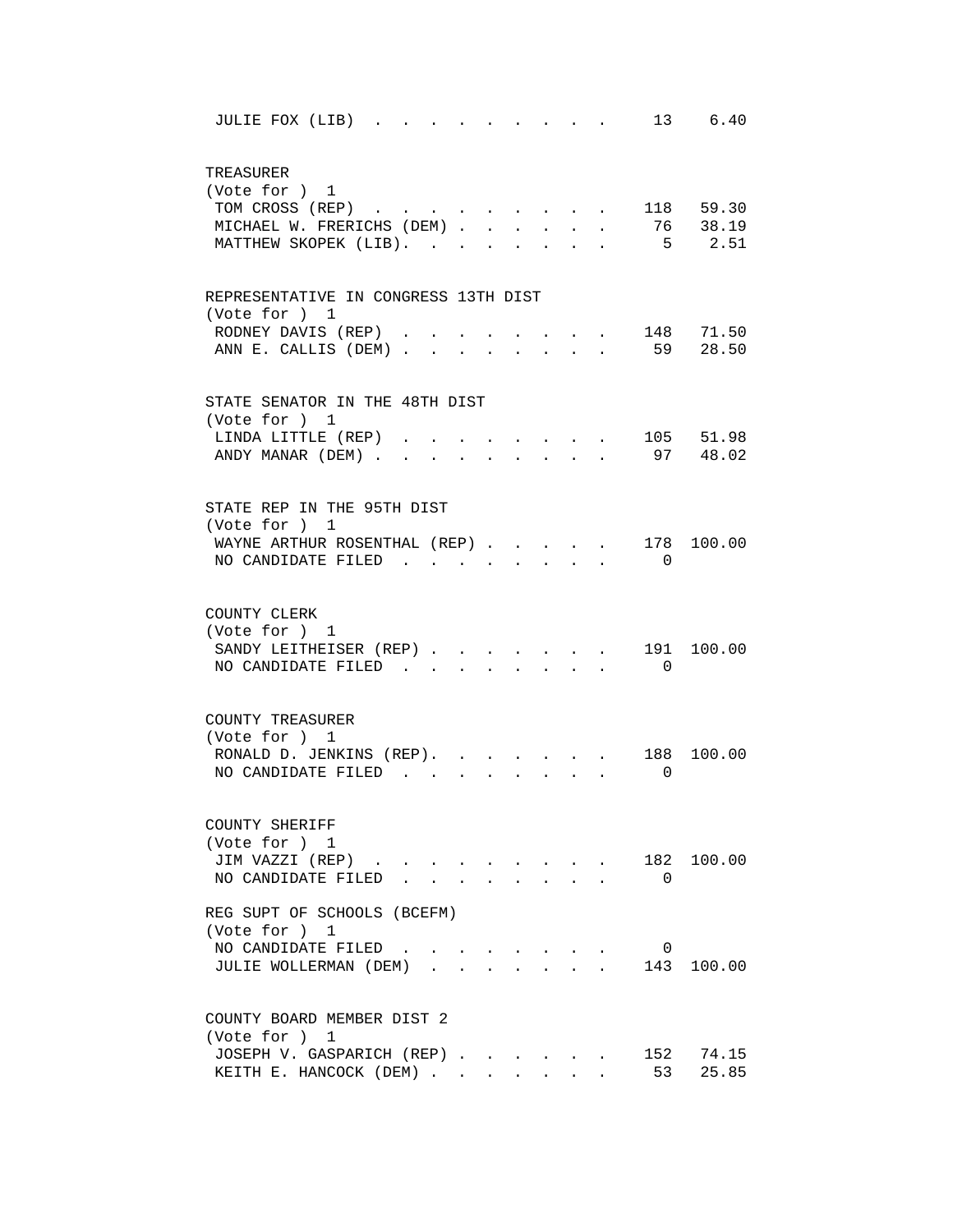|                                                                                                                    |     | JUDGE OF THE 4TH JUDICIAL CIRCUIT<br>(Vote for ) 1               |  |  |                                                                                                                                                 |              |                      |                                                                                                                                                                                                                                |                                          |              |                           |                                   |  |
|--------------------------------------------------------------------------------------------------------------------|-----|------------------------------------------------------------------|--|--|-------------------------------------------------------------------------------------------------------------------------------------------------|--------------|----------------------|--------------------------------------------------------------------------------------------------------------------------------------------------------------------------------------------------------------------------------|------------------------------------------|--------------|---------------------------|-----------------------------------|--|
|                                                                                                                    |     | MARTIN W. SIEMER (REP)<br>ERICKA SANDERS (DEM). .                |  |  | $\sim$                                                                                                                                          |              |                      |                                                                                                                                                                                                                                |                                          |              |                           | 99 50.51<br>$97$ $49.49$          |  |
|                                                                                                                    |     | RESIDENT JUDGE OF THE 4TH JUD CIRCUIT                            |  |  |                                                                                                                                                 |              |                      |                                                                                                                                                                                                                                |                                          |              |                           |                                   |  |
|                                                                                                                    |     | (Vote for ) 1<br>NO CANDIDATE FILED                              |  |  |                                                                                                                                                 |              |                      |                                                                                                                                                                                                                                |                                          |              |                           |                                   |  |
|                                                                                                                    |     |                                                                  |  |  |                                                                                                                                                 |              |                      | and a strategic and a strategic                                                                                                                                                                                                |                                          |              | $\overline{0}$            | JAMES L. ROBERTS (DEM) 150 100.00 |  |
|                                                                                                                    |     |                                                                  |  |  |                                                                                                                                                 |              |                      |                                                                                                                                                                                                                                |                                          |              |                           |                                   |  |
|                                                                                                                    |     | LLOYD A KARMEIER SUPREME COURT RETENTION<br>(Vote for ) 1        |  |  |                                                                                                                                                 |              |                      |                                                                                                                                                                                                                                |                                          |              |                           |                                   |  |
|                                                                                                                    |     | YES                                                              |  |  |                                                                                                                                                 |              |                      |                                                                                                                                                                                                                                |                                          |              |                           | $\cdot$ 104 58.10                 |  |
|                                                                                                                    |     | NO.                                                              |  |  |                                                                                                                                                 |              |                      |                                                                                                                                                                                                                                |                                          |              |                           | 75 41.90                          |  |
| PRECINCT REPORT Montgomery County<br>Run Date:11/18/14 2014 General Election<br>RUN TIME:03:23 PM November 4, 2014 |     |                                                                  |  |  |                                                                                                                                                 |              |                      |                                                                                                                                                                                                                                |                                          |              |                           | OFFICIAL RESULTS                  |  |
|                                                                                                                    |     | 1004 NOKOMIS 4                                                   |  |  |                                                                                                                                                 |              |                      |                                                                                                                                                                                                                                |                                          |              |                           |                                   |  |
|                                                                                                                    |     |                                                                  |  |  |                                                                                                                                                 |              |                      |                                                                                                                                                                                                                                |                                          |              |                           | VOTES PERCENT                     |  |
|                                                                                                                    |     | REGISTERED VOTERS - TOTAL                                        |  |  |                                                                                                                                                 |              |                      |                                                                                                                                                                                                                                |                                          | $\mathbf{L}$ | 465                       |                                   |  |
|                                                                                                                    |     |                                                                  |  |  |                                                                                                                                                 |              |                      |                                                                                                                                                                                                                                |                                          |              | BALLOTS CAST - TOTAL. 249 |                                   |  |
|                                                                                                                    |     | BALLOTS CAST - BLANK.                                            |  |  |                                                                                                                                                 |              | $\sim$               |                                                                                                                                                                                                                                |                                          |              | $\cdot$ $\cdot$ $\cdot$ 0 |                                   |  |
|                                                                                                                    |     | VOTER TURNOUT - TOTAL                                            |  |  |                                                                                                                                                 |              |                      |                                                                                                                                                                                                                                | $\cdot$ $\cdot$ $\cdot$ $\cdot$          |              |                           | 53.55                             |  |
|                                                                                                                    |     | VOTER TURNOUT - BLANK<br>VICTIMS RIGHTS CONSTITUTION             |  |  |                                                                                                                                                 | $\mathbf{L}$ | $\ddot{\phantom{0}}$ |                                                                                                                                                                                                                                | $\mathbf{z} = \mathbf{z} - \mathbf{z}$ . |              |                           |                                   |  |
|                                                                                                                    |     | (Vote for ) 1                                                    |  |  |                                                                                                                                                 |              |                      |                                                                                                                                                                                                                                |                                          |              |                           |                                   |  |
|                                                                                                                    |     | YES                                                              |  |  | $\mathbf{r} = \mathbf{r} - \mathbf{r}$ , and $\mathbf{r} = \mathbf{r} - \mathbf{r}$ , and $\mathbf{r} = \mathbf{r} - \mathbf{r}$                |              |                      |                                                                                                                                                                                                                                |                                          |              |                           | 151 65.94                         |  |
|                                                                                                                    |     | $NO.$ $.$ $.$                                                    |  |  | $\mathbf{r} = \mathbf{r} + \mathbf{r}$ , and $\mathbf{r} = \mathbf{r} + \mathbf{r} + \mathbf{r}$ , where $\mathbf{r} = \mathbf{r} + \mathbf{r}$ |              |                      |                                                                                                                                                                                                                                |                                          |              |                           | 78 34.06                          |  |
|                                                                                                                    |     | VOTING RIGHTS CONSTITUTION<br>(Vote for ) 1                      |  |  |                                                                                                                                                 |              |                      |                                                                                                                                                                                                                                |                                          |              |                           |                                   |  |
|                                                                                                                    | YES | and the contract of the con-                                     |  |  | the contract of the contract of the contract of the contract of the contract of                                                                 |              |                      |                                                                                                                                                                                                                                |                                          |              |                           | 133 59.11                         |  |
|                                                                                                                    | NO. |                                                                  |  |  |                                                                                                                                                 |              |                      |                                                                                                                                                                                                                                |                                          |              |                           | 92 40.89                          |  |
|                                                                                                                    |     |                                                                  |  |  |                                                                                                                                                 |              |                      |                                                                                                                                                                                                                                |                                          |              |                           |                                   |  |
|                                                                                                                    |     | STATE ADVISORY - MINIMUM WAGE                                    |  |  |                                                                                                                                                 |              |                      |                                                                                                                                                                                                                                |                                          |              |                           |                                   |  |
|                                                                                                                    |     | (Vote for ) 1                                                    |  |  |                                                                                                                                                 |              |                      |                                                                                                                                                                                                                                |                                          |              |                           |                                   |  |
|                                                                                                                    | YES | $\sim$ $\sim$ $\sim$ $\sim$ $\sim$ $\sim$                        |  |  |                                                                                                                                                 |              |                      |                                                                                                                                                                                                                                |                                          |              |                           | 135 57.69                         |  |
|                                                                                                                    | NO. | $\mathbf{r} = \mathbf{r} + \mathbf{r} + \mathbf{r} + \mathbf{r}$ |  |  |                                                                                                                                                 |              |                      |                                                                                                                                                                                                                                |                                          |              | 99                        | 42.31                             |  |
|                                                                                                                    |     | STATE ADVISORY - WOMEN'S HEALTH                                  |  |  |                                                                                                                                                 |              |                      |                                                                                                                                                                                                                                |                                          |              |                           |                                   |  |
|                                                                                                                    |     | (Vote for ) 1                                                    |  |  |                                                                                                                                                 |              |                      |                                                                                                                                                                                                                                |                                          |              |                           |                                   |  |
|                                                                                                                    |     | YES                                                              |  |  |                                                                                                                                                 |              |                      |                                                                                                                                                                                                                                |                                          |              |                           | 127 54.74                         |  |
|                                                                                                                    | NO. |                                                                  |  |  |                                                                                                                                                 |              |                      | $\mathbf{r}$ and $\mathbf{r}$ and $\mathbf{r}$                                                                                                                                                                                 |                                          |              |                           | 105 45.26                         |  |
|                                                                                                                    |     | STATE ADVISORY - MILLIONAIRE'S TAX                               |  |  |                                                                                                                                                 |              |                      |                                                                                                                                                                                                                                |                                          |              |                           |                                   |  |
|                                                                                                                    |     | (Vote for ) 1<br>YES                                             |  |  |                                                                                                                                                 |              |                      |                                                                                                                                                                                                                                |                                          |              | 136                       | 59.91                             |  |
|                                                                                                                    |     |                                                                  |  |  |                                                                                                                                                 |              |                      | and the contract of the contract of the contract of the contract of the contract of the contract of the contract of the contract of the contract of the contract of the contract of the contract of the contract of the contra |                                          |              |                           |                                   |  |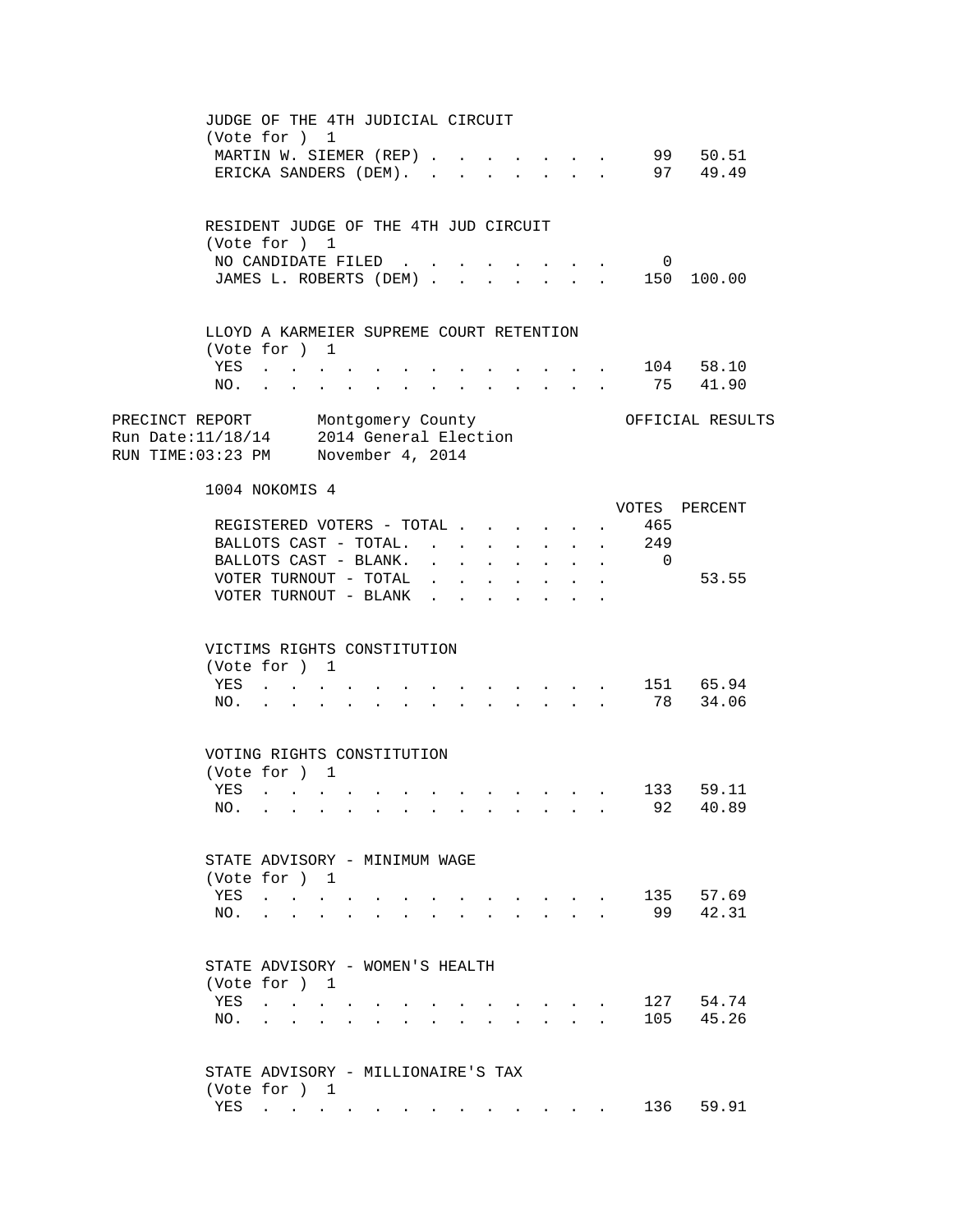| $\cdot$ $\cdot$ $\cdot$ $\cdot$ $\cdot$ $\cdot$ 91 40.09<br>NO.<br>and the contract of the contract of                   |
|--------------------------------------------------------------------------------------------------------------------------|
| UNITED STATES SENATOR                                                                                                    |
| (Vote for ) 1                                                                                                            |
| JAMES D. "JIM" OBERWEIS (REP). 149 60.32                                                                                 |
| RICHARD J. DURBIN (DEM). 81 32.79                                                                                        |
| SHARON HANSEN (LIB) 17 6.88                                                                                              |
| GOVERNOR and LIEUTENANT GOVERNOR                                                                                         |
| (Vote for ) 1                                                                                                            |
| 153 62.96<br>B. RAUNER/E. SANGUINETTI (REP)                                                                              |
| 66 27.16<br>P. QUINN/P. VALLAS (DEM)<br>$\sim$                                                                           |
| 24 9.88<br>C. GRIMM/A.CUMMINGS (LIB)                                                                                     |
| WRITE-IN.<br>$\overline{0}$                                                                                              |
| ATTORNEY GENERAL                                                                                                         |
| (Vote for ) 1                                                                                                            |
| 130 53.28<br>PAUL M. SCHIMPF (REP)<br>$\mathbf{r} = \mathbf{r}$<br>$\mathbf{r}$ and $\mathbf{r}$<br>$\sim$               |
| 105 43.03<br>LISA MADIGAN (DEM).<br>$\sim$<br>$\sim$<br>$\sim$<br>$\mathbf{r}$<br>$\sim$<br>$\mathbf{L}$<br>$\mathbf{L}$ |
| $9 \t3.69$<br>BEN KOYL (LIB).<br>$\sim$<br>$\mathbf{r}$<br>$\mathbf{r}$<br>$\sim$                                        |
|                                                                                                                          |
| SECRETARY OF STATE                                                                                                       |
| (Vote for ) 1                                                                                                            |
| MICHAEL WEBSTER (REP)<br>100 40.49<br>$\mathbf{r}$ , and $\mathbf{r}$ , and $\mathbf{r}$ , and $\mathbf{r}$              |
| 136 55.06<br>JESSE WHITE (DEM).<br>$\bullet$ .                                                                           |
| CHRISTOPHER MICHEL (LIB).<br>11 4.45                                                                                     |
|                                                                                                                          |
| COMPTROLLER                                                                                                              |
| (Vote for ) 1                                                                                                            |
| JUDY BAAR TOPINKA (REP). 165 67.07                                                                                       |
| 72 29.27<br>SHEILA SIMON (DEM)                                                                                           |
| 9 3.66<br>JULIE FOX (LIB)<br>$\ddot{\phantom{a}}$<br>$\sim$<br>$\ddot{\phantom{a}}$                                      |
| TREASURER                                                                                                                |
| (Vote for ) 1                                                                                                            |
| 143 59.09<br>TOM CROSS (REP)                                                                                             |
| 87 35.95<br>MICHAEL W. FRERICHS (DEM)                                                                                    |
| MATTHEW SKOPEK (LIB).<br>12 4.96                                                                                         |
| REPRESENTATIVE IN CONGRESS 13TH DIST                                                                                     |
| (Vote for ) 1                                                                                                            |
| 166 66.94<br>RODNEY DAVIS (REP).<br>$\sim$<br>$\mathbf{L} = \mathbf{L} \mathbf{L}$                                       |
| 82 33.06<br>ANN E. CALLIS (DEM)<br>and the state<br>a.                                                                   |
|                                                                                                                          |
| STATE SENATOR IN THE 48TH DIST                                                                                           |
| (Vote for ) 1                                                                                                            |
| LINDA LITTLE (REP)<br>126<br>51.43                                                                                       |
| 48.57<br>ANDY MANAR (DEM)<br>119                                                                                         |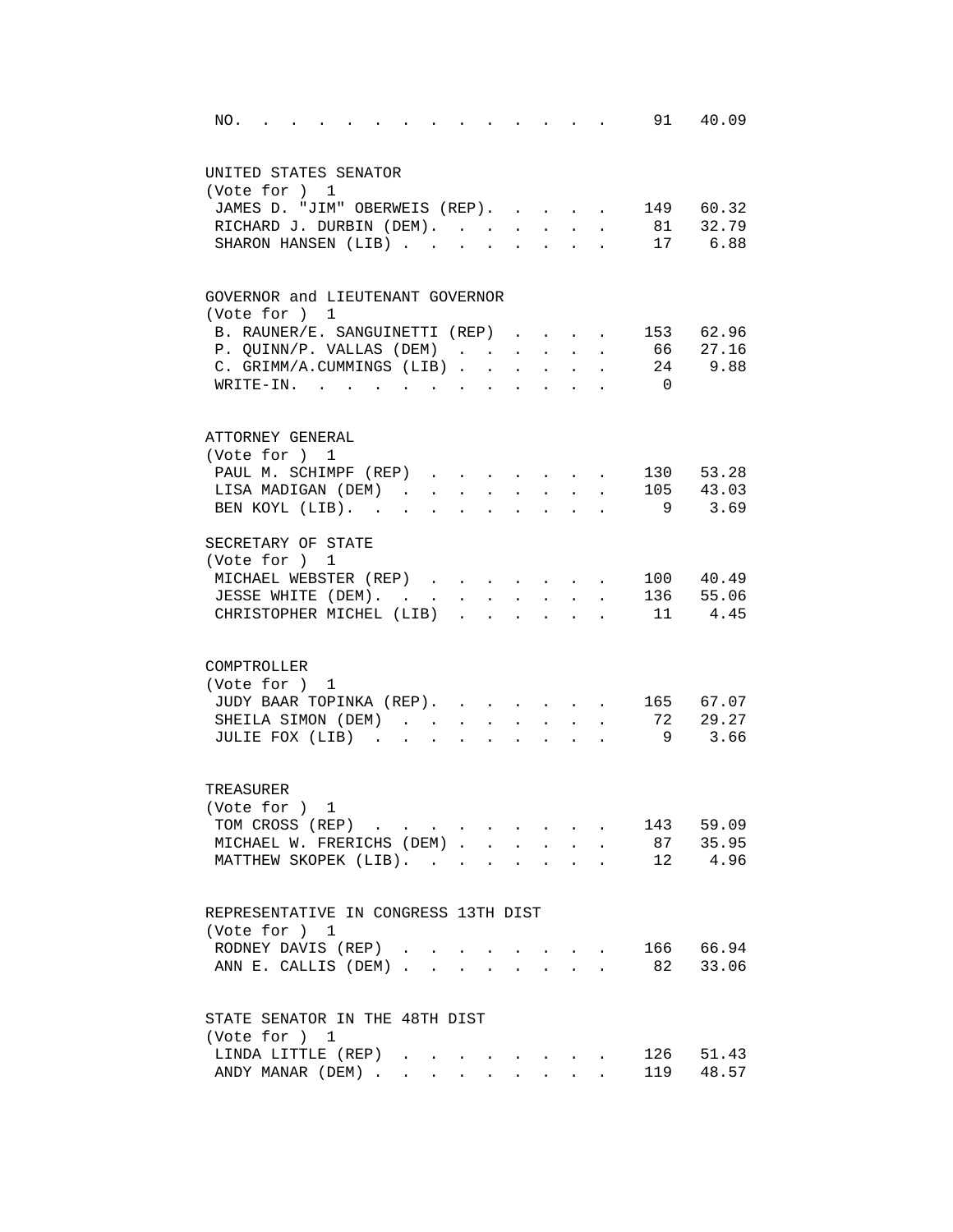STATE REP IN THE 95TH DIST (Vote for ) 1 WAYNE ARTHUR ROSENTHAL (REP) . . . . . 213 100.00 NO CANDIDATE FILED . . . . . . . . 0 COUNTY CLERK (Vote for ) 1 SANDY LEITHEISER (REP) . . . . . . . 223 100.00 NO CANDIDATE FILED . . . . . . . 0 COUNTY TREASURER (Vote for ) 1 RONALD D. JENKINS (REP). . . . . . 217 100.00 NO CANDIDATE FILED . . . . . . . . 0 COUNTY SHERIFF (Vote for ) 1 JIM VAZZI (REP) . . . . . . . . . 216 100.00 NO CANDIDATE FILED . . . . . . . . 0 REG SUPT OF SCHOOLS (BCEFM) (Vote for ) 1 NO CANDIDATE FILED . . . . . . . . 0 JULIE WOLLERMAN (DEM) . . . . . . . 186 100.00 COUNTY BOARD MEMBER DIST 2 (Vote for ) 1 JOSEPH V. GASPARICH (REP) . . . . . 175 72.31 KEITH E. HANCOCK (DEM) . . . . . . . 67 27.69 JUDGE OF THE 4TH JUDICIAL CIRCUIT (Vote for ) 1 MARTIN W. SIEMER (REP) . . . . . . . 133 55.42 ERICKA SANDERS (DEM). . . . . . . . 107 44.58 RESIDENT JUDGE OF THE 4TH JUD CIRCUIT (Vote for ) 1 NO CANDIDATE FILED . . . . . . . . 0 JAMES L. ROBERTS (DEM) . . . . . . . 189 100.00 LLOYD A KARMEIER SUPREME COURT RETENTION (Vote for ) 1 YES . . . . . . . . . . . . . 123 56.16 NO. . . . . . . . . . . . . . 96 43.84 PRECINCT REPORT Montgomery County More of FICIAL RESULTS Run Date:11/18/14 2014 General Election RUN TIME:03:23 PM November 4, 2014

1101 NORTH LITCHFIELD 1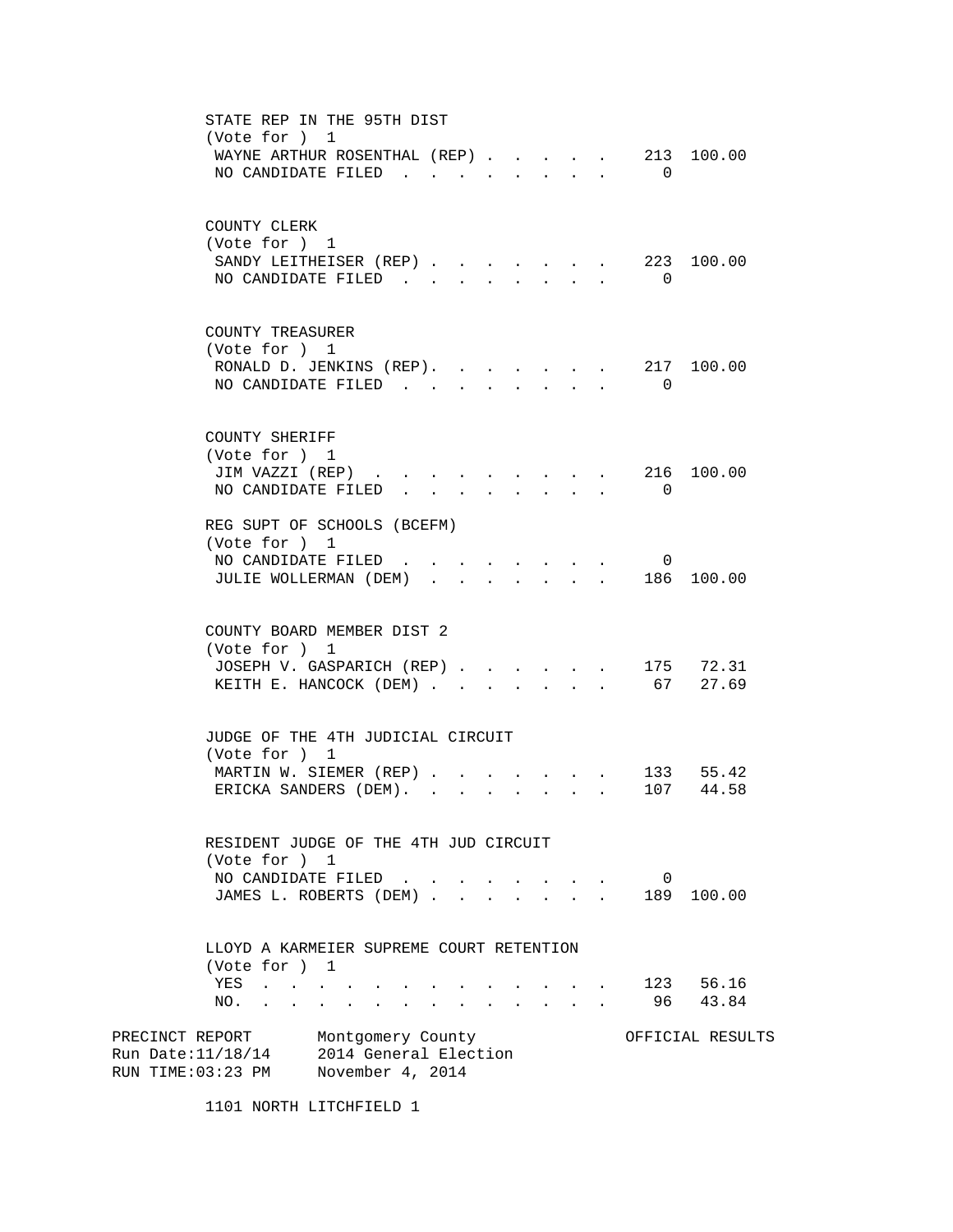| VOTES PERCENT                                                                                                                                                                                                                |
|------------------------------------------------------------------------------------------------------------------------------------------------------------------------------------------------------------------------------|
| 673<br>REGISTERED VOTERS - TOTAL .<br>$\ddot{\phantom{a}}$                                                                                                                                                                   |
| BALLOTS CAST - TOTAL.<br>409<br>$\mathbf{r}$<br>$\sim$<br>$\ddot{\phantom{a}}$                                                                                                                                               |
| BALLOTS CAST - BLANK.<br>$\overline{0}$<br>$\ddot{\phantom{a}}$                                                                                                                                                              |
| VOTER TURNOUT - TOTAL<br>60.77<br>$\ddot{\phantom{a}}$<br>÷.<br>÷.<br>$\mathbf{L}$                                                                                                                                           |
| $\sim$<br>$\mathbf{L}$<br>$\ddot{\phantom{a}}$                                                                                                                                                                               |
| VOTER TURNOUT - BLANK<br>$\ddot{\phantom{a}}$                                                                                                                                                                                |
|                                                                                                                                                                                                                              |
| VICTIMS RIGHTS CONSTITUTION                                                                                                                                                                                                  |
| (Vote for ) 1                                                                                                                                                                                                                |
| 244 64.72<br>YES                                                                                                                                                                                                             |
| 133 35.28<br>NO.                                                                                                                                                                                                             |
|                                                                                                                                                                                                                              |
| VOTING RIGHTS CONSTITUTION                                                                                                                                                                                                   |
| (Vote for ) 1                                                                                                                                                                                                                |
| 215 55.27<br>YES<br>and the state of the state of                                                                                                                                                                            |
| 174 44.73<br>NO.<br>$\mathbf{r}$ and $\mathbf{r}$<br>$\mathbf{r}$ , and $\mathbf{r}$ , and $\mathbf{r}$ , and $\mathbf{r}$<br>$\sim$                                                                                         |
|                                                                                                                                                                                                                              |
| STATE ADVISORY - MINIMUM WAGE                                                                                                                                                                                                |
| (Vote for ) 1                                                                                                                                                                                                                |
| 175 44.30<br>YES<br>and the contract of the con-<br>$\mathbf{r}$ , $\mathbf{r}$ , $\mathbf{r}$ , $\mathbf{r}$                                                                                                                |
| 220 55.70<br>NO.<br>$\mathbf{r}$ , $\mathbf{r}$ , $\mathbf{r}$ , $\mathbf{r}$                                                                                                                                                |
|                                                                                                                                                                                                                              |
|                                                                                                                                                                                                                              |
| STATE ADVISORY - WOMEN'S HEALTH                                                                                                                                                                                              |
| (Vote for ) 1                                                                                                                                                                                                                |
| 206 52.42<br>YES                                                                                                                                                                                                             |
| 187 47.58<br>NO.                                                                                                                                                                                                             |
|                                                                                                                                                                                                                              |
| STATE ADVISORY - MILLIONAIRE'S TAX                                                                                                                                                                                           |
|                                                                                                                                                                                                                              |
| (Vote for ) 1                                                                                                                                                                                                                |
| 218 56.33<br>YES<br>$\mathbf{z} = \left\{ \mathbf{z}_1, \ldots, \mathbf{z}_n \right\}$ , where $\mathbf{z}_1$                                                                                                                |
| 169 43.67<br>NO.<br>$\mathbf{r} = \mathbf{r} \cdot \mathbf{r}$ , where $\mathbf{r} = \mathbf{r} \cdot \mathbf{r}$<br>$\mathbf{r} = \mathbf{r} + \mathbf{r}$<br>$\sim$ 100 $\sim$ 100 $\sim$<br>and the state of the state of |
|                                                                                                                                                                                                                              |
| UNITED STATES SENATOR                                                                                                                                                                                                        |
| (Vote for ) 1                                                                                                                                                                                                                |
| 268 66.17<br>JAMES D. "JIM" OBERWEIS (REP).                                                                                                                                                                                  |
| RICHARD J. DURBIN (DEM). 123 30.37                                                                                                                                                                                           |
| 14 3.46<br>SHARON HANSEN (LIB)                                                                                                                                                                                               |
|                                                                                                                                                                                                                              |
| GOVERNOR and LIEUTENANT GOVERNOR                                                                                                                                                                                             |
| (Vote for ) 1                                                                                                                                                                                                                |
|                                                                                                                                                                                                                              |
| B. RAUNER/E. SANGUINETTI (REP)<br>298 73.76                                                                                                                                                                                  |
| 84 20.79<br>P. QUINN/P. VALLAS (DEM)<br>$\mathbf{r} = \mathbf{r} \mathbf{r}$ , where $\mathbf{r} = \mathbf{r} \mathbf{r}$<br>$\ddot{\phantom{a}}$                                                                            |
| 20 4.95<br>C. GRIMM/A.CUMMINGS (LIB)<br>$\mathbf{r} = \mathbf{r}$ and $\mathbf{r} = \mathbf{r}$                                                                                                                              |
| $\overline{2}$<br>.50<br>WRITE-IN.                                                                                                                                                                                           |
|                                                                                                                                                                                                                              |
| ATTORNEY GENERAL                                                                                                                                                                                                             |
| (Vote for ) 1                                                                                                                                                                                                                |
| PAUL M. SCHIMPF (REP)<br>252 63.32                                                                                                                                                                                           |
| 33.17<br>LISA MADIGAN (DEM)<br>132                                                                                                                                                                                           |
|                                                                                                                                                                                                                              |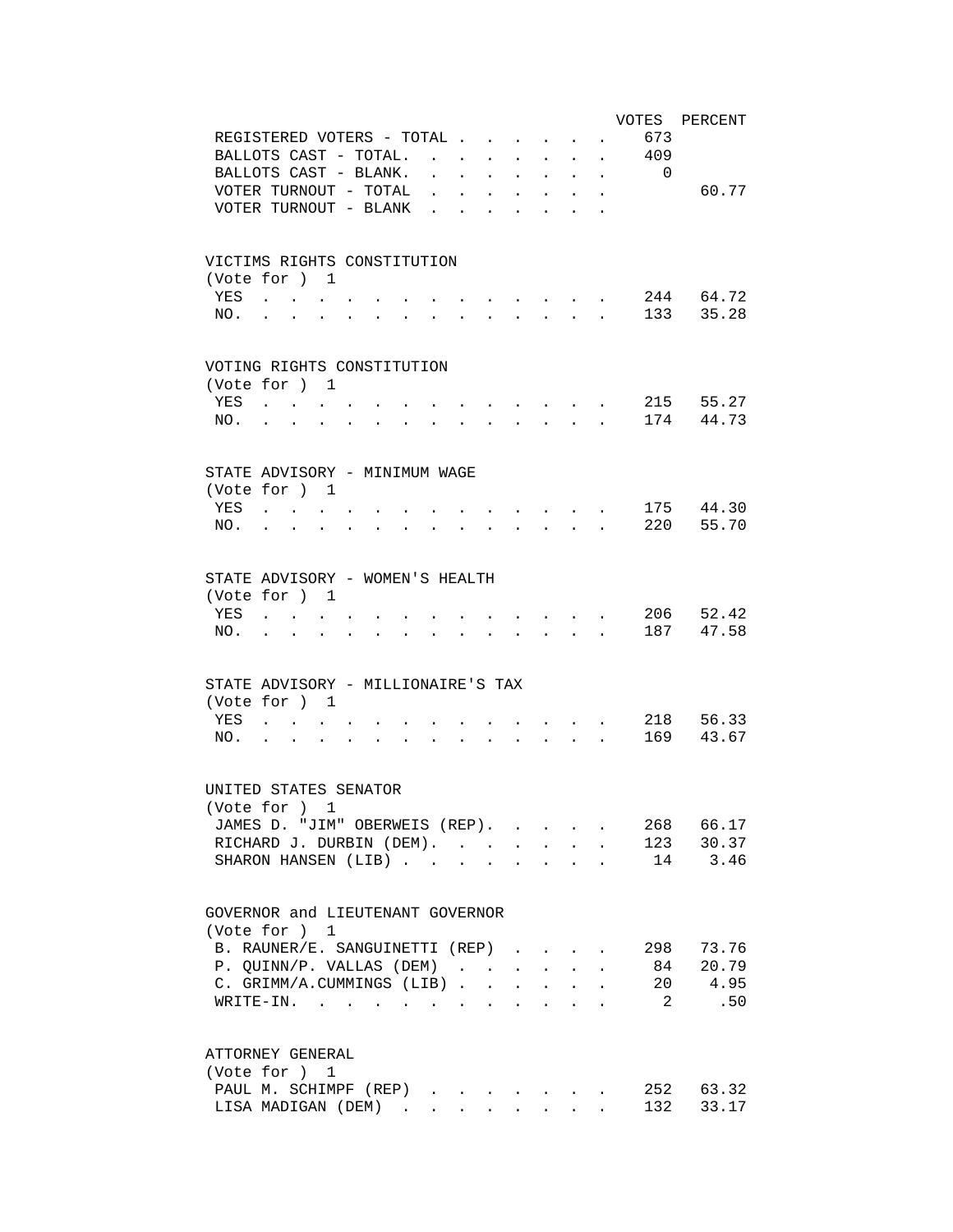| 14 3.52<br>BEN KOYL (LIB). .                                                                                                                                                                                                                                  |
|---------------------------------------------------------------------------------------------------------------------------------------------------------------------------------------------------------------------------------------------------------------|
| SECRETARY OF STATE<br>(Vote for ) 1<br>208 51.87<br>MICHAEL WEBSTER (REP)<br>182 45.39<br>JESSE WHITE (DEM). .<br>$\mathbf{L} = \mathbf{L}$<br>$\mathbf{L}^{\text{max}}$<br>$\sim$<br>$\sim$<br>11 2.74<br>CHRISTOPHER MICHEL (LIB)<br>$\mathbf{L}$<br>$\sim$ |
| COMPTROLLER<br>(Vote for ) 1<br>JUDY BAAR TOPINKA (REP). .<br>296 74.37<br>$82 \t 20.60$<br>SHEILA SIMON (DEM)<br>20 5.03<br>JULIE FOX (LIB)                                                                                                                  |
| TREASURER<br>(Vote for ) 1<br>260 66.50<br>TOM CROSS (REP)<br>111 28.39<br>MICHAEL W. FRERICHS (DEM) .<br>$\ddot{\phantom{a}}$<br>20 5.12<br>MATTHEW SKOPEK (LIB). .                                                                                          |
| REPRESENTATIVE IN CONGRESS 13TH DIST<br>(Vote for ) 1<br>RODNEY DAVIS (REP).<br>302 74.75<br>ANN E. CALLIS (DEM)<br>102 25.25<br>$\sim$                                                                                                                       |
| STATE SENATOR IN THE 48TH DIST<br>(Vote for ) 1<br>244 60.70<br>LINDA LITTLE (REP)<br>158 39.30<br>ANDY MANAR (DEM).                                                                                                                                          |
| STATE REP IN THE 95TH DIST<br>(Vote for ) 1<br>WAYNE ARTHUR ROSENTHAL (REP).<br>366<br>100.00<br>NO CANDIDATE FILED.<br>$\overline{0}$                                                                                                                        |
| COUNTY CLERK<br>(Vote for ) 1<br>100.00<br>SANDY LEITHEISER (REP)<br>384<br>NO CANDIDATE FILED<br>$\Omega$<br>$\mathbf{L}$<br>$\sim$                                                                                                                          |
| COUNTY TREASURER<br>(Vote for ) 1<br>376 100.00<br>RONALD D. JENKINS (REP).<br>NO CANDIDATE FILED<br>0                                                                                                                                                        |
| COUNTY SHERIFF<br>(Vote for ) 1<br>JIM VAZZI (REP)<br>373 100.00<br>$\bullet$ .<br><br><br><br><br><br><br><br><br><br><br><br><br><br>NO CANDIDATE FILED.<br>$\Omega$                                                                                        |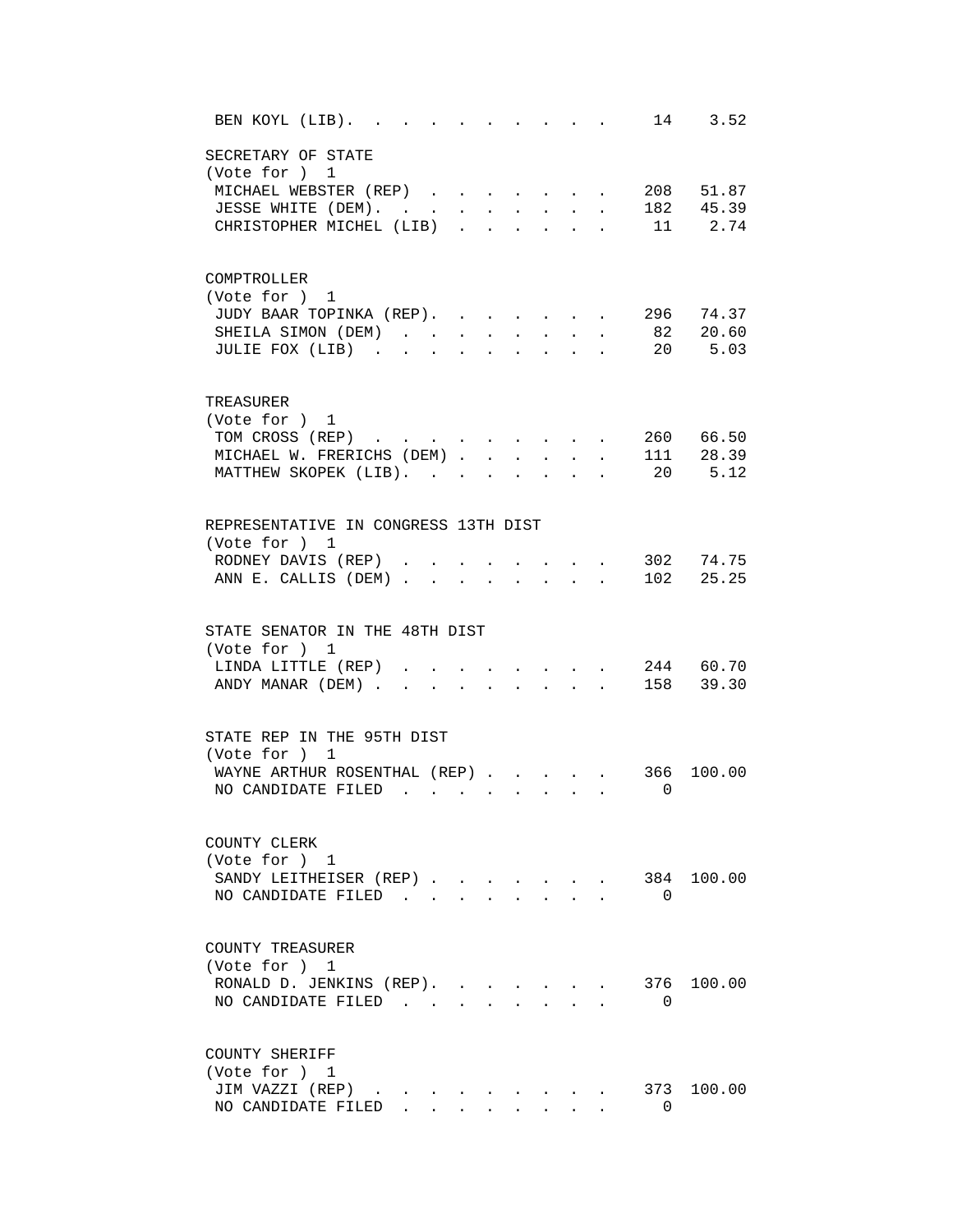| REG SUPT OF SCHOOLS (BCEFM)<br>(Vote for ) 1<br>NO CANDIDATE FILED<br>$\overline{\phantom{0}}$                                                                                                                                                         |        |
|--------------------------------------------------------------------------------------------------------------------------------------------------------------------------------------------------------------------------------------------------------|--------|
| 277 100.00<br>JULIE WOLLERMAN (DEM)<br>$\mathcal{L}^{\text{max}}$                                                                                                                                                                                      |        |
| COUNTY BOARD MEMBER DIST 1<br>(Vote for ) 1                                                                                                                                                                                                            |        |
| 131 100.00<br>MEGAN I. BEELER (REP)<br>NO CANDIDATE FILED.<br>0                                                                                                                                                                                        |        |
| COUNTY BOARD MEMBER DIST 7<br>(Vote for ) 1                                                                                                                                                                                                            |        |
| ROBERT (BOB) SNEED (REP).<br>239<br>NO CANDIDATE FILED<br>$\overline{0}$<br>$\ddot{\phantom{0}}$                                                                                                                                                       | 100.00 |
| JUDGE OF THE 4TH JUDICIAL CIRCUIT<br>(Vote for ) 1                                                                                                                                                                                                     |        |
| 258 65.98<br>MARTIN W. SIEMER (REP)<br>133 34.02<br>ERICKA SANDERS (DEM).                                                                                                                                                                              |        |
| RESIDENT JUDGE OF THE 4TH JUD CIRCUIT<br>(Vote for ) 1                                                                                                                                                                                                 |        |
| NO CANDIDATE FILED.<br>$\overline{0}$<br>JAMES L. ROBERTS (DEM) .<br>298 100.00                                                                                                                                                                        |        |
| LLOYD A KARMEIER SUPREME COURT RETENTION<br>(Vote for ) 1                                                                                                                                                                                              |        |
| . 223 59.79<br>YES<br>150 40.21<br>NO.<br>and a series of the contract of the series of<br>$\sim$ $\sim$<br><b>Contract Contract</b>                                                                                                                   |        |
| PRECINCT REPORT Montgomery County<br>OFFICIAL RESULTS<br>Run Date:11/18/14 2014 General Election<br>RUN TIME:03:23 PM November 4, 2014                                                                                                                 |        |
| 1102 NORTH LITCHFIELD 2<br>VOTES PERCENT                                                                                                                                                                                                               |        |
| 536<br>REGISTERED VOTERS - TOTAL<br>245<br>BALLOTS CAST - TOTAL.<br>$\bullet$ .<br><br><br><br><br><br><br><br><br><br><br><br><br>$\overline{0}$<br>BALLOTS CAST - BLANK.                                                                             |        |
| VOTER TURNOUT - TOTAL<br>VOTER TURNOUT - BLANK                                                                                                                                                                                                         | 45.71  |
| VICTIMS RIGHTS CONSTITUTION<br>(Vote for ) 1                                                                                                                                                                                                           |        |
| 165 74.32<br>YES<br>and a straightful and a straight<br>. 57<br>NO.<br>the contract of the contract of the contract of the contract of the contract of the contract of the contract of<br>$\mathbf{L} = \mathbf{L} \mathbf{L} + \mathbf{L} \mathbf{L}$ | 25.68  |
| VOTING RIGHTS CONSTITUTION                                                                                                                                                                                                                             |        |

(Vote for ) 1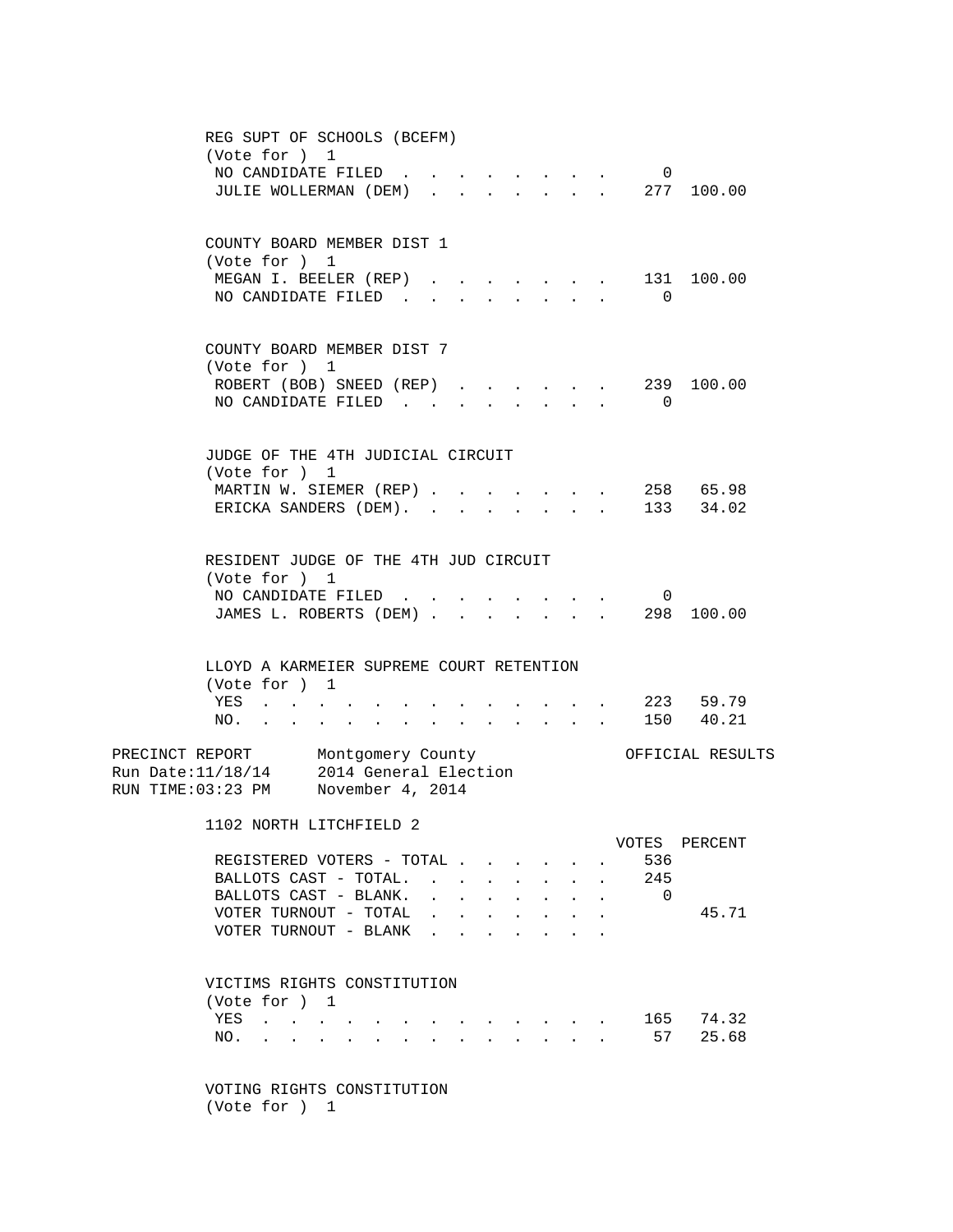| YES<br>NO. |                                                                                                                       |                                                           |                                                           |                           | and the state of the state of                                                                 |                                                           |                      |                      |                | 140 64.52<br>77 35.48 |
|------------|-----------------------------------------------------------------------------------------------------------------------|-----------------------------------------------------------|-----------------------------------------------------------|---------------------------|-----------------------------------------------------------------------------------------------|-----------------------------------------------------------|----------------------|----------------------|----------------|-----------------------|
|            | STATE ADVISORY - MINIMUM WAGE                                                                                         |                                                           |                                                           |                           |                                                                                               |                                                           |                      |                      |                |                       |
|            | (Vote for ) 1                                                                                                         |                                                           |                                                           |                           |                                                                                               |                                                           |                      |                      |                |                       |
| YES        | the contract of the contract of                                                                                       |                                                           |                                                           |                           |                                                                                               |                                                           |                      |                      |                | 148 63.25             |
| NO.        | $\mathbf{r} = \mathbf{r} \cdot \mathbf{r}$ , where $\mathbf{r} = \mathbf{r} \cdot \mathbf{r}$<br>$\ddot{\phantom{a}}$ | $\mathbf{z} = \mathbf{z} + \mathbf{z}$ . The $\mathbf{z}$ | <b>All Card Corporation</b>                               |                           | $\mathbf{r} = \mathbf{r} \cdot \mathbf{r}$ , where $\mathbf{r} = \mathbf{r} \cdot \mathbf{r}$ |                                                           |                      |                      |                | 86 36.75              |
|            | STATE ADVISORY - WOMEN'S HEALTH                                                                                       |                                                           |                                                           |                           |                                                                                               |                                                           |                      |                      |                |                       |
|            | (Vote for ) 1                                                                                                         |                                                           |                                                           |                           |                                                                                               |                                                           |                      |                      |                |                       |
| YES        | <b>Contract Contract Contract</b>                                                                                     |                                                           |                                                           |                           | $\sim$ $\sim$ $\sim$ $\sim$ $\sim$ $\sim$                                                     |                                                           |                      |                      |                | 142 60.68             |
| NO.        |                                                                                                                       | $\sim$                                                    | $\ddot{\phantom{a}}$                                      | $\cdot$                   | $\sim$ $\sim$ $\sim$ $\sim$ $\sim$                                                            |                                                           |                      |                      |                | 92 39.32              |
|            | STATE ADVISORY - MILLIONAIRE'S TAX                                                                                    |                                                           |                                                           |                           |                                                                                               |                                                           |                      |                      |                |                       |
|            | (Vote for ) 1                                                                                                         |                                                           |                                                           |                           |                                                                                               |                                                           |                      |                      |                |                       |
| YES        | <b>Contract</b>                                                                                                       |                                                           |                                                           |                           |                                                                                               |                                                           |                      |                      |                | 158 68.40             |
| NO.        |                                                                                                                       |                                                           |                                                           |                           |                                                                                               |                                                           |                      |                      |                | 73 31.60              |
|            | UNITED STATES SENATOR                                                                                                 |                                                           |                                                           |                           |                                                                                               |                                                           |                      |                      |                |                       |
|            | (Vote for ) 1                                                                                                         |                                                           |                                                           |                           |                                                                                               |                                                           |                      |                      |                |                       |
|            | JAMES D. "JIM" OBERWEIS (REP).                                                                                        |                                                           |                                                           |                           |                                                                                               |                                                           |                      | $\mathbf{r}$         |                | 136 55.51             |
|            | RICHARD J. DURBIN (DEM).<br>SHARON HANSEN (LIB)                                                                       |                                                           |                                                           |                           |                                                                                               | $\mathbf{L}^{\text{max}}$ , and $\mathbf{L}^{\text{max}}$ | $\bullet$ .          |                      |                | 99 40.41<br>10 4.08   |
|            |                                                                                                                       |                                                           |                                                           |                           | $\ddot{\phantom{a}}$                                                                          | $\bullet$                                                 |                      |                      |                |                       |
|            | GOVERNOR and LIEUTENANT GOVERNOR                                                                                      |                                                           |                                                           |                           |                                                                                               |                                                           |                      |                      |                |                       |
|            | (Vote for ) 1                                                                                                         |                                                           |                                                           |                           |                                                                                               |                                                           |                      |                      |                |                       |
|            | B. RAUNER/E. SANGUINETTI (REP)<br>P. QUINN/P. VALLAS (DEM)                                                            |                                                           |                                                           |                           |                                                                                               |                                                           |                      |                      |                | 143 59.34<br>82 34.02 |
|            | C. GRIMM/A.CUMMINGS (LIB)                                                                                             |                                                           |                                                           |                           |                                                                                               |                                                           | $\ddot{\phantom{0}}$ | $\ddot{\phantom{a}}$ |                | 16 6.64               |
|            | WRITE-IN.                                                                                                             | $\mathbf{r}$ , $\mathbf{r}$ , $\mathbf{r}$                |                                                           | $\bullet$                 |                                                                                               | $\ddot{\phantom{0}}$                                      |                      |                      | $\overline{0}$ |                       |
|            | ATTORNEY GENERAL                                                                                                      |                                                           |                                                           |                           |                                                                                               |                                                           |                      |                      |                |                       |
|            | (Vote for ) 1                                                                                                         |                                                           |                                                           |                           |                                                                                               |                                                           |                      |                      |                |                       |
|            | PAUL M. SCHIMPF (REP)                                                                                                 |                                                           |                                                           |                           |                                                                                               |                                                           |                      |                      | 122            | 50.83                 |
|            | LISA MADIGAN (DEM)                                                                                                    |                                                           |                                                           |                           |                                                                                               |                                                           |                      |                      |                | 109 45.42             |
|            | BEN KOYL (LIB).                                                                                                       |                                                           |                                                           |                           |                                                                                               |                                                           |                      |                      |                | 9 3.75                |
|            | SECRETARY OF STATE                                                                                                    |                                                           |                                                           |                           |                                                                                               |                                                           |                      |                      |                |                       |
|            | (Vote for ) 1                                                                                                         |                                                           |                                                           |                           |                                                                                               |                                                           |                      |                      |                |                       |
|            | MICHAEL WEBSTER (REP)                                                                                                 |                                                           |                                                           |                           |                                                                                               |                                                           |                      |                      | 99             | 40.74                 |
|            | JESSE WHITE (DEM). .<br>CHRISTOPHER MICHEL (LIB).                                                                     |                                                           | $\mathbf{A}^{\text{max}}$ , and $\mathbf{A}^{\text{max}}$ | $\mathbf{L}^{\text{max}}$ |                                                                                               |                                                           |                      |                      | 134<br>10      | 55.14<br>4.12         |
|            |                                                                                                                       |                                                           |                                                           |                           |                                                                                               |                                                           |                      |                      |                |                       |
|            | COMPTROLLER<br>(Vote for ) 1                                                                                          |                                                           |                                                           |                           |                                                                                               |                                                           |                      |                      |                |                       |
|            | JUDY BAAR TOPINKA (REP).                                                                                              |                                                           |                                                           |                           |                                                                                               |                                                           |                      |                      |                | 154 64.17             |
|            | SHEILA SIMON (DEM)                                                                                                    |                                                           |                                                           |                           | $\ddot{\phantom{0}}$                                                                          | $\mathbf{A}^{\text{max}}$                                 |                      |                      | 78             | 32.50                 |
|            | JULIE FOX (LIB)                                                                                                       |                                                           |                                                           |                           |                                                                                               |                                                           |                      |                      | 8              | 3.33                  |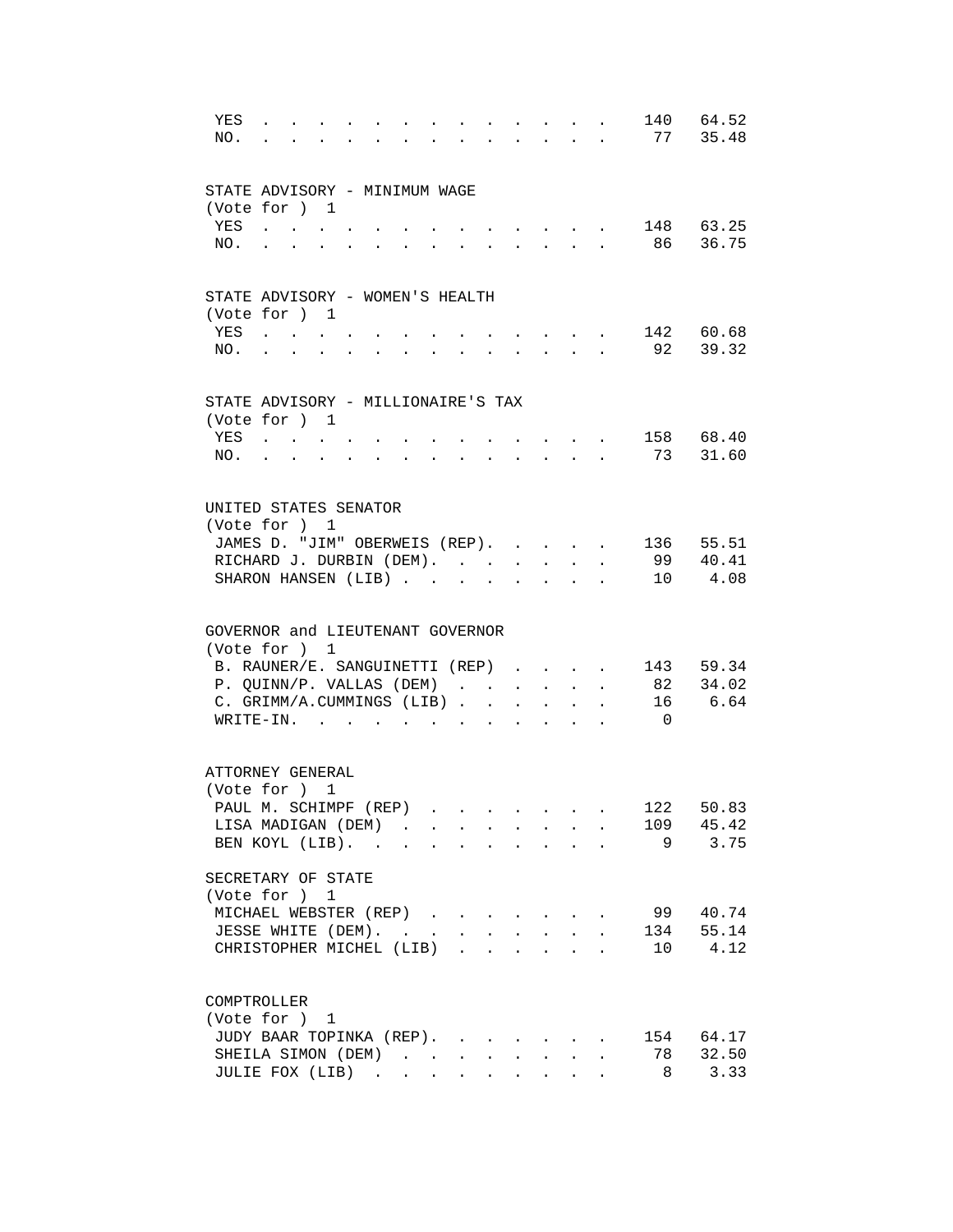| TREASURER                                                                                                     |
|---------------------------------------------------------------------------------------------------------------|
| (Vote for ) 1                                                                                                 |
| TOM CROSS (REP) 135 56.96                                                                                     |
| MICHAEL W. FRERICHS (DEM) 93 39.24<br>MATTHEW SKOPEK (LIB).<br>9 3.80                                         |
|                                                                                                               |
|                                                                                                               |
| REPRESENTATIVE IN CONGRESS 13TH DIST<br>(Vote for ) 1                                                         |
| $\cdot$ 164 67.77<br>RODNEY DAVIS (REP)                                                                       |
| 78 32.23<br>ANN E. CALLIS (DEM).<br>$\mathcal{L}^{\text{max}}$<br>$\mathbf{L} = \mathbf{L}$                   |
|                                                                                                               |
| STATE SENATOR IN THE 48TH DIST                                                                                |
| (Vote for ) 1                                                                                                 |
| 121 49.79<br>LINDA LITTLE (REP).                                                                              |
| ANDY MANAR (DEM)<br>122 50.21                                                                                 |
|                                                                                                               |
| STATE REP IN THE 95TH DIST                                                                                    |
| (Vote for ) 1                                                                                                 |
| WAYNE ARTHUR ROSENTHAL (REP)<br>212 100.00                                                                    |
| NO CANDIDATE FILED<br>$\Omega$                                                                                |
|                                                                                                               |
| COUNTY CLERK                                                                                                  |
| (Vote for ) 1                                                                                                 |
| SANDY LEITHEISER (REP). 223<br>100.00                                                                         |
| NO CANDIDATE FILED<br>$\overline{\phantom{0}}$<br>$\mathbf{r} = \mathbf{r}$<br>$\sim$<br>$\sim$               |
|                                                                                                               |
| COUNTY TREASURER                                                                                              |
| (Vote for ) 1                                                                                                 |
| RONALD D. JENKINS (REP).<br>212 100.00<br>$\cdot$ $\cdot$ $\cdot$                                             |
| NO CANDIDATE FILED<br>$\overline{0}$                                                                          |
|                                                                                                               |
| COUNTY SHERIFF                                                                                                |
| (Vote for ) 1<br>214 100.00<br>JIM VAZZI (REP)                                                                |
| NO CANDIDATE FILED<br>0                                                                                       |
|                                                                                                               |
| REG SUPT OF SCHOOLS (BCEFM)                                                                                   |
| (Vote for ) 1                                                                                                 |
| NO CANDIDATE FILED.<br>$\overline{\phantom{0}}$<br>$\sim$<br>$\sim$ $\sim$<br>172 100.00<br>$\sim$ 100 $\sim$ |
| JULIE WOLLERMAN (DEM).                                                                                        |
|                                                                                                               |
| COUNTY BOARD MEMBER DIST 7                                                                                    |
| (Vote for ) 1<br>ROBERT (BOB) SNEED (REP).<br>213 100.00                                                      |
| NO CANDIDATE FILED<br>0                                                                                       |
|                                                                                                               |
|                                                                                                               |
| JUDGE OF THE 4TH JUDICIAL CIRCUIT<br>(Vote for ) 1                                                            |
| MARTIN W. SIEMER (REP)<br>122 53.98                                                                           |
|                                                                                                               |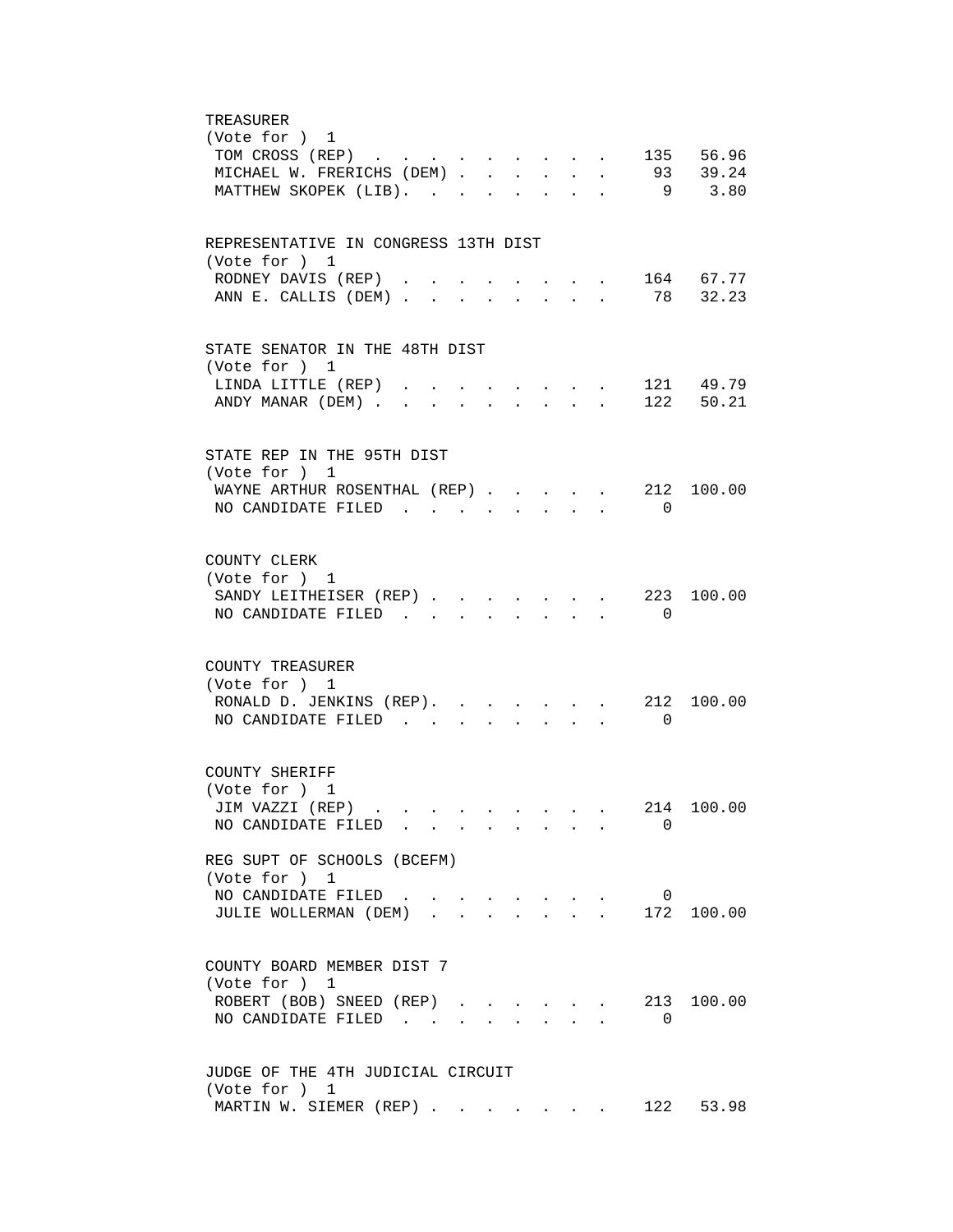|                                                                                                                    |            |                                                                                                                 |  |        |                                      |                                            |                                      |                        |                                        |                           |                | ERICKA SANDERS (DEM). 104 46.02   |  |
|--------------------------------------------------------------------------------------------------------------------|------------|-----------------------------------------------------------------------------------------------------------------|--|--------|--------------------------------------|--------------------------------------------|--------------------------------------|------------------------|----------------------------------------|---------------------------|----------------|-----------------------------------|--|
|                                                                                                                    |            | RESIDENT JUDGE OF THE 4TH JUD CIRCUIT                                                                           |  |        |                                      |                                            |                                      |                        |                                        |                           |                |                                   |  |
|                                                                                                                    |            | (Vote for ) 1                                                                                                   |  |        |                                      |                                            |                                      |                        |                                        |                           |                |                                   |  |
|                                                                                                                    |            | NO CANDIDATE FILED                                                                                              |  |        |                                      |                                            |                                      |                        |                                        |                           | $\overline{0}$ |                                   |  |
|                                                                                                                    |            |                                                                                                                 |  |        |                                      |                                            |                                      |                        |                                        |                           |                | JAMES L. ROBERTS (DEM) 187 100.00 |  |
|                                                                                                                    |            | LLOYD A KARMEIER SUPREME COURT RETENTION                                                                        |  |        |                                      |                                            |                                      |                        |                                        |                           |                |                                   |  |
|                                                                                                                    |            | (Vote for ) 1                                                                                                   |  |        |                                      |                                            |                                      |                        |                                        |                           |                |                                   |  |
|                                                                                                                    |            | YES                                                                                                             |  |        |                                      |                                            | $\ddot{\phantom{0}}$                 |                        | $\mathbf{L} = \mathbf{L}$              |                           |                | . 124 56.11                       |  |
|                                                                                                                    | NO.        |                                                                                                                 |  | $\sim$ |                                      |                                            | $\sim$                               | $\sim$                 | $\sim$                                 |                           |                | 97 43.89                          |  |
| PRECINCT REPORT Montgomery County<br>Run Date:11/18/14 2014 General Election<br>RUN TIME:03:23 PM November 4, 2014 |            |                                                                                                                 |  |        |                                      |                                            |                                      |                        |                                        |                           |                | OFFICIAL RESULTS                  |  |
|                                                                                                                    |            | 1103 NORTH LITCHFIELD 3                                                                                         |  |        |                                      |                                            |                                      |                        |                                        |                           |                |                                   |  |
|                                                                                                                    |            |                                                                                                                 |  |        |                                      |                                            |                                      |                        |                                        |                           |                | VOTES PERCENT                     |  |
|                                                                                                                    |            | REGISTERED VOTERS - TOTAL                                                                                       |  |        |                                      |                                            |                                      | $\sim$                 | $\ddot{\phantom{a}}$                   |                           | 414            |                                   |  |
|                                                                                                                    |            | BALLOTS CAST - TOTAL.                                                                                           |  |        |                                      | $\mathbf{L}^{\text{max}}$                  | $\sim$                               | $\mathbf{L}$           | $\sim$                                 | $\mathbf{L}$              | 218            |                                   |  |
|                                                                                                                    |            | BALLOTS CAST - BLANK.                                                                                           |  |        | $\mathbf{L} = \mathbf{L} \mathbf{L}$ | $\mathbf{L}$                               | $\mathbf{L}$                         | $\mathbf{L}$           |                                        | $\mathbf{r} = \mathbf{r}$ | $\overline{0}$ |                                   |  |
|                                                                                                                    |            | VOTER TURNOUT - TOTAL                                                                                           |  |        |                                      | $\mathbf{r}$ , $\mathbf{r}$ , $\mathbf{r}$ |                                      |                        | $\mathbf{r} = \mathbf{r} + \mathbf{r}$ |                           |                | 52.66                             |  |
|                                                                                                                    |            | VOTER TURNOUT - BLANK                                                                                           |  |        |                                      |                                            |                                      |                        |                                        |                           |                |                                   |  |
|                                                                                                                    | YES<br>NO. | VICTIMS RIGHTS CONSTITUTION<br>(Vote for ) 1<br>$\mathbf{L}^{\text{max}}$ and $\mathbf{L}^{\text{max}}$         |  |        |                                      |                                            | $\sim$<br>$\mathcal{L}^{\text{max}}$ | $\sim$<br>$\mathbf{L}$ | $\sim$                                 |                           |                | 132 66.00<br>68 34.00             |  |
|                                                                                                                    |            | VOTING RIGHTS CONSTITUTION                                                                                      |  |        |                                      |                                            |                                      |                        |                                        |                           |                |                                   |  |
|                                                                                                                    |            | (Vote for ) 1                                                                                                   |  |        |                                      |                                            |                                      |                        |                                        |                           |                |                                   |  |
|                                                                                                                    | YES        | and a strong control of the state of                                                                            |  |        |                                      |                                            |                                      |                        |                                        |                           |                | . 123 60.59                       |  |
|                                                                                                                    | NO.        | .                                                                                                               |  |        |                                      |                                            |                                      |                        |                                        |                           | . 80           | 39.41                             |  |
|                                                                                                                    |            | STATE ADVISORY - MINIMUM WAGE                                                                                   |  |        |                                      |                                            |                                      |                        |                                        |                           |                |                                   |  |
|                                                                                                                    |            | (Vote for ) 1                                                                                                   |  |        |                                      |                                            |                                      |                        |                                        |                           |                |                                   |  |
|                                                                                                                    | YES        | the contract of the contract of the contract of the contract of the contract of the contract of the contract of |  |        |                                      |                                            |                                      |                        |                                        |                           | 116            | 54.21                             |  |
|                                                                                                                    |            | NO.                                                                                                             |  |        |                                      |                                            |                                      |                        |                                        |                           | 98             | 45.79                             |  |
|                                                                                                                    |            | STATE ADVISORY - WOMEN'S HEALTH                                                                                 |  |        |                                      |                                            |                                      |                        |                                        |                           |                |                                   |  |
|                                                                                                                    |            | (Vote for ) 1                                                                                                   |  |        |                                      |                                            |                                      |                        |                                        |                           |                |                                   |  |
|                                                                                                                    |            | YES                                                                                                             |  |        |                                      |                                            | $\mathbf{r}$ $\mathbf{r}$            | $\sim$                 |                                        |                           |                | 131 61.79                         |  |
|                                                                                                                    | NO.        | $\mathbf{r}$ and $\mathbf{r}$                                                                                   |  |        |                                      |                                            |                                      |                        |                                        |                           | 81             | 38.21                             |  |
|                                                                                                                    |            | STATE ADVISORY - MILLIONAIRE'S TAX<br>(Vote for ) 1                                                             |  |        |                                      |                                            |                                      |                        |                                        |                           |                |                                   |  |
|                                                                                                                    |            | YES                                                                                                             |  |        |                                      |                                            |                                      |                        |                                        |                           | 123            | 59.42                             |  |
|                                                                                                                    |            | NO.                                                                                                             |  |        |                                      |                                            |                                      |                        |                                        |                           | 84             | 40.58                             |  |
|                                                                                                                    |            |                                                                                                                 |  |        |                                      |                                            |                                      |                        |                                        |                           |                |                                   |  |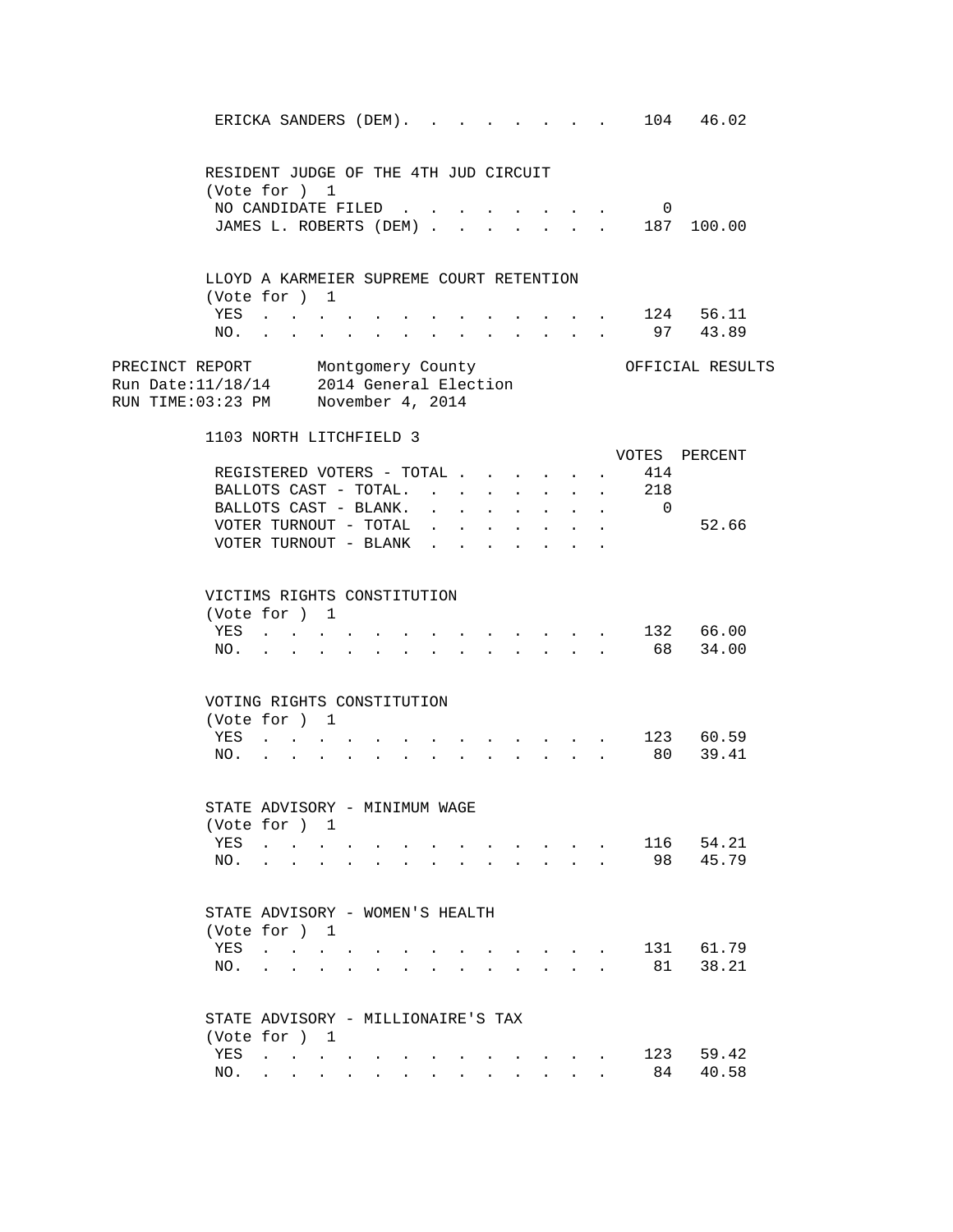| UNITED STATES SENATOR                                                                                                                           |
|-------------------------------------------------------------------------------------------------------------------------------------------------|
| (Vote for ) 1                                                                                                                                   |
| JAMES D. "JIM" OBERWEIS (REP). 129 59.45                                                                                                        |
| RICHARD J. DURBIN (DEM). 78 35.94                                                                                                               |
| SHARON HANSEN (LIB) 10 4.61                                                                                                                     |
|                                                                                                                                                 |
| GOVERNOR and LIEUTENANT GOVERNOR                                                                                                                |
| (Vote for ) 1                                                                                                                                   |
|                                                                                                                                                 |
| . 140 65.42<br>B. RAUNER/E. SANGUINETTI (REP)                                                                                                   |
| 66 30.84<br>P. QUINN/P. VALLAS (DEM)                                                                                                            |
| C. GRIMM/A.CUMMINGS (LIB)<br>8 3.74                                                                                                             |
| WRITE-IN.<br>$\overline{0}$                                                                                                                     |
|                                                                                                                                                 |
| ATTORNEY GENERAL                                                                                                                                |
| (Vote for ) 1                                                                                                                                   |
| 125 57.34<br>PAUL M. SCHIMPF (REP)<br>$\mathbf{r}$ and $\mathbf{r}$<br>$\mathbf{r} = \mathbf{r} + \mathbf{r}$ , where $\mathbf{r} = \mathbf{r}$ |
| 80 36.70<br>LISA MADIGAN (DEM).<br>$\sim$<br>$\sim$ $\sim$<br>$\sim$<br>$\sim$<br>$\sim$<br>$\mathbf{L}$                                        |
| 13 5.96<br>BEN KOYL (LIB).<br>$\mathbf{L}$<br>$\mathbf{L}$<br>$\overline{a}$<br>$\mathbf{r}$<br>$\mathbf{r}$                                    |
|                                                                                                                                                 |
| SECRETARY OF STATE                                                                                                                              |
| (Vote for ) 1                                                                                                                                   |
| MICHAEL WEBSTER (REP)<br>107 49.08                                                                                                              |
| $\cdot$ 101 46.33<br>JESSE WHITE (DEM).<br>$\sim$ $-$<br>$\ddot{\phantom{0}}$                                                                   |
| 10 4.59<br>CHRISTOPHER MICHEL (LIB).<br>$\ddot{\phantom{a}}$                                                                                    |
|                                                                                                                                                 |
| COMPTROLLER                                                                                                                                     |
| (Vote for ) 1                                                                                                                                   |
| JUDY BAAR TOPINKA (REP). 137 63.43                                                                                                              |
| SHEILA SIMON (DEM) 67 31.02                                                                                                                     |
| JULIE FOX (LIB)<br>$\cdot$ 12 5.56                                                                                                              |
|                                                                                                                                                 |
| TREASURER                                                                                                                                       |
| (Vote for ) 1                                                                                                                                   |
| TOM CROSS (REP) 132 61.11                                                                                                                       |
| MICHAEL W. FRERICHS (DEM) 72 33.33                                                                                                              |
|                                                                                                                                                 |
| MATTHEW SKOPEK (LIB). 12 5.56                                                                                                                   |
|                                                                                                                                                 |
| REPRESENTATIVE IN CONGRESS 13TH DIST                                                                                                            |
| (Vote for ) 1                                                                                                                                   |
| 150 69.77<br>RODNEY DAVIS (REP).                                                                                                                |
| 65 30.23<br>ANN E. CALLIS (DEM)                                                                                                                 |
|                                                                                                                                                 |
| STATE SENATOR IN THE 48TH DIST                                                                                                                  |
| (Vote for ) 1                                                                                                                                   |
| 111 52.36<br>LINDA LITTLE (REP)<br>$\mathbf{A}$                                                                                                 |
| 101 47.64<br>ANDY MANAR (DEM)                                                                                                                   |
|                                                                                                                                                 |
|                                                                                                                                                 |
| STATE REP IN THE 95TH DIST<br>(Vote for ) 1                                                                                                     |
| WAYNE ARTHUR ROSENTHAL (REP)<br>181 100.00                                                                                                      |
|                                                                                                                                                 |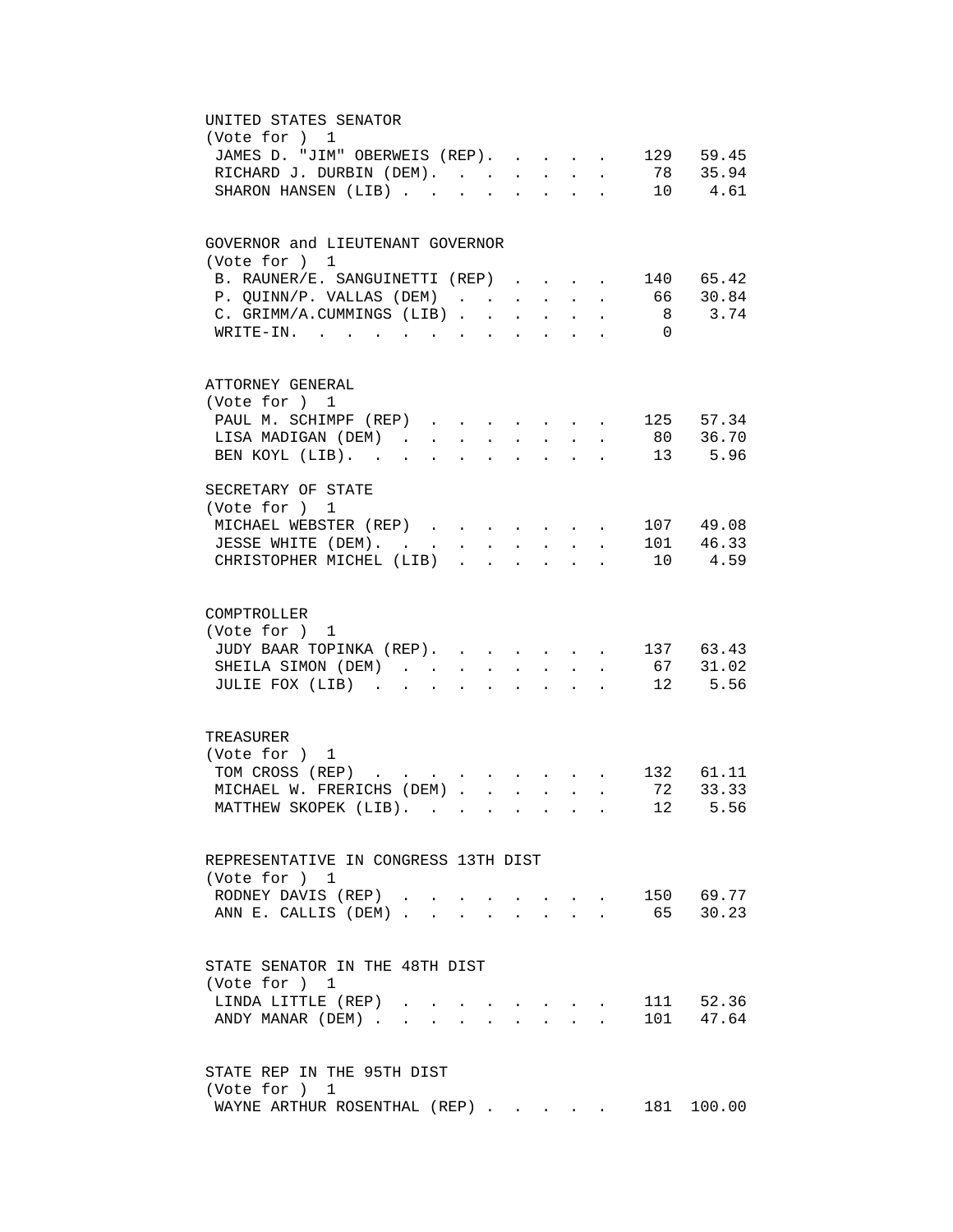| NO CANDIDATE FILED                                                                                                                                                                                                                           | 0                                |                       |
|----------------------------------------------------------------------------------------------------------------------------------------------------------------------------------------------------------------------------------------------|----------------------------------|-----------------------|
| COUNTY CLERK<br>(Vote for ) 1<br>SANDY LEITHEISER (REP)<br>NO CANDIDATE FILED<br>$\mathbf{L} = \mathbf{L} \mathbf{L}$                                                                                                                        | $\overline{0}$                   | 186 100.00            |
| COUNTY TREASURER<br>(Vote for ) 1<br>RONALD D. JENKINS (REP). 185 100.00<br>NO CANDIDATE FILED                                                                                                                                               | $\overline{0}$                   |                       |
| COUNTY SHERIFF<br>(Vote for ) 1<br>JIM VAZZI (REP)<br>$\mathbf{r} = \mathbf{r} + \mathbf{r}$ , where $\mathbf{r} = \mathbf{r} + \mathbf{r}$<br>$\sim$<br>NO CANDIDATE FILED<br>$\mathbf{L}^{\text{max}}$<br>$\sim$<br>$\sim$<br>$\mathbf{L}$ | $\sim$<br>$\cap$<br>$\mathbf{r}$ | 184 100.00            |
| REG SUPT OF SCHOOLS (BCEFM)<br>(Vote for ) 1<br>NO CANDIDATE FILED<br>$\cdot$ 153 100.00<br>JULIE WOLLERMAN (DEM)                                                                                                                            | 0                                |                       |
| COUNTY BOARD MEMBER DIST 7<br>(Vote for ) 1<br>ROBERT (BOB) SNEED (REP) 180 100.00<br>NO CANDIDATE FILED<br>$\mathbf{r} = \mathbf{r} + \mathbf{r} + \mathbf{r} + \mathbf{r}$                                                                 | $\overline{0}$                   |                       |
| JUDGE OF THE 4TH JUDICIAL CIRCUIT<br>(Vote for ) 1<br>MARTIN W. SIEMER (REP)<br>ERICKA SANDERS (DEM).                                                                                                                                        |                                  | 125 59.52<br>85 40.48 |
| RESIDENT JUDGE OF THE 4TH JUD CIRCUIT<br>(Vote for ) 1<br>NO CANDIDATE FILED.<br>JAMES L. ROBERTS (DEM).<br>$\ddot{\phantom{0}}$                                                                                                             | 0                                | 162 100.00            |
| LLOYD A KARMEIER SUPREME COURT RETENTION<br>(Vote for ) 1<br>YES<br><b><i>Contract Contract Street</i></b><br>NO.                                                                                                                            | 91                               | 106 53.81<br>46.19    |
| PRECINCT REPORT Montgomery County<br>Run Date: 11/18/14 2014 General Election<br>RUN TIME:03:23 PM November 4, 2014                                                                                                                          |                                  | OFFICIAL RESULTS      |
| 1104 NORTH LITCHFIELD 4<br>REGISTERED VOTERS - TOTAL                                                                                                                                                                                         | VOTES<br>386                     | PERCENT               |

BALLOTS CAST - TOTAL. . . . . . . . 174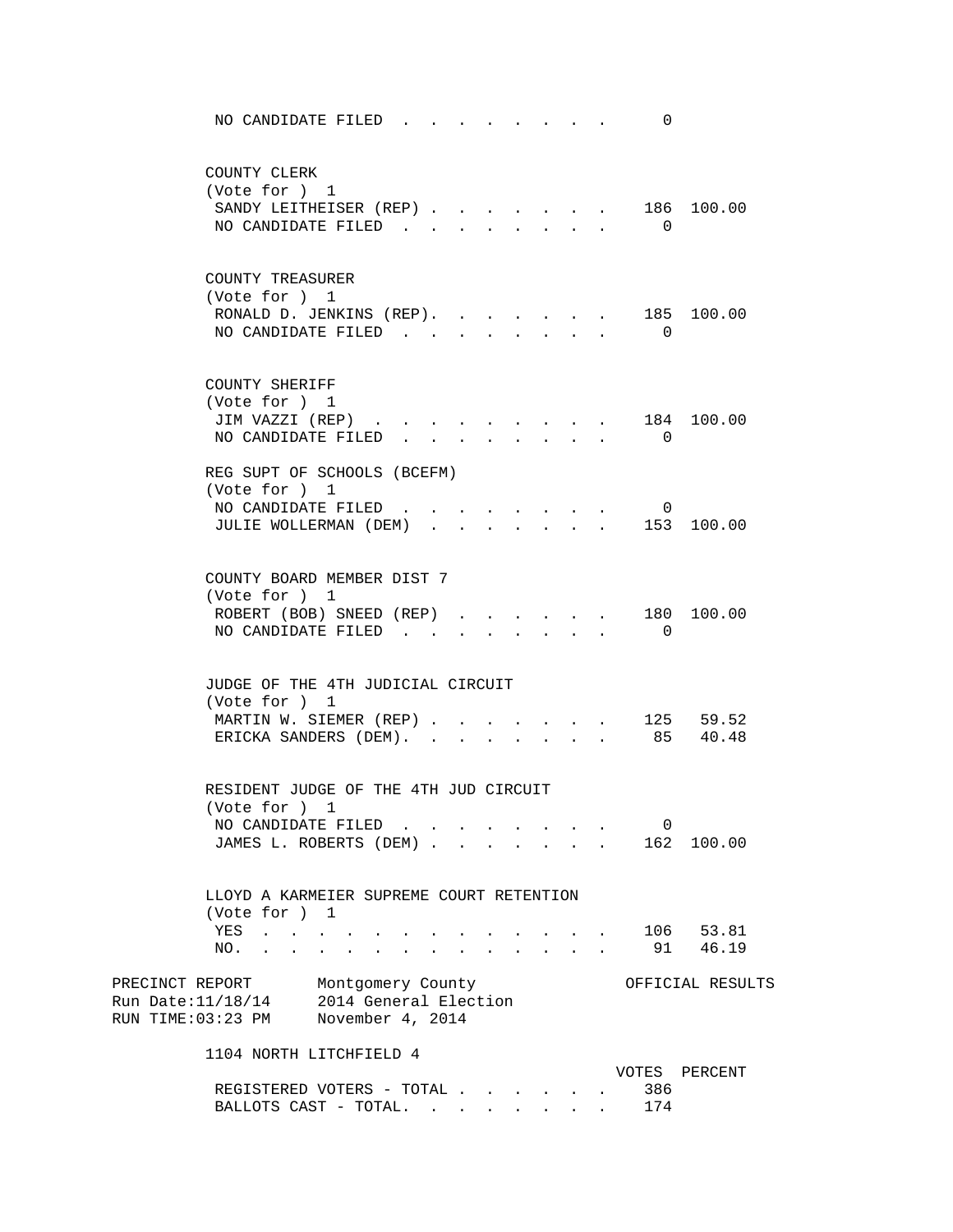|            | BALLOTS CAST - BLANK.<br>VOTER TURNOUT - TOTAL<br>VOTER TURNOUT - BLANK                             |             | $\ddot{\phantom{a}}$<br>$\sim$ $\sim$ $\sim$ |                           |                                                 |                               |                                                                                                    |                                                                                                        | 0            | 45.08                 |
|------------|-----------------------------------------------------------------------------------------------------|-------------|----------------------------------------------|---------------------------|-------------------------------------------------|-------------------------------|----------------------------------------------------------------------------------------------------|--------------------------------------------------------------------------------------------------------|--------------|-----------------------|
|            | VICTIMS RIGHTS CONSTITUTION<br>(Vote for ) 1                                                        |             |                                              |                           |                                                 |                               |                                                                                                    |                                                                                                        |              |                       |
| YES<br>NO. | $\mathbf{r}$ , $\mathbf{r}$ , $\mathbf{r}$ , $\mathbf{r}$<br>$\mathbf{z} = \mathbf{z} + \mathbf{z}$ | $\bullet$ . | $\sim 100$ km s $^{-1}$                      |                           | the contract of the contract of the contract of |                               |                                                                                                    |                                                                                                        |              | 104 65.82<br>54 34.18 |
|            | VOTING RIGHTS CONSTITUTION<br>(Vote for ) 1                                                         |             |                                              |                           |                                                 |                               |                                                                                                    |                                                                                                        |              |                       |
| YES        | <b>Contract Contract Contract</b>                                                                   |             |                                              |                           | and the state of the state of the               |                               |                                                                                                    |                                                                                                        |              | 99 65.56              |
| NO.        | $\mathbf{L}$<br>$\overline{a}$                                                                      |             | $\sim$                                       | $\ddot{\phantom{a}}$      | <b>Contract Contract Contract</b>               | $\mathbf{A}$ and $\mathbf{A}$ |                                                                                                    |                                                                                                        |              | 52 34.44              |
|            | STATE ADVISORY - MINIMUM WAGE<br>(Vote for ) 1                                                      |             |                                              |                           |                                                 |                               |                                                                                                    |                                                                                                        |              |                       |
| YES        |                                                                                                     |             |                                              |                           |                                                 |                               |                                                                                                    |                                                                                                        |              | 88 53.66              |
| NO.        |                                                                                                     |             |                                              |                           |                                                 |                               |                                                                                                    |                                                                                                        | 76           | 46.34                 |
|            | STATE ADVISORY - WOMEN'S HEALTH                                                                     |             |                                              |                           |                                                 |                               |                                                                                                    |                                                                                                        |              |                       |
| YES        | (Vote for ) 1<br>$\mathbf{r}$ , and $\mathbf{r}$ , and $\mathbf{r}$                                 |             |                                              |                           |                                                 | $\sim$ $\sim$ $\sim$ $\sim$   |                                                                                                    |                                                                                                        |              | 94 58.39              |
| NO.        | $\ddot{\phantom{0}}$<br>$\ddot{\phantom{0}}$<br>$\sim$                                              |             | <b>All Card Corporation</b>                  |                           |                                                 |                               |                                                                                                    | $\mathbf{r} = \mathbf{r} \cdot \mathbf{r} = \mathbf{r} \cdot \mathbf{r} = \mathbf{r} \cdot \mathbf{r}$ | 67 41.61     |                       |
|            | STATE ADVISORY - MILLIONAIRE'S TAX                                                                  |             |                                              |                           |                                                 |                               |                                                                                                    |                                                                                                        |              |                       |
| YES        | (Vote for ) 1<br>$\mathbf{r} = \mathbf{r}$                                                          |             |                                              |                           |                                                 |                               |                                                                                                    |                                                                                                        |              | 94 58.02              |
| NO.        |                                                                                                     |             | $\mathbf{r} = \mathbf{r}$                    | $\cdot$                   |                                                 |                               | $\mathbf{r} = \mathbf{r} \cdot \mathbf{r}$ . The set of $\mathbf{r} = \mathbf{r} \cdot \mathbf{r}$ |                                                                                                        | 68 —         | 41.98                 |
|            | UNITED STATES SENATOR                                                                               |             |                                              |                           |                                                 |                               |                                                                                                    |                                                                                                        |              |                       |
|            | (Vote for ) 1<br>JAMES D. "JIM" OBERWEIS (REP).                                                     |             |                                              |                           |                                                 |                               |                                                                                                    |                                                                                                        |              | 95 55.56              |
|            | RICHARD J. DURBIN (DEM).                                                                            |             |                                              |                           |                                                 |                               |                                                                                                    |                                                                                                        | 70           | 40.94                 |
|            | SHARON HANSEN (LIB)                                                                                 |             |                                              |                           |                                                 |                               |                                                                                                    |                                                                                                        |              | 6 3.51                |
|            | GOVERNOR and LIEUTENANT GOVERNOR<br>(Vote for ) 1                                                   |             |                                              |                           |                                                 |                               |                                                                                                    |                                                                                                        |              |                       |
|            | B. RAUNER/E. SANGUINETTI (REP)                                                                      |             |                                              |                           |                                                 |                               |                                                                                                    |                                                                                                        | 120          | 70.59                 |
|            | P. QUINN/P. VALLAS (DEM)                                                                            |             |                                              |                           |                                                 | $\mathbf{L}^{\text{max}}$     |                                                                                                    |                                                                                                        | 33           | 19.41                 |
|            | C. GRIMM/A.CUMMINGS (LIB).                                                                          |             |                                              | $\ddot{\phantom{a}}$      |                                                 |                               |                                                                                                    |                                                                                                        | 16           | 9.41                  |
|            | WRITE-IN.                                                                                           |             |                                              |                           |                                                 |                               |                                                                                                    |                                                                                                        | $\mathbf{1}$ | .59                   |
|            | ATTORNEY GENERAL<br>(Vote for ) 1                                                                   |             |                                              |                           |                                                 |                               |                                                                                                    |                                                                                                        |              |                       |
|            | PAUL M. SCHIMPF (REP)                                                                               |             |                                              |                           |                                                 |                               |                                                                                                    |                                                                                                        |              | 91 54.49              |
|            | LISA MADIGAN (DEM)                                                                                  |             |                                              | $\mathbf{L}^{\text{max}}$ | $\ddot{\phantom{0}}$                            | $\sim$ 100 $\pm$              |                                                                                                    |                                                                                                        |              | 71 42.51              |
|            | BEN KOYL (LIB).                                                                                     |             | $\sim$<br>$\ddot{\phantom{a}}$               |                           |                                                 |                               |                                                                                                    |                                                                                                        | 5            | 2.99                  |

SECRETARY OF STATE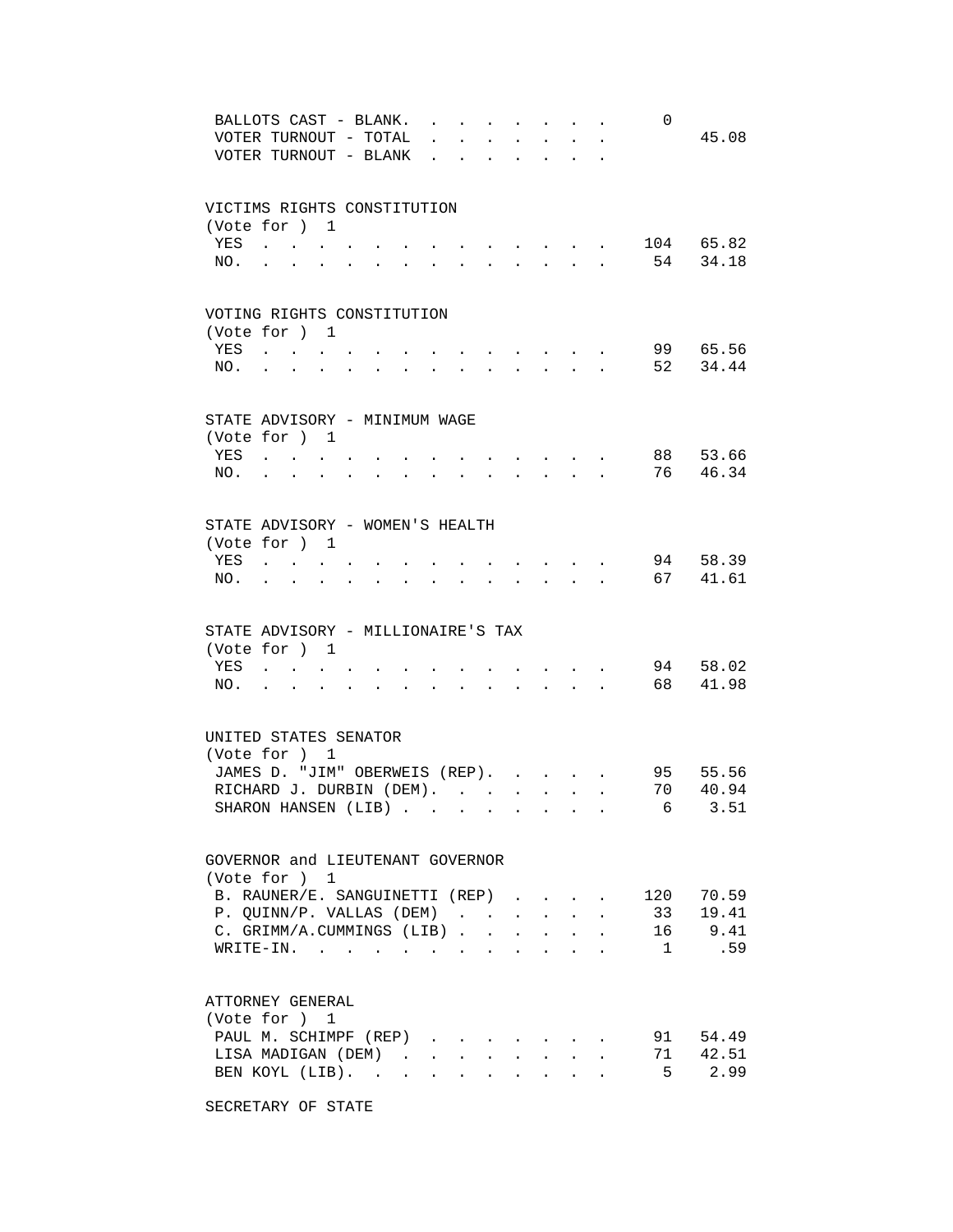| (Vote for ) 1<br>77 45.03<br>MICHAEL WEBSTER (REP)<br>86 50.29<br>JESSE WHITE (DEM).<br>$\sim$<br>CHRISTOPHER MICHEL (LIB)<br>8 4.68<br>$\mathcal{L}(\mathcal{A})$ , and $\mathcal{L}(\mathcal{A})$ , and<br>$\sim$                                                              |
|----------------------------------------------------------------------------------------------------------------------------------------------------------------------------------------------------------------------------------------------------------------------------------|
| COMPTROLLER<br>(Vote for ) 1<br>112 65.88<br>JUDY BAAR TOPINKA (REP).<br>52 30.59<br>SHEILA SIMON (DEM).<br>$\ddot{\phantom{a}}$<br>$\ddot{\phantom{a}}$<br>$\mathbf{r}$<br>$\ddot{\phantom{a}}$<br>$\ddot{\phantom{0}}$<br>$6\overline{6}$<br>3.53<br>JULIE FOX (LIB)<br>$\sim$ |
| TREASURER<br>(Vote for ) 1<br>96 57.14<br>TOM CROSS (REP)<br>64 38.10<br>MICHAEL W. FRERICHS (DEM)<br>$\sim$<br>4.76<br>MATTHEW SKOPEK (LIB).<br>8<br>$\ddot{\phantom{a}}$                                                                                                       |
| REPRESENTATIVE IN CONGRESS 13TH DIST<br>(Vote for ) 1<br>RODNEY DAVIS (REP)<br>$\cdot$ $\cdot$ $\cdot$ $\cdot$ 107 62.57<br>ANN E. CALLIS (DEM) 64 37.43                                                                                                                         |
| STATE SENATOR IN THE 48TH DIST<br>(Vote for ) 1<br>97 57.74<br>LINDA LITTLE (REP)<br>$\mathbf{r} = \mathbf{r} \cdot \mathbf{r}$ and $\mathbf{r} = \mathbf{r} \cdot \mathbf{r}$<br>71 42.26<br>ANDY MANAR (DEM)<br>$\mathbf{L}$<br>$\sim$<br>$\sim$<br>$\sim$                     |
| STATE REP IN THE 95TH DIST<br>(Vote for ) 1<br>WAYNE ARTHUR ROSENTHAL (REP).<br>156 100.00<br>NO CANDIDATE FILED<br>$\overline{\phantom{0}}$                                                                                                                                     |
| COUNTY CLERK<br>(Vote for ) 1<br>SANDY LEITHEISER (REP)<br>161<br>100.00<br>NO CANDIDATE FILED<br>$\Omega$                                                                                                                                                                       |
| COUNTY TREASURER<br>(Vote for ) 1<br>100.00<br>RONALD D. JENKINS (REP).<br>158<br>NO CANDIDATE FILED<br>$\Omega$                                                                                                                                                                 |
| COUNTY SHERIFF<br>(Vote for ) 1<br>JIM VAZZI (REP).<br>160 100.00<br>$\sim$ $\sim$ $\sim$<br>NO CANDIDATE FILED<br>0                                                                                                                                                             |
| REG SUPT OF SCHOOLS (BCEFM)<br>(Vote for ) 1                                                                                                                                                                                                                                     |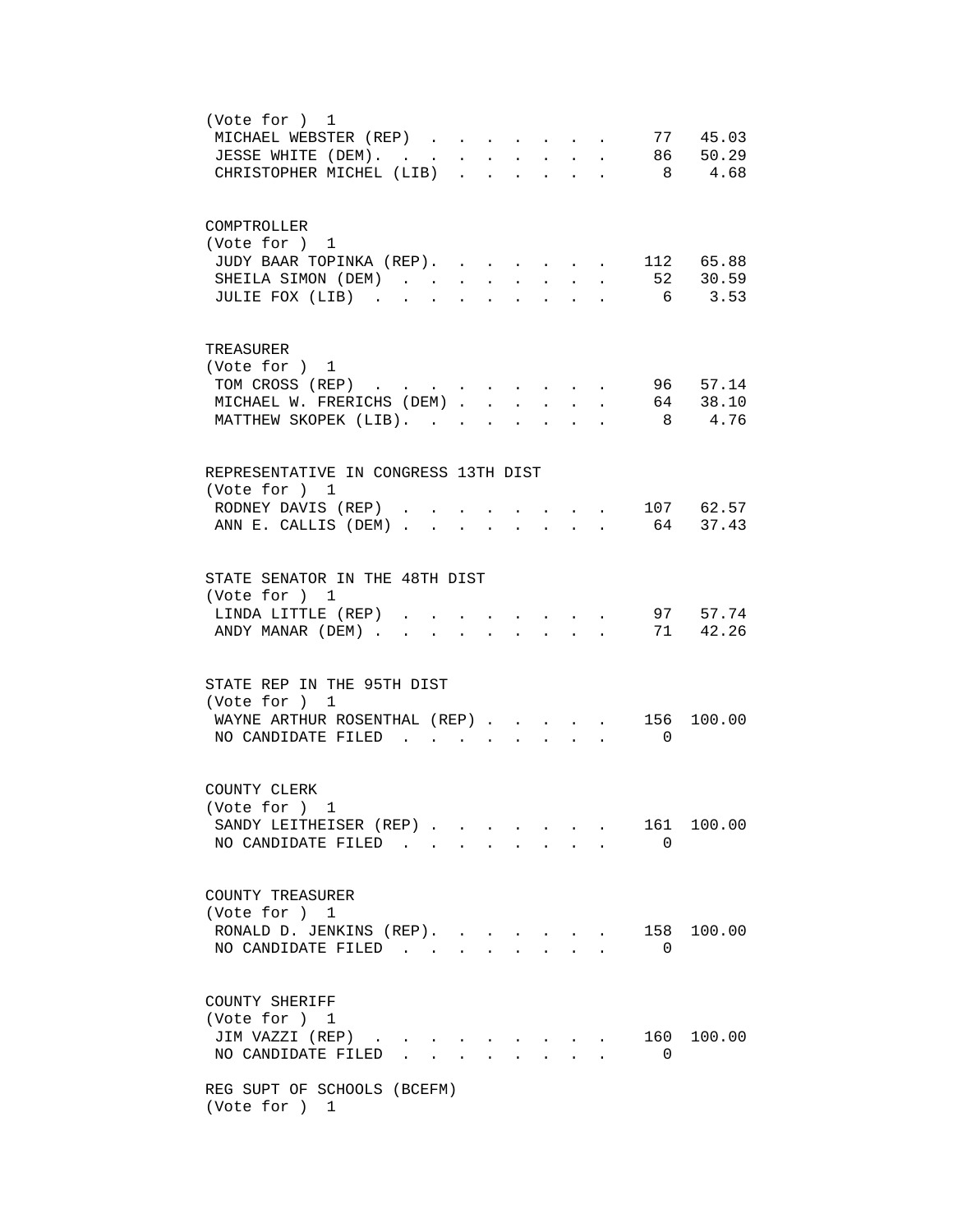|            | NO CANDIDATE FILED<br>JULIE WOLLERMAN (DEM).                                                                                                                                                                                                                                  |                                            |                                                                                                                            |                                                             |                                                       | 0<br>$\begin{array}{cccccccccccccc} . & . & . & . & . & . & 126 & 100.00 \end{array}$ |                               |
|------------|-------------------------------------------------------------------------------------------------------------------------------------------------------------------------------------------------------------------------------------------------------------------------------|--------------------------------------------|----------------------------------------------------------------------------------------------------------------------------|-------------------------------------------------------------|-------------------------------------------------------|---------------------------------------------------------------------------------------|-------------------------------|
|            | COUNTY BOARD MEMBER DIST 5<br>(Vote for ) 1<br>WILLIAM D. BERGEN (REP). 121 70.35<br>SHARON KUCHAR (DEM) 51 29.65                                                                                                                                                             |                                            |                                                                                                                            |                                                             |                                                       |                                                                                       |                               |
|            | JUDGE OF THE 4TH JUDICIAL CIRCUIT<br>(Vote for ) 1<br>MARTIN W. SIEMER (REP)<br>ERICKA SANDERS (DEM). .                                                                                                                                                                       |                                            | $\sim$                                                                                                                     | $\sim$ $\sim$<br>$\mathbf{L}$                               | $\sim$<br>$\sim$                                      | 85                                                                                    | 82 49.10<br>50.90             |
|            | RESIDENT JUDGE OF THE 4TH JUD CIRCUIT<br>(Vote for ) 1<br>NO CANDIDATE FILED<br>JAMES L. ROBERTS (DEM) 131 100.00                                                                                                                                                             |                                            |                                                                                                                            |                                                             |                                                       | $\overline{\phantom{0}}$                                                              |                               |
|            | LLOYD A KARMEIER SUPREME COURT RETENTION<br>(Vote for ) 1<br>YES<br>NO.                                                                                                                                                                                                       | <u>.</u>                                   |                                                                                                                            |                                                             |                                                       |                                                                                       | $\cdot$ 103 64.38<br>57 35.63 |
|            | PRECINCT REPORT Montgomery County<br>Run Date:11/18/14 2014 General Election<br>RUN TIME:03:23 PM November 4, 2014                                                                                                                                                            |                                            |                                                                                                                            |                                                             |                                                       |                                                                                       | OFFICIAL RESULTS              |
|            | 1105 NORTH LITCHFIELD 5<br>REGISTERED VOTERS - TOTAL<br>BALLOTS CAST - TOTAL.<br>BALLOTS CAST - BLANK.<br>VOTER TURNOUT - TOTAL<br>VOTER TURNOUT - BLANK                                                                                                                      | $\mathbf{L} = \mathbf{L}$                  | $\bullet$ .<br><br><br><br><br><br><br><br><br><br><br><br><br>$\bullet$ .<br><br><br><br><br><br><br><br><br><br><br><br> | $\bullet$ .<br><br><br><br><br><br><br><br><br><br><br><br> |                                                       | 358<br>161<br>$\cdot$ $\cdot$ $\cdot$ 0                                               | VOTES PERCENT<br>44.97        |
| YES<br>NO. | VICTIMS RIGHTS CONSTITUTION<br>(Vote for ) 1<br>$\mathcal{A}(\mathcal{A})$ , and $\mathcal{A}(\mathcal{A})$ , and $\mathcal{A}(\mathcal{A})$<br>$\mathbf{r}$ , $\mathbf{r}$ , $\mathbf{r}$<br>$\ddot{\bullet}$                                                                | and the state of the state of the state of | $\mathbf{r}$ , $\mathbf{r}$ , $\mathbf{r}$ , $\mathbf{r}$                                                                  |                                                             | $\mathbf{r} = \mathbf{r}$ , $\mathbf{r} = \mathbf{r}$ | 46                                                                                    | 107 69.93<br>30.07            |
| NO.        | VOTING RIGHTS CONSTITUTION<br>(Vote for ) 1<br>YES                                                                                                                                                                                                                            |                                            |                                                                                                                            |                                                             |                                                       | 91<br>62                                                                              | 59.48<br>40.52                |
| YES<br>NO. | STATE ADVISORY - MINIMUM WAGE<br>(Vote for ) 1<br>the contract of the contract of<br>$\bullet$ . In the set of $\bullet$<br>$\bullet$ .<br><br><br><br><br><br><br><br><br><br><br><br><br><br>$\bullet$ .<br>$\bullet$ .<br><br><br><br><br><br><br><br><br><br><br><br><br> | $\bullet$ .                                |                                                                                                                            |                                                             |                                                       | 97<br>61                                                                              | 61.39<br>38.61                |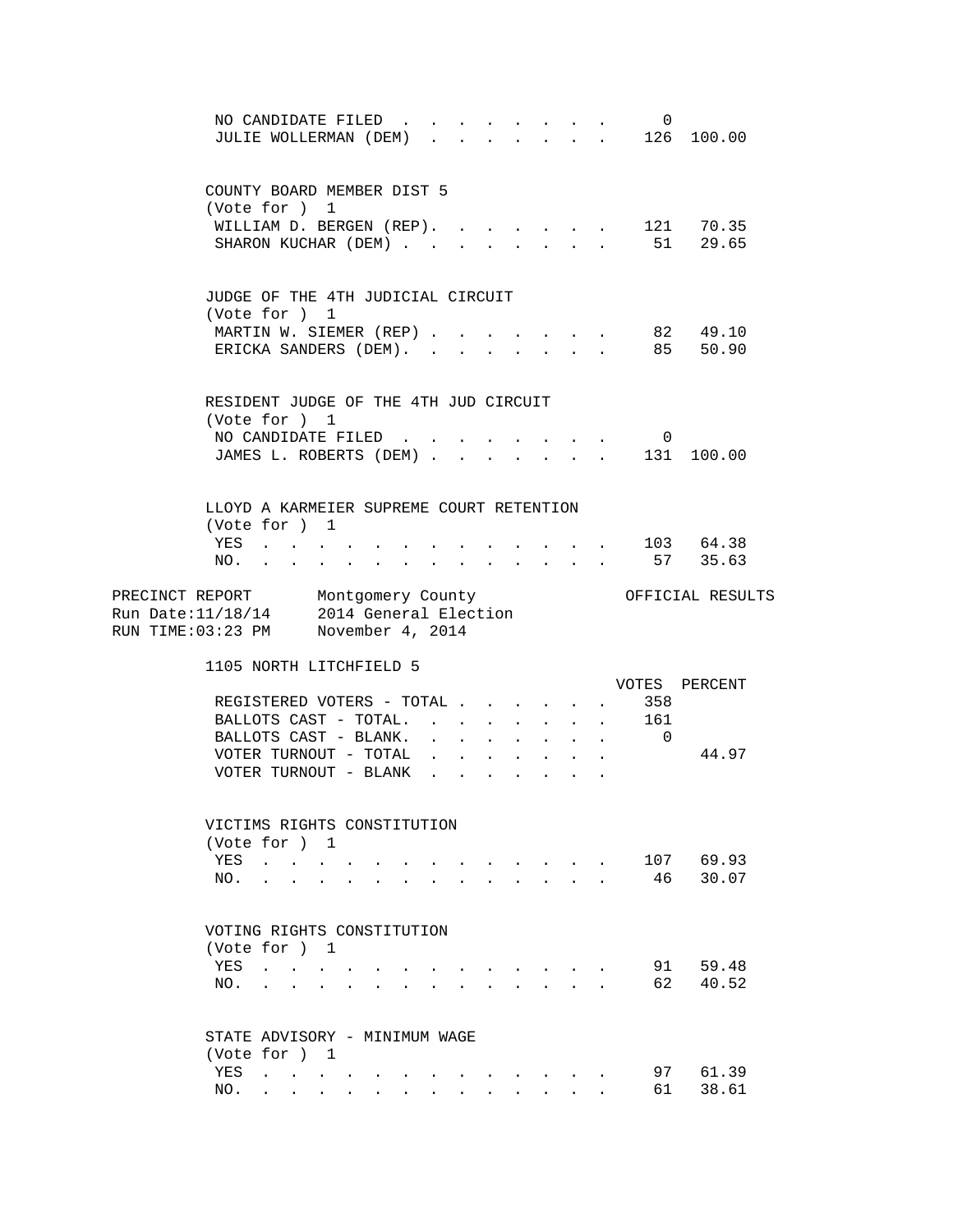| STATE ADVISORY - WOMEN'S HEALTH<br>(Vote for ) 1<br>$\cdot$ $\cdot$ $\cdot$ $\cdot$ $\cdot$ 87 54.72<br>YES<br>72 45.28<br>$NO.$<br>and a series of the series of the series of the series of the series of the series of the series of the series<br>$\sim$ 100 $\mu$<br>$\bullet$ .<br><br><br><br><br><br><br><br><br><br><br><br><br> |
|-------------------------------------------------------------------------------------------------------------------------------------------------------------------------------------------------------------------------------------------------------------------------------------------------------------------------------------------|
| STATE ADVISORY - MILLIONAIRE'S TAX<br>(Vote for ) 1<br>95 60.51<br>YES<br>62 39.49<br>NO.<br>$\sim$<br>$\mathbf{L}$<br>$\sim$<br>$\mathbf{L}$                                                                                                                                                                                             |
| UNITED STATES SENATOR<br>(Vote for ) 1<br>JAMES D. "JIM" OBERWEIS (REP).<br>84 52.17<br>44.72<br>RICHARD J. DURBIN (DEM).<br>72<br>$\sim$ $-$<br>SHARON HANSEN (LIB)<br>5 3.11                                                                                                                                                            |
| GOVERNOR and LIEUTENANT GOVERNOR<br>(Vote for ) 1<br>B. RAUNER/E. SANGUINETTI (REP)<br>98 61.25<br>$\sim$<br>53 33.13<br>P. QUINN/P. VALLAS (DEM)<br>5.63<br>C. GRIMM/A.CUMMINGS (LIB).<br>9<br>$\ddot{\phantom{a}}$<br>$\ddot{\phantom{a}}$<br>$\ddot{\phantom{a}}$<br>$W$ RITE-IN.<br>$\Omega$<br>$\sim$ $\sim$                         |
| ATTORNEY GENERAL<br>(Vote for ) 1<br>79 49.38<br>PAUL M. SCHIMPF (REP)<br>76 47.50<br>LISA MADIGAN (DEM)<br>$\ddot{\phantom{0}}$<br>$\sim$<br>$\bullet$ .<br>$5 \t 3.13$<br>BEN KOYL (LIB).<br>$\ddot{\phantom{a}}$<br>$\sim$<br>$\ddot{\phantom{a}}$<br>$\ddot{\phantom{a}}$<br>$\sim$                                                   |
| SECRETARY OF STATE<br>(Vote for ) 1<br>71 44.38<br>MICHAEL WEBSTER (REP)<br>82 51.25<br>JESSE WHITE (DEM). .<br>$\mathbf{r}$ and $\mathbf{r}$ and $\mathbf{r}$<br>$\mathbf{L}$<br>7 4.38<br>CHRISTOPHER MICHEL (LIB)<br>$\mathbf{r} = \mathbf{r} - \mathbf{r}$<br>$\ddot{\phantom{a}}$                                                    |
| COMPTROLLER<br>(Vote for ) 1<br>JUDY BAAR TOPINKA (REP).<br>89<br>56.69<br>SHEILA SIMON (DEM).<br>56<br>35.67<br>$\sim$<br>$\ddot{\phantom{a}}$<br>7.64<br>JULIE FOX (LIB)<br>12                                                                                                                                                          |
| TREASURER<br>(Vote for ) 1<br>TOM CROSS (REP)<br>80<br>50.96<br>MICHAEL W. FRERICHS (DEM).<br>68<br>43.31<br>$\overline{a}$<br>5.73<br>MATTHEW SKOPEK (LIB).<br>9                                                                                                                                                                         |

 REPRESENTATIVE IN CONGRESS 13TH DIST (Vote for ) 1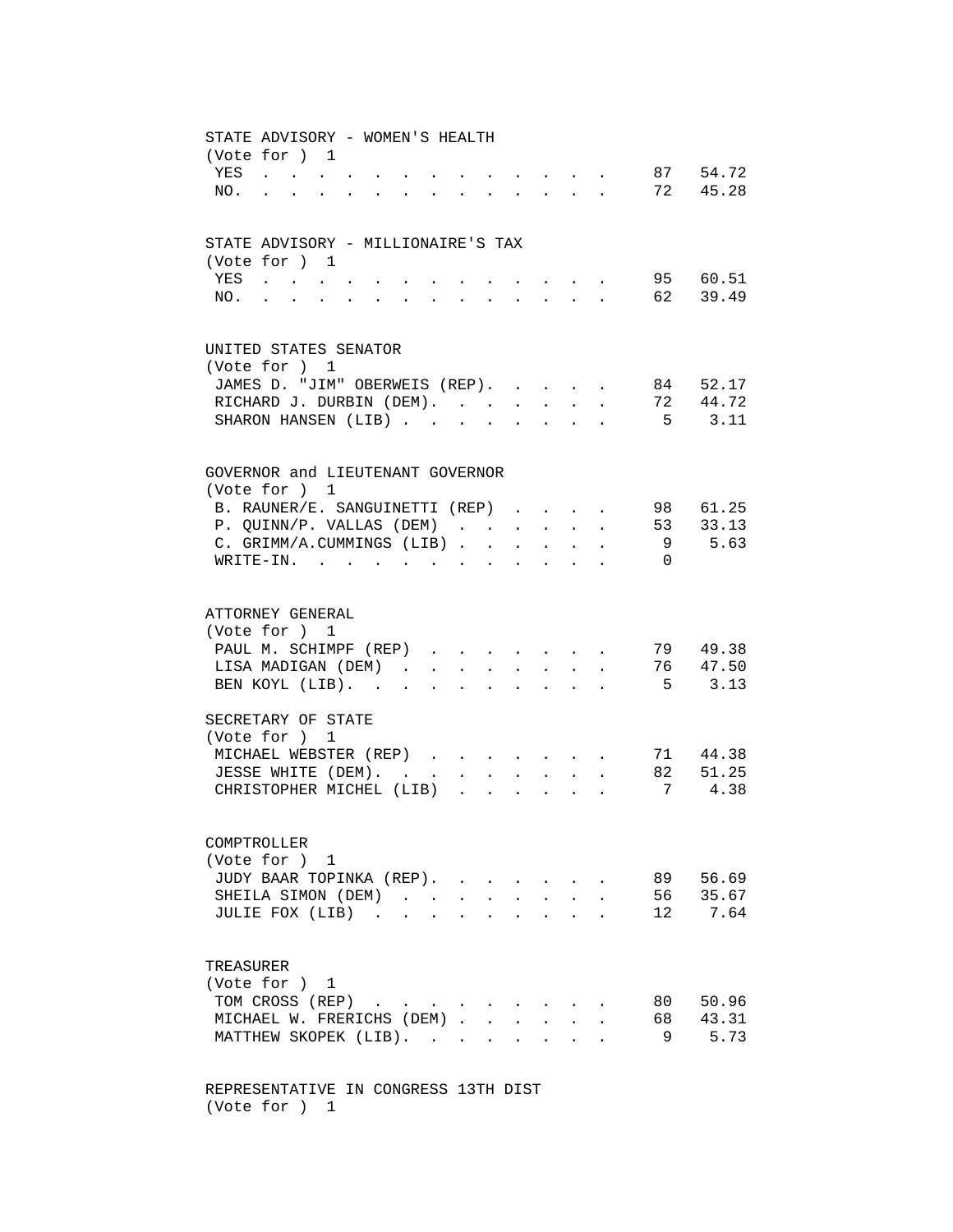| 97 61.39<br>RODNEY DAVIS (REP)<br>61 38.61<br>ANN E. CALLIS (DEM)<br>$\mathbf{r}$ $\mathbf{r}$                                                                                                                                                                                                                                                                                                                    |
|-------------------------------------------------------------------------------------------------------------------------------------------------------------------------------------------------------------------------------------------------------------------------------------------------------------------------------------------------------------------------------------------------------------------|
| STATE SENATOR IN THE 48TH DIST<br>(Vote for ) 1                                                                                                                                                                                                                                                                                                                                                                   |
| 84 53.16<br>LINDA LITTLE (REP)<br>74 46.84<br>ANDY MANAR (DEM).<br>$\mathbf{L}$<br>$\ddot{\phantom{a}}$                                                                                                                                                                                                                                                                                                           |
| STATE REP IN THE 95TH DIST<br>(Vote for ) 1<br>129<br>WAYNE ARTHUR ROSENTHAL (REP)<br>100.00                                                                                                                                                                                                                                                                                                                      |
| NO CANDIDATE FILED<br>$\overline{0}$                                                                                                                                                                                                                                                                                                                                                                              |
| COUNTY CLERK<br>(Vote for ) 1<br>SANDY LEITHEISER (REP)<br>135<br>100.00                                                                                                                                                                                                                                                                                                                                          |
| NO CANDIDATE FILED<br>$\Omega$<br>$\mathbf{L}$<br>$\mathbf{r}$<br>$\sim$                                                                                                                                                                                                                                                                                                                                          |
| COUNTY TREASURER<br>(Vote for ) 1<br>RONALD D. JENKINS (REP).<br>129 100.00<br>$\mathbf{r}$ and $\mathbf{r}$                                                                                                                                                                                                                                                                                                      |
| NO CANDIDATE FILED.<br>$\overline{0}$                                                                                                                                                                                                                                                                                                                                                                             |
| COUNTY SHERIFF<br>(Vote for ) 1<br>JIM VAZZI (REP)<br>133<br>100.00<br>$\bullet$ . The set of the set of the set of the set of the set of the set of the set of the set of the set of the set of the set of the set of the set of the set of the set of the set of the set of the set of the set of the s<br>NO CANDIDATE FILED<br>$\overline{0}$<br>$\mathbf{L} = \mathbf{L} \mathbf{L} + \mathbf{L} \mathbf{L}$ |
| REG SUPT OF SCHOOLS (BCEFM)<br>(Vote for ) 1                                                                                                                                                                                                                                                                                                                                                                      |
| NO CANDIDATE FILED<br>0<br>$\sim$<br>$\mathbf{L}$<br>$\mathbf{r}$ $\mathbf{r}$<br>100.00<br>JULIE WOLLERMAN (DEM)<br>113<br>$\mathbf{r}$ , $\mathbf{r}$ , $\mathbf{r}$                                                                                                                                                                                                                                            |
| COUNTY BOARD MEMBER DIST 7<br>(Vote for ) 1<br>129 100.00<br>ROBERT (BOB) SNEED (REP)                                                                                                                                                                                                                                                                                                                             |
| NO CANDIDATE FILED.<br>$\overline{0}$<br>and the state of the state of the                                                                                                                                                                                                                                                                                                                                        |
| JUDGE OF THE 4TH JUDICIAL CIRCUIT<br>(Vote for ) 1<br>82 54.67<br>MARTIN W. SIEMER (REP)                                                                                                                                                                                                                                                                                                                          |
| 68 45.33<br>ERICKA SANDERS (DEM).<br>$\mathbf{L}$                                                                                                                                                                                                                                                                                                                                                                 |
| RESIDENT JUDGE OF THE 4TH JUD CIRCUIT<br>(Vote for ) 1                                                                                                                                                                                                                                                                                                                                                            |
| NO CANDIDATE FILED.<br>$\overline{0}$<br>JAMES L. ROBERTS (DEM)<br>117 100.00<br>$\ddot{\phantom{a}}$                                                                                                                                                                                                                                                                                                             |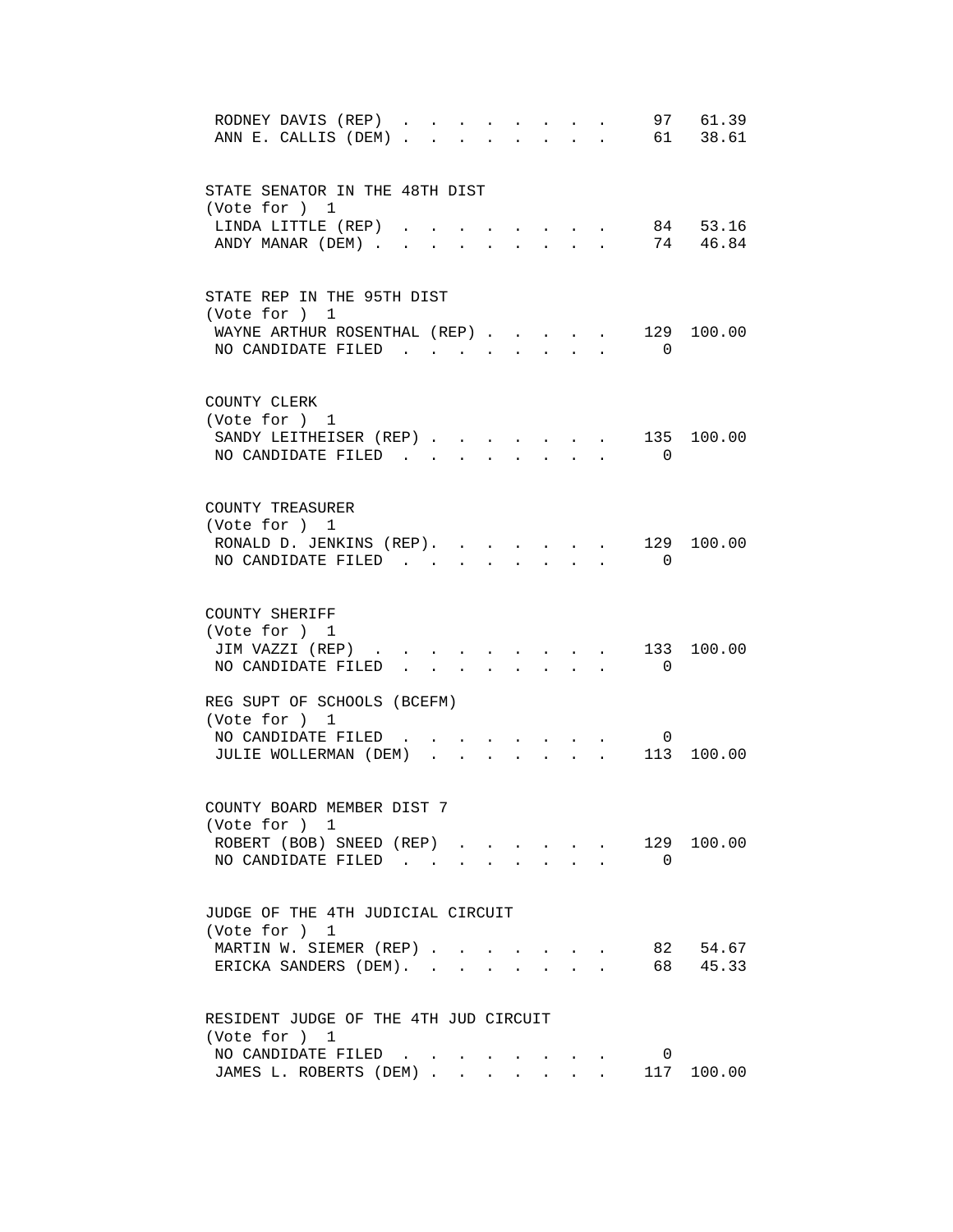LLOYD A KARMEIER SUPREME COURT RETENTION (Vote for ) 1 YES . . . . . . . . . . . . . . 74 49.66<br>NO. . . . . . . . . . . . . . 75 50.34 NO. . . . . . . . . . . . . . PRECINCT REPORT Montgomery County Ounty OFFICIAL RESULTS Run Date:11/18/14 2014 General Election RUN TIME:03:23 PM November 4, 2014 1106 NORTH LITCHFIELD 6 VOTES PERCENT REGISTERED VOTERS - TOTAL . . . . . . 761 BALLOTS CAST - TOTAL. . . . . . . . 381<br>BALLOTS CAST - BLANK. . . . . . . . . 0 BALLOTS CAST - BLANK.  $\cdot \cdot \cdot \cdot \cdot \cdot \cdot$ VOTER TURNOUT - TOTAL . . . . . . . . 50.07 VOTER TURNOUT - BLANK . . . . . . VICTIMS RIGHTS CONSTITUTION (Vote for ) 1 YES . . . . . . . . . . . . . 201 60.91 NO. . . . . . . . . . . . . . 129 39.09 VOTING RIGHTS CONSTITUTION (Vote for ) 1 YES . . . . . . . . . . . . . 197 58.81 NO. . . . . . . . . . . . . . 138 41.19 STATE ADVISORY - MINIMUM WAGE (Vote for ) 1 YES . . . . . . . . . . . . . 195 53.57 NO. . . . . . . . . . . . . . 169 46.43 STATE ADVISORY - WOMEN'S HEALTH (Vote for ) 1 YES . . . . . . . . . . . . . 186 51.67 NO. . . . . . . . . . . . . . 174 48.33 STATE ADVISORY - MILLIONAIRE'S TAX (Vote for ) 1 YES . . . . . . . . . . . . . 209 58.38 NO. . . . . . . . . . . . . . 149 41.62 UNITED STATES SENATOR (Vote for ) 1 JAMES D. "JIM" OBERWEIS (REP). . . . . 237 62.86<br>RICHARD J. DURBIN (DEM). . . . . . . 129 34.22 RICHARD J. DURBIN (DEM). . . . . . . 129 SHARON HANSEN (LIB) . . . . . . . . 11 2.92

 GOVERNOR and LIEUTENANT GOVERNOR (Vote for ) 1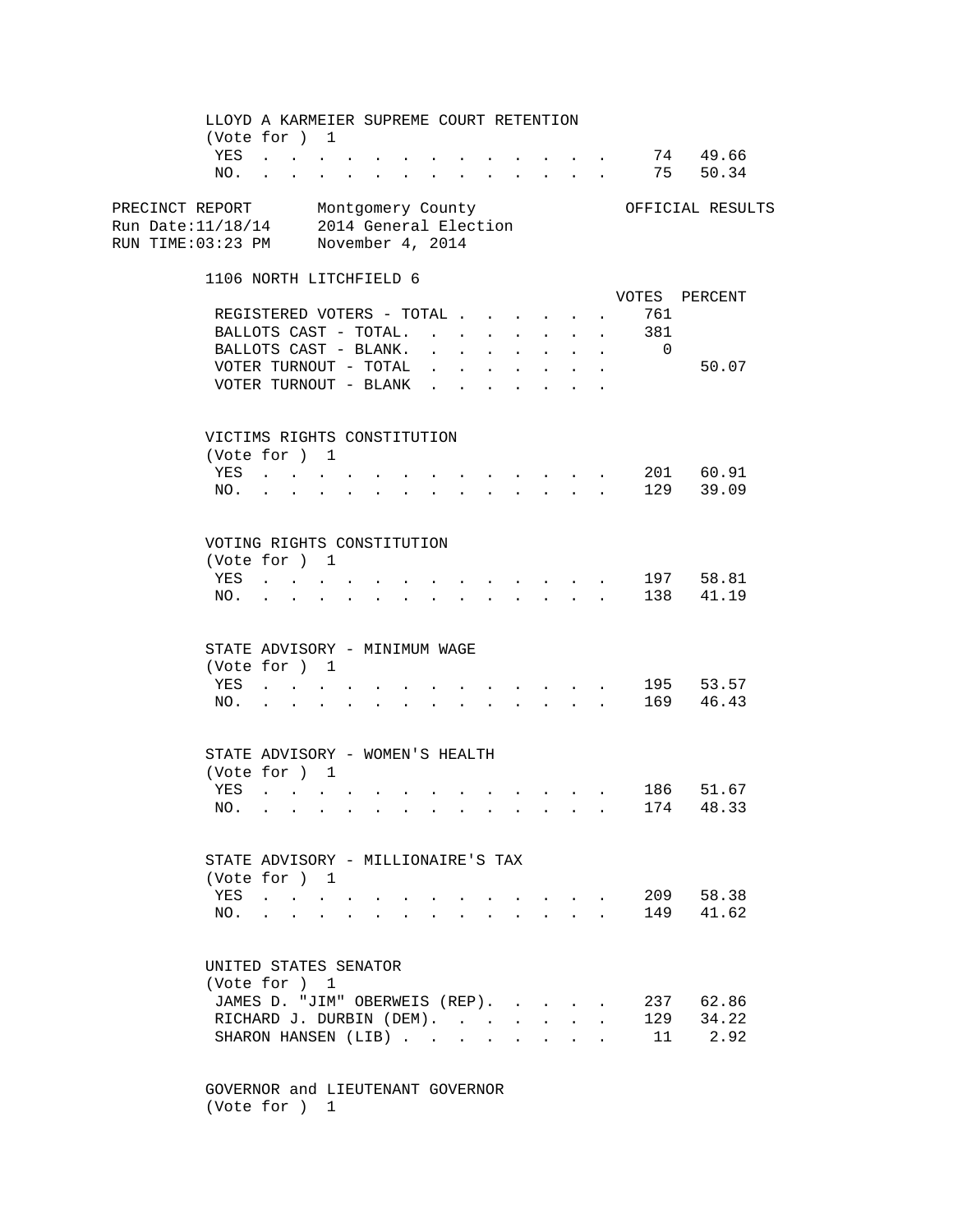| B. RAUNER/E. SANGUINETTI (REP)<br>252 66.67<br>113 29.89<br>P. QUINN/P. VALLAS (DEM)<br>$\sim$<br>$\sim$<br>$\sim$<br>13 3.44<br>C. GRIMM/A.CUMMINGS (LIB).<br>$\sim$<br>$\mathbf{r}$<br>$\ddot{\phantom{a}}$<br>$\overline{0}$<br>$WRITE-IN.$<br>$\mathbf{r} = \mathbf{r} \cdot \mathbf{r}$<br>$\mathbf{r} = \mathbf{r}$<br>$\sim$<br>$\mathcal{L}^{\mathcal{A}}$ |
|--------------------------------------------------------------------------------------------------------------------------------------------------------------------------------------------------------------------------------------------------------------------------------------------------------------------------------------------------------------------|
| ATTORNEY GENERAL<br>(Vote for ) 1<br>$\cdot$ 224 59.73<br>PAUL M. SCHIMPF (REP)<br>$\ddot{\phantom{a}}$<br>145 38.67<br>LISA MADIGAN (DEM).<br>$\mathbf{r} = \mathbf{r} + \mathbf{r}$ .<br>$\sim$ 100 $\pm$<br>$\ddot{\phantom{0}}$<br>$\ddot{\phantom{0}}$<br>BEN KOYL (LIB).<br>$6\overline{6}$<br>1.60<br>$\ddot{\phantom{a}}$<br>$\ddot{\phantom{a}}$          |
| SECRETARY OF STATE<br>(Vote for ) 1<br>MICHAEL WEBSTER (REP) 188 49.60<br>JESSE WHITE (DEM). 186 49.08<br>$5 \t 1.32$<br>CHRISTOPHER MICHEL (LIB)                                                                                                                                                                                                                  |
| COMPTROLLER<br>(Vote for ) 1<br>JUDY BAAR TOPINKA (REP). 257 69.46<br>SHEILA SIMON (DEM) 104 28.11<br>JULIE FOX (LIB)<br>9 2.43                                                                                                                                                                                                                                    |
| TREASURER<br>(Vote for ) 1<br>233 64.19<br>TOM CROSS (REP)<br>$\sim$<br>118 32.51<br>MICHAEL W. FRERICHS (DEM)<br>$\mathbf{r}$<br>$\mathbf{r}$<br>12 3.31<br>MATTHEW SKOPEK (LIB).<br>$\mathbf{L} = \mathbf{L} \mathbf{L}$<br>$\sim$<br>$\mathbf{r} = \mathbf{r}$                                                                                                  |
| REPRESENTATIVE IN CONGRESS 13TH DIST<br>(Vote for ) 1<br>. 268 72.04<br>RODNEY DAVIS (REP)<br>ANN E. CALLIS (DEM)<br>104 27.96<br>$\ddot{\phantom{a}}$<br>$\cdot$ $\cdot$ $\cdot$                                                                                                                                                                                  |
| STATE SENATOR IN THE 48TH DIST<br>(Vote for ) 1<br>199 53.49<br>LINDA LITTLE (REP)<br>ANDY MANAR (DEM)<br>173 46.51                                                                                                                                                                                                                                                |
| STATE REP IN THE 95TH DIST<br>(Vote for ) 1<br>100.00<br>WAYNE ARTHUR ROSENTHAL (REP).<br>330<br>$\sim$<br>NO CANDIDATE FILED<br>0                                                                                                                                                                                                                                 |
| COUNTY CLERK<br>(Vote for ) 1<br>SANDY LEITHEISER (REP)<br>337 100.00<br>NO CANDIDATE FILED<br>$\Omega$                                                                                                                                                                                                                                                            |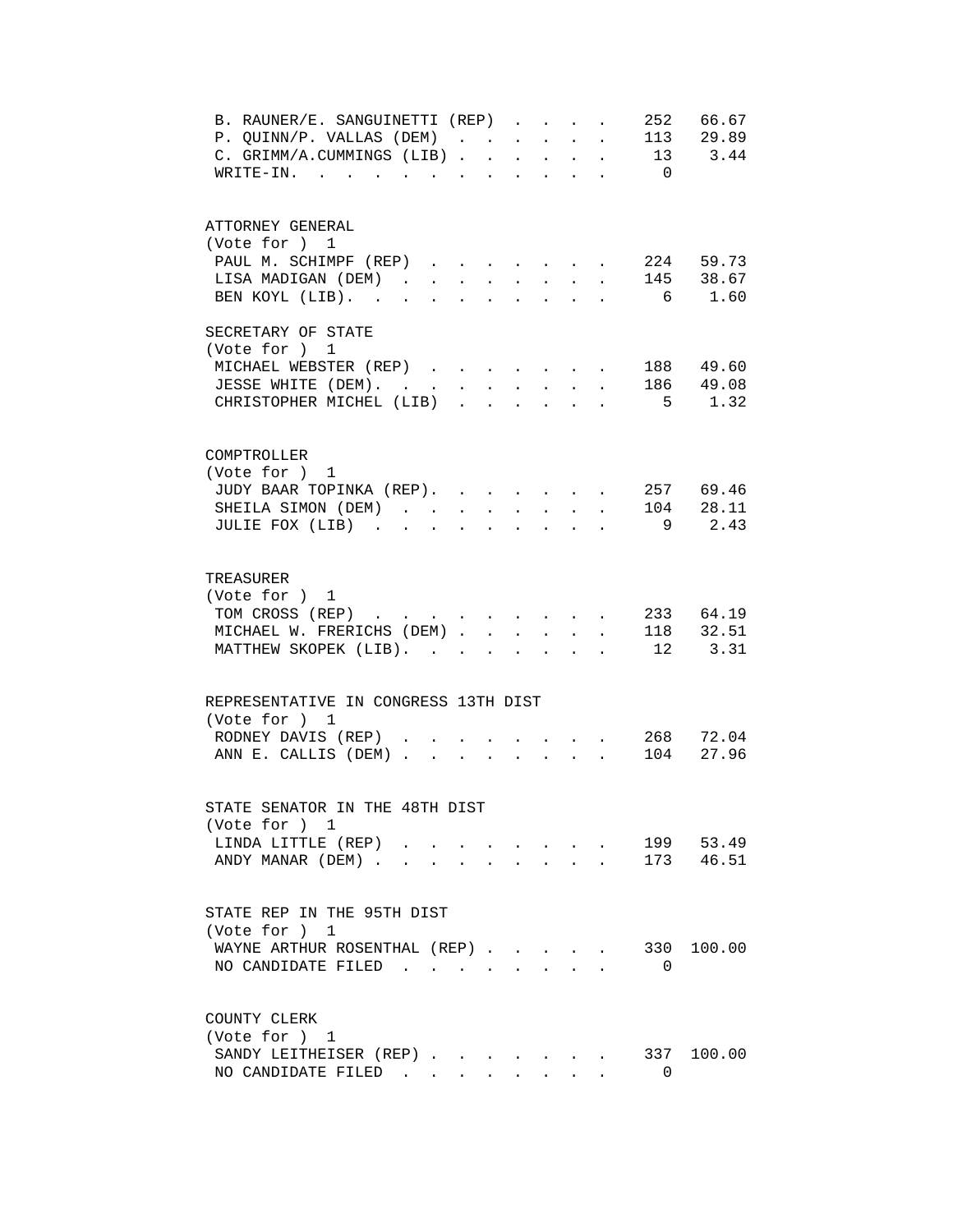| COUNTY TREASURER                                                                                                                                                                                                                                                                                                                   |                             |
|------------------------------------------------------------------------------------------------------------------------------------------------------------------------------------------------------------------------------------------------------------------------------------------------------------------------------------|-----------------------------|
| (Vote for ) 1                                                                                                                                                                                                                                                                                                                      |                             |
| RONALD D. JENKINS (REP).                                                                                                                                                                                                                                                                                                           | 329 100.00                  |
| NO CANDIDATE FILED<br>and the state of the state of the state                                                                                                                                                                                                                                                                      | $\overline{0}$              |
|                                                                                                                                                                                                                                                                                                                                    |                             |
|                                                                                                                                                                                                                                                                                                                                    |                             |
| COUNTY SHERIFF                                                                                                                                                                                                                                                                                                                     |                             |
| (Vote for ) 1                                                                                                                                                                                                                                                                                                                      |                             |
| JIM VAZZI (REP)                                                                                                                                                                                                                                                                                                                    | 330 100.00                  |
| NO CANDIDATE FILED                                                                                                                                                                                                                                                                                                                 | $\overline{0}$              |
|                                                                                                                                                                                                                                                                                                                                    |                             |
| REG SUPT OF SCHOOLS (BCEFM)                                                                                                                                                                                                                                                                                                        |                             |
| (Vote for ) 1                                                                                                                                                                                                                                                                                                                      |                             |
| NO CANDIDATE FILED                                                                                                                                                                                                                                                                                                                 | 0                           |
| JULIE WOLLERMAN (DEM) 258 100.00                                                                                                                                                                                                                                                                                                   |                             |
|                                                                                                                                                                                                                                                                                                                                    |                             |
|                                                                                                                                                                                                                                                                                                                                    |                             |
| COUNTY BOARD MEMBER DIST 7                                                                                                                                                                                                                                                                                                         |                             |
| (Vote for ) 1                                                                                                                                                                                                                                                                                                                      |                             |
| ROBERT (BOB) SNEED (REP)                                                                                                                                                                                                                                                                                                           | 332 100.00                  |
| NO CANDIDATE FILED<br>$\mathbf{L}^{\text{max}}$<br>$\mathbf{r}$                                                                                                                                                                                                                                                                    | $\overline{0}$              |
|                                                                                                                                                                                                                                                                                                                                    |                             |
|                                                                                                                                                                                                                                                                                                                                    |                             |
| JUDGE OF THE 4TH JUDICIAL CIRCUIT                                                                                                                                                                                                                                                                                                  |                             |
| (Vote for ) 1                                                                                                                                                                                                                                                                                                                      |                             |
| MARTIN W. SIEMER (REP)                                                                                                                                                                                                                                                                                                             | 218 61.24                   |
| ERICKA SANDERS (DEM). .                                                                                                                                                                                                                                                                                                            | 138 38.76                   |
|                                                                                                                                                                                                                                                                                                                                    |                             |
|                                                                                                                                                                                                                                                                                                                                    |                             |
| RESIDENT JUDGE OF THE 4TH JUD CIRCUIT                                                                                                                                                                                                                                                                                              |                             |
| (Vote for ) 1                                                                                                                                                                                                                                                                                                                      |                             |
| NO CANDIDATE FILED                                                                                                                                                                                                                                                                                                                 | $\overline{0}$              |
| JAMES L. ROBERTS (DEM)                                                                                                                                                                                                                                                                                                             | $\cdot$ 277 100.00          |
|                                                                                                                                                                                                                                                                                                                                    |                             |
|                                                                                                                                                                                                                                                                                                                                    |                             |
| LLOYD A KARMEIER SUPREME COURT RETENTION                                                                                                                                                                                                                                                                                           |                             |
| (Vote for ) 1                                                                                                                                                                                                                                                                                                                      |                             |
| YES<br>$\mathbf{r} = \mathbf{r}$ , $\mathbf{r} = \mathbf{r}$<br>$\sim$                                                                                                                                                                                                                                                             | 219 64.60                   |
| NO.<br><u>in the second contract of the second contract of the second contract of the second contract of the second contract of the second contract of the second contract of the second contract of the second contract of the second </u><br>$\mathbf{r} = \mathbf{r}$ , where $\mathbf{r} = \mathbf{r}$<br>$\ddot{\phantom{a}}$ | 120 35.40                   |
|                                                                                                                                                                                                                                                                                                                                    |                             |
| PRECINCT REPORT<br>Montgomery County                                                                                                                                                                                                                                                                                               | OFFICIAL RESULTS            |
| 2014 General Election<br>Run Date:11/18/14                                                                                                                                                                                                                                                                                         |                             |
| November 4, 2014<br>RUN TIME:03:23 PM                                                                                                                                                                                                                                                                                              |                             |
| 1201 PITMAN                                                                                                                                                                                                                                                                                                                        |                             |
|                                                                                                                                                                                                                                                                                                                                    | VOTES<br>PERCENT            |
| REGISTERED VOTERS - TOTAL                                                                                                                                                                                                                                                                                                          | 301                         |
| BALLOTS CAST - TOTAL                                                                                                                                                                                                                                                                                                               |                             |
|                                                                                                                                                                                                                                                                                                                                    | 173<br>$\ddot{\phantom{a}}$ |
| BALLOTS CAST - BLANK.<br>$\mathbf{r} = \mathbf{r}$<br>$\mathbf{r} = \mathbf{r} + \mathbf{r} + \mathbf{r}$                                                                                                                                                                                                                          | $\Omega$                    |
| VOTER TURNOUT - TOTAL<br><b>Contract Contract Contract</b><br>$\mathbf{r} = \mathbf{r} + \mathbf{r} + \mathbf{r} + \mathbf{r}$                                                                                                                                                                                                     | 57.48                       |
| VOTER TURNOUT - BLANK<br>$\ddot{\phantom{0}}$                                                                                                                                                                                                                                                                                      |                             |
|                                                                                                                                                                                                                                                                                                                                    |                             |
| VICTIMS RIGHTS CONSTITUTION                                                                                                                                                                                                                                                                                                        |                             |
| (Vote for ) 1                                                                                                                                                                                                                                                                                                                      |                             |
| YES<br>$\mathbf{r} = \mathbf{r} + \mathbf{r} + \mathbf{r} + \mathbf{r} + \mathbf{r}$                                                                                                                                                                                                                                               | 104 66.24                   |
| NO.<br>$\mathbf{r} = \mathbf{r}$ , $\mathbf{r} = \mathbf{r}$<br>$\mathbf{r} = \mathbf{r} - \mathbf{r}$ , and $\mathbf{r} = \mathbf{r} - \mathbf{r}$ , and $\mathbf{r} = \mathbf{r} - \mathbf{r}$                                                                                                                                   | 53<br>33.76                 |
|                                                                                                                                                                                                                                                                                                                                    |                             |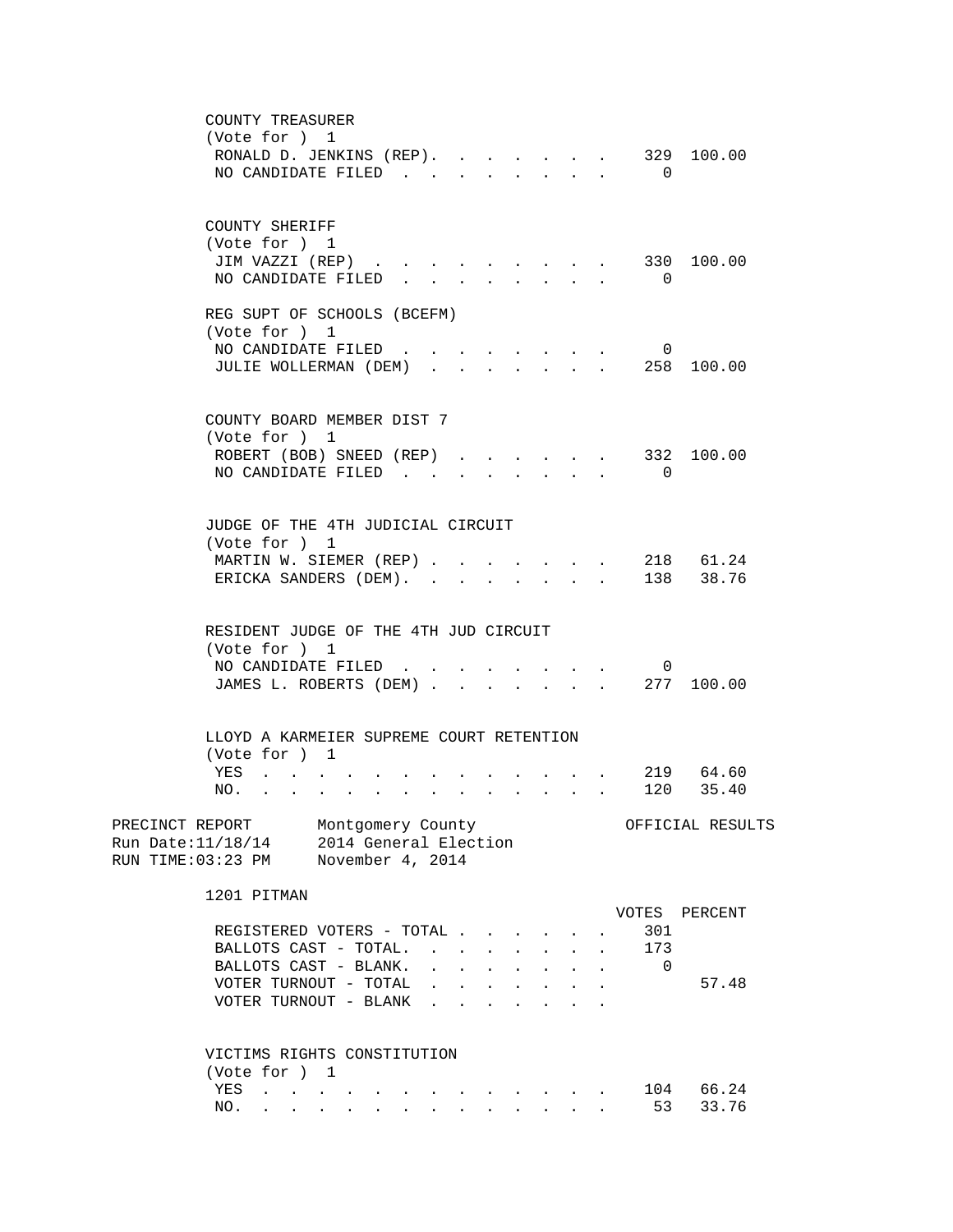|     | VOTING RIGHTS CONSTITUTION                                                                                      |                                   |              |                                      |                           |                                                             |                            |                      |                                                                  |              |                              |
|-----|-----------------------------------------------------------------------------------------------------------------|-----------------------------------|--------------|--------------------------------------|---------------------------|-------------------------------------------------------------|----------------------------|----------------------|------------------------------------------------------------------|--------------|------------------------------|
|     | (Vote for ) 1                                                                                                   |                                   |              |                                      |                           |                                                             |                            |                      |                                                                  |              |                              |
| YES | $\mathbf{r}$ . The set of $\mathbf{r}$                                                                          | $\ddot{\phantom{0}}$              |              |                                      |                           |                                                             |                            |                      |                                                                  |              | 99 61.49                     |
| NO. | $\mathbf{r} = \mathbf{r}$                                                                                       |                                   |              | $\mathbf{L} = \mathbf{L} \mathbf{L}$ | $\sim$                    |                                                             | $\mathcal{L}^{\text{max}}$ |                      |                                                                  |              | 62 38.51                     |
|     |                                                                                                                 |                                   |              |                                      |                           |                                                             |                            |                      |                                                                  |              |                              |
|     | STATE ADVISORY - MINIMUM WAGE                                                                                   |                                   |              |                                      |                           |                                                             |                            |                      |                                                                  |              |                              |
|     | (Vote for ) 1                                                                                                   |                                   |              |                                      |                           |                                                             |                            |                      |                                                                  |              |                              |
| YES |                                                                                                                 | <b>Contract Contract Contract</b> |              |                                      |                           |                                                             |                            |                      |                                                                  |              | 110 66.27                    |
| NO. |                                                                                                                 |                                   |              |                                      |                           | $\ddot{\phantom{a}}$                                        | $\mathbf{A}$               |                      |                                                                  |              | 56 33.73                     |
|     |                                                                                                                 |                                   |              |                                      |                           |                                                             |                            |                      |                                                                  |              |                              |
|     | STATE ADVISORY - WOMEN'S HEALTH                                                                                 |                                   |              |                                      |                           |                                                             |                            |                      |                                                                  |              |                              |
|     | (Vote for ) 1                                                                                                   |                                   |              |                                      |                           |                                                             |                            |                      |                                                                  |              |                              |
| YES | . The contribution of the contribution of the contribution of $\mathcal{A}$                                     |                                   |              |                                      |                           |                                                             |                            |                      |                                                                  |              | 100 60.24                    |
| NO. | and a series of the contract of the contract of the contract of the contract of the contract of the contract of |                                   |              |                                      |                           |                                                             |                            | $\ddot{\phantom{0}}$ |                                                                  |              | 66 39.76                     |
|     |                                                                                                                 |                                   |              |                                      |                           |                                                             |                            |                      |                                                                  |              |                              |
|     | STATE ADVISORY - MILLIONAIRE'S TAX                                                                              |                                   |              |                                      |                           |                                                             |                            |                      |                                                                  |              |                              |
|     | (Vote for ) 1                                                                                                   |                                   |              |                                      |                           |                                                             |                            |                      |                                                                  |              |                              |
|     | YES.                                                                                                            |                                   |              | $\mathbf{r} = \mathbf{r}$            | $\sim$                    | and the state of the state of                               |                            |                      |                                                                  |              | 92 56.44                     |
| NO. | $\mathbf{r} = \mathbf{r}$                                                                                       | $\sim$                            | $\mathbf{L}$ | $\mathbf{r} = \mathbf{r}$            |                           |                                                             |                            |                      | $\mathbf{r} = \mathbf{r} + \mathbf{r} + \mathbf{r} + \mathbf{r}$ |              | 71 43.56                     |
|     | (Vote for ) 1<br>JAMES D. "JIM" OBERWEIS (REP).<br>RICHARD J. DURBIN (DEM).<br>SHARON HANSEN (LIB). .           |                                   |              |                                      |                           | $\mathbf{L}$                                                |                            |                      | $\mathbf{r}$                                                     | 8            | 98 57.31<br>65 38.01<br>4.68 |
|     |                                                                                                                 |                                   |              |                                      |                           |                                                             |                            |                      |                                                                  |              |                              |
|     | GOVERNOR and LIEUTENANT GOVERNOR<br>(Vote for ) 1                                                               |                                   |              |                                      |                           |                                                             |                            |                      |                                                                  |              |                              |
|     | B. RAUNER/E. SANGUINETTI (REP)                                                                                  |                                   |              |                                      |                           |                                                             |                            |                      |                                                                  |              | 106 62.35                    |
|     | P. QUINN/P. VALLAS (DEM)                                                                                        |                                   |              |                                      |                           |                                                             | $\sim$ $-$                 | $\ddot{\phantom{0}}$ |                                                                  |              | 54 31.76                     |
|     | C. GRIMM/A.CUMMINGS (LIB).                                                                                      |                                   |              |                                      |                           | $\bullet$ .<br><br><br><br><br><br><br><br><br><br><br><br> |                            |                      |                                                                  | 9            | 5.29                         |
|     | $W$ RITE-IN.                                                                                                    |                                   |              |                                      | $\mathbf{r}$              |                                                             |                            |                      |                                                                  | 1            | .59                          |
|     |                                                                                                                 |                                   |              |                                      |                           |                                                             |                            |                      |                                                                  |              |                              |
|     | ATTORNEY GENERAL                                                                                                |                                   |              |                                      |                           |                                                             |                            |                      |                                                                  |              |                              |
|     | (Vote for ) 1                                                                                                   |                                   |              |                                      |                           |                                                             |                            |                      |                                                                  |              |                              |
|     | PAUL M. SCHIMPF (REP)                                                                                           |                                   |              |                                      |                           |                                                             |                            |                      |                                                                  |              | 93 54.07                     |
|     | LISA MADIGAN (DEM)                                                                                              |                                   |              |                                      | $\mathbf{L}^{\text{max}}$ | $\mathbf{L}^{\text{max}}$                                   | $\mathbf{L}^{\text{max}}$  |                      |                                                                  |              | 78 45.35                     |
|     | BEN KOYL (LIB).                                                                                                 |                                   |              |                                      | $\sim$                    | $\ddot{\phantom{a}}$                                        | $\mathbf{r}$               | $\bullet$ .          |                                                                  | <sup>1</sup> | .58                          |
|     |                                                                                                                 |                                   |              |                                      |                           |                                                             |                            |                      |                                                                  |              |                              |
|     | SECRETARY OF STATE                                                                                              |                                   |              |                                      |                           |                                                             |                            |                      |                                                                  |              |                              |
|     | (Vote for ) 1                                                                                                   |                                   |              |                                      |                           |                                                             |                            |                      |                                                                  |              |                              |
|     | MICHAEL WEBSTER (REP)                                                                                           |                                   |              |                                      |                           |                                                             |                            |                      |                                                                  |              | 75 43.35                     |
|     | JESSE WHITE (DEM).                                                                                              |                                   |              |                                      |                           |                                                             |                            |                      |                                                                  |              | 91 52.60                     |
|     | CHRISTOPHER MICHEL (LIB)                                                                                        |                                   |              |                                      |                           |                                                             |                            |                      |                                                                  | 7            | 4.05                         |
|     | COMPTROLLER                                                                                                     |                                   |              |                                      |                           |                                                             |                            |                      |                                                                  |              |                              |
|     | (Vote for ) 1                                                                                                   |                                   |              |                                      |                           |                                                             |                            |                      |                                                                  |              |                              |
|     | JUDY BAAR TOPINKA (REP).                                                                                        |                                   |              |                                      |                           |                                                             |                            |                      |                                                                  |              | 109 64.12                    |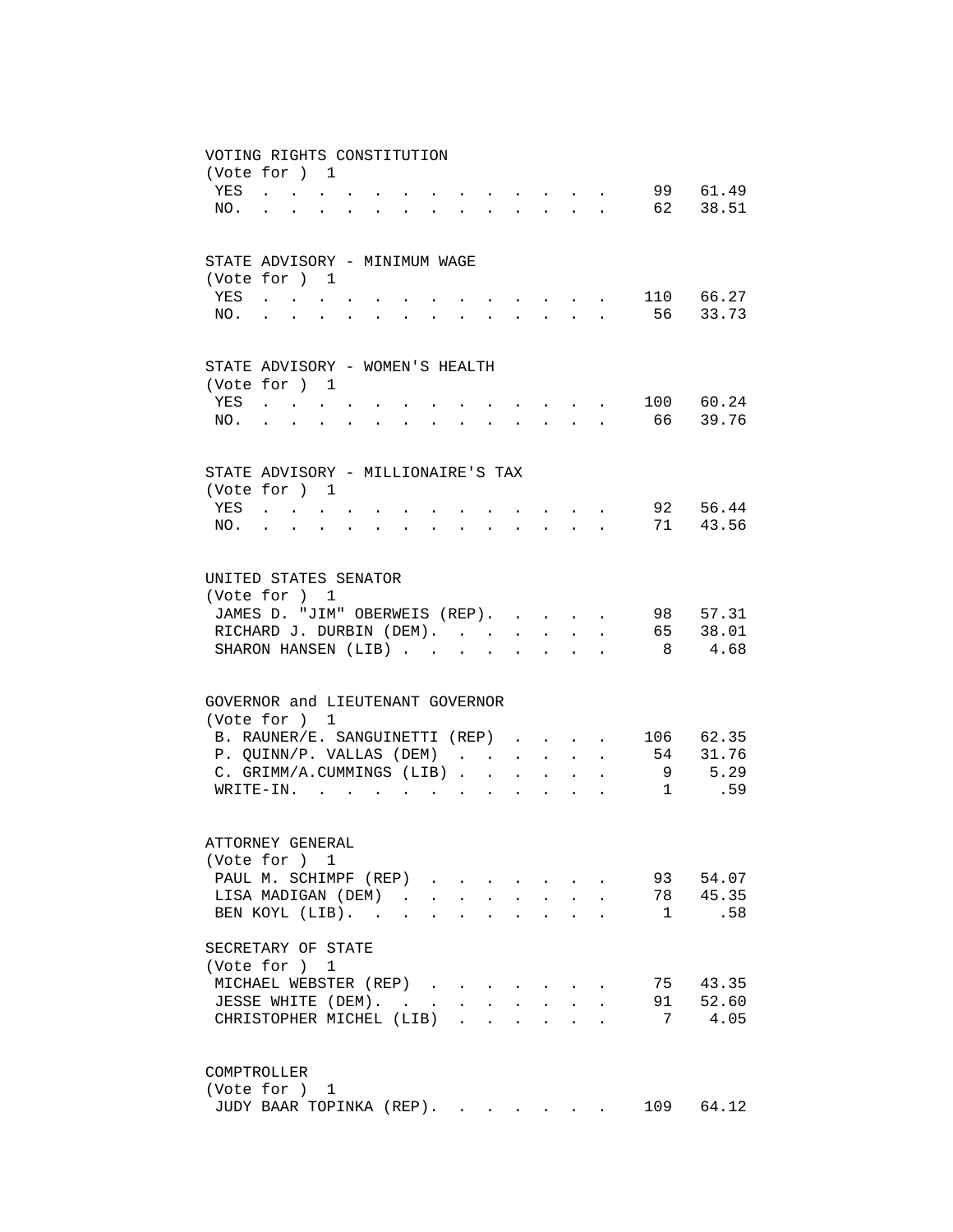| 51 30.00<br>SHEILA SIMON (DEM).<br>JULIE FOX (LIB).<br>10 5.88                                                                                                                                                              |
|-----------------------------------------------------------------------------------------------------------------------------------------------------------------------------------------------------------------------------|
| TREASURER<br>(Vote for ) 1<br>TOM CROSS (REP)<br>97 58.43<br>64 38.55<br>MICHAEL W. FRERICHS (DEM).<br>$\mathbf{L}$<br>$\ddot{\phantom{0}}$<br>$\mathbf{L}$<br>$\ddot{\phantom{0}}$<br>$5 \t 3.01$<br>MATTHEW SKOPEK (LIB). |
| REPRESENTATIVE IN CONGRESS 13TH DIST<br>(Vote for ) 1<br>$\cdot$ , , , $\cdot$ 116 68.24<br>RODNEY DAVIS (REP)<br>ANN E. CALLIS (DEM) 54 31.76                                                                              |
| STATE SENATOR IN THE 48TH DIST<br>(Vote for ) 1<br>88 52.38<br>LINDA LITTLE (REP).<br>80 47.62<br>ANDY MANAR (DEM).<br>$\mathcal{L}^{\text{max}}$<br>$\sim$<br>$\mathbf{L}$                                                 |
| STATE REP IN THE 95TH DIST<br>(Vote for ) 1<br>WAYNE ARTHUR ROSENTHAL (REP)<br>148 100.00<br>$\ddot{\phantom{a}}$<br>$\mathbf{r}$<br>NO CANDIDATE FILED<br>$\overline{0}$                                                   |
| COUNTY CLERK<br>(Vote for ) 1<br>SANDY LEITHEISER (REP). 160<br>100.00<br>NO CANDIDATE FILED<br>$\overline{0}$<br>$\mathbf{r}$ , and $\mathbf{r}$<br>$\mathbf{L}$                                                           |
| COUNTY TREASURER<br>(Vote for ) 1<br>RONALD D. JENKINS (REP).<br>100.00<br>157<br>NO CANDIDATE FILED.<br>$\mathbf 0$<br>$\sim$<br>$\sim$                                                                                    |
| COUNTY SHERIFF<br>(Vote for ) 1<br>156 100.00<br>JIM VAZZI (REP)<br>NO CANDIDATE FILED.<br>$\Omega$                                                                                                                         |
| REG SUPT OF SCHOOLS (BCEFM)<br>(Vote for ) 1<br>NO CANDIDATE FILED<br>0<br>$\mathbf{r}$ , and $\mathbf{r}$ , and $\mathbf{r}$ , and $\mathbf{r}$<br>117 100.00<br>JULIE WOLLERMAN (DEM)<br>$\mathbf{r} = \mathbf{r}$        |
| COUNTY BOARD MEMBER DIST 1<br>(Vote for ) 1<br>MEGAN I. BEELER (REP)<br>152 100.00<br>$\cdot$ $\cdot$ $\cdot$ $\cdot$<br>NO CANDIDATE FILED.<br>$\Omega$                                                                    |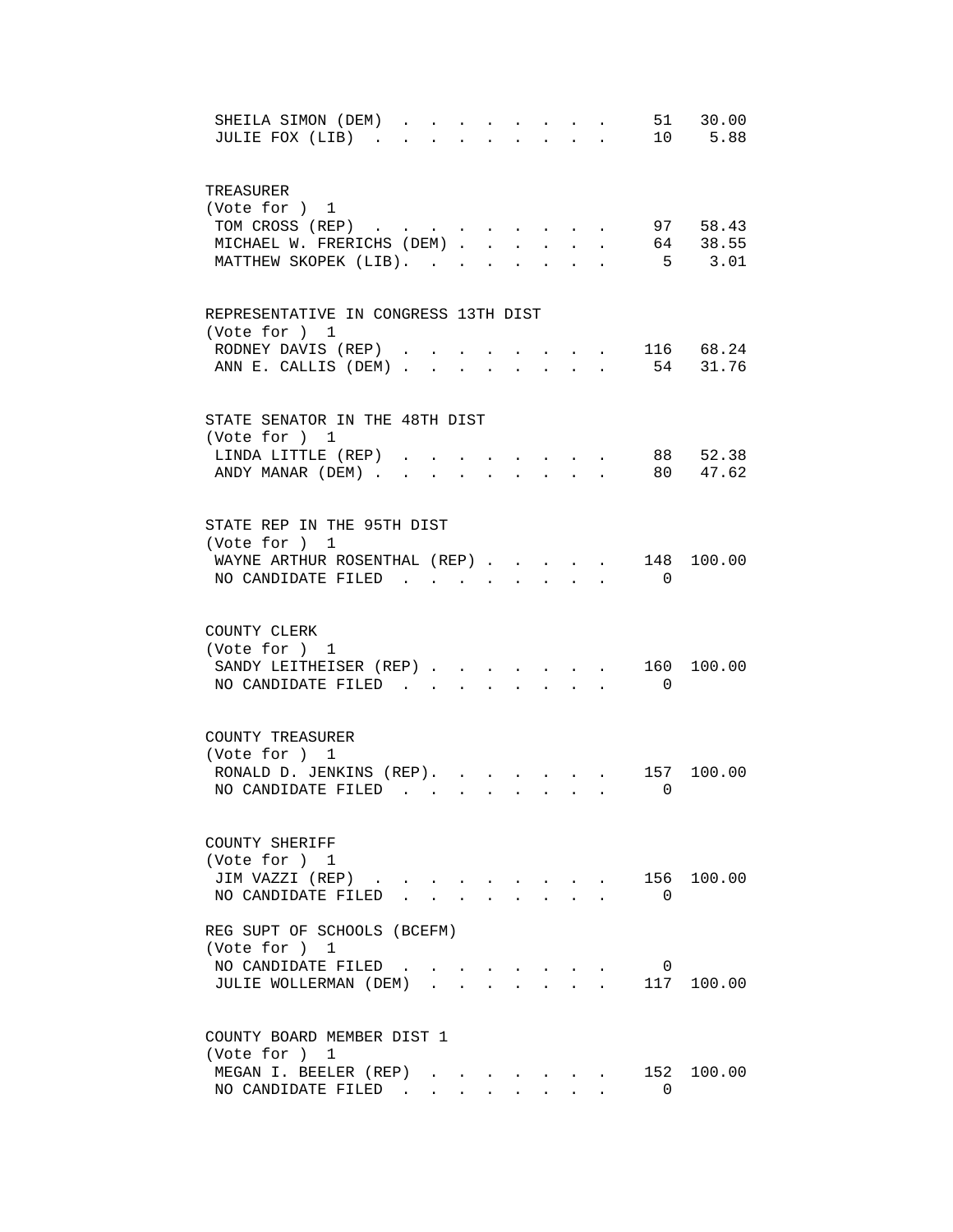JUDGE OF THE 4TH JUDICIAL CIRCUIT (Vote for ) 1 MARTIN W. SIEMER (REP) . . . . . . 87 55.06 ERICKA SANDERS (DEM). . . . . . . . 71 44.94 RESIDENT JUDGE OF THE 4TH JUD CIRCUIT (Vote for ) 1 NO CANDIDATE FILED . . . . . . . . 0 JAMES L. ROBERTS (DEM) . . . . . . . 118 100.00 LLOYD A KARMEIER SUPREME COURT RETENTION (Vote for ) 1 YES . . . . . . . . . . . . . 97 64.67 NO. . . . . . . . . . . . . . 53 35.33 PRECINCT REPORT Montgomery County Ores OFFICIAL RESULTS Run Date:11/18/14 2014 General Election RUN TIME:03:23 PM November 4, 2014 1301 RAYMOND VOTES PERCENT REGISTERED VOTERS - TOTAL . . . . . . 773 BALLOTS CAST - TOTAL. . . . . . . . 469 BALLOTS CAST - BLANK. . . . . . . . 0 VOTER TURNOUT - TOTAL . . . . . . . . 60.67 VOTER TURNOUT - BLANK . . . . . VICTIMS RIGHTS CONSTITUTION (Vote for ) 1 YES . . . . . . . . . . . . . 274 65.24 NO. . . . . . . . . . . . . . 146 34.76 VOTING RIGHTS CONSTITUTION (Vote for ) 1 YES . . . . . . . . . . . . . 232 55.50 NO. . . . . . . . . . . . . . 186 44.50 STATE ADVISORY - MINIMUM WAGE (Vote for ) 1 YES . . . . . . . . . . . . . 198 44.10 NO. . . . . . . . . . . . . . 251 55.90 STATE ADVISORY - WOMEN'S HEALTH (Vote for ) 1 YES . . . . . . . . . . . . . 224 50.56 NO. . . . . . . . . . . . . . 219 49.44 STATE ADVISORY - MILLIONAIRE'S TAX (Vote for ) 1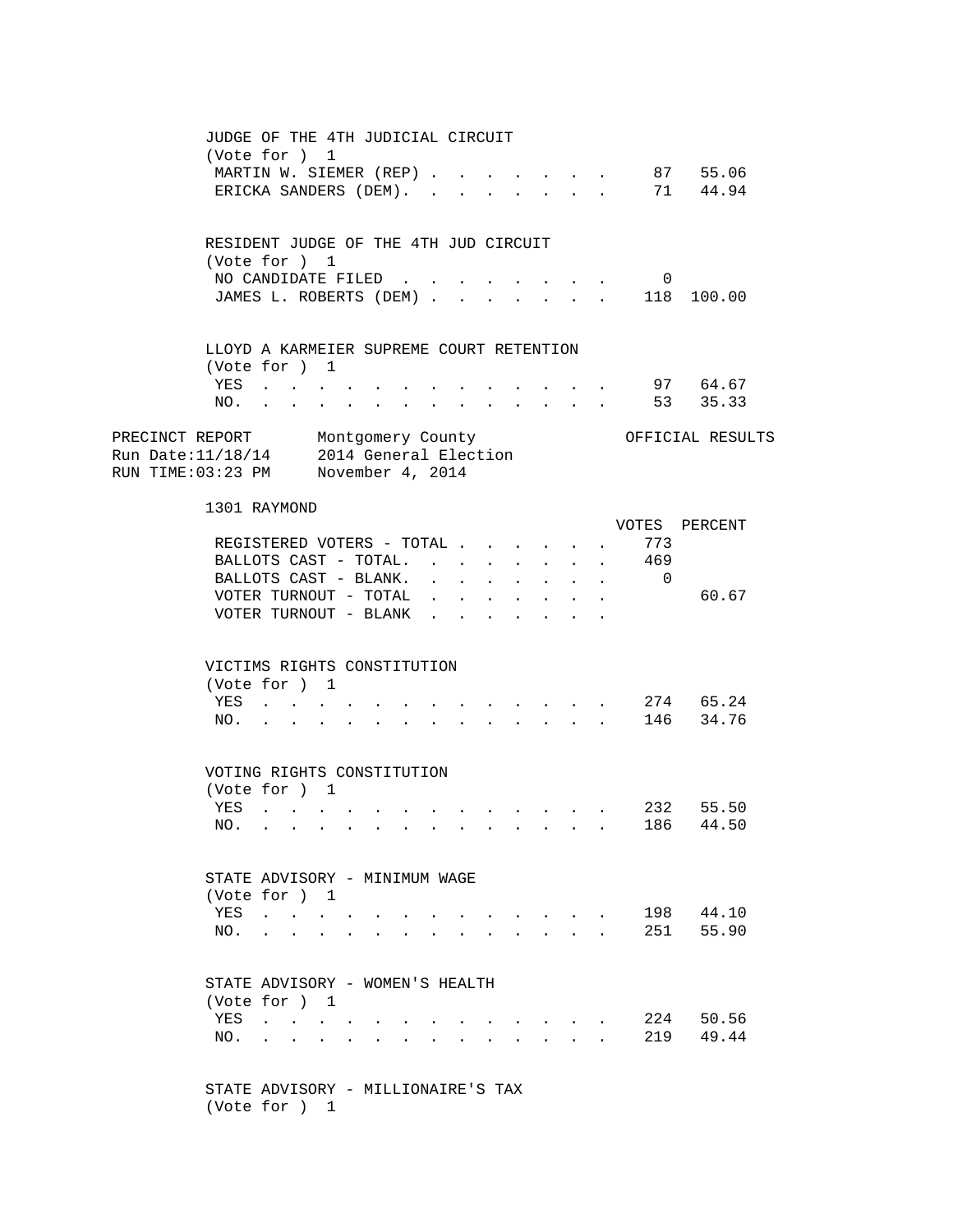| 60.59<br>266<br>YES<br>$\ddot{\phantom{0}}$<br>173 39.41<br>NO.                                  |  |
|--------------------------------------------------------------------------------------------------|--|
| UNITED STATES SENATOR<br>(Vote for ) 1                                                           |  |
| JAMES D. "JIM" OBERWEIS (REP).<br>315 67.74                                                      |  |
| . 134 28.82<br>RICHARD J. DURBIN (DEM).                                                          |  |
| SHARON HANSEN (LIB)<br>16 3.44                                                                   |  |
| GOVERNOR and LIEUTENANT GOVERNOR                                                                 |  |
| (Vote for ) 1<br>332 72.97<br>B. RAUNER/E. SANGUINETTI (REP)                                     |  |
| 86 18.90<br>P. QUINN/P. VALLAS (DEM)                                                             |  |
| 37 8.13<br>C. GRIMM/A.CUMMINGS (LIB)                                                             |  |
| WRITE-IN.<br>$\overline{0}$                                                                      |  |
| ATTORNEY GENERAL                                                                                 |  |
| (Vote for ) 1                                                                                    |  |
| 276 60.39<br>PAUL M. SCHIMPF (REP)                                                               |  |
| 165 36.11<br>LISA MADIGAN (DEM)<br>$\sim$<br>$\sim$<br>$\mathbf{L}^{\text{max}}$<br>$\mathbf{L}$ |  |
| BEN KOYL (LIB).<br>16 3.50<br>$\ddot{\phantom{a}}$<br>$\sim$                                     |  |
| SECRETARY OF STATE                                                                               |  |
| (Vote for ) 1                                                                                    |  |
| MICHAEL WEBSTER (REP)<br>210 45.06                                                               |  |
| 243 52.15<br>JESSE WHITE (DEM). .<br>$\ddot{\phantom{a}}$<br>$\sim$                              |  |
| 2.79<br>CHRISTOPHER MICHEL (LIB)<br>13<br>$\mathbf{r}$                                           |  |
| COMPTROLLER                                                                                      |  |
| (Vote for ) 1                                                                                    |  |
| JUDY BAAR TOPINKA (REP).<br>329<br>71.06                                                         |  |
| 105<br>22.68<br>SHEILA SIMON (DEM)<br>$\ddot{\phantom{a}}$<br>$\ddot{\phantom{0}}$               |  |
| 6.26<br>29<br>JULIE FOX (LIB)                                                                    |  |
| TREASURER                                                                                        |  |
| (Vote for ) 1                                                                                    |  |
| 292 64.89<br>TOM CROSS (REP)                                                                     |  |
| MICHAEL W. FRERICHS (DEM) 129 28.67                                                              |  |
| 29 6.44<br>MATTHEW SKOPEK (LIB).                                                                 |  |
| REPRESENTATIVE IN CONGRESS 13TH DIST                                                             |  |
| (Vote for ) 1                                                                                    |  |
| 356 77.06<br>RODNEY DAVIS (REP)                                                                  |  |
| 106 22.94<br>ANN E. CALLIS (DEM)                                                                 |  |
| STATE SENATOR IN THE 48TH DIST                                                                   |  |
| (Vote for ) 1                                                                                    |  |
| 279 60.65<br>LINDA LITTLE (REP)<br>the contract of the contract of                               |  |
| 39.35<br>ANDY MANAR (DEM)<br>181<br>$\sim$<br>$\mathbf{L}$<br>$\mathbf{L}^{\text{max}}$          |  |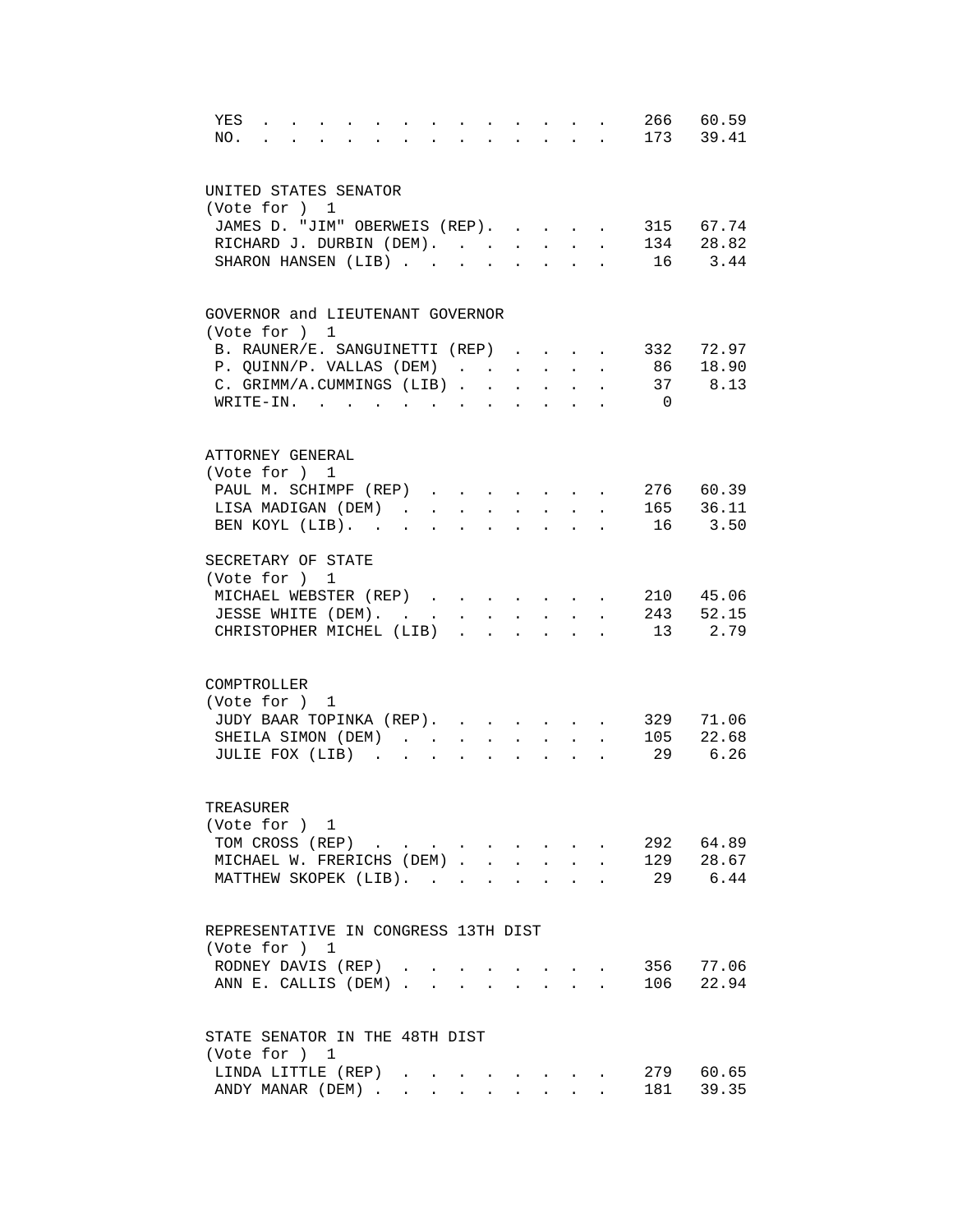| STATE REP IN THE 95TH DIST<br>(Vote for ) 1<br>422<br>100.00<br>WAYNE ARTHUR ROSENTHAL (REP).<br>NO CANDIDATE FILED.<br>$\overline{0}$<br>$\sim$                                         |
|------------------------------------------------------------------------------------------------------------------------------------------------------------------------------------------|
| COUNTY CLERK<br>(Vote for ) 1<br>SANDY LEITHEISER (REP)<br>431<br>100.00<br>$\mathcal{L}^{\text{max}}$<br>$\sim$<br>NO CANDIDATE FILED.<br>$\overline{0}$<br>$\sim$<br>$\mathbf{r}$      |
| COUNTY TREASURER<br>(Vote for ) 1<br>421 100.00<br>RONALD D. JENKINS (REP).<br>NO CANDIDATE FILED.<br>$\Omega$                                                                           |
| COUNTY SHERIFF<br>(Vote for ) 1<br>411<br>100.00<br>JIM VAZZI (REP)<br>NO CANDIDATE FILED<br>$\Omega$<br>$\ddot{\phantom{0}}$                                                            |
| REG SUPT OF SCHOOLS (BCEFM)<br>(Vote for ) 1<br>NO CANDIDATE FILED<br>0<br>JULIE WOLLERMAN (DEM)<br>317 100.00<br>$\mathbf{L}$                                                           |
| COUNTY BOARD MEMBER DIST 1<br>(Vote for ) 1<br>331<br>MEGAN I. BEELER (REP)<br>100.00<br>NO CANDIDATE FILED<br>$\Omega$<br>$\sim$                                                        |
| COUNTY BOARD MEMBER DIST 2<br>(Vote for ) 1<br>JOSEPH V. GASPARICH (REP)<br>63 80.77<br>KEITH E. HANCOCK (DEM)<br>15<br>19.23<br>$\mathbf{r} = \mathbf{r}$ and $\mathbf{r} = \mathbf{r}$ |
| JUDGE OF THE 4TH JUDICIAL CIRCUIT<br>(Vote for ) 1<br>269 62.27<br>MARTIN W. SIEMER (REP)<br>$\mathbf{L} = \mathbf{L}$<br>163 37.73<br>ERICKA SANDERS (DEM). .<br>$\sim$                 |
| RESIDENT JUDGE OF THE 4TH JUD CIRCUIT<br>(Vote for ) 1<br>NO CANDIDATE FILED<br>0<br>JAMES L. ROBERTS (DEM)<br>337 100.00                                                                |
| LLOYD A KARMEIER SUPREME COURT RETENTION<br>(Vote for ) 1<br>261 62.44<br>YES<br>. The simulation of the simulation of the simulation of $\mathcal{O}(10^6)$                             |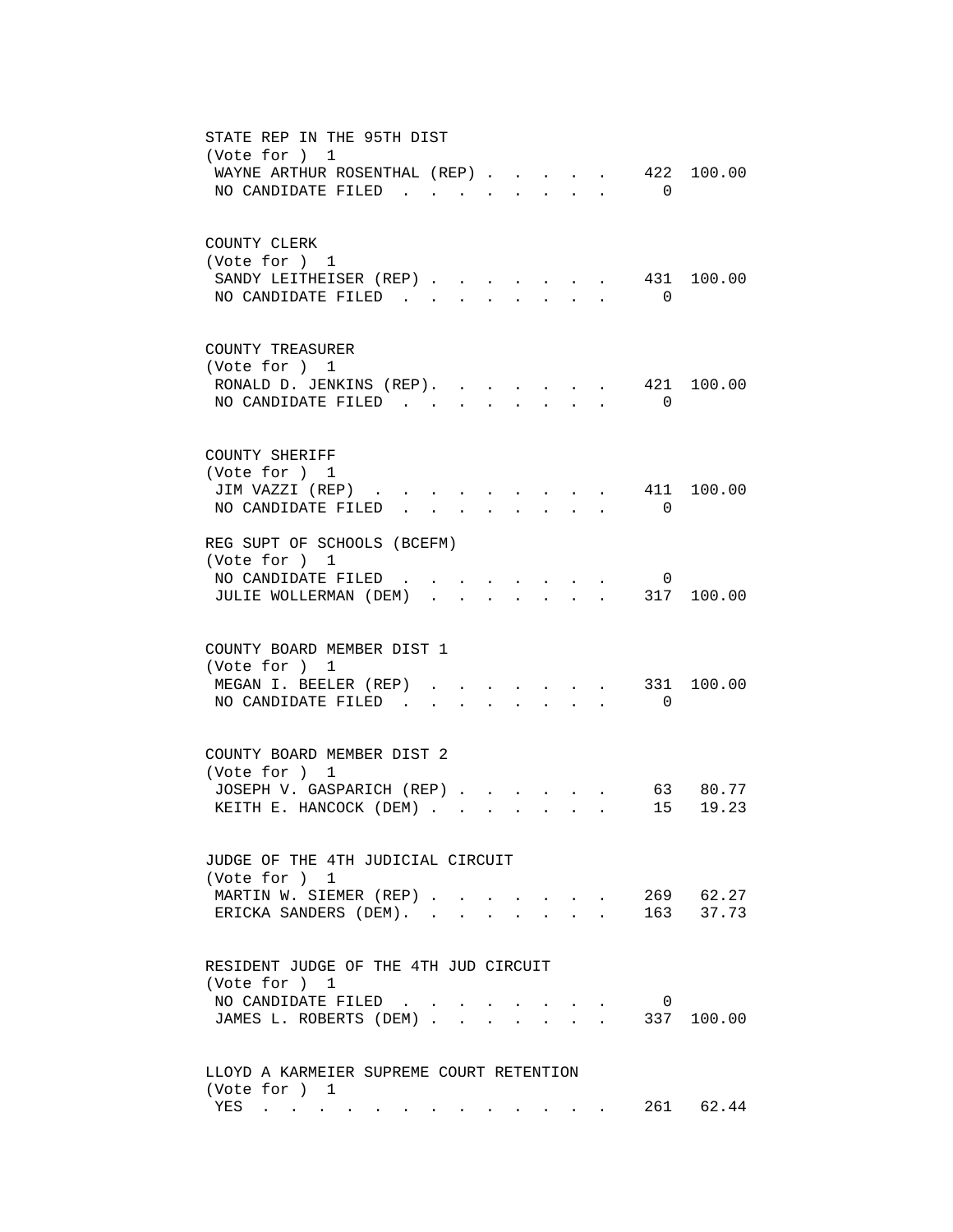NO. . . . . . . . . . . . . . 157 37.56 PRECINCT REPORT Montgomery County Montgomery Montgomery Montgomery County Run Date:11/18/14 2014 General Election RUN TIME:03:23 PM November 4, 2014 1401 ROUNTREE VOTES PERCENT REGISTERED VOTERS - TOTAL . . . . . . 173<br>BALLOTS CAST - TOTAL. . . . . . . . 100 BALLOTS CAST - TOTAL. . . . . . . . 100 BALLOTS CAST - BLANK. . . . . . . . VOTER TURNOUT - TOTAL . . . . . . . . 57.80 VOTER TURNOUT - BLANK . . . . . . . VICTIMS RIGHTS CONSTITUTION (Vote for ) 1 YES . . . . . . . . . . . . . 56 63.64 NO. . . . . . . . . . . . . . 32 36.36 VOTING RIGHTS CONSTITUTION (Vote for ) 1 YES . . . . . . . . . . . . . 47 52.22 NO. . . . . . . . . . . . . . 43 47.78 STATE ADVISORY - MINIMUM WAGE (Vote for ) 1 YES . . . . . . . . . . . . . 41 41.84 NO. . . . . . . . . . . . . . 57 58.16 STATE ADVISORY - WOMEN'S HEALTH (Vote for ) 1 YES . . . . . . . . . . . . . 44 45.36 NO. . . . . . . . . . . . . . 53 54.64 STATE ADVISORY - MILLIONAIRE'S TAX (Vote for ) 1 YES . . . . . . . . . . . . . 49 52.13 NO. . . . . . . . . . . . . . 45 47.87 UNITED STATES SENATOR (Vote for ) 1 JAMES D. "JIM" OBERWEIS (REP). . . . . 73 74.49<br>RICHARD J. DURBIN (DEM). . . . . . 24 24.49 RICHARD J. DURBIN (DEM). . . . . . . SHARON HANSEN (LIB) . . . . . . . . 1 1.02 GOVERNOR and LIEUTENANT GOVERNOR (Vote for ) 1 B. RAUNER/E. SANGUINETTI (REP) . . . . 71 71.72 P. QUINN/P. VALLAS (DEM) . . . . . . 22 22.22 C. GRIMM/A.CUMMINGS (LIB) . . . . . . 6 6.06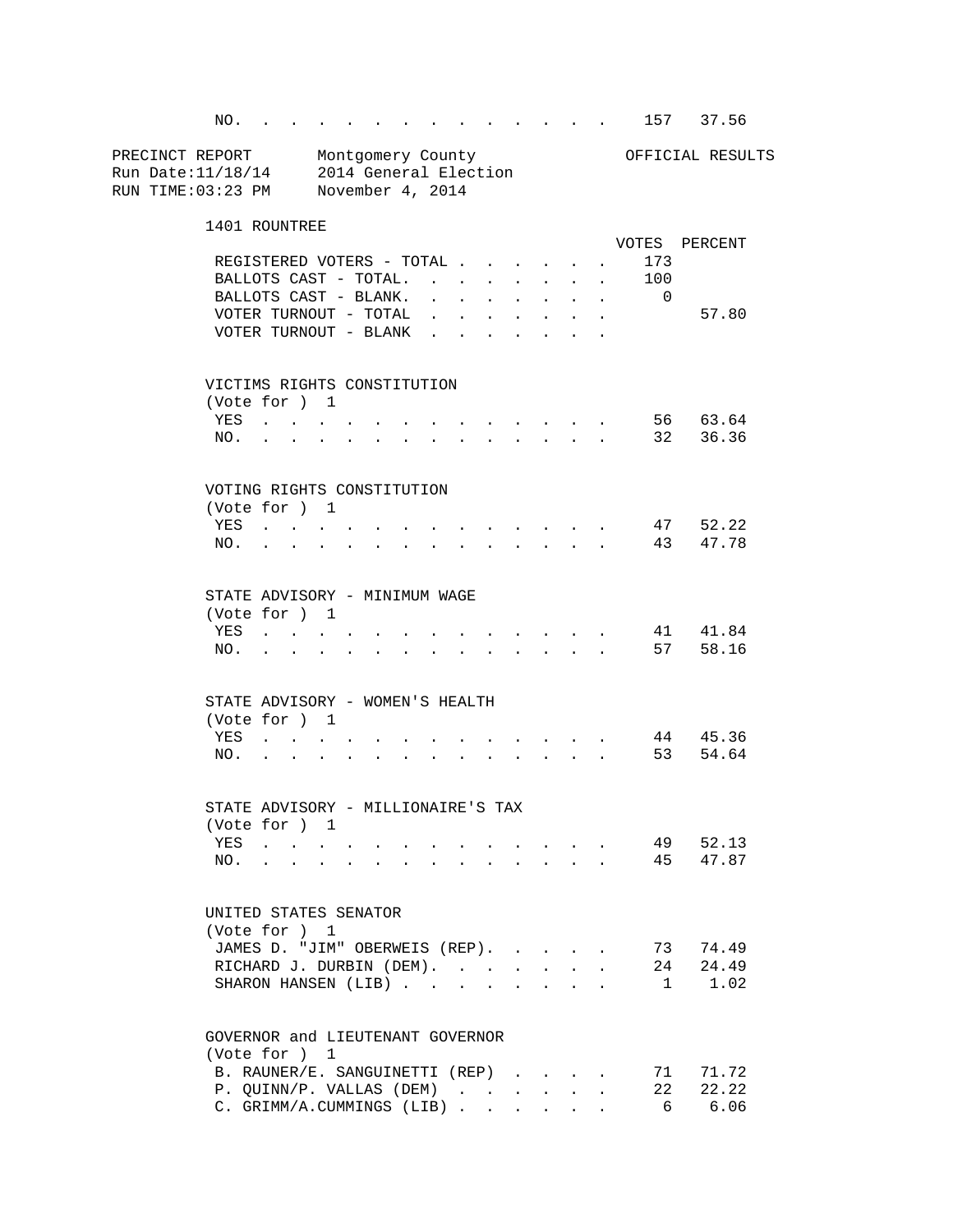| WRITE-IN.<br>0<br>the contract of the contract of the contract of the contract of the contract of the contract of the contract of                                                                                                                                                                                                                                                                                    |
|----------------------------------------------------------------------------------------------------------------------------------------------------------------------------------------------------------------------------------------------------------------------------------------------------------------------------------------------------------------------------------------------------------------------|
| ATTORNEY GENERAL                                                                                                                                                                                                                                                                                                                                                                                                     |
| (Vote for ) 1                                                                                                                                                                                                                                                                                                                                                                                                        |
| PAUL M. SCHIMPF (REP) 69 73.40                                                                                                                                                                                                                                                                                                                                                                                       |
| . 21 22.34<br>LISA MADIGAN (DEM)<br>$\mathcal{L}^{\text{max}}$<br>$\mathcal{L}^{\text{max}}$<br>$\ddot{\phantom{0}}$                                                                                                                                                                                                                                                                                                 |
| 4 4.26<br>BEN KOYL (LIB).<br>$\sim$<br>$\sim$<br>$\bullet$<br>$\ddot{\phantom{0}}$                                                                                                                                                                                                                                                                                                                                   |
| SECRETARY OF STATE                                                                                                                                                                                                                                                                                                                                                                                                   |
| (Vote for ) 1                                                                                                                                                                                                                                                                                                                                                                                                        |
| 46 46.46<br>MICHAEL WEBSTER (REP)                                                                                                                                                                                                                                                                                                                                                                                    |
| 52 52.53<br>JESSE WHITE (DEM).                                                                                                                                                                                                                                                                                                                                                                                       |
| $1 \qquad 1.01$<br>CHRISTOPHER MICHEL (LIB)                                                                                                                                                                                                                                                                                                                                                                          |
| COMPTROLLER                                                                                                                                                                                                                                                                                                                                                                                                          |
| (Vote for ) 1                                                                                                                                                                                                                                                                                                                                                                                                        |
| JUDY BAAR TOPINKA (REP).<br>76 77.55<br>$\mathbf{r} = \mathbf{r}$<br>$\sim$                                                                                                                                                                                                                                                                                                                                          |
| 19 19.39<br>SHEILA SIMON (DEM).<br>$\mathbf{L}$<br>$\mathbf{r}$<br>$\sim$<br>$\ddot{\phantom{a}}$                                                                                                                                                                                                                                                                                                                    |
| 3 3.06<br>JULIE FOX (LIB)<br>$\ddot{\phantom{a}}$<br>$\overline{a}$<br>$\mathbf{r}$<br>$\mathbf{r}$                                                                                                                                                                                                                                                                                                                  |
|                                                                                                                                                                                                                                                                                                                                                                                                                      |
| TREASURER                                                                                                                                                                                                                                                                                                                                                                                                            |
| (Vote for ) 1                                                                                                                                                                                                                                                                                                                                                                                                        |
| TOM CROSS (REP)<br>72 76.60<br>$\sim$                                                                                                                                                                                                                                                                                                                                                                                |
| 18  19.15<br>MICHAEL W. FRERICHS (DEM).<br>$\mathbf{r}$                                                                                                                                                                                                                                                                                                                                                              |
| 4.26<br>MATTHEW SKOPEK (LIB).<br>$4\phantom{.0000}\phantom{.0000}\phantom{.0000}\phantom{.0000}\phantom{.0000}\phantom{.0000}\phantom{.0000}\phantom{.0000}\phantom{.0000}\phantom{.0000}\phantom{.0000}\phantom{.0000}\phantom{.0000}\phantom{.0000}\phantom{.0000}\phantom{.0000}\phantom{.0000}\phantom{.0000}\phantom{.0000}\phantom{.0000}\phantom{.0000}\phantom{.0000}\phantom{.0000}\phantom{.0000}\phantom$ |
| REPRESENTATIVE IN CONGRESS 13TH DIST                                                                                                                                                                                                                                                                                                                                                                                 |
| (Vote for ) 1                                                                                                                                                                                                                                                                                                                                                                                                        |
| 84 84.85<br>RODNEY DAVIS (REP)                                                                                                                                                                                                                                                                                                                                                                                       |
| ANN E. CALLIS (DEM) 15 15.15                                                                                                                                                                                                                                                                                                                                                                                         |
|                                                                                                                                                                                                                                                                                                                                                                                                                      |
| STATE SENATOR IN THE 48TH DIST                                                                                                                                                                                                                                                                                                                                                                                       |
| (Vote for ) 1                                                                                                                                                                                                                                                                                                                                                                                                        |
| LINDA LITTLE (REP)<br>62 62.00                                                                                                                                                                                                                                                                                                                                                                                       |
| 38 38.00<br>ANDY MANAR (DEM)                                                                                                                                                                                                                                                                                                                                                                                         |
|                                                                                                                                                                                                                                                                                                                                                                                                                      |
| STATE REP IN THE 95TH DIST<br>(Vote for ) 1                                                                                                                                                                                                                                                                                                                                                                          |
| 98 100.00<br>WAYNE ARTHUR ROSENTHAL (REP).                                                                                                                                                                                                                                                                                                                                                                           |
| NO CANDIDATE FILED.<br>$\Omega$                                                                                                                                                                                                                                                                                                                                                                                      |
|                                                                                                                                                                                                                                                                                                                                                                                                                      |
| COUNTY CLERK                                                                                                                                                                                                                                                                                                                                                                                                         |
| (Vote for ) 1                                                                                                                                                                                                                                                                                                                                                                                                        |
| 100.00<br>SANDY LEITHEISER (REP)<br>99                                                                                                                                                                                                                                                                                                                                                                               |
| NO CANDIDATE FILED.<br>$\overline{0}$                                                                                                                                                                                                                                                                                                                                                                                |
|                                                                                                                                                                                                                                                                                                                                                                                                                      |
| COUNTY TREASURER<br>(Vote for ) 1                                                                                                                                                                                                                                                                                                                                                                                    |
| 97 100.00<br>RONALD D. JENKINS (REP).                                                                                                                                                                                                                                                                                                                                                                                |
|                                                                                                                                                                                                                                                                                                                                                                                                                      |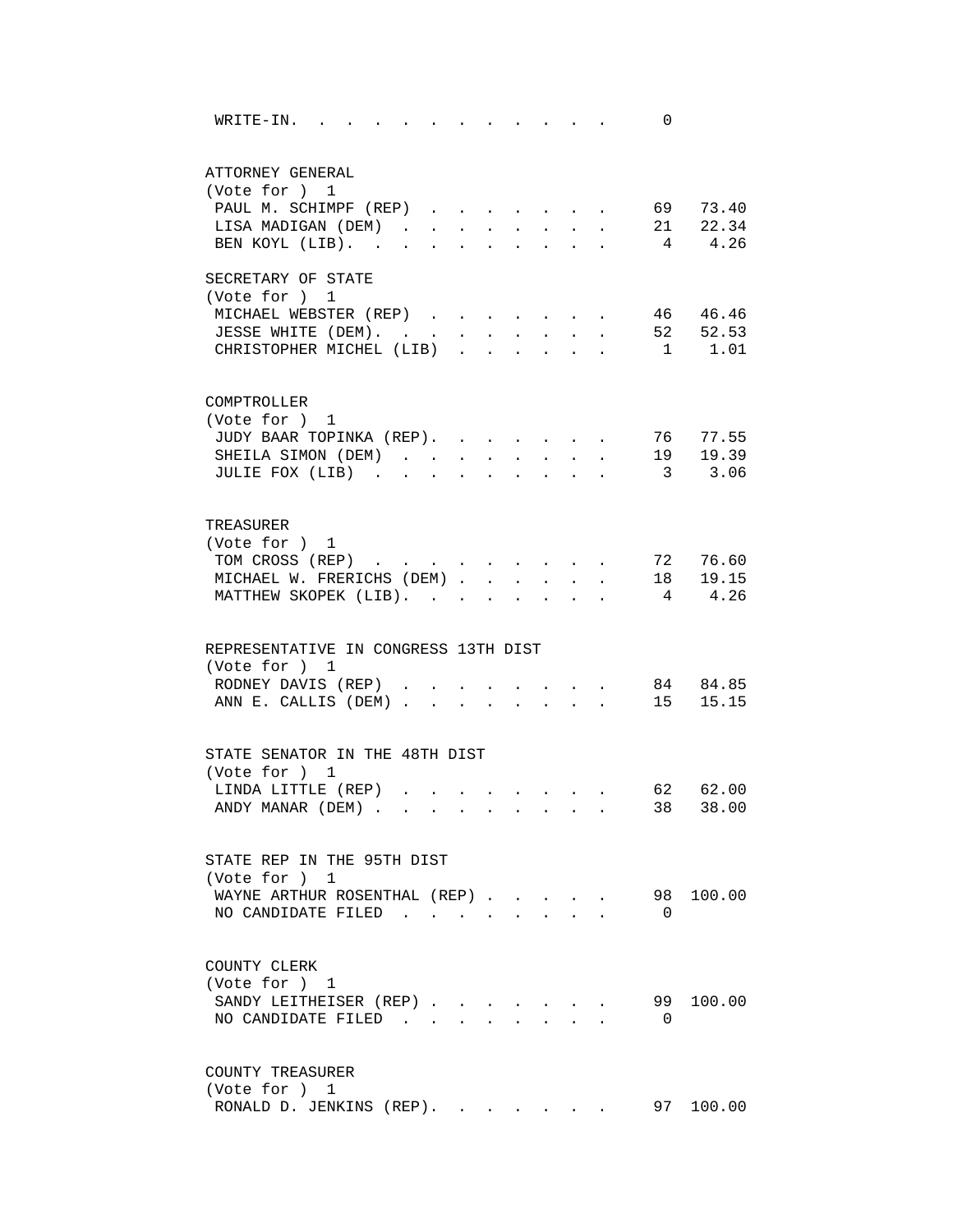| NO CANDIDATE FILED                                                                                               | 0                    |
|------------------------------------------------------------------------------------------------------------------|----------------------|
| COUNTY SHERIFF                                                                                                   |                      |
| (Vote for ) 1                                                                                                    |                      |
| JIM VAZZI (REP)<br>$\cdot$ $\cdot$ $\cdot$ $\cdot$ $\cdot$                                                       | 97 100.00            |
| NO CANDIDATE FILED.<br>$\mathbf{L}$<br>$\cdot$ $\cdot$ $\cdot$ $\cdot$ $\cdot$<br>$\sim$<br>$\ddot{\phantom{a}}$ | $\overline{0}$       |
| REG SUPT OF SCHOOLS (BCEFM)                                                                                      |                      |
| (Vote for ) 1                                                                                                    |                      |
| NO CANDIDATE FILED<br>$\sim$<br>$\bullet$ .<br><br><br><br><br><br><br><br><br><br><br><br>                      | $\overline{0}$       |
| JULIE WOLLERMAN (DEM)<br>$\mathbf{L}$<br>$\sim$                                                                  | 64 100.00            |
| COUNTY BOARD MEMBER DIST 2                                                                                       |                      |
| (Vote for ) 1                                                                                                    |                      |
| JOSEPH V. GASPARICH (REP)                                                                                        | 87 87.88             |
| KEITH E. HANCOCK (DEM)<br>$\sim$<br>$\sim$                                                                       | 12.12<br>12          |
|                                                                                                                  |                      |
| JUDGE OF THE 4TH JUDICIAL CIRCUIT<br>(Vote for ) 1                                                               |                      |
| MARTIN W. SIEMER (REP)                                                                                           | 65<br>71.43          |
| ERICKA SANDERS (DEM).                                                                                            | 26<br>28.57          |
|                                                                                                                  |                      |
| RESIDENT JUDGE OF THE 4TH JUD CIRCUIT                                                                            |                      |
| (Vote for ) 1                                                                                                    |                      |
| NO CANDIDATE FILED                                                                                               | $\overline{0}$       |
| JAMES L. ROBERTS (DEM)<br>$\mathbf{r}$ and $\mathbf{r}$ and $\mathbf{r}$                                         | 65 100.00            |
|                                                                                                                  |                      |
| LLOYD A KARMEIER SUPREME COURT RETENTION                                                                         |                      |
| (Vote for ) 1<br>YES                                                                                             | 58 63.74             |
| NO.<br>the contract of the contract of the<br>$\cdot$ $\cdot$ $\cdot$<br>$\sim$ $\sim$                           | 36.26<br>33          |
|                                                                                                                  |                      |
| PRECINCT REPORT Montgomery County                                                                                | OFFICIAL RESULTS     |
| Run Date: 11/18/14 2014 General Election<br>RUN TIME:03:23 PM November 4, 2014                                   |                      |
|                                                                                                                  |                      |
| 1501 SOUTH FILLMORE                                                                                              |                      |
|                                                                                                                  | VOTES PERCENT<br>140 |
| REGISTERED VOTERS - TOTAL<br>BALLOTS CAST - TOTAL                                                                | 71                   |
| BALLOTS CAST - BLANK.<br>$\sim$<br>$\mathbf{L}$<br>$\ddot{\phantom{0}}$                                          | $\overline{0}$       |
| VOTER TURNOUT - TOTAL<br>$\mathbf{L} = \mathbf{L}$<br>$\mathbf{L}$<br>$\mathbf{L}$<br>$\mathbf{r}$               | 50.71                |
| VOTER TURNOUT - BLANK<br>and a state                                                                             |                      |
|                                                                                                                  |                      |
| VICTIMS RIGHTS CONSTITUTION                                                                                      |                      |
| (Vote for ) 1                                                                                                    |                      |
| YES<br>$\mathbf{r}$ , $\mathbf{r}$ , $\mathbf{r}$ , $\mathbf{r}$ , $\mathbf{r}$                                  | 35<br>51.47          |
| NO. .<br>$\mathbf{r} = \mathbf{r}$                                                                               | 33<br>48.53          |
|                                                                                                                  |                      |

VOTING RIGHTS CONSTITUTION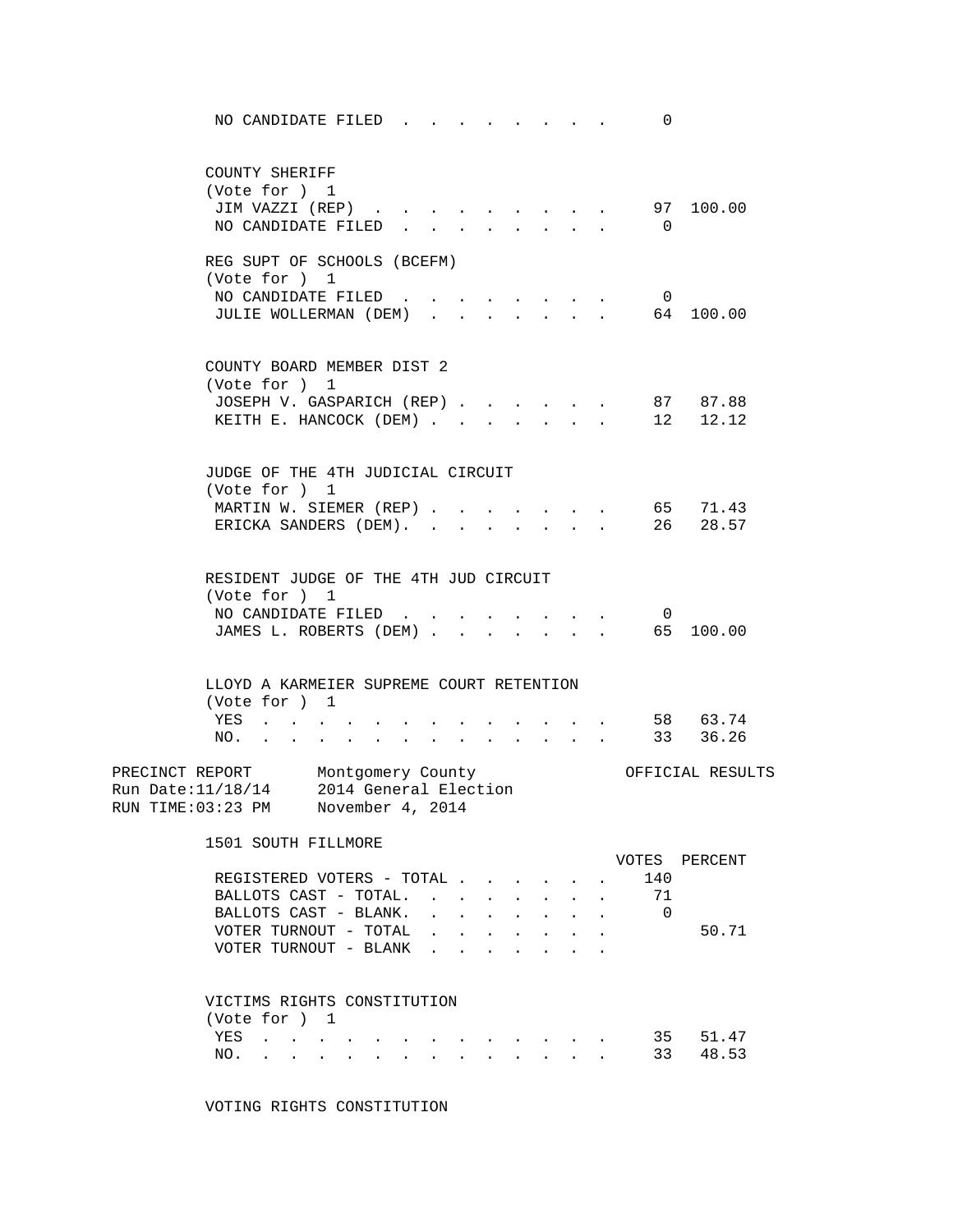| YES<br>NO. | (Vote for ) 1<br>$\mathbf{A}$                                                                                                                                |                                                       |                                                                                                                                                                                                                                                                                                                                                                                                                                                             | $\mathbf{r}$ , $\mathbf{r}$                                                                    | $\mathbf{r} = \mathbf{r}$                          |         | 32 49.23<br>33 50.77           |
|------------|--------------------------------------------------------------------------------------------------------------------------------------------------------------|-------------------------------------------------------|-------------------------------------------------------------------------------------------------------------------------------------------------------------------------------------------------------------------------------------------------------------------------------------------------------------------------------------------------------------------------------------------------------------------------------------------------------------|------------------------------------------------------------------------------------------------|----------------------------------------------------|---------|--------------------------------|
| YES<br>NO. | STATE ADVISORY - MINIMUM WAGE<br>(Vote for ) 1                                                                                                               |                                                       |                                                                                                                                                                                                                                                                                                                                                                                                                                                             | $\mathbf{r}$                                                                                   | $\mathbf{r}$                                       |         | 38 55.07<br>31 44.93           |
| YES<br>NO. | STATE ADVISORY - WOMEN'S HEALTH<br>(Vote for ) 1<br>and a strong control of the strong strong                                                                | $\bullet$ . The set of $\bullet$<br>$\sim$ 100 $\sim$ | $\sim$                                                                                                                                                                                                                                                                                                                                                                                                                                                      | the contract of the contract of the                                                            | $\mathbf{r}$ , and $\mathbf{r}$ , and $\mathbf{r}$ |         | 39 54.93<br>32 45.07           |
| YES<br>NO. | STATE ADVISORY - MILLIONAIRE'S TAX<br>(Vote for ) 1<br><b>Contract Contract Contract</b><br>$\mathbf{r}$<br>$\mathcal{L}^{\mathcal{A}}$                      | $\mathbf{L}$<br>$\sim$                                | $\sim$<br>$\mathcal{L}^{\mathcal{A}}$                                                                                                                                                                                                                                                                                                                                                                                                                       | $\mathbf{L}$<br>$\sim$ $\sim$                                                                  | $\mathbf{L}^{\text{max}}$<br>$\sim$                |         | 37 54.41<br>31 45.59           |
|            | UNITED STATES SENATOR<br>(Vote for ) 1<br>JAMES D. "JIM" OBERWEIS (REP).<br>RICHARD J. DURBIN (DEM).<br>SHARON HANSEN (LIB). .                               |                                                       |                                                                                                                                                                                                                                                                                                                                                                                                                                                             | $\mathbf{r}$<br>$\ddot{\phantom{0}}$                                                           | $\sim$                                             |         | 40 56.34<br>27 38.03<br>5.63   |
|            | GOVERNOR and LIEUTENANT GOVERNOR<br>(Vote for ) 1<br>B. RAUNER/E. SANGUINETTI (REP)<br>P. QUINN/P. VALLAS (DEM)<br>C. GRIMM/A.CUMMINGS (LIB).<br>$W$ RITE-IN |                                                       | $\sim$                                                                                                                                                                                                                                                                                                                                                                                                                                                      | $\ddot{\phantom{0}}$                                                                           | $\ddot{\phantom{a}}$                               | 4<br>0  | 43 60.56<br>24 33.80<br>5.63   |
|            | ATTORNEY GENERAL<br>(Vote for ) 1<br>PAUL M. SCHIMPF (REP)<br>LISA MADIGAN (DEM)<br>BEN KOYL (LIB).<br>SECRETARY OF STATE<br>(Vote for ) 1                   |                                                       |                                                                                                                                                                                                                                                                                                                                                                                                                                                             |                                                                                                |                                                    |         | 38 53.52<br>28 39.44<br>5 7.04 |
|            | MICHAEL WEBSTER (REP)<br>JESSE WHITE (DEM).<br>CHRISTOPHER MICHEL (LIB)                                                                                      |                                                       | $\mathcal{L}(\mathcal{L}(\mathcal{L}(\mathcal{L}(\mathcal{L}(\mathcal{L}(\mathcal{L}(\mathcal{L}(\mathcal{L}(\mathcal{L}(\mathcal{L}(\mathcal{L}(\mathcal{L}(\mathcal{L}(\mathcal{L}(\mathcal{L}(\mathcal{L}(\mathcal{L}(\mathcal{L}(\mathcal{L}(\mathcal{L}(\mathcal{L}(\mathcal{L}(\mathcal{L}(\mathcal{L}(\mathcal{L}(\mathcal{L}(\mathcal{L}(\mathcal{L}(\mathcal{L}(\mathcal{L}(\mathcal{L}(\mathcal{L}(\mathcal{L}(\mathcal{L}(\mathcal{L}(\mathcal{$ |                                                                                                | $\mathbf{r}$<br>$\ddot{\phantom{a}}$               | 28<br>5 | 37 52.86<br>40.00<br>7.14      |
|            | COMPTROLLER<br>(Vote for ) 1<br>JUDY BAAR TOPINKA (REP).<br>SHEILA SIMON (DEM).<br>JULIE FOX (LIB)                                                           |                                                       | $\sim$<br>$\sim$                                                                                                                                                                                                                                                                                                                                                                                                                                            | $\ddot{\phantom{0}}$<br>$\ddot{\phantom{0}}$<br>$\mathbf{L} = \mathbf{L} \mathbf{L}$<br>$\sim$ | $\mathbf{L}$<br>$\mathbf{L}$                       | 19<br>6 | 44 63.77<br>27.54<br>8.70      |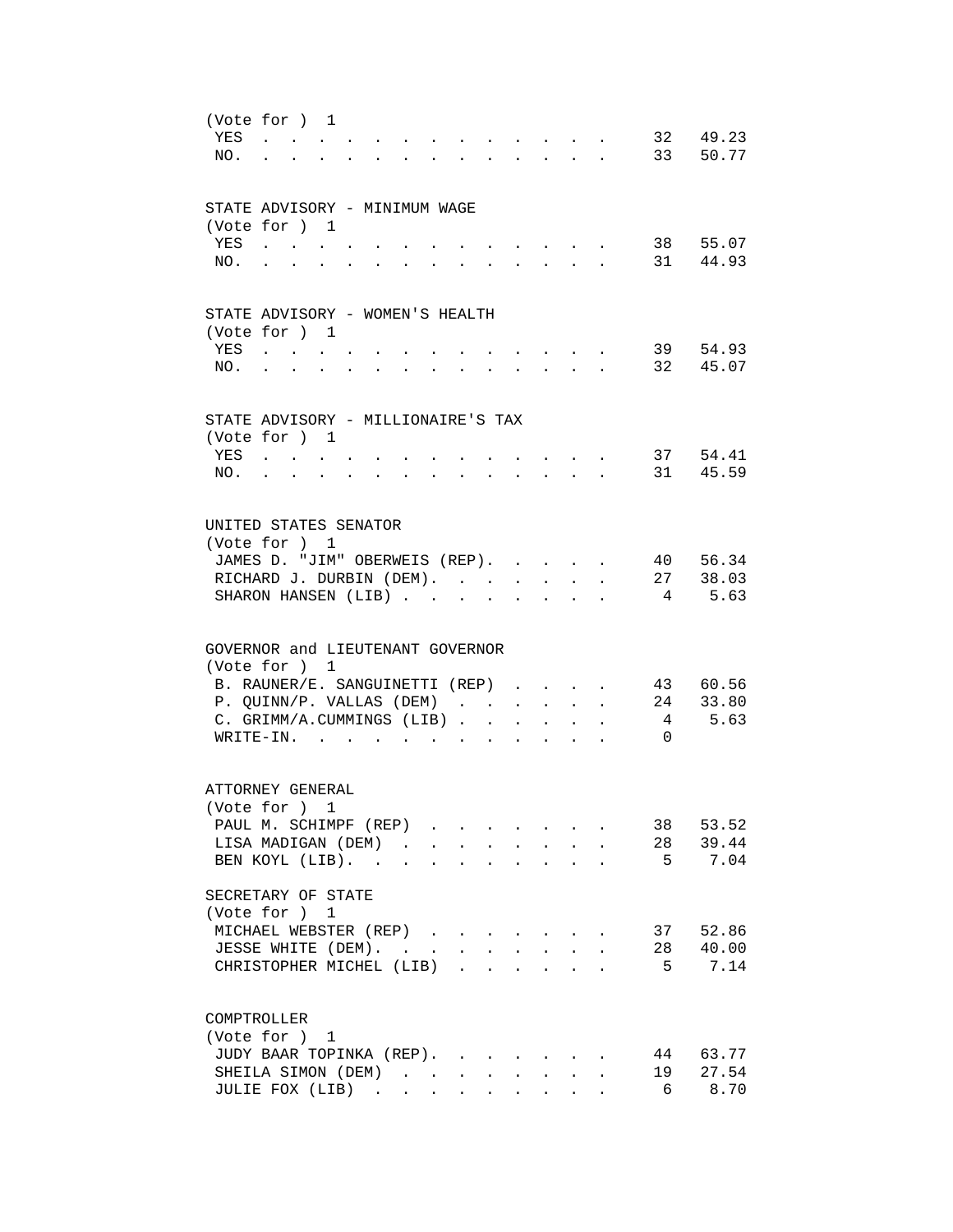| TREASURER<br>(Vote for ) 1                                                                                                   |
|------------------------------------------------------------------------------------------------------------------------------|
| 44 62.86<br>TOM CROSS (REP)<br>20 28.57                                                                                      |
| MICHAEL W. FRERICHS (DEM).<br>$\mathbf{L} = \mathbf{L} \mathbf{L}$<br>$\mathbf{L}$<br>$\mathbf{r}$<br>$\mathbf{L}$<br>6 8.57 |
| MATTHEW SKOPEK (LIB).                                                                                                        |
| REPRESENTATIVE IN CONGRESS 13TH DIST                                                                                         |
| (Vote for ) 1<br>44 62.86<br>RODNEY DAVIS (REP).                                                                             |
| 26 37.14<br>ANN E. CALLIS (DEM)                                                                                              |
|                                                                                                                              |
| STATE SENATOR IN THE 48TH DIST<br>(Vote for ) 1                                                                              |
| 41 58.57<br>LINDA LITTLE (REP)<br>$\sim$ $\sim$                                                                              |
| ANDY MANAR (DEM)<br>29 41.43<br>$\mathbf{r} = \mathbf{r} + \mathbf{r}$<br>$\ddot{\phantom{0}}$                               |
| STATE REP IN THE 95TH DIST                                                                                                   |
| (Vote for ) 1                                                                                                                |
| 61 100.00<br>WAYNE ARTHUR ROSENTHAL (REP)<br>$\sim$<br>$\sim$                                                                |
| NO CANDIDATE FILED<br>$\Omega$<br>$\mathbf{r}$ and $\mathbf{r}$<br>$\mathbf{r}$<br>$\mathbf{r}$                              |
| COUNTY CLERK                                                                                                                 |
| (Vote for ) 1                                                                                                                |
| 64 100.00<br>SANDY LEITHEISER (REP)<br>$\mathbf{r}$ , $\mathbf{r}$ , $\mathbf{r}$                                            |
| NO CANDIDATE FILED<br>$\Omega$                                                                                               |
| COUNTY TREASURER                                                                                                             |
| (Vote for ) 1                                                                                                                |
| RONALD D. JENKINS (REP). 63<br>100.00                                                                                        |
| NO CANDIDATE FILED<br>$\overline{0}$<br>$\sim$<br>$\sim$<br>$\sim$                                                           |
| COUNTY SHERIFF                                                                                                               |
| (Vote for ) 1                                                                                                                |
| JIM VAZZI (REP).<br>62 100.00                                                                                                |
| NO CANDIDATE FILED<br>$\Omega$                                                                                               |
| REG SUPT OF SCHOOLS (BCEFM)<br>(Vote for ) 1                                                                                 |
| NO CANDIDATE FILED<br>$\overline{\phantom{0}}$                                                                               |
| 56<br>100.00<br>JULIE WOLLERMAN (DEM).                                                                                       |
| COUNTY BOARD MEMBER DIST 3                                                                                                   |
| (Vote for ) 2                                                                                                                |
| JAY L. MARTIN (REP)<br>36 34.62                                                                                              |
| 42 40.38<br>EVAN YOUNG (REP)                                                                                                 |
| 25.00<br>GEORGE L. BLANKENSHIP (DEM)<br>26<br>$\mathbf{r} = \mathbf{r} \cdot \mathbf{r}$<br>$\mathbf{L}$                     |

JUDGE OF THE 4TH JUDICIAL CIRCUIT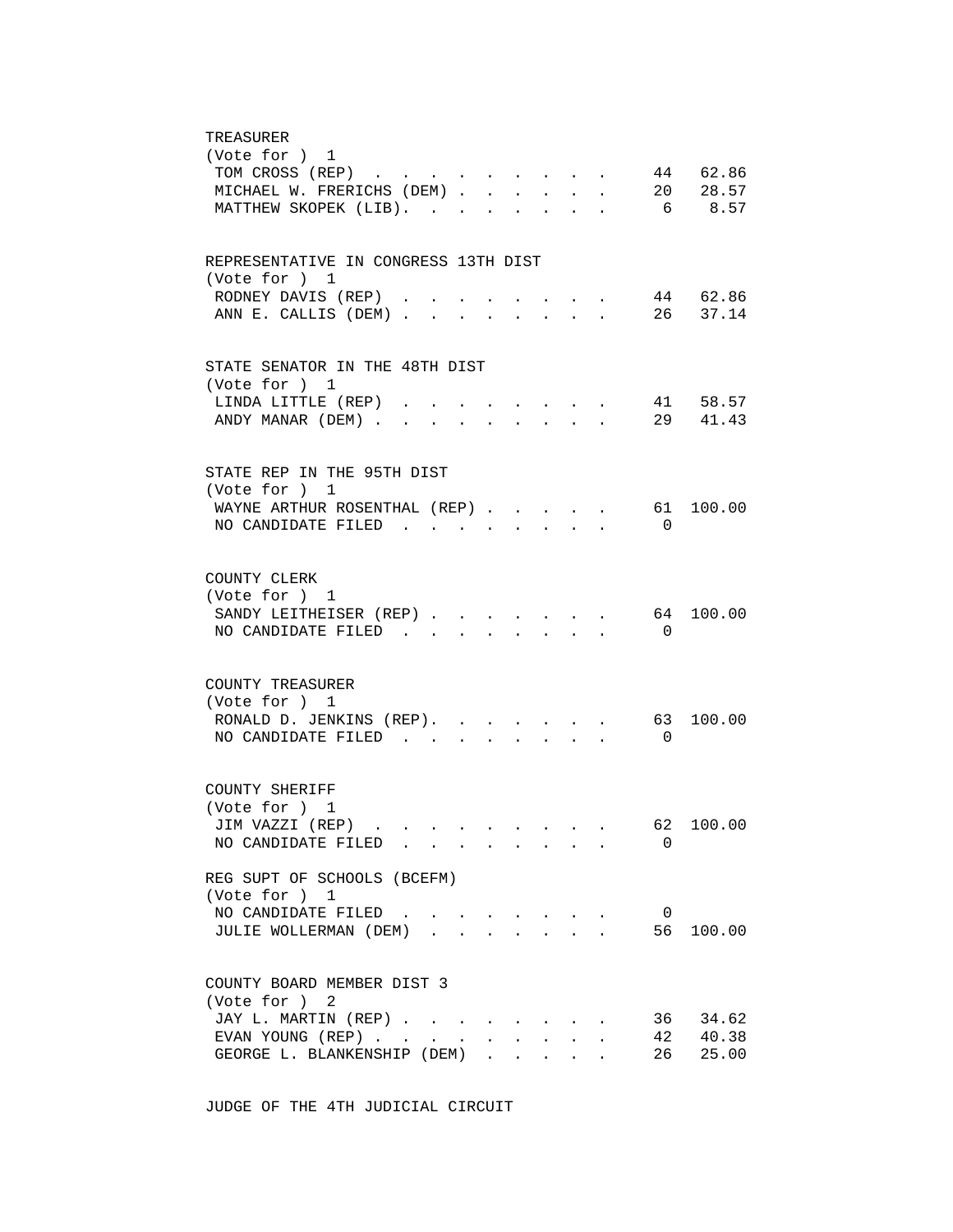|                                                                                                                    |            | (Vote for ) 1<br>MARTIN W. SIEMER (REP)<br>ERICKA SANDERS (DEM).                                                                                                                                                                                                                                                                                                                                                             |                      |                      |                                      |              |                                           |                                                                                                                                |                                      |              |                | 38 55.88<br>30 44.12      |  |
|--------------------------------------------------------------------------------------------------------------------|------------|------------------------------------------------------------------------------------------------------------------------------------------------------------------------------------------------------------------------------------------------------------------------------------------------------------------------------------------------------------------------------------------------------------------------------|----------------------|----------------------|--------------------------------------|--------------|-------------------------------------------|--------------------------------------------------------------------------------------------------------------------------------|--------------------------------------|--------------|----------------|---------------------------|--|
|                                                                                                                    |            | RESIDENT JUDGE OF THE 4TH JUD CIRCUIT<br>(Vote for ) 1                                                                                                                                                                                                                                                                                                                                                                       |                      |                      |                                      |              |                                           |                                                                                                                                |                                      |              |                |                           |  |
|                                                                                                                    |            | NO CANDIDATE FILED<br>JAMES L. ROBERTS (DEM)                                                                                                                                                                                                                                                                                                                                                                                 |                      |                      |                                      |              |                                           |                                                                                                                                |                                      |              | $\overline{0}$ | 54 100.00                 |  |
|                                                                                                                    |            | LLOYD A KARMEIER SUPREME COURT RETENTION<br>(Vote for ) 1                                                                                                                                                                                                                                                                                                                                                                    |                      |                      |                                      |              |                                           |                                                                                                                                |                                      |              |                |                           |  |
|                                                                                                                    | YES<br>NO. |                                                                                                                                                                                                                                                                                                                                                                                                                              |                      |                      |                                      |              | $\mathbf{r}$                              | $\ddot{\phantom{a}}$                                                                                                           |                                      |              |                | 34 51.52<br>32 48.48      |  |
| PRECINCT REPORT Montgomery County<br>Run Date:11/18/14 2014 General Election<br>RUN TIME:03:23 PM November 4, 2014 |            |                                                                                                                                                                                                                                                                                                                                                                                                                              |                      |                      |                                      |              |                                           |                                                                                                                                |                                      |              |                | OFFICIAL RESULTS          |  |
|                                                                                                                    |            | 1601 SOUTH LITCHFIELD 1                                                                                                                                                                                                                                                                                                                                                                                                      |                      |                      |                                      |              |                                           |                                                                                                                                |                                      |              |                | VOTES PERCENT             |  |
|                                                                                                                    |            | REGISTERED VOTERS - TOTAL .                                                                                                                                                                                                                                                                                                                                                                                                  |                      |                      |                                      |              |                                           |                                                                                                                                |                                      |              | 541            |                           |  |
|                                                                                                                    |            | BALLOTS CAST - TOTAL.                                                                                                                                                                                                                                                                                                                                                                                                        |                      | $\mathbf{L}$         | $\mathbf{r}$                         | $\mathbf{L}$ | $\mathbf{r}$                              |                                                                                                                                | $\ddot{\phantom{a}}$                 | $\mathbf{r}$ | 264            |                           |  |
|                                                                                                                    |            | BALLOTS CAST - BLANK.                                                                                                                                                                                                                                                                                                                                                                                                        |                      |                      | $\sim$                               |              |                                           |                                                                                                                                | $\mathbf{L}$                         |              | $\overline{0}$ |                           |  |
|                                                                                                                    |            | VOTER TURNOUT - TOTAL<br>VOTER TURNOUT - BLANK                                                                                                                                                                                                                                                                                                                                                                               |                      |                      | $\mathbf{L} = \mathbf{L} \mathbf{L}$ | $\mathbf{L}$ | $\mathbf{r}$<br>$\mathbf{r}$ $\mathbf{r}$ | $\mathbf{r}$<br>$\sim$                                                                                                         | $\mathbf{r}$<br>$\ddot{\phantom{a}}$ |              |                | 48.80                     |  |
|                                                                                                                    | YES<br>NO. | VICTIMS RIGHTS CONSTITUTION<br>(Vote for ) 1                                                                                                                                                                                                                                                                                                                                                                                 |                      |                      |                                      |              |                                           |                                                                                                                                |                                      |              |                | 136 60.99<br>87 39.01     |  |
|                                                                                                                    |            | VOTING RIGHTS CONSTITUTION                                                                                                                                                                                                                                                                                                                                                                                                   |                      |                      |                                      |              |                                           |                                                                                                                                |                                      |              |                |                           |  |
|                                                                                                                    |            | (Vote for ) 1                                                                                                                                                                                                                                                                                                                                                                                                                |                      |                      |                                      |              |                                           |                                                                                                                                |                                      |              |                |                           |  |
|                                                                                                                    | YES<br>NO. | and a series of the series of the series of                                                                                                                                                                                                                                                                                                                                                                                  |                      |                      |                                      |              |                                           |                                                                                                                                |                                      |              |                | . 125 58.14<br>. 90 41.86 |  |
|                                                                                                                    |            | STATE ADVISORY - MINIMUM WAGE<br>(Vote for ) 1                                                                                                                                                                                                                                                                                                                                                                               |                      |                      |                                      |              |                                           |                                                                                                                                |                                      |              |                |                           |  |
|                                                                                                                    | YES<br>NO. | $\cdot$<br>$\cdot$ $\cdot$ $\cdot$ $\cdot$ $\cdot$ $\cdot$                                                                                                                                                                                                                                                                                                                                                                   | $\ddot{\phantom{a}}$ | $\ddot{\phantom{a}}$ | $\sim$                               |              |                                           | $\mathbf{r}$ , and $\mathbf{r}$ , and $\mathbf{r}$<br>$\mathbf{r}$ , $\mathbf{r}$ , $\mathbf{r}$ , $\mathbf{r}$ , $\mathbf{r}$ |                                      |              | 94             | 150 61.48<br>38.52        |  |
|                                                                                                                    |            |                                                                                                                                                                                                                                                                                                                                                                                                                              |                      |                      |                                      |              |                                           |                                                                                                                                |                                      |              |                |                           |  |
|                                                                                                                    |            | STATE ADVISORY - WOMEN'S HEALTH<br>(Vote for ) 1                                                                                                                                                                                                                                                                                                                                                                             |                      |                      |                                      |              |                                           |                                                                                                                                |                                      |              |                |                           |  |
|                                                                                                                    | YES        | $\mathbf{L}$ and $\mathbf{L}$                                                                                                                                                                                                                                                                                                                                                                                                |                      |                      |                                      |              |                                           |                                                                                                                                |                                      |              | 152            | 62.81                     |  |
|                                                                                                                    | NO.        |                                                                                                                                                                                                                                                                                                                                                                                                                              |                      |                      |                                      |              |                                           |                                                                                                                                |                                      |              | 90             | 37.19                     |  |
|                                                                                                                    |            | STATE ADVISORY - MILLIONAIRE'S TAX<br>(Vote for ) 1                                                                                                                                                                                                                                                                                                                                                                          |                      |                      |                                      |              |                                           |                                                                                                                                |                                      |              |                |                           |  |
|                                                                                                                    | YES        | $\mathcal{A}^{\mathcal{A}}$ . The contribution of the contribution of the contribution of $\mathcal{A}^{\mathcal{A}}$                                                                                                                                                                                                                                                                                                        |                      |                      |                                      |              |                                           |                                                                                                                                |                                      |              | 135            | 57.20                     |  |
|                                                                                                                    | NO.        | $\mathbf{r} = \mathbf{r} + \mathbf{r} + \mathbf{r} + \mathbf{r} + \mathbf{r} + \mathbf{r} + \mathbf{r} + \mathbf{r} + \mathbf{r} + \mathbf{r} + \mathbf{r} + \mathbf{r} + \mathbf{r} + \mathbf{r} + \mathbf{r} + \mathbf{r} + \mathbf{r} + \mathbf{r} + \mathbf{r} + \mathbf{r} + \mathbf{r} + \mathbf{r} + \mathbf{r} + \mathbf{r} + \mathbf{r} + \mathbf{r} + \mathbf{r} + \mathbf{r} + \mathbf{r} + \mathbf{r} + \mathbf$ |                      |                      |                                      |              |                                           |                                                                                                                                |                                      |              | 101            | 42.80                     |  |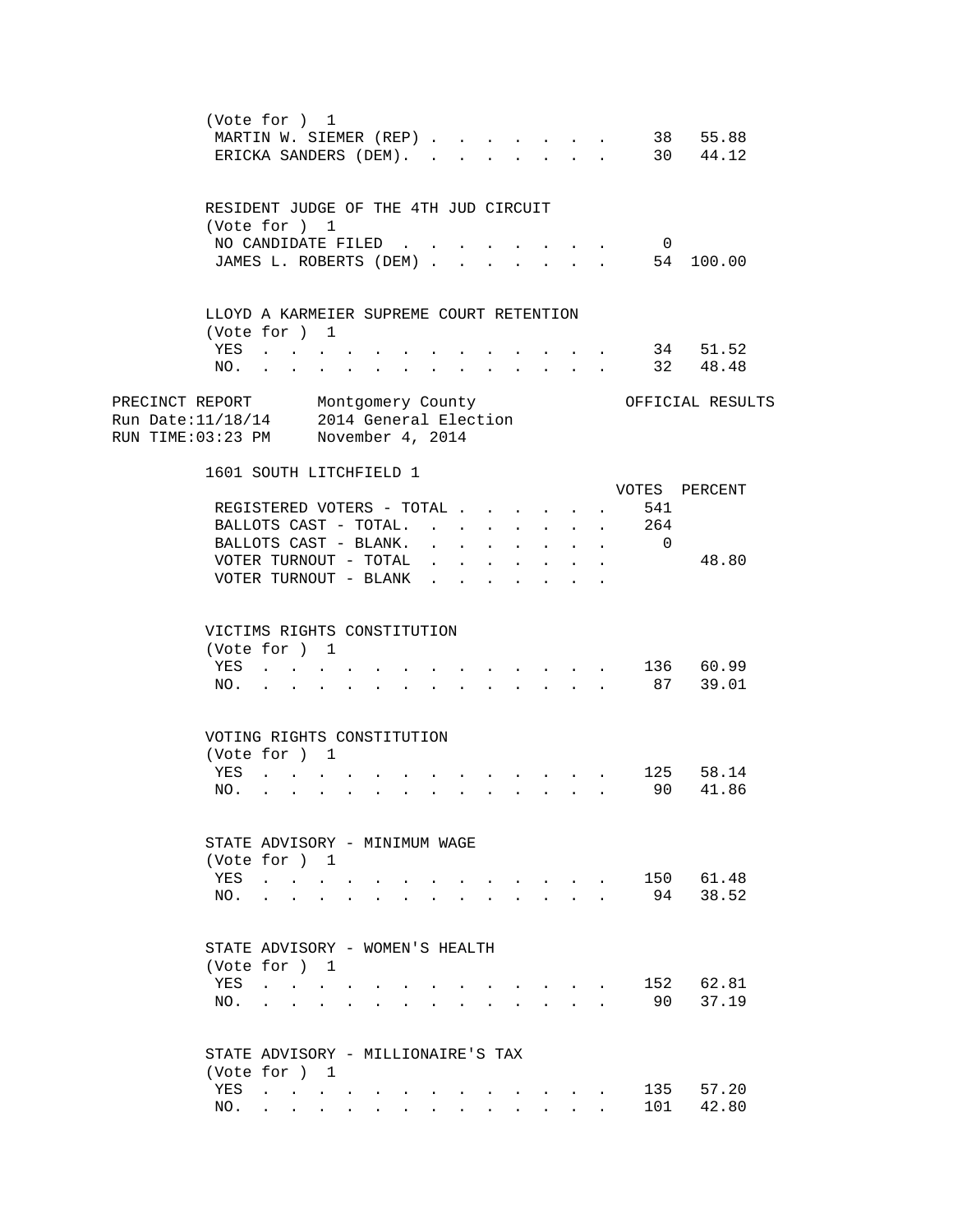| UNITED STATES SENATOR<br>(Vote for ) 1<br>140 55.34<br>JAMES D. "JIM" OBERWEIS (REP).<br>$\sim$<br>106 41.90<br>RICHARD J. DURBIN (DEM).<br>7 2.77<br>SHARON HANSEN (LIB)<br>$\sim$ $\sim$                                                                                                                                                                           |
|----------------------------------------------------------------------------------------------------------------------------------------------------------------------------------------------------------------------------------------------------------------------------------------------------------------------------------------------------------------------|
| GOVERNOR and LIEUTENANT GOVERNOR<br>(Vote for ) 1<br>B. RAUNER/E. SANGUINETTI (REP)<br>140 55.56<br>$\sim$<br>89 35.32<br>P. QUINN/P. VALLAS (DEM)<br>$\mathbf{L}$<br>$\ddot{\phantom{0}}$<br>$\mathbf{L}$<br>$\mathbf{L}$<br>23 9.13<br>C. GRIMM/A.CUMMINGS (LIB)<br>$\mathbf{L}$<br>$\texttt{WRTTE-IN.}$<br>$\overline{0}$<br>$\mathbf{r}$<br>$\ddot{\phantom{a}}$ |
| ATTORNEY GENERAL<br>(Vote for ) 1<br>PAUL M. SCHIMPF (REP)<br>. 119 48.18<br>LISA MADIGAN (DEM).<br>117 47.37<br>11 4.45<br>$\sim$<br>BEN KOYL (LIB).                                                                                                                                                                                                                |
| SECRETARY OF STATE<br>(Vote for ) 1<br>MICHAEL WEBSTER (REP)<br>$\cdot$ $\cdot$ $\cdot$ $\cdot$ $\cdot$ 103 40.55<br>$\cdot$ $\cdot$ 140 55.12<br>JESSE WHITE (DEM).<br>$\mathbf{L}$ and $\mathbf{L}$<br>CHRISTOPHER MICHEL (LIB).<br>$\cdot$ 11 4.33<br>$\sim$<br>$\ddot{\phantom{a}}$                                                                              |
| COMPTROLLER<br>(Vote for ) 1<br>JUDY BAAR TOPINKA (REP). 148 60.41<br>SHEILA SIMON (DEM) 86 35.10<br>JULIE FOX (LIB)<br>$\cdot$ 11 4.49                                                                                                                                                                                                                              |
| TREASURER<br>(Vote for ) 1<br>. 130 52.85<br>TOM CROSS (REP)<br>110 44.72<br>MICHAEL W. FRERICHS (DEM)<br>$\mathbf{L}$<br>MATTHEW SKOPEK (LIB).<br>6 2 4 4                                                                                                                                                                                                           |
| REPRESENTATIVE IN CONGRESS 13TH DIST<br>(Vote for ) 1<br>153 60.47<br>RODNEY DAVIS (REP).<br>100 39.53<br>ANN E. CALLIS (DEM)                                                                                                                                                                                                                                        |
| STATE SENATOR IN THE 48TH DIST<br>(Vote for ) 1<br>117 46.61<br>LINDA LITTLE (REP).<br>134 53.39<br>ANDY MANAR (DEM)<br>$\cdot$ $\cdot$ $\cdot$                                                                                                                                                                                                                      |

STATE REP IN THE 95TH DIST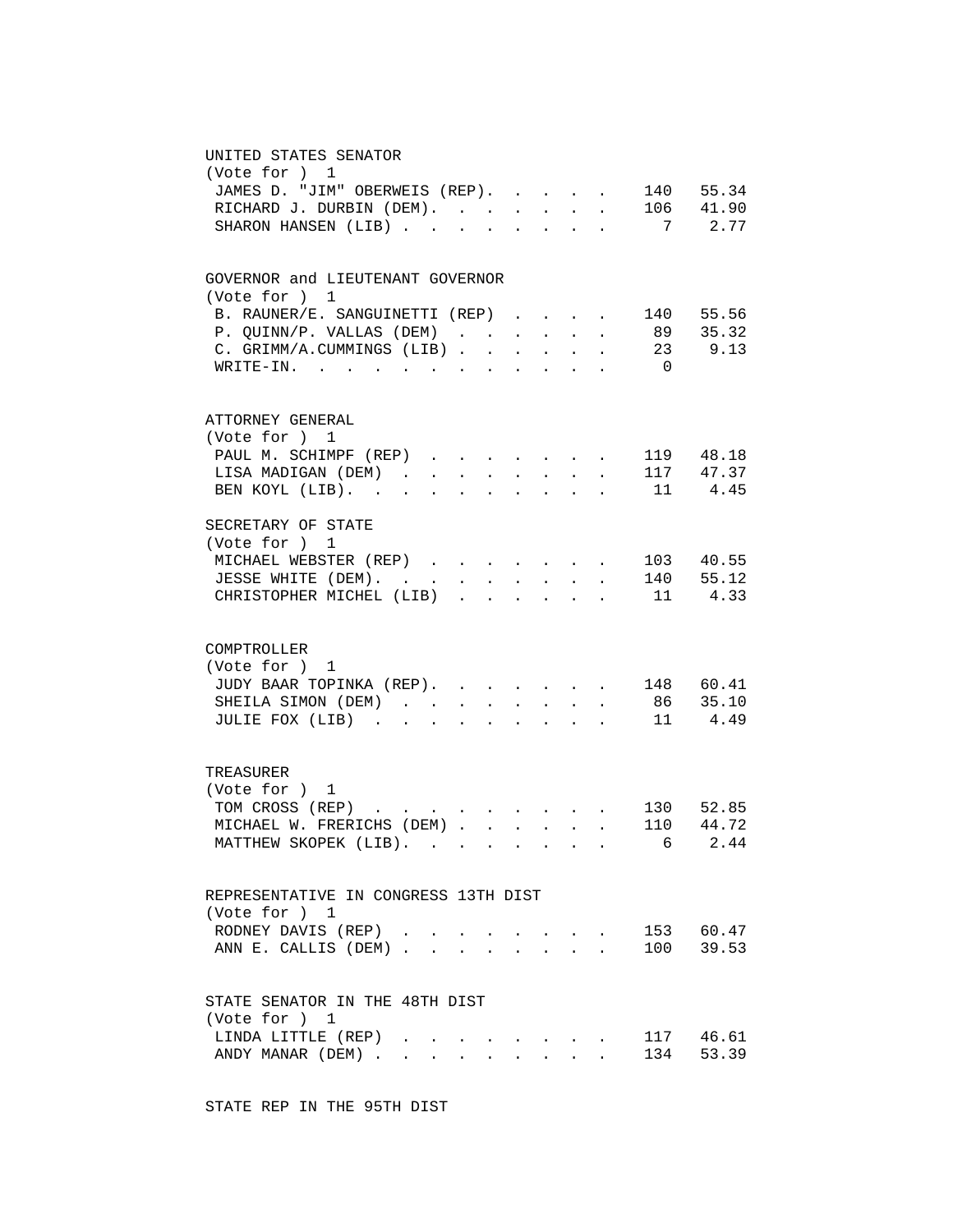| (Vote for ) 1<br>WAYNE ARTHUR ROSENTHAL (REP).<br>207 100.00<br>NO CANDIDATE FILED.<br>$\Omega$                                                          |
|----------------------------------------------------------------------------------------------------------------------------------------------------------|
| COUNTY CLERK<br>(Vote for ) 1<br>224 100.00<br>SANDY LEITHEISER (REP).<br>NO CANDIDATE FILED<br>$\Omega$<br>$\mathbf{r}$ , $\mathbf{r}$ , $\mathbf{r}$   |
| COUNTY TREASURER<br>(Vote for ) 1<br>RONALD D. JENKINS (REP).<br>219<br>100.00<br>NO CANDIDATE FILED<br>$\overline{\phantom{0}}$                         |
| COUNTY SHERIFF<br>(Vote for ) 1<br>JIM VAZZI (REP)<br>218<br>100.00<br>NO CANDIDATE FILED<br>$\Omega$                                                    |
| REG SUPT OF SCHOOLS (CGJM)<br>(Vote for ) 1<br>NO CANDIDATE FILED.<br>0<br>7<br>100.00<br>LARRY PFEIFFER (DEM).<br>$\ddot{\phantom{a}}$                  |
| REG SUPT OF SCHOOLS (BCEFM)<br>(Vote for ) 1<br>NO CANDIDATE FILED<br>$\overline{0}$<br>JULIE WOLLERMAN (DEM)<br>168 100.00<br>$\mathbf{r} = \mathbf{r}$ |
| COUNTY BOARD MEMBER DIST 5<br>(Vote for ) 1<br>168 64.62<br>WILLIAM D. BERGEN (REP). .<br>92 35.38<br>SHARON KUCHAR (DEM)                                |
| JUDGE OF THE 4TH JUDICIAL CIRCUIT<br>(Vote for ) 1<br>118 51.98<br>MARTIN W. SIEMER (REP)<br>109 48.02<br>ERICKA SANDERS (DEM).                          |
| RESIDENT JUDGE OF THE 4TH JUD CIRCUIT<br>(Vote for ) 1<br>NO CANDIDATE FILED<br>0<br>192 100.00<br>JAMES L. ROBERTS (DEM)                                |
| LLOYD A KARMEIER SUPREME COURT RETENTION<br>(Vote for ) 1<br>129 58.11<br>YES<br>41.89<br>93<br>NO.<br>$\ddot{\phantom{a}}$                              |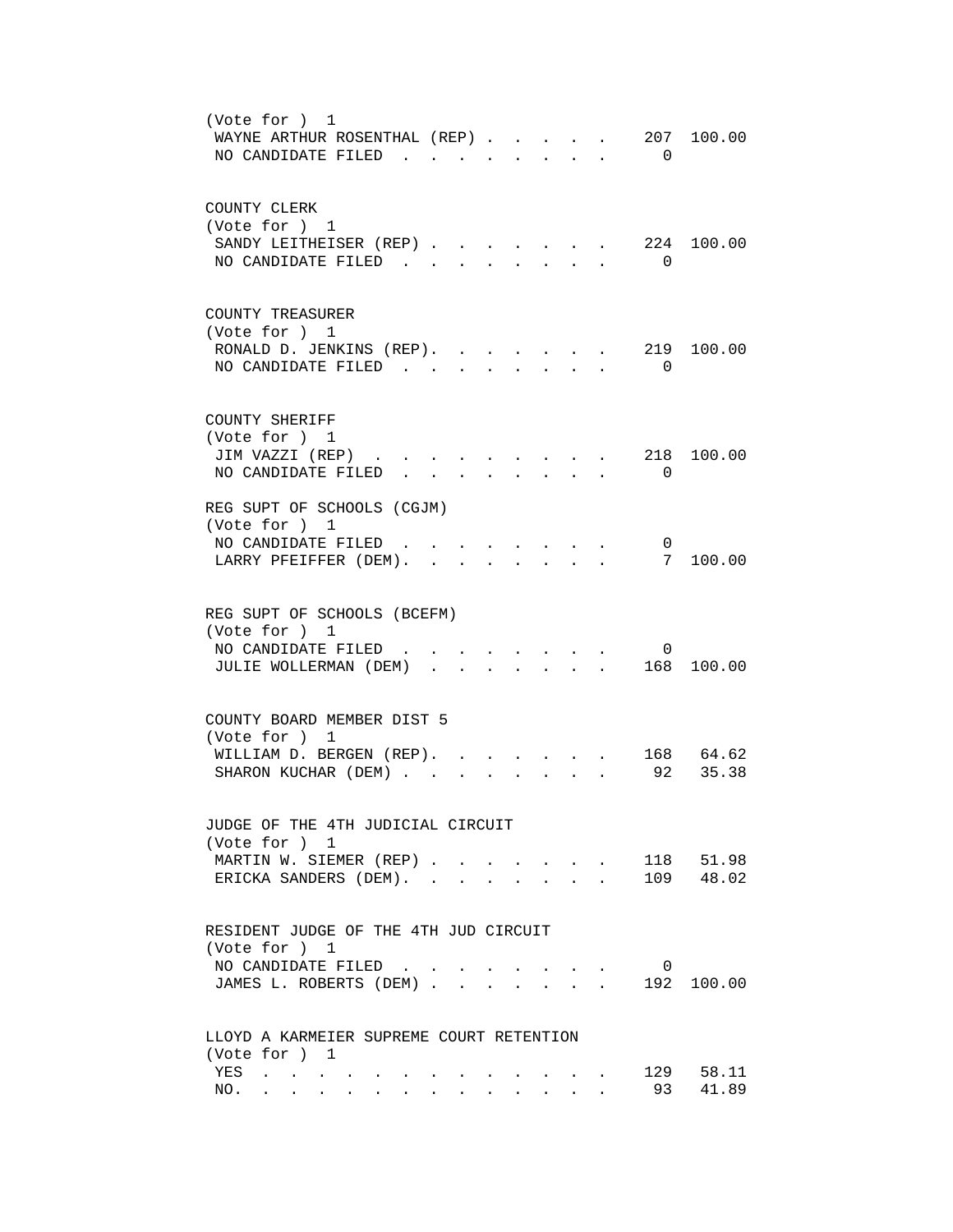PRECINCT REPORT Montgomery County Montgomery Montgomery Montgomery County Run Date:11/18/14 2014 General Election RUN TIME:03:23 PM November 4, 2014 1602 SOUTH LITCHFIELD 2 VOTES PERCENT REGISTERED VOTERS - TOTAL . . . . . . 697 BALLOTS CAST - TOTAL. . . . . . . . 263<br>BALLOTS CAST - BLANK. . . . . . . . 0 BALLOTS CAST - BLANK. . . . . . . . 0 VOTER TURNOUT - TOTAL . . . . . . . . 37.73 VOTER TURNOUT - BLANK  $\cdot \cdot \cdot \cdot \cdot \cdot$  VICTIMS RIGHTS CONSTITUTION (Vote for ) 1 YES . . . . . . . . . . . . . 161 68.80 NO. . . . . . . . . . . . . . 73 31.20 VOTING RIGHTS CONSTITUTION (Vote for ) 1 YES . . . . . . . . . . . . . 153 66.23 NO. . . . . . . . . . . . . . 78 33.77 STATE ADVISORY - MINIMUM WAGE (Vote for ) 1 YES . . . . . . . . . . . . . . 169 68.42<br>NO. . . . . . . . . . . . . . 78 31.58 NO. . . . . . . . . . . . . . 78 31.58 STATE ADVISORY - WOMEN'S HEALTH (Vote for ) 1 YES . . . . . . . . . . . . . 150 62.76 NO. . . . . . . . . . . . . . 89 37.24 STATE ADVISORY - MILLIONAIRE'S TAX (Vote for ) 1 YES . . . . . . . . . . . . . 158 66.39 NO. . . . . . . . . . . . . . 80 33.61 UNITED STATES SENATOR (Vote for ) 1 JAMES D. "JIM" OBERWEIS (REP). . . . . 118 45.56<br>RICHARD J. DURBIN (DEM). . . . . . . 122 47.10 RICHARD J. DURBIN (DEM). . . . . . . SHARON HANSEN (LIB) . . . . . . . . 19 7.34 GOVERNOR and LIEUTENANT GOVERNOR (Vote for ) 1 B. RAUNER/E. SANGUINETTI (REP) . . . . 131 50.78<br>P. QUINN/P. VALLAS (DEM) . . . . . . 98 37.98 P. QUINN/P. VALLAS (DEM) . . . . . . C. GRIMM/A.CUMMINGS (LIB) . . . . . . 28 10.85<br>WRITE-IN. . . . . . . . . . . . . . 1 .39 WRITE-IN. . . . . . . . . . . .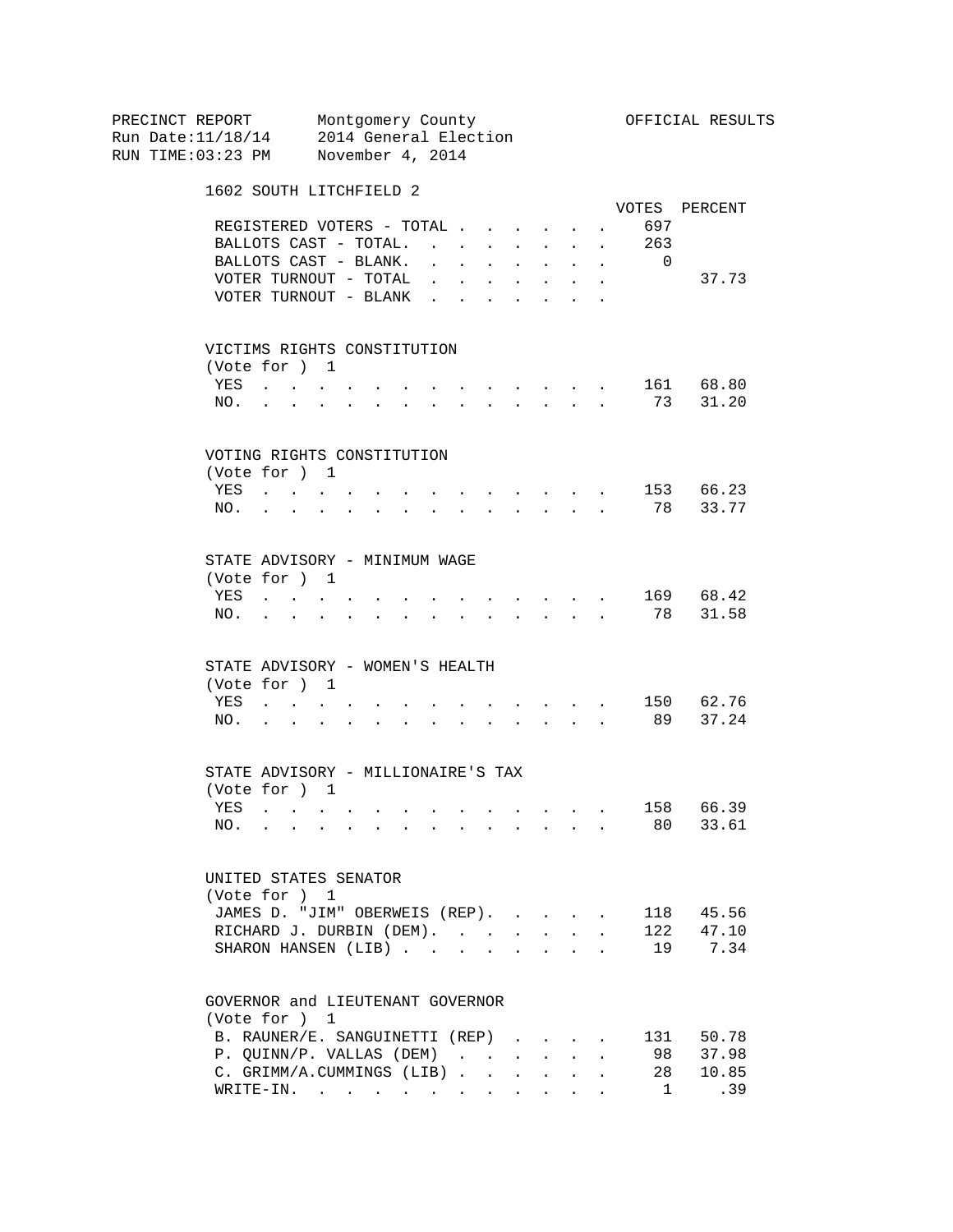| ATTORNEY GENERAL                                                                                |                        |
|-------------------------------------------------------------------------------------------------|------------------------|
| (Vote for ) 1                                                                                   |                        |
| PAUL M. SCHIMPF (REP)                                                                           | 102 40.32              |
| LISA MADIGAN (DEM)                                                                              | 140 55.34              |
| BEN KOYL (LIB).<br>$\cdot$ 11 4.35<br><b>Contract Contract Contract</b><br>$\ddot{\phantom{a}}$ |                        |
|                                                                                                 |                        |
| SECRETARY OF STATE                                                                              |                        |
| (Vote for ) 1                                                                                   |                        |
| MICHAEL WEBSTER (REP).                                                                          | 80 30.89               |
| JESSE WHITE (DEM).                                                                              | 164 63.32              |
| CHRISTOPHER MICHEL (LIB)<br>$\mathbf{L}^{\text{max}}$                                           | 15 5.79                |
|                                                                                                 |                        |
|                                                                                                 |                        |
| COMPTROLLER                                                                                     |                        |
| (Vote for ) 1                                                                                   |                        |
| JUDY BAAR TOPINKA (REP).                                                                        | 132 51.56              |
|                                                                                                 |                        |
| SHEILA SIMON (DEM)<br>$\ddot{\phantom{a}}$<br>$\ddot{\phantom{a}}$                              | 106 41.41              |
| JULIE FOX (LIB).                                                                                | 18 7.03                |
|                                                                                                 |                        |
|                                                                                                 |                        |
| TREASURER                                                                                       |                        |
| (Vote for ) 1                                                                                   |                        |
| TOM CROSS (REP) 112 44.98                                                                       |                        |
| MICHAEL W. FRERICHS (DEM) 123 49.40                                                             |                        |
| MATTHEW SKOPEK (LIB). 14 5.62                                                                   |                        |
|                                                                                                 |                        |
|                                                                                                 |                        |
| REPRESENTATIVE IN CONGRESS 13TH DIST                                                            |                        |
| (Vote for ) 1                                                                                   |                        |
| RODNEY DAVIS (REP) 120 46.88                                                                    |                        |
| ANN E. CALLIS (DEM) 136 53.13                                                                   |                        |
|                                                                                                 |                        |
|                                                                                                 |                        |
| STATE SENATOR IN THE 48TH DIST                                                                  |                        |
| (Vote for ) 1                                                                                   |                        |
| LINDA LITTLE (REP).                                                                             |                        |
| ANDY MANAR (DEM).<br>$\mathbf{r}$                                                               | 111 43.36<br>145 56.64 |
|                                                                                                 |                        |
|                                                                                                 |                        |
| STATE REP IN THE 95TH DIST                                                                      |                        |
|                                                                                                 |                        |
| (Vote for ) 1                                                                                   |                        |
| WAYNE ARTHUR ROSENTHAL (REP)                                                                    | 214<br>100.00          |
| NO CANDIDATE FILED                                                                              | $\Omega$               |
|                                                                                                 |                        |
|                                                                                                 |                        |
| COUNTY CLERK                                                                                    |                        |
| (Vote for ) 1                                                                                   |                        |
| SANDY LEITHEISER (REP)                                                                          | 220<br>100.00          |
| NO CANDIDATE FILED                                                                              | 0                      |
|                                                                                                 |                        |
|                                                                                                 |                        |
| COUNTY TREASURER                                                                                |                        |
| (Vote for ) 1                                                                                   |                        |
|                                                                                                 |                        |
| RONALD D. JENKINS (REP).                                                                        | 220 100.00             |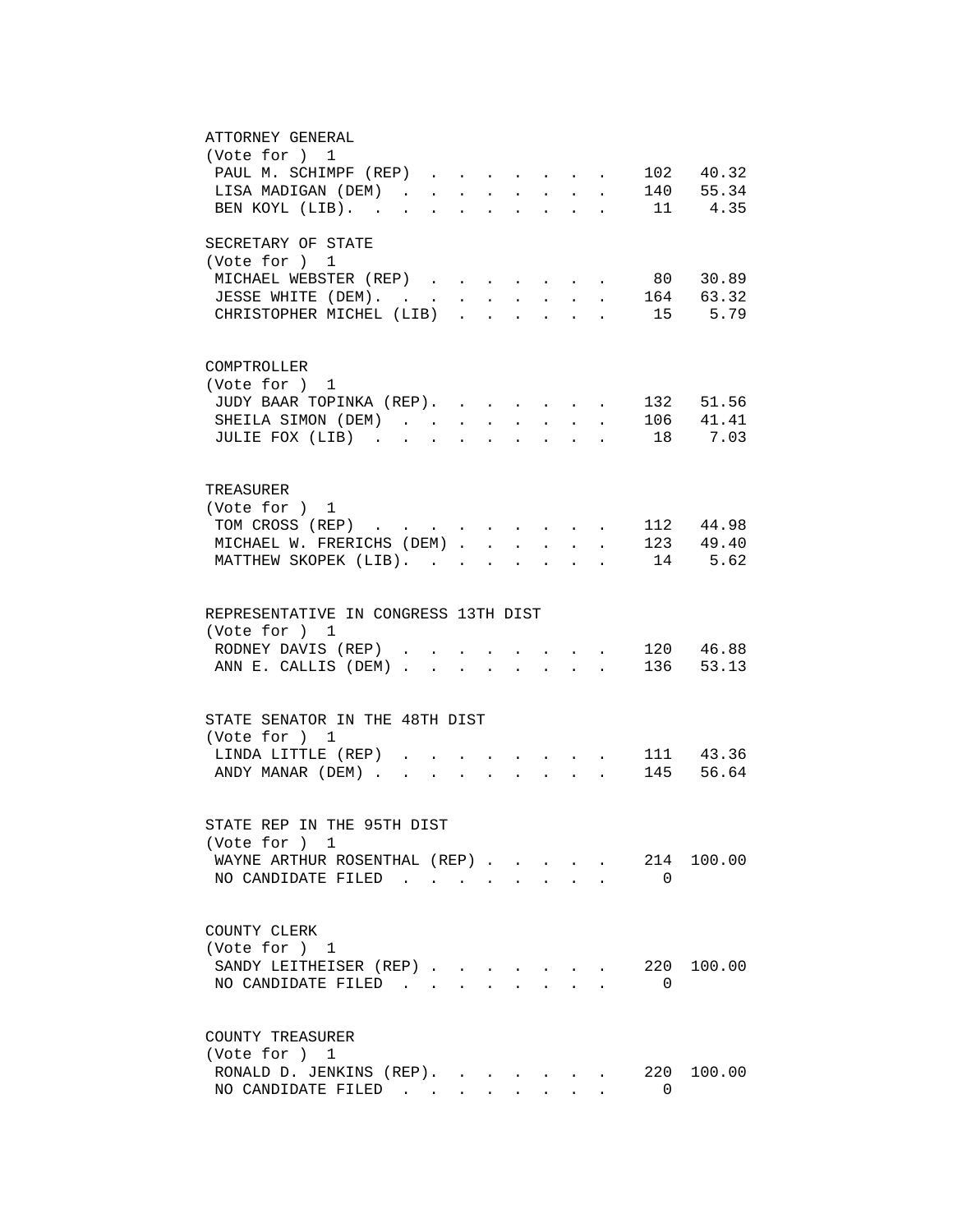| COUNTY SHERIFF                                                                                                                                |                                                                                                                           |                                    |                  |         |
|-----------------------------------------------------------------------------------------------------------------------------------------------|---------------------------------------------------------------------------------------------------------------------------|------------------------------------|------------------|---------|
| (Vote for ) 1                                                                                                                                 |                                                                                                                           |                                    |                  |         |
| JIM VAZZI (REP)                                                                                                                               |                                                                                                                           | $\sim$ $\sim$ $\sim$ $\sim$ $\sim$ | 217 100.00       |         |
| NO CANDIDATE FILED                                                                                                                            |                                                                                                                           |                                    | $\Omega$         |         |
|                                                                                                                                               |                                                                                                                           |                                    |                  |         |
| REG SUPT OF SCHOOLS (BCEFM)                                                                                                                   |                                                                                                                           |                                    |                  |         |
| (Vote for ) 1                                                                                                                                 |                                                                                                                           |                                    |                  |         |
| NO CANDIDATE FILED.                                                                                                                           |                                                                                                                           |                                    | $\mathbf{0}$     |         |
| JULIE WOLLERMAN (DEM)                                                                                                                         |                                                                                                                           |                                    | 194 100.00       |         |
|                                                                                                                                               |                                                                                                                           |                                    |                  |         |
|                                                                                                                                               |                                                                                                                           |                                    |                  |         |
| COUNTY BOARD MEMBER DIST 5                                                                                                                    |                                                                                                                           |                                    |                  |         |
| (Vote for ) 1                                                                                                                                 |                                                                                                                           |                                    |                  |         |
| WILLIAM D. BERGEN (REP).                                                                                                                      |                                                                                                                           |                                    | 146 57.03        |         |
| SHARON KUCHAR (DEM)                                                                                                                           | $\mathbf{r}$                                                                                                              | $\ddot{\phantom{0}}$               | 110 42.97        |         |
|                                                                                                                                               |                                                                                                                           |                                    |                  |         |
|                                                                                                                                               |                                                                                                                           |                                    |                  |         |
| JUDGE OF THE 4TH JUDICIAL CIRCUIT                                                                                                             |                                                                                                                           |                                    |                  |         |
| (Vote for ) 1                                                                                                                                 |                                                                                                                           |                                    |                  |         |
| MARTIN W. SIEMER (REP).                                                                                                                       |                                                                                                                           |                                    | 98 40.33         |         |
| ERICKA SANDERS (DEM).                                                                                                                         |                                                                                                                           |                                    | 145 59.67        |         |
|                                                                                                                                               |                                                                                                                           |                                    |                  |         |
|                                                                                                                                               |                                                                                                                           |                                    |                  |         |
| RESIDENT JUDGE OF THE 4TH JUD CIRCUIT                                                                                                         |                                                                                                                           |                                    |                  |         |
| (Vote for ) 1                                                                                                                                 |                                                                                                                           |                                    |                  |         |
| NO CANDIDATE FILED.                                                                                                                           |                                                                                                                           |                                    | $\overline{0}$   |         |
| JAMES L. ROBERTS (DEM) .                                                                                                                      |                                                                                                                           |                                    | 207 100.00       |         |
|                                                                                                                                               |                                                                                                                           |                                    |                  |         |
|                                                                                                                                               |                                                                                                                           |                                    |                  |         |
| LLOYD A KARMEIER SUPREME COURT RETENTION                                                                                                      |                                                                                                                           |                                    |                  |         |
| (Vote for ) 1                                                                                                                                 |                                                                                                                           |                                    |                  |         |
| YES                                                                                                                                           |                                                                                                                           |                                    | . 128 54.94      |         |
| NO.<br>and a series of the series of the series of the series of the series of the series of the series of the series<br>$\ddot{\phantom{0}}$ |                                                                                                                           |                                    | 105 45.06        |         |
|                                                                                                                                               |                                                                                                                           |                                    |                  |         |
| PRECINCT REPORT Montgomery County                                                                                                             |                                                                                                                           |                                    | OFFICIAL RESULTS |         |
| 2014 General Election<br>Run Date: 11/18/14                                                                                                   |                                                                                                                           |                                    |                  |         |
| RUN TIME:03:23 PM November 4, 2014                                                                                                            |                                                                                                                           |                                    |                  |         |
|                                                                                                                                               |                                                                                                                           |                                    |                  |         |
| 1603 SOUTH LITCHFIELD 3                                                                                                                       |                                                                                                                           |                                    |                  |         |
|                                                                                                                                               |                                                                                                                           |                                    | VOTES            | PERCENT |
| REGISTERED VOTERS - TOTAL                                                                                                                     |                                                                                                                           |                                    | 315              |         |
| BALLOTS CAST - TOTAL.                                                                                                                         | $\ddot{\phantom{a}}$<br>$\ddot{\phantom{0}}$                                                                              | $\sim$<br>$\ddot{\phantom{0}}$     | 103              |         |
| BALLOTS CAST - BLANK.<br>$\sim$<br>$\mathbf{L}$                                                                                               | $\ddot{\phantom{a}}$                                                                                                      |                                    | $\Omega$         |         |
| VOTER TURNOUT - TOTAL                                                                                                                         |                                                                                                                           |                                    |                  | 32.70   |
| VOTER TURNOUT - BLANK                                                                                                                         |                                                                                                                           |                                    |                  |         |
|                                                                                                                                               |                                                                                                                           |                                    |                  |         |
|                                                                                                                                               |                                                                                                                           |                                    |                  |         |
| VICTIMS RIGHTS CONSTITUTION                                                                                                                   |                                                                                                                           |                                    |                  |         |
| (Vote for ) 1                                                                                                                                 |                                                                                                                           |                                    |                  |         |
| YES<br>and the contract of the con-                                                                                                           |                                                                                                                           |                                    | 66 —             | 73.33   |
| NO.<br>the contract of the contract of the contract of the contract of the contract of the contract of the contract of                        | $\begin{array}{cccccccccccccc} \bullet & \bullet & \bullet & \bullet & \bullet & \bullet & \bullet & \bullet \end{array}$ |                                    | 24               | 26.67   |
|                                                                                                                                               |                                                                                                                           |                                    |                  |         |
|                                                                                                                                               |                                                                                                                           |                                    |                  |         |
| VOTING RIGHTS CONSTITUTION                                                                                                                    |                                                                                                                           |                                    |                  |         |
| (Vote for ) 1                                                                                                                                 |                                                                                                                           |                                    |                  |         |
| YES<br>$\mathbf{r}$ , $\mathbf{r}$ , $\mathbf{r}$ , $\mathbf{r}$ , $\mathbf{r}$ , $\mathbf{r}$                                                |                                                                                                                           |                                    | 68               | 76.40   |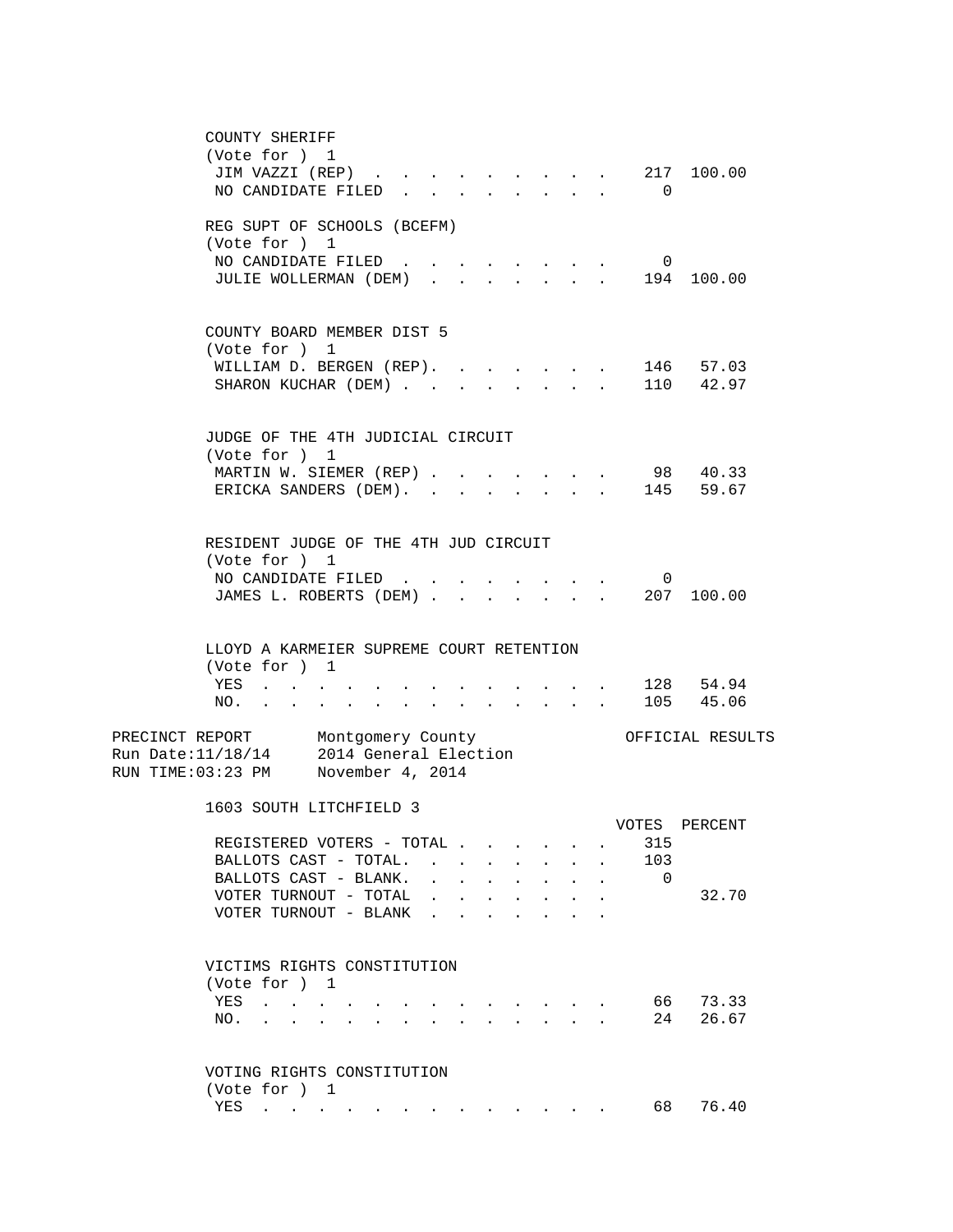| NO. | $\sim$ $\sim$ $\sim$ $\sim$                               |                                                                                               |                      |                  |              | and the state of the state of the                         |                |                      |    | 21 23.60    |
|-----|-----------------------------------------------------------|-----------------------------------------------------------------------------------------------|----------------------|------------------|--------------|-----------------------------------------------------------|----------------|----------------------|----|-------------|
|     | STATE ADVISORY - MINIMUM WAGE                             |                                                                                               |                      |                  |              |                                                           |                |                      |    |             |
|     | (Vote for ) 1                                             |                                                                                               |                      |                  |              |                                                           |                |                      |    |             |
| YES | $\mathbf{r}$ . The contract of $\mathbf{r}$               |                                                                                               |                      |                  |              | $\mathbf{r}$ , $\mathbf{r}$ , $\mathbf{r}$ , $\mathbf{r}$ |                |                      |    | 63 64.95    |
| NO. |                                                           |                                                                                               | $\ddot{\phantom{0}}$ |                  |              | $\mathbf{r}$ , $\mathbf{r}$ , $\mathbf{r}$ , $\mathbf{r}$ |                |                      |    | 34 35.05    |
|     |                                                           |                                                                                               |                      |                  |              |                                                           |                |                      |    |             |
|     | STATE ADVISORY - WOMEN'S HEALTH                           |                                                                                               |                      |                  |              |                                                           |                |                      |    |             |
|     | (Vote for ) 1                                             |                                                                                               |                      |                  |              |                                                           |                |                      |    |             |
| YES |                                                           |                                                                                               |                      |                  |              |                                                           |                |                      |    | 64 65.31    |
| NO. |                                                           |                                                                                               |                      |                  |              |                                                           |                |                      |    | 34 34.69    |
|     | STATE ADVISORY - MILLIONAIRE'S TAX                        |                                                                                               |                      |                  |              |                                                           |                |                      |    |             |
|     | (Vote for ) 1                                             |                                                                                               |                      |                  |              |                                                           |                |                      |    |             |
| YES | $\mathbf{r} = \mathbf{r}$ , and $\mathbf{r} = \mathbf{r}$ |                                                                                               |                      |                  |              |                                                           |                |                      |    | 63 64.29    |
| NO. | $\sim 100$                                                |                                                                                               |                      |                  |              |                                                           |                |                      |    | 35 35.71    |
|     | UNITED STATES SENATOR                                     |                                                                                               |                      |                  |              |                                                           |                |                      |    |             |
|     | (Vote for ) 1                                             |                                                                                               |                      |                  |              |                                                           |                |                      |    |             |
|     | JAMES D. "JIM" OBERWEIS (REP).                            |                                                                                               |                      |                  |              |                                                           |                |                      |    | 47 47.00    |
|     | RICHARD J. DURBIN (DEM).                                  |                                                                                               |                      |                  |              |                                                           |                |                      |    | 41 41.00    |
|     | SHARON HANSEN (LIB)                                       |                                                                                               |                      |                  |              |                                                           |                |                      | 12 | 12.00       |
|     | GOVERNOR and LIEUTENANT GOVERNOR                          |                                                                                               |                      |                  |              |                                                           |                |                      |    |             |
|     | (Vote for ) 1                                             |                                                                                               |                      |                  |              |                                                           |                |                      |    |             |
|     | B. RAUNER/E. SANGUINETTI (REP)                            |                                                                                               |                      |                  |              |                                                           |                |                      |    | 63 63.00    |
|     | P. QUINN/P. VALLAS (DEM)                                  |                                                                                               |                      |                  |              | $\mathbf{r} = \mathbf{r} \cdot \mathbf{r}$                |                | $\ddot{\phantom{a}}$ |    | 25 25.00    |
|     | C. GRIMM/A.CUMMINGS (LIB)                                 |                                                                                               |                      |                  |              |                                                           | $\mathbf{L}$   |                      |    | 11 11.00    |
|     | WRITE-IN.                                                 | $\mathbf{r} = \mathbf{r} \cdot \mathbf{r}$ , where $\mathbf{r} = \mathbf{r} \cdot \mathbf{r}$ |                      | $\sim$ 100 $\mu$ | $\mathbf{r}$ | $\mathbf{L}$                                              | $\overline{a}$ |                      |    | $1 \t 1.00$ |
|     | ATTORNEY GENERAL                                          |                                                                                               |                      |                  |              |                                                           |                |                      |    |             |
|     | (Vote for ) 1                                             |                                                                                               |                      |                  |              |                                                           |                |                      |    |             |
|     | PAUL M. SCHIMPF (REP)                                     |                                                                                               |                      |                  |              | $\mathbf{r} = \mathbf{r} + \mathbf{r}$                    |                |                      |    | 41 41.00    |
|     | LISA MADIGAN (DEM).                                       |                                                                                               |                      |                  |              |                                                           |                |                      |    | 45 45.00    |
|     | BEN KOYL (LIB).                                           |                                                                                               |                      |                  |              |                                                           |                |                      | 14 | 14.00       |
|     | SECRETARY OF STATE                                        |                                                                                               |                      |                  |              |                                                           |                |                      |    |             |
|     | (Vote for ) 1                                             |                                                                                               |                      |                  |              |                                                           |                |                      |    |             |
|     | MICHAEL WEBSTER (REP)                                     |                                                                                               |                      |                  |              |                                                           |                |                      | 32 | 32.00       |
|     | JESSE WHITE (DEM).                                        |                                                                                               |                      |                  |              |                                                           |                |                      | 56 | 56.00       |
|     | CHRISTOPHER MICHEL (LIB).                                 |                                                                                               |                      |                  |              |                                                           |                |                      | 12 | 12.00       |
|     | COMPTROLLER                                               |                                                                                               |                      |                  |              |                                                           |                |                      |    |             |
|     | (Vote for $)$ 1                                           |                                                                                               |                      |                  |              |                                                           |                |                      |    |             |
|     | JUDY BAAR TOPINKA (REP).                                  |                                                                                               |                      |                  |              |                                                           |                |                      | 59 | 58.42       |
|     | SHEILA SIMON (DEM)                                        |                                                                                               |                      |                  |              | $\mathbf{L} = \mathbf{L} \mathbf{L}$                      | $\bullet$ .    |                      | 29 | 28.71       |
|     | JULIE FOX (LIB)                                           |                                                                                               |                      |                  |              |                                                           |                |                      | 13 | 12.87       |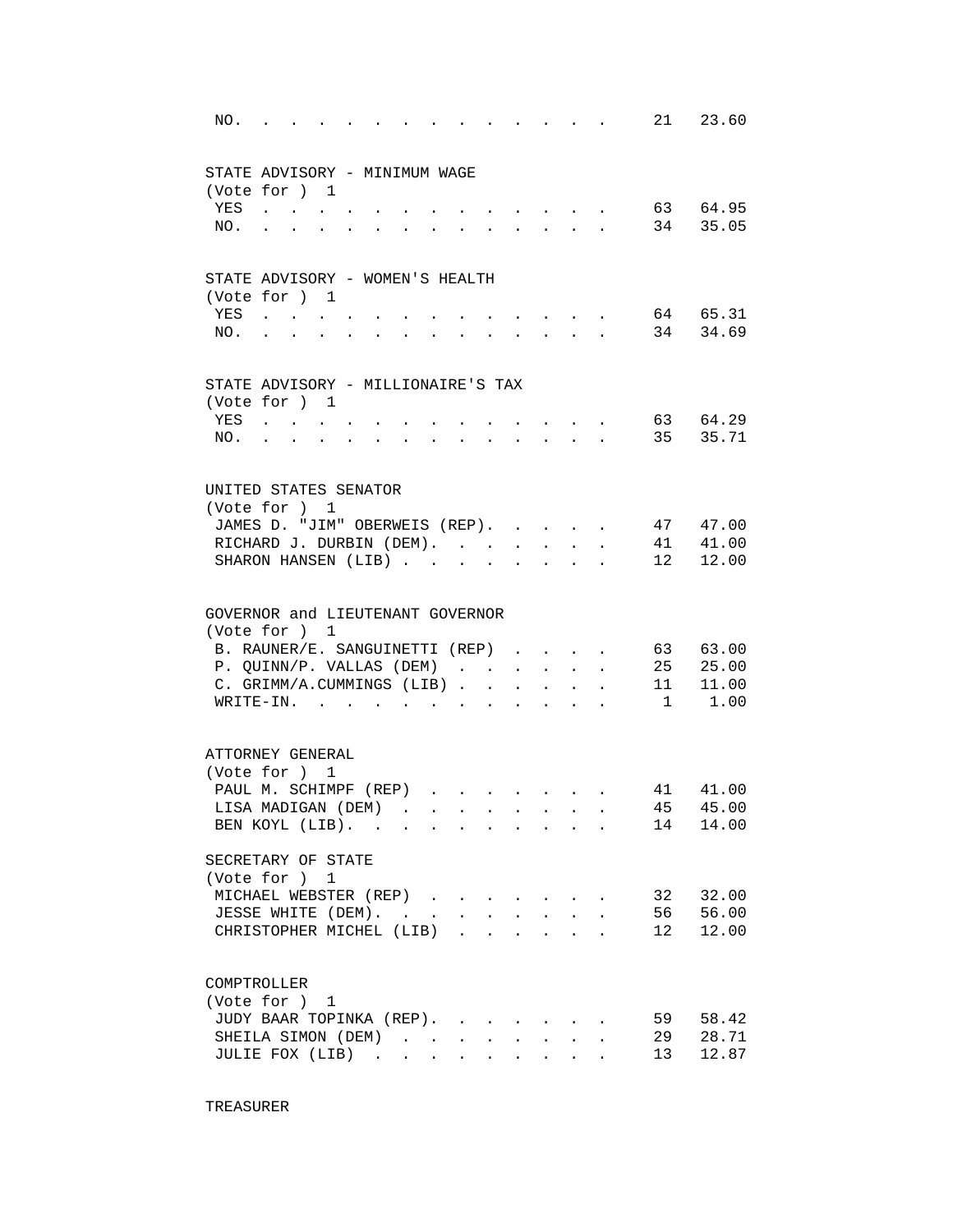| (Vote for ) 1<br>44 44.00<br>TOM CROSS (REP)<br>41 41.00<br>MICHAEL W. FRERICHS (DEM)<br>15 15.00<br>MATTHEW SKOPEK (LIB).                     |
|------------------------------------------------------------------------------------------------------------------------------------------------|
| REPRESENTATIVE IN CONGRESS 13TH DIST<br>(Vote for ) 1<br>RODNEY DAVIS (REP).<br>58 58.00<br>$\sim$<br>ANN E. CALLIS (DEM).<br>42 42.00         |
| STATE SENATOR IN THE 48TH DIST<br>(Vote for ) 1<br>44 43.56<br>LINDA LITTLE (REP)<br>57 56.44<br>ANDY MANAR (DEM)                              |
| STATE REP IN THE 95TH DIST<br>(Vote for ) 1<br>79<br>100.00<br>WAYNE ARTHUR ROSENTHAL (REP)<br>NO CANDIDATE FILED<br>$\overline{0}$            |
| COUNTY CLERK<br>(Vote for ) 1<br>100.00<br>SANDY LEITHEISER (REP).<br>93<br>NO CANDIDATE FILED.<br>$\overline{0}$                              |
| COUNTY TREASURER<br>(Vote for ) 1<br>100.00<br>RONALD D. JENKINS (REP).<br>88<br>NO CANDIDATE FILED<br>$\overline{0}$                          |
| COUNTY SHERIFF<br>(Vote for ) 1<br>JIM VAZZI (REP)<br>88<br>100.00<br>NO CANDIDATE FILED<br>$\overline{0}$                                     |
| REG SUPT OF SCHOOLS (BCEFM)<br>(Vote for ) 1<br>$\overline{0}$<br>NO CANDIDATE FILED<br>70 100.00<br>JULIE WOLLERMAN (DEM)<br>$\Delta \sim 10$ |
| COUNTY BOARD MEMBER DIST 5<br>(Vote for ) 1<br>63 61.76<br>WILLIAM D. BERGEN (REP).<br>39 38.24<br>SHARON KUCHAR (DEM)<br>$\ddot{\phantom{a}}$ |
| JUDGE OF THE 4TH JUDICIAL CIRCUIT<br>(Vote for ) 1<br>45 46.88<br>MARTIN W. SIEMER (REP)<br>ERICKA SANDERS (DEM).<br>53.13<br>51               |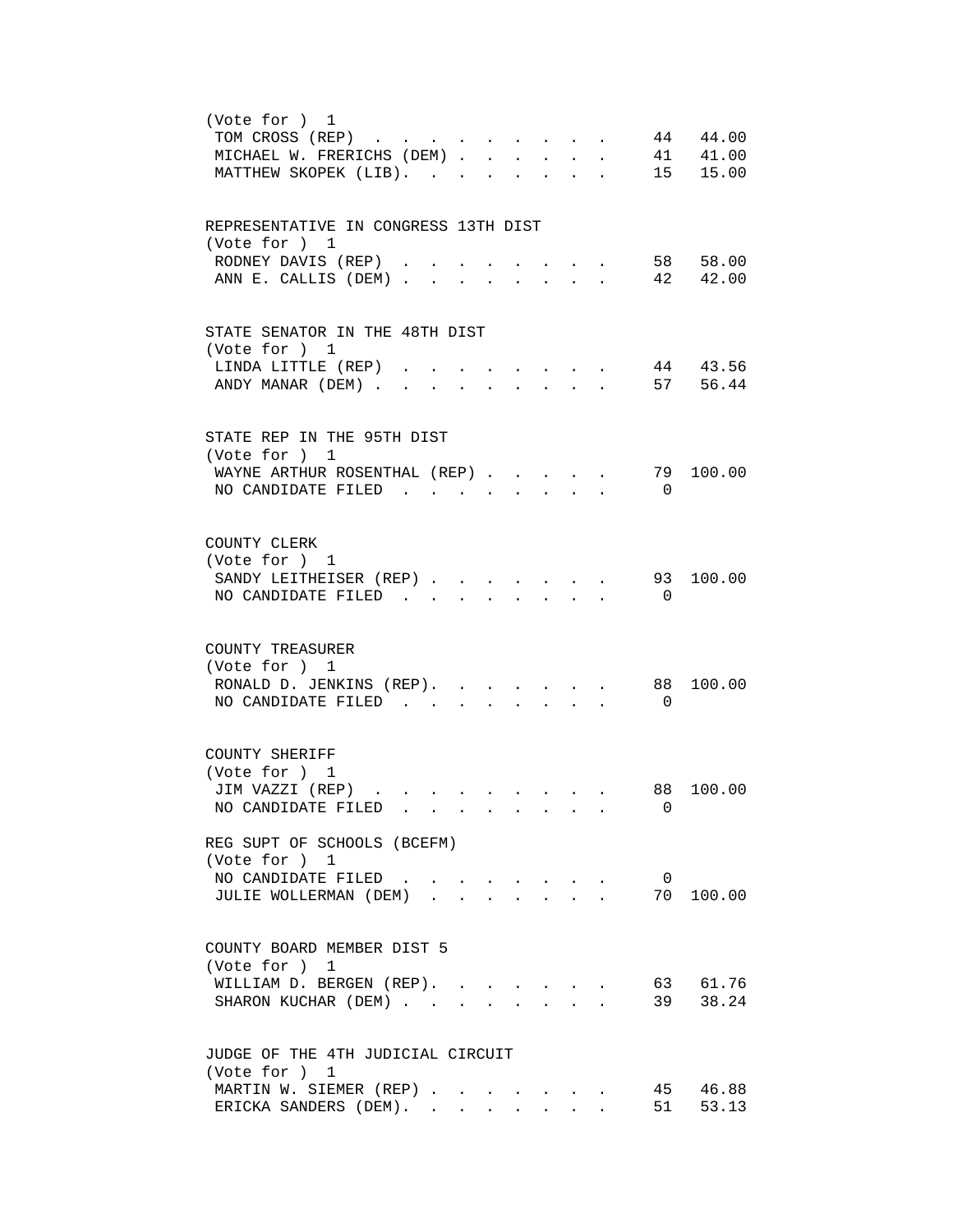|                                                                                                                    | RESIDENT JUDGE OF THE 4TH JUD CIRCUIT<br>(Vote for ) 1            | NO CANDIDATE FILED.<br>JAMES L. ROBERTS (DEM)                                                 |                                          |  |                            |                                                           |                                                             |                                                           | $\mathbf{L} = \mathbf{L} \mathbf{L}$                     | $\overline{0}$                                | 77 100.00            |  |
|--------------------------------------------------------------------------------------------------------------------|-------------------------------------------------------------------|-----------------------------------------------------------------------------------------------|------------------------------------------|--|----------------------------|-----------------------------------------------------------|-------------------------------------------------------------|-----------------------------------------------------------|----------------------------------------------------------|-----------------------------------------------|----------------------|--|
|                                                                                                                    | LLOYD A KARMEIER SUPREME COURT RETENTION<br>(Vote for ) 1<br>YES  | $\mathbf{r}$ . The set of $\mathbf{r}$                                                        |                                          |  |                            |                                                           |                                                             |                                                           |                                                          |                                               | 55 60.44<br>36 39.56 |  |
| PRECINCT REPORT Montgomery County<br>Run Date:11/18/14 2014 General Election<br>RUN TIME:03:23 PM November 4, 2014 | NO.                                                               |                                                                                               |                                          |  |                            |                                                           |                                                             | $\mathbf{r}$ , $\mathbf{r}$ , $\mathbf{r}$ , $\mathbf{r}$ | $\sim$                                                   |                                               | OFFICIAL RESULTS     |  |
|                                                                                                                    | 1604 SOUTH LITCHFIELD 4                                           | REGISTERED VOTERS - TOTAL.<br>BALLOTS CAST - TOTAL.<br>BALLOTS CAST - BLANK.                  |                                          |  |                            | $\mathbf{r}$                                              |                                                             |                                                           | $\ddot{\phantom{a}}$                                     | VOTES PERCENT<br>444<br>212<br>$\overline{0}$ |                      |  |
|                                                                                                                    |                                                                   | VOTER TURNOUT - TOTAL<br>VOTER TURNOUT - BLANK                                                |                                          |  | $\ddot{\phantom{a}}$       | <b>Contractor</b><br>$\mathbf{L} = \mathbf{L} \mathbf{L}$ |                                                             | $\mathcal{L}^{\mathcal{A}}$                               | $\mathbf{r}$                                             |                                               | 47.75                |  |
|                                                                                                                    | VICTIMS RIGHTS CONSTITUTION<br>(Vote for ) 1<br>YES<br>NO.        | <b>Contract Contract Contract</b>                                                             |                                          |  |                            |                                                           |                                                             |                                                           |                                                          |                                               |                      |  |
|                                                                                                                    | VOTING RIGHTS CONSTITUTION<br>(Vote for ) 1                       | YES<br>NO.                                                                                    |                                          |  | and a strategic control of |                                                           | $\bullet$ .<br><br><br><br><br><br><br><br><br><br><br><br> |                                                           | $\cdot$ $\cdot$ $\cdot$ $\cdot$<br><b>All Carl Adams</b> | . 73 39.67                                    | 111 60.33            |  |
|                                                                                                                    | STATE ADVISORY - MINIMUM WAGE<br>(Vote for ) 1<br>YES<br>NO.      | $\mathbf{r} = \mathbf{r}$                                                                     |                                          |  |                            |                                                           |                                                             | $\sim$ $\sim$ $\sim$ $\sim$ $\sim$ $\sim$                 |                                                          | $122$ $61.62$<br>76                           | 38.38                |  |
|                                                                                                                    | STATE ADVISORY - WOMEN'S HEALTH<br>(Vote for ) 1<br>YES<br>NO.    | $\mathbf{L} = \mathbf{L}$<br>$\sim$ $\sim$<br>$\ddot{\phantom{a}}$                            |                                          |  |                            |                                                           |                                                             |                                                           |                                                          | 120<br>76                                     | 61.22<br>38.78       |  |
|                                                                                                                    | STATE ADVISORY - MILLIONAIRE'S TAX<br>(Vote for ) 1<br>YES<br>NO. | $\mathbf{r} = \mathbf{r} \cdot \mathbf{r}$ , where $\mathbf{r} = \mathbf{r} \cdot \mathbf{r}$ | $\mathbf{a} = \mathbf{a} + \mathbf{a}$ . |  |                            |                                                           |                                                             |                                                           |                                                          | 117<br>79                                     | 59.69<br>40.31       |  |

UNITED STATES SENATOR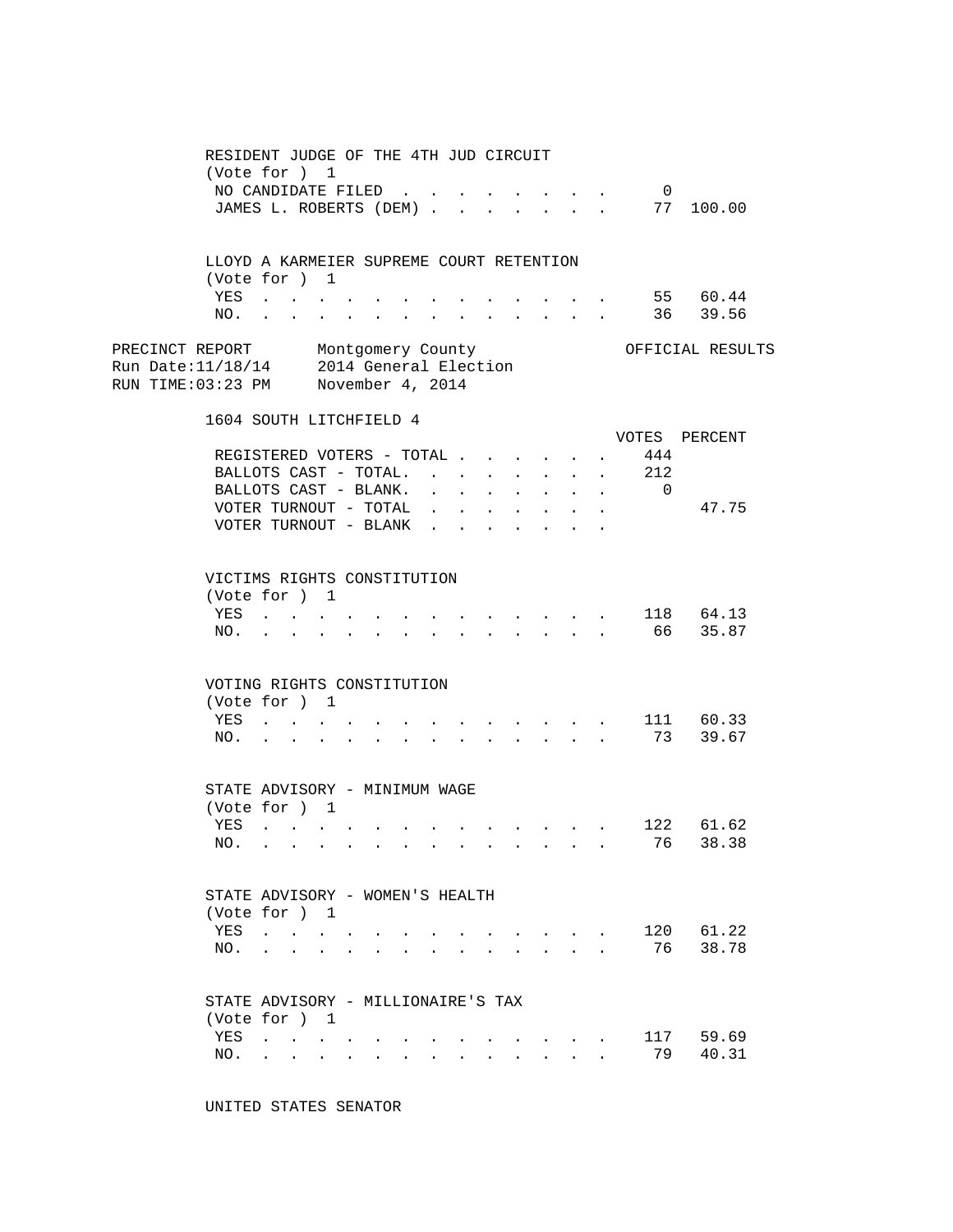| (Vote for ) 1<br>107 51.69<br>JAMES D. "JIM" OBERWEIS (REP).<br>$\mathbf{r}$<br>89 43.00<br>RICHARD J. DURBIN (DEM).<br>$\mathbf{r}$<br>$\ddot{\phantom{0}}$<br>$\mathbf{L}$<br>$\mathbf{r}$<br>11 5.31<br>SHARON HANSEN (LIB)<br>$\overline{a}$                                                                                              |
|-----------------------------------------------------------------------------------------------------------------------------------------------------------------------------------------------------------------------------------------------------------------------------------------------------------------------------------------------|
| GOVERNOR and LIEUTENANT GOVERNOR<br>(Vote for ) 1<br>B. RAUNER/E. SANGUINETTI (REP).<br>123 59.71<br>69 33.50<br>P. QUINN/P. VALLAS (DEM)<br>$\mathbf{L}^{\text{max}}$<br>13 6.31<br>C. GRIMM/A.CUMMINGS (LIB).<br>$\ddot{\phantom{a}}$<br>.49<br>WRITE-IN.<br>$\overline{1}$                                                                 |
| ATTORNEY GENERAL<br>(Vote for ) 1<br>100 48.54<br>PAUL M. SCHIMPF (REP)<br>$\sim$ 100 $\pm$<br>100 48.54<br>LISA MADIGAN (DEM).<br>$\sim$<br>6 2.91<br>BEN KOYL (LIB).                                                                                                                                                                        |
| SECRETARY OF STATE<br>(Vote for ) 1<br>MICHAEL WEBSTER (REP)<br>. 80 38.65<br>JESSE WHITE (DEM).<br>. 120 57.97<br>$\mathbf{L}$<br>$\ddot{\phantom{a}}$<br>$\ddot{\phantom{a}}$<br>CHRISTOPHER MICHEL (LIB)<br>7 3.38<br>$\mathbf{r}$ , $\mathbf{r}$ , $\mathbf{r}$ , $\mathbf{r}$ , $\mathbf{r}$<br>$\sim$ 100 $\mu$<br>$\ddot{\phantom{a}}$ |
| COMPTROLLER<br>(Vote for ) 1<br>121 59.31<br>JUDY BAAR TOPINKA (REP).<br>73 35.78<br>SHEILA SIMON (DEM)<br>$\mathbf{L}$<br>$\mathbf{L}$<br>$\mathbf{r}$<br>$\mathbf{r}$<br>$\sim$<br>10 4.90<br>JULIE FOX (LIB)<br>$\ddot{\phantom{a}}$<br>$\ddot{\phantom{a}}$<br>$\ddot{\phantom{a}}$                                                       |
| TREASURER<br>(Vote for ) 1<br>TOM CROSS (REP)<br>98 50.78<br>88 45.60<br>MICHAEL W. FRERICHS (DEM).<br>$\mathbf{r}$<br>3.63<br>MATTHEW SKOPEK (LIB).<br>7                                                                                                                                                                                     |
| REPRESENTATIVE IN CONGRESS 13TH DIST<br>(Vote for ) 1<br>125 60.98<br>RODNEY DAVIS (REP).<br>80 39.02<br>ANN E. CALLIS (DEM)                                                                                                                                                                                                                  |
| STATE SENATOR IN THE 48TH DIST<br>(Vote for ) 1<br>99 48.06<br>LINDA LITTLE (REP)<br>107 51.94<br>ANDY MANAR (DEM)<br>$\sim$ $\sim$ $\sim$                                                                                                                                                                                                    |
| STATE REP IN THE 95TH DIST<br>(Vote for ) 1<br>165 100.00<br>WAYNE ARTHUR ROSENTHAL (REP).<br>$\cdot$ $\cdot$ $\cdot$ $\cdot$<br>NO CANDIDATE FILED<br>$\Omega$                                                                                                                                                                               |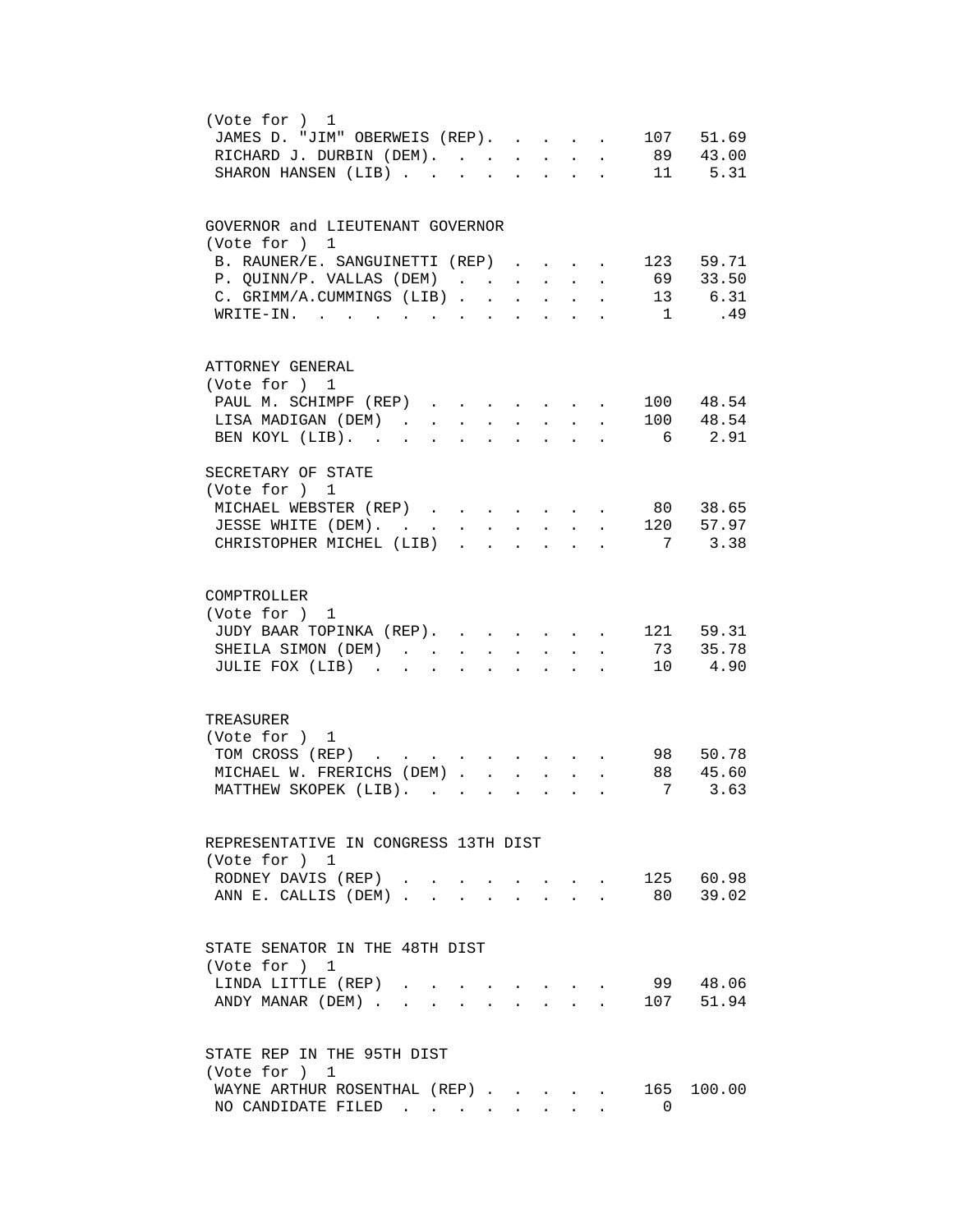| COUNTY CLERK                                                                                                                       |                                               |
|------------------------------------------------------------------------------------------------------------------------------------|-----------------------------------------------|
| (Vote for ) 1                                                                                                                      |                                               |
| SANDY LEITHEISER (REP).<br>$\mathbf{r} = \mathbf{r} + \mathbf{r}$                                                                  | 175 100.00                                    |
| NO CANDIDATE FILED<br><b>Contract Contract Contract</b><br>$\mathbf{L} = \mathbf{L}$<br>$\sim$<br>$\bullet$ . The set of $\bullet$ | $\Omega$                                      |
|                                                                                                                                    |                                               |
| COUNTY TREASURER                                                                                                                   |                                               |
| (Vote for ) 1                                                                                                                      |                                               |
| RONALD D. JENKINS (REP).<br>$\cdot$ $\cdot$ $\cdot$                                                                                | 169 100.00<br>$\ddot{\phantom{a}}$            |
| NO CANDIDATE FILED.                                                                                                                | $\overline{0}$                                |
|                                                                                                                                    |                                               |
|                                                                                                                                    |                                               |
| COUNTY SHERIFF                                                                                                                     |                                               |
| (Vote for ) 1                                                                                                                      |                                               |
| JIM VAZZI (REP).                                                                                                                   | 162 100.00                                    |
| NO CANDIDATE FILED                                                                                                                 | $\overline{0}$                                |
| REG SUPT OF SCHOOLS (BCEFM)                                                                                                        |                                               |
| (Vote for ) 1                                                                                                                      |                                               |
| NO CANDIDATE FILED<br>$\cdot$ $\cdot$ $\cdot$ $\cdot$ $\cdot$                                                                      | $\overline{0}$                                |
| JULIE WOLLERMAN (DEM)                                                                                                              | 135 100.00                                    |
|                                                                                                                                    |                                               |
|                                                                                                                                    |                                               |
| COUNTY BOARD MEMBER DIST 5                                                                                                         |                                               |
| (Vote for ) 1                                                                                                                      |                                               |
| WILLIAM D. BERGEN (REP). .<br><b>College</b>                                                                                       | 115 57.21<br>$\ddot{\phantom{a}}$<br>86 42.79 |
| SHARON KUCHAR (DEM).                                                                                                               |                                               |
|                                                                                                                                    |                                               |
| JUDGE OF THE 4TH JUDICIAL CIRCUIT                                                                                                  |                                               |
| (Vote for ) 1                                                                                                                      |                                               |
| MARTIN W. SIEMER (REP)                                                                                                             | 96 50.53                                      |
| ERICKA SANDERS (DEM).<br>$\ddot{\phantom{0}}$                                                                                      | 94 49.47                                      |
|                                                                                                                                    |                                               |
|                                                                                                                                    |                                               |
| RESIDENT JUDGE OF THE 4TH JUD CIRCUIT                                                                                              |                                               |
| (Vote for ) 1                                                                                                                      |                                               |
| NO CANDIDATE FILED<br>JAMES L. ROBERTS (DEM)                                                                                       | $\overline{0}$<br>150 100.00                  |
|                                                                                                                                    |                                               |
|                                                                                                                                    |                                               |
| LLOYD A KARMEIER SUPREME COURT RETENTION                                                                                           |                                               |
| (Vote for ) 1                                                                                                                      |                                               |
| YES                                                                                                                                | 106 59.55                                     |
| NO.                                                                                                                                | 72 40.45                                      |
|                                                                                                                                    |                                               |
| PRECINCT REPORT<br>Montgomery County                                                                                               | OFFICIAL RESULTS                              |
| Run Date: 11/18/14 2014 General Election                                                                                           |                                               |
| RUN TIME:03:23 PM<br>November 4, 2014                                                                                              |                                               |
| 1701 WALSHVILLE                                                                                                                    |                                               |
|                                                                                                                                    | VOTES PERCENT                                 |
| REGISTERED VOTERS - TOTAL                                                                                                          | 226                                           |

BALLOTS CAST - TOTAL. . . . . . . . 119 BALLOTS CAST - BLANK. . . . . . . . 0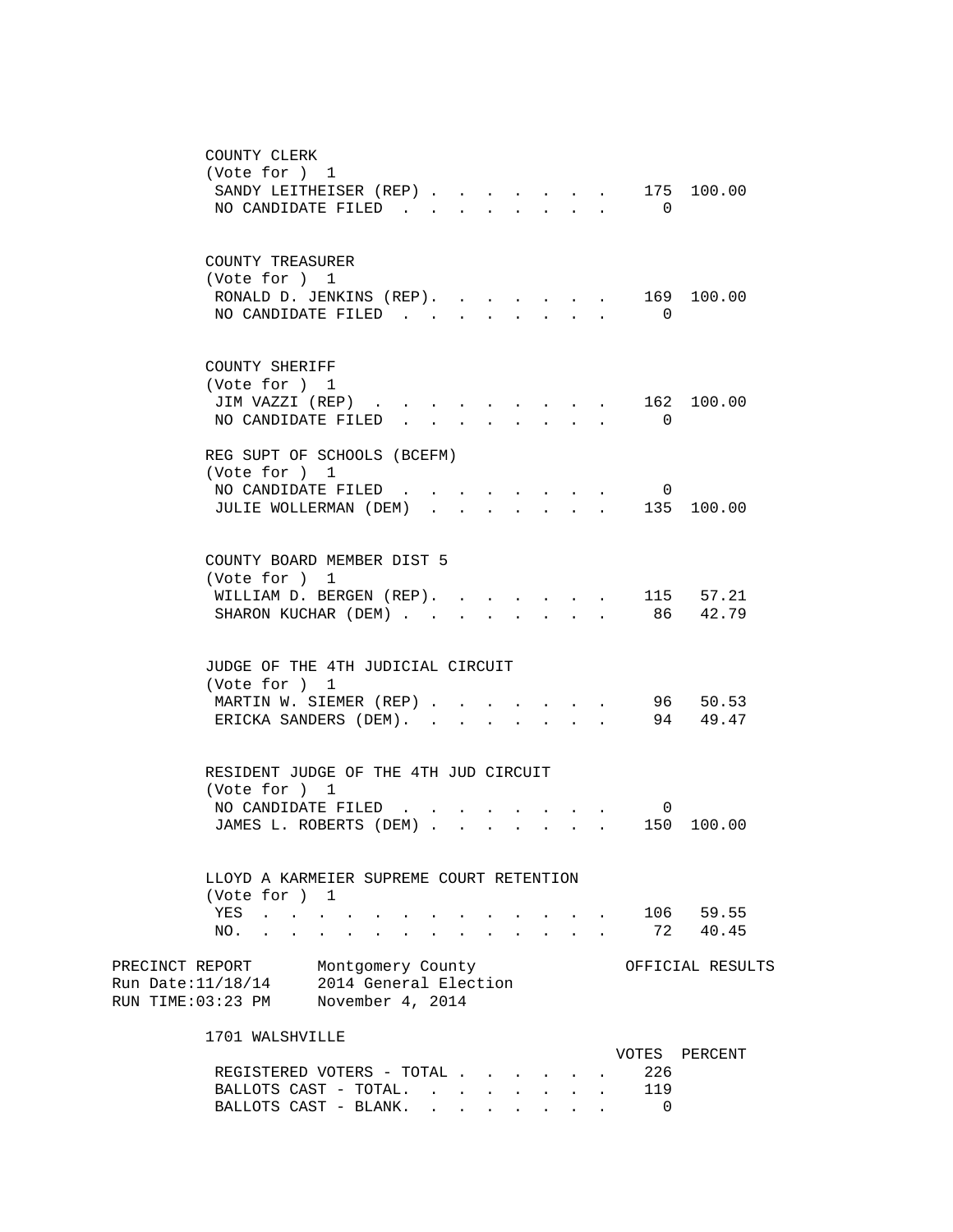|            | VOTER TURNOUT - TOTAL<br>VOTER TURNOUT - BLANK                                    |                                              |        |                         |                      |                      |                                            |                                                                          |              |                         | 52.65                |
|------------|-----------------------------------------------------------------------------------|----------------------------------------------|--------|-------------------------|----------------------|----------------------|--------------------------------------------|--------------------------------------------------------------------------|--------------|-------------------------|----------------------|
|            | VICTIMS RIGHTS CONSTITUTION                                                       |                                              |        |                         |                      |                      |                                            |                                                                          |              |                         |                      |
|            | (Vote for ) 1                                                                     |                                              |        |                         |                      |                      |                                            |                                                                          |              |                         |                      |
| YES        | $\mathbf{r} = \mathbf{r} \cdot \mathbf{r} = \mathbf{r} \cdot \mathbf{r}$          |                                              |        |                         |                      |                      |                                            |                                                                          |              |                         | 62 60.78             |
| NO.        | $\ddot{\phantom{a}}$<br>$\ddot{\phantom{0}}$<br>$\sim$ 100 $\mu$                  | $\ddot{\phantom{0}}$<br>$\ddot{\phantom{0}}$ |        |                         |                      |                      |                                            |                                                                          |              |                         | 40 39.22             |
|            | VOTING RIGHTS CONSTITUTION                                                        |                                              |        |                         |                      |                      |                                            |                                                                          |              |                         |                      |
|            | (Vote for ) 1                                                                     |                                              |        |                         |                      |                      |                                            |                                                                          |              |                         |                      |
| YES        | $\mathbf{r}$ , $\mathbf{r}$ , $\mathbf{r}$                                        |                                              |        |                         |                      |                      |                                            |                                                                          |              |                         | 64 61.54             |
| NO.        |                                                                                   |                                              | $\sim$ | $\ddot{\phantom{0}}$    |                      |                      | $\mathbf{r} = \mathbf{r} \cdot \mathbf{r}$ | $\ddot{\phantom{a}}$                                                     |              |                         | 40 38.46             |
|            | STATE ADVISORY - MINIMUM WAGE                                                     |                                              |        |                         |                      |                      |                                            |                                                                          |              |                         |                      |
|            | (Vote for ) 1                                                                     |                                              |        |                         |                      |                      |                                            |                                                                          |              |                         |                      |
| YES .      |                                                                                   |                                              |        |                         |                      |                      |                                            |                                                                          |              |                         | 75 66.37             |
| NO.        |                                                                                   |                                              |        |                         |                      |                      |                                            |                                                                          |              |                         | 38 33.63             |
|            | STATE ADVISORY - WOMEN'S HEALTH                                                   |                                              |        |                         |                      |                      |                                            |                                                                          |              |                         |                      |
|            | (Vote for ) 1                                                                     |                                              |        |                         |                      |                      |                                            |                                                                          |              |                         |                      |
| YES        | $\mathbf{r} = \mathbf{r} \mathbf{r}$ , where $\mathbf{r} = \mathbf{r} \mathbf{r}$ |                                              |        |                         |                      |                      |                                            |                                                                          |              |                         | 57 50.00<br>57 50.00 |
| NO.        | $\bullet$                                                                         |                                              |        |                         |                      |                      |                                            |                                                                          |              |                         |                      |
|            | STATE ADVISORY - MILLIONAIRE'S TAX                                                |                                              |        |                         |                      |                      |                                            |                                                                          |              |                         |                      |
|            | (Vote for ) 1                                                                     |                                              |        |                         |                      |                      |                                            |                                                                          |              |                         |                      |
| YES<br>NO. |                                                                                   |                                              |        | $\cdot$ $\cdot$ $\cdot$ | $\ddot{\phantom{a}}$ |                      |                                            | $\mathbf{r}$ , $\mathbf{r}$ , $\mathbf{r}$ , $\mathbf{r}$ , $\mathbf{r}$ |              |                         | 53 47.32<br>59 52.68 |
|            |                                                                                   |                                              |        |                         |                      |                      |                                            |                                                                          |              |                         |                      |
|            | UNITED STATES SENATOR<br>(Vote for ) 1                                            |                                              |        |                         |                      |                      |                                            |                                                                          |              |                         |                      |
|            | JAMES D. "JIM" OBERWEIS (REP). .                                                  |                                              |        |                         |                      |                      | $\sim$                                     |                                                                          | $\mathbf{L}$ |                         | 65 55.56             |
|            | RICHARD J. DURBIN (DEM).                                                          |                                              |        |                         |                      | $\mathbf{L}$         | $\mathbf{r}$                               |                                                                          |              |                         | 49 41.88             |
|            | SHARON HANSEN (LIB)                                                               |                                              |        |                         | $\ddot{\phantom{a}}$ | $\ddot{\phantom{a}}$ | $\ddot{\phantom{a}}$                       |                                                                          |              | $\overline{\mathbf{3}}$ | 2.56                 |
|            |                                                                                   |                                              |        |                         |                      |                      |                                            |                                                                          |              |                         |                      |
|            | GOVERNOR and LIEUTENANT GOVERNOR<br>(Vote for ) 1                                 |                                              |        |                         |                      |                      |                                            |                                                                          |              |                         |                      |
|            | B. RAUNER/E. SANGUINETTI (REP)                                                    |                                              |        |                         |                      |                      |                                            |                                                                          |              | 88                      | 75.86                |
|            | P. QUINN/P. VALLAS (DEM)                                                          |                                              |        |                         |                      |                      |                                            |                                                                          |              | 24                      | 20.69                |
|            | C. GRIMM/A.CUMMINGS (LIB).                                                        |                                              |        |                         | $\mathbf{r}$         |                      |                                            |                                                                          |              | $4\overline{4}$         | 3.45                 |
|            | WRITE-IN.                                                                         | $\mathbf{L} = \mathbf{L} \mathbf{L}$         |        |                         |                      |                      |                                            |                                                                          |              | $\Omega$                |                      |
|            | ATTORNEY GENERAL                                                                  |                                              |        |                         |                      |                      |                                            |                                                                          |              |                         |                      |
|            | (Vote for ) 1                                                                     |                                              |        |                         |                      |                      |                                            |                                                                          |              |                         |                      |
|            | PAUL M. SCHIMPF (REP)                                                             |                                              |        |                         |                      |                      |                                            |                                                                          |              |                         | 70 60.87             |
|            | LISA MADIGAN (DEM).                                                               |                                              |        | <b>Allen Artists</b>    | $\ddot{\phantom{0}}$ | $\ddot{\phantom{0}}$ |                                            |                                                                          |              |                         | 41 35.65             |
|            | BEN KOYL (LIB).                                                                   |                                              |        |                         |                      |                      |                                            |                                                                          |              |                         | 3.48                 |
|            | SECRETARY OF STATE<br>(Vote for ) 1                                               |                                              |        |                         |                      |                      |                                            |                                                                          |              |                         |                      |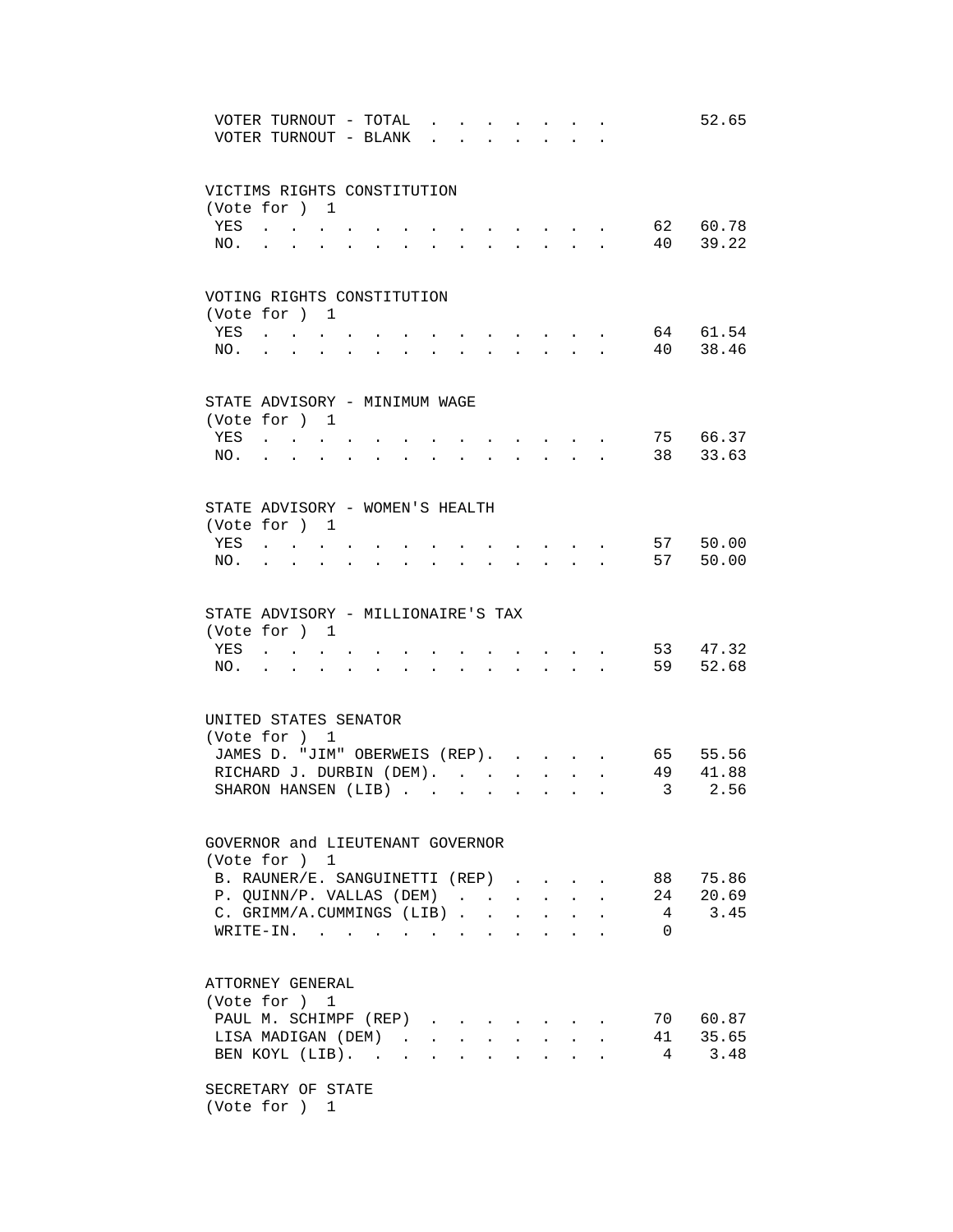| 57 49.14<br>MICHAEL WEBSTER (REP)<br>54 46.55                                                                                                       |
|-----------------------------------------------------------------------------------------------------------------------------------------------------|
| JESSE WHITE (DEM). .<br>$\mathbf{A}^{(1)}$ and $\mathbf{A}^{(2)}$ and<br>$\sim$<br>$\sim$<br>$\ddot{\phantom{0}}$<br>$\ddot{\phantom{0}}$<br>$\sim$ |
| $5 \t 4.31$<br>CHRISTOPHER MICHEL (LIB)<br>$\mathbf{L}$<br>$\mathbf{L}$<br>$\mathbf{r}$                                                             |
|                                                                                                                                                     |
|                                                                                                                                                     |
| COMPTROLLER                                                                                                                                         |
| (Vote for ) 1                                                                                                                                       |
| JUDY BAAR TOPINKA (REP).<br>72 63.72                                                                                                                |
| 34 30.09<br>SHEILA SIMON (DEM)<br>$\sim$ $-$                                                                                                        |
| 7 6.19<br>JULIE FOX (LIB).<br>$\mathbf{r}$ $\mathbf{r}$                                                                                             |
|                                                                                                                                                     |
|                                                                                                                                                     |
| TREASURER                                                                                                                                           |
| (Vote for ) 1                                                                                                                                       |
| TOM CROSS (REP) 60 53.10                                                                                                                            |
| 47 41.59<br>MICHAEL W. FRERICHS (DEM)                                                                                                               |
| 6 5.31<br>MATTHEW SKOPEK (LIB).                                                                                                                     |
|                                                                                                                                                     |
| REPRESENTATIVE IN CONGRESS 13TH DIST                                                                                                                |
| (Vote for ) 1                                                                                                                                       |
| $\cdot$ , , , 75 66.37<br>RODNEY DAVIS (REP)                                                                                                        |
| ANN E. CALLIS (DEM) 38 33.63                                                                                                                        |
|                                                                                                                                                     |
|                                                                                                                                                     |
| STATE SENATOR IN THE 48TH DIST                                                                                                                      |
| (Vote for ) 1                                                                                                                                       |
| 66 56.90<br>LINDA LITTLE (REP)                                                                                                                      |
| 50 43.10<br>ANDY MANAR (DEM).                                                                                                                       |
|                                                                                                                                                     |
|                                                                                                                                                     |
| STATE REP IN THE 95TH DIST                                                                                                                          |
| (Vote for ) 1                                                                                                                                       |
| WAYNE ARTHUR ROSENTHAL (REP)<br>103<br>100.00                                                                                                       |
| NO CANDIDATE FILED<br>$\overline{0}$                                                                                                                |
|                                                                                                                                                     |
|                                                                                                                                                     |
| COUNTY CLERK                                                                                                                                        |
| (Vote for ) 1                                                                                                                                       |
| SANDY LEITHEISER (REP).<br>109 100.00                                                                                                               |
| NO CANDIDATE FILED<br>$\Omega$                                                                                                                      |
|                                                                                                                                                     |
|                                                                                                                                                     |
| COUNTY TREASURER                                                                                                                                    |
| (Vote for ) 1                                                                                                                                       |
| RONALD D. JENKINS (REP).<br>108 100.00<br>$\mathbf{r} = \mathbf{r}$                                                                                 |
| NO CANDIDATE FILED<br>$\Omega$<br>$\sim$                                                                                                            |
|                                                                                                                                                     |
|                                                                                                                                                     |
| COUNTY SHERIFF                                                                                                                                      |
| (Vote for ) 1                                                                                                                                       |
| 103 100.00<br>JIM VAZZI (REP)<br>$\sim$ $\sim$                                                                                                      |
| NO CANDIDATE FILED.<br>$\Omega$<br>$\Delta \sim 10^{-11}$                                                                                           |
|                                                                                                                                                     |
| REG SUPT OF SCHOOLS (CGJM)                                                                                                                          |
| (Vote for ) 1                                                                                                                                       |
| NO CANDIDATE FILED<br>0                                                                                                                             |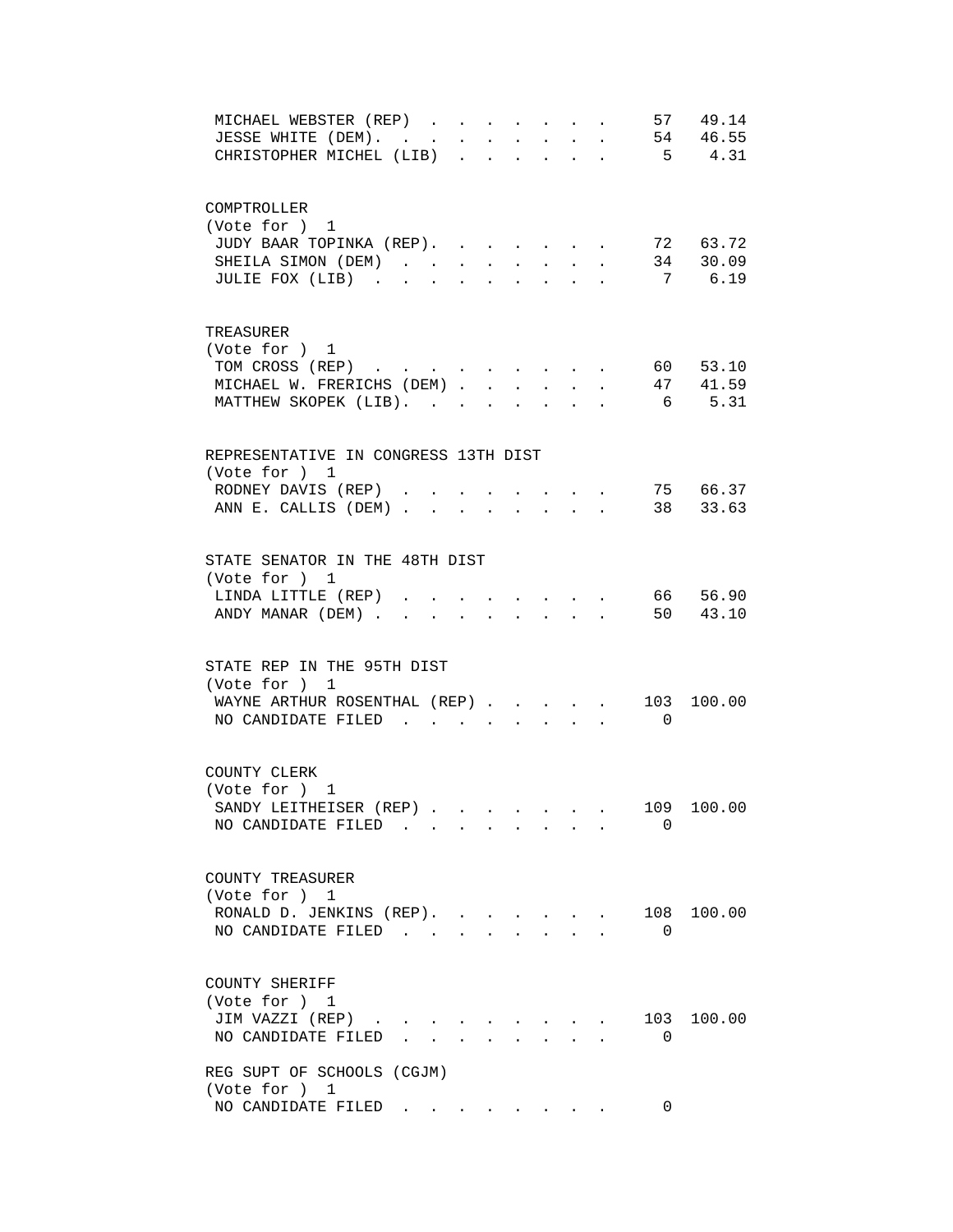| LARRY PFEIFFER (DEM).                                                                                                                                                                                                                | $\cdot$ 51 100.00                                 |
|--------------------------------------------------------------------------------------------------------------------------------------------------------------------------------------------------------------------------------------|---------------------------------------------------|
| REG SUPT OF SCHOOLS (MADISON)<br>(Vote for ) 1                                                                                                                                                                                       |                                                   |
| NO CANDIDATE FILED<br>ROBERT A. DAIBER (DEM)                                                                                                                                                                                         | 0<br>$\Omega$                                     |
| REG SUPT OF SCHOOLS (BCEFM)<br>(Vote for ) 1<br>NO CANDIDATE FILED                                                                                                                                                                   | $\overline{\mathbf{0}}$                           |
| JULIE WOLLERMAN (DEM)                                                                                                                                                                                                                | 35 100.00                                         |
| COUNTY BOARD MEMBER DIST 4<br>(Vote for ) 2                                                                                                                                                                                          |                                                   |
| EARLENE BLACKBURN- ROBINSON (REP)<br>MIKE PLUNKETT (DEM)                                                                                                                                                                             | 62 41.61<br>$\mathbf{L}^{\text{max}}$<br>51 34.23 |
| PAM THACKER (DEM).<br>$\mathbf{L}$<br>$\mathbf{r}$                                                                                                                                                                                   | 36 24.16                                          |
| JUDGE OF THE 4TH JUDICIAL CIRCUIT<br>(Vote for ) 1                                                                                                                                                                                   |                                                   |
| MARTIN W. SIEMER (REP)                                                                                                                                                                                                               | 64 57.14                                          |
| ERICKA SANDERS (DEM).                                                                                                                                                                                                                | 48 42.86                                          |
| RESIDENT JUDGE OF THE 4TH JUD CIRCUIT<br>(Vote for ) 1                                                                                                                                                                               |                                                   |
| NO CANDIDATE FILED                                                                                                                                                                                                                   | $\overline{0}$                                    |
| JAMES L. ROBERTS (DEM)                                                                                                                                                                                                               | $\cdot$ , , , 86 100.00                           |
| LLOYD A KARMEIER SUPREME COURT RETENTION<br>(Vote for ) 1                                                                                                                                                                            |                                                   |
| YES<br>$\sim$                                                                                                                                                                                                                        | 57 52.78<br>51 47.22                              |
| NO.<br>$\mathbf{r} = \mathbf{r} \cdot \mathbf{r}$<br>$\sim$<br>$\sim$<br>$\bullet$ .<br><br><br><br><br><br><br><br><br><br><br>                                                                                                     |                                                   |
| PRECINCT REPORT Montgomery County<br>Run Date: 11/18/14 2014 General Election<br>RUN TIME:03:23 PM November 4, 2014                                                                                                                  | OFFICIAL RESULTS                                  |
| 1801 WITT 1                                                                                                                                                                                                                          | VOTES PERCENT                                     |
| REGISTERED VOTERS - TOTAL<br>BALLOTS CAST - TOTAL.                                                                                                                                                                                   | 386                                               |
| BALLOTS CAST - BLANK.                                                                                                                                                                                                                | 186<br>$\sim$<br>$\Omega$                         |
| VOTER TURNOUT - TOTAL                                                                                                                                                                                                                | 48.19                                             |
| VOTER TURNOUT - BLANK                                                                                                                                                                                                                |                                                   |
| VICTIMS RIGHTS CONSTITUTION<br>(Vote for ) 1                                                                                                                                                                                         |                                                   |
| YES<br>. The contribution of the contribution of the contribution of $\mathcal{A}$                                                                                                                                                   | 84<br>52.83                                       |
| a construction of the construction of the construction of the construction of the construction of the construction of the construction of the construction of the construction of the construction of the construction of the<br>NO. | 75<br>47.17                                       |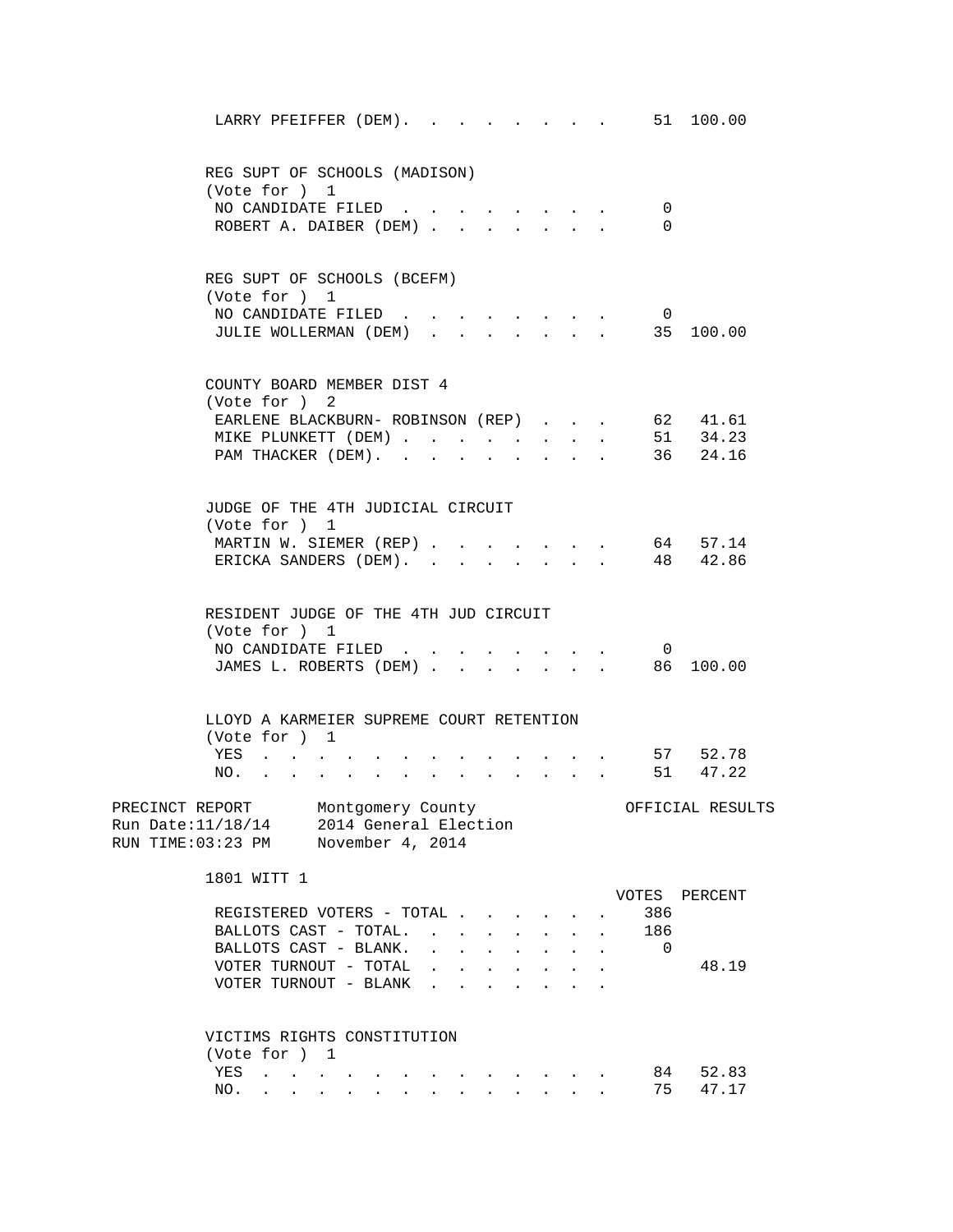|     | VOTING RIGHTS CONSTITUTION                                                                                                                                                                                                     |                                  |                                                                                                                                                                                                                                |                      |              |                      |                                                                    |                            |                           |                                           |          |           |
|-----|--------------------------------------------------------------------------------------------------------------------------------------------------------------------------------------------------------------------------------|----------------------------------|--------------------------------------------------------------------------------------------------------------------------------------------------------------------------------------------------------------------------------|----------------------|--------------|----------------------|--------------------------------------------------------------------|----------------------------|---------------------------|-------------------------------------------|----------|-----------|
|     | (Vote for ) 1                                                                                                                                                                                                                  |                                  |                                                                                                                                                                                                                                |                      |              |                      |                                                                    |                            |                           |                                           |          |           |
|     | YES                                                                                                                                                                                                                            |                                  |                                                                                                                                                                                                                                |                      |              |                      | .                                                                  |                            |                           |                                           |          | 81 49.39  |
| NO. | $\mathbf{r}$ , $\mathbf{r}$ , $\mathbf{r}$ , $\mathbf{r}$                                                                                                                                                                      | $\mathbf{r}$                     | $\mathbf{r} = \mathbf{r} - \mathbf{r}$ , $\mathbf{r} = \mathbf{r} - \mathbf{r}$ , $\mathbf{r} = \mathbf{r} - \mathbf{r}$ , $\mathbf{r} = \mathbf{r} - \mathbf{r}$                                                              |                      |              |                      |                                                                    |                            |                           |                                           |          | 83 50.61  |
|     |                                                                                                                                                                                                                                |                                  |                                                                                                                                                                                                                                |                      |              |                      |                                                                    |                            |                           |                                           |          |           |
|     |                                                                                                                                                                                                                                |                                  |                                                                                                                                                                                                                                |                      |              |                      |                                                                    |                            |                           |                                           |          |           |
|     | STATE ADVISORY - MINIMUM WAGE                                                                                                                                                                                                  |                                  |                                                                                                                                                                                                                                |                      |              |                      |                                                                    |                            |                           |                                           |          |           |
|     | (Vote for ) 1                                                                                                                                                                                                                  |                                  |                                                                                                                                                                                                                                |                      |              |                      |                                                                    |                            |                           |                                           |          |           |
| YES | $\sim$                                                                                                                                                                                                                         |                                  |                                                                                                                                                                                                                                |                      |              |                      | $\sim$                                                             |                            |                           |                                           |          | 91 51.41  |
| NO. |                                                                                                                                                                                                                                |                                  |                                                                                                                                                                                                                                |                      |              |                      |                                                                    | $\mathcal{L}^{\text{max}}$ |                           | $\sim$                                    |          | 86 48.59  |
|     |                                                                                                                                                                                                                                |                                  |                                                                                                                                                                                                                                |                      |              |                      |                                                                    |                            |                           |                                           |          |           |
|     | STATE ADVISORY - WOMEN'S HEALTH                                                                                                                                                                                                |                                  |                                                                                                                                                                                                                                |                      |              |                      |                                                                    |                            |                           |                                           |          |           |
|     | (Vote for ) 1                                                                                                                                                                                                                  |                                  |                                                                                                                                                                                                                                |                      |              |                      |                                                                    |                            |                           |                                           |          |           |
| YES | $\mathbf{r}$ , and $\mathbf{r}$ , and $\mathbf{r}$                                                                                                                                                                             |                                  |                                                                                                                                                                                                                                |                      |              |                      |                                                                    |                            |                           |                                           |          | 78 43.58  |
| NO. | and a series of the contract of the series of the series of the series of the series of the series of the series of the series of the series of the series of the series of the series of the series of the series of the seri |                                  |                                                                                                                                                                                                                                |                      |              |                      | $\mathbf{r} = \mathbf{r} + \mathbf{r} + \mathbf{r} + \mathbf{r}$ . |                            |                           |                                           |          | 101 56.42 |
|     |                                                                                                                                                                                                                                |                                  |                                                                                                                                                                                                                                |                      |              |                      |                                                                    |                            |                           |                                           |          |           |
|     |                                                                                                                                                                                                                                |                                  |                                                                                                                                                                                                                                |                      |              |                      |                                                                    |                            |                           |                                           |          |           |
|     | STATE ADVISORY - MILLIONAIRE'S TAX                                                                                                                                                                                             |                                  |                                                                                                                                                                                                                                |                      |              |                      |                                                                    |                            |                           |                                           |          |           |
|     | (Vote for ) 1                                                                                                                                                                                                                  |                                  |                                                                                                                                                                                                                                |                      |              |                      |                                                                    |                            |                           |                                           |          | 89 51.15  |
|     | YES                                                                                                                                                                                                                            |                                  |                                                                                                                                                                                                                                |                      |              |                      |                                                                    |                            |                           | $\sim$ $\sim$ $\sim$ $\sim$ $\sim$ $\sim$ |          | 85 48.85  |
| NO. | $\mathbf{r}$ , $\mathbf{r}$ , $\mathbf{r}$ , $\mathbf{r}$                                                                                                                                                                      | $\bullet$ . The set of $\bullet$ | and a strong control of the state of the state of the state of the state of the state of the state of the state of the state of the state of the state of the state of the state of the state of the state of the state of the |                      |              |                      |                                                                    |                            |                           |                                           |          |           |
|     |                                                                                                                                                                                                                                |                                  |                                                                                                                                                                                                                                |                      |              |                      |                                                                    |                            |                           |                                           |          |           |
|     | UNITED STATES SENATOR                                                                                                                                                                                                          |                                  |                                                                                                                                                                                                                                |                      |              |                      |                                                                    |                            |                           |                                           |          |           |
|     | (Vote for ) 1                                                                                                                                                                                                                  |                                  |                                                                                                                                                                                                                                |                      |              |                      |                                                                    |                            |                           |                                           |          |           |
|     | JAMES D. "JIM" OBERWEIS (REP).                                                                                                                                                                                                 |                                  |                                                                                                                                                                                                                                |                      |              |                      |                                                                    |                            |                           | $\sim$                                    |          | 119 64.67 |
|     | RICHARD J. DURBIN (DEM).                                                                                                                                                                                                       |                                  |                                                                                                                                                                                                                                |                      |              |                      | $\sim$                                                             |                            | $\mathbf{L} = \mathbf{L}$ | $\ddot{\phantom{a}}$                      |          | 56 30.43  |
|     | SHARON HANSEN (LIB)                                                                                                                                                                                                            |                                  |                                                                                                                                                                                                                                |                      |              |                      | $\ddot{\phantom{a}}$                                               | $\sim$                     | $\sim$                    |                                           | - 9      | 4.89      |
|     |                                                                                                                                                                                                                                |                                  |                                                                                                                                                                                                                                |                      |              |                      |                                                                    |                            |                           |                                           |          |           |
|     | GOVERNOR and LIEUTENANT GOVERNOR                                                                                                                                                                                               |                                  |                                                                                                                                                                                                                                |                      |              |                      |                                                                    |                            |                           |                                           |          |           |
|     | (Vote for ) 1                                                                                                                                                                                                                  |                                  |                                                                                                                                                                                                                                |                      |              |                      |                                                                    |                            |                           |                                           |          |           |
|     | B. RAUNER/E. SANGUINETTI (REP)                                                                                                                                                                                                 |                                  |                                                                                                                                                                                                                                |                      |              |                      |                                                                    |                            |                           |                                           |          | 124 68.13 |
|     | P. QUINN/P. VALLAS (DEM)                                                                                                                                                                                                       |                                  |                                                                                                                                                                                                                                |                      |              |                      | $\ddot{\phantom{0}}$                                               | $\mathbf{L}$               | $\ddot{\phantom{a}}$      |                                           | 42       | 23.08     |
|     | C. GRIMM/A.CUMMINGS (LIB).                                                                                                                                                                                                     |                                  |                                                                                                                                                                                                                                |                      |              | $\sim$               | $\ddot{\phantom{0}}$                                               | $\mathbf{r}$               |                           |                                           | 16       | 8.79      |
|     | WRITE-IN.                                                                                                                                                                                                                      |                                  |                                                                                                                                                                                                                                |                      | $\mathbf{r}$ | $\mathbf{r}$         | $\sim$                                                             | $\sim$                     |                           |                                           | $\Omega$ |           |
|     |                                                                                                                                                                                                                                |                                  |                                                                                                                                                                                                                                |                      |              |                      |                                                                    |                            |                           |                                           |          |           |
|     |                                                                                                                                                                                                                                |                                  |                                                                                                                                                                                                                                |                      |              |                      |                                                                    |                            |                           |                                           |          |           |
|     | ATTORNEY GENERAL<br>(Vote for ) 1                                                                                                                                                                                              |                                  |                                                                                                                                                                                                                                |                      |              |                      |                                                                    |                            |                           |                                           |          |           |
|     |                                                                                                                                                                                                                                |                                  |                                                                                                                                                                                                                                |                      |              |                      |                                                                    |                            |                           |                                           |          | 59.56     |
|     | PAUL M. SCHIMPF (REP)                                                                                                                                                                                                          |                                  |                                                                                                                                                                                                                                |                      |              |                      |                                                                    |                            |                           |                                           | 109      |           |
|     | LISA MADIGAN (DEM).                                                                                                                                                                                                            |                                  |                                                                                                                                                                                                                                | $\ddot{\phantom{a}}$ |              |                      |                                                                    |                            |                           |                                           | 69       | 37.70     |
|     | BEN KOYL (LIB). .                                                                                                                                                                                                              |                                  | $\ddot{\phantom{a}}$                                                                                                                                                                                                           |                      |              |                      |                                                                    |                            |                           |                                           | 5        | 2.73      |
|     | SECRETARY OF STATE                                                                                                                                                                                                             |                                  |                                                                                                                                                                                                                                |                      |              |                      |                                                                    |                            |                           |                                           |          |           |
|     | (Vote for ) 1                                                                                                                                                                                                                  |                                  |                                                                                                                                                                                                                                |                      |              |                      |                                                                    |                            |                           |                                           |          |           |
|     | MICHAEL WEBSTER (REP)                                                                                                                                                                                                          |                                  |                                                                                                                                                                                                                                |                      |              |                      |                                                                    |                            |                           |                                           | 92       | 49.46     |
|     | JESSE WHITE (DEM).                                                                                                                                                                                                             |                                  | $\mathcal{L}(\mathcal{A})$ . The contribution of $\mathcal{L}(\mathcal{A})$                                                                                                                                                    |                      |              |                      | $\ddot{\phantom{a}}$                                               | $\ddot{\phantom{0}}$       | $\ddot{\phantom{a}}$      |                                           | 90       | 48.39     |
|     | CHRISTOPHER MICHEL (LIB).                                                                                                                                                                                                      |                                  |                                                                                                                                                                                                                                |                      |              | $\ddot{\phantom{a}}$ | $\ddot{\phantom{a}}$                                               |                            |                           |                                           | 4        | 2.15      |
|     |                                                                                                                                                                                                                                |                                  |                                                                                                                                                                                                                                |                      |              |                      |                                                                    |                            |                           |                                           |          |           |
|     | COMPTROLLER                                                                                                                                                                                                                    |                                  |                                                                                                                                                                                                                                |                      |              |                      |                                                                    |                            |                           |                                           |          |           |
|     | (Vote for ) 1                                                                                                                                                                                                                  |                                  |                                                                                                                                                                                                                                |                      |              |                      |                                                                    |                            |                           |                                           |          |           |
|     | JUDY BAAR TOPINKA (REP).                                                                                                                                                                                                       |                                  |                                                                                                                                                                                                                                |                      |              |                      |                                                                    |                            |                           |                                           | 128      | 70.33     |
|     | SHEILA SIMON (DEM)                                                                                                                                                                                                             |                                  |                                                                                                                                                                                                                                |                      |              |                      |                                                                    |                            |                           |                                           | 43       | 23.63     |
|     |                                                                                                                                                                                                                                |                                  |                                                                                                                                                                                                                                |                      |              |                      |                                                                    |                            |                           |                                           |          |           |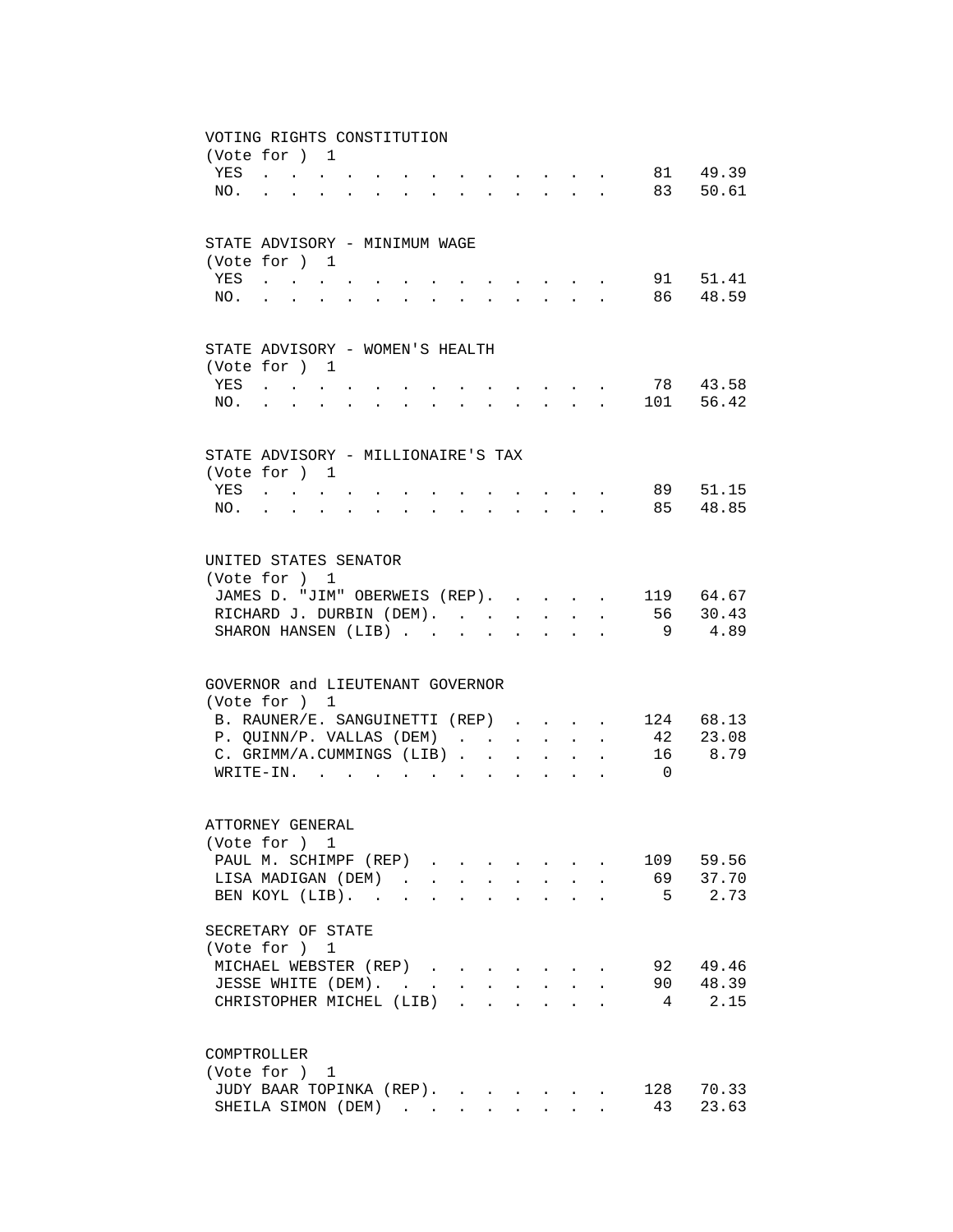| 11 6.04<br>JULIE FOX (LIB).                                                                  |
|----------------------------------------------------------------------------------------------|
| TREASURER<br>(Vote for ) 1                                                                   |
| . 120 66.67<br>TOM CROSS (REP)                                                               |
| 50 27.78<br>MICHAEL W. FRERICHS (DEM)<br>$\mathbf{L}$<br>$\ddot{\phantom{0}}$                |
| MATTHEW SKOPEK (LIB).<br>10 5.56<br>$\ddot{\phantom{a}}$<br>$\ddot{\phantom{a}}$             |
| REPRESENTATIVE IN CONGRESS 13TH DIST                                                         |
| (Vote for ) 1                                                                                |
| 132 72.53<br>RODNEY DAVIS (REP)<br>$\mathbf{r} = \mathbf{r}$ , and $\mathbf{r} = \mathbf{r}$ |
| 50 27.47<br>ANN E. CALLIS (DEM)<br>$\mathbf{r}$ and $\mathbf{r}$ and $\mathbf{r}$            |
| STATE SENATOR IN THE 48TH DIST                                                               |
| (Vote for ) 1                                                                                |
| 118 65.19<br>LINDA LITTLE (REP)                                                              |
| 63 34.81<br>ANDY MANAR (DEM).                                                                |
| STATE REP IN THE 95TH DIST                                                                   |
| (Vote for ) 1                                                                                |
| WAYNE ARTHUR ROSENTHAL (REP).<br>161 100.00                                                  |
| NO CANDIDATE FILED<br>$\overline{0}$                                                         |
|                                                                                              |
| COUNTY CLERK                                                                                 |
| (Vote for ) 1                                                                                |
| SANDY LEITHEISER (REP) 167 100.00<br>$\overline{0}$<br>NO CANDIDATE FILED.                   |
|                                                                                              |
| COUNTY TREASURER                                                                             |
| (Vote for ) 1                                                                                |
| RONALD D. JENKINS (REP). .<br>166 100.00<br>NO CANDIDATE FILED<br>$\Omega$                   |
|                                                                                              |
| COUNTY SHERIFF                                                                               |
| (Vote for ) 1                                                                                |
| JIM VAZZI (REP)<br>168 100.00                                                                |
| NO CANDIDATE FILED<br>$\overline{0}$<br>$\cdot$ $\cdot$ $\cdot$                              |
| REG SUPT OF SCHOOLS (BCEFM)<br>(Vote for ) 1                                                 |
| NO CANDIDATE FILED.<br>$\overline{0}$<br>$\sim$<br>$\sim$<br>$\sim$ $\sim$                   |
| 125 100.00<br>JULIE WOLLERMAN (DEM)                                                          |
| COUNTY BOARD MEMBER DIST 3                                                                   |
| (Vote for ) 2                                                                                |
| JAY L. MARTIN (REP).<br>126 43.30<br><b>Contract Contract Contract</b>                       |
| 42.61<br>EVAN YOUNG (REP)<br>124                                                             |
| 14.09<br>GEORGE L. BLANKENSHIP (DEM)<br>41                                                   |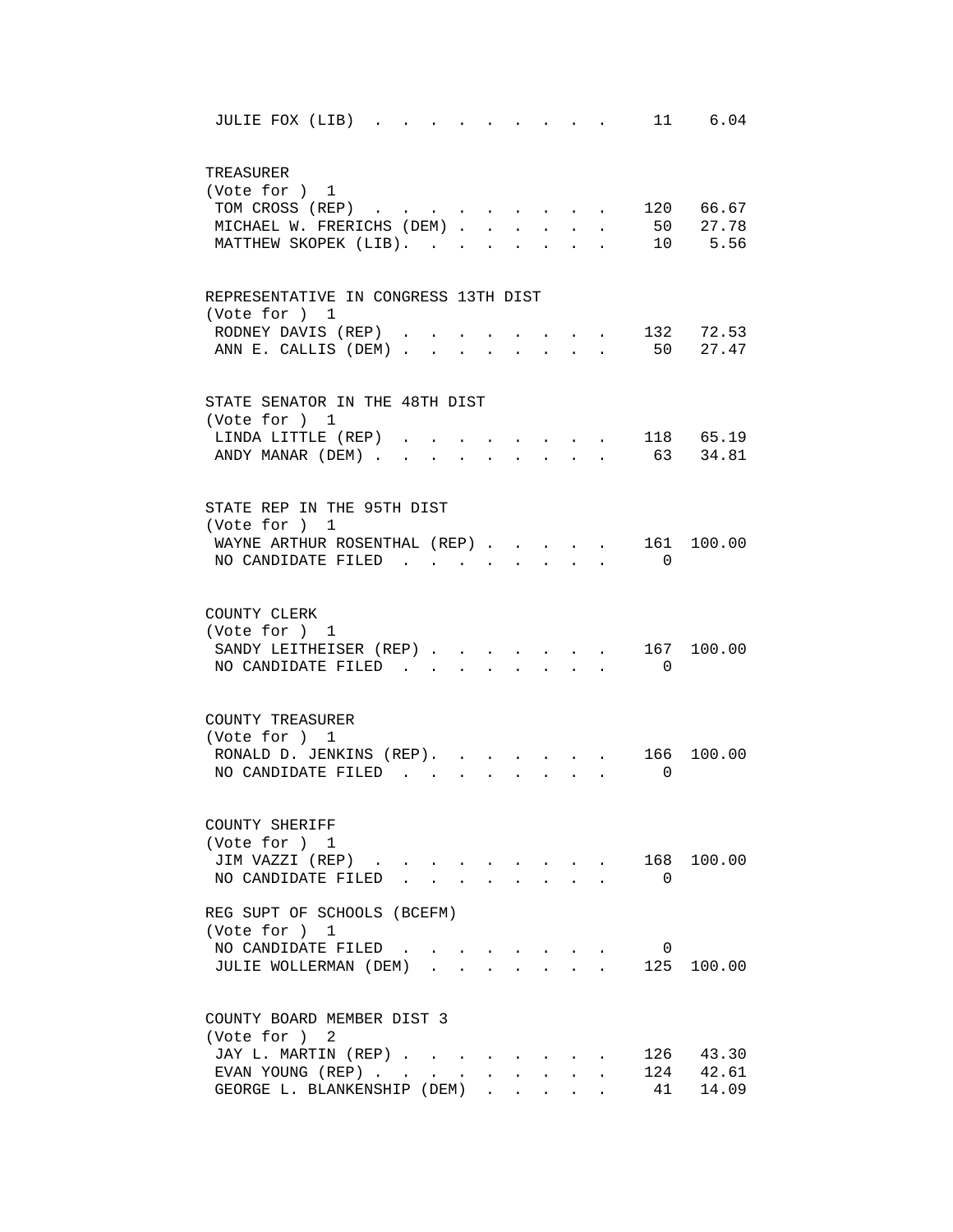JUDGE OF THE 4TH JUDICIAL CIRCUIT (Vote for ) 1 MARTIN W. SIEMER (REP) . . . . . . . 106 59.89 ERICKA SANDERS (DEM). . . . . . . . 71 40.11 RESIDENT JUDGE OF THE 4TH JUD CIRCUIT (Vote for ) 1 NO CANDIDATE FILED . . . . . . . . 0 JAMES L. ROBERTS (DEM) . . . . . . . 140 100.00 LLOYD A KARMEIER SUPREME COURT RETENTION (Vote for ) 1 YES . . . . . . . . . . . . . 98 59.39 NO. . . . . . . . . . . . . . 67 40.61 PRECINCT REPORT Montgomery County Ores OFFICIAL RESULTS Run Date:11/18/14 2014 General Election RUN TIME:03:23 PM November 4, 2014 1802 WITT 2 VOTES PERCENT REGISTERED VOTERS - TOTAL . . . . . . 304 BALLOTS CAST - TOTAL. . . . . . . . 119 BALLOTS CAST - BLANK. . . . . . . . 0 VOTER TURNOUT - TOTAL . . . . . . . . 39.14 VOTER TURNOUT - BLANK . . . . . VICTIMS RIGHTS CONSTITUTION (Vote for ) 1 YES . . . . . . . . . . . . . . 64 59.26 NO. . . . . . . . . . . . . . 44 40.74 VOTING RIGHTS CONSTITUTION (Vote for ) 1 YES . . . . . . . . . . . . . . 60 56.60 NO. . . . . . . . . . . . . . 46 43.40 STATE ADVISORY - MINIMUM WAGE (Vote for ) 1 YES . . . . . . . . . . . . . 71 61.74 NO. . . . . . . . . . . . . . 44 38.26 STATE ADVISORY - WOMEN'S HEALTH (Vote for ) 1 YES . . . . . . . . . . . . . 74 65.49 NO. . . . . . . . . . . . . . 39 34.51 STATE ADVISORY - MILLIONAIRE'S TAX (Vote for ) 1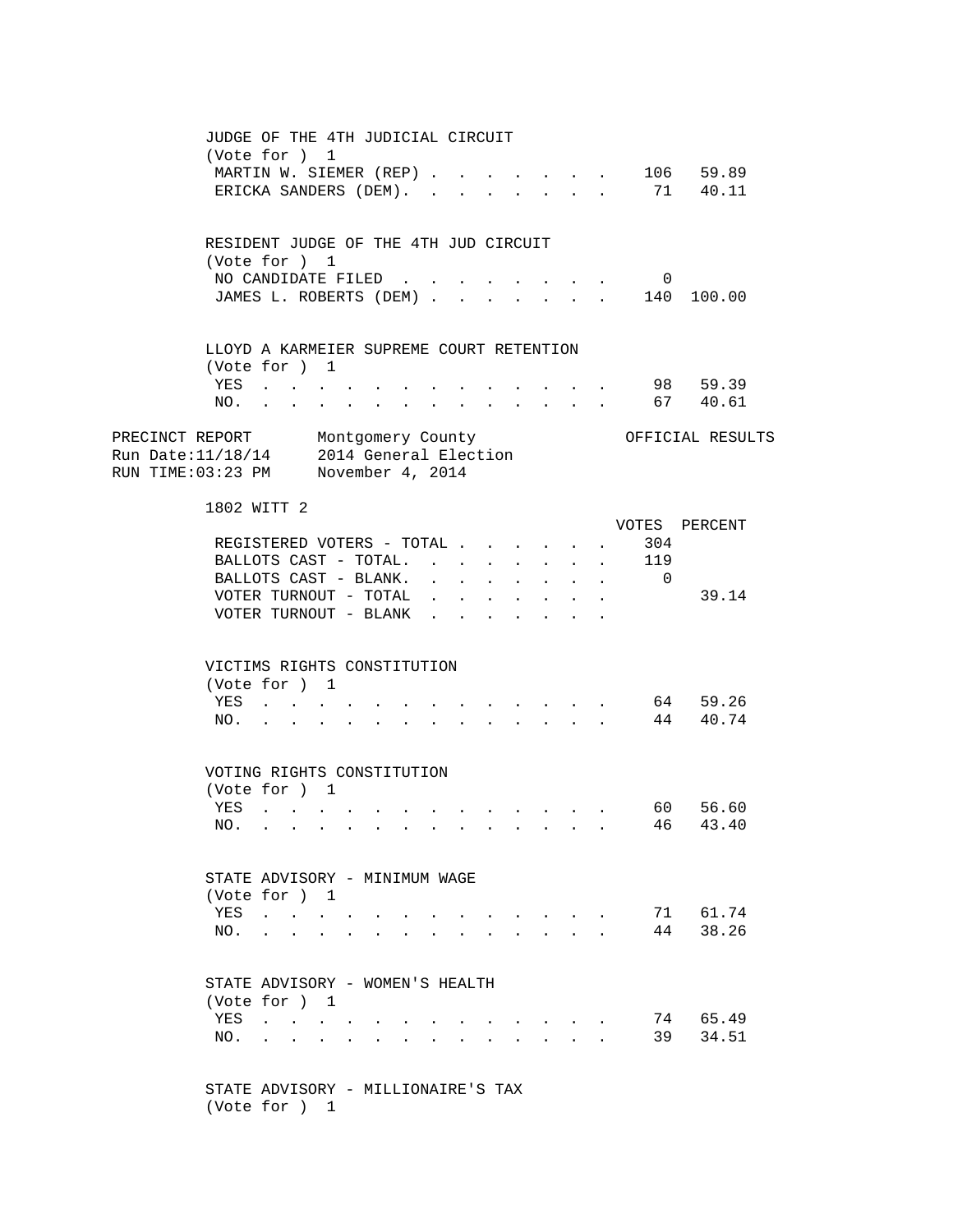| YES<br>NO.                                                                                                                           | $\sim$ $\sim$ $\sim$ |               |                                      |                                              |              |              | 66             | 58.41<br>47 41.59  |
|--------------------------------------------------------------------------------------------------------------------------------------|----------------------|---------------|--------------------------------------|----------------------------------------------|--------------|--------------|----------------|--------------------|
| UNITED STATES SENATOR<br>(Vote for ) 1<br>JAMES D. "JIM" OBERWEIS (REP). 45 38.79<br>RICHARD J. DURBIN (DEM).<br>SHARON HANSEN (LIB) |                      |               |                                      |                                              |              |              |                | 64 55.17<br>7 6.03 |
| GOVERNOR and LIEUTENANT GOVERNOR                                                                                                     |                      |               |                                      |                                              |              |              |                |                    |
| (Vote for ) 1                                                                                                                        |                      |               |                                      |                                              |              |              |                |                    |
| B. RAUNER/E. SANGUINETTI (REP)                                                                                                       |                      |               |                                      |                                              |              |              |                | 52 44.44           |
| P. QUINN/P. VALLAS (DEM)                                                                                                             |                      |               |                                      |                                              |              |              |                | 55 47.01           |
| C. GRIMM/A.CUMMINGS (LIB)                                                                                                            |                      |               |                                      |                                              |              |              |                | 9 7.69             |
| WRITE-IN.                                                                                                                            |                      |               |                                      |                                              |              |              |                | $1 \qquad .85$     |
| ATTORNEY GENERAL                                                                                                                     |                      |               |                                      |                                              |              |              |                |                    |
| (Vote for ) 1                                                                                                                        |                      |               |                                      |                                              |              |              |                |                    |
| PAUL M. SCHIMPF (REP)                                                                                                                |                      |               |                                      |                                              |              |              |                | 43 36.44           |
| LISA MADIGAN (DEM)                                                                                                                   |                      |               | $\mathbf{L} = \mathbf{L} \mathbf{L}$ | $\mathbf{L}$                                 | $\mathbf{L}$ | $\mathbf{r}$ |                | 66 55.93           |
| BEN KOYL (LIB).                                                                                                                      |                      |               | $\ddot{\phantom{a}}$                 | $\sim$                                       |              |              | - 9            | 7.63               |
| SECRETARY OF STATE                                                                                                                   |                      |               |                                      |                                              |              |              |                |                    |
| (Vote for ) 1                                                                                                                        |                      |               |                                      |                                              |              |              |                |                    |
| MICHAEL WEBSTER (REP)                                                                                                                |                      |               |                                      |                                              |              |              |                | 32 27.35           |
| JESSE WHITE (DEM).                                                                                                                   |                      |               |                                      |                                              |              |              |                | 79 67.52           |
| CHRISTOPHER MICHEL (LIB)                                                                                                             |                      | $\mathbf{L}$  |                                      |                                              |              |              | 6              | 5.13               |
| COMPTROLLER                                                                                                                          |                      |               |                                      |                                              |              |              |                |                    |
| (Vote for ) 1                                                                                                                        |                      |               |                                      |                                              |              |              |                |                    |
| JUDY BAAR TOPINKA (REP).                                                                                                             |                      |               |                                      |                                              |              |              |                | 57 50.00           |
| SHEILA SIMON (DEM)                                                                                                                   |                      |               | $\ddot{\phantom{a}}$                 | $\ddot{\phantom{0}}$<br>$\ddot{\phantom{0}}$ |              |              |                | 52 45.61           |
| JULIE FOX (LIB)                                                                                                                      |                      |               |                                      |                                              |              |              | 5 <sup>5</sup> | 4.39               |
| TREASURER                                                                                                                            |                      |               |                                      |                                              |              |              |                |                    |
| (Vote for ) 1                                                                                                                        |                      |               |                                      |                                              |              |              |                |                    |
| TOM CROSS (REP)                                                                                                                      |                      |               |                                      |                                              |              |              | 46 40.35       |                    |
| MICHAEL W. FRERICHS (DEM)                                                                                                            |                      |               |                                      |                                              |              |              |                | 60 52.63           |
| MATTHEW SKOPEK (LIB).                                                                                                                |                      |               |                                      |                                              |              |              |                | 8 7.02             |
|                                                                                                                                      |                      |               |                                      |                                              |              |              |                |                    |
| REPRESENTATIVE IN CONGRESS 13TH DIST                                                                                                 |                      |               |                                      |                                              |              |              |                |                    |
| (Vote for ) 1                                                                                                                        |                      |               |                                      |                                              |              |              |                |                    |
| RODNEY DAVIS (REP).                                                                                                                  |                      | $\sim$ $\sim$ |                                      | $\cdot$ $\cdot$ $\cdot$ $\cdot$              |              |              |                | 53 45.30           |
| ANN E. CALLIS (DEM)                                                                                                                  |                      |               |                                      |                                              |              |              |                | 64 54.70           |
| STATE SENATOR IN THE 48TH DIST                                                                                                       |                      |               |                                      |                                              |              |              |                |                    |
| (Vote for ) 1                                                                                                                        |                      |               |                                      |                                              |              |              |                |                    |
| LINDA LITTLE (REP)                                                                                                                   |                      |               |                                      |                                              |              |              |                | 45 38.14           |
| ANDY MANAR (DEM)                                                                                                                     |                      |               |                                      | $\mathbf{L}^{\text{max}}$                    |              |              | 73             | 61.86              |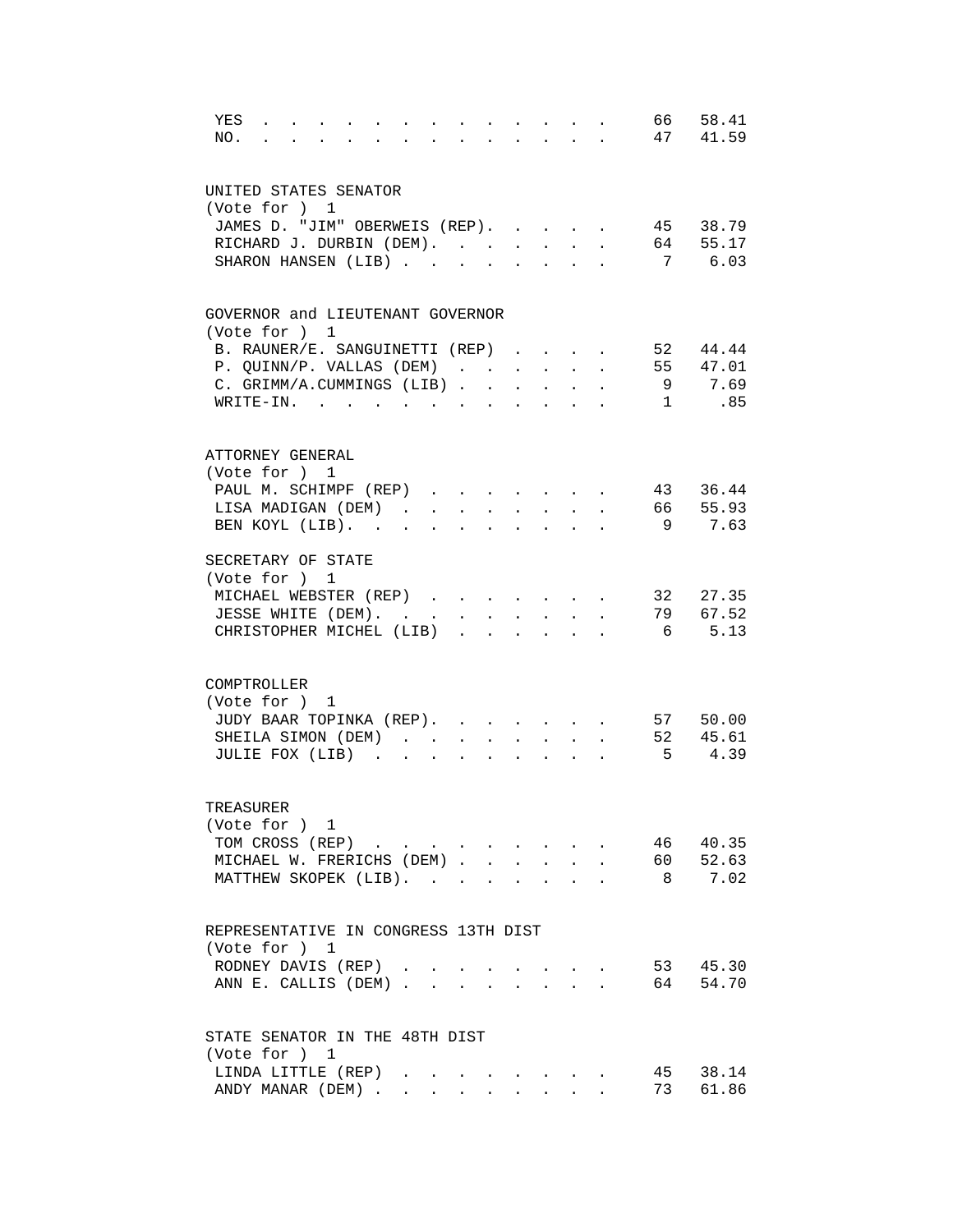| STATE REP IN THE 95TH DIST                                                                                                                             |                  |
|--------------------------------------------------------------------------------------------------------------------------------------------------------|------------------|
| (Vote for ) 1                                                                                                                                          |                  |
| WAYNE ARTHUR ROSENTHAL (REP)                                                                                                                           | 86 100.00        |
| NO CANDIDATE FILED                                                                                                                                     | $\overline{0}$   |
|                                                                                                                                                        |                  |
| COUNTY CLERK<br>(Vote for ) 1                                                                                                                          |                  |
| SANDY LEITHEISER (REP).                                                                                                                                | 100 100.00       |
| NO CANDIDATE FILED.                                                                                                                                    | $\Box$           |
|                                                                                                                                                        |                  |
| COUNTY TREASURER                                                                                                                                       |                  |
| (Vote for ) 1                                                                                                                                          |                  |
| RONALD D. JENKINS (REP).                                                                                                                               | 95 100.00        |
| NO CANDIDATE FILED                                                                                                                                     | $\overline{0}$   |
|                                                                                                                                                        |                  |
| COUNTY SHERIFF<br>(Vote for ) 1                                                                                                                        |                  |
| JIM VAZZI (REP)<br>$\begin{array}{cccccccccccccc} \bullet & \bullet & \bullet & \bullet & \bullet & \bullet & \bullet & \bullet & \bullet \end{array}$ | 97 100.00        |
| NO CANDIDATE FILED<br>$\mathbf{r} = \mathbf{r}$ , $\mathbf{r} = \mathbf{r}$                                                                            | $\overline{0}$   |
|                                                                                                                                                        |                  |
| REG SUPT OF SCHOOLS (BCEFM)                                                                                                                            |                  |
| (Vote for ) 1                                                                                                                                          |                  |
| NO CANDIDATE FILED                                                                                                                                     | $\overline{0}$   |
| JULIE WOLLERMAN (DEM)<br>$\mathbf{r} = \mathbf{r}$<br>$\mathbf{A}$<br>$\sim$<br>$\mathbf{r}$                                                           | 97 100.00        |
| COUNTY BOARD MEMBER DIST 3                                                                                                                             |                  |
| (Vote for ) 2                                                                                                                                          |                  |
| JAY L. MARTIN (REP)                                                                                                                                    | 76 41.99         |
| EVAN YOUNG (REP)<br>$\sim$<br>$\sim$ 100 $\mu$                                                                                                         | 56<br>30.94      |
| GEORGE L. BLANKENSHIP (DEM)                                                                                                                            | 49<br>27.07      |
|                                                                                                                                                        |                  |
| JUDGE OF THE 4TH JUDICIAL CIRCUIT                                                                                                                      |                  |
| (Vote for ) 1                                                                                                                                          |                  |
| MARTIN W. SIEMER (REP) 39 34.51                                                                                                                        |                  |
| ERICKA SANDERS (DEM).                                                                                                                                  | 74<br>65.49      |
| RESIDENT JUDGE OF THE 4TH JUD CIRCUIT                                                                                                                  |                  |
| (Vote for ) 1                                                                                                                                          |                  |
| NO CANDIDATE FILED.<br>$\ddot{\phantom{0}}$<br>$\mathbf{r} = \mathbf{r}$                                                                               | $\overline{0}$   |
| JAMES L. ROBERTS (DEM)<br>$\mathbf{r} = \mathbf{r}$                                                                                                    | 99 100.00        |
|                                                                                                                                                        |                  |
| LLOYD A KARMEIER SUPREME COURT RETENTION                                                                                                               |                  |
| (Vote for ) 1                                                                                                                                          |                  |
| YES<br>$\mathbf{z} = \mathbf{z} + \mathbf{z}$ , where $\mathbf{z} = \mathbf{z} + \mathbf{z}$ , where $\mathbf{z}$                                      | 47 44.34         |
| NO.<br>$\bullet$ .                                                                                                                                     | 59<br>55.66      |
| PRECINCT REPORT<br>Montgomery County                                                                                                                   | OFFICIAL RESULTS |
| Run Date: 11/18/14 2014 General Election                                                                                                               |                  |
| RUN TIME:03:23 PM<br>November 4, 2014                                                                                                                  |                  |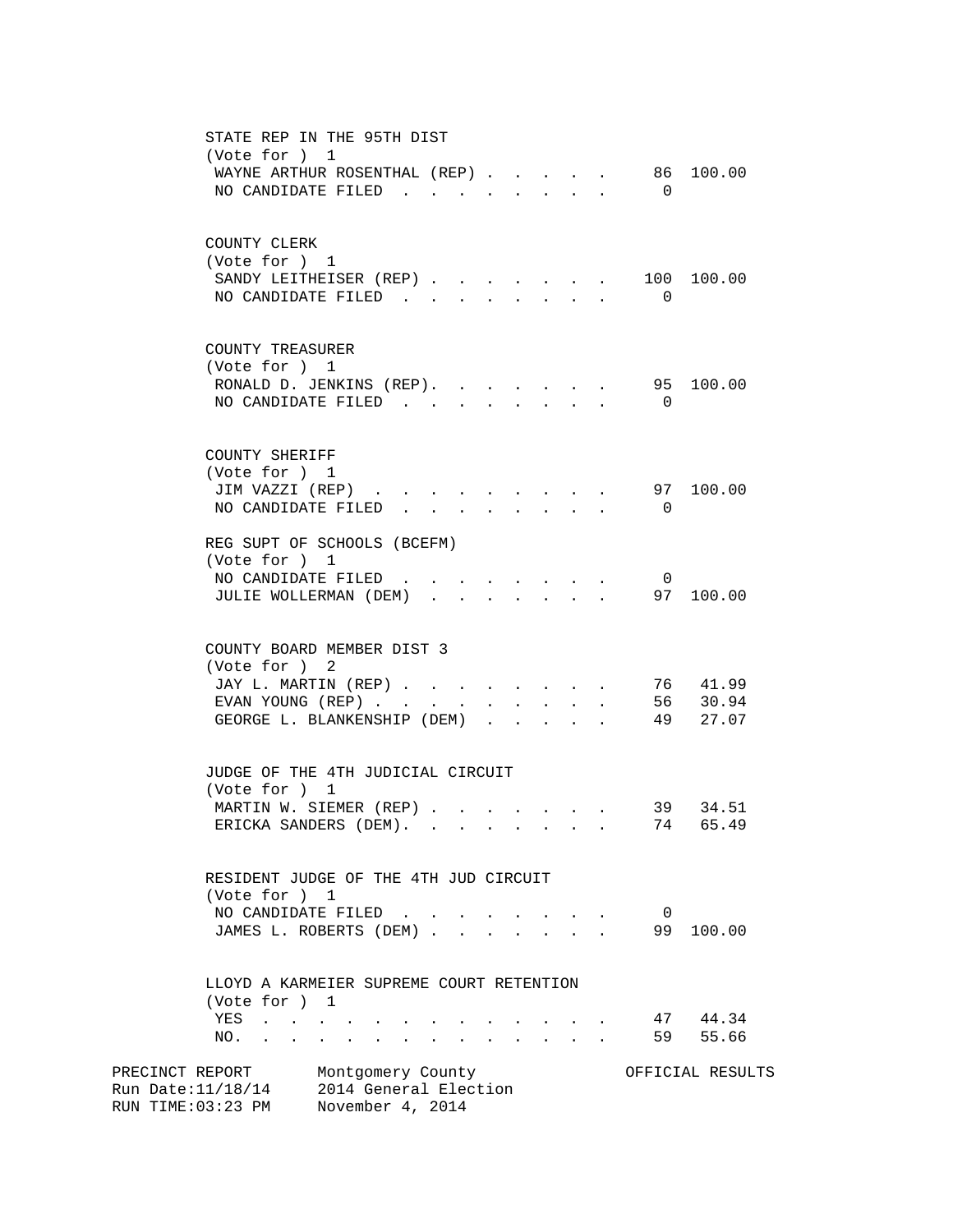## 1901 ZANESVILLE

|     |                                                                                                                                                                                  |                                                                                          |                           |                      |                                                                                                                                                                                                                                                                                                                                                                                                                                                             |                                                             |                                                |                      |                          | VOTES PERCENT |
|-----|----------------------------------------------------------------------------------------------------------------------------------------------------------------------------------|------------------------------------------------------------------------------------------|---------------------------|----------------------|-------------------------------------------------------------------------------------------------------------------------------------------------------------------------------------------------------------------------------------------------------------------------------------------------------------------------------------------------------------------------------------------------------------------------------------------------------------|-------------------------------------------------------------|------------------------------------------------|----------------------|--------------------------|---------------|
|     | REGISTERED VOTERS - TOTAL                                                                                                                                                        |                                                                                          |                           |                      |                                                                                                                                                                                                                                                                                                                                                                                                                                                             |                                                             |                                                |                      | 291                      |               |
|     | BALLOTS CAST - TOTAL.                                                                                                                                                            | $\mathbf{r}$ , and $\mathbf{r}$ , and $\mathbf{r}$ , and $\mathbf{r}$                    |                           |                      |                                                                                                                                                                                                                                                                                                                                                                                                                                                             |                                                             |                                                |                      | 170                      |               |
|     | BALLOTS CAST - BLANK.                                                                                                                                                            | $\ddot{\phantom{a}}$                                                                     | <b>Contractor</b>         |                      | <b>All Cards</b>                                                                                                                                                                                                                                                                                                                                                                                                                                            |                                                             | <b>All Contracts</b>                           |                      | $\overline{\phantom{0}}$ |               |
|     | VOTER TURNOUT - TOTAL                                                                                                                                                            | $\bullet$                                                                                |                           | $\ddot{\phantom{0}}$ | $\ddot{\phantom{0}}$                                                                                                                                                                                                                                                                                                                                                                                                                                        | $\bullet$ .<br><br><br><br><br><br><br><br><br><br><br><br> | $\ddot{\phantom{0}}$                           | $\bullet$ .          |                          | 58.42         |
|     | VOTER TURNOUT - BLANK.                                                                                                                                                           |                                                                                          |                           |                      | $\ddot{\phantom{a}}$                                                                                                                                                                                                                                                                                                                                                                                                                                        | $\ddot{\phantom{a}}$                                        |                                                |                      |                          |               |
|     |                                                                                                                                                                                  |                                                                                          |                           |                      |                                                                                                                                                                                                                                                                                                                                                                                                                                                             |                                                             |                                                |                      |                          |               |
|     |                                                                                                                                                                                  |                                                                                          |                           |                      |                                                                                                                                                                                                                                                                                                                                                                                                                                                             |                                                             |                                                |                      |                          |               |
|     | VICTIMS RIGHTS CONSTITUTION                                                                                                                                                      |                                                                                          |                           |                      |                                                                                                                                                                                                                                                                                                                                                                                                                                                             |                                                             |                                                |                      |                          |               |
|     | (Vote for ) 1                                                                                                                                                                    |                                                                                          |                           |                      |                                                                                                                                                                                                                                                                                                                                                                                                                                                             |                                                             |                                                |                      |                          |               |
| YES | and the state of the state of                                                                                                                                                    | $\mathbf{r}$ , and $\mathbf{r}$ , and $\mathbf{r}$ , and $\mathbf{r}$                    |                           |                      |                                                                                                                                                                                                                                                                                                                                                                                                                                                             |                                                             |                                                |                      |                          | 96 62.34      |
|     |                                                                                                                                                                                  |                                                                                          |                           |                      |                                                                                                                                                                                                                                                                                                                                                                                                                                                             |                                                             |                                                |                      |                          | 58 37.66      |
| NO. | $\mathbf{L} = \mathbf{L} \mathbf{L} + \mathbf{L} \mathbf{L}$<br>$\mathbf{r}$ , and $\mathbf{r}$ , and $\mathbf{r}$ , and $\mathbf{r}$ , and $\mathbf{r}$<br>$\ddot{\phantom{a}}$ |                                                                                          |                           |                      |                                                                                                                                                                                                                                                                                                                                                                                                                                                             |                                                             |                                                |                      |                          |               |
|     |                                                                                                                                                                                  |                                                                                          |                           |                      |                                                                                                                                                                                                                                                                                                                                                                                                                                                             |                                                             |                                                |                      |                          |               |
|     | VOTING RIGHTS CONSTITUTION                                                                                                                                                       |                                                                                          |                           |                      |                                                                                                                                                                                                                                                                                                                                                                                                                                                             |                                                             |                                                |                      |                          |               |
|     | (Vote for ) 1                                                                                                                                                                    |                                                                                          |                           |                      |                                                                                                                                                                                                                                                                                                                                                                                                                                                             |                                                             |                                                |                      |                          |               |
| YES |                                                                                                                                                                                  |                                                                                          |                           |                      |                                                                                                                                                                                                                                                                                                                                                                                                                                                             |                                                             |                                                |                      |                          | 73 48.03      |
|     | $\sim$ $\sim$<br>$\sim$ $\sim$                                                                                                                                                   |                                                                                          |                           |                      | $\sim$                                                                                                                                                                                                                                                                                                                                                                                                                                                      |                                                             |                                                |                      |                          |               |
| NO. |                                                                                                                                                                                  |                                                                                          |                           |                      |                                                                                                                                                                                                                                                                                                                                                                                                                                                             |                                                             |                                                |                      | 79                       | 51.97         |
|     |                                                                                                                                                                                  |                                                                                          |                           |                      |                                                                                                                                                                                                                                                                                                                                                                                                                                                             |                                                             |                                                |                      |                          |               |
|     |                                                                                                                                                                                  |                                                                                          |                           |                      |                                                                                                                                                                                                                                                                                                                                                                                                                                                             |                                                             |                                                |                      |                          |               |
|     | STATE ADVISORY - MINIMUM WAGE                                                                                                                                                    |                                                                                          |                           |                      |                                                                                                                                                                                                                                                                                                                                                                                                                                                             |                                                             |                                                |                      |                          |               |
|     | (Vote for ) 1                                                                                                                                                                    |                                                                                          |                           |                      |                                                                                                                                                                                                                                                                                                                                                                                                                                                             |                                                             |                                                |                      |                          |               |
| YES | $\mathbf{r} = \left\{ \mathbf{r}_1, \ldots, \mathbf{r}_n \right\}$ , where $\mathbf{r}_1$                                                                                        |                                                                                          |                           |                      |                                                                                                                                                                                                                                                                                                                                                                                                                                                             |                                                             |                                                |                      |                          | 63 38.41      |
| NO. | $\mathbf{r} = \mathbf{r} + \mathbf{r}$<br>$\bullet$ .<br><br><br><br><br><br><br><br><br><br><br><br><br>$\bullet$<br>$\sim 100$                                                 |                                                                                          | $\mathbf{r} = \mathbf{r}$ |                      |                                                                                                                                                                                                                                                                                                                                                                                                                                                             | $\sim$ $\sim$ $\sim$                                        | $\sim$                                         |                      |                          | 101 61.59     |
|     |                                                                                                                                                                                  |                                                                                          |                           |                      |                                                                                                                                                                                                                                                                                                                                                                                                                                                             |                                                             |                                                |                      |                          |               |
|     |                                                                                                                                                                                  |                                                                                          |                           |                      |                                                                                                                                                                                                                                                                                                                                                                                                                                                             |                                                             |                                                |                      |                          |               |
|     | STATE ADVISORY - WOMEN'S HEALTH                                                                                                                                                  |                                                                                          |                           |                      |                                                                                                                                                                                                                                                                                                                                                                                                                                                             |                                                             |                                                |                      |                          |               |
|     | (Vote for ) 1                                                                                                                                                                    |                                                                                          |                           |                      |                                                                                                                                                                                                                                                                                                                                                                                                                                                             |                                                             |                                                |                      |                          |               |
| YES | $\mathbf{r}$ . The contract of the contract of $\mathbf{r}$                                                                                                                      |                                                                                          |                           |                      | $\mathbf{r} = \mathbf{r} - \mathbf{r}$ , and $\mathbf{r} = \mathbf{r} - \mathbf{r}$                                                                                                                                                                                                                                                                                                                                                                         |                                                             |                                                |                      |                          | 76 46.63      |
| NO. | $\mathbf{L} = \mathbf{L} \mathbf{L} + \mathbf{L} \mathbf{L}$<br>$\cdot$ $\cdot$                                                                                                  | $\mathbf{r}$ , and $\mathbf{r}$ , and $\mathbf{r}$ , and $\mathbf{r}$ , and $\mathbf{r}$ |                           |                      |                                                                                                                                                                                                                                                                                                                                                                                                                                                             |                                                             |                                                |                      |                          | 87 53.37      |
|     |                                                                                                                                                                                  |                                                                                          |                           |                      |                                                                                                                                                                                                                                                                                                                                                                                                                                                             |                                                             |                                                |                      |                          |               |
|     |                                                                                                                                                                                  |                                                                                          |                           |                      |                                                                                                                                                                                                                                                                                                                                                                                                                                                             |                                                             |                                                |                      |                          |               |
|     | STATE ADVISORY - MILLIONAIRE'S TAX                                                                                                                                               |                                                                                          |                           |                      |                                                                                                                                                                                                                                                                                                                                                                                                                                                             |                                                             |                                                |                      |                          |               |
|     | (Vote for ) 1                                                                                                                                                                    |                                                                                          |                           |                      |                                                                                                                                                                                                                                                                                                                                                                                                                                                             |                                                             |                                                |                      |                          |               |
| YES | $\sim$                                                                                                                                                                           |                                                                                          |                           |                      |                                                                                                                                                                                                                                                                                                                                                                                                                                                             |                                                             |                                                |                      |                          | 78 47.85      |
| NO. |                                                                                                                                                                                  |                                                                                          |                           |                      |                                                                                                                                                                                                                                                                                                                                                                                                                                                             |                                                             |                                                |                      | 85                       | 52.15         |
|     |                                                                                                                                                                                  |                                                                                          |                           |                      |                                                                                                                                                                                                                                                                                                                                                                                                                                                             |                                                             |                                                |                      |                          |               |
|     |                                                                                                                                                                                  |                                                                                          |                           |                      |                                                                                                                                                                                                                                                                                                                                                                                                                                                             |                                                             |                                                |                      |                          |               |
|     | UNITED STATES SENATOR                                                                                                                                                            |                                                                                          |                           |                      |                                                                                                                                                                                                                                                                                                                                                                                                                                                             |                                                             |                                                |                      |                          |               |
|     | (Vote for ) 1                                                                                                                                                                    |                                                                                          |                           |                      |                                                                                                                                                                                                                                                                                                                                                                                                                                                             |                                                             |                                                |                      |                          |               |
|     | JAMES D. "JIM" OBERWEIS (REP).                                                                                                                                                   |                                                                                          |                           |                      |                                                                                                                                                                                                                                                                                                                                                                                                                                                             |                                                             |                                                |                      | 134                      | 78.82         |
|     |                                                                                                                                                                                  |                                                                                          |                           |                      | $\mathcal{L}(\mathcal{L}(\mathcal{L}(\mathcal{L}(\mathcal{L}(\mathcal{L}(\mathcal{L}(\mathcal{L}(\mathcal{L}(\mathcal{L}(\mathcal{L}(\mathcal{L}(\mathcal{L}(\mathcal{L}(\mathcal{L}(\mathcal{L}(\mathcal{L}(\mathcal{L}(\mathcal{L}(\mathcal{L}(\mathcal{L}(\mathcal{L}(\mathcal{L}(\mathcal{L}(\mathcal{L}(\mathcal{L}(\mathcal{L}(\mathcal{L}(\mathcal{L}(\mathcal{L}(\mathcal{L}(\mathcal{L}(\mathcal{L}(\mathcal{L}(\mathcal{L}(\mathcal{L}(\mathcal{$ |                                                             |                                                |                      |                          |               |
|     | RICHARD J. DURBIN (DEM).                                                                                                                                                         |                                                                                          |                           |                      |                                                                                                                                                                                                                                                                                                                                                                                                                                                             |                                                             | $\mathbf{A}$ and $\mathbf{A}$ and $\mathbf{A}$ | $\ddot{\phantom{a}}$ | 31                       | 18.24         |
|     | SHARON HANSEN (LIB)                                                                                                                                                              |                                                                                          |                           |                      |                                                                                                                                                                                                                                                                                                                                                                                                                                                             | <b>Contract Contract</b>                                    |                                                |                      | $5 -$                    | 2.94          |
|     |                                                                                                                                                                                  |                                                                                          |                           |                      |                                                                                                                                                                                                                                                                                                                                                                                                                                                             |                                                             |                                                |                      |                          |               |
|     |                                                                                                                                                                                  |                                                                                          |                           |                      |                                                                                                                                                                                                                                                                                                                                                                                                                                                             |                                                             |                                                |                      |                          |               |
|     | GOVERNOR and LIEUTENANT GOVERNOR                                                                                                                                                 |                                                                                          |                           |                      |                                                                                                                                                                                                                                                                                                                                                                                                                                                             |                                                             |                                                |                      |                          |               |
|     | (Vote for ) 1                                                                                                                                                                    |                                                                                          |                           |                      |                                                                                                                                                                                                                                                                                                                                                                                                                                                             |                                                             |                                                |                      |                          |               |
|     | B. RAUNER/E. SANGUINETTI (REP)                                                                                                                                                   |                                                                                          |                           |                      |                                                                                                                                                                                                                                                                                                                                                                                                                                                             |                                                             |                                                |                      | 132                      | 78.11         |
|     | P. QUINN/P. VALLAS (DEM)                                                                                                                                                         |                                                                                          |                           |                      |                                                                                                                                                                                                                                                                                                                                                                                                                                                             |                                                             |                                                |                      | 29                       | 17.16         |
|     | C. GRIMM/A.CUMMINGS (LIB)                                                                                                                                                        |                                                                                          |                           |                      |                                                                                                                                                                                                                                                                                                                                                                                                                                                             |                                                             |                                                |                      | 8                        | 4.73          |
|     | WRITE-IN.                                                                                                                                                                        |                                                                                          |                           |                      |                                                                                                                                                                                                                                                                                                                                                                                                                                                             |                                                             |                                                |                      | 0                        |               |
|     |                                                                                                                                                                                  |                                                                                          |                           |                      |                                                                                                                                                                                                                                                                                                                                                                                                                                                             |                                                             |                                                |                      |                          |               |

 ATTORNEY GENERAL (Vote for ) 1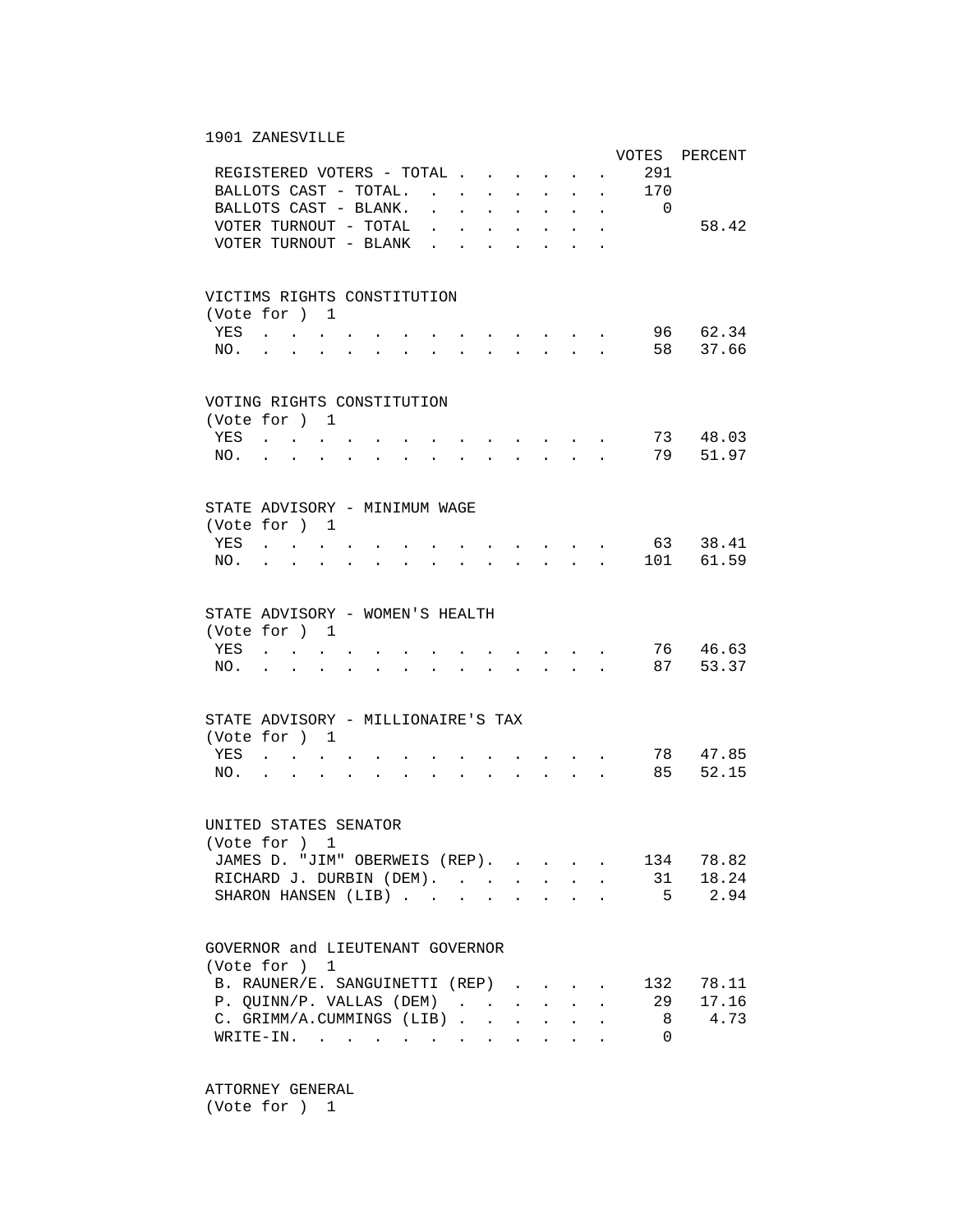| PAUL M. SCHIMPF (REP)<br>112 66.27<br>$\mathbf{r}$ , $\mathbf{r}$ , $\mathbf{r}$ , $\mathbf{r}$ , $\mathbf{r}$<br>$52$ $30.77$<br>LISA MADIGAN (DEM).<br>$\sim$ $-$<br>$\sim$<br>$\bullet$ .<br>$\mathbf{L}$<br>5 2.96<br>BEN KOYL (LIB).<br>$\sim$ |  |
|-----------------------------------------------------------------------------------------------------------------------------------------------------------------------------------------------------------------------------------------------------|--|
| SECRETARY OF STATE<br>(Vote for ) 1<br>MICHAEL WEBSTER (REP) 96 56.80<br>$\cdot$ 67 39.64<br>JESSE WHITE (DEM).<br>CHRISTOPHER MICHEL (LIB).<br>6 3.55<br>$\cdot$ $\cdot$<br>$\sim$ $\sim$ $\sim$ $\sim$ $\sim$                                     |  |
| COMPTROLLER<br>(Vote for ) 1<br>JUDY BAAR TOPINKA (REP). 127 75.60<br>SHEILA SIMON (DEM) 26 15.48<br>JULIE FOX (LIB) 15 8.93                                                                                                                        |  |
| TREASURER<br>(Vote for ) 1<br>. 121 72.89<br>TOM CROSS (REP)<br>39 23.49<br>MICHAEL W. FRERICHS (DEM)<br>6 3.61<br>MATTHEW SKOPEK (LIB).                                                                                                            |  |
| REPRESENTATIVE IN CONGRESS 13TH DIST<br>(Vote for ) 1<br>133 79.64<br>34 20.36<br>RODNEY DAVIS (REP)<br>$\mathbf{r} = \mathbf{r} \cdot \mathbf{r}$<br>ANN E. CALLIS (DEM)<br>$\mathbf{L}$<br>$\mathbf{L}$<br>$\sim$<br>$\sim$                       |  |
| STATE SENATOR IN THE 48TH DIST<br>(Vote for ) 1<br>LINDA LITTLE (REP)<br>109 65.27<br>ANDY MANAR (DEM) 58 34.73                                                                                                                                     |  |
| STATE REP IN THE 95TH DIST<br>(Vote for ) 1<br>WAYNE ARTHUR ROSENTHAL (REP)<br>156 100.00<br>NO CANDIDATE FILED<br>$\Omega$                                                                                                                         |  |
| COUNTY CLERK<br>(Vote for ) 1<br>100.00<br>SANDY LEITHEISER (REP)<br>156<br>$\mathbf{r} = \mathbf{r}$<br>NO CANDIDATE FILED.<br>$\Omega$                                                                                                            |  |
| COUNTY TREASURER<br>(Vote for ) 1<br>RONALD D. JENKINS (REP).<br>153<br>100.00<br>NO CANDIDATE FILED<br>$\Omega$                                                                                                                                    |  |
| COUNTY SHERIFF                                                                                                                                                                                                                                      |  |

(Vote for ) 1